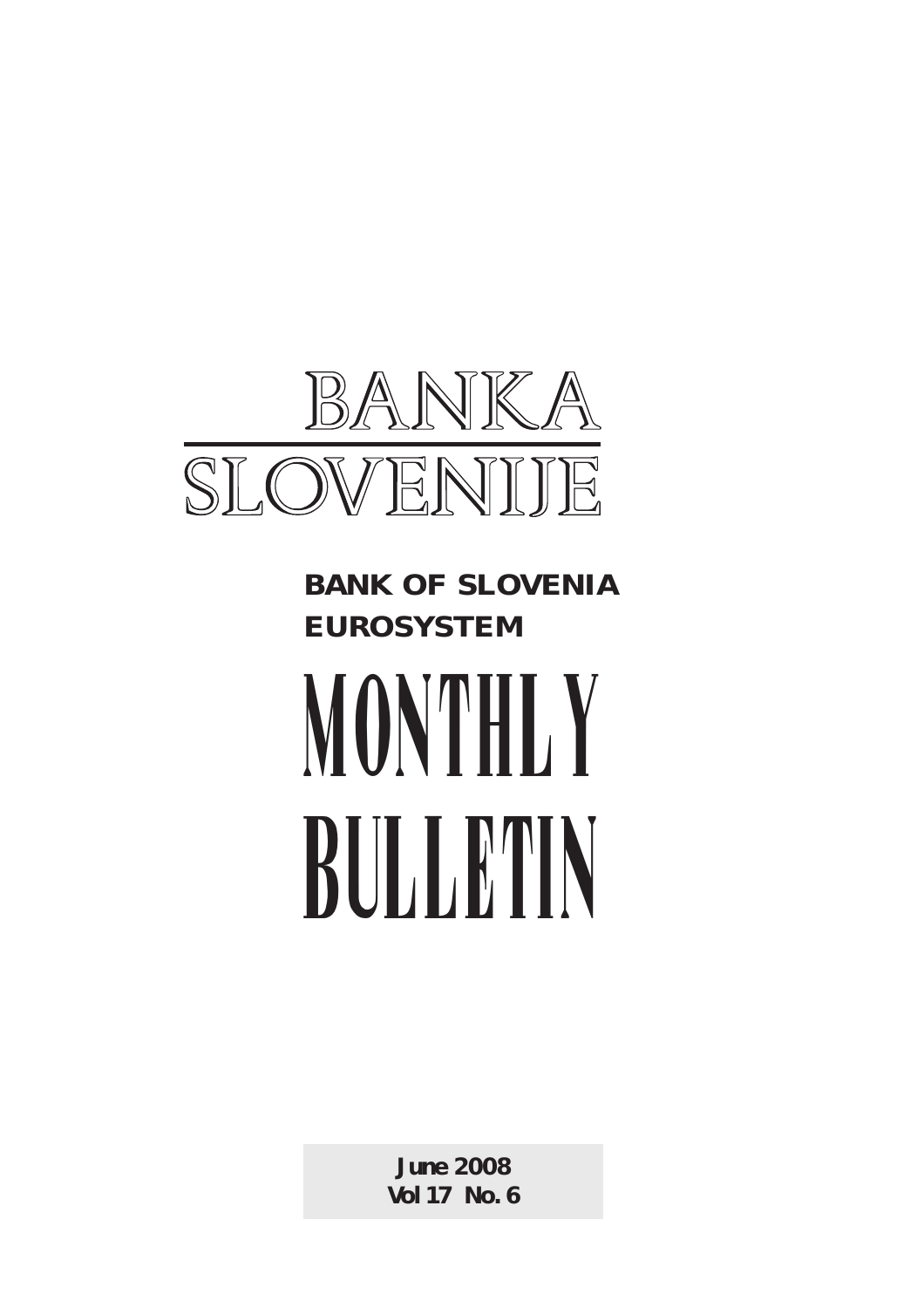

| Published by:           | <b>BANKA SLOVENIJE</b><br>Slovenska 35,<br>1000 Ljubljana<br>Slovenija                                                                                                                                                                                                                              |
|-------------------------|-----------------------------------------------------------------------------------------------------------------------------------------------------------------------------------------------------------------------------------------------------------------------------------------------------|
|                         | tel.: +386 (1) 4719000<br>fax.: $+386$ (1) 2515516<br>E-mail: bsl@bsi.si<br>http://www.bsi.si/<br>SWIFT: BSLJ SI 2X                                                                                                                                                                                 |
| <b>Editorial Board:</b> | Mr. Janez KOŠAK, Vice Governor<br>Mr. Janez FABIJAN, Financial Statistics<br>Mrs. Danica PRELOVŠEK, Advisor to the Governor<br>Mr. Franc DRENOVEC, Advisor to the Governor<br>Mr. Damjan KOZAMERNIK, Analysis and Research<br>Mr. Tomaž KOŠAK, Financial Stability<br>Mr. Ernest ERMENC, Accounting |
| Printed by:             | Geodetski inštitut Slovenije, Ljubljana                                                                                                                                                                                                                                                             |
|                         | Publication and other public use of data from this publication is<br>permitted subject to statement of the source.<br>Publication is available on the Web.<br>For PGP key see last page.<br>ISSN 1318-0770 (print)<br>ISSN 1518-209X (online)                                                       |
|                         | Ta publikacija je na voljo tudi v slovenš ini.                                                                                                                                                                                                                                                      |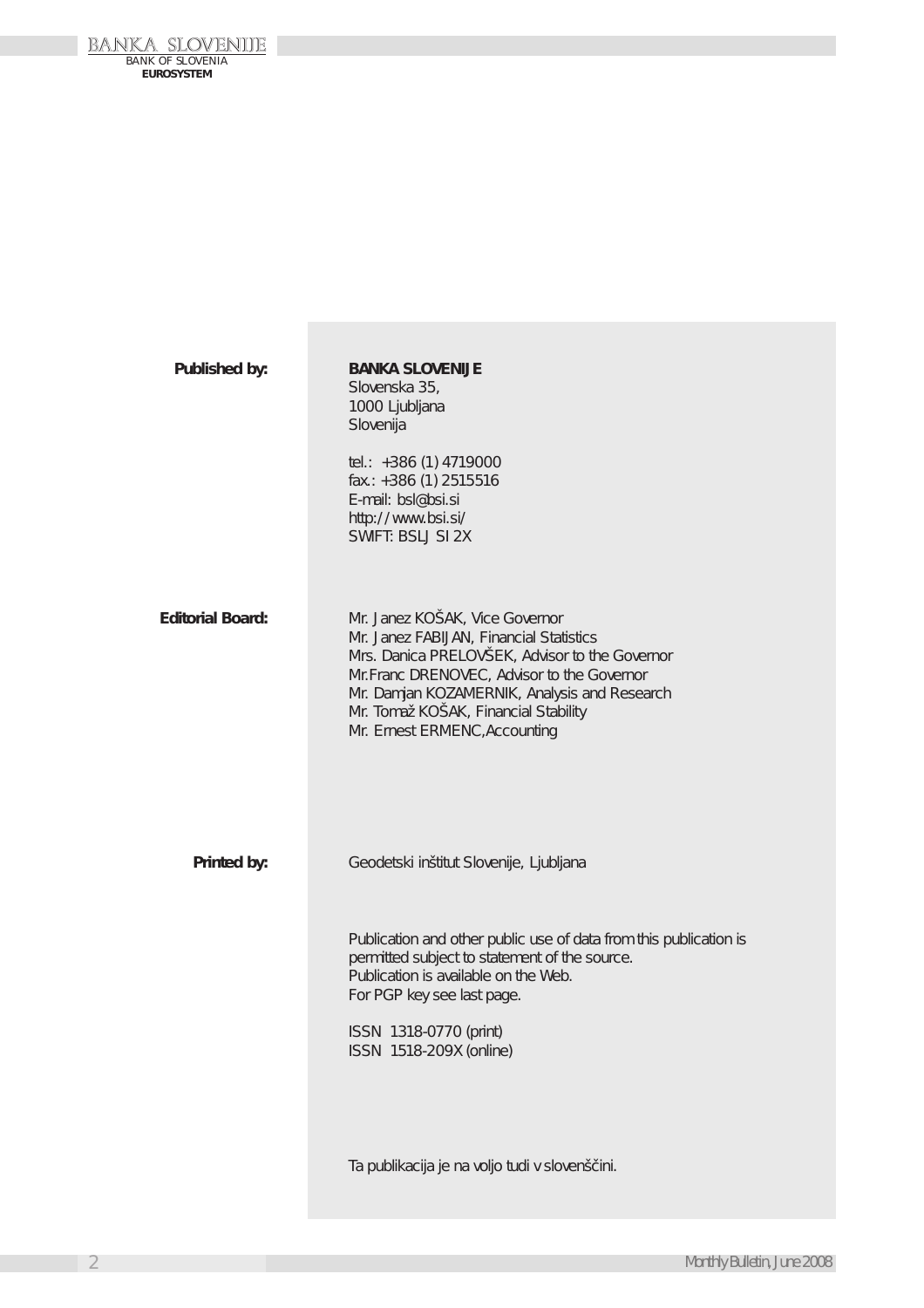#### **Important information**

Monthly Bulletin of Bank of Slovenia has been, from the number 2-3 for February-March 2007, volume 16, partly changed in its content and form.

The preannouncement of the change has been published on the web page of the Bank of Slovenia in January 2007.

The main changes are as follows:

- The beginning of publishing the statistical data of value, which refer to the period after the entry to the euro area, in the official domestic currency - euro. The data of value for the previous period will continue to be published in tolars, as the official Slovenian currency in that period. The data in euros are in the tables separated from the data in tolars by line.
- The change in the concept of the international monetary reserves because of the entry to the Economic and monetary union. Among the Slovenian international monetary reserves after the entry to the euro area, compared to the period before, there are no longer assets in euro as well as the claims on the euro area residents. More explanation is available in: "The statistical treatment of the international monetary reserves at the entry of Slovenia to the euro area" (slovenian), in the chapter Methodological information on the internet page: http://www.bsi.si/en/financial-data.asp?MapaId=64.
- The change in the presentation of the currency in the circulation to the standards of the euro area.
- · The accommodation of the balance sheet of Bank of Slovenia to its activities in the framework of the Eurosystem.
- The beginning of the publishing of the interest rates of the euro area money market as well as the publishing of the whole set of the interest rates of the Monetary financial institutions according to the ECB's methodology.
- The beginning of the publishing of the financial accounts statistics in the new chapter.
- · Colour separation of the individual statistical chapters, to alleviate search and because of the link of the chapters to the specialised publications.

More information can be found in Methodological Notes in the Bank of Slovenia monthly Bulletin.

The entry to the euro area (on 1.1.2007) caused a break in the time series of the statistical tables in the Monthly bulletin in cases where the "currency" is an attribute. An expected reclassification takes place, for example of the stock of outstanding loans in euros from the time series of "foreign currency" before the introduction to the time series of "domestic currency" after the introduction of euro. To enable easier reconstruction of this change, the shares of the Euro amounts in stocks of the foreign currency in the tables 1.3, 1.4, 1.5 and 1.6 on 31.12.2004, 31.12.2005 and 31.12.2006 are published in the chapter Methodological notes.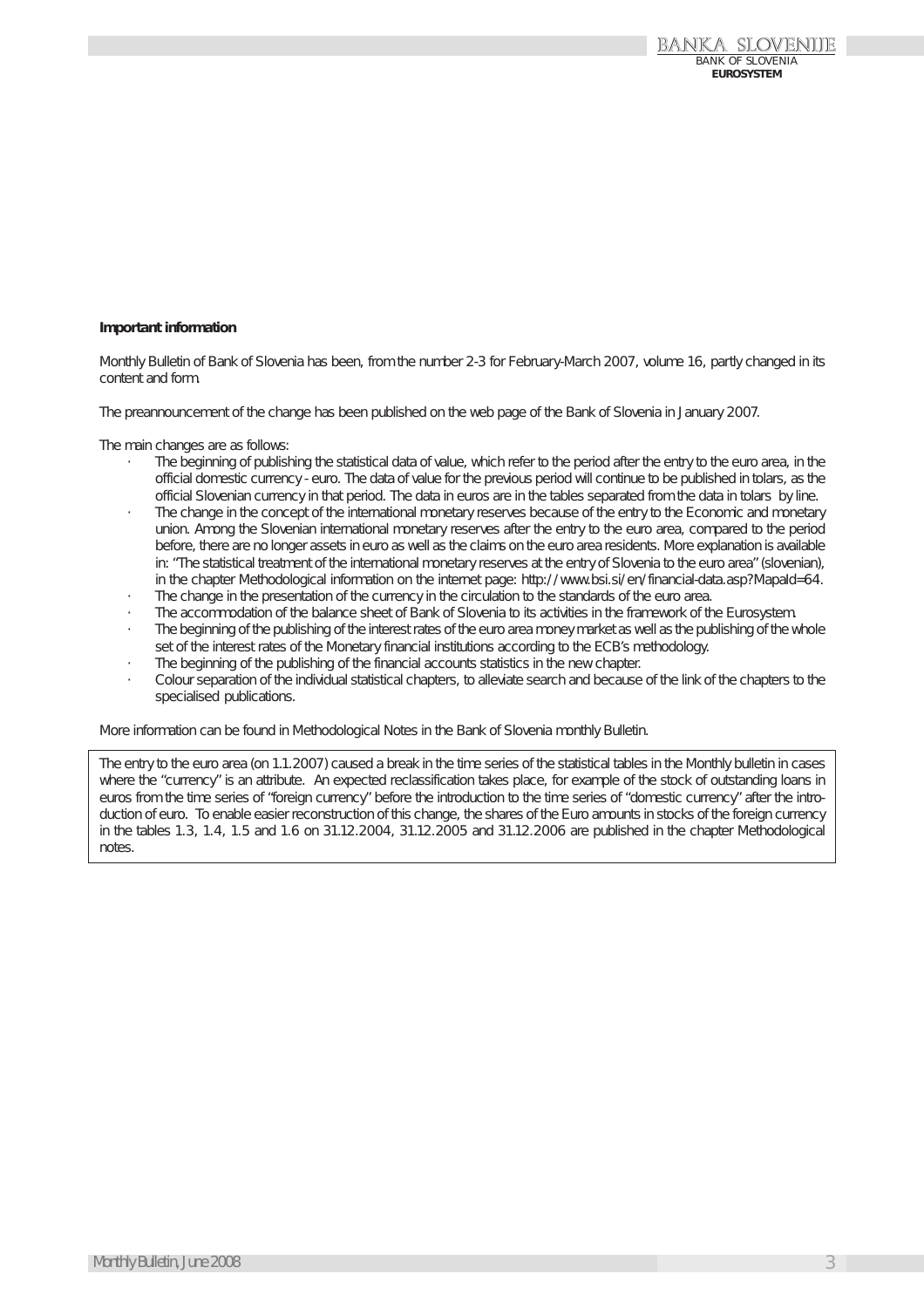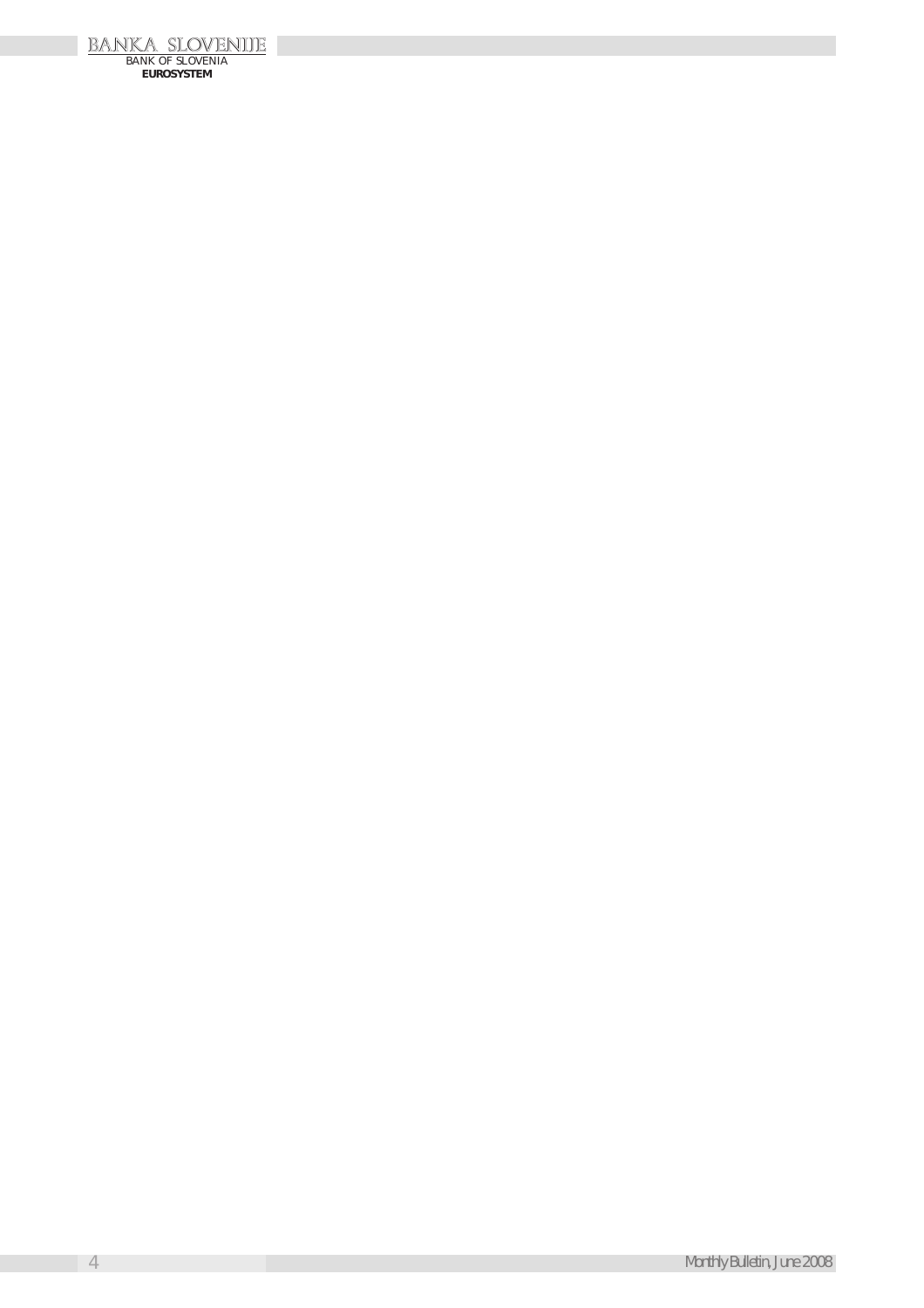# TABLE OF CONTENTS

#### **REPUBLIC OF SLOVENIA:** General Information **I. ECONOMIC AND FINANCIAL DEVELOPMENTS** 1. International Environment 2. Economic Activity and Labour Market 3. Price Developments 4. Balance of Payments 5. Public Finance 6. Banking System 7. Domestic Financial Markets **II. STATISTICAL TABLES** Money and Monetary Financial Institutions Financial Markets and Payment Systems Balance of Payments and External Position Public Finance Financial Accounts Non-Financial Accounts and General Economic Statistics **III. BANKING INSTITUTIONS IN SLOVENIA VI. NOTES ON METHODOLOGY** Review of the links Advance release calendar 6 1-18 1 3 24 47 77 84 92 1 1 25 27

#### **Legend:**

|                   | no occurence                           |
|-------------------|----------------------------------------|
|                   | not available                          |
|                   | provisional or estimated               |
| $\star$           | corrected data                         |
|                   | average                                |
|                   | value less than 0.5                    |
| $1, 2, 3, \ldots$ | footnote, explained in Notes Methology |
| n.a.              | not applicable                         |

Sums of part figures may differ from totals due to roundings. The data in euros and the data in tolars are separated with line.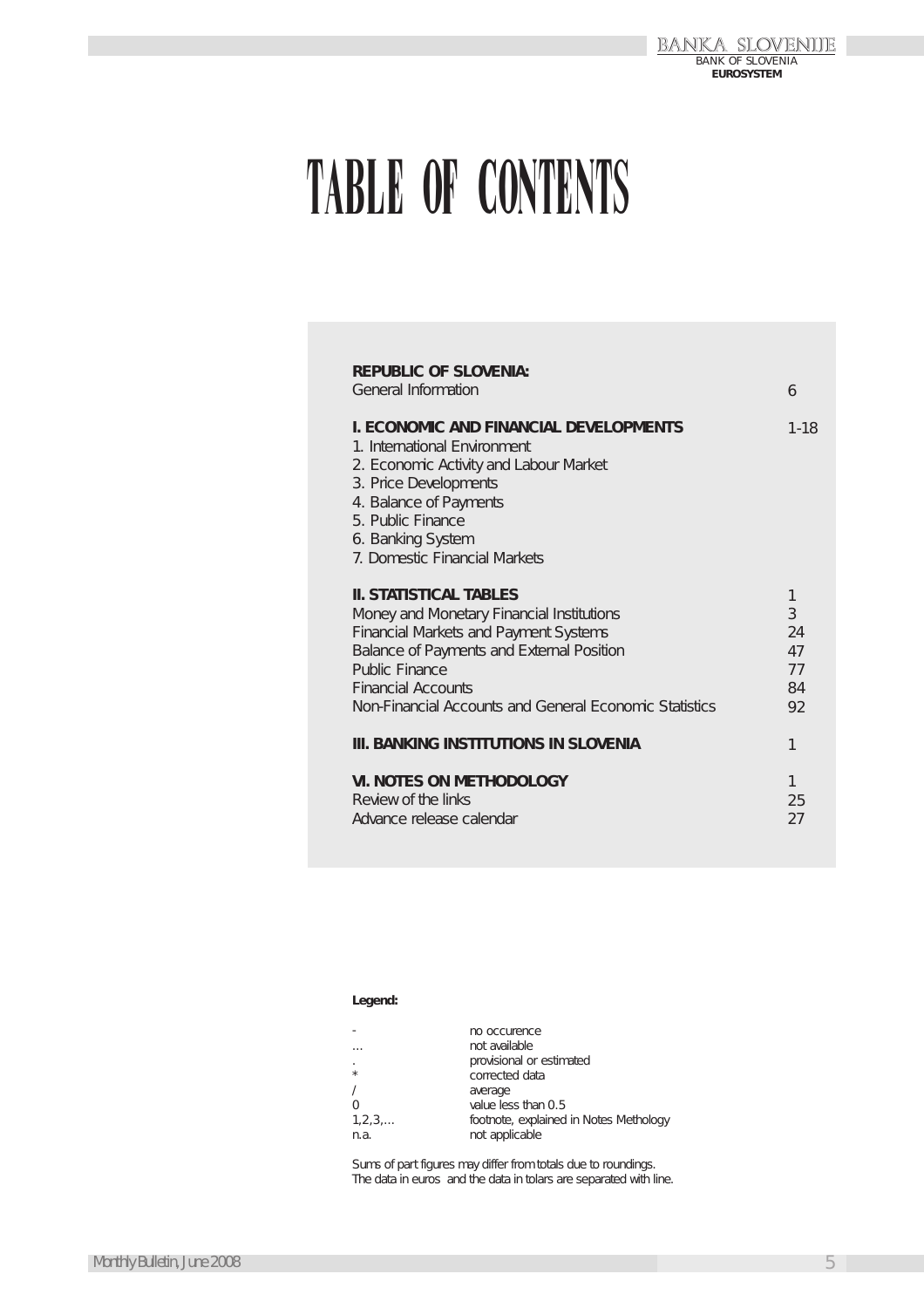# REPUBLIC OF SLOVENIA: GENERAL INFORMATION

|                                        |           |                 | Date or period of |
|----------------------------------------|-----------|-----------------|-------------------|
|                                        |           | Measured in:    | data:             |
|                                        |           |                 |                   |
| Area                                   | 20,273    | km <sup>2</sup> | 2008              |
| Population                             | 2,025,866 | number          | 12.31.2007        |
| Population growth                      | 0.8       | %               | 12.31.2007        |
| Population density                     | 99.9      | number / $km^2$ | 12.31.2007        |
| Population of City Community Ljubljana | 267,760   | number          | 12.31.2007        |
| Origin of value added:                 |           |                 | 2007              |
| Agriculture                            | 2.0       | %               |                   |
| Industry                               | 27.5      | %               |                   |
| Construction                           | 7.0       | %               |                   |
| <b>Services</b>                        | 63.5      | %               |                   |
| Total                                  | 100.0     | %               |                   |
| GDP real annual change                 | 6.1       | %               | 2007              |
| Industrial production annual change    | 9.1       | %               | April, 2008       |
| Total employment annual change         | 4.1       | %               | April, 2008       |
| Unemployment rate (ILO definition)     | 5.1       | %               | Jan.-Mar., 2007   |
| Annual inflation rate                  | 7.0       | %               | June, 2008        |
| General government:                    |           |                 |                   |
| revenue                                | 43.2      | % BDP           | 2007              |
| surplus/deficit                        | $-0.1$    | % BDP           | 2007              |
| Trade balance                          | $-122.4$  | mio EUR         | April, 2008       |
| BOP current account                    | $-75.1$   | mio EUR         | April, 2008       |
| International reserves                 | 673.7     | mio EUR         | 05.31.2008        |
| Foreign exchange reserves              | 589.3     | mio EUR         | 05.31.2008        |
| Net foreign debt                       | 7,117.0   | mio EUR         | 04.30.2008        |
| Gross foreign debt                     | 36,561.0  | mio EUR         | 04.30.2008        |

Currency unit since January 2007: Euro (EUR) 1EUR = 239.64 SIT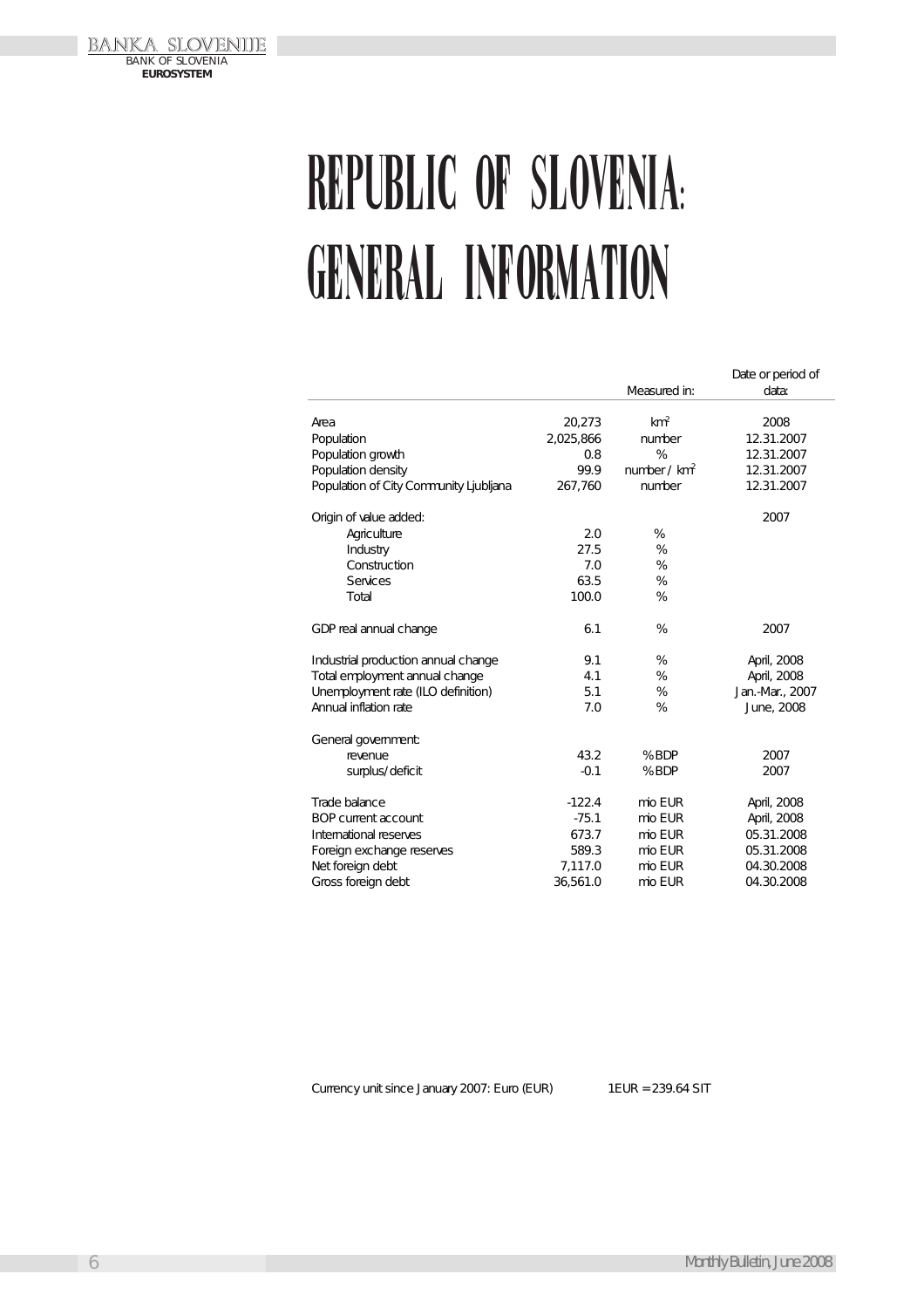# I. ECONOMIC AND FINANCIAL DEVELOPMENTS

#### **I. ECONOMIC AND FINANCIAL DEVELOPMENTS**

- 1. International Environment
- 2. Economic Activity and Labour Market
- 3. Price Developments
- 4. Balance of Payments
- 5. Public Finance
- 6. Banking System
- 7. Domestic Financial Markets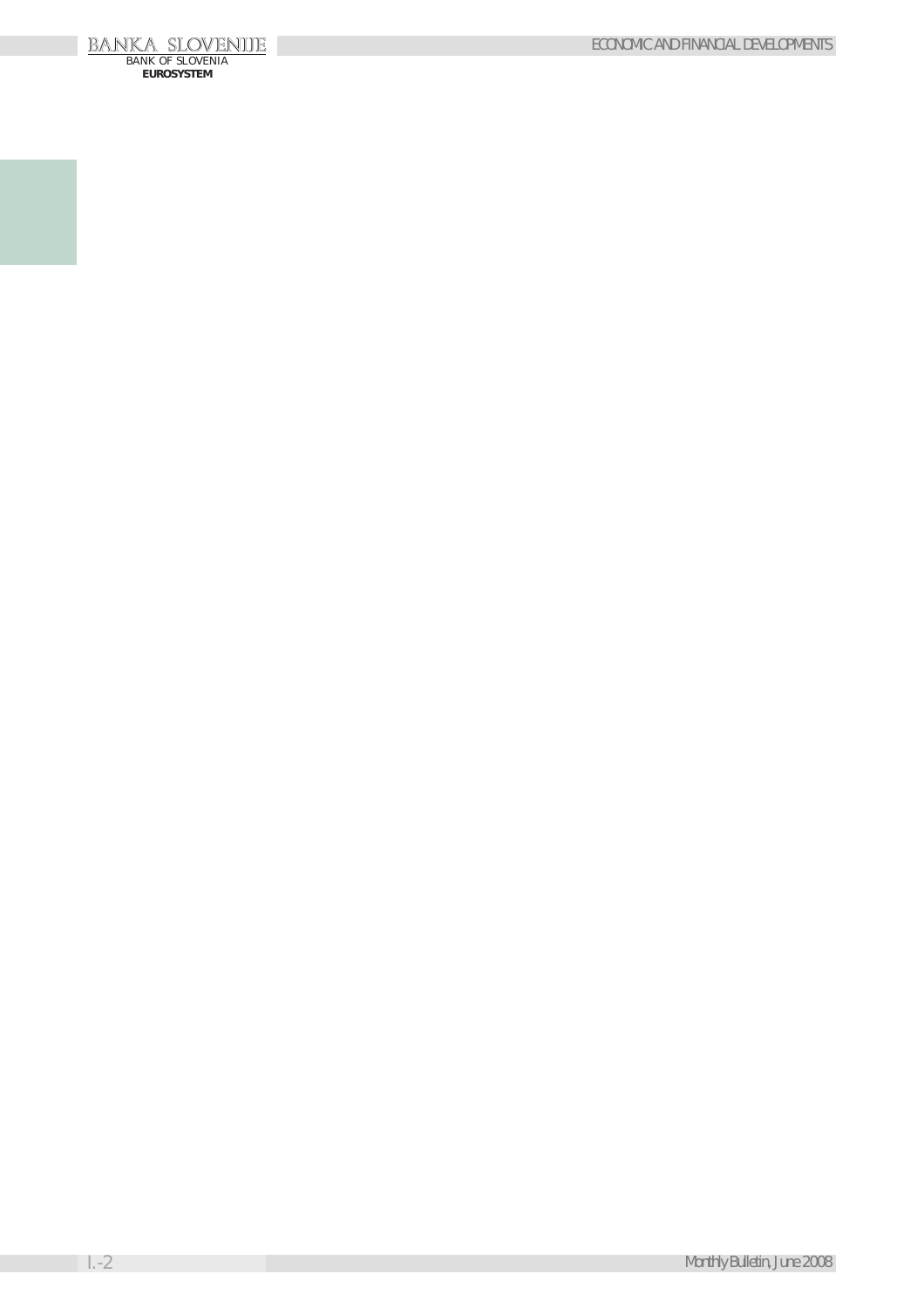# II. STATISTICAL TABLES

- **1. Money and Monetary Financial Institutions**
- 1.1. Monetary Aggregates
- 1.2. Consolidated Balance Sheet of Monetary Financial Institutions
- 1.3. Balance Sheet of the Bank of Slovenia
- 1.4. Balance Sheet of Other Monetary Financial Institutions
- 1.5. Selected Assets of Other Monetary Financial Institutions by Sector
- 1.6. Selected Obligations of Other Monetary Financial Institutions by Sector
- 1.7. Balance Sheet of the Bank of Slovenia - instruments

#### **2. Financial Markets and Payment Systems**

- 2.1. Bank of Slovenia Interest Rates
- 2.2. Interbank Money Market Rates and Indexation Clauses
- 2.3. European Central Bank Interest Rates
- 2.3.1. Harmonised Long-term Interest Rates
- for Convergence Assessment Purposes
- 2.4.1. Monetary Financial Institutions - Interest rates on Outstanding Amounts in Domestic Currency
- 2.4.2. Monetary Financial Institutions Interest Rates and Volumes on New Deposits in Domestic Currency
- 2.4.3. Monetary Financial Institutions Interest Rates and Volumes on New Loans to Households in Domestic Currency
- 2.4.4. Monetary Financial Institutions Interest Rates and Volumes on New Loans to Non-financial corporations in Domestic Currency
- 2.5. Government Securities Rates
- 2.6. The Ljubljana Stock Exchange: Turnover by Market Segment and Type of Securities
- 2.7. The Ljubljana Stock Exchange: Market Capitalisation and Turnover Ratio
- 2.8. The Ljubljana Stock Exchange: Slovenian Stock Exchange Index and Bond Index
- 2.9.1a. Selected Bank of Slovenia Exchange Rates Average Rates to 31.12.2006
- 2.9.1b. Selected Bank of Slovenia Exchange Rates End of Month Rates to 31.12.2006
- 2.9.2a. European Central Bank exchange rates Average Rates
- 2.9.2b. European Central Bank exchange rates End of Month Rates
- 2.10. TARGET and Giro Clearing transactions
- 2.11. Payment Cards
- 2.12. Other Payment Instruments and Innovative Payment Schemes
- 2.13. Electronic Banking
- 2.14. Credit Transfers
- 2.15. Debit Transfers
- 2.16. Network of Commercial Banks

#### **3. Balance of Payments and External Position**

- 3.1. Balance of Payments 1988-1993
- 3.2. Balance of Payments
- 3.3. Current Account by countries
- 3.4. Capital and Financial Account by countries
- 3.5. Trade in goods by countries
- 3.6.1. International Investment Position of Slovenia Assets
- 3.6.2. International Investment Position of Slovenia Liabilities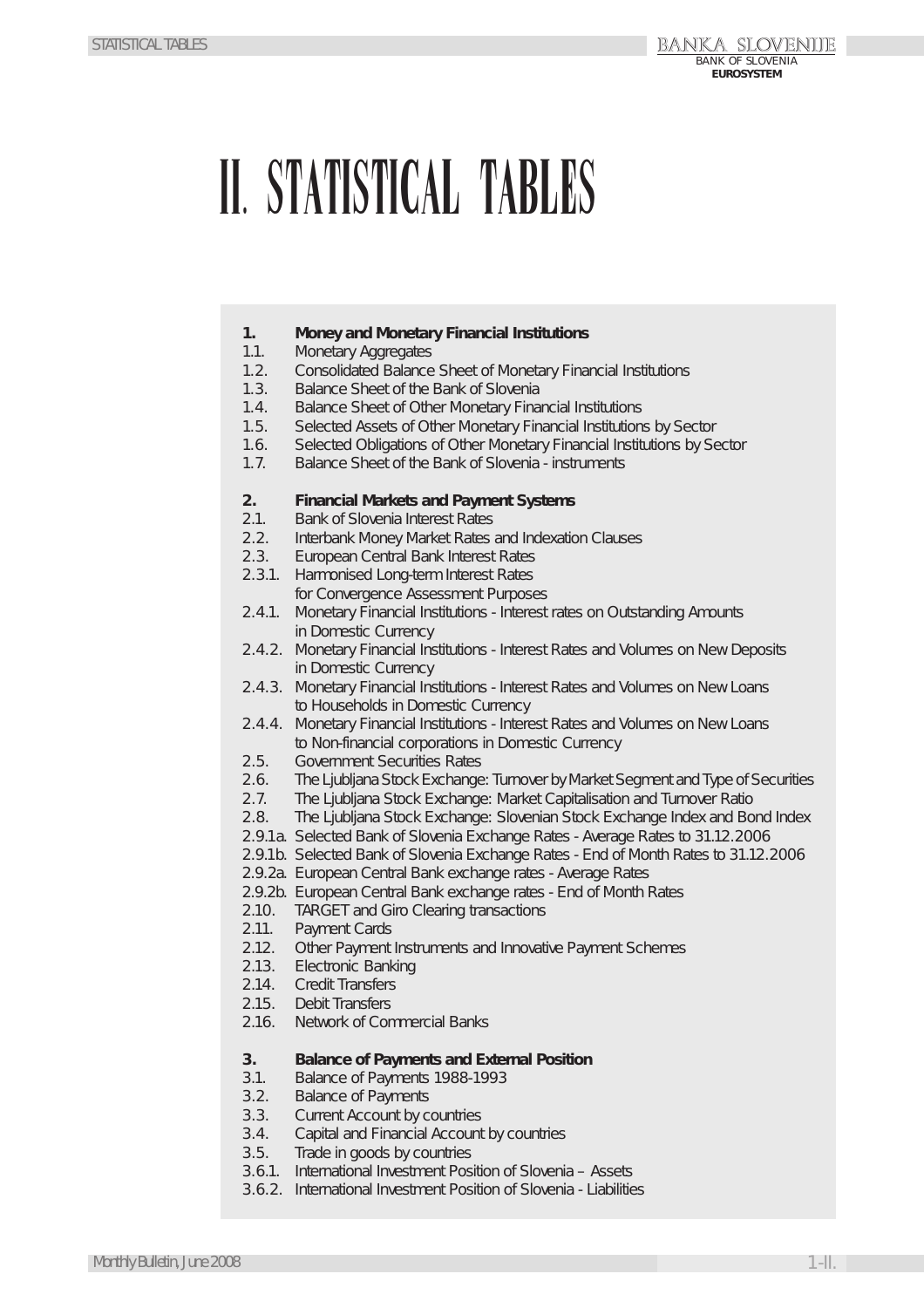- 3.7.1. International Investment Position by countries Assets
- 3.7.2. International Investment Position by countries Liabilities
- 3.8. Net external debt position 1994 2000
- 3.9. Net external debt position
- 3.10. Gross External Debt 1994 2000
- 3.11. Gross External Debt
- 3.12. International reserves

#### **4. Public Finance**

- 4.1. Non-financial and Financial Accounts (ESA 95) of the General Government sector
- 4.2. Non-financial Account of the General Government sector (ESA 95)
- 4.3. Non-financial Account of the General Government sector - share in GDP (ESA 95)
- 4.4. Financial Account of the General Government sector (ESA 95)
- 4.5. Financial Account of the General Government sector share in GDP (ESA 95)
- 4.6. Revenues and Expenditures of the General Government
- 4.7. Lending, Repayments and Financing of the General Government
- 4.8. Central budget debt

#### **5. Financial Accounts**

- 5.1. Non-consolidated financial assets outstanding amounts
- 5.2. Non-consolidated liabilities outstanding amounts
- 5.3. Net financial assets
- 5.4. Non-consolidated transactions in financial assets
- 5.5. Non-consolidated transactions in liabilities
- 5.6. Net financial transactions

#### **6. Non-Financial Accounts and General Economic Statistics**

- 6.1. Expenditure on gross domestic product
- 6.2. Expenditure on gross domestic product (growth rates)
- 6.3. Gross domestic product by activity
- 6.4. Gross domestic product by activity (growth rates)
- 6.5. Industrial production index
- 6.6. Industrial production index (growth rates)
- 6.7. Turnover and new orders in industry
- 6.8. Turnover and new orders in industry (growth rates)
- 6.9. Business tendency and consumer surveys (part 1)
- 6.10. Business tendency and consumer surveys (part 2)
- 6.11. Employment by Labour Force Survey (ILO)
- 6.12. Unemployment by Labour Force Survey (ILO)
- 6.13. Average Wages and Salaries
- 6.14. The Effective Exchange Rate Nominal, Real
- 6.15. Consumer price index
- 6.16. Consumer price index (growth rates)
- 6.17. Industrial producer price index
- 6.18. Industrial producer price index (growth rates)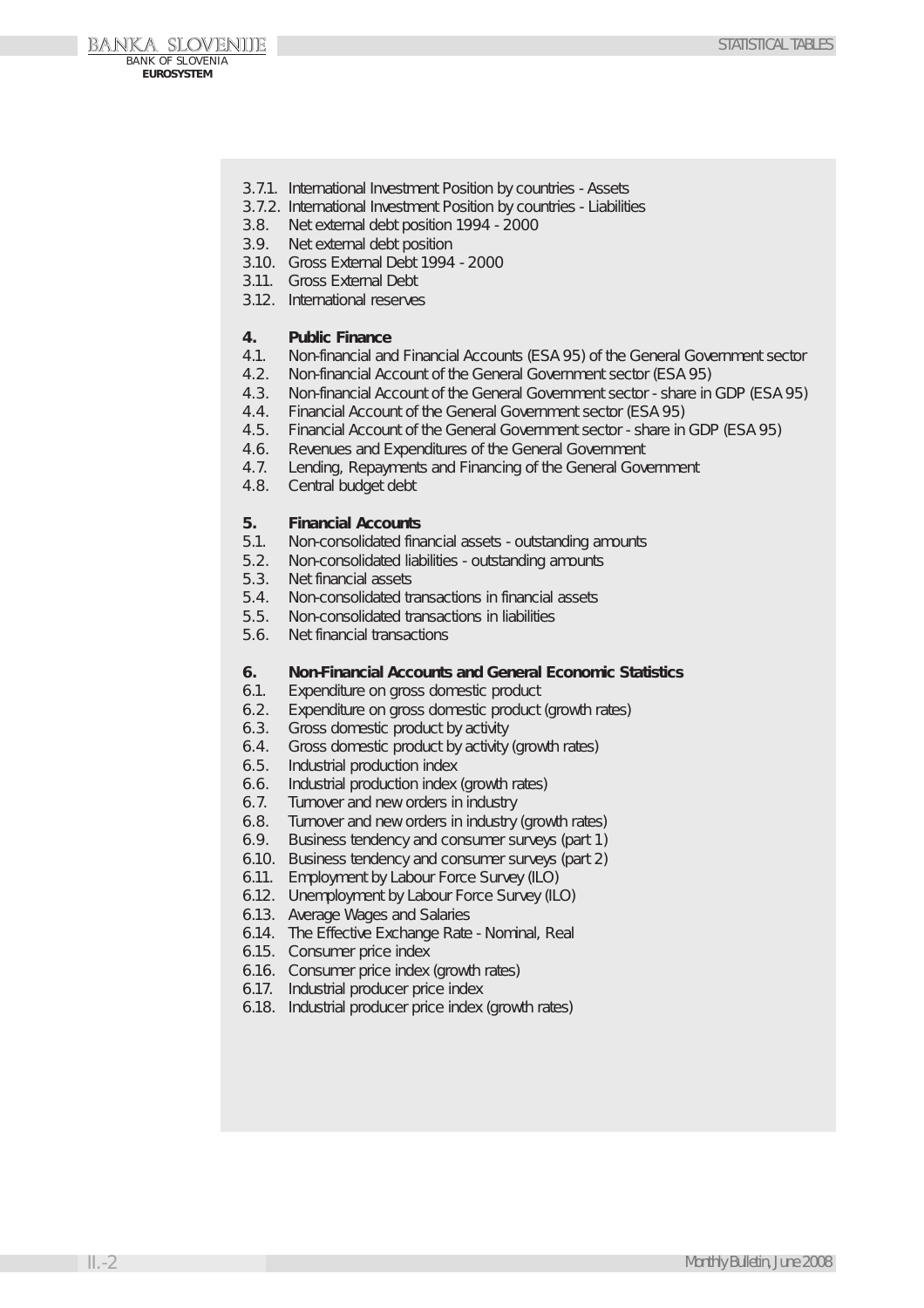# 1.1. Monetary Aggregates

| Until        |                           |                                                          | Before the entry of Slovenia into EMU |                        |                             | After the entry of Slovenia into EMU                       |                             |                          |  |  |
|--------------|---------------------------|----------------------------------------------------------|---------------------------------------|------------------------|-----------------------------|------------------------------------------------------------|-----------------------------|--------------------------|--|--|
|              | 31.12.2006 in             |                                                          | Monetary aggregates of Slovenia       |                        |                             | The contribution of Slovenia to monetary aggregates of EMU |                             |                          |  |  |
| mio SIT from |                           | M2 (without<br>M3 (without<br>M1 (without<br>Currency in |                                       |                        |                             |                                                            |                             |                          |  |  |
|              | 01.01.2007 in             |                                                          |                                       |                        |                             |                                                            |                             |                          |  |  |
| mio EUR      |                           | M1                                                       | M2                                    | M3                     | currency in<br>circulation) | currency in<br>circulation)                                | currency in<br>circulation) | circulation<br>(ECB key) |  |  |
|              |                           |                                                          |                                       |                        |                             |                                                            |                             |                          |  |  |
|              | Column<br>Code            | $\overline{1}$                                           | $\overline{2}$                        | 3                      | $\overline{4}$              | 5                                                          | 6                           | 7                        |  |  |
| 2004         | 31. Dec.                  | 1,370,415                                                | 3,239,945                             | 3,980,215              |                             |                                                            | ÷                           |                          |  |  |
| 2005         | 31. Dec.                  | 1,682,477                                                | 3,493,226                             | 3,502,771              |                             |                                                            | i,                          |                          |  |  |
| 2006         | 31. Dec.                  | 1,834,106                                                | 3,778,032                             | 3,786,146              |                             |                                                            |                             |                          |  |  |
|              |                           |                                                          |                                       |                        |                             |                                                            |                             |                          |  |  |
| 2004         | 31. Dec.                  | 1,370,415                                                | 3,239,945                             | 3,980,215              |                             |                                                            |                             |                          |  |  |
| 2005         | 31. Jan.                  | 1,377,076                                                | 3,257,449                             | 4,040,803              |                             |                                                            |                             |                          |  |  |
|              | 28. Feb.                  | 1,346,492                                                | 3,260,370                             | 4,028,914              |                             |                                                            | í.                          |                          |  |  |
|              | 31. Mar.                  | 1,324,424                                                | 3,252,549                             | 4,026,417              |                             |                                                            |                             |                          |  |  |
|              | 30. Apr.                  | 1,385,288                                                | 3,241,657                             | 3,995,258              |                             |                                                            | ä,                          |                          |  |  |
|              | 31. May.                  | 1,363,173                                                | 3,305,095                             | 3,321,548              |                             |                                                            | í.                          |                          |  |  |
|              | 30. Jun.                  | 1,455,740                                                | 3,363,131                             | 3,374,604              |                             |                                                            | í.                          |                          |  |  |
|              | 31. Jul.<br>31. Aug.      | 1,451,285<br>1,430,317                                   | 3,378,100<br>3,417,210                | 3,389,374<br>3,427,142 |                             |                                                            | í.<br>i,                    |                          |  |  |
|              | 30. Sep.                  | 1,446,094                                                | 3,398,118                             | 3,408,483              |                             |                                                            |                             |                          |  |  |
|              | 31. Oct.                  | 1,472,574                                                | 3,405,112                             | 3,415,338              |                             |                                                            | i.                          |                          |  |  |
|              | 30. Nov.                  | 1,495,553                                                | 3,444,730                             | 3,453,259              |                             |                                                            |                             |                          |  |  |
|              | 31. Dec.                  | 1,682,477                                                | 3,493,226                             | 3,502,771              |                             |                                                            | ä,                          |                          |  |  |
|              |                           |                                                          |                                       |                        |                             |                                                            |                             |                          |  |  |
| 2006         | 31. Jan.<br>28. Feb.      | 1,656,833<br>1,663,920                                   | 3,529,763                             | 3,538,540              |                             |                                                            | í.                          |                          |  |  |
|              | 31. Mar.                  | 1,698,375                                                | 3,553,256<br>3,598,844                | 3,562,320<br>3,608,259 |                             |                                                            | i,                          |                          |  |  |
|              | 30. Apr.                  | 1,730,934                                                | 3,573,024                             | 3,582,690              |                             |                                                            |                             |                          |  |  |
|              | 31. May.                  | 1,764,568                                                | 3,622,482                             | 3,631,570              |                             |                                                            | ä,                          |                          |  |  |
|              | 30. Jun.                  | 1,791,682                                                | 3,650,179                             | 3,656,871              |                             |                                                            |                             |                          |  |  |
|              | 31. Jul.                  | 1,781,345                                                | 3,658,570                             | 3,665,574              |                             |                                                            |                             |                          |  |  |
|              | 31. Aug.                  | 1,784,442                                                | 3,648,121                             | 3,655,773              |                             |                                                            |                             |                          |  |  |
|              | 30. Sep.<br>31. Oct.      | 1,795,790<br>1,777,451                                   | 3,713,480<br>3,690,771                | 3,720,733<br>3,698,299 |                             |                                                            |                             |                          |  |  |
|              | 30. Nov.                  | 1,777,757                                                | 3,710,262                             | 3,718,196              |                             |                                                            |                             |                          |  |  |
|              | 31. Dec.                  | 1,834,106                                                | 3,778,032                             | 3,786,146              |                             |                                                            |                             |                          |  |  |
| 2007         | 31. Dec.                  |                                                          |                                       |                        | 7,149                       | 17,441                                                     | 16,595                      | 2,698                    |  |  |
|              |                           |                                                          |                                       |                        |                             |                                                            |                             |                          |  |  |
| 2007         | 31. Jan.<br>28. Feb.      |                                                          |                                       | Ĭ.                     | 6,993                       | 15,373                                                     | 15,412                      | 2,340                    |  |  |
|              | 31. Mar.                  |                                                          |                                       | í,                     | 6,955<br>6,948              | 15,353<br>15,581                                           | 15,276<br>15,451            | 2,420<br>2,500           |  |  |
|              | 30. Apr.                  |                                                          |                                       | ×,                     | 6,974                       | 15,520                                                     | 15,422                      | 2,487                    |  |  |
|              | 31. May.                  |                                                          |                                       |                        | 7,146                       | 15,856                                                     | 15,764                      | 2,536                    |  |  |
|              | 30. Jun.                  |                                                          |                                       | í.                     | 7,287                       | 16,157                                                     | 16,073                      | 2,575                    |  |  |
|              | 31. Jul.                  |                                                          |                                       |                        | 7,355                       | 16,557                                                     | 16,447                      | 2,597                    |  |  |
|              | 31. Aug.<br>30. Sep.      |                                                          |                                       | ä,                     | 7,240                       | 16,740                                                     | 16,552                      | 2,584                    |  |  |
|              | 31. Oct.                  |                                                          |                                       |                        | 7,257<br>7,028              | 16,767<br>17,106                                           | 16,598<br>16,686            | 2,599<br>2,587           |  |  |
|              | 30. Nov.                  |                                                          |                                       | ł,                     | 6,871                       | 16,819                                                     | 15,943                      | 2,625                    |  |  |
|              | 31. Dec.                  |                                                          |                                       |                        | 7,149                       | 17,441                                                     | 16,595                      | 2,698                    |  |  |
|              |                           |                                                          |                                       |                        |                             |                                                            |                             |                          |  |  |
|              | 2008 31. Jan.<br>29. Feb. |                                                          |                                       |                        | 7,168                       | 17,261                                                     | 16,557                      | 2,580                    |  |  |
|              | 31. Mar.                  |                                                          |                                       |                        | 6,862<br>7,070              | 17,201<br>17,489                                           | 16,425<br>16,456            | 2,601<br>2,627           |  |  |
|              | 30. Apr.                  |                                                          |                                       | ×,                     | 6,944                       | 17,641                                                     | 16,500                      | 2,648                    |  |  |
|              | 31. May.                  |                                                          |                                       |                        | 7,120                       | 17,853                                                     | 16,387                      | 2,681                    |  |  |
|              |                           |                                                          |                                       |                        |                             |                                                            |                             |                          |  |  |
|              |                           |                                                          |                                       |                        |                             |                                                            |                             |                          |  |  |
|              |                           |                                                          |                                       |                        |                             |                                                            |                             |                          |  |  |
|              |                           |                                                          |                                       |                        |                             |                                                            |                             |                          |  |  |
|              |                           |                                                          |                                       |                        |                             |                                                            |                             |                          |  |  |
|              |                           |                                                          |                                       |                        |                             |                                                            |                             |                          |  |  |
|              |                           |                                                          |                                       |                        |                             |                                                            |                             |                          |  |  |
|              |                           |                                                          |                                       |                        |                             |                                                            |                             |                          |  |  |
|              |                           |                                                          |                                       |                        |                             |                                                            |                             |                          |  |  |
|              |                           |                                                          |                                       |                        |                             |                                                            |                             |                          |  |  |
|              |                           |                                                          |                                       |                        |                             |                                                            |                             |                          |  |  |
|              |                           |                                                          |                                       |                        |                             |                                                            |                             |                          |  |  |
|              |                           |                                                          |                                       |                        |                             |                                                            |                             |                          |  |  |
|              |                           |                                                          |                                       |                        |                             |                                                            |                             |                          |  |  |
|              |                           |                                                          |                                       |                        |                             |                                                            |                             |                          |  |  |
|              |                           |                                                          |                                       |                        |                             |                                                            |                             |                          |  |  |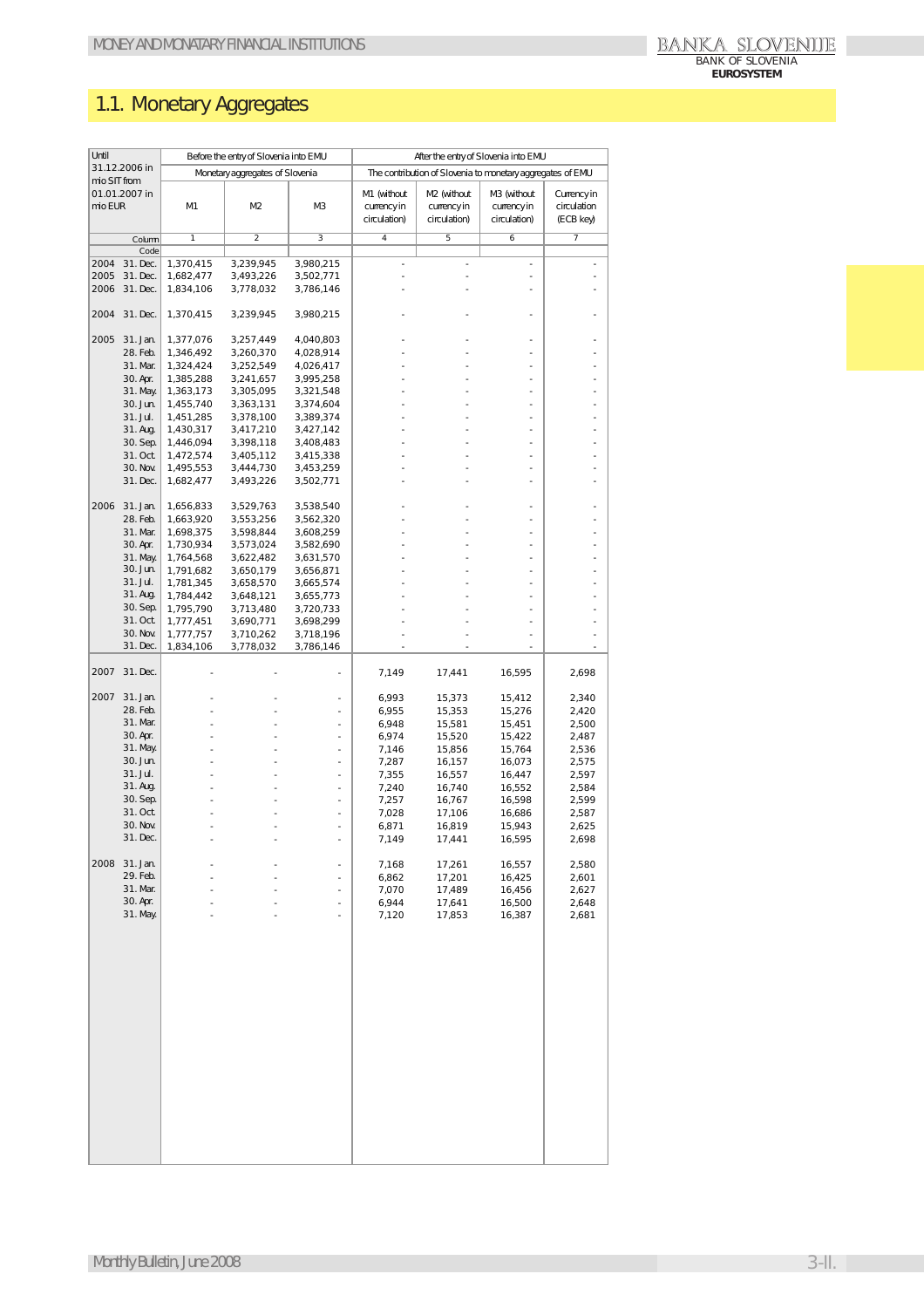**EUROSYSTEM**

# 1.2. Consolidated Balance Sheet of Monetary Financial Institutions

| Until        |               |                                   | Assets                                     |             |                                              |                |                                            |                             |                |           |  |  |  |  |
|--------------|---------------|-----------------------------------|--------------------------------------------|-------------|----------------------------------------------|----------------|--------------------------------------------|-----------------------------|----------------|-----------|--|--|--|--|
|              | 31.12.2006 in |                                   | Claims on foreign sectors (foreign assets) |             |                                              |                |                                            | Claims on domestic non-MFIs |                |           |  |  |  |  |
| mio SIT from | 01.01.2007 in |                                   |                                            |             |                                              |                | Claims of other MFIs on general government |                             |                |           |  |  |  |  |
| mio EUR      |               |                                   |                                            |             | Claims of the                                |                | Central government                         | Other government            |                |           |  |  |  |  |
|              |               | Claims of the Bank<br>of Slovenia | Claims of other<br><b>MFIs</b>             | Total       | Bank of Slovenia<br>on central<br>government | Loans          | Securities                                 | Loans                       | Securities     | Total     |  |  |  |  |
|              | Column        | $\overline{1}$                    | $\overline{2}$                             | $3 = 1 + 2$ | $\overline{4}$                               | $\overline{5}$ | 6                                          | $\overline{7}$              | $\overline{8}$ | $9=5+.48$ |  |  |  |  |
|              | Code          |                                   |                                            |             |                                              |                |                                            |                             |                |           |  |  |  |  |
| 2004         | 31.Dec.       | 1,553,852                         | 509,937                                    | 2,063,789   | 25,891                                       | 301.577        | 426,617                                    | 36,481                      | $\mathbf 0$    | 764,675   |  |  |  |  |
| 2005         | 31.Dec.       | 1,637,708                         | 848,375                                    | 2,486,083   | 17,423                                       | 140,707        | 639,815                                    | 23,141                      | ٠              | 803,663   |  |  |  |  |
| 2006         | 31.Dec.       | 1,290,334                         | 1,182,156                                  | 2,472,490   | 16,591                                       | 131,884        | 644,754                                    | 24,940                      | ×,             | 801,579   |  |  |  |  |
| 2007         | 31.Dec.       | 5,591                             | 9,735                                      | 15,326      | 67                                           | 401            | 1,966                                      | 118                         |                | 2,486     |  |  |  |  |
| 2007         | 28.Feb.       | 5,286                             | 7,293                                      | 12.579      | 69                                           | 542            | 2,678                                      | 106                         |                | 3,326     |  |  |  |  |
|              | 31.Mar.       | 5,987                             | 7,518                                      | 13.504      | 69                                           | 491            | 2,453                                      | 107                         |                | 3,050     |  |  |  |  |
|              | 30.Apr.       | 5,984                             | 8.287                                      | 14,271      | 68                                           | 492            | 2,255                                      | 105                         |                | 2,853     |  |  |  |  |
|              | 31.May        | 5,610                             | 8,362                                      | 13.972      | 68                                           | 524            | 2.050                                      | 107                         |                | 2,681     |  |  |  |  |
|              | 30.Jun.       | 5,385                             | 8,449                                      | 13,834      | 68                                           | 516            | 1,949                                      | 107                         | ×,             | 2,572     |  |  |  |  |
|              | 31.Jul.       | 5,414                             | 8,551                                      | 13,965      | 68                                           | 466            | 1,943                                      | 107                         |                | 2,515     |  |  |  |  |
|              | 31.Aug.       | 5,392                             | 8,758                                      | 14,151      | 68                                           | 422            | 1,921                                      | 110                         | ٠              | 2,453     |  |  |  |  |
|              | 30.Sep.       | 5,400                             | 8,794                                      | 14,194      | 67                                           | 418            | 1,927                                      | 111                         |                | 2,456     |  |  |  |  |
|              | 31.Oct.       | 5,422                             | 9,116                                      | 14,538      | 67                                           | 422            | 1,926                                      | 114                         |                | 2,462     |  |  |  |  |
|              | 30.Nov.       | 5,414                             | 9.753                                      | 15.166      | 67                                           | 388            | 1,986                                      | 112                         |                | 2,487     |  |  |  |  |
|              | 31.Dec.       | 5,591                             | 9.735                                      | 15.326      | 67                                           | 401            | 1.966                                      | 118                         |                | 2.486     |  |  |  |  |
|              |               |                                   |                                            |             |                                              |                |                                            |                             |                |           |  |  |  |  |
| 2008         | 31.Jan.       | 5,616                             | 9.322                                      | 14,939      | 67                                           | 396            | 2,016                                      | 123                         |                | 2,535     |  |  |  |  |
|              | 29.Feb.       | 5,926                             | 9.849                                      | 15,775      | 67                                           | 413            | 1.984                                      | 124                         | ×,             | 2,521     |  |  |  |  |
|              | 31.Mar.       | 5,974                             | 10,022                                     | 15,997      | 66                                           | 423            | 1,969                                      | 124                         | ٠              | 2,516     |  |  |  |  |
|              | 30.Apr.       | 5,947                             | 9,875                                      | 15,823      | 66                                           | 394            | 1,729                                      | 128                         | ٠              | 2,251     |  |  |  |  |
|              | 31.May        | 5,931                             | 10,009                                     | 15,940      | 66                                           | 440            | 1,722                                      | 129                         |                | 2,292     |  |  |  |  |
|              |               |                                   |                                            |             |                                              |                |                                            |                             |                |           |  |  |  |  |

| Until                         |         |                  |                                                      |             |                                                                                                     | Liabilities                      |                                            |                                                                |       |           |  |
|-------------------------------|---------|------------------|------------------------------------------------------|-------------|-----------------------------------------------------------------------------------------------------|----------------------------------|--------------------------------------------|----------------------------------------------------------------|-------|-----------|--|
| 31.12.2006 in                 |         |                  | Obligations to foreign sectors (foreign liabilities) |             |                                                                                                     |                                  |                                            | Banknotes and coins and instruments up to 2 years              |       |           |  |
| mio SIT from<br>01.01.2007 in |         |                  |                                                      |             |                                                                                                     |                                  |                                            | Banknotes and coins and deposits up to 2 years                 |       |           |  |
| mio EUR                       |         |                  |                                                      |             |                                                                                                     |                                  | Banknotes and coins and overnight deposits |                                                                |       |           |  |
|                               |         |                  |                                                      |             |                                                                                                     |                                  |                                            | Overnight deposits at the Bank of Slovenia                     |       |           |  |
|                               |         | Bank of Slovenia | Other MFIs                                           | Total       | Banknotes and                                                                                       | Overnight                        |                                            |                                                                |       |           |  |
|                               |         |                  |                                                      |             | coins (after<br>1.1.2007 ECB<br>key)                                                                | deposits at other<br><b>MFIs</b> | Non-monetary<br>financial<br>institutions  | Other government<br>sector (Central<br>government<br>excluded) | Total | Total     |  |
|                               | Column  | $\mathbf{1}$     | $\overline{2}$                                       | $3 = 1 + 2$ | $\overline{5}$<br>$\overline{7}$<br>$\overline{4}$<br>$6\overline{6}$<br>$8=6+7$<br>$9 = 4 + 5 + 8$ |                                  |                                            |                                                                |       |           |  |
|                               | Code    |                  |                                                      |             |                                                                                                     |                                  |                                            |                                                                |       |           |  |
| 2004                          | 31.Dec. | 1,652            | 1,161,434                                            | 1,163,086   | 197.738                                                                                             | 1,194,410                        | 6.486                                      | 2.760                                                          | 9.246 | 1,401,394 |  |
| 2005                          | 31.Dec. | 2,061            | 2,062,303                                            | 2,064,364   | 217,313                                                                                             | 1,491,012                        | 2,847                                      | 2,690                                                          | 5.537 | 1,713,862 |  |
| 2006                          | 31.Dec. | 3,738            | 2,649,902                                            | 2,653,641   | 172,771                                                                                             | 1,694,551                        | 5,048                                      | 1,345                                                          | 6,393 | 1,873,715 |  |
| 2007                          | 31.Dec. | 3,560            | 16,217                                               | 19,777      | 2,947                                                                                               | 7,057                            | 47                                         | 6                                                              | 53    | 10,057    |  |
| 2007                          | 28.Feb. | 2,838            | 11,527                                               | 14,365      | 2,684                                                                                               | 6,866                            | 37                                         | $\overline{7}$                                                 | 43    | 9,593     |  |
|                               | 31.Mar. | 3,359            | 11.394                                               | 14.753      | 2.689                                                                                               | 6.867                            | 36                                         | 5                                                              | 41    | 9.597     |  |
|                               | 30.Apr. | 3,490            | 12,610                                               | 16.100      | 2,721                                                                                               | 6,887                            | 37                                         | 5                                                              | 43    | 9.650     |  |
|                               | 31.May  | 3,538            | 12,634                                               | 16,172      | 2,737                                                                                               | 7,056                            | 40                                         | 6                                                              | 47    | 9,840     |  |
|                               | 30.Jun. | 3,509            | 13,138                                               | 16,647      | 2,769                                                                                               | 7,194                            | 41                                         | $\overline{7}$                                                 | 48    | 10,011    |  |
|                               | 31.Jul. | 3,561            | 13,428                                               | 16.989      | 2,801                                                                                               | 7,257                            | 50                                         | 8                                                              | 58    | 10.116    |  |
|                               | 31.Aug. | 3,566            | 13,916                                               | 17,482      | 2,787                                                                                               | 7,134                            | 57                                         | 10                                                             | 67    | 9,989     |  |
|                               | 30.Sep. | 3,618            | 14,394                                               | 18,012      | 2,786                                                                                               | 7,152                            | 58                                         | 9                                                              | 67    | 10.005    |  |
|                               | 31.Oct. | 3,545            | 15,012                                               | 18,557      | 2,804                                                                                               | 6,931                            | 54                                         | 6                                                              | 60    | 9.794     |  |
|                               | 30.Nov. | 3,630            | 15.895                                               | 19,525      | 2,818                                                                                               | 6,774                            | 42                                         | 6                                                              | 48    | 9.640     |  |
|                               | 31.Dec. | 3,560            | 16,217                                               | 19,777      | 2,947                                                                                               | 7,057                            | 47                                         | 6                                                              | 53    | 10,057    |  |
| 2008                          | 31.Jan. | 3,524            | 16,227                                               | 19,751      | 2,781                                                                                               | 7,073                            | 49                                         | 6                                                              | 55    | 9,910     |  |
|                               | 29.Feb. | 3,695            | 16,383                                               | 20,077      | 2,794                                                                                               | 6,776                            | 38                                         | 6                                                              | 44    | 9,614     |  |
|                               | 31.Mar. | 3,720            | 16,940                                               | 20,660      | 2,824                                                                                               | 6,985                            | 36                                         | 5                                                              | 42    | 9,850     |  |
|                               | 30.Apr. | 3,652            | 17,153                                               | 20,805      | 2,861                                                                                               | 6,859                            | 38                                         | 6                                                              | 44    | 9,764     |  |
|                               | 31.May  | 3,544            | 17,591                                               | 21,135      | 2,870                                                                                               | 7,044                            | 31                                         | 5                                                              | 36    | 9,950     |  |
|                               |         |                  |                                                      |             |                                                                                                     |                                  |                                            |                                                                |       |           |  |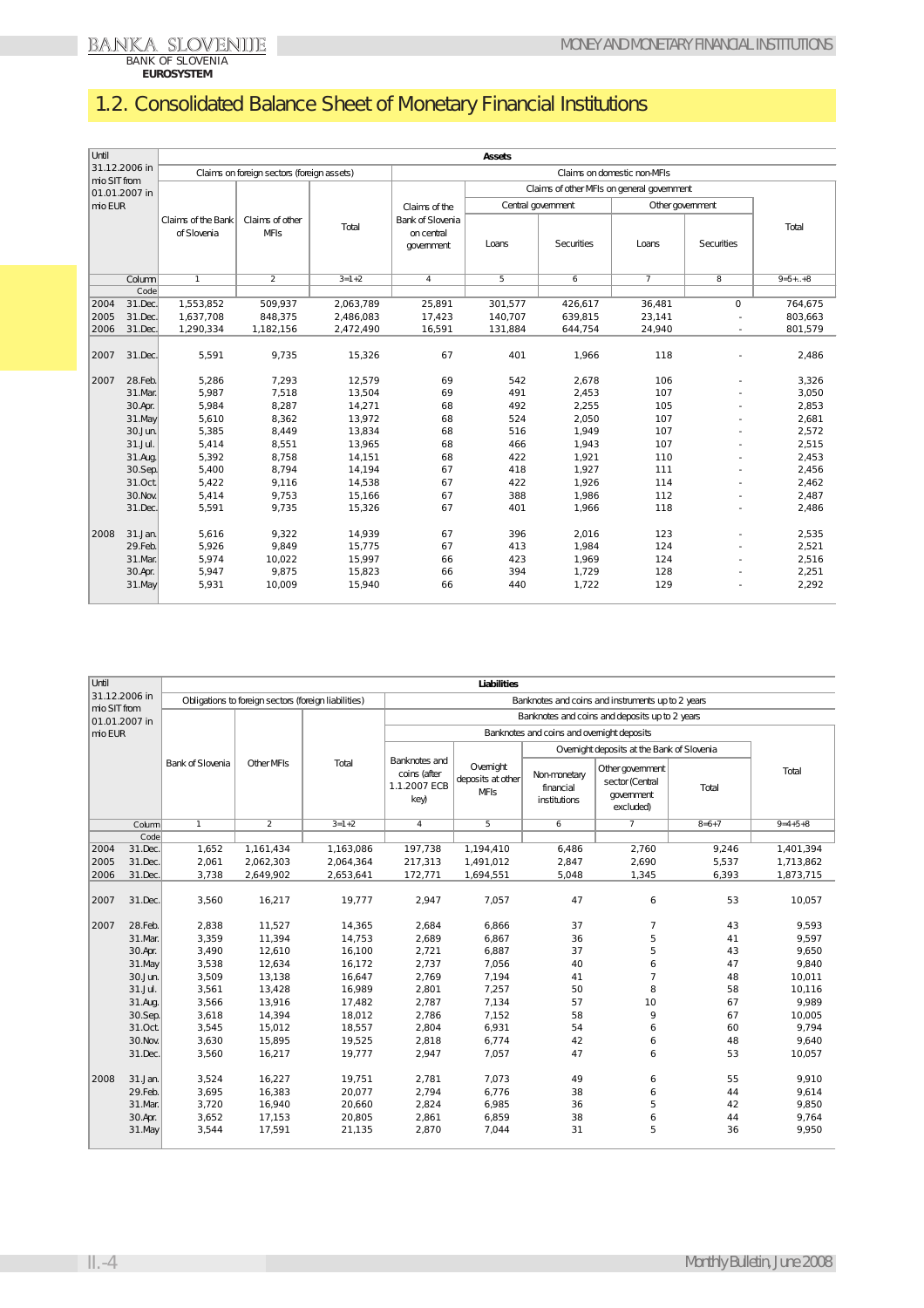**EUROSYSTEM**

|                            |                 |                                                                  |                 | Assets                        |                  |                  |                  |                    |
|----------------------------|-----------------|------------------------------------------------------------------|-----------------|-------------------------------|------------------|------------------|------------------|--------------------|
|                            |                 | Claims on domestic non-MFIs                                      |                 |                               |                  |                  |                  |                    |
|                            |                 | Claims of other MFIs on other non-MFIs                           |                 |                               |                  |                  |                  |                    |
| Non-financial corporations |                 |                                                                  |                 | Non-monetary fin.institutions |                  |                  |                  |                    |
| Loans                      | Securities      | Households and non-<br>profit institutions<br>serving households | Loans           | Securities                    | Total            | Total            | Remaining Assets | Total              |
| 10                         | $\overline{11}$ | $\overline{12}$                                                  | $\overline{13}$ | $\overline{14}$               | $15=10++14$      | $16=4+9+15$      | 17               | $18 = 3 + 16 + 17$ |
| 2,051,525                  | 81,647          | 821,320                                                          | 122,207         | 41,004                        | 3,117,703        | 3,908,269        | 265,093          | 6,237,152          |
| 2,495,187                  | 125,683         | 1,025,944                                                        | 179,533         | 51,319                        | 3,877,666        | 4.698.752        | 291,393          | 7,476,228          |
| 3,083,689                  | 152,357         | 1,289,432                                                        | 309,165         | 58,911                        | 4,893,554        | 5,711,723        | 329,295          | 8,513,508          |
| 17,413                     | 692             | 6.818                                                            | 1.966           | 339                           | 27,228           | 29.780           | 3.984            | 49.090             |
| 13,452                     | 798             | 5,488                                                            | 1,291           | 271                           | 21,301           | 24,695           | 3,525            | 40.800             |
| 13.761                     | 899             | 5,633                                                            | 1.295           | 279                           | 21.867           | 24.986           | 3.682            | 42,173             |
| 14.195                     | 947             | 5.748                                                            | 1.481           | 280                           | 22.651           | 25.572           | 3.851            | 43.694             |
| 14,707                     | 719             | 5,892                                                            | 1,456           | 291                           | 23,065           | 25,814           | 3,797            | 43,584             |
| 15,092                     | 697             | 6,015                                                            | 1,606           | 305                           | 23,714           | 26,354           | 3,831            | 44,020             |
| 15,602                     | 672             | 6,157                                                            | 1,698           | 336                           | 24,465           | 27,048           | 3,703            | 44,717             |
| 16,058                     | 662             | 6,323                                                            | 1.739           | 345                           | 25,126           | 27.647           | 3.775            | 45.573             |
| 16,296                     | 708             | 6,468                                                            | 1,856           | 349                           | 25,677           | 28,201           | 3,816            | 46,210             |
| 16,613                     | 656             | 6,607                                                            | 2,018           | 349                           | 26,242           | 28,771           | 3,889            | 47,198             |
| 17.097                     | 652             | 6.830                                                            | 2.067           | 329                           | 26.974           | 29.527           | 3.978            | 48.672             |
| 17,413                     | 692             | 6,818                                                            | 1.966           | 339                           | 27,228           | 29.780           | 3.984            | 49.090             |
| 17.897<br>18,100           | 672<br>653      | 6,918<br>7,009                                                   | 2.067<br>2,083  | 322<br>328                    | 27.877<br>28,173 | 30.479<br>30,761 | 3.987<br>3,924   | 49.405<br>50,461   |
| 18,316                     | 623             | 7,133                                                            | 2,181           | 312                           | 28,565           | 31,147           | 4,064            | 51,208             |
| 18,718                     | 633             | 7,235                                                            | 2,251           | 307                           | 29,143           | 31,461           | 3,965            | 51,249             |
| 18.990                     | 626             | 7,318                                                            | 2,280           | 288                           | 29,502           | 31.859           | 4,125            | 51.924             |

|                                     |                                                |                                                       |                                                   | Liabilities                                                            |                        |                                                                              |                          |                                            |                        |
|-------------------------------------|------------------------------------------------|-------------------------------------------------------|---------------------------------------------------|------------------------------------------------------------------------|------------------------|------------------------------------------------------------------------------|--------------------------|--------------------------------------------|------------------------|
|                                     |                                                |                                                       | Banknotes and coins and instruments up to 2 years |                                                                        |                        |                                                                              |                          |                                            |                        |
|                                     | Banknotes and coins and deposits up to 2 years |                                                       |                                                   |                                                                        |                        |                                                                              |                          |                                            |                        |
| Deposits with agreed maturity       |                                                |                                                       |                                                   |                                                                        |                        | Long-term                                                                    |                          |                                            |                        |
| Deposits at the<br>Bank of Slovenia | Deposits at other<br><b>MFIS</b>               | Deposits<br>reedemable at<br>notice up to 3<br>months | Total                                             | Debt securities.<br>units/shares of<br>money market<br>funds and repos | Total                  | financial<br>obligations to non-<br>MFIs (central<br>government<br>excluded) | Remaining<br>liabilities | Excess of inter-<br><b>MFI</b> liabilities | Total                  |
| 10                                  | 11                                             | $\overline{12}$                                       | $13=9+10+11+12$                                   | 14                                                                     | $15 = 13 + 14$         | $\overline{16}$                                                              | $\overline{17}$          | 18                                         | $19=3+15+16+17+18$     |
| 421                                 | 1,742,718<br>1,687,973                         | 126,812<br>122,355                                    | 3,270,923<br>3,524,612                            | 19,366<br>9,545                                                        | 3,290,289<br>3,534,156 | 502,032<br>534,292                                                           | 1,277,249<br>1,377,822   | 4,496<br>$-34,406$                         | 6,237,152<br>7,476,228 |
| ×                                   | 1,746,441                                      | 197,485                                               | 3,817,641                                         | 8,114                                                                  | 3,825,755              | 507,374                                                                      | 1,581,540                | $-54,801$                                  | 8,513,508              |
|                                     | 8,700                                          | 1,280                                                 | 20,037                                            | 76                                                                     | 20,113                 | 1,485                                                                        | 7,915                    | $-200$                                     | 49,090                 |
|                                     | 7,441                                          | 918                                                   | 17,952                                            | 32                                                                     | 17,984                 | 1,567                                                                        | 7,154                    | $-270$                                     | 40,800                 |
|                                     | 7,607                                          | 985                                                   | 18,189                                            | 46                                                                     | 18,235                 | 1,521                                                                        | 7,862                    | $-198$                                     | 42,173                 |
|                                     | 7,514                                          | 991                                                   | 18,156                                            | 52                                                                     | 18,208                 | 1,500                                                                        | 8,117                    | $-230$                                     | 43,694                 |
|                                     | 7,578                                          | 1,087                                                 | 18,506                                            | 52                                                                     | 18,557                 | 1,494                                                                        | 7,546                    | $-187$                                     | 43,584                 |
|                                     | 7,694                                          | 1,133                                                 | 18,838                                            | 61                                                                     | 18,899                 | 1,460                                                                        | 7,173                    | $-159$                                     | 44,020                 |
|                                     | 7.967                                          | 1,171                                                 | 19,254                                            | 62                                                                     | 19,316                 | 1,455                                                                        | 7,110                    | $-154$                                     | 44,717                 |
|                                     | 8,209                                          | 1,224                                                 | 19,421                                            | 66                                                                     | 19,487                 | 1,452                                                                        | 7,325                    | $-173$                                     | 45,573                 |
|                                     | 8,178                                          | 1,277                                                 | 19,460                                            | 69                                                                     | 19,529                 | 1,437                                                                        | 7,389                    | $-157$                                     | 46,210                 |
|                                     | 8.449                                          | 1,300                                                 | 19,543                                            | 80                                                                     | 19,624                 | 1,456                                                                        | 7,744                    | $-182$                                     | 47,198                 |
|                                     | 8,269                                          | 1,366                                                 | 19,275                                            | 81                                                                     | 19,355                 | 1,427                                                                        | 8,530                    | $-166$                                     | 48,672                 |
|                                     | 8,700                                          | 1,280                                                 | 20,037                                            | 76                                                                     | 20,113                 | 1,485                                                                        | 7,915                    | $-200$                                     | 49,090                 |
|                                     | 8,710<br>8,925                                 | 1,317<br>1,348                                        | 19,937<br>19,888                                  | 75<br>91                                                               | 20,012<br>19,978       | 1,493<br>1,470                                                               | 8,303<br>9,072           | $-153$<br>$-136$                           | 49,405<br>50,461       |
|                                     | 8,892                                          | 1,337                                                 | 20,079                                            | 105                                                                    | 20,184                 | 1,462                                                                        | 9,041                    | $-139$                                     | 51,208                 |
|                                     | 9,190<br>9,133                                 | 1,313<br>1,337                                        | 20,266<br>20,420                                  | 103<br>98                                                              | 20,369<br>20,517       | 1,414<br>1,399                                                               | 8,799<br>8,953           | $-139$<br>$-81$                            | 51,249<br>51,924       |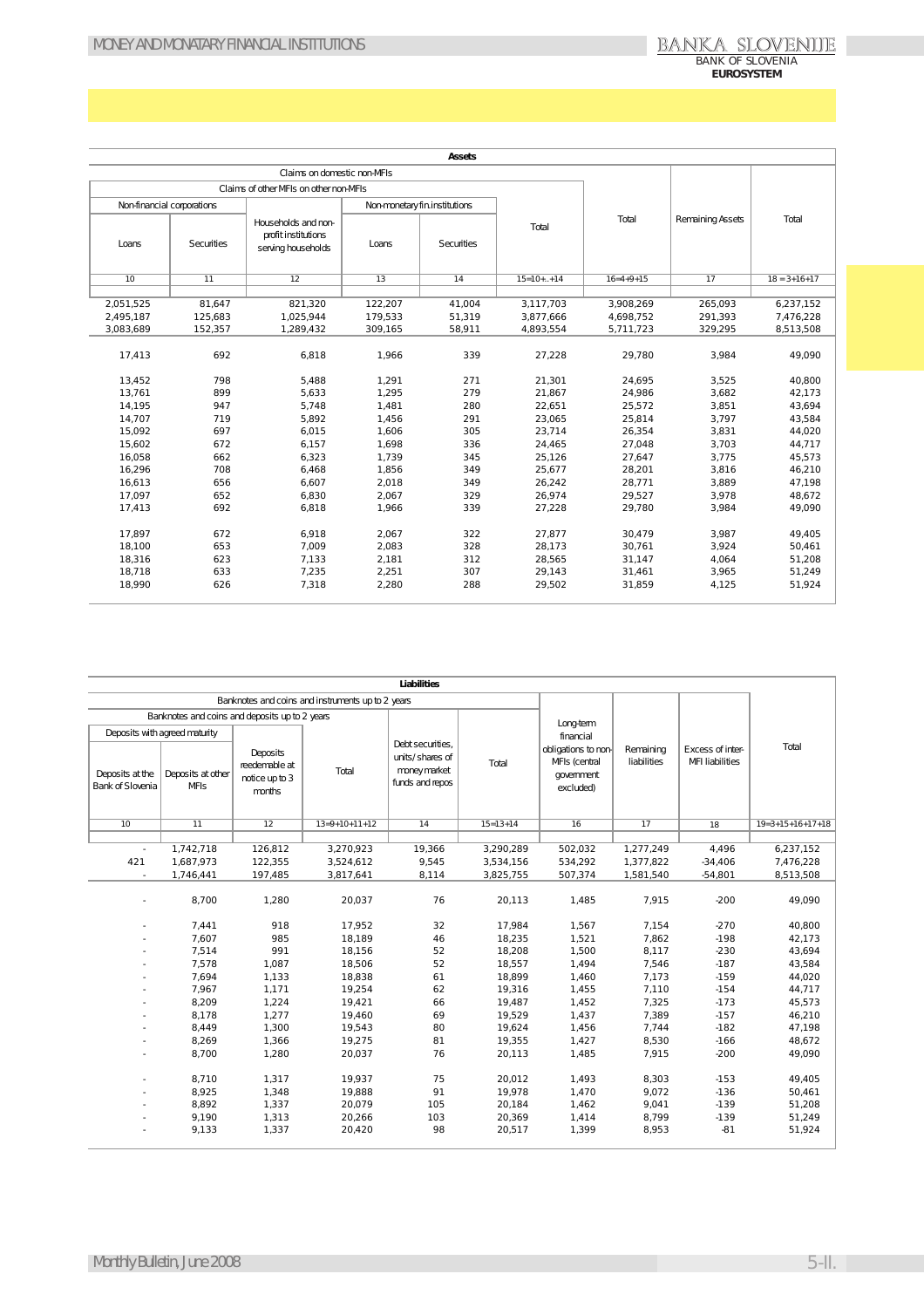**EUROSYSTEM**

#### 1.3. Balance Sheet of the Bank of Slovenia

| Until        |               |                |                     |                     | Assets                                        |                |       |                |  |
|--------------|---------------|----------------|---------------------|---------------------|-----------------------------------------------|----------------|-------|----------------|--|
| mio SIT from | 31.12.2006 in |                |                     |                     | Claims on foreign sectors (foreign assets)    |                |       |                |  |
| mio EUR      | 01.01.2007 in | Gold           | Receivable from IMF | Foreign cash        | Loans, deposits<br>Securities<br>Other claims |                |       |                |  |
|              | Column        | $\overline{1}$ | $\overline{2}$      | $\overline{3}$      | $\overline{4}$                                | $\overline{5}$ | 6     | $7 = 1 +  + 6$ |  |
|              | Code          |                |                     |                     |                                               |                |       |                |  |
| 2004         | 31.Dec.       | 18,646         | 23,033              | 53                  | 166,184                                       | 1,340,730      | 5,205 | 1,553,852      |  |
| 2005         | 31.Dec.       | 16,873         | 12,803              | 58                  | 305,094                                       | 1,297,370      | 5,511 | 1,637,708      |  |
| 2006         | 31.Dec.       | 18,793         | 8,919               | 60                  | 222,681                                       | 1,034,539      | 5,343 | 1,290,334      |  |
| 2007         | 31.Dec.       | 58             | 26                  | $\mathsf{O}\xspace$ | 1,635                                         | 3,797          | 75    | 5,591          |  |
| 2007         | 28.Feb.       | 52             | 33                  | $\mathsf{O}\xspace$ | 1,226                                         | 3,929          | 47    | 5,286          |  |
|              | 31.Mar.       | 51             | 33                  | $\mathbf 0$         | 2,102                                         | 3,725          | 76    | 5,987          |  |
|              | 30.Apr.       | 51             | 28                  | $\mathsf{O}\xspace$ | 2,081                                         | 3,750          | 76    | 5,984          |  |
|              | 31.May        | 50             | 27                  | $\mathbf 0$         | 1,809                                         | 3,648          | 76    | 5,610          |  |
|              | 30.Jun.       | 49             | 27                  | $\mathsf{O}\xspace$ | 1,672                                         | 3,562          | 75    | 5,385          |  |
|              | $31$ .Jul.    | 50             | 27                  | $\mathbf 0$         | 1,841                                         | 3,421          | 76    | 5,414          |  |
|              | 31.Aug.       | 50             | 27                  | $\mathsf{O}\xspace$ | 1,940                                         | 3,299          | 76    | 5,392          |  |
|              | 30.Sep.       | 53             | 26                  | $\mathbf 0$         | 1,975                                         | 3,269          | 75    | 5,400          |  |
|              | 31.Oct.       | 56             | 26                  | $\mathsf{O}\xspace$ | 1,891                                         | 3,373          | 75    | 5,422          |  |
|              | 30.Nov.       | 54             | 26                  | 0                   | 1,372                                         | 3,886          | 76    | 5,414          |  |
|              | 31.Dec.       | 58             | 26                  | $\mathbf 0$         | 1,635                                         | 3,797          | 75    | 5,591          |  |
| 2008         | 31.Jan.       | 64             | 24                  | $\mathbf 0$         | 1,691                                         | 3,761          | 76    | 5,616          |  |
|              | 29.Feb.       | 66             | 21                  | $\mathsf{O}\xspace$ | 1,922                                         | 3,841          | 76    | 5,926          |  |
|              | 31.Mar.       | 61             | 23                  | $\mathbf 0$         | 1,696                                         | 4,117          | 77    | 5,974          |  |
|              | 30.Apr.       | 57             | 24                  | $\mathsf{O}\xspace$ | 1,386                                         | 4,404          | 76    | 5,947          |  |
|              | 31.May        | 58             | 26                  | $\mathbf 0$         | 1,029                                         | 4,741          | 76    | 5,931          |  |

| Until        |               |                               | Liabilities    |                         |                  |                  |           |                         |                  |           |  |  |  |  |  |
|--------------|---------------|-------------------------------|----------------|-------------------------|------------------|------------------|-----------|-------------------------|------------------|-----------|--|--|--|--|--|
| mio SIT from | 31.12.2006 in |                               |                |                         |                  | Deposits         |           |                         |                  |           |  |  |  |  |  |
|              | 01.01.2007 in |                               |                |                         |                  | Domestic sectors |           |                         |                  |           |  |  |  |  |  |
| mio EUR      |               | Banknotes and<br>coins (after |                | Other MFIs              |                  |                  |           | General government      |                  |           |  |  |  |  |  |
|              |               | 1.1.2007 ECB                  |                | Domestic currency       |                  |                  |           | Domestic currency       |                  |           |  |  |  |  |  |
|              |               | key)                          | Overnight      | With agreed<br>maturity | Foreign currency | Total            | Overnight | With agreed<br>maturity | Foreign currency | Total     |  |  |  |  |  |
|              | Column        | $\mathbf{1}$                  | $\overline{2}$ | $\overline{3}$          | $\overline{4}$   | $5 = 2 + 3 + 4$  | 6         | $\overline{7}$          | $\overline{8}$   | $9=6+7+8$ |  |  |  |  |  |
|              | Code          |                               |                |                         |                  |                  |           |                         |                  |           |  |  |  |  |  |
| 2004         | 31.Dec.       | 197,738                       | 97,623         | 212,255                 | 1,761            | 311,638          | 2,752     | 124,725                 | 49,667           | 177,144   |  |  |  |  |  |
| 2005         | 31.Dec.       | 217,313                       | 101,438        | 204,990                 | 2,174            | 308,602          | 2,682     |                         | 66,730           | 69,412    |  |  |  |  |  |
| 2006         | 31.Dec.       | 172,771                       | 95,946         | 325,519                 | $\cdot$          | 421,465          | 1,296     |                         | 96,992           | 98,288    |  |  |  |  |  |
|              | 2007 31.Dec.  | 2,947                         | 337            | 21                      |                  | 358              | 86        | 306                     | 66               | 458       |  |  |  |  |  |
| 2007         | 28.Feb.       | 2,684                         | 388            | 163                     |                  | 551              | 87        | 198                     | 69               | 353       |  |  |  |  |  |
|              | 31.Mar.       | 2,689                         | 321            | 6                       |                  | 327              | 85        | 848                     | 71               | 1,003     |  |  |  |  |  |
|              | 30.Apr.       | 2,721                         | 303            |                         |                  | 303              | 80        | 848                     | 68               | 995       |  |  |  |  |  |
|              | 31.May        | 2,737                         | 341            |                         |                  | 341              | 83        | 446                     | 68               | 596       |  |  |  |  |  |
|              | 30.Jun.       | 2,769                         | 332            |                         |                  | 332              | 90        | 196                     | 69               | 355       |  |  |  |  |  |
|              | 31.Jul.       | 2,801                         | 325            |                         |                  | 325              | 88        | 196                     | 68               | 352       |  |  |  |  |  |
|              | 31.Aug.       | 2.787                         | 319            |                         |                  | 319              | 88        | 156                     | 68               | 312       |  |  |  |  |  |
|              | 30.Sep.       | 2,786                         | 326            | $\Omega$                |                  | 326              | 90        | 156                     | 65               | 312       |  |  |  |  |  |
|              | 31.Oct.       | 2,804                         | 383            |                         |                  | 383              | 88        | 156                     | 66               | 310       |  |  |  |  |  |
|              | 30.Nov.       | 2,818                         | 449            | 20                      |                  | 469              | 87        | 156                     | 64               | 306       |  |  |  |  |  |
|              | 31.Dec.       | 2,947                         | 337            | 21                      |                  | 358              | 86        | 306                     | 66               | 458       |  |  |  |  |  |
| 2008         | 31.Jan.       | 2.781                         | 387            |                         |                  | 387              | 97        | 306                     | 63               | 465       |  |  |  |  |  |
|              | 29.Feb.       | 2,794                         | 378            |                         |                  | 378              | 89        | 606                     | 62               | 757       |  |  |  |  |  |
|              | 31.Mar.       | 2,824                         | 389            |                         |                  | 389              | 89        | 706                     | 59               | 854       |  |  |  |  |  |
|              | 30.Apr.       | 2,861                         | 419            |                         |                  | 419              | 79        | 606                     | 62               | 747       |  |  |  |  |  |
|              | 31.May        | 2,870                         | 416            |                         |                  | 416              | 78        | 556                     | 62               | 696       |  |  |  |  |  |
|              |               |                               |                |                         |                  |                  |           |                         |                  |           |  |  |  |  |  |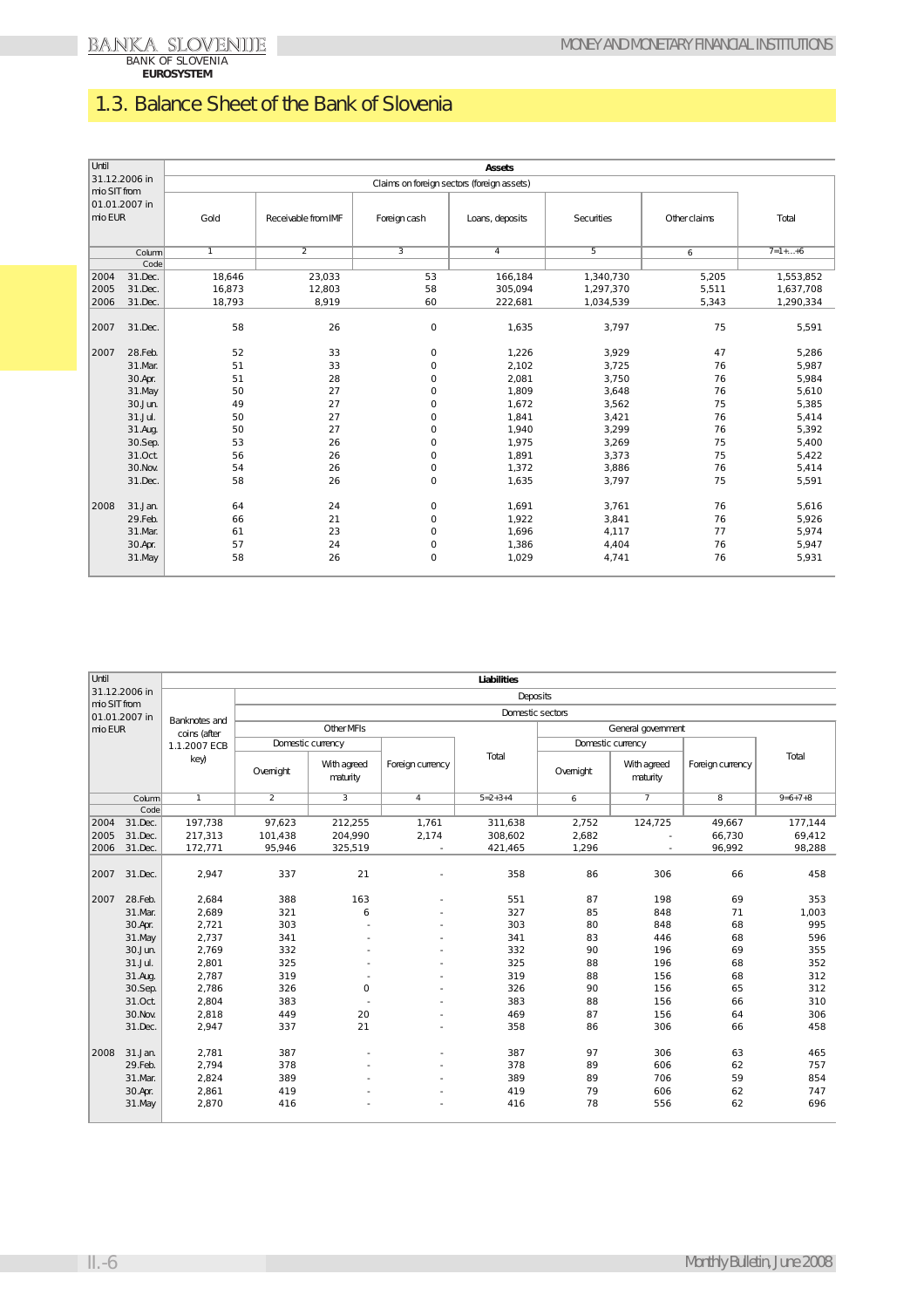25,891 80 131 280 26,381 39,872 1,620,105 17,423 113 84 264 17,883 42,151 1,697,742 16,591 1,300 323 229 18,442 57,375 1,366,151 67 156 4 1 228 2,590 8,409 69 50 50 11 1 1 1 1 1 1 1 1 2,419 7,837 69 86 10 1 166 2,473 8,625 68 75 9 1 154 2,432 8,570 68 116 9 1 194 2,487 8,291 68 114 9 1 192 2,455 8,032 68 146 2 1 216 2,483 8,113 68 133 2 1 204 2,469 8,065 67 193 2 1 264 2,460 8,123 67 178 4 1 250 2,457 8,129 67 213 3 1 284 2,570 8,267 67 156 4 1 228 2,590 8,409 67 78 4 1 150 2,506 8,272 67 222 4 1 294 2,512 8,732 66 232 4 1 303 2,581 8,858 66 226 2 1 295 2,568 8,810 66 64 3 3 1 134 2,635 8,699 Claims on domestic MFIs Claims on other domestic Loans Claims on other domestic<br>
Other claims cectors<br>
Other claims cectors 8 | 9 | 10 | 11 Claims on central government Assets 12=8+…+11 13 14=7+12+13 Claims on domestic sectors (domestic assets) Remaining assets | Total

|                               |                                           |                |                 |          | Liabilities       |                       |                         |                          |                    |
|-------------------------------|-------------------------------------------|----------------|-----------------|----------|-------------------|-----------------------|-------------------------|--------------------------|--------------------|
|                               |                                           | Deposits       |                 |          | Securities issued |                       |                         |                          |                    |
|                               | Domestic sectors                          |                |                 |          |                   |                       |                         |                          |                    |
|                               | Other domestic sectors                    |                |                 |          |                   |                       |                         |                          |                    |
|                               |                                           |                |                 | Domestic |                   | <b>SDR Allocation</b> | Capital and<br>reserves | Remaining<br>liabilities | Total              |
| Non-financial<br>corporations | Non-monetary<br>financial<br>institutions | Total          | Foreign sectors | currency | Foreign currency  |                       |                         |                          |                    |
| 10                            | $\overline{11}$                           | $12=5+9+10+11$ | 13              | 14       | $\overline{15}$   | $\overline{16}$       | $\overline{17}$         | $\overline{18}$          | $19=1+12+13+14+18$ |
|                               |                                           |                |                 |          |                   |                       |                         |                          |                    |
| ×.                            | 6,839                                     | 495,622        | 1,652           | 215,863  | 500,757           | 6,937                 | 173,526                 | 28,010                   | 1,620,105          |
|                               | 3,268                                     | 381.282        | 2,061           | 525,195  | 323,927           | 7,358                 | 206,291                 | 34,316                   | 1,697,742          |
|                               | 5,582                                     | 525,335        | 3,738           | 402,381  | 32,449            | 6,956                 | 187,473                 | 35,049                   | 1,366,151          |
|                               | 51                                        | 867            | 3,560           |          |                   | 27                    | 848                     | 159                      | 8,409              |
|                               | 41                                        | 945            | 2,838           | 321      |                   | 29                    | 825                     | 194                      | 7,837              |
|                               | 39                                        | 1,369          | 3,359           | 155      |                   | 29                    | 805                     | 219                      | 8,625              |
|                               | 41                                        | 1,340          | 3,490           | ×        |                   | 28                    | 788                     | 203                      | 8,570              |
|                               | 44                                        | 981            | 3,538           |          |                   | 29                    | 784                     | 222                      | 8,291              |
|                               | 44                                        | 731            | 3,509           |          |                   | 29                    | 785                     | 209                      | 8,032              |
|                               | 53                                        | 731            | 3,561           |          |                   | 28                    | 777                     | 215                      | 8,113              |
|                               | 62                                        | 694            | 3,566           |          |                   | 28                    | 768                     | 222                      | 8,065              |
|                               | 62                                        | 700            | 3,618           |          |                   | 28                    | 746                     | 245                      | 8,123              |
|                               | 58                                        | 751            | 3,545           |          |                   | 28                    | 741                     | 261                      | 8,129              |
|                               | 46                                        | 821            | 3,630           |          |                   | 27                    | 718                     | 252                      | 8,267              |
|                               | 51                                        | 867            | 3,560           |          |                   | 27                    | 848                     | 159                      | 8,409              |
|                               |                                           |                |                 |          |                   |                       |                         |                          |                    |
|                               | 57                                        | 910            | 3,524           |          |                   | 27                    | 824                     | 206                      | 8,272              |
|                               | 44                                        | 1,180          | 3,695           |          |                   | 27                    | 819                     | 217                      | 8,732              |
|                               | 41                                        | 1,284          | 3,720           |          | ä,                | 26                    | 776                     | 228                      | 8,858              |
|                               | 43                                        | 1,209          | 3,652           |          |                   | 27                    | 810                     | 252                      | 8,810              |
|                               | 37                                        | 1,148          | 3,544           |          |                   | 27                    | 737                     | 373                      | 8,699              |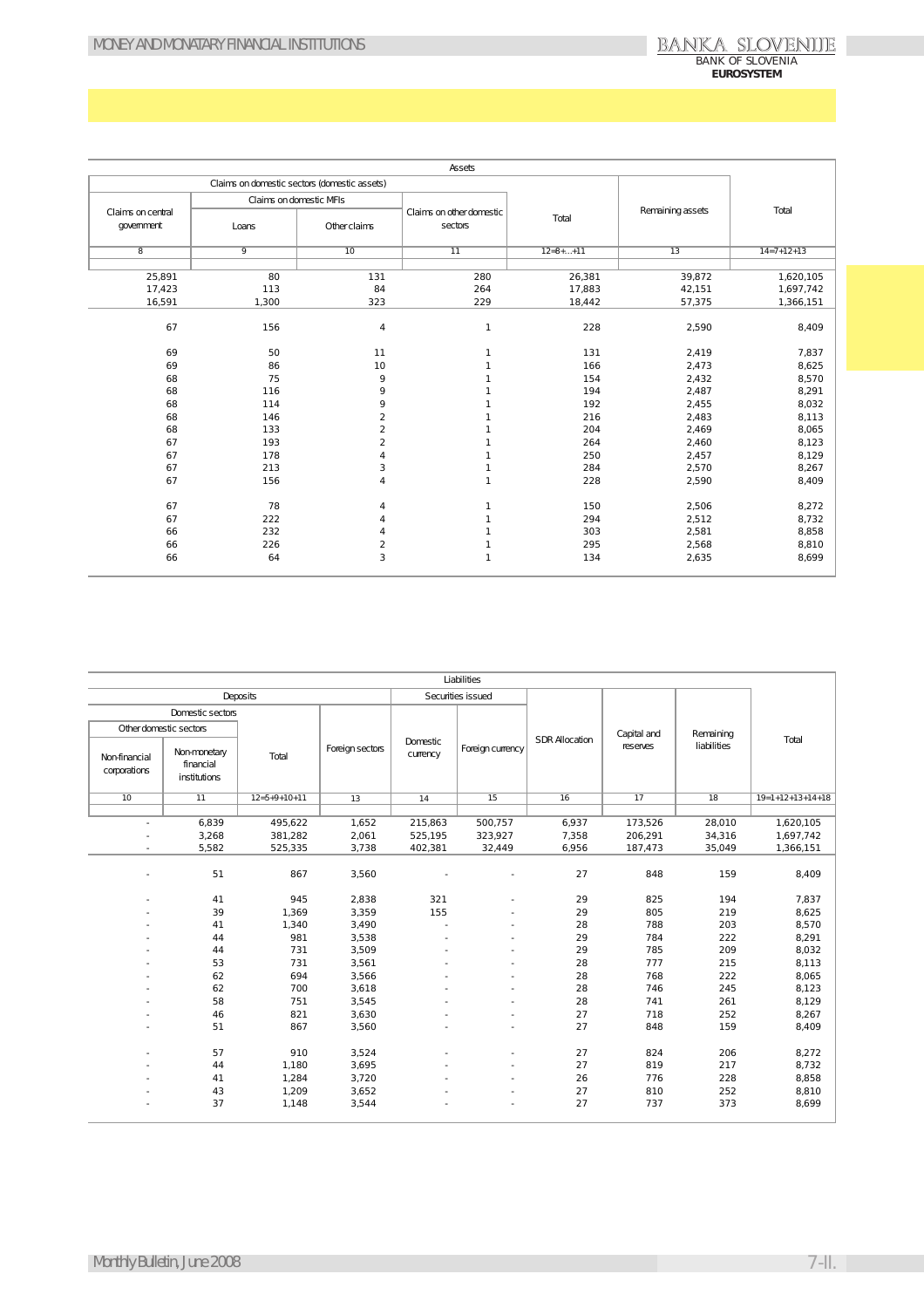**EUROSYSTEM**

# 1.4. Balance Sheet of Other Monetary Financial Institutions

| Until                    |              | Assets                                                                  |                                          |                      |                                              |                            |                |                    |                            |                 |  |  |
|--------------------------|--------------|-------------------------------------------------------------------------|------------------------------------------|----------------------|----------------------------------------------|----------------------------|----------------|--------------------|----------------------------|-----------------|--|--|
| 31.12.2006 in            |              |                                                                         |                                          |                      | Claims on domestic sectors (domestic assets) |                            |                |                    |                            |                 |  |  |
| mio SIT from             |              | Claims on the Bank of Slovenia                                          |                                          | Claims on other MFIs |                                              |                            |                | Claims on non-MFIs |                            |                 |  |  |
| 01.01.2007 in<br>mio EUR | Cash         | Accounts and<br>deposits at the<br>Bank of<br>Slovenia, other<br>claims | Securities of<br>the Bank of<br>Slovenia | Loans                | Debt securities                              | Shares and<br>other equity | Loans          | Debt securities    | Shares and<br>other equity | Total           |  |  |
| Column                   | $\mathbf{1}$ | $\overline{2}$                                                          | $\overline{3}$                           | $\overline{4}$       | 5                                            | 6                          | $\overline{7}$ | $_{8}$             | $\overline{9}$             | $10 = 1 +  + 9$ |  |  |
| Code                     |              |                                                                         |                                          |                      |                                              |                            |                |                    |                            |                 |  |  |
| 2004 31.Dec.             | 30,848       | 311,638                                                                 | 716,621                                  | 121,314              | 32,352                                       | 32,135                     | 3,333,110      | 439,689            | 109,626                    | 5,127,331       |  |  |
| 2005 31.Dec.             | 31,302       | 308,602                                                                 | 849,121                                  | 125,494              | 78,119                                       | 46,846                     | 3,864,512      | 691,756            | 125,062                    | 6,120,813       |  |  |
| 2006 31.Dec.             | 39,286       | 421,465                                                                 | 434,830                                  | 186,601              | 90,011                                       | 25,769                     | 4,839,111      | 691,801            | 164,221                    | 6,893,095       |  |  |
| 2007 31.Dec.             | 245          | 358                                                                     |                                          | 1,470                | 386                                          | 186                        | 26,716         | 2,176              | 822                        | 32,360          |  |  |
| 2007 28.Feb.             | 253          | 551                                                                     | 321                                      | 1,303                | 402                                          | 192                        | 20,879         | 2,875              | 872                        | 27,649          |  |  |
| 31.Mar.                  | 180          | 327                                                                     | 155                                      | 1.272                | 397                                          | 116                        | 21,287         | 2,649              | 982                        | 27,364          |  |  |
| 30.Apr.                  | 225          | 303                                                                     | ٠                                        | 1,220                | 393                                          | 116                        | 22,021         | 2,453              | 1,030                      | 27,761          |  |  |
| 31.May                   | 193          | 341                                                                     | ٠                                        | 1,398                | 401                                          | 117                        | 22,686         | 2,245              | 815                        | 28,195          |  |  |
| 30.Jun.                  | 186          | 332                                                                     | ٠                                        | 1,347                | 391                                          | 142                        | 23,335         | 2,142              | 808                        | 28,683          |  |  |
| $31$ .Jul.               | 201          | 325                                                                     | ÷.                                       | 1,351                | 380                                          | 162                        | 24,030         | 2,137              | 814                        | 29,400          |  |  |
| 31.Aug.                  | 201          | 319                                                                     |                                          | 1,560                | 395                                          | 165                        | 24,651         | 2,117              | 811                        | 30,219          |  |  |
| 30.Sep.                  | 185          | 326                                                                     | ÷.                                       | 1,534                | 412                                          | 176                        | 25,149         | 2,123              | 861                        | 30,767          |  |  |
| 31.Oct.                  | 213          | 383                                                                     | ÷.                                       | 1,496                | 400                                          | 180                        | 25,774         | 2,122              | 808                        | 31,377          |  |  |
| 30.Nov.                  | 190          | 469                                                                     | ٠                                        | 1,534                | 396                                          | 180                        | 26,493         | 2,182              | 785                        | 32,229          |  |  |
| 31.Dec.                  | 245          | 358                                                                     |                                          | 1,470                | 386                                          | 186                        | 26.716         | 2,176              | 822                        | 32,360          |  |  |
|                          |              |                                                                         |                                          |                      |                                              |                            |                |                    |                            |                 |  |  |
| 2008 31.Jan.             | 198          | 387                                                                     |                                          | 1,493                | 387                                          | 188                        | 27,401         | 2,228              | 783                        | 33,066          |  |  |
| 29.Feb.                  | 189          | 378                                                                     | ٠                                        | 1,490                | 374                                          | 189                        | 27,729         | 2,195              | 770                        | 33,316          |  |  |
| 31.Mar.                  | 193          | 389                                                                     | ×.                                       | 1,483                | 387                                          | 185                        | 28,177         | 2,180              | 724                        | 33,718          |  |  |
| 30.Apr.                  | 211          | 419                                                                     | ÷.                                       | 1,634                | 389                                          | 182                        | 28,726         | 1,938              | 730                        | 34,230          |  |  |
| 31.May                   | 186          | 416                                                                     |                                          | 1,558                | 344                                          | 58                         | 29,157         | 1,926              | 711                        | 34,355          |  |  |

| 31.12.2006 in<br>Obligations to domestic sectors (domestic liabilities)<br>mio SIT from<br>Obligations to MFIs<br>Obligations to non-MFIs<br>01.01.2007 in<br>Deposits in domestic currency<br>mio EUR<br>Total<br>Deposits, Ioans<br>Deposits, Ioans<br>Debt securities<br>Deposits in foreign<br>Debt securities<br>from the Bank of<br>With agreed<br>Reedemable at<br>from other MFIs<br>issued<br>issued<br>currency<br>Overnight<br>Slovenia<br>notice<br>maturity<br>$\overline{3}$<br>$\overline{5}$<br>$\overline{8}$<br>$\overline{a}$<br>$\overline{4}$<br>$\overline{7}$<br>$9 = 1 +  + 8$<br>$\mathbf{1}$<br>Column<br>6<br>Code<br>2004 31.Dec.<br>80<br>131,213<br>34,390<br>1,358,650<br>112,115<br>851.708<br>1,206,588<br>159,537<br>2005 31.Dec.<br>110<br>65.998<br>980.327<br>136.195<br>1,269,092<br>132.645<br>1.438.465<br>172,573<br>2006 31.Dec.<br>102<br>171,042<br>88,766<br>1,471,968<br>163,254<br>1,161,185<br>179,476<br>1,374,144<br>2007 31.Dec.<br>156<br>1,496<br>387<br>6,882<br>10,202<br>1,363<br>488<br>752<br>2007 28.Feb.<br>50<br>1,321<br>368<br>6.589<br>9.015<br>980<br>569<br>693<br>86<br>1,288<br>365<br>6,617<br>8,902<br>565<br>698<br>31.Mar.<br>1.062<br>75<br>1,240<br>363<br>6,667<br>9.074<br>1.058<br>550<br>698<br>30.Apr.<br>116<br>1,428<br>378<br>6,794<br>8,918<br>1,162<br>564<br>704<br>31.May<br>114<br>1,202<br>556<br>671<br>30.Jun.<br>1,360<br>399<br>6,936<br>8,887<br>31.Jul.<br>146<br>1,362<br>396<br>7,002<br>9,187<br>1,236<br>553<br>675<br>31.Aug.<br>133<br>1,565<br>398<br>6.868<br>9.498<br>1.293<br>570<br>674<br>30.Sep.<br>193<br>1,561<br>399<br>6,898<br>1,354<br>556<br>678<br>9,434<br>31.Oct.<br>178<br>1,522<br>399<br>6,688<br>9,877<br>533<br>1,369<br>743<br>30.Nov.<br>213<br>1,571<br>383<br>6,562<br>9,832<br>1.439<br>526<br>721<br>31.Dec.<br>156<br>387<br>752<br>1,496<br>6,882<br>10,202<br>1,363<br>488<br>2008 31.Jan.<br>78<br>1,514<br>389<br>6,916<br>10,222<br>1,414<br>515<br>746<br>222<br>749<br>29.Feb.<br>1,522<br>387<br>6,552<br>10,988<br>1,447<br>504<br>232<br>387<br>6,777<br>31.Mar.<br>1,518<br>10,875<br>1,428<br>469<br>751<br>226<br>1,683<br>396<br>6,688<br>10,828<br>1,398<br>479<br>757<br>30.Apr.<br>83<br>1,609<br>349<br>6,831<br>10,711<br>1,425<br>480<br>765<br>31.May | Until | Liabilities |  |  |  |  |  |  |  |           |  |  |  |
|-------------------------------------------------------------------------------------------------------------------------------------------------------------------------------------------------------------------------------------------------------------------------------------------------------------------------------------------------------------------------------------------------------------------------------------------------------------------------------------------------------------------------------------------------------------------------------------------------------------------------------------------------------------------------------------------------------------------------------------------------------------------------------------------------------------------------------------------------------------------------------------------------------------------------------------------------------------------------------------------------------------------------------------------------------------------------------------------------------------------------------------------------------------------------------------------------------------------------------------------------------------------------------------------------------------------------------------------------------------------------------------------------------------------------------------------------------------------------------------------------------------------------------------------------------------------------------------------------------------------------------------------------------------------------------------------------------------------------------------------------------------------------------------------------------------------------------------------------------------------------------------------------------------------------------------------------------------------------------------------------------------------------------------------------------------------------------------------------------------------------------------------------------------------------------------------------------------------------------------------------------------------------------------------------------------|-------|-------------|--|--|--|--|--|--|--|-----------|--|--|--|
|                                                                                                                                                                                                                                                                                                                                                                                                                                                                                                                                                                                                                                                                                                                                                                                                                                                                                                                                                                                                                                                                                                                                                                                                                                                                                                                                                                                                                                                                                                                                                                                                                                                                                                                                                                                                                                                                                                                                                                                                                                                                                                                                                                                                                                                                                                             |       |             |  |  |  |  |  |  |  |           |  |  |  |
|                                                                                                                                                                                                                                                                                                                                                                                                                                                                                                                                                                                                                                                                                                                                                                                                                                                                                                                                                                                                                                                                                                                                                                                                                                                                                                                                                                                                                                                                                                                                                                                                                                                                                                                                                                                                                                                                                                                                                                                                                                                                                                                                                                                                                                                                                                             |       |             |  |  |  |  |  |  |  |           |  |  |  |
|                                                                                                                                                                                                                                                                                                                                                                                                                                                                                                                                                                                                                                                                                                                                                                                                                                                                                                                                                                                                                                                                                                                                                                                                                                                                                                                                                                                                                                                                                                                                                                                                                                                                                                                                                                                                                                                                                                                                                                                                                                                                                                                                                                                                                                                                                                             |       |             |  |  |  |  |  |  |  |           |  |  |  |
|                                                                                                                                                                                                                                                                                                                                                                                                                                                                                                                                                                                                                                                                                                                                                                                                                                                                                                                                                                                                                                                                                                                                                                                                                                                                                                                                                                                                                                                                                                                                                                                                                                                                                                                                                                                                                                                                                                                                                                                                                                                                                                                                                                                                                                                                                                             |       |             |  |  |  |  |  |  |  |           |  |  |  |
|                                                                                                                                                                                                                                                                                                                                                                                                                                                                                                                                                                                                                                                                                                                                                                                                                                                                                                                                                                                                                                                                                                                                                                                                                                                                                                                                                                                                                                                                                                                                                                                                                                                                                                                                                                                                                                                                                                                                                                                                                                                                                                                                                                                                                                                                                                             |       |             |  |  |  |  |  |  |  |           |  |  |  |
|                                                                                                                                                                                                                                                                                                                                                                                                                                                                                                                                                                                                                                                                                                                                                                                                                                                                                                                                                                                                                                                                                                                                                                                                                                                                                                                                                                                                                                                                                                                                                                                                                                                                                                                                                                                                                                                                                                                                                                                                                                                                                                                                                                                                                                                                                                             |       |             |  |  |  |  |  |  |  |           |  |  |  |
|                                                                                                                                                                                                                                                                                                                                                                                                                                                                                                                                                                                                                                                                                                                                                                                                                                                                                                                                                                                                                                                                                                                                                                                                                                                                                                                                                                                                                                                                                                                                                                                                                                                                                                                                                                                                                                                                                                                                                                                                                                                                                                                                                                                                                                                                                                             |       |             |  |  |  |  |  |  |  | 3,854,281 |  |  |  |
|                                                                                                                                                                                                                                                                                                                                                                                                                                                                                                                                                                                                                                                                                                                                                                                                                                                                                                                                                                                                                                                                                                                                                                                                                                                                                                                                                                                                                                                                                                                                                                                                                                                                                                                                                                                                                                                                                                                                                                                                                                                                                                                                                                                                                                                                                                             |       |             |  |  |  |  |  |  |  | 4,195,405 |  |  |  |
|                                                                                                                                                                                                                                                                                                                                                                                                                                                                                                                                                                                                                                                                                                                                                                                                                                                                                                                                                                                                                                                                                                                                                                                                                                                                                                                                                                                                                                                                                                                                                                                                                                                                                                                                                                                                                                                                                                                                                                                                                                                                                                                                                                                                                                                                                                             |       |             |  |  |  |  |  |  |  | 4,609,937 |  |  |  |
|                                                                                                                                                                                                                                                                                                                                                                                                                                                                                                                                                                                                                                                                                                                                                                                                                                                                                                                                                                                                                                                                                                                                                                                                                                                                                                                                                                                                                                                                                                                                                                                                                                                                                                                                                                                                                                                                                                                                                                                                                                                                                                                                                                                                                                                                                                             |       |             |  |  |  |  |  |  |  | 21,726    |  |  |  |
|                                                                                                                                                                                                                                                                                                                                                                                                                                                                                                                                                                                                                                                                                                                                                                                                                                                                                                                                                                                                                                                                                                                                                                                                                                                                                                                                                                                                                                                                                                                                                                                                                                                                                                                                                                                                                                                                                                                                                                                                                                                                                                                                                                                                                                                                                                             |       |             |  |  |  |  |  |  |  | 19.587    |  |  |  |
|                                                                                                                                                                                                                                                                                                                                                                                                                                                                                                                                                                                                                                                                                                                                                                                                                                                                                                                                                                                                                                                                                                                                                                                                                                                                                                                                                                                                                                                                                                                                                                                                                                                                                                                                                                                                                                                                                                                                                                                                                                                                                                                                                                                                                                                                                                             |       |             |  |  |  |  |  |  |  | 19,584    |  |  |  |
|                                                                                                                                                                                                                                                                                                                                                                                                                                                                                                                                                                                                                                                                                                                                                                                                                                                                                                                                                                                                                                                                                                                                                                                                                                                                                                                                                                                                                                                                                                                                                                                                                                                                                                                                                                                                                                                                                                                                                                                                                                                                                                                                                                                                                                                                                                             |       |             |  |  |  |  |  |  |  | 19,725    |  |  |  |
|                                                                                                                                                                                                                                                                                                                                                                                                                                                                                                                                                                                                                                                                                                                                                                                                                                                                                                                                                                                                                                                                                                                                                                                                                                                                                                                                                                                                                                                                                                                                                                                                                                                                                                                                                                                                                                                                                                                                                                                                                                                                                                                                                                                                                                                                                                             |       |             |  |  |  |  |  |  |  | 20,063    |  |  |  |
|                                                                                                                                                                                                                                                                                                                                                                                                                                                                                                                                                                                                                                                                                                                                                                                                                                                                                                                                                                                                                                                                                                                                                                                                                                                                                                                                                                                                                                                                                                                                                                                                                                                                                                                                                                                                                                                                                                                                                                                                                                                                                                                                                                                                                                                                                                             |       |             |  |  |  |  |  |  |  | 20,124    |  |  |  |
|                                                                                                                                                                                                                                                                                                                                                                                                                                                                                                                                                                                                                                                                                                                                                                                                                                                                                                                                                                                                                                                                                                                                                                                                                                                                                                                                                                                                                                                                                                                                                                                                                                                                                                                                                                                                                                                                                                                                                                                                                                                                                                                                                                                                                                                                                                             |       |             |  |  |  |  |  |  |  | 20,555    |  |  |  |
|                                                                                                                                                                                                                                                                                                                                                                                                                                                                                                                                                                                                                                                                                                                                                                                                                                                                                                                                                                                                                                                                                                                                                                                                                                                                                                                                                                                                                                                                                                                                                                                                                                                                                                                                                                                                                                                                                                                                                                                                                                                                                                                                                                                                                                                                                                             |       |             |  |  |  |  |  |  |  | 20,999    |  |  |  |
|                                                                                                                                                                                                                                                                                                                                                                                                                                                                                                                                                                                                                                                                                                                                                                                                                                                                                                                                                                                                                                                                                                                                                                                                                                                                                                                                                                                                                                                                                                                                                                                                                                                                                                                                                                                                                                                                                                                                                                                                                                                                                                                                                                                                                                                                                                             |       |             |  |  |  |  |  |  |  | 21,072    |  |  |  |
|                                                                                                                                                                                                                                                                                                                                                                                                                                                                                                                                                                                                                                                                                                                                                                                                                                                                                                                                                                                                                                                                                                                                                                                                                                                                                                                                                                                                                                                                                                                                                                                                                                                                                                                                                                                                                                                                                                                                                                                                                                                                                                                                                                                                                                                                                                             |       |             |  |  |  |  |  |  |  | 21,309    |  |  |  |
|                                                                                                                                                                                                                                                                                                                                                                                                                                                                                                                                                                                                                                                                                                                                                                                                                                                                                                                                                                                                                                                                                                                                                                                                                                                                                                                                                                                                                                                                                                                                                                                                                                                                                                                                                                                                                                                                                                                                                                                                                                                                                                                                                                                                                                                                                                             |       |             |  |  |  |  |  |  |  | 21,247    |  |  |  |
|                                                                                                                                                                                                                                                                                                                                                                                                                                                                                                                                                                                                                                                                                                                                                                                                                                                                                                                                                                                                                                                                                                                                                                                                                                                                                                                                                                                                                                                                                                                                                                                                                                                                                                                                                                                                                                                                                                                                                                                                                                                                                                                                                                                                                                                                                                             |       |             |  |  |  |  |  |  |  | 21,726    |  |  |  |
|                                                                                                                                                                                                                                                                                                                                                                                                                                                                                                                                                                                                                                                                                                                                                                                                                                                                                                                                                                                                                                                                                                                                                                                                                                                                                                                                                                                                                                                                                                                                                                                                                                                                                                                                                                                                                                                                                                                                                                                                                                                                                                                                                                                                                                                                                                             |       |             |  |  |  |  |  |  |  | 21,794    |  |  |  |
|                                                                                                                                                                                                                                                                                                                                                                                                                                                                                                                                                                                                                                                                                                                                                                                                                                                                                                                                                                                                                                                                                                                                                                                                                                                                                                                                                                                                                                                                                                                                                                                                                                                                                                                                                                                                                                                                                                                                                                                                                                                                                                                                                                                                                                                                                                             |       |             |  |  |  |  |  |  |  | 22,371    |  |  |  |
|                                                                                                                                                                                                                                                                                                                                                                                                                                                                                                                                                                                                                                                                                                                                                                                                                                                                                                                                                                                                                                                                                                                                                                                                                                                                                                                                                                                                                                                                                                                                                                                                                                                                                                                                                                                                                                                                                                                                                                                                                                                                                                                                                                                                                                                                                                             |       |             |  |  |  |  |  |  |  | 22,438    |  |  |  |
|                                                                                                                                                                                                                                                                                                                                                                                                                                                                                                                                                                                                                                                                                                                                                                                                                                                                                                                                                                                                                                                                                                                                                                                                                                                                                                                                                                                                                                                                                                                                                                                                                                                                                                                                                                                                                                                                                                                                                                                                                                                                                                                                                                                                                                                                                                             |       |             |  |  |  |  |  |  |  | 22,455    |  |  |  |
|                                                                                                                                                                                                                                                                                                                                                                                                                                                                                                                                                                                                                                                                                                                                                                                                                                                                                                                                                                                                                                                                                                                                                                                                                                                                                                                                                                                                                                                                                                                                                                                                                                                                                                                                                                                                                                                                                                                                                                                                                                                                                                                                                                                                                                                                                                             |       |             |  |  |  |  |  |  |  | 22,254    |  |  |  |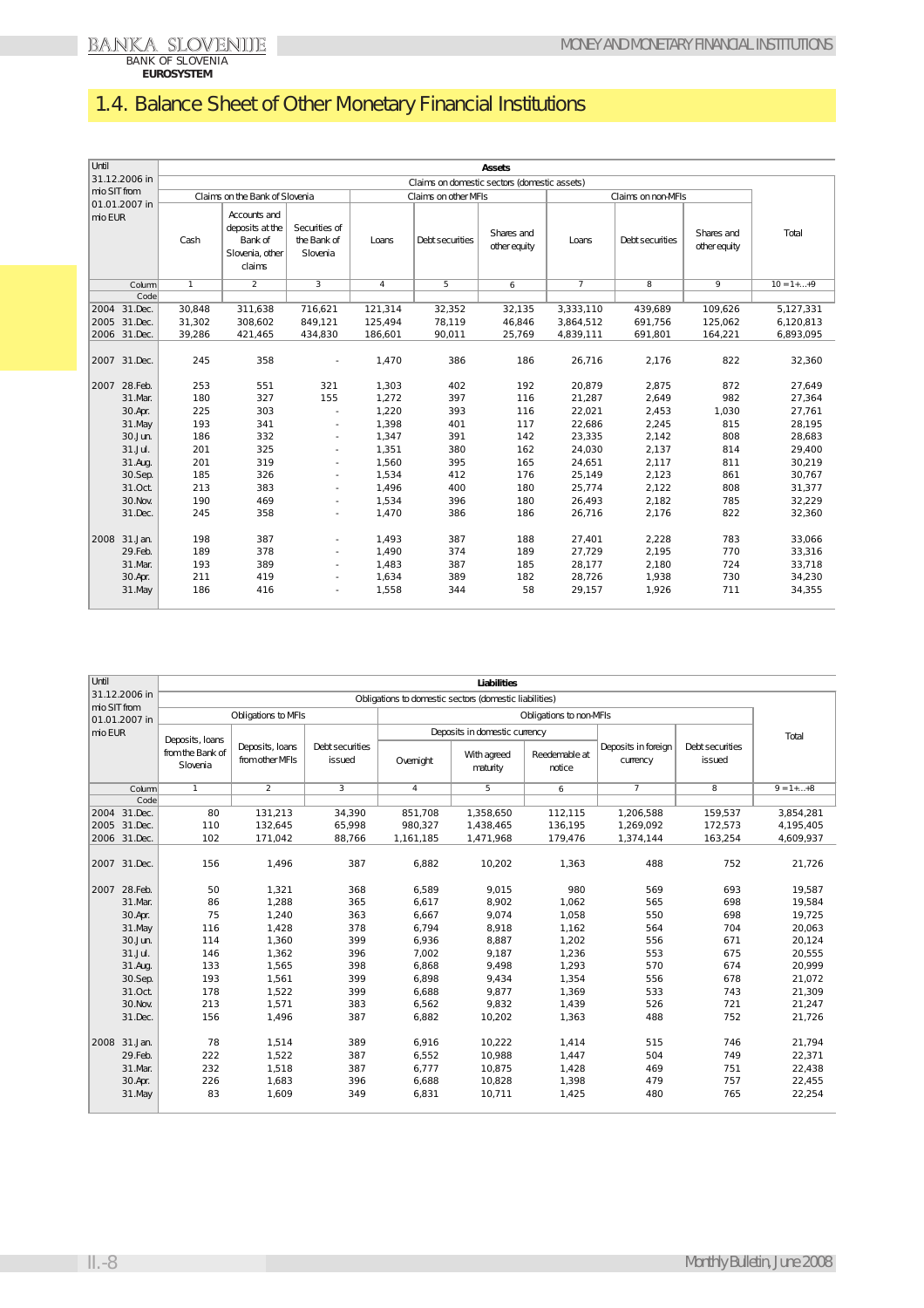| Assets                     |                               |                             |                                            |                               |                              |                            |                                 |                               |                                     |  |  |
|----------------------------|-------------------------------|-----------------------------|--------------------------------------------|-------------------------------|------------------------------|----------------------------|---------------------------------|-------------------------------|-------------------------------------|--|--|
|                            |                               |                             | Claims on foreign sectors (foreign assets) |                               |                              |                            |                                 |                               |                                     |  |  |
|                            | Claims on MFIs                |                             |                                            |                               | Claims on non-MFIs           |                            |                                 |                               |                                     |  |  |
| Cash                       | Loans                         | Debt securities             | Shares and other<br>equity                 | Loans                         | Debt securities              | Shares and other<br>equity | Total                           | Remaining<br>assets           | Total                               |  |  |
| 11                         | 12                            | 13                          | 14                                         | 15                            | $\overline{16}$              | $\overline{17}$            | $18 = 11 +  + 17$               | 19                            | $20 = 10+18+19$                     |  |  |
| 11,260<br>13,096<br>18,080 | 266.968<br>374,789<br>362,491 | 48,768<br>90,238<br>153,235 | 19,446<br>51,954<br>52,661                 | 116.636<br>179,985<br>286,638 | 35,771<br>123,453<br>291,509 | 11.088<br>14,860<br>17,542 | 509.937<br>848,375<br>1,182,156 | 227,231<br>250,536<br>273,935 | 5,863,500<br>7,219,724<br>8,349,186 |  |  |
|                            |                               |                             |                                            |                               |                              |                            |                                 |                               |                                     |  |  |
| 17                         | 2,753                         | 1.452                       | 318                                        | 2,511                         | 2,587                        | 98                         | 9.735                           | 1,397                         | 43,493                              |  |  |
| 16                         | 2,381                         | 971                         | 219                                        | 1,325                         | 2,297                        | 82                         | 7,293                           | 1,117                         | 36,059                              |  |  |
| 20                         | 1,888                         | 1,060                       | 221                                        | 1,492                         | 2,748                        | 88                         | 7,518                           | 1,224                         | 36,106                              |  |  |
| 22                         | 2,369                         | 1.117                       | 234                                        | 1,557                         | 2,900                        | 87                         | 8,287                           | 1,432                         | 37,480                              |  |  |
| 20                         | 2.004                         | 1.141                       | 247                                        | 1.697                         | 3,163                        | 89                         | 8.362                           | 1.330                         | 37.887                              |  |  |
| 23                         | 1,894                         | 1,161                       | 247                                        | 1,815                         | 3,221                        | 87                         | 8,449                           | 1,387                         | 38,519                              |  |  |
| 26                         | 1,907                         | 1,208                       | 276                                        | 2,053                         | 2,990                        | 90                         | 8,551                           | 1,224                         | 39,174                              |  |  |
| 24                         | 2,116                         | 1,314                       | 275                                        | 2,149                         | 2,793                        | 87                         | 8,758                           | 1,315                         | 40,293                              |  |  |
| 19                         | 2,255                         | 1,276                       | 285                                        | 2,207                         | 2,664                        | 87                         | 8,794                           | 1,371                         | 40,932                              |  |  |
| 19                         | 2,244                         | 1.483                       | 308                                        | 2,292                         | 2,678                        | 92                         | 9.116                           | 1,456                         | 41,949                              |  |  |
| 18                         | 2,912                         | 1.474                       | 312                                        | 2,381                         | 2,560                        | 96                         | 9.753                           | 1,438                         | 43,420                              |  |  |
| 17                         | 2,753                         | 1.452                       | 318                                        | 2,511                         | 2,587                        | 98                         | 9.735                           | 1.397                         | 43,493                              |  |  |
| 15                         | 2,382                         | 1,385                       | 324                                        | 2,553                         | 2,575                        | 89                         | 9,322                           | 1,486                         | 43,874                              |  |  |
| 18                         | 2,747                         | 1,396                       | 325                                        | 2,603                         | 2,671                        | 89                         | 9,849                           | 1,433                         | 44,598                              |  |  |
| 20                         | 2,834                         | 1.574                       | 330                                        | 2,679                         | 2,493                        | 92                         | 10,022                          | 1.492                         | 45,232                              |  |  |
| 20                         | 2,581                         | 1,560                       | 329                                        | 2,716                         | 2,572                        | 97                         | 9,875                           | 1,407                         | 45,512                              |  |  |
| 19                         | 2,485                         | 1.610                       | 331                                        | 2.734                         | 2.730                        | 99                         | 10.009                          | 1.487                         | 45,851                              |  |  |

| Liabilities |               |                        |                                                      |                         |                   |                      |                       |                         |  |  |  |
|-------------|---------------|------------------------|------------------------------------------------------|-------------------------|-------------------|----------------------|-----------------------|-------------------------|--|--|--|
|             |               |                        | Obligations to foreign sectors (foreign liabilities) |                         |                   |                      |                       |                         |  |  |  |
|             |               | Obligations to MFIs    |                                                      | Obligations to non-MFIs |                   |                      |                       |                         |  |  |  |
|             | Deposits      | Debt securities issued | Deposits                                             | Debt securities issued  | Total             | Capital and reserves | Remaining liabilities | Total                   |  |  |  |
|             | 10            | 11                     | 12                                                   | 13                      | $14 = 10 +  + 13$ | $\overline{15}$      | 16                    | $17 = 9 + 14 + 15 + 16$ |  |  |  |
|             |               |                        |                                                      |                         |                   |                      |                       |                         |  |  |  |
|             | 1,015,376     | 57,636                 | 88,393                                               | 28                      | 1,161,434         | 574,686              | 274,098               | 5,864,500               |  |  |  |
|             | 1,872,623     | 87,606                 | 101,988                                              | 85                      | 2,062,303         | 657,418              | 304,597               | 7,219,724               |  |  |  |
|             | 2,439,177     | 99,644                 | 110,867                                              | 215                     | 2,649,902         | 712,426              | 376,922               | 8,349,186               |  |  |  |
|             | 14.925        | 388                    | 902                                                  | 1                       | 16,217            | 3.700                | 1,849                 | 43,493                  |  |  |  |
|             | 10,642        | 416                    | 468                                                  | 1                       | 11,527            | 3,142                | 1,803                 | 36,059                  |  |  |  |
|             | 10.459        | 416                    | 518                                                  | 1                       | 11,394            | 3,185                | 1,943                 | 36,106                  |  |  |  |
|             | 11,665        | 414                    | 529                                                  | 1                       | 12,610            | 3,233                | 1,912                 | 37,480                  |  |  |  |
|             | 11,656        | 414                    | 563                                                  | 1                       | 12,634            | 3,272                | 1,918                 | 37,887                  |  |  |  |
|             | 12,160        | 438                    | 539                                                  | 1                       | 13,138            | 3,274                | 1,982                 | 38,519                  |  |  |  |
|             | 12,431        | 438                    | 558                                                  | 1                       | 13,428            | 3,321                | 1,870                 | 39,174                  |  |  |  |
|             | 12,909        | 438                    | 568                                                  | 1                       | 13,916            | 3,343                | 2,034                 | 40,293                  |  |  |  |
|             | 13,393        | 438                    | 562                                                  | 1                       | 14,394            | 3,386                | 2,080                 | 40,932                  |  |  |  |
|             | 13,647        | 538                    | 826                                                  | 1                       | 15,012            | 3,426                | 2,203                 | 41,949                  |  |  |  |
|             | 14,678        | 388                    | 828                                                  | 1                       | 15.895            | 3,531                | 2.747                 | 43,420                  |  |  |  |
|             | 14,925        | 388                    | 902                                                  | 1                       | 16,217            | 3,700                | 1,849                 | 43,493                  |  |  |  |
|             | 15,234        | 388                    | 604                                                  | 1                       | 16,227            | 3,706                | 2,148                 | 43,874                  |  |  |  |
|             | 15,393        | 388                    | 600                                                  | 1                       | 16,383            | 3,786                | 2,059                 | 44,598                  |  |  |  |
|             | 15,815        | 388                    | 735                                                  | 1                       | 16,940            | 3,927                | 1,927                 | 45,232                  |  |  |  |
|             | 15,927        | 489                    | 734                                                  | 3                       | 17,153            | 3,848                | 2,057                 | 45,512                  |  |  |  |
|             | 16,280<br>489 |                        | 817                                                  | 5                       | 17,591            | 3,718                | 2,288                 | 45,851                  |  |  |  |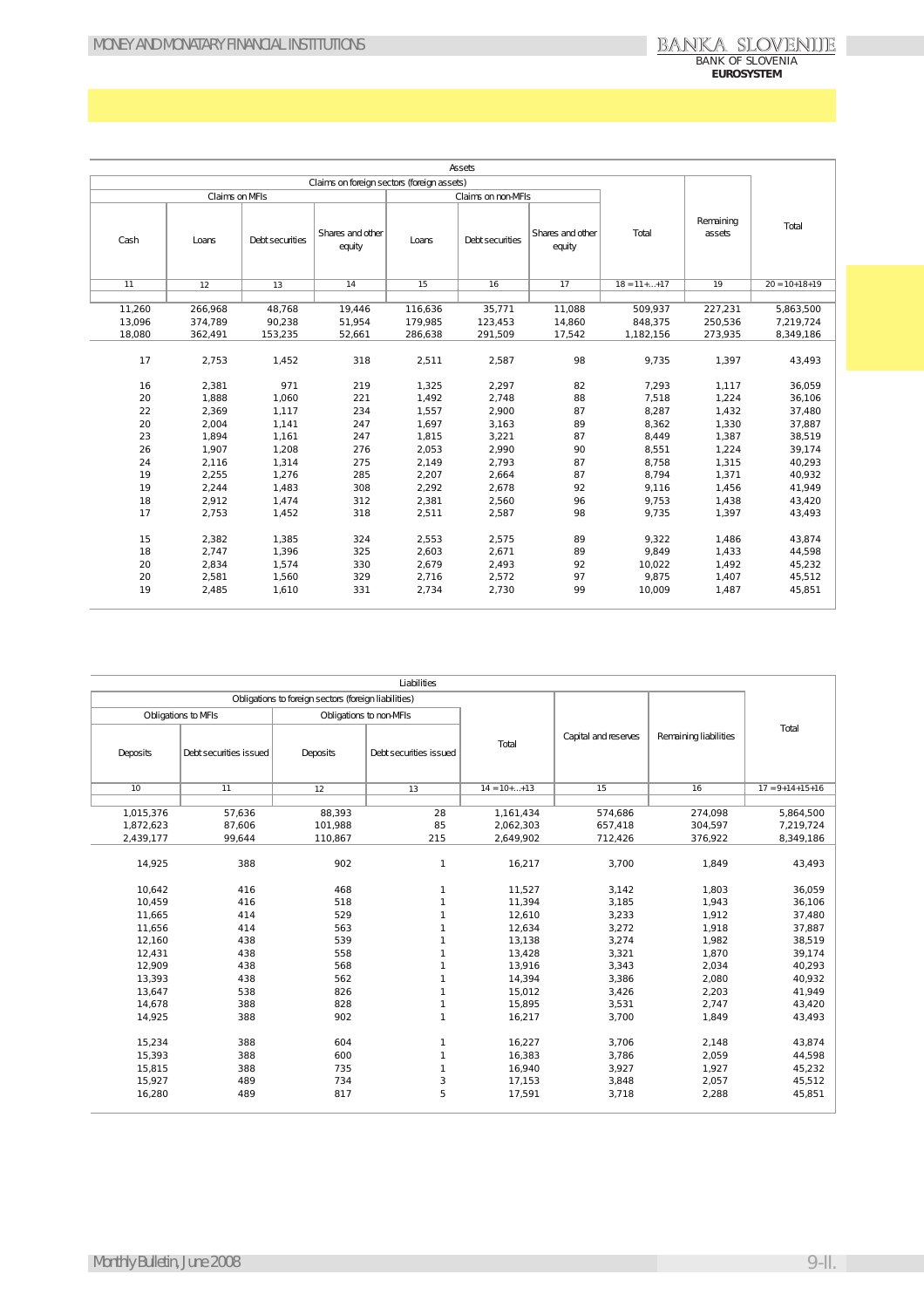**EUROSYSTEM**

# 1.5. Selected Assets of Other Monetary Financial Institutions by Sector

| Until        |                              | Claims on domestic sectors (domestic assets) |                   |                 |                               |                                |                                    |                |                  |                         |  |
|--------------|------------------------------|----------------------------------------------|-------------------|-----------------|-------------------------------|--------------------------------|------------------------------------|----------------|------------------|-------------------------|--|
|              | 31.12.2006 in                |                                              |                   | Loans           |                               |                                | Debt securities                    |                |                  |                         |  |
| mio SIT from |                              |                                              | By currency       |                 | By purpose                    |                                |                                    |                | Shares and other | Total                   |  |
| mio EUR      | 01.01.2007 in                | Domestic currency                            | Foreign currency  | Consumer credit | Lending for house<br>purchase | Other lending                  | Domestic currency Foreign currency |                | equity           |                         |  |
|              | Column                       | $\mathbf{1}$                                 | $\overline{2}$    | 3               | $\overline{4}$                | 5                              | 6                                  | $\overline{7}$ | 8                | $9 = 1 + 2 + 6 + 7 + 8$ |  |
|              | Code                         |                                              |                   |                 |                               |                                |                                    |                |                  |                         |  |
|              |                              |                                              |                   |                 |                               | Total                          |                                    |                |                  |                         |  |
|              | 2004 31.dec.                 | 2,382,894                                    | 1,383,215         | 440,648         | 191,232                       | 3,134,228                      | 616,548                            | 572,113        | 141,713          | 5,096,484               |  |
|              | 2005 31.dec.                 | 2,099,189                                    | 2,199,419         | 471,462         | 327,736                       | 3,499,410                      | 1,203,222                          | 415,774        | 171,907          | 6,089,511               |  |
|              | 2006 31.dec.                 | 2,298,192                                    | 3,148,985         | 547,955         | 468,689                       | 4,430,534                      | 1,096,779                          | 119,864        | 189,989          | 6,853,809               |  |
|              | 2007 31.dec.                 | 26,555                                       | 1,990             | 2,743           | 2,668                         | 23,134                         | 2,562                              |                | 1,008            | 32,115                  |  |
|              |                              |                                              |                   |                 |                               |                                |                                    |                |                  |                         |  |
| 2007         | 28.feb                       | 21,634                                       | 1,100             | 2,295           | 2,020                         | 18,419                         | 3,598                              |                | 1,064            | 27,396                  |  |
|              | 31.mar.                      | 21,726                                       | 1,160             | 2,346           | 2,078                         | 18,462                         | 3,201                              |                | 1,098            | 27,185                  |  |
|              | 30.apr.                      | 22,297                                       | 1,248             | 2,382           | 2,144                         | 19,018                         | 2,846                              |                | 1,146            | 27,536                  |  |
|              | 31.maj                       | 23,089                                       | 1,335             | 2,430           | 2,222                         | 19,773                         | 2,646                              |                | 931              | 28,003                  |  |
|              | $30$ .jun.                   | 23,558                                       | 1,456             | 2,488           | 2,289                         | 20,237                         | 2,533                              |                | 951              | 28,498                  |  |
|              | $31$ .jul<br>31.avg          | 24,146<br>24,892                             | 1,560<br>1,638    | 2,532<br>2,588  | 2,361<br>2,429                | 20,813<br>21,514               | 2,516<br>2,512                     |                | 976<br>976       | 29,198<br>30,018        |  |
|              | 30.sep                       | 25,310                                       | 1,699             | 2,643           | 2,487                         | 21,879                         | 2,535                              |                | 1,038            | 30,582                  |  |
|              | 31.okt                       | 25,864                                       | 1,789             | 2,684           | 2,550                         | 22,418                         | 2,523                              |                | 988              | 31,164                  |  |
|              | 30.nov.                      | 26,596                                       | 1,900             | 2,797           | 2,624                         | 23,075                         | 2,579                              |                | 965              | 32,040                  |  |
|              | 31.dec.                      | 26,555                                       | 1,990             | 2,743           | 2,668                         | 23,134                         | 2,562                              |                | 1,008            | 32,115                  |  |
|              |                              |                                              |                   |                 |                               |                                |                                    |                |                  |                         |  |
| 2008         | 31.jan                       | 27,164                                       | 2,117             | 2,767           | 2,737                         | 23,778                         | 2,614                              |                | 972              | 32,868                  |  |
|              | 29.feb.<br>31.mar.           | 27,406<br>27,768                             | 2,192<br>2,280    | 2,773<br>2,774  | 2,798<br>2,883                | 24,027<br>24,391               | 2,570<br>2,567                     |                | 959<br>910       | 33,127<br>33,525        |  |
|              | 30.apr.                      | 28,503                                       | 2,276             | 2,789           | 2,953                         | 25,038                         | 2,327                              |                | 912              | 34,018                  |  |
|              | 31.maj.                      | 28,871                                       | 2,259             | 2,813           | 3,007                         | 25,310                         | 2,270                              |                | 768              | 34,169                  |  |
|              |                              |                                              |                   |                 |                               |                                |                                    |                |                  |                         |  |
|              |                              |                                              |                   |                 | MFIs (S.121, S.122)           |                                |                                    |                |                  |                         |  |
|              | 2004 31.dec.                 | 378,567                                      | 54,385            |                 |                               | 432,952                        | 242,901                            | 506,070        | 32,135           | 1,214,059               |  |
|              | 2005 31.dec.                 | 345,097                                      | 88,999            |                 |                               | 434,096                        | 594,946                            | 332,295        | 46,846           | 1,408,182               |  |
|              | 2006 31.dec.                 | 511,086                                      | 96,980            |                 |                               | 608,066                        | 482,995                            | 41,846         | 25,769           | 1,158,676               |  |
|              | 2007 31.dec.                 | 1,758                                        | 71                |                 | J.                            | 1,829                          | 386                                |                | 186              | 2,401                   |  |
|              |                              |                                              |                   |                 |                               |                                |                                    |                |                  |                         |  |
| 2007         | 28.feb.                      | 1,810                                        | 44                |                 |                               | 1,854                          | 723                                |                | 192              | 2,770                   |  |
|              | 31.mar.                      | 1,556                                        | 43                |                 |                               | 1,599                          | 552                                |                | 116              | 2,267                   |  |
|              | 30.apr                       | 1,475                                        | 48                |                 |                               | 1,523                          | 393                                |                | 116              | 2,033                   |  |
|              | 31.maj                       | 1,689<br>1,623                               | 50<br>55          |                 |                               | 1,739<br>1,678                 | 401<br>391                         |                | 117<br>142       | 2,257                   |  |
|              | $30$ .jun.<br>$31$ .jul      | 1,625                                        | 52                |                 |                               |                                |                                    |                | 162              | 2,211<br>2,218          |  |
|              | 31.avg.                      | 1,821                                        | 58                |                 |                               | 1,676<br>380<br>1,879<br>395   |                                    |                | 165              | 2,439                   |  |
|              | 30.sep                       | 1,808                                        | 53                |                 |                               | 1,860                          | 412                                |                | 176              | 2,448                   |  |
|              | 31.okt                       | 1,825                                        | 54                |                 |                               | 1,879                          | 400                                |                | 180              | 2,460                   |  |
|              | 30.nov.                      | 1,944                                        | 59                |                 |                               | 2,003                          | 396                                |                | 180              | 2,580                   |  |
|              | 31.dec                       | 1,758                                        | 71                |                 |                               | 1,829                          | 386                                |                | 186              | 2,401                   |  |
|              |                              |                                              |                   |                 |                               |                                |                                    |                |                  |                         |  |
| 2008         | 31.jan<br>29.feb.            | 1,824<br>1,812                               | 56<br>57          |                 |                               | 1,880<br>1,869                 | 387<br>374                         |                | 188<br>189       | 2,455<br>2,432          |  |
|              | 31.mar.                      | 1,820                                        | 51                |                 |                               | 1,871                          | 387                                |                | 185              | 2,444                   |  |
|              | 30.apr.                      | 2,004                                        | 49                |                 |                               | 2,053                          | 389                                |                | 182              | 2,624                   |  |
|              | 31.maj                       | 1,946                                        | 27                |                 | $\overline{\phantom{a}}$      | 1,974                          | 344                                |                | 58               | 2,375                   |  |
|              |                              |                                              |                   |                 |                               |                                |                                    |                |                  |                         |  |
|              |                              |                                              |                   |                 |                               | Non-MFIs (S.123, S.124, S.125) |                                    |                | 38,706           |                         |  |
|              | 2004 31.dec.<br>2005 31.dec. | 38,952<br>39,180                             | 83,255<br>140,353 |                 | ä,                            | 122,207<br>179,533             | 1,573<br>2,419                     | 725<br>1,799   | 47,101           | 163,211<br>230,852      |  |
|              | 2006 31.dec.                 | 46,800                                       | 262,365           |                 |                               | 309,165                        | 2,753                              | 857            | 55,301           | 368,076                 |  |
|              |                              |                                              |                   |                 |                               |                                |                                    |                |                  |                         |  |
|              | 2007 31.dec.                 | 1,867                                        | 99                |                 |                               | 1,966                          | 15                                 |                | 324              | 2,305                   |  |
|              |                              |                                              |                   |                 |                               |                                |                                    |                |                  |                         |  |
|              | 2007 28.feb.                 | 1,254                                        | 37                |                 |                               | 1,291                          | 15                                 |                | 256              | 1,563                   |  |
|              | 31.mar.                      | 1,254<br>1,430                               | 40<br>51          |                 |                               | 1,295                          | 15<br>15                           |                | 264<br>265       | 1,574                   |  |
|              | 30.apr.<br>31.maj            | 1,397                                        | 58                |                 |                               | 1,481<br>1,456                 | 15                                 |                | 276              | 1,761<br>1,747          |  |
|              | 30.jun.                      | 1,544                                        | 62                |                 |                               | 1,606                          | 15                                 |                | 290              | 1,911                   |  |
|              | $31$ .jul.                   | 1,629                                        | 69                |                 |                               | 1,698                          | 15                                 |                | 321              | 2,034                   |  |
|              | 31.avg.                      | 1,665                                        | 74                |                 |                               | 1,739                          | 15                                 |                | 330              | 2,083                   |  |
|              | 30.sep.                      | 1,772                                        | 83                |                 |                               | 1,856                          | 15                                 |                | 334              | 2,205                   |  |
|              | 31.okt.                      | 1,929                                        | 89                |                 |                               | 2,018                          | 15                                 |                | 333              | 2,367                   |  |
|              | 30.nov.                      | 1,971                                        | 95                |                 |                               | 2,067                          | 15                                 |                | 314              | 2,396                   |  |
|              | 31.dec.                      | 1,867                                        | 99                |                 |                               | 1,966                          | 15                                 |                | 324              | 2,305                   |  |
|              | 2008 31.jan.                 | 1,955                                        | 112               |                 |                               | 2,067                          | 15                                 |                | 307              | 2,390                   |  |
|              | 29.feb.                      | 1,971                                        | 112               |                 |                               | 2,083                          | 15                                 |                | 313              | 2,411                   |  |
|              | 31.mar.                      | 2,059                                        | 122               |                 |                               | 2,181                          | 15                                 |                | 297              | 2,494                   |  |
|              | 30.apr.                      | 2,127                                        | 124               |                 |                               | 2,251                          | 15                                 |                | 291              | 2,558                   |  |
|              | 31.maj.                      | 2,164                                        | 116               |                 |                               | 2,280                          | 12                                 |                | 277              | 2,568                   |  |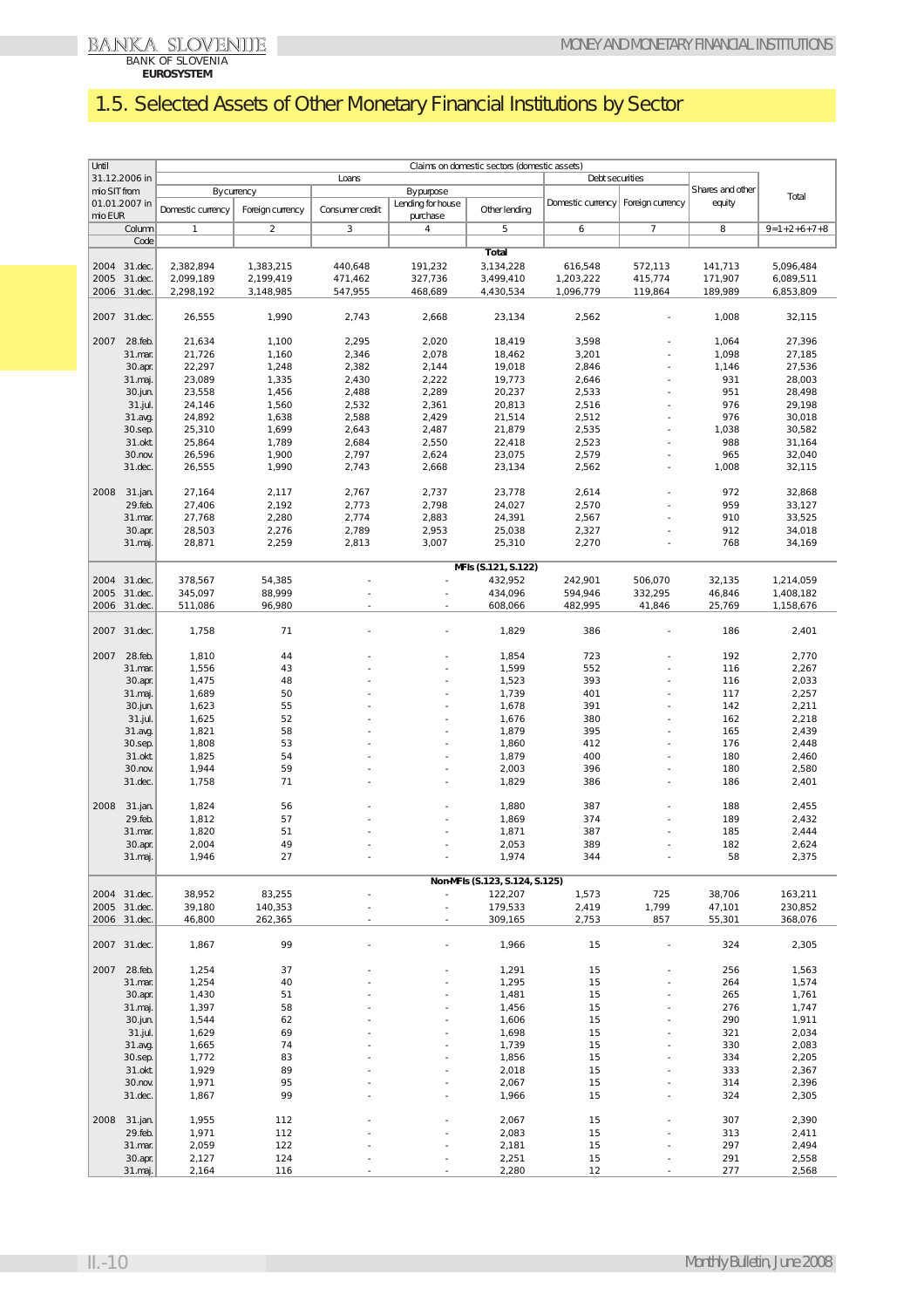|                   |                  |                   | Claims on foreign sectors (foreign assets) |                         |                   |  |  |  |  |
|-------------------|------------------|-------------------|--------------------------------------------|-------------------------|-------------------|--|--|--|--|
| Loans             |                  | Debt securities   |                                            |                         |                   |  |  |  |  |
| Domestic currency | Foreign currency | Domestic currency | Foreign currency                           | Shares and other equity | Total             |  |  |  |  |
| 10                | 11               | 12                | 13                                         | 14                      | $15 = 10 +  + 14$ |  |  |  |  |
|                   |                  |                   |                                            |                         |                   |  |  |  |  |
|                   |                  |                   | Total $(S.2)$                              |                         |                   |  |  |  |  |
| 3,814             | 379,791          | 15,568            | 68,971                                     | 30,534                  | 498,677           |  |  |  |  |
| 11,963            |                  | 12,943            | 200,748                                    | 66,814                  |                   |  |  |  |  |
|                   | 542,811          |                   |                                            |                         | 835,279           |  |  |  |  |
| 20,446            | 628,683          | 14,760            | 429,984                                    | 70,203                  | 1,164,076         |  |  |  |  |
|                   |                  |                   |                                            |                         |                   |  |  |  |  |
| 4,570             | 693              | 3,984             | 54                                         | 416                     | 9,718             |  |  |  |  |
|                   |                  |                   |                                            |                         |                   |  |  |  |  |
| 3,153             | 554              | 3,140             | 129                                        | 302                     | 7,277             |  |  |  |  |
| 2,812             | 567              | 3,677             | 132                                        | 310                     | 7,498             |  |  |  |  |
| 3,363             | 563              | 3,897             | 121                                        | 322                     | 8,265             |  |  |  |  |
| 3,090             | 612              |                   |                                            | 337                     |                   |  |  |  |  |
|                   |                  | 4,192             | 111                                        |                         | 8,342             |  |  |  |  |
| 3,079             | 631              | 4,283             | 99                                         | 334                     | 8,426             |  |  |  |  |
| 3,293             | 668              | 4,106             | 92                                         | 366                     | 8,524             |  |  |  |  |
| 3,532             | 734              | 4,027             | 81                                         | 362                     | 8,735             |  |  |  |  |
| 3,707             | 755              | 3,869             | 71                                         | 373                     | 8,775             |  |  |  |  |
| 3,779             | 757              | 4,088             | 73                                         | 400                     | 9,098             |  |  |  |  |
| 4,539             | 754              | 3,981             | 53                                         | 408                     | 9,735             |  |  |  |  |
|                   |                  |                   |                                            |                         |                   |  |  |  |  |
| 4,570             | 693              | 3,984             | 54                                         | 416                     | 9,718             |  |  |  |  |
|                   |                  |                   |                                            |                         |                   |  |  |  |  |
| 4,168             | 766              | 3,903             | 57                                         | 413                     | 9,307             |  |  |  |  |
| 4,627             | 723              | 4,019             | 49                                         | 413                     | 9,831             |  |  |  |  |
| 4,845             | 668              | 4,025             | 42                                         | 423                     | 10,003            |  |  |  |  |
| 4,639             | 658              | 4,090             | 42                                         | 426                     | 9,855             |  |  |  |  |
| 4,590             | 629              | 4,297             | 43                                         | 430                     | 9,990             |  |  |  |  |
|                   |                  |                   |                                            |                         |                   |  |  |  |  |
|                   |                  |                   | $\overline{\mathsf{MFIs}}$ (S.2)           |                         |                   |  |  |  |  |
|                   |                  |                   |                                            |                         |                   |  |  |  |  |
| 2,568             | 264,401          | 15,367            | 33,400                                     | 19,446                  | 335,182           |  |  |  |  |
| 10,739            | 364,050          | 12,742            | 77,495                                     | 51,954                  | 516,981           |  |  |  |  |
| 18,981            | 343,510          | 12,870            | 140,364                                    | 52,661                  | 568,387           |  |  |  |  |
|                   |                  |                   |                                            |                         |                   |  |  |  |  |
| 2,376             | 377              | 1,425             | 26                                         | 318                     | 4,522             |  |  |  |  |
|                   |                  |                   |                                            |                         |                   |  |  |  |  |
| 2,020             | 361              | 923               | 48                                         | 219                     | 3,572             |  |  |  |  |
|                   |                  |                   |                                            |                         |                   |  |  |  |  |
| 1,524             | 363              | 1,013             | 47                                         | 221                     | 3,169             |  |  |  |  |
| 2,018             | 351              | 1,072             | 46                                         | 234                     | 3,721             |  |  |  |  |
| 1,601             | 403              | 1,095             | 46                                         | 247                     | 3,393             |  |  |  |  |
| 1,486             | 408              | 1,123             | 38                                         | 247                     | 3,303             |  |  |  |  |
| 1,486             | 421              | 1,172             | 36                                         | 276                     | 3,392             |  |  |  |  |
| 1,655             | 461              | 1,278             | 36                                         | 275                     | 3,705             |  |  |  |  |
| 1,783             | 472              | 1,247             | 29                                         | 285                     | 3,816             |  |  |  |  |
|                   |                  |                   |                                            |                         |                   |  |  |  |  |
| 1,777             | 467              | 1,455             | 28                                         | 308                     | 4,035             |  |  |  |  |
| 2,464             | 449              | 1,447             | 26                                         | 312                     | 4,698             |  |  |  |  |
| 2,376             | 377              | 1,425             | 26                                         | 318                     | 4,522             |  |  |  |  |
|                   |                  |                   |                                            |                         |                   |  |  |  |  |
| 1,942             | 440              | 1,360             | 25                                         | 324                     | 4,091             |  |  |  |  |
| 2,358             | 389              | 1,372             | 24                                         | 325                     | 4,468             |  |  |  |  |
| 2,495             | 340              | 1,555             | 19                                         | 330                     | 4,739             |  |  |  |  |
|                   |                  |                   | 19                                         | 329                     |                   |  |  |  |  |
| 2,247             | 334              | 1,541             |                                            |                         | 4,470             |  |  |  |  |
| 2,168             | 317              | 1,591             | 19                                         | 331                     | 4,427             |  |  |  |  |
|                   |                  |                   |                                            |                         |                   |  |  |  |  |
|                   |                  | Non-MFIs (S.2)    |                                            |                         |                   |  |  |  |  |
|                   | 23,125           |                   | 1,473                                      | 4,194                   | 28,792            |  |  |  |  |
|                   | 29,770           | ÷,                | 17,340                                     | 5,854                   | 52,965            |  |  |  |  |
|                   | 75,559           | 1,492             | 26,809                                     | 6,697                   | 110,556           |  |  |  |  |
|                   |                  |                   |                                            |                         |                   |  |  |  |  |
| 367               | 178              | 111               | $\mathbf{3}$                               | 33                      | 692               |  |  |  |  |
|                   |                  |                   |                                            |                         |                   |  |  |  |  |
|                   |                  |                   |                                            |                         |                   |  |  |  |  |
| 233               | 104              | 112               | 6                                          | 38                      | 494               |  |  |  |  |
| 283               | 119              | 126               | 6                                          | 40                      | 573               |  |  |  |  |
| 284               | 131              | 129               | 5                                          | 40                      | 589               |  |  |  |  |
| 285               | 125              | 156               | 4                                          | 39                      | 608               |  |  |  |  |
| 300               | 140              | 142               | 4                                          | 35                      | 620               |  |  |  |  |
| 354               | 138              | 119               | $\overline{4}$                             | 37                      | 652               |  |  |  |  |
|                   |                  |                   |                                            |                         |                   |  |  |  |  |
| 313               | 136              | 122               | $\overline{4}$                             | 36                      | 610               |  |  |  |  |
| 312               | 149              | 119               | 3                                          | 36                      | 620               |  |  |  |  |
| 336               | 155              | 115               | 3                                          | 35                      | 644               |  |  |  |  |
| 324               | 170              | 112               | 3                                          | 34                      | 643               |  |  |  |  |
| 367               | 178              | 111               | $\sqrt{3}$                                 | 33                      | 692               |  |  |  |  |
|                   |                  |                   |                                            |                         |                   |  |  |  |  |
| 353               | 187              | 102               | $\overline{2}$                             | 33                      | 677               |  |  |  |  |
|                   |                  |                   |                                            |                         |                   |  |  |  |  |
| 352               | 198              | 102               | $\sqrt{2}$                                 | 32                      | 685               |  |  |  |  |
| 363               | 194              | 101               | $\mathbf 2$                                | 31                      | 690               |  |  |  |  |
| 364               | 192              | 105               | $\sqrt{2}$                                 | 29                      | 690               |  |  |  |  |
| 372               | 191              | 98                | $\overline{a}$                             | 29                      | 692               |  |  |  |  |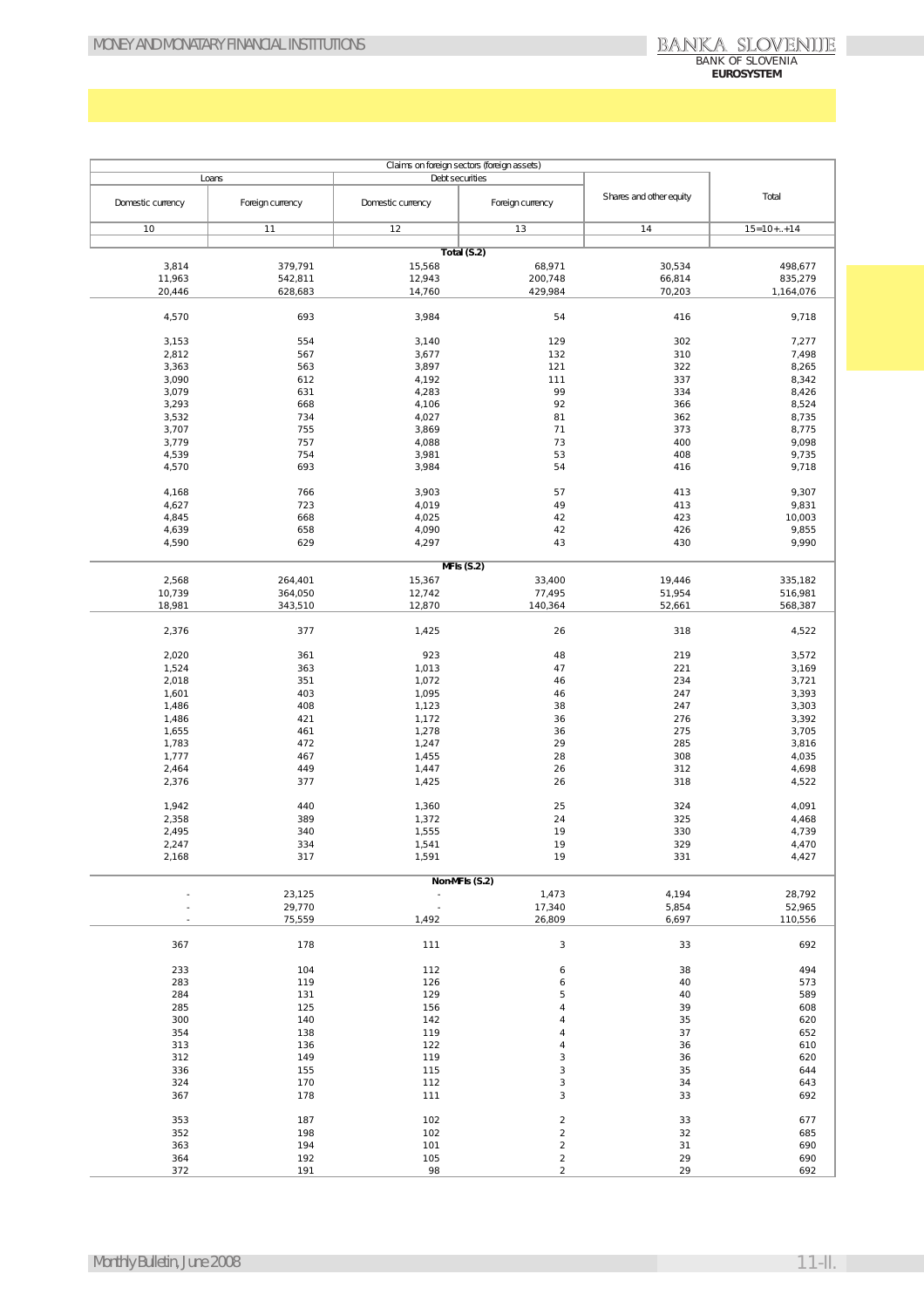#### 1.5. Selected Assets of Other Monetary Financial Institutions by Sector (continued)

| Until        |                              |                   |                     |                 |                | Claims on domestic sectors (domestic assets) |                                                   |                  |                  |                         |
|--------------|------------------------------|-------------------|---------------------|-----------------|----------------|----------------------------------------------|---------------------------------------------------|------------------|------------------|-------------------------|
|              | 31.12.2006 in                |                   |                     | Loans           |                |                                              | Debt securities                                   |                  |                  |                         |
| mio SIT from |                              |                   | By currency         |                 | By purpose     |                                              |                                                   |                  | Shares and other | Total                   |
|              | 01.01.2007 in                | Domestic currency | Foreign currency    | Consumer credit | Lending for    | Other lending                                | Domestic currency                                 | Foreign currency | equity           |                         |
| mio EUR      |                              |                   |                     |                 | house purchase |                                              |                                                   |                  |                  |                         |
|              | Column                       | $\mathbf{1}$      | $\mathbf 2$         | $\mathbf{3}$    | $\overline{4}$ | 5                                            | 6                                                 | $7\overline{ }$  | 8                | $9 = 1 + 2 + 6 + 7 + 8$ |
|              | Code                         |                   |                     |                 |                | Non-financial corporations (S.11)            |                                                   |                  |                  |                         |
| 2004         | 31.dec                       | 1,029,457         | 1,022,068           |                 | ä,             | 2,051,525                                    | 7,692                                             | 3,082            | 70,873           | 2,133,172               |
|              | 2005 31.dec.                 | 956,334           | 1,538,853           |                 | ×,             | 2,495,187                                    | 28,724                                            | 18,999           | 77,960           | 2,620,870               |
|              | 2006 31.dec.                 | 927,775           | 2,155,914           |                 | ×.             | 3,083,689                                    | 28,541                                            | 14,897           | 108,919          | 3,236,046               |
|              |                              |                   |                     |                 |                |                                              |                                                   |                  |                  |                         |
|              | 2007 31.dec.                 | 16,643            | 770                 |                 | ÷.             | 17,413                                       | 194                                               | J.               | 498              | 18,105                  |
|              |                              |                   |                     |                 |                |                                              |                                                   |                  |                  |                         |
| 2007         | 28.feb.                      | 13,033            | 419                 |                 |                | 13,452                                       | 182                                               |                  | 616              | 14,250                  |
|              | 31.mar.                      | 13,320            | 441                 |                 |                | 13,761                                       | 181                                               |                  | 718              | 14,660                  |
|              | 30.apr.                      | 13,720            | 475                 |                 |                | 14.195                                       | 182                                               |                  | 765              | 15,142                  |
|              | 31.maj.                      | 14,199            | 508                 |                 |                | 14,707                                       | 180                                               |                  | 539              | 15,426                  |
|              | 30.jun.                      | 14,511            | 581                 |                 |                | 15,092                                       | 178                                               |                  | 518              | 15,788                  |
|              | $31$ .jul.                   | 14,972            | 630                 |                 |                | 15,602                                       | 179                                               |                  | 493              | 16,274                  |
|              | 31.avg.                      | 15,406            | 652                 |                 |                | 16,058                                       | 181                                               |                  | 481              | 16,720                  |
|              | 30.sep.<br>31.okt.           | 15,624<br>15,903  | 672<br>710          |                 |                | 16,296<br>16,613                             | 181<br>181                                        |                  | 527<br>475       | 17,004<br>17,269        |
|              | 30.nov.                      | 16,362            | 735                 |                 |                | 17,097                                       | 180                                               |                  | 471              | 17,748                  |
|              | 31.dec.                      | 16,643            | 770                 |                 |                | 17,413                                       | 194                                               |                  | 498              | 18,105                  |
|              |                              |                   |                     |                 |                |                                              |                                                   |                  |                  |                         |
| 2008         | 31.jan.                      | 17,069            | 828                 |                 |                | 17,897                                       | 196                                               |                  | 477              | 18,570                  |
|              | 29.feb.                      | 17,248            | 853                 |                 |                | 18,100                                       | 196                                               |                  | 457              | 18,754                  |
|              | 31.mar.                      | 17,443            | 872                 |                 |                | 18,316                                       | 195                                               |                  | 427              | 18,938                  |
|              | 30.apr.                      | 17,862            | 856                 |                 |                | 18,718                                       | 193                                               |                  | 439              | 19,351                  |
|              | 31.maj.                      | 18,142            | 848                 |                 |                | 18,990                                       | 192                                               |                  | 434              | 19,616                  |
|              |                              |                   |                     |                 |                |                                              |                                                   |                  |                  |                         |
|              |                              |                   |                     |                 |                | Central government (S.1311)                  |                                                   |                  |                  |                         |
|              | 2004 31.dec.                 | 272,259           | 29,318              |                 |                | 301,577                                      | 364,381                                           | 62,236           |                  | 728,194                 |
|              | 2005 31.dec.                 | 108,217           | 32,491              |                 | ÷.             | 140,707                                      | 577,133                                           | 62,682           |                  | 780,523                 |
|              | 2006 31.dec.                 | 110,035           | 21,849              |                 |                | 131,884                                      | 582,490                                           | 62,265           |                  | 776,638                 |
|              | 2007 31.dec.                 | 394               | 6                   |                 |                | 401                                          | 1,966                                             |                  |                  | 2,367                   |
|              |                              |                   |                     |                 |                |                                              |                                                   |                  |                  |                         |
|              | 2007 28.feb.                 | 535               | $\overline{7}$      |                 |                | 542                                          | 2,678                                             |                  |                  | 3,219                   |
|              | 31.mar.                      | 484               | 7                   |                 |                | 491                                          | 2,453                                             |                  |                  | 2,944                   |
|              | 30.apr.                      | 485               | $\overline{7}$      |                 |                | 492                                          | 2,255                                             |                  |                  | 2,748                   |
|              | 31.maj.                      | 516               | $\overline{7}$      |                 |                | 524                                          | 2,050                                             |                  |                  | 2,574                   |
|              | 30.jun.                      | 509               | 7                   |                 |                | 516                                          | 1,949                                             |                  |                  | 2,465                   |
|              | 31.jul.                      | 459               | $\overline{7}$      |                 |                | 466                                          | 1,943                                             |                  |                  | 2,408                   |
|              | 31.avg.                      | 415               | $\overline{7}$      |                 |                | 422                                          | 1,921                                             |                  |                  | 2,342                   |
|              | 30.sep.                      | 411               | $\overline{7}$      |                 |                | 418                                          | 1,927                                             |                  |                  | 2,345                   |
|              | 31.okt.                      | 415               | $\overline{7}$      |                 |                | 422                                          | 1,926                                             |                  |                  | 2,348                   |
|              | 30.nov.                      | 381               | 6                   |                 |                | 388                                          | 1,986                                             |                  |                  | 2,374                   |
|              | 31.dec.                      | 394               | 6                   |                 |                | 401                                          | 1,966                                             |                  |                  | 2,367                   |
| 2008         | 31.jan.                      | 389               | 7                   |                 |                | 396                                          | 2,016                                             |                  |                  | 2,412                   |
|              | 29.feb.                      | 407               | $\overline{7}$      |                 |                | 413                                          | 1,984                                             |                  |                  | 2,397                   |
|              | 31.mar.                      | 416               | $\overline{7}$      |                 |                | 423                                          | 1,969                                             |                  |                  | 2,392                   |
|              | 30.apr.                      | 388               | $\overline{7}$      |                 |                | 394                                          | 1,729                                             |                  |                  | 2,123                   |
|              | 31.maj.                      | 433               | 7                   |                 |                | 440                                          | 1,722                                             |                  |                  | 2.162                   |
|              |                              |                   |                     |                 |                |                                              |                                                   |                  |                  |                         |
|              |                              |                   |                     |                 |                |                                              | Other government sectors (S.1312, S.1313, S.1314) |                  |                  |                         |
|              | 2004 31.dec.                 | 26,928            | 9,553               |                 | ä,             | 36,481                                       |                                                   |                  |                  | 36,481                  |
|              | 2005 31.dec.<br>2006 31.dec. | 8,139<br>8,412    | 15,001<br>16,529    |                 | ÷              | 23,141<br>24,940                             |                                                   |                  |                  | 23,141<br>24,940        |
|              |                              |                   |                     |                 |                |                                              |                                                   |                  |                  |                         |
|              | 2007 31.dec.                 | 111               | $\overline{7}$      |                 | ÷.             | 118                                          |                                                   |                  | J.               | 118                     |
|              |                              |                   |                     |                 |                |                                              |                                                   |                  |                  |                         |
| 2007         | 28.feb.                      | 99                | $\overline{7}$      |                 |                | 106                                          |                                                   |                  |                  | 106                     |
|              | 31.mar.                      | 98                | 9                   |                 |                | 107                                          |                                                   |                  |                  | 107                     |
|              | 30.apr.                      | 97                | 9                   |                 |                | 105                                          |                                                   |                  |                  | 105                     |
|              | 31.maj.                      | 98                | 8                   |                 |                | 107                                          |                                                   |                  |                  | 107                     |
|              | 30.jun.                      | 97                | 9                   |                 |                | 107                                          |                                                   |                  |                  | 107                     |
|              | 31.jul.                      | 98                | 9                   |                 |                | 107                                          |                                                   |                  |                  | 107                     |
|              | 31.avg.                      | 101               | 9                   |                 |                | 110                                          |                                                   |                  |                  | 110                     |
|              | 30.sep.                      | 101               | 10                  |                 |                | 111                                          |                                                   |                  |                  | 111                     |
|              | 31.okt.                      | 104               | 10                  |                 |                | 114                                          |                                                   |                  |                  | 114                     |
|              | 30.nov.<br>31.dec.           | 104<br>111        | 9<br>$\overline{7}$ |                 |                | 112<br>118                                   |                                                   |                  |                  | 112<br>118              |
|              |                              |                   |                     |                 |                |                                              |                                                   |                  |                  |                         |
| 2008         | 31.jan.                      | 113               | 10                  |                 |                | 123                                          |                                                   |                  |                  | 123                     |
|              | 29.feb.                      | 114               | 10                  |                 |                | 124                                          |                                                   |                  |                  | 124                     |
|              | 31.mar.                      | 114               | 10                  |                 |                | 124                                          |                                                   |                  |                  | 124                     |
|              | 30.apr.                      | 119               | 9                   |                 |                | 128                                          |                                                   |                  |                  | 128                     |
|              | 31.maj.                      | 121               | 9                   |                 |                | 129                                          |                                                   |                  |                  | 129                     |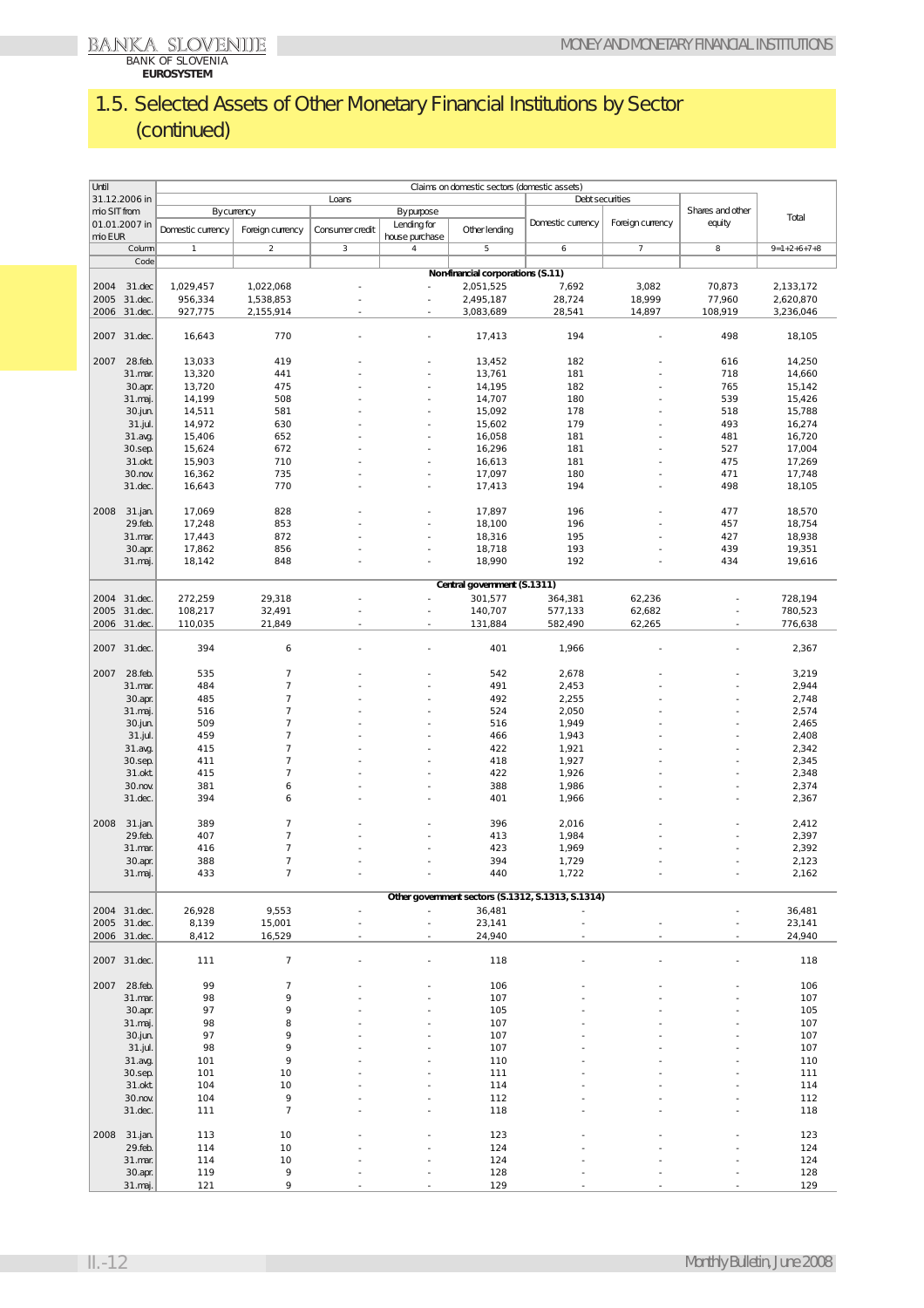|                            |                  | Claims on foreign sectors (foreign assets) |                                    |                         |                   |
|----------------------------|------------------|--------------------------------------------|------------------------------------|-------------------------|-------------------|
| Loans<br>Domestic currency | Foreign currency | Debt securities<br>Domestic currency       | Foreign currency                   | Shares and other equity | Total             |
|                            |                  |                                            |                                    |                         |                   |
| 10                         | 11               | 12                                         | 13                                 | 14                      | $15=10++14$       |
|                            |                  | Non-financial corporations (S.2)           |                                    |                         |                   |
| 675                        | 91,420           | ÷,                                         | 32,265                             | 6,894                   | 131,254           |
| 633                        | 147,193          | $\overline{\phantom{a}}$                   | 40,464                             | 9,005                   | 197,296           |
| 1,119                      | 203,109          | 198                                        | 50,084                             | 10,845                  | 265,354           |
| 1,772                      | 138              | 110                                        | $\sqrt{4}$                         | 65                      | 2,089             |
| 854                        | 88               | 167                                        | 9                                  | $4\,4$                  | 1,162             |
| 962                        | 85               | 172                                        | 9                                  | 49                      | 1,276             |
| 1,024                      | 81               | 204                                        | 9                                  | 47                      | 1,365             |
| 1,139                      | 84               | 164                                        | $\overline{7}$                     | 51                      | 1,445             |
| 1,212                      | 83               | 164                                        | $\overline{7}$<br>$\boldsymbol{7}$ | 52                      | 1,518             |
| 1,373<br>1,496             | 108<br>137       | 115<br>114                                 | $\boldsymbol{7}$                   | 53<br>$51\,$            | 1,655<br>1,804    |
| 1,547                      | 133              | 110                                        | $\boldsymbol{6}$                   | 52                      | 1,848             |
| 1,609                      | 135              | 110                                        | 6                                  | 57                      | 1,919             |
| 1,698                      | 135              | 110                                        | 6                                  | 62                      | 2,012             |
| 1,772                      | 138              | 110                                        | $\sqrt{4}$                         | 65                      | 2,089             |
| 1,815                      | 139              | 106                                        | $\sqrt{4}$                         | 56                      | 2,119             |
| 1,859                      | 136              | 105                                        | $\sqrt{4}$                         | 57                      | 2,161             |
| 1,925                      | 134              | 104                                        | $\mathsf 3$                        | 61                      | 2,227             |
| 1,954                      | 132              | 129                                        | $\ensuremath{\mathsf{3}}$          | 68                      | 2,286             |
| 1,973                      | 120              | 113                                        | $\mathsf 3$                        | 70                      | 2,279             |
|                            |                  |                                            | Central government (S.2)           |                         |                   |
|                            | 58<br>÷,         | 201<br>200                                 | 1,833                              |                         | 2,092             |
|                            | 5,032            | 200                                        | 62,994<br>212,727                  |                         | 63,195<br>217,959 |
| 20                         |                  | 2,328                                      | 20                                 |                         | 2,368             |
| 21                         |                  | 1,938                                      | 65                                 |                         | 2,025             |
| 21                         |                  | 2,366                                      | 70                                 |                         | 2,457             |
| $\mathsf{O}$               |                  | 2,492                                      | 61                                 |                         | 2,553             |
| 23                         |                  | 2,777                                      | 54                                 |                         | 2,854             |
| 22                         |                  | 2,844                                      | 51                                 |                         | 2,917             |
| 22                         |                  | 2,690                                      | 46                                 |                         | 2,758             |
| 22<br>22                   |                  | 2,513<br>2,393                             | 35<br>32                           |                         | 2,569<br>2,447    |
| 22                         |                  | 2,408                                      | 35                                 |                         | 2,465             |
| 21                         |                  | 2,302                                      | $17\,$                             |                         | 2,340             |
| 20                         |                  | 2,328                                      | 20                                 |                         | 2,368             |
| 20                         |                  | 2,316                                      | 25                                 |                         | 2,361             |
| 20                         |                  | 2,420                                      | 19                                 |                         | 2,458             |
| 20                         |                  | 2,246                                      | 18                                 |                         | 2,283             |
| 20                         |                  | 2,315                                      | 19                                 |                         | 2,354             |
| 19                         |                  | 2,494                                      | 20                                 |                         | 2,534             |
|                            |                  |                                            | Other government sectors (S.2)     |                         |                   |
|                            | 602              |                                            |                                    |                         | 602               |
|                            | 391              |                                            | 2,454                              |                         | 2,454<br>391      |
| $\mathbf{1}$               | ٠                | 10                                         |                                    |                         | 11                |
|                            |                  |                                            |                                    |                         |                   |
| 17<br>15                   |                  | $\mathsf{O}\xspace$<br>$\mathsf{O}\xspace$ |                                    |                         | 17<br>15          |
| 27                         |                  | 1                                          |                                    |                         | 28                |
| 32                         |                  | $\mathsf O$                                |                                    |                         | 32                |
| 37                         |                  | 10                                         |                                    |                         | 46                |
| 30                         |                  | 10                                         |                                    |                         | 39                |
| 17                         |                  | $\mathsf O$                                |                                    |                         | 17                |
| 16<br>$\boldsymbol{6}$     |                  | $\mathsf O$<br>$\mathsf O$                 |                                    |                         | 16                |
| $\mathbf{1}$               |                  | 10                                         |                                    |                         | 6<br>11           |
| $\mathbf{1}$               |                  | 10                                         |                                    |                         | 11                |
| 1                          |                  | 20                                         |                                    |                         | 21                |
| 1                          |                  | 20                                         |                                    |                         | 21                |
| 1                          |                  | 20                                         |                                    |                         | 21                |
| 1                          |                  | $\mathbf 0$                                |                                    |                         | $\mathbf{1}$      |
| $\mathbf{1}$               |                  | $\mathsf{O}\xspace$                        |                                    |                         | $\mathbf{1}$      |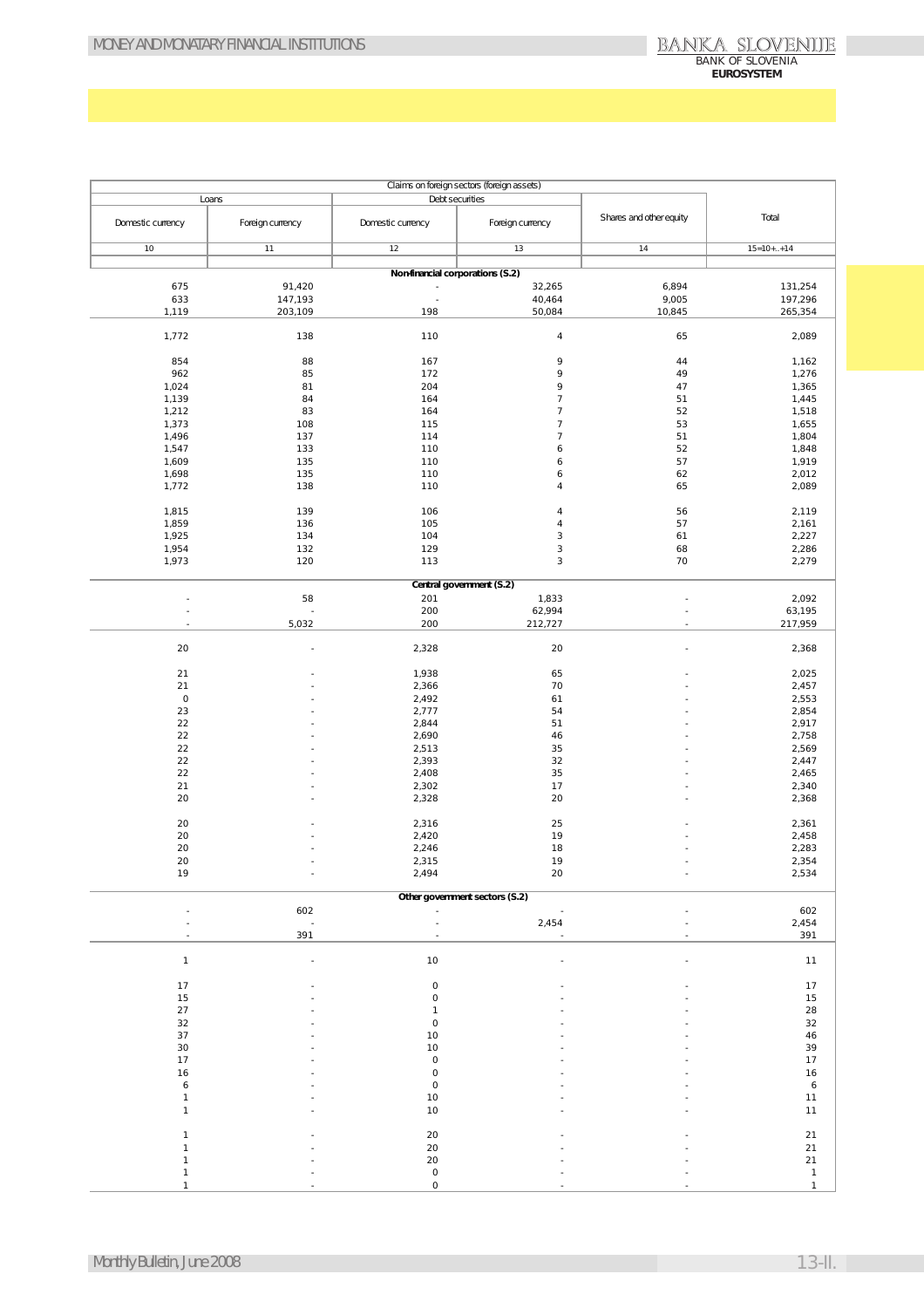#### 1.5. Selected Assets of Other Monetary Financial Institutions by Sector (continued)

| Until        |               |                   |                  |                 | Claims on domestic sectors (domestic assets)                           |               |                      |                     |              |               |
|--------------|---------------|-------------------|------------------|-----------------|------------------------------------------------------------------------|---------------|----------------------|---------------------|--------------|---------------|
|              | 31.12.2006 in |                   |                  | Loans           |                                                                        |               | Debt securities      |                     |              |               |
| mio SIT from | 01.01.2007 in | By currency       |                  |                 | By purpose                                                             |               |                      |                     | Shares and   | Total         |
| mio EUR      |               | Domestic currency | Foreign currency | Consumer credit | Lending for house<br>purchase                                          | Other lending | Domestic<br>currency | Foreign<br>currency | other equity |               |
|              | Column        | $\mathbf{1}$      | $\overline{2}$   | 3               | $\overline{4}$                                                         | 5             | 6                    | $\overline{7}$      | 8            | $9=1+2+6+7+8$ |
|              | Code          |                   |                  |                 |                                                                        |               |                      |                     |              |               |
|              |               |                   |                  |                 | Households and non-profit institutions serving households (S.14, S.15) |               |                      |                     |              |               |
|              | 2004 31.Dec.  | 636,684           | 184,635          | 440,648         | 191,232                                                                | 189,486       |                      |                     |              | 821,367       |
| 2005         | 31.Dec.       | 642,223           | 383,721          | 471,462         | 327.736                                                                | 226,746       |                      |                     | ٠            | 1,025,944     |
|              | 2006 31.Dec.  | 694,085           | 595,348          | 547,955         | 468,689                                                                | 272,788       |                      |                     | ٠            | 1,289,432     |
|              | 2007 31.Dec.  | 5,782             | 1,036            | 2,743           | 2,668                                                                  | 1,407         |                      |                     |              | 6,818         |
| 2007         | 28.Feb.       | 4,902             | 586              | 2,295           | 2,020                                                                  | 1,174         |                      |                     |              | 5,488         |
|              | 31.Mar.       | 5,014             | 620              | 2,346           | 2,078                                                                  | 1,209         |                      |                     |              | 5,633         |
|              | 30.Apr.       | 5,090             | 657              | 2,382           | 2,144                                                                  | 1,221         |                      |                     |              | 5,748         |
|              | 31.May.       | 5,190             | 702              | 2,430           | 2,222                                                                  | 1,241         |                      |                     |              | 5,892         |
|              | 30.Jun.       | 5,274             | 741              | 2,488           | 2,289                                                                  | 1,238         |                      |                     |              | 6,015         |
|              | 31.Jul.       | 5,364             | 793              | 2,532           | 2,361                                                                  | 1,264         |                      |                     |              | 6,157         |
|              | 31.Aug.       | 5,484             | 839              | 2,588           | 2,429                                                                  | 1,307         |                      |                     |              | 6,323         |
|              | 30.Sep.       | 5,594             | 874              | 2,643           | 2,487                                                                  | 1,338         |                      |                     |              | 6,468         |
|              | 31.Oct.       | 5,688             | 918              | 2,684           | 2,550                                                                  | 1,372         |                      |                     |              | 6,607         |
|              | 30.Nov.       | 5,834             | 996              | 2,797           | 2,624                                                                  | 1,408         |                      |                     |              | 6,830         |
|              | 31.Dec.       | 5,782             | 1,036            | 2,743           | 2,668                                                                  | 1,407         |                      |                     |              | 6,818         |
|              |               |                   |                  |                 |                                                                        |               |                      |                     |              |               |
| 2008         | 31.Jan.       | 5,814             | 1,104            | 2,767           | 2,737                                                                  | 1,414         |                      |                     |              | 6,918         |
|              | 29.Feb.       | 5,854             | 1,154            | 2,773           | 2,798                                                                  | 1,437         |                      |                     |              | 7,009         |
|              | 31.Mar.       | 5,915             | 1,218            | 2,774           | 2,883                                                                  | 1,476         |                      |                     |              | 7,133         |
|              | 30.Apr.       | 6,003             | 1,232            | 2,789           | 2,953                                                                  | 1,493         |                      |                     |              | 7,235         |
|              | 31.May.       | 6,065             | 1,253            | 2,813           | 3.007                                                                  | 1.498         |                      |                     |              | 7,318         |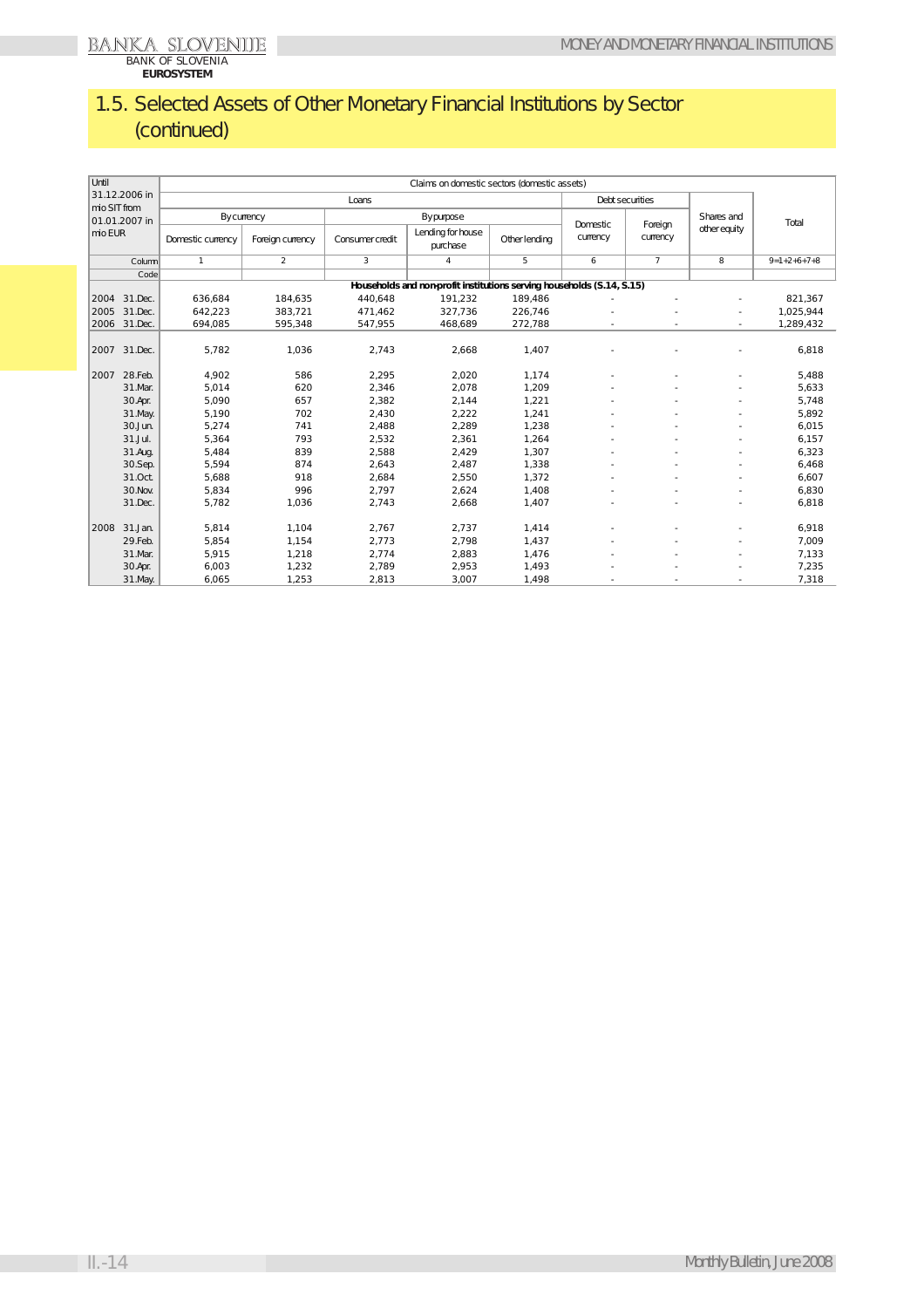

|                   |                  | Claims on foreign sectors (foreign assets)                      |                  |                         |                |
|-------------------|------------------|-----------------------------------------------------------------|------------------|-------------------------|----------------|
| Loans             |                  | Debt securities                                                 |                  |                         |                |
| Domestic currency | Foreign currency | Domestic currency                                               | Foreign currency | Shares and other equity | Total          |
| 10                | 11               | 12                                                              | 13               | 14                      | $15=10++14$    |
|                   |                  |                                                                 |                  |                         |                |
|                   |                  | Households and non-profit institutions serving households (S.2) |                  |                         |                |
| 571               | 185              |                                                                 |                  |                         | 756            |
| 591               | 1,797            |                                                                 |                  |                         | 2,388          |
| 346               | 1,083            |                                                                 |                  |                         | 1,429          |
| 34                |                  |                                                                 |                  |                         | 35             |
| $\overline{7}$    | $\mathbf 0$      |                                                                 |                  |                         | $\overline{7}$ |
| $\overline{7}$    | $\Omega$         |                                                                 |                  |                         | 8              |
| 9                 | $\Omega$         |                                                                 |                  |                         | 10             |
| 10                | $\Omega$         |                                                                 |                  |                         | 11             |
| 21                | $\Omega$         |                                                                 |                  |                         | 22             |
| 28                | 0                |                                                                 |                  |                         | 29             |
| 29                | $\Omega$         |                                                                 |                  |                         | 29             |
| 28                | O                |                                                                 |                  |                         | 28             |
| 29                |                  |                                                                 |                  |                         | 29             |
| 30                |                  |                                                                 |                  |                         | 31             |
| 34                |                  |                                                                 |                  |                         | 35             |
|                   |                  |                                                                 |                  |                         |                |
| 37                |                  |                                                                 |                  |                         | 37             |
| 37                |                  |                                                                 |                  |                         | 38             |
| 41                |                  |                                                                 |                  |                         | 42             |
| 53                |                  |                                                                 |                  |                         | 54             |
| 56                |                  |                                                                 |                  |                         | 57             |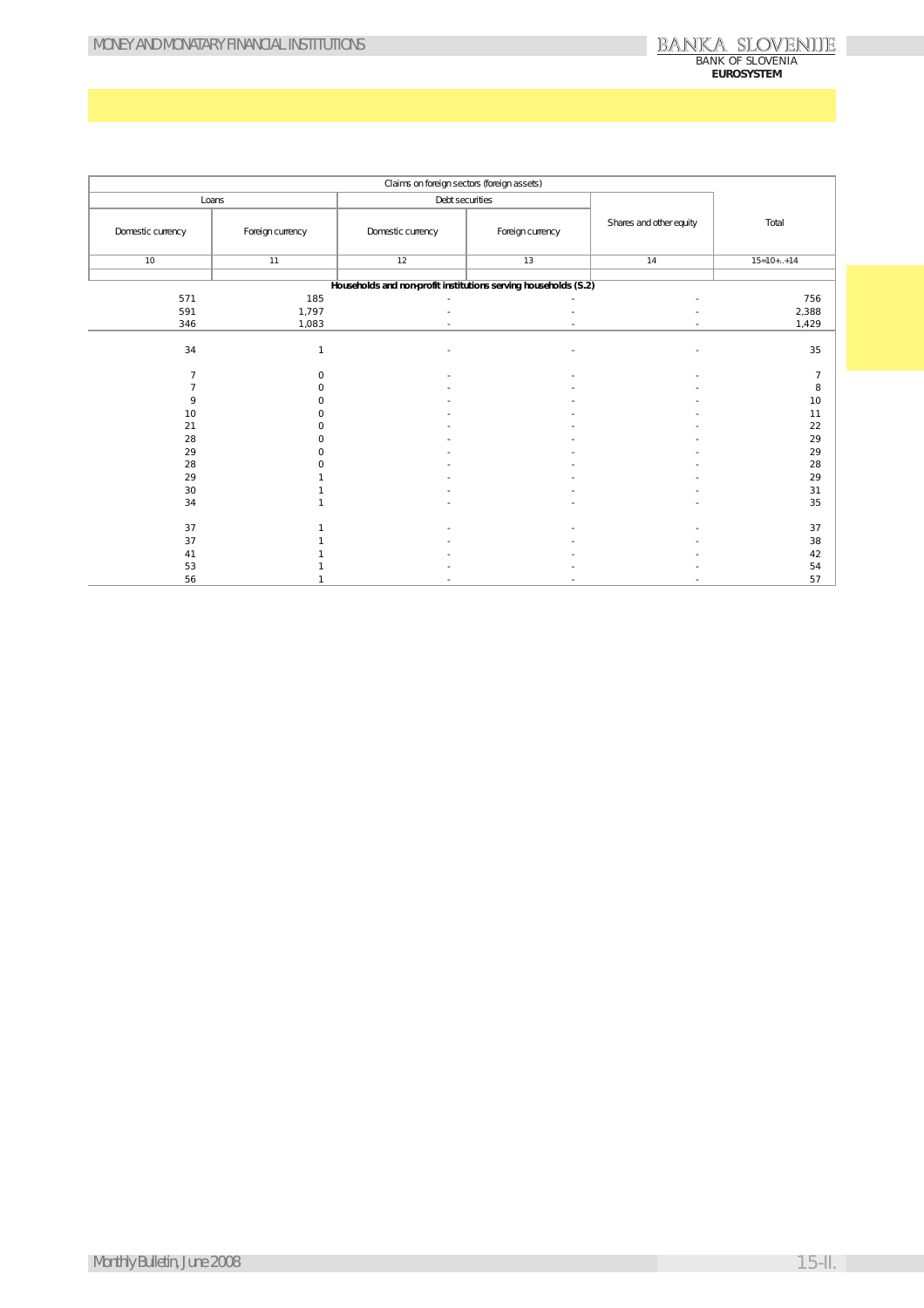**EUROSYSTEM**

# 1.6. Selected Obligations of Other Monetary Financial Institutions by Sector

| Until        |                              | Obligations to domestic sectors (domestic liabilities) |                      |                   |                  |                |                                  |                   |                                  |                      |                          |                    |
|--------------|------------------------------|--------------------------------------------------------|----------------------|-------------------|------------------|----------------|----------------------------------|-------------------|----------------------------------|----------------------|--------------------------|--------------------|
| mio SIT from | 31.12.2006 in                |                                                        |                      |                   | Deposits         |                |                                  |                   |                                  |                      | Debt securities issued   |                    |
|              | 01.01.2007 in                |                                                        | Domestic currency    |                   |                  |                | Foreign currency                 |                   |                                  |                      |                          | Total              |
| mio EUR      |                              | Overnight                                              | With agreed maturity |                   | Reedemable at    | Overnight      | With agreed maturity             |                   | Reedemable at                    | Domestic<br>currency | Foreign currency         |                    |
|              |                              |                                                        | Short-term           | Long-term         | notice           |                | Short-term                       | Long-term         | notice                           |                      |                          |                    |
|              | Column<br>Code               | $\mathbf{1}$                                           | $\overline{a}$       | 3                 | $\overline{4}$   | 5              | 6                                | $\overline{7}$    | $\bf 8$                          | $\overline{9}$       | 10                       | $11 = 3 +  + 10$   |
|              |                              |                                                        |                      |                   |                  |                | Total                            |                   |                                  |                      |                          |                    |
|              | 2004 31.dec.                 | 856,363                                                | 1,070,941            | 355,475           | 114,064          | 362,894        | 627,003                          | 239,626           | 33,987                           | 122,515              | 71,413                   | 3,854,281          |
|              | 2005 31.dec.                 | 986,985                                                | 1,175,499            | 309,939           | 137,836          | 534,802        | 481,200                          | 295,169           | 35,404                           | 177,327              | 61,245                   | 4,195,405          |
|              | 2006 31.dec.                 | 1,178,571                                              | 1,251,225            | 292,397           | 181,198          | 552,743        | 545,504                          | 318,261           | 38,019                           | 193,038              | 58,982                   | 4,609,937          |
|              | 2007 31.dec.                 | 6,887                                                  | 8,913                | 2,857             | 1,372            | 218            | 248                              | 56                | 37                               | 1,139                | $\overline{\phantom{a}}$ | 21,726             |
| 2007         | 28.feb.                      | 6,598                                                  | 7,837                | 2,492             | 985              | 293            | 239                              | 64                | 18                               | 1,061                | $\mathbf 0$              | 19,587             |
|              | 31.mar.<br>30.apr.           | 6,648<br>6,676                                         | 7,639<br>7,758       | 2,560<br>2,569    | 1,067<br>1,063   | 285<br>264     | 237<br>251                       | 62<br>60          | 23<br>22                         | 1,064<br>1,061       | $\mathbf 0$<br>0         | 19,584<br>19,725   |
|              | 31.maj                       | 6,849                                                  | 7,777                | 2,573             | 1,168            | 280            | 248                              | 61                | 26                               | 1,082                | 0                        | 20,063             |
|              | 30.jun.                      | 6,953                                                  | 7,592                | 2,693             | 1,208            | 274            | 249                              | 60                | 27                               | 1,069                | 0                        | 20,124             |
|              | $31$ .jul                    | 7,047                                                  | 7,867                | 2,728             | 1,238            | 270            | 242                              | 61                | 32                               | 1,070                | 0                        | 20,555             |
|              | 31.avg.                      | 6,881                                                  | 8,331                | 2,790             | 1,297            | 278            | 258                              | 62                | 30                               | 1,072                | $\mathbf 0$              | 20,999             |
|              | 30.sep.                      | 6,907                                                  | 8,247                | 2,874             | 1,358            | 269            | 248                              | 60                | 31                               | 1,077                | $\mathbf 0$              | 21,072             |
|              | 31.okt.                      | 6,695                                                  | 8,689                | 2,820             | 1,375            | 255            | 241                              | 60                | 33                               | 1,142                | 0                        | 21,309             |
|              | 30.nov.<br>31.dec.           | 6,573<br>6,887                                         | 8,723<br>8,913       | 2,817<br>2,857    | 1,445<br>1,372   | 260<br>218     | 226<br>248                       | 57<br>56          | 42<br>37                         | 1,104<br>1,139       | 0                        | 21,247<br>21,726   |
|              |                              |                                                        |                      |                   |                  |                |                                  |                   |                                  |                      |                          |                    |
|              | 2008 31.jan.                 | 6,924                                                  | 8,899                | 2,845             | 1,420            | 248            | 229                              | 55                | 39                               | 1,135                |                          | 21,794             |
|              | 29.feb.                      | 6,557                                                  | 9,862                | 2,803             | 1,452            | 240            | 237                              | 48                | 35                               | 1,136                |                          | 22,371             |
|              | 31.mar.                      | 6,787                                                  | 9,745                | 2,814             | 1,433            | 226            | 220                              | 45                | 29                               | 1,139                |                          | 22,438             |
|              | 30.apr.<br>31.maj.           | 6,711<br>6,841                                         | 9,734<br>9,292       | 2,926<br>3,046    | 1,403<br>1,434   | 222<br>225     | 224<br>224                       | 45<br>42          | 38<br>36                         | 1,153<br>1,115       |                          | 22,455<br>22,254   |
|              |                              |                                                        |                      |                   |                  |                |                                  |                   |                                  |                      |                          |                    |
|              | 2004 31.dec.                 | 4,655                                                  | 44,476               | 23,290            | 1,949            | 6,262          | MFIs (S.121, S.122)<br>17,101    | 33,163            | 396                              | 30,368               | 4,023                    | 165,684            |
|              | 2005 31.dec.                 | 6,658                                                  | 26,368               | 20,605            | 1,641            | 10,605         | 17,442                           | 49,437            |                                  | 62,759               | 3,239                    | 198,754            |
|              | 2006 31.dec.                 | 17,386                                                 | 49,451               | 22,204            | 1,721            | 13,434         | 18,484                           | 48,464            |                                  | 85,143               | 3,623                    | 259,910            |
|              | 2007 31.dec.                 | 5                                                      | 458                  | 1,110             | 9                | 9              | 47                               | 15                |                                  | 387                  |                          | 2,039              |
|              | 2007 28.feb.                 | 9                                                      | 510                  | 804               | 5                | 14             | 15                               | 16                |                                  | 368                  |                          | 1,740              |
|              | 31.mar.                      | 30                                                     | 443                  | 853               | 5                | 9              | 18                               | 16                |                                  | 365                  |                          | 1,740              |
|              | 30.apr.                      | 9                                                      | 411                  | 843               | 4                | 5              | 28                               | 15                |                                  | 363                  |                          | 1,678              |
|              | 31.maj                       | 55                                                     | 590                  | 843               | 6                | 10             | 25                               | 15                |                                  | 378                  |                          | 1,921              |
|              | 30.jun<br>$31$ .jul          | 17<br>45                                               | 471<br>479           | 926<br>928        | 6<br>2           | 13<br>11       | 26<br>26                         | 15<br>15          |                                  | 399<br>396           |                          | 1,873<br>1,903     |
|              | 31.avg.                      | 13                                                     | 646                  | 977               | $\overline{4}$   | 9              | 32                               | 16                |                                  | 398                  |                          | 2,096              |
|              | 30.sep.                      | 10                                                     | 588                  | 1,099             | $\overline{4}$   | 8              | 29                               | 16                |                                  | 399                  |                          | 2,153              |
|              | 31.okt                       | 7                                                      | 551                  | 1,082             | 6                | 4              | 35                               | 16                |                                  | 399                  |                          | 2,099              |
|              | 30.nov.                      | 10                                                     | 622                  | 1,086             | 6                | 10             | 34                               | 15                |                                  | 383                  |                          | 2,167              |
|              | 31.dec.                      | 5                                                      | 458                  | 1,110             | 9                | 9              | 47                               | 15                |                                  | 387                  |                          | 2,039              |
|              | 2008 31.jan.                 | 8                                                      | 428                  | 1,094             | 6                | 19             | 23                               | 15                |                                  | 389                  |                          | 1,982              |
|              | 29.feb.                      | 5                                                      | 592                  | 1,085             | 5                | 9              | 36                               | 11                |                                  | 387                  |                          | 2,131              |
|              | 31.mar.                      | 10                                                     | 581                  | 1,102             | 5                | 11             | 29                               | 11                | l,                               | 387                  |                          | 2,137              |
|              | 30.apr.<br>31.maj            | 23<br>10                                               | 708<br>490           | 1,124<br>1,136    | 5<br>9           | 14<br>5        | 23<br>32                         | 11<br>9           | $\mathbf{1}$                     | 396<br>349           |                          | 2,305<br>2,041     |
|              |                              |                                                        |                      |                   |                  |                |                                  |                   |                                  |                      |                          |                    |
|              |                              |                                                        |                      |                   |                  |                | Non-MFIs (S.123, S.124, S.125)   |                   |                                  |                      |                          |                    |
|              | 2004 31.dec.<br>2005 31.dec. | 10,037<br>10,513                                       | 96,099<br>73,011     | 113,383<br>75,832 | 16,535<br>18,349 | 3,061<br>5,086 | 14,928<br>11,650                 | 93,406<br>110,765 | 63<br>35                         | 44,682<br>63,255     | 41,998<br>34,923         | 434,192<br>403,418 |
|              | 2006 31.dec                  | 21,978                                                 | 86,140               | 55.483            | 36.869           | 18,536         | 10,513                           | 134,836           | 138                              | 71,909               | 32,264                   | 468,666            |
|              |                              |                                                        |                      |                   |                  |                |                                  |                   |                                  |                      |                          |                    |
|              | 2007 31.dec.                 | 181                                                    | 504                  | 259               | 213              | 16             | 3                                |                   | $\overline{7}$                   | 493                  |                          | 1,676              |
|              | 2007 28.feb.<br>31.mar.      | 137<br>142                                             | 310<br>320           | 244<br>269        | 161<br>120       | 18<br>22       | $\sqrt{2}$<br>$\overline{c}$     |                   | $\,0\,$<br>8                     | 423<br>426           |                          | 1,295<br>1,309     |
|              | 30.apr.                      | 118                                                    | 375                  | 277               | 130              | 16             | 3                                |                   | $\overline{7}$                   | 423                  |                          | 1,349              |
|              | 31.maj.                      | 143                                                    | 345                  | 272               | 146              | 21             | $\overline{c}$                   |                   | $\overline{7}$                   | 430                  |                          | 1,366              |
|              | 30.jun.                      | 148                                                    | 348                  | 298               | 157              | 23             | 3                                |                   | $\overline{7}$                   | 411                  |                          | 1,395              |
|              | 31.jul.                      | 174                                                    | 398                  | 279               | 181              | 28             | $\overline{c}$                   |                   | $\overline{7}$                   | 415                  |                          | 1,485              |
|              | 31.avg.                      | 175                                                    | 383                  | 286               | 192              | 34             | 3                                |                   | $\overline{7}$                   | 417                  |                          | 1,496              |
|              | 30.sep.                      | 136                                                    | 408                  | 275               | 204              | 36             | 6                                |                   | $\overline{7}$                   | 423                  |                          | 1,494              |
|              | 31.okt.<br>30.nov.           | 185<br>237                                             | 360<br>349           | 259<br>243        | 191<br>232       | 40<br>40       | $\overline{c}$<br>$\overline{c}$ |                   | $\overline{7}$<br>$\overline{7}$ | 474<br>465           | ÷.                       | 1,516<br>1,574     |
|              | 31.dec.                      | 181                                                    | 504                  | 259               | 213              | 16             | 3                                |                   | $\overline{7}$                   | 493                  | $\overline{\phantom{a}}$ | 1,676              |
|              |                              |                                                        |                      |                   |                  |                |                                  |                   |                                  |                      |                          |                    |
|              | 2008 31.jan.                 | 190                                                    | 393                  | 263               | 188              | 32             | 3                                |                   | $\overline{7}$                   | 492                  |                          | 1,569              |
|              | 29.feb.<br>31.mar.           | 150<br>146                                             | 428<br>483           | 264<br>273        | 204<br>178       | 37<br>32       | 6<br>6                           |                   | $\overline{7}$<br>÷,             | 492<br>498           |                          | 1,589<br>1,614     |
|              | 30.apr.                      | 155                                                    | 514                  | 275               | 150              | 23             | 15                               |                   | ÷,                               | 511                  |                          | 1,641              |
|              | 31.maj.                      | 147                                                    | 466                  | 269               | 177              | 41             | $\overline{7}$                   |                   | $\mathbf{1}$                     | 523                  |                          | 1,631              |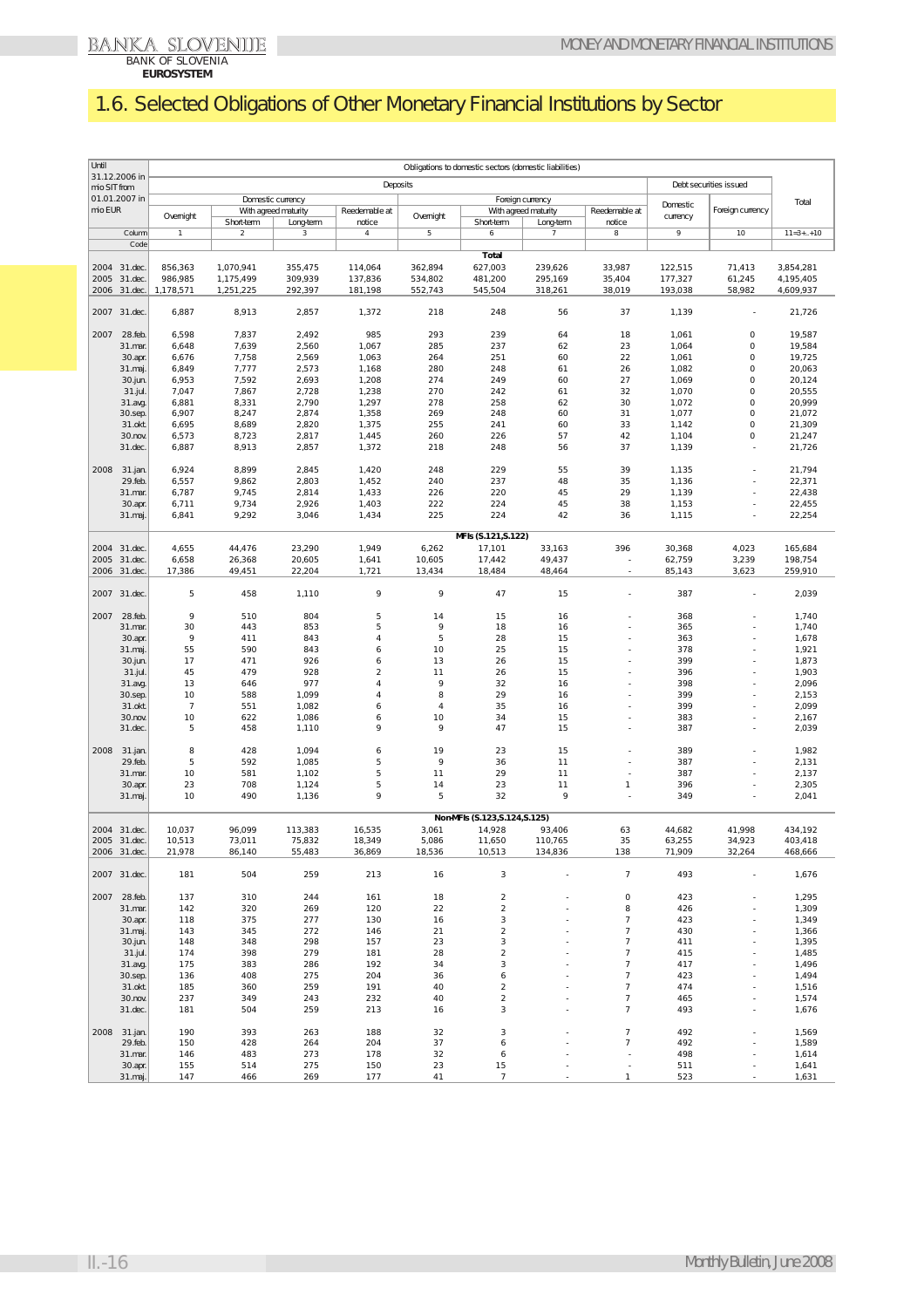|                   |                     |                                    |                          | Obligations to foreign sectors (foreign liabilities) |                      |                  |                                    |                   |                        |                  |
|-------------------|---------------------|------------------------------------|--------------------------|------------------------------------------------------|----------------------|------------------|------------------------------------|-------------------|------------------------|------------------|
|                   |                     |                                    |                          | Deposits                                             |                      |                  |                                    |                   | Debt securities issued |                  |
|                   |                     | Domestic currency                  |                          |                                                      |                      | Foreign currency |                                    |                   |                        | Total            |
| Ovemight          |                     | With agreed maturity               | Reedemable at            | Overnight                                            | With agreed maturity |                  | Reedemable at                      | Domestic currency | Foreign currency       |                  |
|                   | Short-term          | Long-term                          | notice                   |                                                      | Short-term           | Long-term        | notice                             |                   |                        |                  |
| 12                | 13                  | 14                                 | 15                       | 16                                                   | 17                   | 18               | 19                                 | 20                | 21                     | $22=12++21$      |
|                   |                     |                                    |                          |                                                      | Total (S.2)          |                  |                                    |                   |                        |                  |
| 10,836            | 16,311              | 36,035                             | $\overline{c}$           | 32,878                                               | 130,822              | 875,825          | 1,060                              | 1,350             | 56,314                 | 1,161,434        |
| 21,896            | 42,339              | 55,272                             | 463                      | 36,869                                               | 232,897              | 1,584,184        | 691                                | 249               | 87,443                 | 2,062,303        |
| 28,714            | 5,474               | 9,620                              | 110                      | 38,450                                               | 313,813              | 2,153,848        | 14                                 | 1,093             | 98,766                 | 2,649,902        |
|                   |                     |                                    |                          |                                                      |                      |                  |                                    |                   |                        |                  |
| 257               | 2,573               | 11,288                             | 5                        | 23                                                   | 251                  | 1,432            | $\mathsf{O}\xspace$                | 390               | ÷,                     | 16,217           |
|                   |                     |                                    |                          |                                                      |                      |                  |                                    |                   |                        |                  |
| 203<br>218        | 1,117<br>1,104      | 8,920<br>8,722                     | $\overline{4}$<br>3      | 34<br>48                                             | 125<br>136           | 709<br>746       | $\mathbf 0$<br>$\mathsf{O}\xspace$ | 417<br>417        | ×,                     | 11,527<br>11,394 |
| 172               | 1,201               | 9,820                              | 9                        | 29                                                   | 169                  | 794              | $\mathsf{O}\xspace$                | 415               | ×                      | 12,610           |
| 219               | 899                 | 10,031                             | 21                       | 38                                                   | 164                  | 847              | $\mathbf 0$                        | 415               |                        | 12,634           |
| 209               | 1,031               | 10,239                             | 14                       | 34                                                   | 222                  | 949              | $\mathbf 0$                        | 439               | ×                      | 13,138           |
| 194               | 1,215               | 10,256                             | 14                       | 37                                                   | 232                  | 1,042            | $\mathbf 0$                        | 439               |                        | 13,428           |
| 198               | 1,420               | 10,443                             | 16                       | 30                                                   | 228                  | 1,142            | $\mathsf{O}\xspace$                | 439               | ×,                     | 13,916           |
| 180               | 1,694               | 10,583                             | 16                       | 30                                                   | 205                  | 1,247            | $\mathbf 0$                        | 439               | ×,                     | 14,394           |
| 171               | 2,073               | 10,680                             | 6                        | 27                                                   | 208                  | 1,308            | $\mathbf 0$                        | 539               | ×,                     | 15,012           |
| 214<br>257        | 2,609<br>2,573      | 11,070<br>11,288                   | 7<br>5                   | 31<br>23                                             | 247<br>251           | 1,328<br>1,432   | $\mathbf 0$<br>$\mathbf 0$         | 390<br>390        | ×                      | 15,895<br>16,217 |
|                   |                     |                                    |                          |                                                      |                      |                  |                                    |                   |                        |                  |
| 218               | 2,291               | 11,487                             | 9                        | 26                                                   | 260                  | 1,547            | $\mathbf 0$                        | 390               | ×,                     | 16,227           |
| 185               | 2,382               | 11,439                             | 8                        | 26                                                   | 310                  | 1,643            | $\mathbf 0$                        | 390               | ×,                     | 16,383           |
| 184               | 2,778               | 11,544                             | 8                        | 32                                                   | 329                  | 1,674            | $\mathbf 0$                        | 390               | ×                      | 16,940           |
| 191               | 3,015               | 11,469                             | 7                        | 22                                                   | 341                  | 1,617            | $\mathbf 0$                        | 492               |                        | 17,153           |
| 200               | 3,115               | 11,796                             | 6                        | 33                                                   | 339                  | 1,608            | $\mathsf{O}\xspace$                | 495               |                        | 17,591           |
|                   |                     |                                    |                          |                                                      | MFIs (S.2)           |                  |                                    |                   |                        |                  |
| 4,120             | 13,596              | 35,410                             | ×                        | 7,698                                                | 103,342              | 848,210          | ÷,                                 | 1,350             | 56,286                 | 1,004,012        |
| 14,836            | 38,958              | 54,705                             | 308                      | 8,108                                                | 217,019              | 1,538,579        | 110                                | 201               | 87,406                 | 1,960,229        |
| 20,031            | 2,562               | 9,249                              | $\overline{\phantom{a}}$ | 11,281                                               | 293,780              | 2,102,275        |                                    | 1,020             | 98,624                 | 2,538,821        |
|                   |                     |                                    |                          |                                                      |                      |                  |                                    |                   |                        |                  |
| 45                | 2,225               | 11,071                             | ł,                       | 5                                                    | 231                  | 1,348            |                                    | 388               | ×                      | 15,314           |
| 65                | 1,036               | 8,792                              | 1                        | 9                                                    | 109                  | 631              |                                    | 416               | à.                     | 11,058           |
| 93                | 1,022               | 8,536                              | Ī.                       | 22                                                   | 119                  | 668              |                                    | 416               |                        | 10,875           |
| 42                | 1,113               | 9,633                              |                          | 5                                                    | 153                  | 718              |                                    | 414               | ×,                     | 12,079           |
| 76                | 805                 | 9,844                              | 0                        | 12                                                   | 149                  | 770              |                                    | 414               |                        | 12,070           |
| 59                | 963                 | 10,049                             |                          | 10                                                   | 206                  | 873              |                                    | 438               | ×,                     | 12,599           |
| 54                | 1,137               | 10,052                             |                          | 15                                                   | 215                  | 957              | J.                                 | 438               | ×,                     | 12,869           |
| 56                | 1,338               | 10,237                             |                          | 9                                                    | 212                  | 1,057            |                                    | 438               |                        | 13,348           |
| 51                | 1,614               | 10,367                             |                          | 9                                                    | 188                  | 1,164            |                                    | 438               | ×                      | 13,831           |
| 43                | 1,714               | 10,464                             |                          | 6                                                    | 193                  | 1,226            |                                    | 538               |                        | 14,185           |
| 73<br>45          | 2,254<br>2,225      | 10,860<br>11,071                   |                          | 13<br>5                                              | 229<br>231           | 1,249<br>1,348   | J.                                 | 388<br>388        | ×,                     | 15,066<br>15,314 |
|                   |                     |                                    |                          |                                                      |                      |                  |                                    |                   |                        |                  |
| 81                | 2,191               | 11,271                             |                          | 8                                                    | 244                  | 1,438            |                                    | 388               | à.                     | 15,622           |
| 44                | 2,286               | 11,225                             |                          | 6                                                    | 295                  | 1,537            |                                    | 388               |                        | 15,781           |
| 39                | 2,547               | 11,330                             |                          | 14                                                   | 314                  | 1,571            |                                    | 388               |                        | 16,204           |
| 46                | 2,788               | 11,253                             |                          | $\overline{4}$                                       | 322                  | 1,514            |                                    | 489               |                        | 16,416           |
| 50                | 2,818               | 11,574                             |                          | 15                                                   | 317                  | 1,505            |                                    | 489               | ×                      | 16,769           |
|                   |                     |                                    |                          |                                                      | Non-MFIs (S.2)       |                  |                                    |                   |                        |                  |
| 50                | 33                  | 15                                 |                          | 5                                                    | 12                   | 526              |                                    |                   |                        | 641              |
| 35                |                     |                                    |                          | 35                                                   |                      | 295              | $\mathbf{1}$                       |                   |                        | 366              |
| 38                |                     |                                    |                          | 106                                                  | 13                   | 197              | $\sqrt{2}$                         | $\overline{2}$    | 0                      | 359              |
|                   |                     |                                    | 0                        |                                                      |                      | $\circ$          |                                    | $\mathbf 0$       |                        |                  |
| 1                 | 267                 | $\boldsymbol{2}$                   |                          |                                                      | $\overline{4}$       |                  |                                    |                   |                        | 275              |
| 6                 | $\mathsf{O}\xspace$ |                                    |                          | 0                                                    |                      | $\mathbf{1}$     | 0                                  | 0                 |                        | 6                |
| 1                 | 0                   |                                    |                          |                                                      |                      | $\mathbf{1}$     |                                    | 0                 |                        | $\overline{a}$   |
| 1                 | 0                   |                                    |                          |                                                      |                      |                  |                                    | $\Omega$          |                        | $\overline{2}$   |
| 1                 | 0                   |                                    |                          |                                                      |                      |                  |                                    | $\Omega$          |                        | $\sqrt{2}$       |
| 1                 | 0                   |                                    |                          |                                                      | 1                    | 1                |                                    | 0                 |                        | $\sqrt{2}$       |
| $\overline{c}$    | 11                  |                                    |                          |                                                      |                      | $\mathbf{1}$     |                                    | $\Omega$          |                        | 14               |
| 1<br>1            | 11<br>6             | 11                                 |                          |                                                      | $\overline{2}$       | 0                |                                    | $\Omega$          |                        | 12<br>20         |
| 1                 | 260                 | 10                                 |                          |                                                      |                      | $\circ$          |                                    | $\Omega$          |                        | 271              |
| 1                 | 273                 | 3                                  | 0                        |                                                      | 3                    | 0                |                                    | 0                 |                        | 281              |
| 1                 | 267                 | $\sqrt{2}$                         | 0                        |                                                      | $\overline{4}$       | 0                |                                    | $\Omega$          |                        | 275              |
|                   |                     |                                    |                          |                                                      |                      |                  |                                    |                   |                        |                  |
| 1                 | 13                  | $\boldsymbol{2}$                   | 4                        |                                                      |                      | 0                |                                    | 0                 |                        | 21               |
| 1                 | $7\phantom{.0}$     | $\mathbf 2$                        | 3                        |                                                      |                      | 0                |                                    | 0                 |                        | 14               |
| 1<br>$\mathbf{1}$ | 17<br>12            | $\boldsymbol{2}$<br>$\overline{a}$ | 3<br>$\overline{2}$      |                                                      | $\overline{4}$       | 0<br>0           |                                    | 0<br>2            |                        | 24<br>23         |
|                   |                     |                                    |                          |                                                      |                      |                  |                                    |                   |                        |                  |

1 17 2 0 - 6 0 - 2 - 28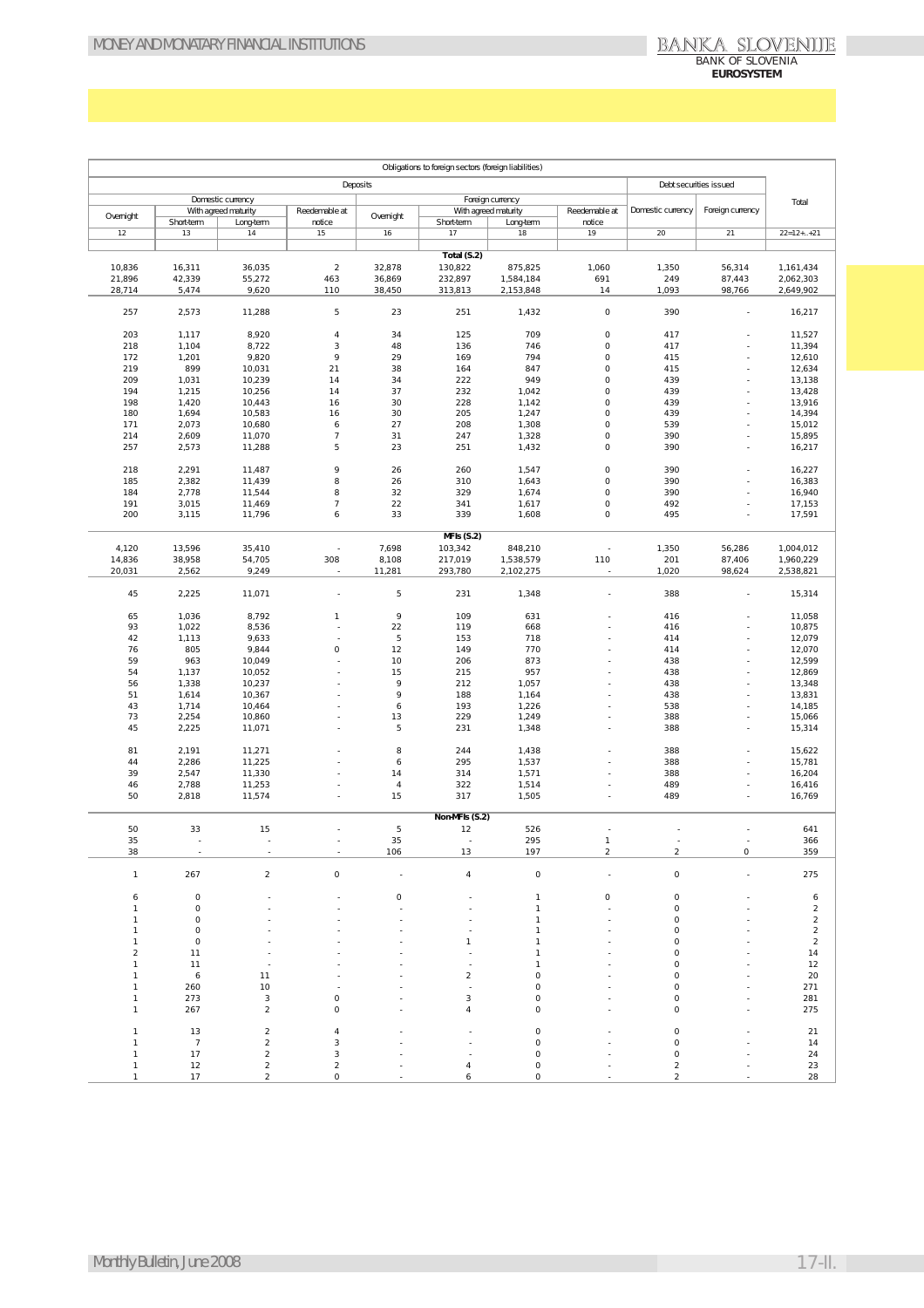### 1.6. Selected Obligations of Other Monetary Financial Institutions by Sector (continued)

| Until        |                              | Obligations to domestic sectors (domestic liabilities) |                      |                  |                |                     |                                                 |                                    |                          |                      |                        |                    |
|--------------|------------------------------|--------------------------------------------------------|----------------------|------------------|----------------|---------------------|-------------------------------------------------|------------------------------------|--------------------------|----------------------|------------------------|--------------------|
| mio SIT from | 31.12.2006 in                |                                                        |                      |                  | Deposits       |                     |                                                 |                                    |                          |                      | Debt securities issued |                    |
|              | 01.01.2007 in                |                                                        | Domestic currency    |                  |                |                     | Foreign currency                                |                                    |                          |                      |                        | Total              |
| mio EUR      |                              | Overnight                                              | With agreed maturity |                  | Reedemable at  | Overnight           | With agreed maturity                            |                                    | Reedemable at            | Domestic<br>currency | Foreign currency       |                    |
|              |                              |                                                        | Short-term           | Long-term        | notice         |                     | Short-term                                      | Long-term                          | notice                   |                      |                        |                    |
|              | Column<br>Code               | $\mathbf{1}$                                           | $\sqrt{2}$           | $\sqrt{3}$       | 4              | $\sqrt{5}$          | 6                                               | $\overline{7}$                     | 8                        | $\overline{9}$       | 10                     | $11 = 3 + + 10$    |
|              |                              |                                                        |                      |                  |                |                     | Non-financial corporations (S.11)               |                                    |                          |                      |                        |                    |
|              | 2004 31.dec.                 | 167,679                                                | 228,559              | 35,414           | 43,476         | 65,720              | 52,372                                          | 24,832                             | 4,208                    | 26,963               | 12,538                 | 661,761            |
|              | 2005 31.dec.                 | 185,785                                                | 317,159              | 34,773           | 51,807         | 85,077              | 53,414                                          | 22,685                             | 6,835                    | 26,714               | 11,241                 | 795,490            |
|              | 2006 31.dec.                 | 219,967                                                | 305,864              | 30,992           | 72,094         | 89,487              | 63,215                                          | 18,941                             | 7,486                    | 18,331               | 12,170                 | 838,547            |
|              | 2007 31.dec.                 | 1,301                                                  | 1,800                | 126              | 351            | 49                  | 24                                              | $\mathbf{1}$                       | $\overline{7}$           | 116                  | ×                      | 3,774              |
|              | 2007 28.feb.                 | 1,130                                                  | 1,500                | 204              | 342            | 70                  | 29                                              | $\mathbf{1}$                       | 8                        | 127                  |                        | 3,410              |
|              | 31.mar.                      | 1,120                                                  | 1,603                | 234              | 418            | 66                  | 26                                              | 1                                  | 5                        | 129                  |                        | 3,601              |
|              | 30.apr.<br>31 maj            | 1,181<br>1,176                                         | 1,471<br>1,531       | 235<br>225       | 376<br>406     | 66<br>68            | 32<br>23                                        | $\mathbf 0$<br>$\mathsf{O}\xspace$ | 3<br>5                   | 132<br>130           |                        | 3,496<br>3,565     |
|              | 30.jun.                      | 1,199                                                  | 1,540                | 222              | 403            | 59                  | 24                                              | $\mathbf 0$                        | 6                        | 127                  |                        | 3,582              |
|              | $31$ .jul.                   | 1,267                                                  | 1,631                | 228              | 375            | 57                  | 23                                              | $\mathsf{O}\xspace$                | 8                        | 125                  |                        | 3,715              |
|              | 31.avg.                      | 1,195                                                  | 1,817                | 209              | 400            | 60                  | 30                                              | $\mathbf 0$                        | $\overline{4}$           | 122                  |                        | 3,836              |
|              | 30.sep.                      | 1,240                                                  | 1,742                | 175              | 405            | 61                  | 20                                              | 1                                  | $\overline{4}$           | 120                  |                        | 3,768              |
|              | 31.okt.                      | 1,195                                                  | 1,903                | 143              | 395            | 56                  | 20                                              | $\mathbf{1}$                       | 3                        | 123                  |                        | 3,837              |
|              | 30.nov.                      | 1,239                                                  | 1,739                | 138              | 377            | 60                  | 20                                              | $\mathbf{1}$                       | 12                       | 125                  |                        | 3,711              |
|              | 31.dec.                      | 1,301                                                  | 1,800                | 126              | 351            | 49                  | 24                                              | $\mathbf{1}$                       | $\overline{7}$           | 116                  |                        | 3,774              |
|              | 2008 31.jan.                 | 1,399                                                  | 1,752                | 123              | 358            | 61                  | 29                                              | $\overline{\mathbf{c}}$            | $\overline{7}$           | 119                  |                        | 3,849              |
|              | 29.feb.                      | 1,190                                                  | 1,800                | 118              | 365            | 56                  | 27                                              | 1                                  | $\overline{2}$           | 119                  |                        | 3,678              |
|              | 31.mar                       | 1,285                                                  | 1,693                | 118              | 380            | 51                  | 24                                              | 1                                  | $\overline{4}$           | 114                  |                        | 3,669              |
|              | 30.apr.                      | 1,198<br>1,221                                         | 1,784<br>1,748       | 127<br>125       | 357<br>357     | 54<br>49            | 23<br>23                                        | $\mathbf{1}$<br>$\circ$            | 11<br>8                  | 113<br>105           |                        | 3,667<br>3,635     |
|              | 31 maj                       |                                                        |                      |                  |                |                     |                                                 |                                    |                          |                      |                        |                    |
|              |                              |                                                        |                      |                  |                |                     | Central government (S.1311)                     |                                    |                          |                      |                        |                    |
|              | 2004 31.dec.                 | 12,910                                                 | 42,283               | 9,943            | 12,202         | 1,019               | 40                                              | 4,176                              | 242                      | 13,232               | 7,566                  | 103,613            |
|              | 2005 31.dec.<br>2006 31.dec. | 12,647<br>4,659                                        | 97,654<br>154,577    | 12,958<br>16,720 | 1,609<br>2,998 | 865<br>1,283        | 432<br>704                                      | 3,223<br>1,647                     | 410<br>627               | 17,106<br>10,347     | 5,649<br>4,187         | 152,553<br>197,749 |
|              |                              |                                                        |                      |                  |                |                     |                                                 |                                    |                          |                      |                        |                    |
|              | 2007 31.dec.                 | 34                                                     | 928                  | 77               | 11             | $\mathbf 0$         | $\mathbf{1}$                                    |                                    |                          | 53                   |                        | 1,105              |
|              | 2007 28.feb.                 | $\sqrt{3}$                                             | 873                  | 82               | 15             | 0                   |                                                 |                                    |                          | 61                   |                        | 1,035              |
|              | 31.mar.<br>30.apr.           | 26<br>39                                               | 640<br>927           | 77<br>74         | 31<br>17       | 0<br>0              |                                                 |                                    |                          | 55<br>55             |                        | 829<br>1,113       |
|              | 31 maj                       | $\overline{7}$                                         | 726                  | 72               | 24             | 0                   |                                                 |                                    |                          | 55                   |                        | 885                |
|              | 30.jun                       | 3                                                      | 579                  | 68               | 17             | 0                   |                                                 |                                    |                          | 53                   |                        | 720                |
|              | $31$ .jul.                   | 3                                                      | 600                  | 74               | 19             | 0                   |                                                 |                                    |                          | 53                   |                        | 749                |
|              | 31.avg.                      | $\sqrt{2}$                                             | 688                  | 74               | 12             | 0                   |                                                 |                                    |                          | 54                   |                        | 831                |
|              | 30.sep.                      | 6                                                      | 676                  | 67               | 17             | 0                   |                                                 |                                    |                          | 54                   |                        | 820                |
|              | 31.okt                       | 8                                                      | 857                  | 67               | 16             | $\mathbf 0$         |                                                 |                                    |                          | 57                   |                        | 1,006              |
|              | 30.00v<br>31.dec.            | 38<br>34                                               | 994<br>928           | 79<br>77         | 20<br>11       | 0<br>0              | $\mathbf{1}$                                    |                                    |                          | 45<br>53             |                        | 1,177<br>1,105     |
|              | 2008 31.jan.                 | 72                                                     | 948                  | 75               | 22             | $\mathbf 0$         |                                                 |                                    |                          | 49                   |                        |                    |
|              | 29.feb.                      | $\overline{7}$                                         | 1,508                | 68               | 19             | 0                   |                                                 |                                    |                          | 49                   |                        | 1,166<br>1,652     |
|              | 31.mar                       | $\overline{7}$                                         | 1,417                | 63               | 11             | $\mathbf 0$         |                                                 |                                    | ÷                        | 47                   |                        | 1,545              |
|              | 30.apr.                      | 37                                                     | 1,146                | 63               | 10             | 0                   |                                                 |                                    |                          | 40                   |                        | 1,296              |
|              | 31.maj.                      | 8                                                      | 1,104                | 60               | 10             | 0                   |                                                 |                                    |                          | 43                   |                        | 1,224              |
|              |                              |                                                        |                      |                  |                |                     | Other government sectors (S.1312,S.1313,S.1314) |                                    |                          |                      |                        |                    |
|              | 2004 31.dec.                 | 12,017                                                 | 29,901               | 6,427            | 8,621          | 146                 | $\overline{4}$                                  | 10                                 |                          | 72                   |                        | 57,198             |
|              | 2005 31.dec.                 | 18,488                                                 | 37,244               | 8,257            | 18,215         | 386                 | 264                                             | 1,020                              | $\mathsf 0$              | 6,182                | 1,612                  | 91,668             |
|              | 2006 31.dec.                 | 20.507                                                 | 42158                | 4 7 1 1          | 15.994         | 5                   | 2.763                                           | 696                                |                          | 6.243                | 2.284                  | 95.363             |
|              | 2007 31.dec.                 | 122                                                    | 281                  | 40               | 57             | $\mathsf 0$         | $\sqrt{2}$                                      |                                    |                          | 50                   |                        | 551                |
|              | 2007 28.feb.                 | 81                                                     | 211                  | 33               | 73             | $\mathsf 0$         |                                                 |                                    | ×                        | 56                   |                        | 455                |
|              | 31.mar.                      | 74                                                     | 217                  | 30               | 67             | 0                   |                                                 |                                    | ×,                       | 60                   |                        | 449                |
|              | 30.apr.                      | 75                                                     | 213                  | 20               | 64             | $\mathbf 0$         |                                                 |                                    |                          | 58                   |                        | 429                |
|              | 31.maj.<br>30.jun.           | 79<br>75                                               | 232<br>258           | 20<br>20         | 74<br>78       | 0<br>0              | $\overline{7}$<br>8                             |                                    | ×,                       | 58<br>45             |                        | 470<br>483         |
|              | 31.jul.                      | 79                                                     | 272                  | 16               | 68             | 0                   | 8                                               |                                    |                          | 45                   |                        | 488                |
|              | 31.avg.                      | 89                                                     | 283                  | 17               | 56             | $\mathsf 0$         | 13                                              |                                    | $\overline{\phantom{a}}$ | 43                   | ÷.                     | 502                |
|              | 30.sep.                      | 93                                                     | 311                  | 20               | 60             | 0                   | 15                                              |                                    |                          | 43                   |                        | 543                |
|              | 31.okt.                      | 97                                                     | 309                  | 37               | 67             | $\overline{2}$      | 8                                               |                                    |                          | 48                   |                        | 567                |
|              | 30.nov.                      | 109                                                    | 321                  | 41               | 108            | 0                   | $\overline{2}$                                  |                                    |                          | 45                   |                        | 626                |
|              | 31.dec.                      | 122                                                    | 281                  | 40               | 57             | $\mathsf 0$         | $\sqrt{2}$                                      |                                    | ÷,                       | 50                   |                        | 551                |
|              | 2008 31.jan.                 | 97                                                     | 313                  | 40               | 64             | $\mathsf{O}\xspace$ | $\mathbf 0$                                     |                                    |                          | 45                   |                        | 560                |
|              | 29.feb.                      | 93                                                     | 312                  | 41               | 58             | 0                   |                                                 |                                    | ×,                       | 48                   |                        | 551                |
|              | 31.mar.                      | 90                                                     | 310                  | 41               | 57             | 0                   | $\overline{\phantom{a}}$                        |                                    |                          | 46                   |                        | 544                |
|              | 30.apr.                      | 98                                                     | 273                  | 42               | 58             | $\mathsf 0$         | 1                                               |                                    | ÷.                       | 44                   |                        | 516                |
|              | 31.maj.                      | 80                                                     | 283                  | 41               | 56             | 0                   | $\overline{4}$                                  |                                    |                          | 44                   |                        | 508                |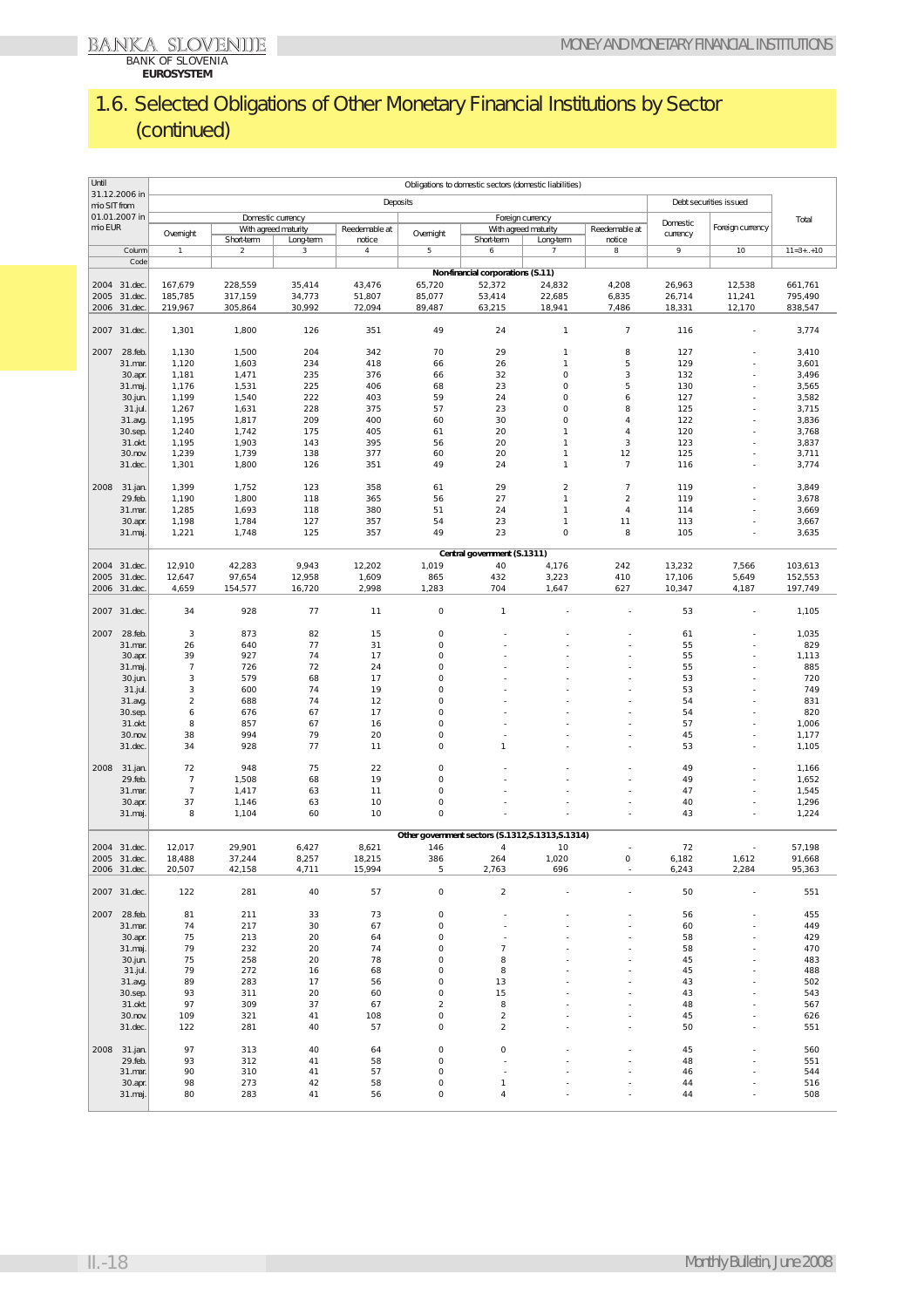

| Obligations to foreign sectors (foreign liabilities) |                             |                                                           |                                                                                                            |                                                                               |                                              |                                    |                                                             |                                                                       |                        |             |
|------------------------------------------------------|-----------------------------|-----------------------------------------------------------|------------------------------------------------------------------------------------------------------------|-------------------------------------------------------------------------------|----------------------------------------------|------------------------------------|-------------------------------------------------------------|-----------------------------------------------------------------------|------------------------|-------------|
|                                                      |                             |                                                           |                                                                                                            | Deposits                                                                      |                                              |                                    |                                                             |                                                                       | Debt securities issued |             |
|                                                      |                             | Domestic currency                                         |                                                                                                            |                                                                               |                                              | Foreign currency                   |                                                             |                                                                       |                        | Total       |
| Overnight                                            | With agreed maturity        |                                                           | Reedemable at                                                                                              | Overnight                                                                     |                                              | With agreed maturity               | Reedemable at                                               | Domestic currency                                                     | Foreign currency       |             |
|                                                      | Short-term                  | Long-term                                                 | notice                                                                                                     |                                                                               | Short-term                                   | Long-term                          | notice                                                      |                                                                       |                        |             |
| 12                                                   | 13                          | 14                                                        | 15                                                                                                         | 16                                                                            | 17                                           | 18                                 | 19                                                          | 20                                                                    | 21                     | $22=12++21$ |
|                                                      |                             |                                                           |                                                                                                            |                                                                               | Non-financial corporations (S.2)             |                                    |                                                             |                                                                       |                        |             |
| 925                                                  | 280                         | 55                                                        | $\sqrt{2}$                                                                                                 | 8,734                                                                         | 1,205                                        | 135                                | 484                                                         |                                                                       |                        | 77,820      |
| 1,329                                                | 686                         | 24                                                        | 155                                                                                                        | 6,864                                                                         | 1,075                                        | 304                                | 579                                                         |                                                                       |                        | 11,016      |
| 1,229                                                | $\mathbf{1}$                | 33                                                        | 109                                                                                                        | 5,955                                                                         | 3,768                                        | 1,352                              | 10                                                          |                                                                       |                        | 12,458      |
|                                                      |                             |                                                           |                                                                                                            |                                                                               |                                              |                                    |                                                             |                                                                       |                        |             |
| 109                                                  | 6                           | 12                                                        | $\sqrt{5}$                                                                                                 | $\sqrt{4}$                                                                    | $\mathbf{1}$                                 | $\sqrt{5}$                         | $\mathsf{O}\xspace$                                         |                                                                       |                        | 142         |
|                                                      |                             |                                                           |                                                                                                            |                                                                               |                                              |                                    |                                                             |                                                                       |                        |             |
| 25<br>22                                             | 17<br>14                    | $\overline{7}$<br>$\overline{7}$                          | 3<br>3                                                                                                     | $\overline{7}$<br>9                                                           | $\mathsf{O}\xspace$<br>3                     | $\mathbf{1}$<br>$\mathbf{1}$       | $\mathsf{O}\xspace$<br>$\mathbf 0$                          |                                                                       |                        | 60<br>58    |
| 30                                                   | 15                          | $\overline{7}$                                            | 9                                                                                                          | 8                                                                             | $\mathbf{1}$                                 | $\mathbf{1}$                       | $\mathbf 0$                                                 |                                                                       |                        | 69          |
| 40                                                   | 18                          | 7                                                         | 20                                                                                                         | 8                                                                             | $\mathbf{1}$                                 | $\mathbf{1}$                       | $\mathbf 0$                                                 |                                                                       |                        | 95          |
| 29                                                   | 12                          | $\overline{7}$                                            | 14                                                                                                         | 8                                                                             | $\sqrt{2}$                                   | $\mathbf 0$                        | $\mathsf{O}\xspace$                                         |                                                                       |                        | 72          |
| 29                                                   | 12                          | 5                                                         | 14                                                                                                         | 5                                                                             | $\sqrt{2}$                                   | $\mathsf{O}\xspace$                | $\mathsf{O}\xspace$                                         |                                                                       |                        | 67          |
| 34                                                   | 14                          | $\overline{7}$                                            | 16                                                                                                         | $\overline{4}$                                                                | $\overline{2}$                               | $\circ$                            | $\mathbf 0$                                                 |                                                                       |                        | 76          |
| 27<br>31                                             | 14<br>27                    | $\overline{7}$<br>$\overline{7}$                          | 16<br>6                                                                                                    | 5<br>5                                                                        | $\overline{1}$<br>$\mathbf{1}$               | $\mathbf{1}$<br>$\mathbf{1}$       | $\mathbf 0$<br>$\mathbf 0$                                  |                                                                       |                        | 70<br>78    |
| 40                                                   | 11                          | $\overline{7}$                                            | 6                                                                                                          | 4                                                                             | $\mathbf{1}$                                 | $\mathbf{1}$                       | $\mathsf{O}\xspace$                                         |                                                                       |                        | 69          |
| 109                                                  | 6                           | 12                                                        | 5                                                                                                          | 4                                                                             | $\mathbf{1}$                                 | $\sqrt{5}$                         | $\mathsf{O}\xspace$                                         |                                                                       |                        | 142         |
|                                                      |                             |                                                           |                                                                                                            |                                                                               |                                              |                                    |                                                             |                                                                       |                        |             |
| 33                                                   | 6                           | 12                                                        | 5                                                                                                          | $\overline{4}$                                                                | $\mathbf{1}$                                 | 5                                  | $\mathbf 0$                                                 |                                                                       |                        | 66          |
| 34                                                   | 11                          | 11                                                        | 5                                                                                                          | 5                                                                             | $\overline{1}$                               | $\overline{4}$                     | $\mathbf 0$                                                 |                                                                       |                        | 70          |
| 36<br>40                                             | 133<br>132                  | 11<br>11                                                  | 5<br>$\sqrt{5}$                                                                                            | 4                                                                             | $\overline{2}$                               | $\overline{4}$<br>$\overline{4}$   | $\mathbf 0$<br>$\mathsf{O}\xspace$                          |                                                                       |                        | 195<br>197  |
| 39                                                   | 201                         | 13                                                        | 6                                                                                                          | 4<br>4                                                                        | $\mathbf{1}$<br>$\sqrt{2}$                   | $\overline{4}$                     | $\mathsf{O}\xspace$                                         | $\overline{a}$                                                        |                        | 270         |
|                                                      |                             |                                                           |                                                                                                            |                                                                               |                                              |                                    |                                                             |                                                                       |                        |             |
|                                                      |                             |                                                           |                                                                                                            |                                                                               | Central government (S.2)                     |                                    |                                                             |                                                                       |                        |             |
| 12                                                   | $\overline{\phantom{a}}$    |                                                           | $\sim$                                                                                                     | 187                                                                           | ÷                                            | 22,924                             | ä,                                                          | ÷                                                                     | 19                     | 23,141      |
| 8                                                    |                             |                                                           |                                                                                                            | 58                                                                            | ÷,                                           | 37,363                             |                                                             |                                                                       |                        | 37,428      |
| 98                                                   | 610                         |                                                           |                                                                                                            | 416                                                                           | ÷                                            | 42,133                             | ä,                                                          |                                                                       | ×,                     | 43,258      |
| $\sqrt{2}$                                           | ÷,                          | 146                                                       |                                                                                                            | $\mathsf{O}\xspace$                                                           | ×                                            | 71                                 |                                                             |                                                                       |                        | 219         |
|                                                      |                             |                                                           |                                                                                                            |                                                                               |                                              |                                    |                                                             |                                                                       |                        |             |
| $\overline{2}$                                       | 3                           | 95                                                        |                                                                                                            | 1                                                                             |                                              | 69                                 |                                                             |                                                                       |                        | 168         |
| $\sqrt{2}$                                           |                             | 155                                                       |                                                                                                            | 1                                                                             |                                              | 68                                 |                                                             |                                                                       |                        | 225         |
| $\overline{2}$                                       |                             | 154                                                       |                                                                                                            | 0                                                                             |                                              | 67                                 |                                                             |                                                                       |                        | 223         |
| $\sqrt{2}$                                           | ÷,                          | 153                                                       |                                                                                                            | 0                                                                             |                                              | 68                                 |                                                             |                                                                       |                        | 223         |
| $\sqrt{2}$<br>$\sqrt{2}$                             |                             | 152<br>152                                                |                                                                                                            | 0<br>0                                                                        |                                              | 67<br>77                           |                                                             |                                                                       |                        | 222<br>231  |
| 3                                                    |                             | 150                                                       |                                                                                                            | 0                                                                             |                                              | 77                                 |                                                             |                                                                       |                        | 229         |
| $\overline{2}$                                       |                             | 148                                                       |                                                                                                            | 0                                                                             |                                              | 74                                 |                                                             |                                                                       |                        | 224         |
| $\sqrt{3}$                                           |                             | 147                                                       |                                                                                                            | 0                                                                             |                                              | 73                                 |                                                             |                                                                       |                        | 222         |
| $\sqrt{2}$                                           | ÷.                          | 147                                                       |                                                                                                            | $\mathsf{O}\xspace$                                                           |                                              | 71                                 |                                                             |                                                                       |                        | 220         |
| $\sqrt{2}$                                           | $\overline{\phantom{a}}$    | 146                                                       |                                                                                                            | 0                                                                             |                                              | 71                                 |                                                             |                                                                       |                        | 219         |
| 3                                                    | ÷,                          | 146                                                       |                                                                                                            | 0                                                                             |                                              | 96                                 |                                                             |                                                                       |                        | 245         |
| $\sqrt{2}$                                           | $\mathsf{O}\xspace$         | 146                                                       |                                                                                                            | 0                                                                             |                                              | 95                                 |                                                             |                                                                       |                        | 244         |
| $\sqrt{3}$                                           | ÷,                          | 146                                                       |                                                                                                            | 0                                                                             |                                              | 92                                 |                                                             |                                                                       |                        | 241         |
| $\ensuremath{\mathsf{3}}$                            | $\mathsf{O}\xspace$         | 145                                                       |                                                                                                            | $\mathsf{O}\xspace$                                                           |                                              | 92                                 |                                                             |                                                                       |                        | 241         |
| $\sqrt{3}$                                           | $\mathsf 0$                 | 145                                                       | $\overline{\phantom{a}}$                                                                                   | $\mathsf 0$                                                                   |                                              | 93                                 |                                                             |                                                                       |                        | 241         |
|                                                      |                             |                                                           |                                                                                                            |                                                                               | Other government sectors (S.2)               |                                    |                                                             |                                                                       |                        |             |
|                                                      |                             |                                                           |                                                                                                            | ×,                                                                            |                                              |                                    |                                                             |                                                                       |                        |             |
|                                                      |                             |                                                           |                                                                                                            |                                                                               |                                              |                                    |                                                             |                                                                       |                        |             |
|                                                      |                             |                                                           |                                                                                                            |                                                                               |                                              |                                    |                                                             |                                                                       |                        |             |
|                                                      |                             |                                                           |                                                                                                            |                                                                               |                                              |                                    |                                                             |                                                                       |                        |             |
|                                                      | $\sim$                      |                                                           |                                                                                                            | $\sim$ 100 $\pm$                                                              |                                              | $\sim 100$                         |                                                             | $\sim 10^{-1}$                                                        |                        |             |
|                                                      | <b>Carl Corp.</b>           | and the company of                                        |                                                                                                            | and the company                                                               |                                              | and the company                    | $\mathcal{L}(\mathcal{A})$ .                                | <b>Contractor</b>                                                     |                        |             |
|                                                      | $\Delta \sim 100$           | $\mathcal{A}^{\mathrm{c}}$ and $\mathcal{A}^{\mathrm{c}}$ | $\mathcal{O}(\mathcal{A}^{\mathcal{A}})$ and $\mathcal{O}(\mathcal{A}^{\mathcal{A}})$<br><b>Contractor</b> | $\sim 10^{-10}$ km s $^{-1}$                                                  | and the company<br>$\sim 10^{-10}$ m $^{-1}$ | $\sim 10^{-11}$                    | $\sim 10^{11}$ km $^{-1}$                                   | $\sim 10^{-11}$                                                       |                        |             |
|                                                      | $\sim 10^{-10}$ km $^{-1}$  | $\mathcal{A}(\mathcal{A})$ and $\mathcal{A}(\mathcal{A})$ | <b>Contractor</b>                                                                                          | $\sim 10^{-10}$                                                               | $\sim 100$ km s $^{-1}$                      | $\sim 100$ km s $^{-1}$            | $\sim 100$ km s $^{-1}$                                     | $\sim 10^{-11}$                                                       | $\sim 10^{-1}$         |             |
|                                                      |                             | <b>Contact Contact</b>                                    |                                                                                                            | <b>Contract</b>                                                               | <b>Contractor</b>                            | <b>Contract</b>                    | <b>Contact Contact</b>                                      | <b>Contract</b>                                                       |                        |             |
|                                                      | $\sim$                      | $\sim$                                                    |                                                                                                            | $\sim$                                                                        | $\mathcal{L}_{\text{max}}$                   | $\sim$                             | $\mathcal{A}^{\mathcal{A}}$ and $\mathcal{A}^{\mathcal{A}}$ | $\sim$                                                                |                        |             |
|                                                      | $\mathcal{L}_{\rm{max}}$    | $\Delta\sim 10^{11}$                                      | <b>Contractor</b>                                                                                          | $\Delta \sim 100$                                                             | $\sim 10^{-10}$ km $^{-1}$                   | $\mathcal{L}_{\rm{max}}$           | $\mathcal{A}^{\mathcal{A}}$ and $\mathcal{A}^{\mathcal{A}}$ | $\mathcal{L}_{\rm{max}}$                                              |                        |             |
|                                                      | $\mathcal{L}_{\rm{max}}$    | $\mathcal{L}^{\text{max}}$                                | $\omega_{\rm{max}}$                                                                                        | $\mathcal{L}_{\rm{max}}$                                                      | $\omega_{\rm{max}}$                          | $\mathcal{L}^{\text{max}}$         | $\mathcal{A}^{\mathcal{A}}$ and $\mathcal{A}^{\mathcal{A}}$ | $\mathcal{L}_{\rm{max}}$                                              |                        |             |
|                                                      | $\sim$<br>$\sim$            | $\Delta \sim 10^{-11}$<br>$\Delta \sim 100$               | $\mathcal{A}^{\mathcal{A}}$ and $\mathcal{A}^{\mathcal{A}}$                                                | $\mathcal{A}^{\mathcal{A}}$ and $\mathcal{A}^{\mathcal{A}}$<br>$\sim 10^{-1}$ | <b>Contractor</b><br>$\Delta \sim 10^{-11}$  | $\sim 10^{-11}$<br>$\sim 10^{-11}$ | <b>Contract</b><br><b>Service</b>                           | $\mathcal{A}^{\mathcal{A}}$ and $\mathcal{A}^{\mathcal{A}}$<br>$\sim$ | $\sim$                 |             |
|                                                      | $\sim$                      |                                                           |                                                                                                            | $\sim$                                                                        |                                              | $\sim$                             | $\sim$                                                      | $\sim$                                                                |                        |             |
|                                                      | $\Delta \sim 100$ m $^{-1}$ | $\mathcal{L}_{\rm{max}}$                                  | $\mathbf{a} = \mathbf{a} \times \mathbf{b}$                                                                | $\sim 10^{-10}$                                                               | $\Delta \sim 100$                            | <b>Contract</b>                    | $\Delta \sim 10^{11}$                                       | $\mathcal{L}_{\rm{max}}$                                              |                        |             |
|                                                      |                             |                                                           |                                                                                                            |                                                                               |                                              |                                    |                                                             |                                                                       |                        |             |
|                                                      | $\sim$                      | $\sim 100$ km s $^{-1}$                                   | <b>Contractor</b>                                                                                          | <b>Contractor</b>                                                             | and a state of                               | <b>Contractor</b>                  | and a state of                                              | <b>Contractor</b>                                                     |                        |             |
|                                                      | $\sim$                      | $\sim$                                                    |                                                                                                            | $\sim$                                                                        | $\Delta \sim 100$                            | $\sim 10^{-1}$                     | $\sim 100$                                                  | $\sim$                                                                |                        |             |
|                                                      |                             |                                                           |                                                                                                            |                                                                               |                                              | $\sim$                             |                                                             |                                                                       |                        |             |
|                                                      |                             |                                                           |                                                                                                            |                                                                               |                                              |                                    |                                                             |                                                                       |                        |             |
|                                                      |                             |                                                           |                                                                                                            |                                                                               |                                              |                                    |                                                             |                                                                       |                        |             |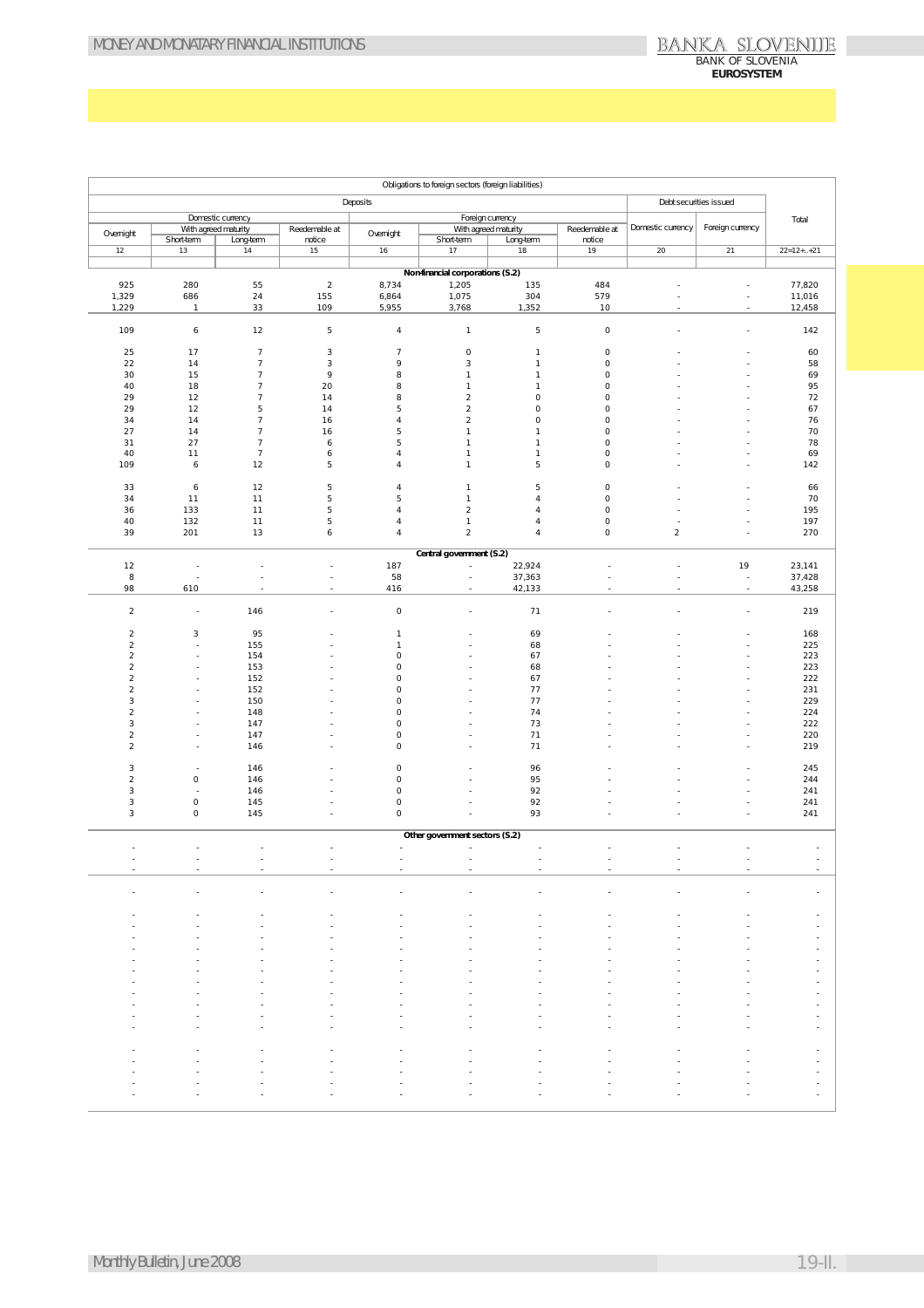### 1.6. Selected Obligations of Other Monetary Financial Institutions by Sector (continued)

|              |               |              |                |                      |                |           |            | Obligations to domestic sectors (domestic liabilities)                 |            |                      |                        |            |
|--------------|---------------|--------------|----------------|----------------------|----------------|-----------|------------|------------------------------------------------------------------------|------------|----------------------|------------------------|------------|
| Until        |               |              |                |                      |                |           |            |                                                                        |            |                      |                        |            |
|              | 31.12.2006 in |              |                |                      |                | Deposits  |            |                                                                        |            |                      | Debt securities issued |            |
| mio SIT from | 01.01.2007 in |              |                | Domestic currency    |                |           |            | Foreign currency                                                       |            |                      |                        |            |
| mio EUR      |               |              |                | With agreed maturity | Reedemable     |           |            | With agreed maturity                                                   | Reedemable | Domestic<br>currency | Foreign<br>currency    | Total      |
|              |               | Overnight    | Short-term     | Long-term            | at notice      | Overnight | Short-term | Long-term                                                              | at notice  |                      |                        |            |
|              | Column        | $\mathbf{1}$ | $\overline{2}$ | 3                    | $\overline{4}$ | 5         | 6          | $\overline{7}$                                                         | 8          | 9                    | 10                     | $11=3++10$ |
|              | Code          |              |                |                      |                |           |            |                                                                        |            |                      |                        |            |
|              |               |              |                |                      |                |           |            | Households and non-profit institutions serving households (S.14, S.15) |            |                      |                        |            |
|              | 2004 31.Dec.  | 649.064      | 629,624        | 167.017              | 31,281         | 286,685   | 542,558    | 84,040                                                                 | 29,079     | 7,198                | 5,288                  | 2,431,834  |
|              | 2005 31.Dec.  | 752.894      | 624,063        | 157,515              | 46,215         | 432.783   | 397,997    | 108,039                                                                | 28,124     | 1,310                | 4,581                  | 2,553,522  |
|              | 2006 31.Dec.  | 894.073      | 613,034        | 162.287              | 51,521         | 429.998   | 449,825    | 113,676                                                                | 29,769     | 1,065                | 4,455                  | 2,749,703  |
|              |               |              |                |                      |                |           |            |                                                                        |            |                      |                        |            |
|              | 2007 31.Dec.  | 5,244        | 4.942          | 1,246                | 732            | 143       | 171        | 40                                                                     | 24         | 40                   |                        | 12,582     |
|              |               |              |                |                      |                |           |            |                                                                        |            |                      |                        |            |
|              | 2007 28.Feb.  | 5,237        | 4,434          | 1.125                | 390            | 191       | 193        | 47                                                                     | 10         | 27                   | 0                      | 11,653     |
|              | 31.Mar.       | 5,255        | 4,415          | 1,097                | 426            | 188       | 190        | 46                                                                     | 10         | 29                   | 0                      | 11,656     |
|              | 30.Apr.       | 5,254        | 4.361          | 1.121                | 471            | 177       | 189        | 45                                                                     | 12         | 30                   | 0                      | 11,660     |
|              | 31.May.       | 5,389        | 4,353          | 1,141                | 511            | 181       | 190        | 46                                                                     | 14         | 31                   | $\Omega$               | 11,856     |
|              | 30.Jun.       | 5,511        | 4,396          | 1,159                | 546            | 177       | 188        | 45                                                                     | 15         | 35                   | 0                      | 12.072     |
|              | 31.Jul.       | 5,478        | 4,486          | 1,202                | 594            | 173       | 183        | 45                                                                     | 17         | 37                   | 0                      | 12,215     |
|              | 31.Aug.       | 5,407        | 4,515          | 1,227                | 633            | 175       | 180        | 45                                                                     | 19         | 38                   | 0                      | 12,238     |
|              | 30.Sep.       | 5,423        | 4,521          | 1,238                | 668            | 163       | 179        | 44                                                                     | 21         | 38                   | $\Omega$               | 12,295     |
|              | 31.Oct.       | 5,204        | 4,710          | 1,233                | 701            | 154       | 176        | 44                                                                     | 23         | 40                   | $\Omega$               | 12,283     |
|              | 30.Nov.       | 4,940        | 4,698          | 1,230                | 701            | 150       | 168        | 42                                                                     | 23         | 41                   | 0                      | 11.991     |
|              | 31.Dec.       | 5,244        | 4,942          | 1,246                | 732            | 143       | 171        | 40                                                                     | 24         | 40                   |                        | 12,582     |
|              |               |              |                |                      |                |           |            |                                                                        |            |                      |                        |            |
|              | 2008 31.Jan.  | 5,157        | 5,065          | 1,250                | 781            | 136       | 174        | 39                                                                     | 25         | 40                   |                        | 12,668     |
|              | 29.Feb.       | 5,112        | 5,222          | 1,226                | 800            | 137       | 168        | 36                                                                     | 25         | 42                   | ٠                      | 12,769     |
|              | 31.Mar.       | 5,249        | 5,260          | 1,218                | 804            | 132       | 161        | 34                                                                     | 25         | 46                   | ٠                      | 12,929     |
|              | 30.Apr.       | 5,202        | 5,309          | 1,295                | 823            | 130       | 161        | 33                                                                     | 26         | 50                   |                        | 13,029     |
|              | 31.May.       | 5.377        | 5.201          | 1.415                | 825            | 130       | 158        | 33                                                                     | 26         | 51                   |                        | 13.215     |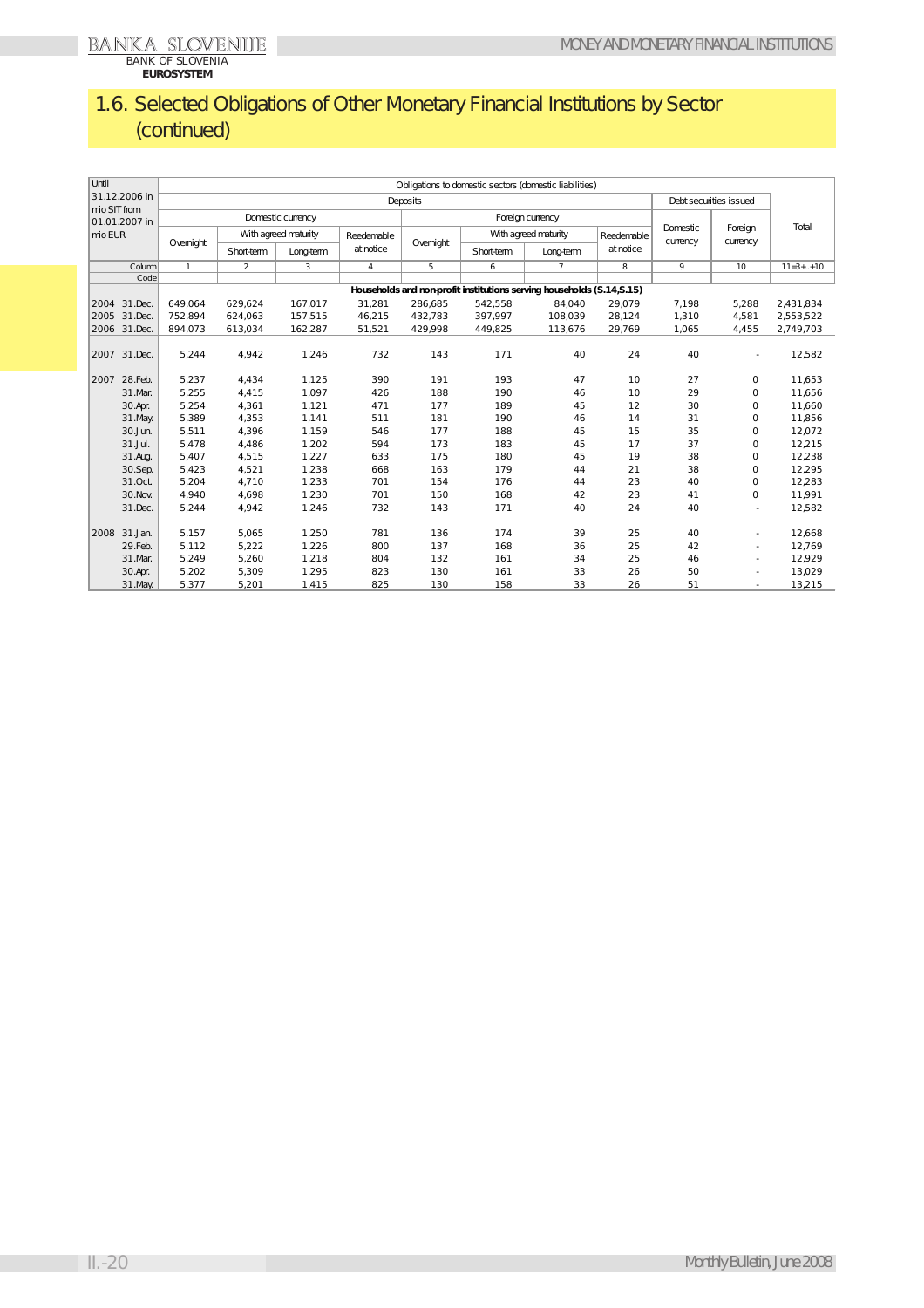

|           |            |                      |               |           | Obligations to foreign sectors (foreign liabilities) |                                                                 |               |                      |                        |             |
|-----------|------------|----------------------|---------------|-----------|------------------------------------------------------|-----------------------------------------------------------------|---------------|----------------------|------------------------|-------------|
|           |            |                      |               | Deposits  |                                                      |                                                                 |               |                      | Debt securities issued |             |
|           |            | Domestic currency    |               |           |                                                      | Foreign currency                                                |               |                      |                        |             |
|           |            | With agreed maturity | Reedemable at |           |                                                      | With agreed maturity                                            | Reedemable at | Domestic<br>currency | Foreign<br>currency    | Total       |
| Overnight | Short-term | Long-term            | notice        | Overnight | Short-term                                           | Long-term                                                       | notice        |                      |                        |             |
| 12        | 13         | 14                   | 15            | 16        | 17                                                   | 18                                                              | 19            | 20                   | 21                     | $22=12++21$ |
|           |            |                      |               |           |                                                      |                                                                 |               |                      |                        |             |
|           |            |                      |               |           |                                                      | Households and non-profit institutions serving households (S.2) |               |                      |                        |             |
| 5,729     | 2,402      | 555                  |               | 16,254    | 26,263                                               | 4,030                                                           | 576           |                      | 9                      | 55,819      |
| 5,688     | 2,695      | 543                  | $\mathbf 0$   | 21,805    | 14,803                                               | 7,642                                                           | $\mathbf{1}$  | 48                   | 37                     | 53,263      |
| 7,319     | 2,301      | 338                  | $\mathbf{1}$  | 20,692    | 16,252                                               | 7,891                                                           | 2             | 71                   | 142                    | 55,007      |
|           |            |                      |               |           |                                                      |                                                                 |               |                      |                        |             |
| 100       | 75         | 56                   | $\mathsf O$   | 14        | 15                                                   | $7\overline{ }$                                                 |               | 1                    |                        | 267         |
|           |            |                      |               |           |                                                      |                                                                 |               |                      |                        |             |
| 105       | 62         | 26                   | 0             | 17        | 15                                                   | 8                                                               |               | 1                    |                        | 234         |
| 101       | 68         | 25                   | $\mathbf 0$   | 16        | 15                                                   | $\overline{7}$                                                  |               | 1                    |                        | 234         |
| 98        | 74         | 26                   | $\mathbf 0$   | 16        | 15                                                   | $\overline{7}$                                                  |               |                      |                        | 237         |
| 101       | 75         | 27                   | 0             | 17        | 14                                                   | 8                                                               |               |                      |                        | 244         |
| 118       | 55         | 31                   | 0             | 16        | 14                                                   | 8                                                               |               |                      |                        | 244         |
| 106       | 55         | 47                   | $\mathbf 0$   | 17        | 14                                                   | $\overline{7}$                                                  |               |                      |                        | 247         |
| 105       | 57         | 49                   | $\mathbf 0$   | 16        | 14                                                   | 8                                                               |               | 1                    |                        | 251         |
| 100       | 60         | 51                   | $\circ$       | 15        | 14                                                   | 8                                                               |               |                      |                        | 248         |
| 94        | 72         | 52                   | $\circ$       | 15        | 13                                                   | 8                                                               |               |                      |                        | 255         |
| 98        | 71         | 53                   | 0             | 14        | 14                                                   | $\overline{7}$                                                  |               | 1                    |                        | 258         |
| 100       | 75         | 56                   | $\mathbf 0$   | 14        | 15                                                   | $7\overline{ }$                                                 |               | 1                    |                        | 267         |
|           |            |                      |               |           |                                                      |                                                                 |               |                      |                        |             |
| 101       | 80         | 57                   | $\mathbf 0$   | 13        | 15                                                   | $\overline{7}$                                                  | 0             | 1                    |                        | 273         |
| 104       | 78         | 55                   | 0             | 15        | 14                                                   | $\overline{7}$                                                  | 0             | 1                    |                        | 273         |
| 106       | 81         | 55                   | $\mathbf 0$   | 14        | 13                                                   | 6                                                               | $\mathbf 0$   |                      |                        | 276         |
| 102       | 82         | 58                   | $\mathbf 0$   | 14        | 14                                                   | 6                                                               | $\circ$       |                      |                        | 277         |
| 107       | 79         | 61                   | $\mathbf 0$   | 14        | 14                                                   | 6                                                               | $\mathbf 0$   |                      |                        | 283         |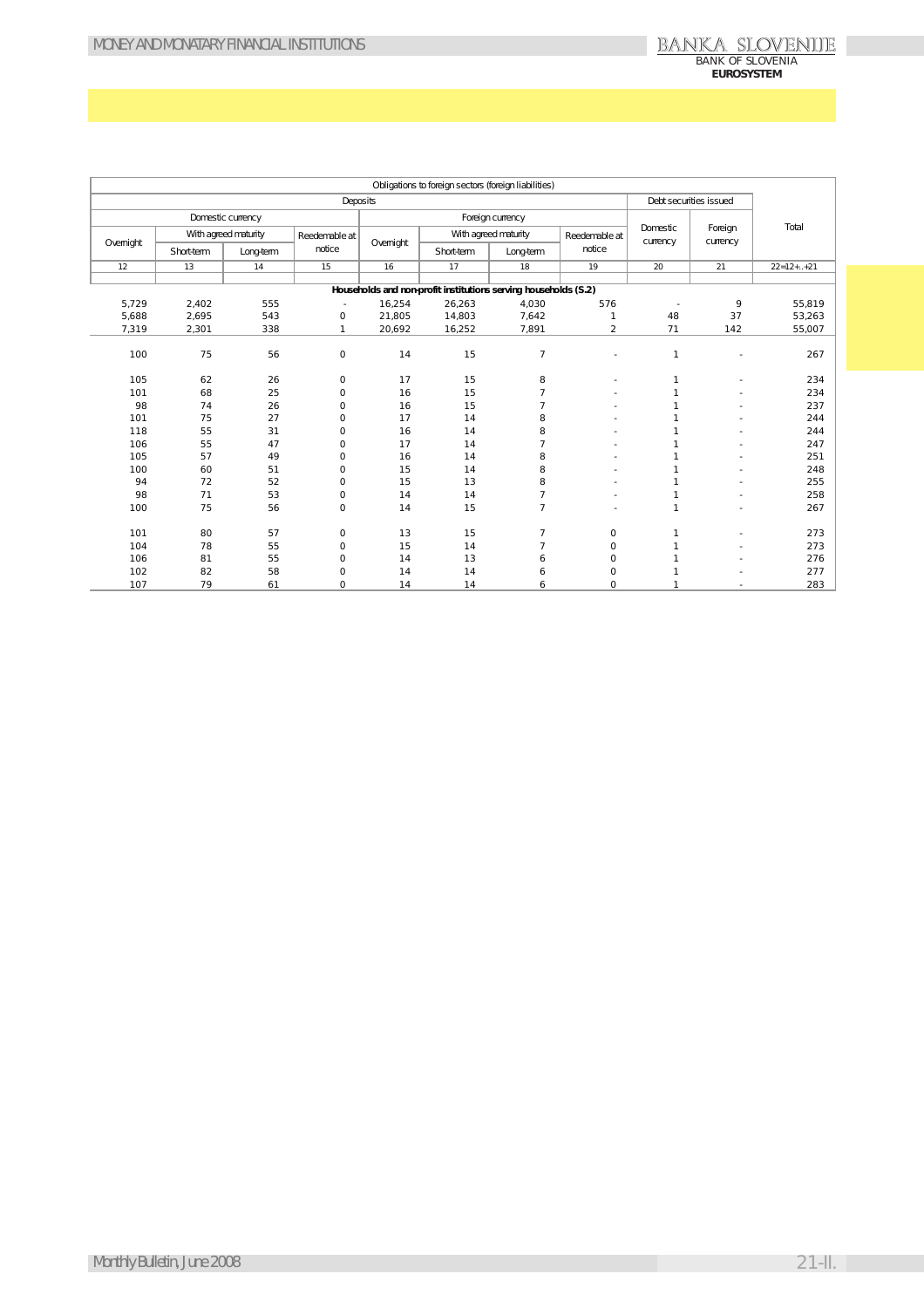**EUROSYSTEM**

#### 1.7. Balance Sheet of the Bank of Slovenia - instruments

| Millions of EUR |         | Assets                       |                                      |                                                         |                                |                                                                                       |                                   |                                  |  |  |  |  |  |
|-----------------|---------|------------------------------|--------------------------------------|---------------------------------------------------------|--------------------------------|---------------------------------------------------------------------------------------|-----------------------------------|----------------------------------|--|--|--|--|--|
|                 |         |                              |                                      |                                                         |                                | Lending to euro area credit institutionsrelated to monetary policy operations in euro |                                   |                                  |  |  |  |  |  |
|                 |         | Gold and gold<br>receivables | Claims on non-euro area<br>residents | Claims on euro area<br>residents in foreign<br>currency | Main refinancing<br>operations | Longer-term refinancing<br>operations                                                 | Fine-tuning reverse<br>operations | Structural reverse<br>operations |  |  |  |  |  |
|                 | Column  | $\mathbf{1}$                 | $\overline{a}$                       | 3                                                       | $\overline{4}$                 | 5                                                                                     | 6                                 | $7\overline{ }$                  |  |  |  |  |  |
|                 | Code    |                              |                                      |                                                         |                                |                                                                                       |                                   |                                  |  |  |  |  |  |
| 2007 31.Dec.    |         | 58                           | 1,740                                | 498                                                     | 80                             | 76                                                                                    | $\ldots$                          | $\cdots$                         |  |  |  |  |  |
|                 |         |                              |                                      |                                                         |                                |                                                                                       |                                   |                                  |  |  |  |  |  |
| 2007 31.Jan.    |         | 50                           | 1,865                                | 612                                                     | $7\phantom{.}$                 | $\ldots$                                                                              | $\ldots$                          | $\ldots$                         |  |  |  |  |  |
|                 | 28.Feb. | 49                           | 2,192                                | 487                                                     | 26                             | 24                                                                                    | $\cdots$                          | $\cdots$                         |  |  |  |  |  |
|                 | 31.Mar. | 49                           | 2,270                                | 482                                                     | 27                             | 59                                                                                    | $\cdots$                          | $\ldots$                         |  |  |  |  |  |
|                 | 30.Apr. | 51                           | 2,517                                | 536                                                     | 40                             | 34                                                                                    | $\cdots$                          | $\cdots$                         |  |  |  |  |  |
|                 | 31.May. | 51                           | 2,239                                | 474                                                     | 64                             | 52                                                                                    | $\cdots$                          | $\cdots$                         |  |  |  |  |  |
|                 | 30.Jun. | 49                           | 1,892                                | 480                                                     | 61                             | 52                                                                                    | $\cdots$                          | $\cdots$                         |  |  |  |  |  |
|                 | 31.Jul. | 49                           | 2,151                                | 614                                                     | 69                             | 77                                                                                    | $\cdots$                          | $\cdots$                         |  |  |  |  |  |
|                 | 31.Aug. | 49                           | 2,148                                | 607                                                     | 38                             | 94                                                                                    | $\cdots$                          | $\cdots$                         |  |  |  |  |  |
|                 | 30.Sep. | 53                           | 2,229                                | 489                                                     | 57                             | 136                                                                                   | $\cdots$                          | $\cdots$                         |  |  |  |  |  |
|                 | 31.Oct. | 53                           | 2,134                                | 472                                                     | 42                             | 136                                                                                   | $\cdots$                          | $\ldots$                         |  |  |  |  |  |
|                 | 30.Nov. | 53                           | 1,707                                | 459                                                     | 85                             | 128                                                                                   | $\cdots$                          | $\cdots$                         |  |  |  |  |  |
|                 | 31.Dec. | 58                           | 1,740                                | 498                                                     | 80                             | 76                                                                                    | $\cdots$                          | $\cdots$                         |  |  |  |  |  |
|                 |         |                              |                                      |                                                         |                                |                                                                                       |                                   |                                  |  |  |  |  |  |
| 2008 31.Jan.    |         | 58                           | 1,772                                | 494                                                     | $\ldots$                       | 78                                                                                    | $\cdots$                          | $\cdots$                         |  |  |  |  |  |
|                 | 29.Feb. | 58                           | 1,732                                | 529                                                     | 10                             | 212                                                                                   | $\cdots$                          | $\cdots$                         |  |  |  |  |  |
|                 | 31.Mar. | 61                           | 1,839                                | 418                                                     | 45                             | 187                                                                                   | $\cdots$                          | $\cdots$                         |  |  |  |  |  |
|                 | 30.Apr. | 61                           | 1,725                                | 428                                                     | 38                             | 188                                                                                   | $\cdots$                          | $\cdots$                         |  |  |  |  |  |
|                 | 31.May. | 61                           | 1,685                                | 479                                                     | 30                             | 34                                                                                    | $\cdots$                          | $\cdots$                         |  |  |  |  |  |
|                 |         |                              |                                      |                                                         |                                |                                                                                       |                                   |                                  |  |  |  |  |  |
|                 |         |                              |                                      |                                                         |                                |                                                                                       |                                   |                                  |  |  |  |  |  |
|                 |         |                              |                                      |                                                         |                                |                                                                                       |                                   |                                  |  |  |  |  |  |
|                 |         |                              |                                      |                                                         |                                |                                                                                       |                                   |                                  |  |  |  |  |  |
|                 |         |                              |                                      |                                                         |                                |                                                                                       |                                   |                                  |  |  |  |  |  |
|                 |         |                              |                                      |                                                         |                                |                                                                                       |                                   |                                  |  |  |  |  |  |
|                 |         |                              |                                      |                                                         |                                |                                                                                       |                                   |                                  |  |  |  |  |  |
|                 |         |                              |                                      |                                                         |                                |                                                                                       |                                   |                                  |  |  |  |  |  |
|                 |         |                              |                                      |                                                         |                                |                                                                                       |                                   |                                  |  |  |  |  |  |
|                 |         |                              |                                      |                                                         |                                |                                                                                       |                                   |                                  |  |  |  |  |  |
|                 |         |                              |                                      |                                                         |                                |                                                                                       |                                   |                                  |  |  |  |  |  |

| Millions of EUR |                             |                                           |                                                              | Liabilities                                                  |                                                                                           |                     |                                   |
|-----------------|-----------------------------|-------------------------------------------|--------------------------------------------------------------|--------------------------------------------------------------|-------------------------------------------------------------------------------------------|---------------------|-----------------------------------|
|                 |                             |                                           |                                                              |                                                              | Liabilities to euro area credit instiutions related to monetary policy operations in euro |                     |                                   |
|                 | Banknotes in<br>circulation | Liabilities to non-euro<br>area residents | Liabilities to euro area<br>residents in foreign<br>currency | Current accounts (covering<br>the minimum reserve<br>system) | Deposit facility                                                                          | Fixed-term deposits | Fine-tuning reverse<br>operations |
| Column          | $\mathbf{1}$                | $\sqrt{2}$                                | 3                                                            | $\overline{4}$                                               | 5                                                                                         | $\boldsymbol{6}$    | $7\overline{ }$                   |
| Code            |                             |                                           |                                                              |                                                              |                                                                                           |                     |                                   |
| 2007 31.Dec.    | 2,900                       | 97                                        | 66                                                           | 335                                                          | 16                                                                                        | 5                   | $\cdots$                          |
|                 |                             |                                           |                                                              |                                                              |                                                                                           |                     |                                   |
| 2007 31. Jan.   | 2,620                       | 36                                        | 69                                                           | 380                                                          | $\mathsf{O}\xspace$                                                                       | 1,328               | $\cdots$                          |
| 28. Feb.        | 2,614                       | 39                                        | 69                                                           | 393                                                          | $\mathsf O$                                                                               | 484                 | $\cdots$                          |
| 31. Mar.        | 2,590                       | 41                                        | 71                                                           | 332                                                          | 6                                                                                         | 155                 | $\cdots$                          |
| 30. Apr.        | 2,673                       | 46                                        | 69                                                           | 314                                                          | $\mathsf{O}\xspace$                                                                       | $\mathsf{O}\xspace$ | $\cdots$                          |
| 31. May.        | 2,688                       | 42                                        | 68                                                           | 353                                                          | $\mathsf{O}\xspace$                                                                       | $\circ$             | $\cdots$                          |
| 30. Jun.        | 2,719                       | 50                                        | 69                                                           | 346                                                          | $\mathsf{O}\xspace$                                                                       | $\mathsf{O}\xspace$ | $\cdots$                          |
| 31. Jul.        | 2,749                       | 61                                        | 69                                                           | 333                                                          | $\mathsf{O}\xspace$                                                                       | $\mathsf{O}\xspace$ | $\cdots$                          |
| 31. Aug.        | 2,735                       | 59                                        | 69                                                           | 329                                                          | $\mathsf{O}\xspace$                                                                       | $\mathbf 0$         | $\cdots$                          |
| 30. Sep.        | 2,735                       | 34                                        | 65                                                           | 337                                                          | $\mathsf{O}\xspace$                                                                       | $\mathsf{O}\xspace$ | $\cdots$                          |
| 31. Oct.        | 2,754                       | 93                                        | 67                                                           | 398                                                          | $\mathsf{O}\xspace$                                                                       | $\mathbf 0$         | $\cdots$                          |
| 30. Nov.        | 2,769                       | 42                                        | 66                                                           | 462                                                          | 20                                                                                        | $\mathbf 0$         | $\cdots$                          |
| 31. Dec.        | 2,900                       | 97                                        | 66                                                           | 335                                                          | 16                                                                                        | 5                   | $\cdots$                          |
|                 |                             |                                           |                                                              |                                                              |                                                                                           |                     |                                   |
| 2008 31. Jan.   | 2,741                       | 89                                        | 63                                                           | 382                                                          | $\cdots$                                                                                  | $\cdots$            | $\cdots$                          |
| 29. Feb.        | 2,756                       | 41                                        | 64                                                           | 387                                                          | $\cdots$                                                                                  | $\cdots$            | $\cdots$                          |
| 31. Mar.        | 2,785                       | 47                                        | 59                                                           | 392                                                          | $\cdots$                                                                                  | $\cdots$            | $\cdots$                          |
| 30. Apr.        | 2,822                       | 47                                        | 61                                                           | 418                                                          | $\cdots$                                                                                  | $\cdots$            | $\cdots$                          |
| 31. May.        | 2,832                       | 29                                        | 61                                                           | 417                                                          | 3                                                                                         | $\ldots$            | $\cdots$                          |
|                 |                             |                                           |                                                              |                                                              |                                                                                           |                     |                                   |
|                 |                             |                                           |                                                              |                                                              |                                                                                           |                     |                                   |
|                 |                             |                                           |                                                              |                                                              |                                                                                           |                     |                                   |
|                 |                             |                                           |                                                              |                                                              |                                                                                           |                     |                                   |
|                 |                             |                                           |                                                              |                                                              |                                                                                           |                     |                                   |
|                 |                             |                                           |                                                              |                                                              |                                                                                           |                     |                                   |
|                 |                             |                                           |                                                              |                                                              |                                                                                           |                     |                                   |
|                 |                             |                                           |                                                              |                                                              |                                                                                           |                     |                                   |
|                 |                             |                                           |                                                              |                                                              |                                                                                           |                     |                                   |
|                 |                             |                                           |                                                              |                                                              |                                                                                           |                     |                                   |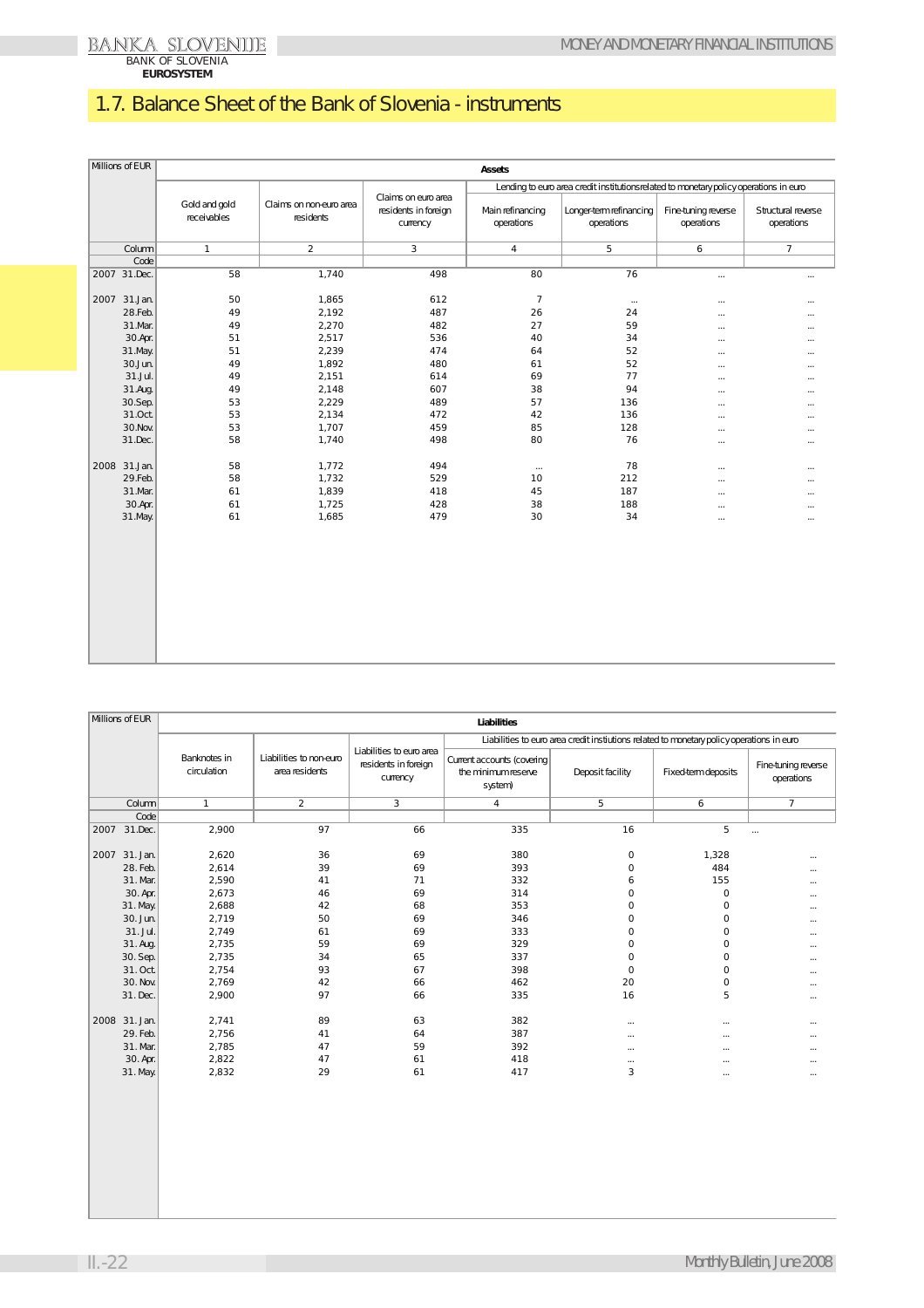|                           |                |                                                             | Assets                                  |                                              |                            |              |       |
|---------------------------|----------------|-------------------------------------------------------------|-----------------------------------------|----------------------------------------------|----------------------------|--------------|-------|
| Marginal lending facility | Total          | Other claims on euro<br>area credit institutions<br>in euro | Claims on general<br>government in euro | Securities of euro area<br>residents in euro | Intra-Eurosystem<br>claims | Other assets | Total |
| 8                         | 9              | 10                                                          | 11                                      | 12                                           | 13                         | 14           | 15    |
|                           |                |                                                             |                                         |                                              |                            |              |       |
| $\cdots$                  | 156            | 972                                                         | $\cdots$                                | 2,103                                        | 2,574                      | 220          | 8,321 |
|                           |                |                                                             |                                         |                                              |                            |              |       |
| $\cdots$                  | $\overline{7}$ | 196                                                         | $\ldots$                                | 2,352                                        | 2,319                      | 279          | 7,679 |
| $\cdots$                  | 50             | 181                                                         | $\cdots$                                | 2,186                                        | 2,403                      | 300          | 7,849 |
| $\cdots$                  | 86             | 967                                                         | $\cdots$                                | 2,006                                        | 2,432                      | 238          | 8,530 |
| $\cdots$                  | 75             | 656                                                         | $\cdots$                                | 2,023                                        | 2,452                      | 247          | 8,557 |
| $\cdots$                  | 116            | 713                                                         | $\ldots$                                | 1,936                                        | 2,491                      | 261          | 8,280 |
| $\cdots$                  | 114            | 884                                                         | $\ldots$                                | 1,861                                        | 2,476                      | 268          | 8,024 |
| $\cdots$                  | 146            | 658                                                         | $\cdots$                                | 1,730                                        | 2,499                      | 266          | 8,113 |
| $\cdots$                  | 133            | 780                                                         | $\ldots$                                | 1,606                                        | 2,494                      | 257          | 8,074 |
|                           | 193            | 826                                                         | $\ldots$                                | 1,583                                        | 2,476                      | 299          | 8,147 |
| $\cdots$                  | 178            | 885                                                         | $\cdots$                                | 1,659                                        | 2,473                      | 302          | 8,156 |
| $\cdots$                  | 213            | 891                                                         | $\cdots$                                | 2,121                                        | 2,585                      | 305          | 8,334 |
| $\cdots$                  | 156            | 972                                                         | $\ldots$                                | 2,103                                        | 2,574                      | 220          | 8,321 |
|                           |                |                                                             |                                         |                                              |                            |              |       |
| $\cdots$                  | 78             | 943                                                         | $\cdots$                                | 2,116                                        | 2,537                      | 248          | 8,247 |
| $\cdots$                  | 222            | 1,098                                                       | $\cdots$                                | 2,284                                        | 2,533                      | 273          | 8,729 |
|                           | 232            | 817                                                         | $\cdots$                                | 2,618                                        | 2,563                      | 357          | 8,905 |
| $\cdots$                  | 226            | 594                                                         | $\cdots$                                | 2,874                                        | 2,540                      | 320          | 8,768 |
| $\cdots$                  | 64             | 246                                                         | $\cdots$                                | 3,200                                        | 2,551                      | 417          | 8,702 |
|                           |                |                                                             |                                         |                                              |                            |              |       |
|                           |                |                                                             |                                         |                                              |                            |              |       |
|                           |                |                                                             |                                         |                                              |                            |              |       |

| Liabilities                 |       |                                                                  |                                              |                                 |                      |                   |       |  |  |  |
|-----------------------------|-------|------------------------------------------------------------------|----------------------------------------------|---------------------------------|----------------------|-------------------|-------|--|--|--|
| Debt certificates<br>issued | Total | Other liabilities to euro<br>area credit institutions<br>in euro | Liabilities to general<br>government in euro | Intra-Eurosystem<br>liabilities | Capital and reserves | Other liabilities | Total |  |  |  |
| 8                           | 9     | 10                                                               | 11                                           | 12                              | 13                   | 14                | 15    |  |  |  |
|                             |       |                                                                  |                                              |                                 |                      |                   |       |  |  |  |
| $\cdots$                    | 356   | 53                                                               | 341                                          | 3,491                           | 800                  | 218               | 8,321 |  |  |  |
| $\mathsf O$                 | 1,708 | 28                                                               | 245                                          | 1,841                           | 896                  | 237               | 7,679 |  |  |  |
| $\mathbf 0$                 | 877   | 45                                                               | 233                                          | 2,828                           | 896                  | 248               | 7,849 |  |  |  |
| $\circ$                     | 494   | 40                                                               | 881                                          | 3,347                           | 800                  | 266               | 8,530 |  |  |  |
| $\cdots$                    | 314   | 39                                                               | 877                                          | 3,473                           | 800                  | 265               | 8,557 |  |  |  |
| $\cdots$                    | 353   | 38                                                               | 478                                          | 3,525                           | 800                  | 287               | 8,280 |  |  |  |
| $\cdots$                    | 346   | 37                                                               | 235                                          | 3,487                           | 800                  | 281               | 8,024 |  |  |  |
| $\cdots$                    | 333   | 43                                                               | 233                                          | 3,528                           | 800                  | 297               | 8,113 |  |  |  |
| $\cdots$                    | 329   | 41                                                               | 194                                          | 3,535                           | 800                  | 312               | 8,074 |  |  |  |
| $\cdots$                    | 337   | 40                                                               | 196                                          | 3,612                           | 800                  | 328               | 8,147 |  |  |  |
| $\cdots$                    | 398   | 36                                                               | 193                                          | 3,480                           | 800                  | 335               | 8,156 |  |  |  |
| $\cdots$                    | 482   | 38                                                               | 192                                          | 3,617                           | 800                  | 329               | 8,334 |  |  |  |
| $\cdots$                    | 356   | 53                                                               | 341                                          | 3,491                           | 800                  | 218               | 8,321 |  |  |  |
|                             |       |                                                                  |                                              |                                 |                      |                   |       |  |  |  |
| $\cdots$                    | 382   | 56                                                               | 352                                          | 3,462                           | 800                  | 301               | 8,247 |  |  |  |
| $\cdots$                    | 387   | 42                                                               | 644                                          | 3,681                           | 800                  | 314               | 8,729 |  |  |  |
| $\cdots$                    | 392   | 47                                                               | 744                                          | 3,699                           | 800                  | 332               | 8,905 |  |  |  |
| $\cdots$                    | 418   | 52                                                               | 634                                          | 3,631                           | 752                  | 351               | 8,768 |  |  |  |
| $\cdots$                    | 420   | 46                                                               | 583                                          | 3,541                           | 752                  | 438               | 8,702 |  |  |  |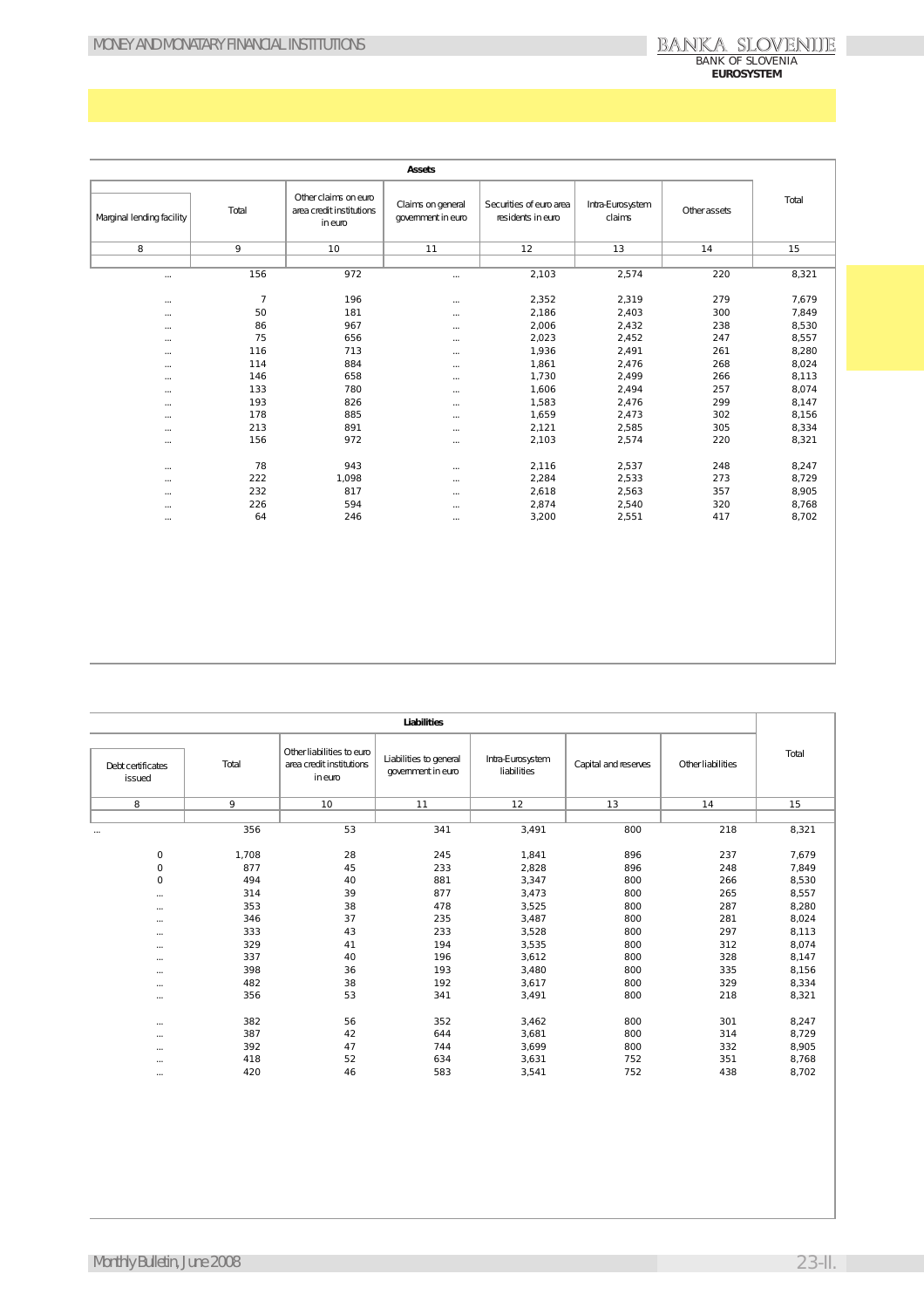**EUROSYSTEM**

# 2.1. Bank of Slovenia Interest Rates (% p. a.)

|              |                |                |                |                |                          | <b>Bank of Slovenia Bills</b> |                |                |                |              |                 |                 |                 |                     |
|--------------|----------------|----------------|----------------|----------------|--------------------------|-------------------------------|----------------|----------------|----------------|--------------|-----------------|-----------------|-----------------|---------------------|
|              | Lombard        | Repo           | Banks'         | Overnight      | Longterm                 |                               | In SIT         |                | In EUR         |              |                 | In USD          |                 | General             |
|              | loan           | $(7-day)$      | reserves       | deposit        | deposit                  |                               | Number of days |                | Number of days |              |                 | Number of days  |                 | legal penal<br>rate |
|              |                |                |                |                |                          | 60                            | 270            | 60             | 90             | 120          | 60              | 90              | 120             |                     |
|              | $\mathsf{n}$   | $\mathsf{n}$   | n              | $\mathsf{n}$   | $\mathsf{n}$             | n                             | $\mathsf{n}$   | r.             | r.             | $\mathbf{r}$ | $\mathsf{r}$    | r.              | $\mathsf{r}$    | n.                  |
| Column       | $\overline{1}$ | $\overline{2}$ | $\overline{3}$ | $\overline{4}$ | 5                        | 6                             | $\overline{7}$ | $\overline{8}$ | $\overline{9}$ | 10           | $\overline{11}$ | $\overline{12}$ | $\overline{13}$ | $\overline{14}$     |
| Code         |                |                |                |                |                          |                               |                |                |                |              |                 |                 |                 |                     |
| 1995         | 12.50          | ÷              | 1.00           | ÷.             | ÷                        | 12.78                         | ä,             | 4.23           | 4.24           | 4.29         | 5.63            | 5.67            | 5.70            | 32.21               |
| 1996         | 11.00          | ٠              | 1.00           | ÷.             | $\overline{\phantom{a}}$ | 13.27                         | ×,             | 3.11           | 3.10           | 3.10         | 5.30            | 5.33            | 5.34            | 27.76               |
| 1997         | 11.00          | ×.             | 1.00           | ÷.             | $\sim$                   | 12.98                         | 14.33          | 3.17           | 3.20           | 3.23         | 5.55            | 5.61            | 5.62            | 26.84               |
| 1998         | 11.00          | ×.             | 1.00           | ÷              | $\cdot$                  | 10.40                         | 12.39          | 3.36           | 3.40           | 3.42         | 5.40            | 5.40            | 5.39            | 26.55               |
| 1999         | 9.00           |                | 1.00           |                | ×.                       | 7.13                          | 9.08           | 2.75           | 2.80           | 2.83         | 5.16            | 5.25            | 5.30            | 20.68               |
| 2000         | 9.67           | 9.56           | 1.00           |                | ÷.                       | 8.19                          | 9.35           | 4.16           | 4.23           | 4.29         | 6.29            | 6.37            | 6.40            | 24.65               |
| 2001         | 11.75          | 11.02          | 1.00           | 4.92           | ÷.                       | 10.42                         | 11.16          | 4.08           | 4.04           | 4.00         | 3.55            | 3.52            | 3.50            | 27.99               |
| 2002         | 10.96          | 9.61           | 1.00           | 4.00           | ٠                        | 8.44                          | 9.72           | 3.14           | 3.14           | 3.15         | 1.60            | 1.62            | 1.65            | 21.16               |
| 2003         | 8.77           | 8.03           | 1.00           | 3.69           |                          | 6.92                          | 7.44           | 2.17           | 2.15           | 2.13         | 1.03            | 1.03            | 1.03            | 18.25               |
| 2004         | 5.63           | 4.63           | 1.00           | 2.40           | 4.20                     | 4.48                          | 4.70           | 2.00           | 2.01           | 2.03         | 1.48            | 1.54            | 1.60            | 15.50               |
| 2005         | 5.00           | 4.10           | 1.00           | 2.25           | 4.20                     | 4.00                          | ٠              | 2.10           | 2.12           | 2.14         | 3.42            | 3.50            | 3.57            | 15.50               |
| 2006         | 4.65           | 3.69           | 1.00           | 2.35           | 3.78                     | 3.52                          | ×,             | 2.88           | 2.83           | 2.83         | 1.99            | 2.02            | 2.04            | 13.00               |
|              |                |                |                |                |                          |                               |                |                |                |              |                 |                 |                 |                     |
| Sep.<br>2005 | 5.00           | 4.10           | 1.00           | 2.25           | 4.20                     | 4.00                          | ä,             | 2.04           | 2.05           | 2.06         | 3.79            | 3.85            | 3.90            | 15.50               |
| Oct.         | 5.00           | 4.10           | 1.00           | 2.25           | 4.20                     | 4.00                          | ×.             | 2.06           | 2.10           | 2.12         | 3.99            | 4.09            | 4.15            | 15.50               |
| Nov.         | 5.00           | 4.10           | 1.00           | 2.25           | 4.20                     | 4.00                          | ä,             | 2.31           | 2.37           | 2.41         | 4.23            | 4.31            | 4.37            | 15.50               |
| Dec.         | 5.00           | 4.10           | 1.00           | 2.25           | 4.20                     | 4.00                          | ٠              | 2.36           | 2.41           | 2.46         | 4.38            | 4.43            | 4.48            | 15.50               |
|              |                |                |                |                |                          |                               |                |                |                |              |                 |                 |                 |                     |
| 2006 Jan.    | 5.00           | 4.10           | 1.00           | 2.25           | 4.20                     | 4.00                          | ä,             | 2.38           | 2.45           | 2.50         | 4.50            | 4.55            | 4.59            | 13.50               |
| Feb.         | 4.75           | 3.75           | 1.00           | 2.25           | 4.20                     | 3.75                          | ×,             | 2.50           | 2.54           | 2.58         | 4.62            | 4.70            | 4.77            | 13.50               |
| Mar.         | 4.50           | 3.50           | 1.00           | 2.25           | 4.20                     | 3.50                          | ä,             | 2.61           | 2.67           | 2.73         | 4.83            | 4.89            | 4.93            | 13.50               |
| Apr.         | 4.50           | 3.50           | 1.00           | 2.25           | 3.70                     | 3.50                          | ×.             | 2.61           | 2.69           | 2.74         | 4.93            | 5.00            | 5.05            | 13.50               |
| May          | 4.50           | 3.50           | 1.00           | 2.25           | 3.70                     | 3.50                          | ä,             | 2.73           | 2.80           | 2.86         | 5.05            | 5.10            | 5.14            | 13.50               |
| Jun.         | 4.50           | ×.             | 1.00           | 2.25           | 3.70                     | 3.25                          | ×,             | 2.84           | 2.88           | 2.93         |                 |                 |                 | 13.50               |
| Jul.         | 4.50           | ٠              | 1.00           | 2.25           | 3.70                     | 3.25                          | ٠              | 2.94           | 3.00           | 3.06         |                 |                 | ٠               | 12.50               |
| Aug.         | 4.75           | ×.             | 1.00           | 2.50           | 3.45                     | 3.50                          | $\epsilon$     | 3.08           | 3.16           | 3.22         |                 |                 | ٠               | 12.50               |
| Sep.         | 4.75           | ×.             | 1.00           | 2.50           | 3.45                     | 3.50                          | ٠              | 3.20           | 3.28           |              |                 |                 | ×.              | 12.50               |
| Oct.         | 4.75           |                | 1.00           | 2.50           | 3.70                     | 3.50                          | $\epsilon$     | 3.30           |                |              |                 |                 | ٠               | 12.50               |
| Nov.         | 4.75           | 3.75           | 1.00           | 2.50           | 3.70                     | 3.50                          | $\epsilon$     | 3.46           |                |              |                 |                 | ٠               | 12.50               |
| Dec.         | 4.50           | 3.75           | 1.00           | 2.50           | 3.70                     | 3.50                          |                |                |                |              |                 |                 |                 | 12.50               |

# 2.2. Interbank Money Market Rates and Indexation Clause (% p. a.)

|      |        | Interbank Market         |         |          |                   |        |         |                                | <b>Revaluation Clauses</b> |                          |         |            |
|------|--------|--------------------------|---------|----------|-------------------|--------|---------|--------------------------------|----------------------------|--------------------------|---------|------------|
|      |        |                          |         |          | SITIBOR / EURIBOR |        |         | <b>Tolar Indexation Clause</b> |                            | Foreign Exchange Clauses |         |            |
|      |        | SIONIA /<br><b>EONIA</b> |         |          |                   |        |         | <b>TOM</b>                     |                            | <b>USD</b>               |         | CHF        |
|      |        |                          | 1 month | 3 months | 6 months          | 1 year | Monthly | Annualized                     | Monthly                    | Annualized               | Monthly | Annualized |
|      | Column | $\mathbf{1}$             | 2       | 3        | $\overline{4}$    | 5      | 6       | $\overline{7}$                 | 8                          | 9                        | 10      | 11         |
|      | Code   |                          |         |          |                   |        |         |                                |                            |                          |         |            |
| 2004 |        | 4.38                     | 4.74    | 4.66     | 4.61              | 4.50   | 0.32    | 3.87                           | $-0.57$                    | $-6.93$                  | 0.19    | 2.24       |
| 2005 |        | 3.71                     | 4.04    | 4.03     | 4.01              | 3.94   | 0.24    | 2.94                           | 1.18                       | 14.86                    | $-0.06$ | $-0.70$    |
| 2006 |        | 3.37                     | 3.60    | 3.58     | 3.58              | 3.62   | 0.21    | 2.53                           | $-0.87$                    | $-10.13$                 | $-0.27$ | $-3.26$    |
| 2007 |        | 3.87                     | 4.08    | 4.28     | 4.35              | 4.45   | 0.28    | 3.35                           | $-0.90$                    | $-10.40$                 | $-0.22$ | $-2.68$    |
|      |        |                          |         |          |                   |        |         |                                |                            |                          |         |            |
| 2006 | Jul.   | 3.08                     | 3.39    | 3.34     | 3.36              | 3.49   | 0.20    | 2.38                           | $-1.14$                    | $-12.67$                 | $-0.47$ | $-5.35$    |
|      | Aug.   | 3.40                     | 3.53    | 3.52     | 3.53              | 3.66   | 0.20    | 2.38                           | $-1.14$                    | $-12.66$                 | $-0.25$ | $-2.91$    |
|      | Sep.   | 3.38                     | 3.58    | 3.55     | 3.56              | 3.71   | 0.30    | 3.71                           | 1.16                       | 15.05                    | $-0.73$ | $-8.47$    |
|      | Oct.   | 3.41                     | 3.58    | 3.55     | 3.62              | 3.75   | 0.20    | 2.38                           | $-0.42$                    | $-4.79$                  | $-0.06$ | $-0.73$    |
|      | Nov.   | 3.32                     | 3.55    | 3.59     | 3.70              | 3.87   | 0.10    | 1.22                           | $-3.30$                    | $-33.50$                 | 0.03    | 0.34       |
|      | Dec.   | 3.28                     | 3.59    | 3.67     | 3.79              | 3.94   | 0.20    | 2.38                           | $-0.10$                    | $-1.16$                  | $-1.18$ | $-13.05$   |
|      |        |                          |         |          |                   |        |         |                                |                            |                          |         |            |
| 2007 | Jan.   | 3.56                     | 3.62    | 3.75     | 3.89              | 4.06   | 0.20    | 2.38                           | 1.67                       | 21.50                    | $-0.89$ | $-10.04$   |
|      | Feb.   | 3.57                     | 3.65    | 3.82     | 3.94              | 4.09   | 0.20    | 2.64                           | $-1.95$                    | $-22.59$                 | 0.48    | 6.49       |
|      | Mar.   | 3.69                     | 3.84    | 3.89     | 4.00              | 4.11   | 0.20    | 2.38                           | $-0.80$                    | $-9.06$                  | $-0.68$ | $-7.75$    |
|      | Apr.   | 3.82                     | 3.86    | 3.98     | 4.10              | 4.25   | 0.20    | 2.46                           | $-2.11$                    | $-22.85$                 | $-1.28$ | $-14.53$   |
|      | May    | 3.79                     | 3.92    | 4.07     | 4.20              | 4.37   | 0.20    | 2.38                           | 1.13                       | 14.14                    | $-0.12$ | $-1.35$    |
|      | Jun.   | 3.96                     | 4.10    | 4.15     | 4.28              | 4.51   | 0.20    | 2.46                           | $-0.39$                    | $-4.59$                  | $-0.46$ | $-5.45$    |
|      | Jul.   | 4.06                     | 4.11    | 4.22     | 4.36              | 4.56   | 0.30    | 3.59                           | $-1.13$                    | $-12.50$                 | 0.71    | 8.63       |
|      | Aug.   | 4.05                     | 4.31    | 4.54     | 4.59              | 4.67   | 0.30    | 3.59                           | 0.36                       | 4.32                     | 0.21    | 2.54       |
|      | Sep.   | 4.03                     | 4.43    | 4.74     | 4.75              | 4.72   | 0.30    | 3.71                           | $-4.01$                    | $-39.24$                 | $-1.20$ | $-13.65$   |
|      | Oct.   | 3.94                     | 4.24    | 4.69     | 4.66              | 4.65   | 0.30    | 3.59                           | $-1.86$                    | $-19.79$                 | $-0.96$ | $-10.74$   |
|      | Nov.   | 4.02                     | 4.22    | 4.64     | 4.63              | 4.61   | 0.40    | 4.98                           | $-2.13$                    | $-23.02$                 | 1.34    | 17.52      |
|      | Dec.   | 3.88                     | 4.71    | 4.85     | 4.82              | 4.79   | 0.50    | 6.05                           | 0.27                       | 3.25                     | $-0.04$ | $-0.43$    |
|      |        |                          |         |          |                   |        |         |                                |                            |                          |         |            |
| 2008 | Jan.   | 4.02                     | 4.20    | 4.48     | 4.50              | 4.50   | 0.50    | 6.07                           | $-5.71$                    | $-50.02$                 | 3.09    | 43.23      |
|      | Feb.   | 4.03                     | 4.18    | 4.36     | 4.36              | 4.35   | 0.50    | 6.05                           | $-0.73$                    | $-8.79$                  | 1.05    | 14.02      |
|      | Mar.   | 4.09                     | 4.30    | 4.60     | 4.59              | 4.59   | 0.50    | 6.07                           | $-6.01$                    | $-51.92$                 | 0.93    | 11.60      |
|      | Apr.   | 3.99                     | 4.37    | 4.78     | 4.80              | 4.82   | 0.60    | 7.57                           | 1.16                       | 15.06                    | $-2.53$ | $-26.88$   |
|      | May    | 4.01                     | 4.39    | 4.86     | 4.90              | 4.99   | 0.50    | 6.07                           | $-2.36$                    | $-24.58$                 | $-0.79$ | $-8.97$    |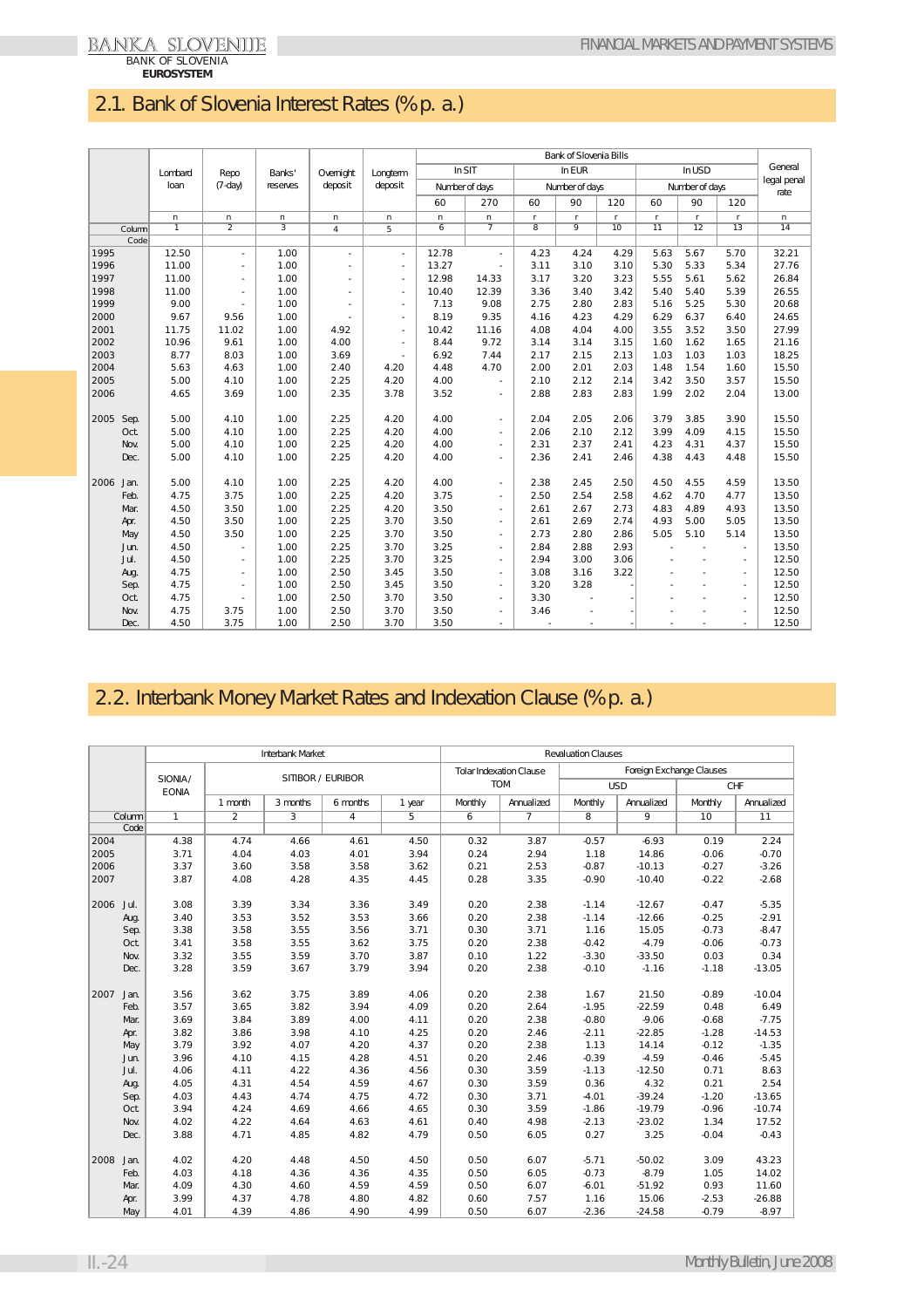### 2.3. European Central Bank Interest Rates (% p. a.)

|      |            | Deposit<br>facility | Main<br>refinancing<br>operations | Marginal<br>lending<br>facility |
|------|------------|---------------------|-----------------------------------|---------------------------------|
|      | Column     |                     | 2                                 | 3                               |
|      | Code       |                     |                                   |                                 |
| 2006 | $13.$ dec. | 2.50                | 3.50                              | 4.50                            |
| 2007 | 14. mar.   | 2.75                | 3.75                              | 4.75                            |
|      | 13. jun.   | 3.00                | 4.00                              | 5.00                            |

# 2.3.1. Harmonised Long-term Interest Rates for Convergence Assessment Purposes (% p. a.)

|                                      |                                                                                             | Yield to<br>maturity                                                                         |
|--------------------------------------|---------------------------------------------------------------------------------------------|----------------------------------------------------------------------------------------------|
|                                      | Column                                                                                      | 1                                                                                            |
|                                      | Code                                                                                        |                                                                                              |
| 2003<br>2004<br>2005<br>2006<br>2007 |                                                                                             | 6.38<br>4.68<br>3.81<br>3.85<br>4.53                                                         |
| 2006                                 | Jun.<br>Jul.<br>Aug.<br>Sep.<br>Oct.<br>Nov.<br>Dec.                                        | 3.87<br>3.86<br>3.92<br>3.98<br>4.02<br>3.99<br>3.90                                         |
| 2007                                 | Jan.<br>Feb.<br>Mar.<br>Apr.<br>May<br>Jun.<br>Jul.<br>Aug.<br>Sep.<br>Oct.<br>Nov.<br>Dec. | 4.23<br>4.34<br>4.34<br>4.41<br>4.49<br>4.79<br>4.72<br>4.82<br>4.68<br>4.58<br>4.40<br>4.55 |
| 2008                                 | Jan.<br>Feb.<br>Mar.<br>Apr.<br>May                                                         | 4.39<br>4.32<br>4.33<br>4.47<br>4.61                                                         |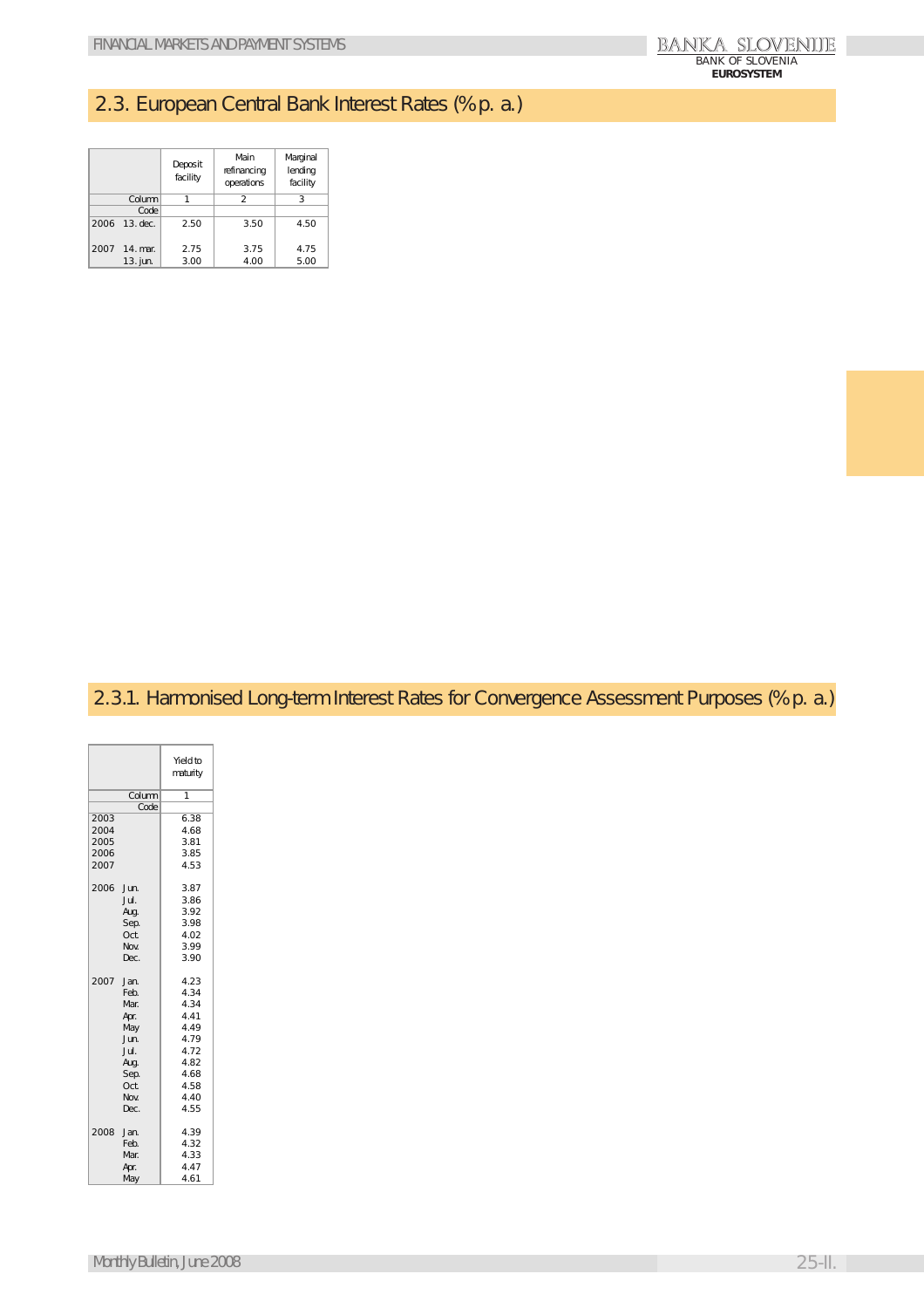### 2.4.1. Monetary Financial Institutions - Interest rates on Outstanding Amounts in Domestic Currency (% p. a.)

| Non-financial corporations<br>Over 5 years<br>$\overline{9}$<br>5.35<br>5.19 |
|------------------------------------------------------------------------------|
|                                                                              |
|                                                                              |
|                                                                              |
|                                                                              |
|                                                                              |
|                                                                              |
|                                                                              |
|                                                                              |
| 5.72                                                                         |
| 5.80                                                                         |
| 5.52                                                                         |
|                                                                              |
| 5.50                                                                         |
| 5.52                                                                         |
| 5.44                                                                         |
| 5.38                                                                         |
| 5.36                                                                         |
| 5.45                                                                         |
| 5.30                                                                         |
| 5.29                                                                         |
| 5.36                                                                         |
| 5.25                                                                         |
| 5.15                                                                         |
| 5.22                                                                         |
|                                                                              |
| 4.66                                                                         |
| 4.77                                                                         |
| 4.90                                                                         |
| 5.00                                                                         |
| 5.06                                                                         |
| 5.15                                                                         |
| 5.26                                                                         |
| 5.34                                                                         |
| 5.45                                                                         |
| 5.52                                                                         |
| 5.54                                                                         |
| 5.63                                                                         |
|                                                                              |
| 5.63                                                                         |
| 5.57                                                                         |
| 5.59                                                                         |
| 5.67                                                                         |
| 5.73                                                                         |
|                                                                              |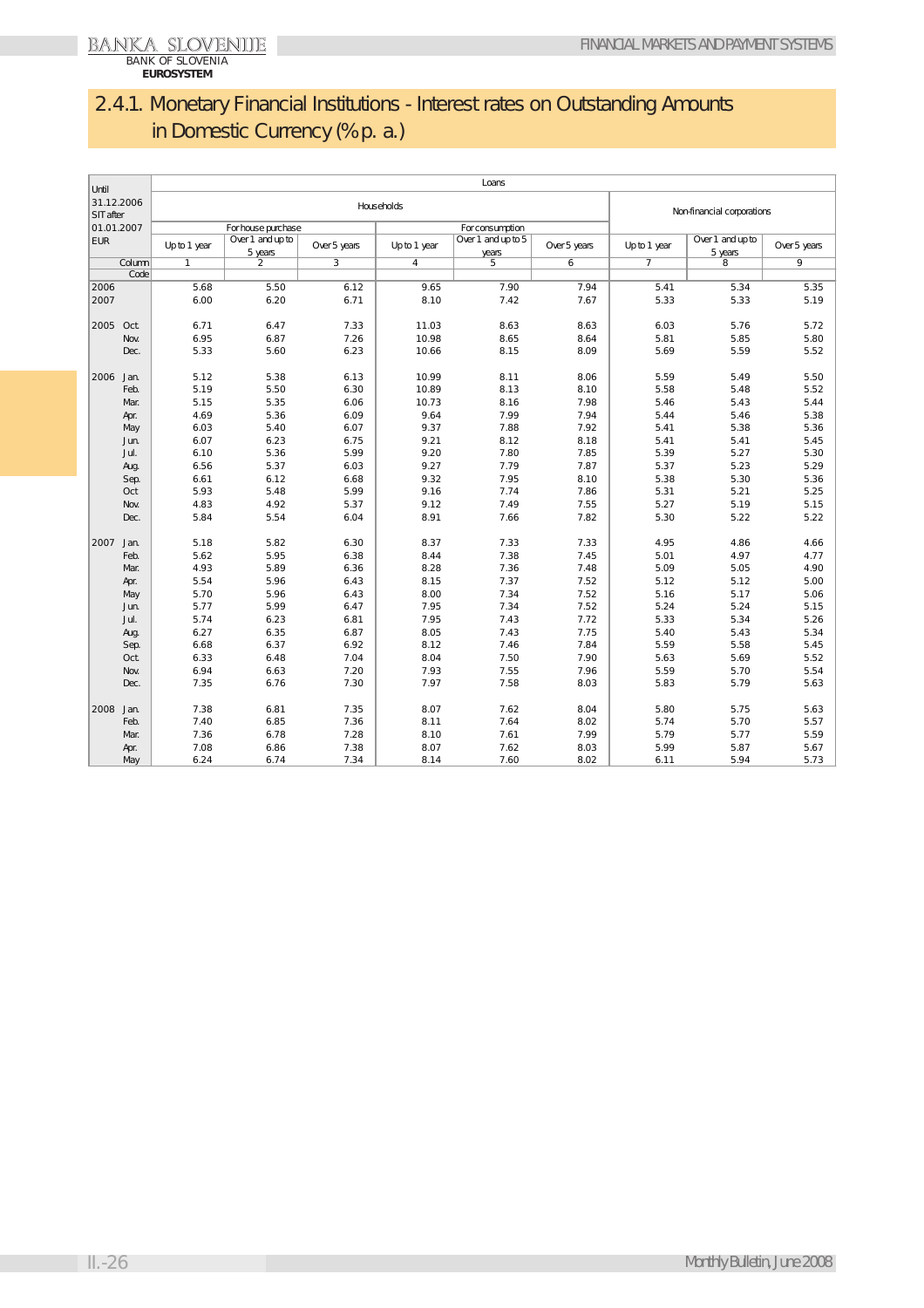| Deposits |                                       |                 |                                        |               |              |                                               | Deposits redeemable at notice <sup>1,2</sup> | Until                   |            |              |
|----------|---------------------------------------|-----------------|----------------------------------------|---------------|--------------|-----------------------------------------------|----------------------------------------------|-------------------------|------------|--------------|
|          | Households                            |                 | Non-financial corporations             |               |              | Repos                                         | Households and non-financial corporations    | 31.12.2006<br>SIT after |            |              |
|          | Time deposits with agreed<br>Ovemight |                 | Time deposits with agreed<br>Overnight |               |              | Notice up to 3 months<br>Notice over 3 months |                                              | 01.01.2007              |            |              |
| deposits | Up to 2 years                         | Over 2 years    | deposits                               | Up to 2 years | Over 2 years |                                               | IR                                           | IR                      | <b>EUR</b> |              |
| 10       | 11                                    | $\overline{12}$ | 13                                     | 14            | 15           | 16                                            | 17                                           | 18                      |            | Stolpec      |
|          |                                       |                 |                                        |               |              |                                               |                                              |                         |            | Koda         |
|          | 0.32<br>2.99                          | 4.31            | 0.56                                   | 3.33          | 3.91         | 3.89                                          | 2.99                                         | 4.09                    | 2006       |              |
|          | 3.29<br>0.36                          | 4.38            | 0.43                                   | 3.93          | 4.19         |                                               | 3.60                                         | 4.47                    | 2007       |              |
|          | 0.46<br>3.32                          | 5.63            | 0.70                                   | 3.66          | 4.40         | ä,                                            | 3.08                                         | 4.65                    | 2005       | Oct.         |
|          | 0.52<br>3.31                          | 5.70            | 0.60                                   | 3.63          | 4.57         | í,                                            | 2.81                                         | 3.80                    |            | Nov.         |
|          | 0.43<br>3.28                          | 4.46            | 0.63                                   | 3.64          | 4.16         | i,                                            | 2.94                                         | 3.47                    |            | Dec.         |
|          |                                       |                 |                                        |               |              |                                               |                                              |                         |            |              |
|          | 0.40<br>3.28                          | 4.47            | 0.63                                   | 3.62          | 4.00         | ×                                             | 3.13                                         | 4.10                    | 2006       | Jan.         |
|          | 0.38<br>3.25                          | 4.65            | 0.65                                   | 3.54          | 4.01         |                                               | 3.11                                         | 4.35                    |            | Feb.         |
|          | 3.13<br>0.36                          | 4.38            | 0.61                                   | 3.39          | 3.80         | ä,                                            | 2.94                                         | 4.06                    |            | Mar.         |
| 0.34     | 3.08<br>3.03                          | 4.22            | 0.61                                   | 3.36<br>3.30  | 3.78<br>3.79 | 3.87                                          | 3.02<br>3.05                                 | 3.96                    |            | Apr.         |
|          | 0.30<br>0.30<br>3.02                  | 4.18<br>5.27    | 0.48<br>0.62                           | 3.25          | 4.11         | 3.87<br>3.87                                  | 2.98                                         | 3.92<br>4.97            |            | May          |
|          | 0.30<br>2.92                          | 4.11            | 0.57                                   | 3.16          | 3.78         | 3.87                                          | 2.99                                         | 3.94                    |            | Jun.<br>Jul. |
|          | 0.30<br>2.88                          | 4.10            | 0.54                                   | 3.23          | 3.79         | 3.87                                          | 3.00                                         | 3.97                    |            |              |
|          | 0.28<br>2.86                          | 4.96            | 0.55                                   | 3.27          | 4.30         | 3.87                                          | 2.93                                         | 5.04                    |            | Aug.<br>Sep. |
|          | 0.27<br>2.82                          | 4.07            | 0.51                                   | 3.29          | 3.82         | 3.87                                          | 2.93                                         | 3.91                    |            | Oct          |
| 0.28     | 2.83                                  | 3.24            | 0.50                                   | 3.30          | 3.81         | 3.95                                          | 2.91                                         | 2.97                    |            | Nov.         |
|          | 0.27<br>2.84                          | 4.05            | 0.44                                   | 3.27          | 3.96         | 3.95                                          | 2.92                                         | 3.83                    |            | Dec.         |
|          |                                       |                 |                                        |               |              |                                               |                                              |                         |            |              |
| 0.33     | 2.81                                  | 3.89            | 0.43                                   | 3.36          | 3.87         | i,                                            | 2.99                                         | 3.91                    | 2007       | Jan.         |
|          | 0.33<br>2.87                          | 4.06            | 0.42                                   | 3.43          | 4.01         | ä,                                            | 3.21                                         | 4.14                    |            | Feb.         |
|          | 2.94<br>0.33                          | 3.88            | 0.39                                   | 3.55          | 3.99         | í,                                            | 3.33                                         | 3.93                    |            | Mar.         |
|          | 3.02<br>0.34                          | 3.93            | 0.39                                   | 3.66          | 4.06         |                                               | 3.45                                         | 3.97                    |            | Apr.         |
| 0.34     | 3.10                                  | 4.02            | 0.46                                   | 3.76          | 4.02         | ä,                                            | 3.47                                         | 3.97                    |            | May          |
| 0.34     | 3.19                                  | 4.01            | 0.39                                   | 3.88          | 4.03         | ä,                                            | 3.52                                         | 4.01                    |            | Jun.         |
|          | 3.29<br>0.35                          | 4.54            | 0.47                                   | 3.99          | 4.28         | ä,                                            | 3.70                                         | 4.58                    |            | Jul.         |
|          | 0.35<br>3.36                          | 4.55            | 0.37                                   | 4.10          | 4.29         | í,                                            | 3.74                                         | 4.67                    |            | Aug.         |
|          | 0.37<br>3.48                          | 4.60            | 0.46                                   | 4.24          | 4.33         | ä,                                            | 3.94                                         | 4.72                    |            | Sep.         |
|          | 0.42<br>3.70                          | 4.59            | 0.45                                   | 4.32          | 4.24         | í,                                            | 4.06                                         | 4.72                    |            | Oct.         |
|          | 3.78<br>0.40                          | 5.07            | 0.41                                   | 4.38          | 4.60         | ä,                                            | 3.89                                         | 5.32                    |            | Nov.         |
| 0.40     | 3.92                                  | 5.38            | 0.39                                   | 4.50          | 4.57         | ä,                                            | 3.87                                         | 5.70                    |            | Dec.         |
|          | 0.44<br>4.01                          | 5.35            | 0.75                                   | 4.43          | 4.71         | í,                                            | 4.21                                         | 5.63                    | 2008       | Jan.         |
|          | 4.00<br>0.41                          | 5.45            | 0.42                                   | 4.41          | 4.68         | í,                                            | 3.93                                         | 5.68                    |            | Feb.         |
|          | 4.02<br>0.41                          | 5.28            | 0.43                                   | 4.49          | 4.68         | ä,                                            | 3.92                                         | 5.31                    |            | Mar.         |
|          | 0.43<br>4.11                          | 5.36            | 0.47                                   | 4.54          | 4.80         |                                               | 4.04                                         | 5.69                    |            | Apr.         |
|          | 4.22<br>0.46                          | 5.05            | 0.49                                   | 4.61          | 4.64         | ä,                                            | 4.07                                         | 5.41                    |            | May          |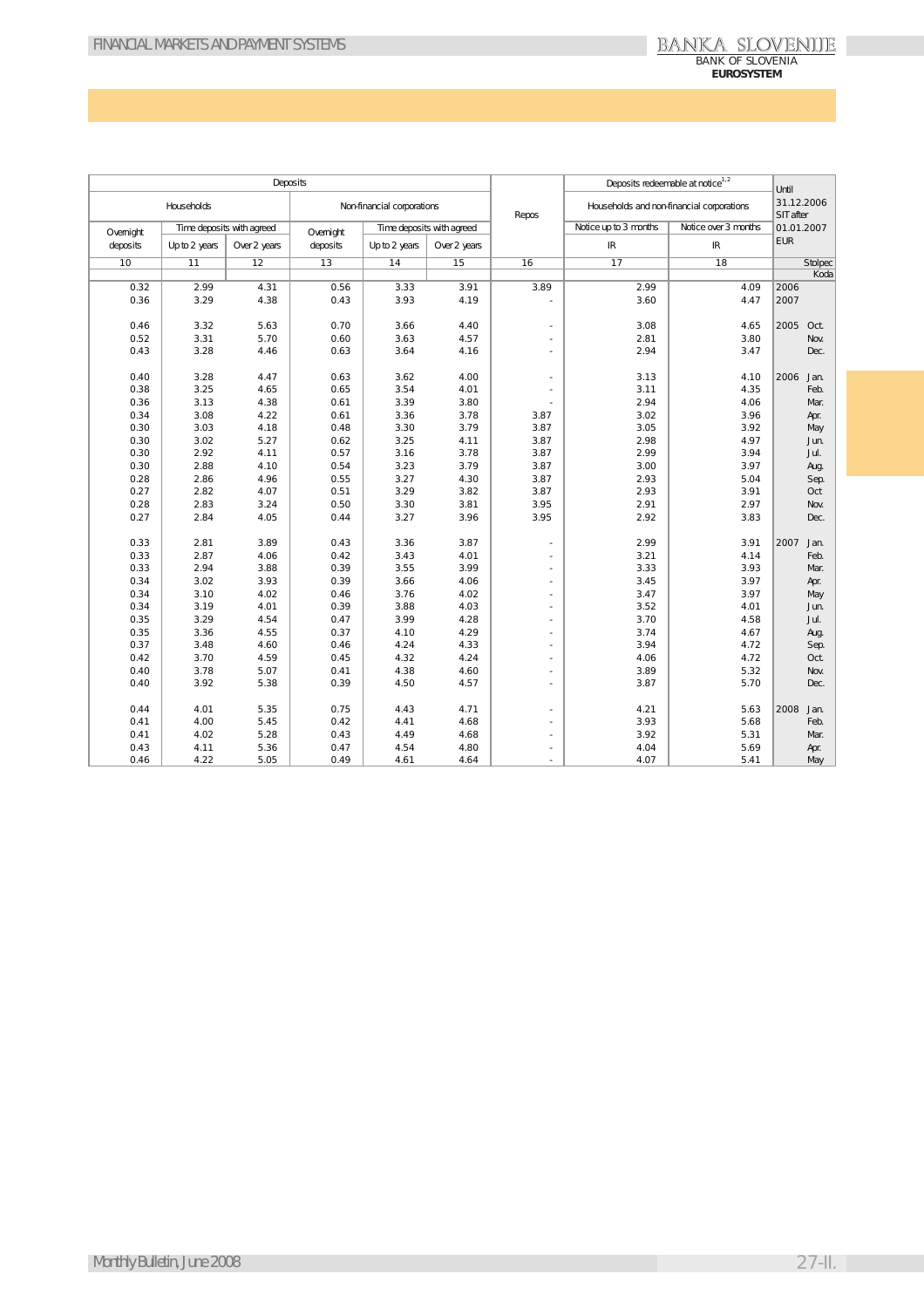### 2.4.2. Monetary Financial Institutions - Interest Rates and Volumes on New Deposits in Domestic Currency (% p. a., volumes in mio SIT/EUR)

| Until        | Households            |                                    |                      |                                   |                |                |        | Households and non-financial corporations <sup>1,2</sup> |                    |               |                |  |
|--------------|-----------------------|------------------------------------|----------------------|-----------------------------------|----------------|----------------|--------|----------------------------------------------------------|--------------------|---------------|----------------|--|
| 31.12.2006   |                       | Time deposits with agreed maturity |                      |                                   |                |                |        | Deposits redeemable at notice                            |                    |               |                |  |
| SIT after    | Overnight             | Up to 1 year                       |                      | Over 1 and up to 2 years          |                | Over 2 years   |        | Notice up to 3 months                                    |                    | Over 3 months |                |  |
| 01.01.2007   | deposits <sup>1</sup> |                                    |                      |                                   |                |                |        |                                                          |                    |               |                |  |
| <b>EUR</b>   |                       | IR.                                | Volume               | $\ensuremath{\mathsf{IR}}\xspace$ | Volume         | IR.            | Volume | <b>IR</b>                                                | Volume             | IR            | Volume         |  |
| Column       | $\overline{1}$        | $\overline{2}$                     | $\overline{3}$       | $\overline{4}$                    | $\overline{5}$ | $\overline{6}$ |        | $\overline{8}$                                           | $\overline{9}$     | 10            | 11             |  |
| Code         |                       |                                    |                      |                                   |                |                |        |                                                          |                    |               |                |  |
| 2006         | 0.32                  | 2.96                               |                      | 3.17                              |                | 3.44           |        | 2.99                                                     |                    | 4.09          |                |  |
| 2007         | 0.36                  | 3.36                               |                      | 3.93                              |                | 3.86           |        | 3.60                                                     |                    | 4.47          |                |  |
| 2005 Oct.    | 0.46                  | 3.32                               | 254,515              | 3.40                              | 1,874          | 3.52           | 668    | 3.08                                                     | 85,028             | 4.65          | 18,570         |  |
| Nov.         | 0.52                  | 3.29                               | 269,098              | 3.59                              | 2,527          | 3.72           | 578    | 2.81                                                     | 52,244             | 3.80          | 43,958         |  |
| Dec.         | 0.43                  | 3.30                               | 293,799              | 3.29                              | 2,590          | 2.96           | 1,122  | 2.94                                                     | 53,059             | 3.47          | 44,963         |  |
|              |                       |                                    |                      |                                   |                |                |        |                                                          |                    |               |                |  |
| 2006<br>Jan. | 0.40                  | 3.30                               | 289,294              | 3.30                              | 2,119          | 3.18           | 429    | 3.13                                                     | 78,669             | 4.10          | 12,514         |  |
| Feb.         | 0.38                  | 3.23                               | 252,026              | 3.27                              | 1,368          | 3.30           | 259    | 3.11                                                     | 76,240             | 4.35          | 12,535         |  |
| Mar.         | 0.36                  | 3.02                               | 276,882              | 2.47                              | 2,617          | 3.70           | 448    | 2.94                                                     | 89,597             | 4.06          | 11,216         |  |
| Apr.         | 0.34                  | 3.03                               | 255,245              | 3.07                              | 1,950          | 2.95           | 667    | 3.02                                                     | 91,715             | 3.96          | 12,497         |  |
| May          | 0.30                  | 2.99                               | 270,812              | 3.08                              | 1,877          | 2.92           | 415    | 3.05                                                     | 87,200             | 3.92          | 12,471         |  |
| Jun.         | 0.30                  | 2.98                               | 269,404              | 3.27                              | 2,610          | 3.43           | 1,288  | 2.98                                                     | 92,668             | 4.97          | 12,625         |  |
| Jul.         | 0.30                  | 2.86                               | 274,373              | 3.10                              | 3,180          | 3.94           | 1,629  | 2.99                                                     | 89,562             | 3.94          | 12,316         |  |
| Aug.         | 0.30                  | 2.81                               | 265,447              | 3.13                              | 3,588          | 3.82           | 1,526  | 3.00                                                     | 93,784             | 3.97          | 12,159         |  |
| Sep.         | 0.28                  | 2.82                               | 251,653              | 3.30                              | 4,189          | 3.70           | 1,099  | 2.93                                                     | 104,410            | 5.04          | 12,400         |  |
| Oct          | 0.27                  | 2.80                               | 264,476              | 3.36                              | 4,725          | 3.32           | 868    | 2.93                                                     | 103,917            | 3.91          | 12,847         |  |
| Nov.         | 0.28                  | 2.81                               | 268,756              | 3.30                              | 5,164          | 3.47           | 815    | 2.91                                                     | 108,423            | 2.97          | 12,674         |  |
| Dec.         | 0.27                  | 2.84                               | 253,751              | 3.39                              | 6,971          | 3.55           | 657    | 2.92                                                     | 109,316            | 3.83          | 14,300         |  |
|              |                       |                                    |                      |                                   |                |                |        |                                                          |                    |               |                |  |
| 2007 Jan.    | 0.33                  | 2.83                               | 1,968.61             | 3.33                              | 82.41          | 3.60           | 14.93  | 2.99                                                     | 709.56             | 3.91          | 56.42          |  |
| Feb.         | 0.33                  | 2.91                               | 1,559.60             | 3.42                              | 52.43          | 3.80           | 12.44  | 3.21                                                     | 670.60             | 4.14          | 61.75          |  |
| Mar.         | 0.33                  | 3.01                               | 1,720.53             | 3.54                              | 50.26          | 2.78           | 9.72   | 3.33                                                     | 781.10             | 3.93          | 63.60          |  |
| Apr.         | 0.34                  | 3.07                               | 1,618.75             | 3.72                              | 61.46          | 4.93           | 9.97   | 3.45                                                     | 780.32             | 3.97          | 67.52          |  |
| May          | 0.34                  | 3.15                               | 1,670.29             | 3.72                              | 51.54          | 3.36           | 11.08  | 3.47                                                     | 846.26             | 3.97          | 72.01          |  |
| Jun.         | 0.34                  | 3.26                               | 1,659.44             | 3.87                              | 61.18          | 3.89           | 4.59   | 3.52                                                     | 877.82             | 4.01          | 75.70          |  |
| Jul.         | 0.35                  | 3.36                               | 1,789.88             | 4.06                              | 87.88          | 4.21           | 9.99   | 3.70                                                     | 896.33             | 4.58          | 75.76          |  |
| Aug.         | 0.35                  | 3.41                               | 1,763.17             | 3.98                              | 63.36          | 3.99           | 4.16   | 3.74                                                     | 956.42             | 4.67          | 79.90          |  |
| Sep.         | 0.37                  | 3.61<br>3.89                       | 1,669.59<br>1,920.19 | 4.19<br>4.40                      | 53.51          | 4.23<br>4.69   | 2.70   | 3.94                                                     | 997.80<br>1,019.52 | 4.72<br>4.72  | 78.78<br>76.28 |  |
| Oct.         | 0.42                  |                                    |                      |                                   | 61.56          |                | 11.05  | 4.06                                                     |                    |               |                |  |
| Nov.         | 0.40                  | 3.83                               | 1,664.59             | 4.42                              | 45.96          | 3.79           | 12.27  | 3.89                                                     | 995.56             | 5.32          | 83.41          |  |
| Dec.         | 0.40                  | 4.04                               | 1,897.12             | 4.55                              | 55.61          | 3.10           | 18.56  | 3.87                                                     | 986.54             | 5.70          | 96.47          |  |
| 2008<br>Jan. | 0.44                  | 4.08                               | 2,028.87             | 4.60                              | 52.36          | 4.65           | 4.06   | 4.21                                                     | 1,036.89           | 5.63          | 102.84         |  |
| Feb.         | 0.41                  | 3.95                               | 1,816.55             | 4.40                              | 51.71          | 4.81           | 4.28   | 3.93                                                     | 1,060.00           | 5.68          | 105.76         |  |
| Mar.         | 0.41                  | 4.03                               | 1,888.64             | 4.61                              | 48.38          | 4.65           | 4.26   | 3.92                                                     | 1,081.93           | 5.31          | 101.54         |  |
| Apr.         | 0.43                  | 4.14                               | 1,992.24             | 4.98                              | 212.05         | 5.23           | 5.21   | 4.04                                                     | 1,077.52           | 5.69          | 102.83         |  |
| May          | 0.46                  | 4.20                               | 1,775.76             | 5.07                              | 195.03         | 5.33           | 6.90   | 4.07                                                     | 1,077.60           | 5.41          | 104.28         |  |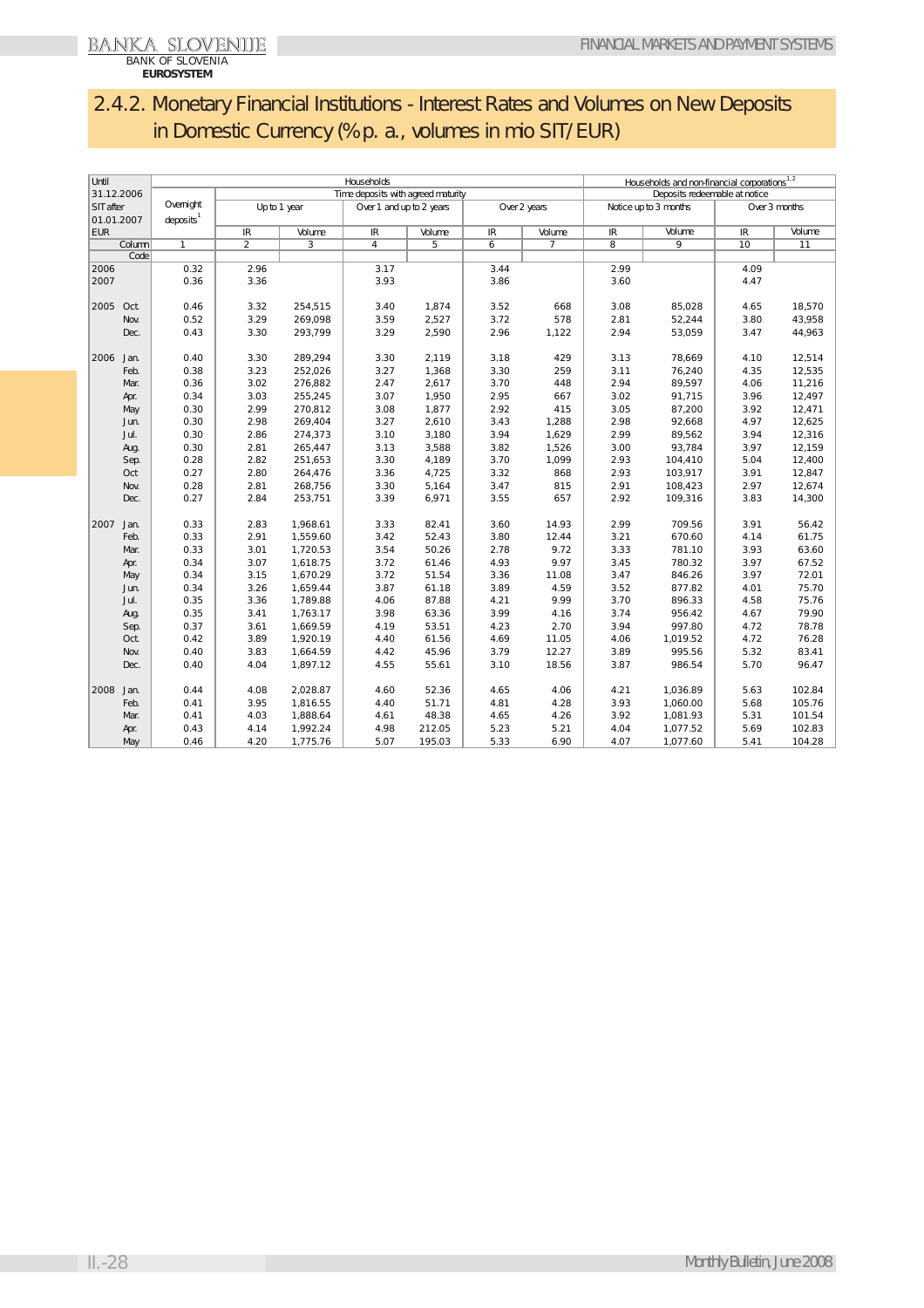|                                 |                                   |          | Non-financial corporations         |        |                                   |                 |       | Until      |            |
|---------------------------------|-----------------------------------|----------|------------------------------------|--------|-----------------------------------|-----------------|-------|------------|------------|
|                                 |                                   |          | Time deposits with agreed maturity |        |                                   |                 |       |            | 31.12.2006 |
| Overnight deposits <sup>1</sup> | Up to 1 year                      |          | Over 1 and up to 2 years           |        |                                   | Over 2 years    | Repos | SIT after  |            |
|                                 |                                   |          |                                    |        |                                   |                 |       | 01.01.2007 |            |
| IR                              | $\ensuremath{\mathsf{IR}}\xspace$ | Volume   | $\ensuremath{\mathsf{IR}}\xspace$  | Volume | $\ensuremath{\mathsf{IR}}\xspace$ | Volume          |       | <b>EUR</b> |            |
| $\overline{12}$                 | $\overline{13}$                   | 14       | 15                                 | 16     | 17                                | $\overline{18}$ | 19    |            | Column     |
|                                 |                                   |          |                                    |        |                                   |                 |       |            | Code       |
| 0.56                            | 3.27                              |          | 3.45                               |        | 3.62                              |                 | 3.95  | 2006       |            |
| 0.43                            | 3.89                              |          | 4.07                               |        | 3.99                              |                 | ×,    | 2007       |            |
| 0.70                            | 3.64                              | 221,287  | 3.58                               | 460    | 3.59                              | 405             | ×,    | 2005 Oct.  |            |
| 0.60                            | 3.59                              | 280,624  | 3.77                               | 1,296  | 3.07                              | 122             |       |            | Nov.       |
| 0.63                            | 3.64                              | 299,663  | 3.57                               | 578    | 2.07                              | 1,583           |       |            | Dec.       |
| 0.63                            | 3.62                              | 294,255  | 3.82                               | 1,271  | 4.05                              | 2,108           | ×,    | 2006       | Jan.       |
| 0.65                            | 3.50                              | 275,360  | 3.51                               | 921    | 4.07                              | 1,572           | ×.    |            | Feb.       |
| 0.61                            | 3.24                              | 294,619  | 3.39                               | 279    | 3.76                              | 288             | ÷.    |            | Mar.       |
| 0.61                            | 3.26                              | 204,741  | 3.59                               | 547    | 2.98                              | 223             |       |            | Apr.       |
| 0.48                            | 3.23                              | 220,980  | 3.33                               | 458    | 2.85                              | 109             |       |            | May        |
| 0.62                            | 3.13                              | 236,802  | 3.31                               | 922    | 3.93                              | 544             |       |            | Jun.       |
| 0.57                            | 3.05                              | 242,067  | 3.26                               | 792    | 3.06                              | 120             | ÷.    |            | Jul.       |
| 0.54                            | 3.21                              | 260,622  | 3.39                               | 1,256  | 3.00                              | 23              |       |            | Aug.       |
| 0.55                            | 3.27                              | 240,323  | 3.38                               | 1,688  | 3.50                              | 179             |       |            | Sep.       |
| 0.51                            | 3.27                              | 268,042  | 3.43                               | 510    | 5.83                              | 544             |       |            | Oct        |
| 0.50                            | 3.22                              | 264,317  | 3.44                               | 473    | 3.18                              | 81              |       |            | Nov.       |
| 0.44                            | 3.20                              | 267,801  | 3.55                               | 1,701  | 3.26                              | 190             | 3.95  |            | Dec.       |
| 0.43                            | 3.28                              | 1,567.12 | 3.54                               | 8.97   | 3.37                              | 0.83            | ×,    | 2007       | Jan.       |
| 0.42                            | 3.44                              | 1,374.58 | 3.98                               | 8.50   | 3.75                              | 2.51            |       |            | Feb.       |
| 0.39                            | 3.59                              | 1,570.82 | 4.11                               | 34.99  | 2.97                              | 0.60            | ÷.    |            | Mar.       |
| 0.39                            | 3.69                              | 1,841.26 | 4.04                               | 7.19   | 3.95                              | 0.83            | ٠     |            | Apr.       |
| 0.46                            | 3.77                              | 1,697.59 | 3.79                               | 5.18   | 4.00                              | 1.32            |       |            | May        |
| 0.39                            | 3.92                              | 1,741.74 | 3.80                               | 0.54   | 4.21                              | 2.58            | ÷.    |            | Jun.       |
| 0.47                            | 4.02                              | 1,904.86 | 4.26                               | 11.03  | 5.75                              | 4.37            |       |            | Jul.       |
| 0.37                            | 4.12                              | 2,190.87 | 4.29                               | 2.41   | 3.77                              | 0.96            |       |            | Aug.       |
| 0.46                            | 4.19                              | 1,860.36 | 4.30                               | 4.29   | 4.23                              | 1.24            | ٠     |            | Sep.       |
| 0.45                            | 4.18                              | 2,443.00 | 4.03                               | 0.85   | 3.96                              | 0.82            |       |            | Oct.       |
| 0.41                            | 4.18                              | 2,441.15 | 4.43                               | 3.54   | 3.84                              | 0.56            | ×     |            | Nov.       |
| 0.39                            | 4.27                              | 1,949.27 | 4.34                               | 6.45   | 4.13                              | 2.61            | ×     |            | Dec.       |
| 0.75                            | 4.22                              | 2,166.22 | 4.54                               | 1.46   | 3.84                              | 0.85            | ä,    | 2008       | Jan.       |
| 0.42                            | 4.20                              | 1,872.38 | 4.85                               | 3.72   | 3.50                              | 1.36            |       |            | Feb.       |
| 0.43                            | 4.31                              | 2,045.11 | 5.21                               | 6.37   | 4.87                              | 6.12            |       |            | Mar.       |
| 0.47                            | 4.35                              | 1,850.15 | 5.25                               | 11.51  | 4.51                              | 2.75            |       |            | Apr.       |
| 0.49                            | 4.33                              | 2,052.56 | 5.15                               | 7.54   | 4.98                              | 3.53            |       |            | May        |
|                                 |                                   |          |                                    |        |                                   |                 |       |            |            |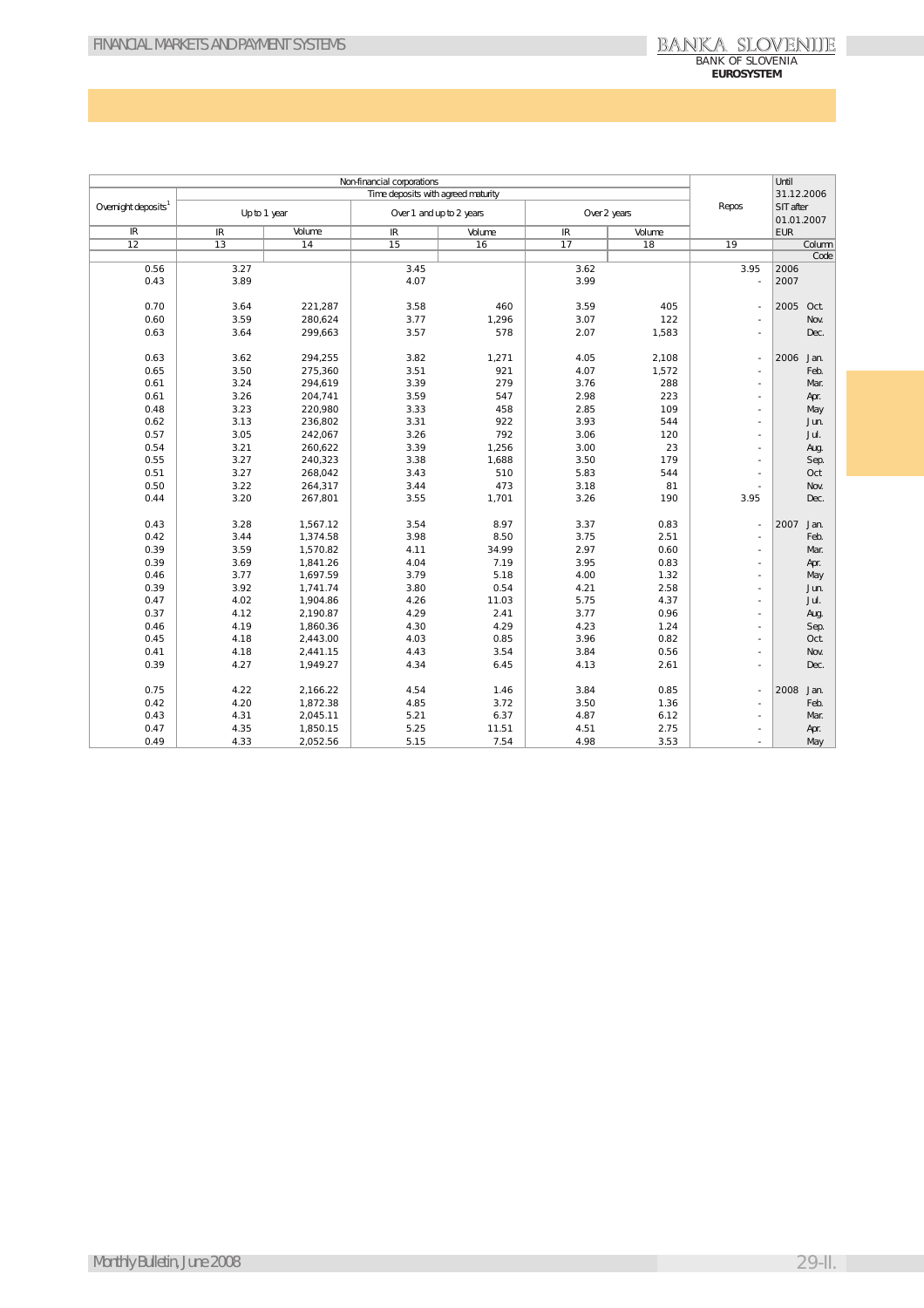BANKA SLOVENIJE BANK OF SLOVENIA **EUROSYSTEM**

### 2.4.3. Monetary Financial Institutions - Interest Rates and Volumes on New Loans to Households in Domestic Currency (% p. a., volumes in mio SIT/EUR)

| Until      |        |                             |                |                            |                | Households               |                 |                |                |                 |
|------------|--------|-----------------------------|----------------|----------------------------|----------------|--------------------------|-----------------|----------------|----------------|-----------------|
| 31.12.2006 |        | Bank overdraft <sup>1</sup> |                |                            |                |                          | For consumption |                |                |                 |
| SIT after  |        |                             |                | Floating rate or           |                | Over 1 and up to 5 years |                 | Over 5 years   |                | <b>APRC</b>     |
| 01.01.2007 |        |                             |                | up to 1 year rate fixation |                | rate fixation            |                 | rate fixation  |                |                 |
| <b>EUR</b> |        | $\overline{IR}$             | Volume         | IR                         | Volume         | IR                       | Volume          | IR             | Volume         | $\overline{IR}$ |
|            | Column | $\overline{1}$              | $\overline{2}$ | 3                          | $\overline{4}$ | $\overline{5}$           | $\overline{6}$  | $\overline{7}$ | $\overline{8}$ | $\overline{9}$  |
|            | Code   |                             |                |                            |                |                          |                 |                |                |                 |
| 2006       |        | 11.83                       |                | 6.49                       |                | 7.64                     |                 | 7.74           |                | 9.18            |
| 2007       |        | 10.78                       |                | 6.82                       |                | 7.44                     |                 | 7.68           |                | 8.68            |
|            |        |                             |                |                            |                |                          |                 |                |                |                 |
| 2005       | Oct.   | 12.47                       | 75,697         | 7.46                       | 11.089         | 9.02                     | 7,594           | 8.15           | 5,027          | 10.30           |
|            | Nov.   | 12.46                       | 76,178         | 7.19                       | 8,044          | 8.22                     | 9,103           | 7.45           | 6,320          | 9.66            |
|            | Dec.   | 12.02                       | 74,644         | 6.81                       | 7,243          | 7.91                     | 9,012           | 7.34           | 6,358          | 9.40            |
|            |        |                             |                |                            |                |                          |                 |                |                |                 |
| 2006       | Jan.   | 12.58                       | 76,188         | 6.85                       | 7,287          | 8.35                     | 7,100           | 8.05           | 4,929          | 9.62            |
|            | Feb.   | 12.44                       | 76,501         | 6.67                       | 7,271          | 8.18                     | 7,496           | 8.01           | 5,352          | 9.47            |
|            | Mar.   | 12.11                       | 82,293         | 6.63                       | 8,744          | 8.08                     | 8,193           | 7.95           | 5,897          | 9.34            |
|            | Apr.   | 11.86                       | 83,334         | 6.42                       | 7,380          | 7.75                     | 6,459           | 7.95           | 4,772          | 9.24            |
|            | May    | 11.88                       | 80,065         | 6.48                       | 7,468          | 7.47                     | 7,972           | 7.61           | 6,018          | 9.52            |
|            | Jun.   | 11.83                       | 76,074         | 6.31                       | 6,942          | 7.49                     | 7,261           | 7.65           | 5,842          | 9.04            |
|            | Jul.   | 11.60                       | 80,204         | 6.44                       | 6,644          | 7.51                     | 6,988           | 7.65           | 5,569          | 9.24            |
|            | Aug.   | 11.61                       | 83,668         | 6.44                       | 7,067          | 7.64                     | 7,181           | 7.70           | 5,893          | 9.13            |
|            | Sep.   | 11.65                       | 85,206         | 6.20                       | 7,679          | 7.53                     | 7,605           | 7.68           | 6,791          | 9.01            |
|            | Oct.   | 11.45                       | 86,072         | 6.52                       | 7,180          | 7.37                     | 7,512           | 7.47           | 6,642          | 9.02            |
|            | Nov.   | 11.55                       | 87,816         | 6.36                       | 8,205          | 7.40                     | 7,350           | 7.55           | 6,678          | 8.84            |
|            | Dec.   | 11.35                       | 82,529         | 6.61                       | 6,534          | 6.93                     | 7,355           | 7.55           | 4,992          | 8.69            |
|            |        |                             |                |                            |                |                          |                 |                |                |                 |
| 2007       | Jan.   | 10.85                       | 347.70         | 6.65                       | 62.78          | 7.47                     | 28.61           | 7.43           | 27.39          | 8.45            |
|            | Feb.   | 10.82                       | 346.17         | 6.78                       | 50.64          | 7.53                     | 29.51           | 7.67           | 27.96          | 8.74            |
|            | Mar.   | 10.82                       | 349.53         | 6.55                       | 69.23          | 7.46                     | 39.36           | 7.46           | 39.71          | 8.38            |
|            | Apr.   | 10.74                       | 352.20         | 6.61                       | 65.14          | 7.33                     | 36.26           | 7.42           | 34.36          | 8.48            |
|            | May    | 10.75                       | 341.93         | 6.67                       | 68.92          | 7.30                     | 40.47           | 7.64           | 33.08          | 9.08            |
|            | Jun.   | 10.74                       | 329.47         | 6.60                       | 79.90          | 7.34                     | 44.77           | 7.60           | 31.54          | 8.37            |
|            | Jul.   | 10.74                       | 337.89         | 6.98                       | 68.92          | 7.40                     | 46.21           | 7.73           | 35.43          | 8.82            |
|            | Aug.   | 10.76                       | 359.81         | 6.94                       | 70.26          | 7.40                     | 48.89           | 7.85           | 36.34          | 8.68            |
|            | Sep.   | 10.79                       | 369.94         | 7.23                       | 68.40          | 7.42                     | 49.83           | 7.85           | 36.54          | 9.01            |
|            | Oct.   | 10.78                       | 380.11         | 7.16                       | 64.28          | 7.40                     | 50.56           | 7.85           | 38.06          | 8.92            |
|            | Nov.   | 10.81                       | 392.49         | 6.42                       | 148.96         | 7.58                     | 44.44           | 7.87           | 34.83          | 8.25            |
|            | Dec.   | 10.77                       | 379.53         | 7.23                       | 48.89          | 7.62                     | 31.28           | 7.85           | 27.03          | 9.03            |
|            |        |                             |                |                            |                |                          |                 |                |                |                 |
| 2008 Jan.  |        | 10.74                       | 386.40         | 7.21                       | 60.55          | 7.73                     | 42.09           | 8.14           | 33.47          | 9.17            |
|            | Feb.   | 10.77                       | 391.75         | 7.19                       | 65.00          | 7.54                     | 41.64           | 7.78           | 36.86          | 9.00            |
|            | Mar.   | 10.72                       | 391.42         | 7.19                       | 63.42          | 7.49                     | 43.19           | 7.87           | 38.07          | 9.25            |
|            | Apr.   | 10.68                       | 393.46         | 7.45                       | 66.75          | 7.61                     | 49.66           | 7.96           | 45.17          | 9.28            |
|            | May    | 10.81                       | 383.31         | 7.46                       | 52.90          | 7.73                     | 40.37           | 8.20           | 36.84          | 9.39            |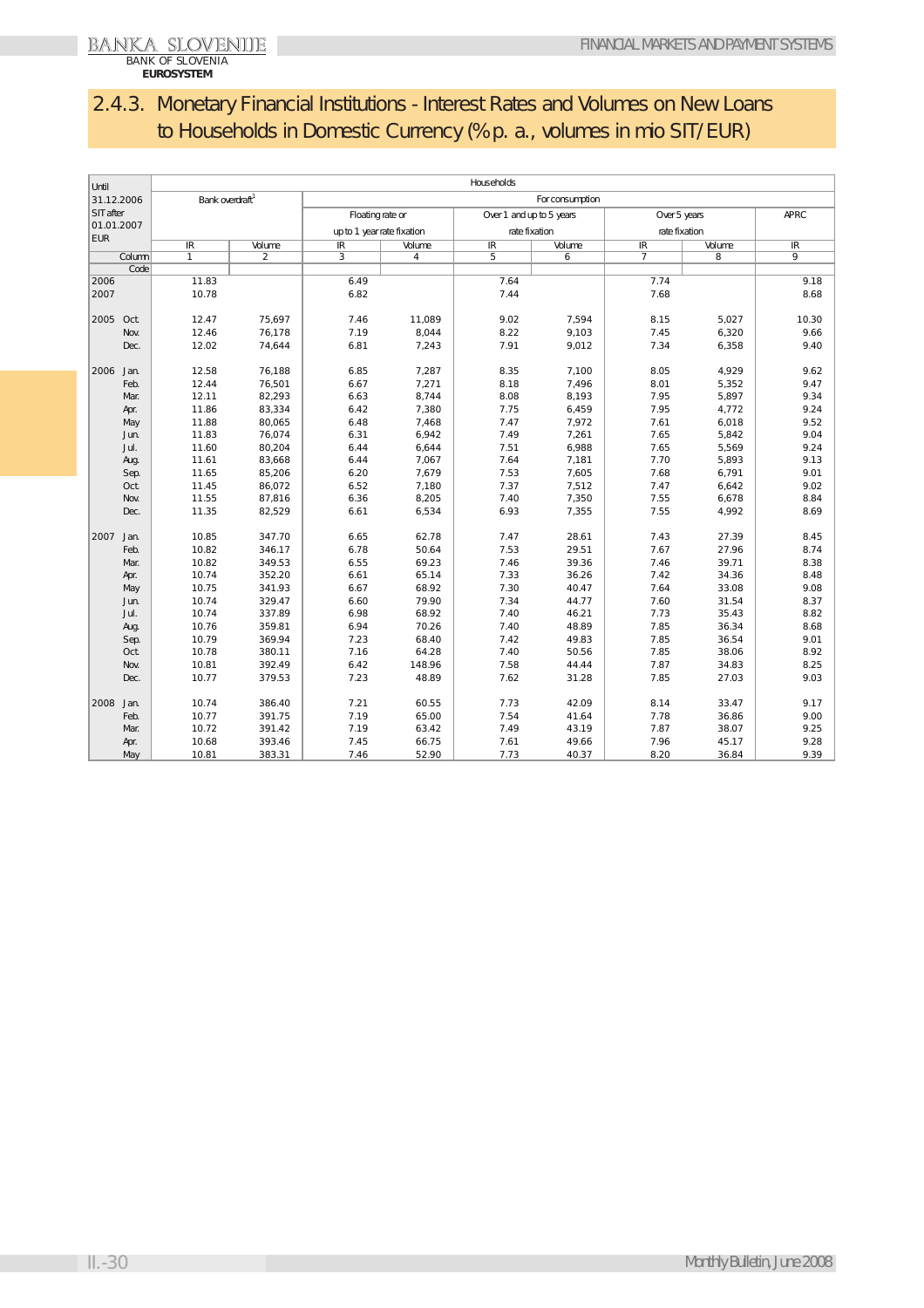| Households<br>Until |                            |      |                |                    |                                                   |           |               |             |                 |                            |                          |                          |                 |               |            |        |
|---------------------|----------------------------|------|----------------|--------------------|---------------------------------------------------|-----------|---------------|-------------|-----------------|----------------------------|--------------------------|--------------------------|-----------------|---------------|------------|--------|
|                     |                            |      |                | For house purchase |                                                   |           |               |             |                 |                            | Loans for other purposes |                          |                 |               | 31.12.2006 |        |
|                     | Floating rate or           |      |                |                    | Over 1 and up to 5 years Over 5 and up to 10years |           | Over 10 years | <b>APRC</b> |                 | Floating rate or           |                          | Over 1 and up to 5 years |                 | Over 5 years  | SIT after  |        |
|                     | up to 1 year rate fixation |      | rate fixation  |                    | rate fixation                                     |           | rate fixation |             |                 | up to 1 year rate fixation |                          | rate fixation            |                 | rate fixation | 01.01.2007 |        |
| IR                  | Volume                     | IR.  | Volume         | IR                 | Volume                                            | <b>IR</b> | Volume        | IR.         | $\overline{IR}$ | Volume                     | IR                       | Volume                   | IR.             | Volume        | <b>EUR</b> |        |
| 10                  | 11                         | 12   | 13             | 14                 | 15                                                | 16        | 17            | 18          | $\overline{19}$ | 20                         | $\overline{21}$          | 22                       | $\overline{23}$ | 24            |            | Column |
|                     |                            |      |                |                    |                                                   |           |               |             |                 |                            |                          |                          |                 |               |            | Code   |
| 5.40                |                            | 4.96 |                | 4.56               |                                                   | 4.03      |               | 5.64        | 6.76            |                            | 6.45                     |                          | 6.12            |               | 2006       |        |
| 6.16                |                            | 5.93 |                | 5.80               |                                                   | 6.07      |               | 6.47        | 6.16            |                            | 6.46                     |                          | 6.81            |               | 2007       |        |
| 5.76                | 1.570                      | 6.63 | 74             | 4.86               | 118                                               | 4.20      | 548           | 5.98        | 6.91            | 3.722                      | 4.37                     | 655                      | 6.71            | 776           | 2005       | Oct.   |
| 5.32                | 1,420                      | 5.43 | 31             | 4.61               | 83                                                | 4.02      | 556           | 5.56        | 6.71            | 3,559                      | 6.13                     | 287                      | 6.21            | 65            |            | Nov.   |
| 5.06                | 1,147                      | 6.09 | $\overline{2}$ | 4.37               | 147                                               | 4.20      | 574           | 5.37        | 6.87            | 4,741                      | 6.63                     | 246                      | 6.31            | 142           |            | Dec.   |
| 4.98                | 1,307                      | 4.93 | 34             | 4.01               | 136                                               | 3.74      | 466           | 5.32        | 6.94            | 2,521                      | 5.88                     | 205                      | 6.22            | 238           | 2006       | Jan.   |
| 5.23                | 1,118                      | 4.98 | 25             | 4.67               | 135                                               | 4.18      | 447           | 5.49        | 6.82            | 3,155                      | 7.10                     | 153                      | 6.19            | 91            |            | Feb.   |
| 5.14                | 1,726                      | 4.57 | 32             | 4.68               | 190                                               | 3.95      | 913           | 5.31        | 7.04            | 3,961                      | 6.97                     | 180                      | 6.19            | 202           |            | Mar.   |
| 5.40                | 1,377                      | 5.05 | 29             | 4.80               | 134                                               | 4.24      | 816           | 5.61        | 6.84            | 3,409                      | 6.52                     | 283                      | 7.16            | 74            |            | Apr.   |
| 5.51                | 1,849                      | 4.87 | 17             | 4.51               | 205                                               | 3.87      | 669           | 5.72        | 6.44            | 4,003                      | 6.69                     | 153                      | 6.03            | 75            |            | May    |
| 5.67                | 1,407                      | 5.24 | 31             | 4.26               | 331                                               | 3.87      | 741           | 5.69        | 6.82            | 3,145                      | 6.52                     | 152                      | 6.27            | 114           |            | Jun.   |
| 5.04                | 1,823                      | 4.73 | 22             | 4.74               | 152                                               | 4.02      | 593           | 5.46        | 6.54            | 3,357                      | 6.61                     | 93                       | 5.81            | 94            |            | Jul.   |
| 5.40                | 1,756                      | 4.83 | 24             | 4.57               | 182                                               | 4.07      | 581           | 5.73        | 6.92            | 2,038                      | 6.80                     | 178                      | 5.48            | 81            |            | Aug.   |
| 5.46                | 1,630                      | 4.68 | 64             | 4.60               | 216                                               | 4.05      | 712           | 5.75        | 6.95            | 2,458                      | 6.40                     | 138                      | 5.59            | 116           |            | Sep.   |
| 5.58                | 2,280                      | 5.49 | $\overline{7}$ | 4.42               | 254                                               | 3.81      | 781           | 5.84        | 6.53            | 2,707                      | 5.64                     | 187                      | 6.38            | 143           |            | Oct.   |
| 5.43                | 2,160                      | 5.01 | 33             | 5.19               | 163                                               | 4.33      | 584           | 5.83        | 6.62            | 2,943                      | 5.79                     | 323                      | 6.61            | 55            |            | Nov.   |
| 5.92                | 3,713                      | 5.09 | 136            | 4.29               | 157                                               | 4.18      | 881           | 5.98        | 6.61            | 3,385                      | 6.47                     | 203                      | 5.49            | 260           |            | Dec.   |
| 5.89                | 32.40                      | 6.38 | 0.29           | 5.16               | 1.52                                              | 6.05      | 4.30          | 6.21        | 5.75            | 38.21                      | 5.76                     | 0.75                     | 5.93            | 0.61          | 2007       | Jan.   |
| 6.06                | 30.60                      | 5.74 | 0.37           | 5.44               | 1.30                                              | 5.78      | 4.01          | 6.43        | 5.71            | 36.98                      | 6.57                     | 0.68                     | 6.39            | 0.43          |            | Feb.   |
| 5.97                | 48.33                      | 5.40 | 0.42           | 5.50               | 2.71                                              | 5.73      | 6.10          | 6.26        | 6.07            | 40.61                      | 6.49                     | 1.90                     | 6.76            | 0.97          |            | Mar.   |
| 5.97                | 45.31                      | 5.47 | 0.55           | 5.35               | 4.25                                              | 5.64      | 6.84          | 6.35        | 6.09            | 32.43                      | 6.80                     | 1.55                     | 6.97            | 1.43          |            | Apr.   |
| 6.04                | 55.44                      | 5.35 | 0.67           | 5.37               | 5.19                                              | 5.75      | 7.99          | 6.24        | 5.97            | 39.38                      | 5.93                     | 5.33                     | 5.92            | 1.95          |            | May    |
| 6.08                | 48.28                      | 5.63 | 0.50           | 5.36               | 3.18                                              | 5.70      | 6.29          | 6.33        | 6.09            | 50.92                      | 6.29                     | 1.52                     | 7.21            | 1.31          |            | Jun.   |
| 6.11                | 45.26                      | 5.79 | 0.62           | 5.79               | 3.06                                              | 5.84      | 5.65          | 6.41        | 6.20            | 40.44                      | 6.36                     | 1.24                     | 7.12            | 0.88          |            | Jul.   |
| 6.20                | 42.46                      | 5.86 | 0.72           | 5.98               | 3.11                                              | 6.03      | 8.44          | 6.51        | 6.28            | 36.10                      | 6.12                     | 1.78                     | 6.80            | 0.54          |            | Aug.   |
| 6.31                | 44.43                      | 6.27 | 0.47           | 6.16               | 3.23                                              | 6.54      | 6.12          | 6.64        | 6.37            | 41.05                      | 6.72                     | 1.61                     | 6.90            | 1.14          |            | Sep.   |
| 6.46                | 39.40                      | 6.31 | 0.52           | 6.45               | 3.02                                              | 6.58      | 7.50          | 6.77        | 6.49            | 42.14                      | 6.71                     | 3.66                     | 7.13            | 0.94          |            | Oct.   |
| 6.42                | 35.79                      | 6.64 | 0.35           | 6.44               | 1.90                                              | 6.54      | 7.48          | 6.69        | 6.35            | 45.20                      | 6.84                     | 2.38                     | 6.86            | 2.20          |            | Nov.   |
| 6.45                | 33.21                      | 6.30 | 1.17           | 6.58               | 1.41                                              | 6.71      | 12.76         | 6.76        | 6.55            | 45.15                      | 6.90                     | 2.43                     | 7.68            | 13.10         |            | Dec.   |
| 6.49                | 29.29                      | 6.61 | 0.79           | 6.75               | 1.79                                              | 6.67      | 7.21          | 6.86        | 6.44            | 25.85                      | 7.51                     | 0.87                     | 7.33            | 1.04          | 2008       | Jan.   |
| 6.37                | 34.16                      | 6.10 | 0.23           | 6.40               | 2.52                                              | 6.66      | 8.08          | 6.71        | 6.36            | 40.93                      | 6.07                     | 3.48                     | 6.79            | 1.77          |            | Feb.   |
| 6.30                | 46.09                      | 6.67 | 0.52           | 6.61               | 2.58                                              | 6.52      | 8.54          | 6.66        | 6.58            | 40.75                      | 6.84                     | 2.06                     | 6.97            | 1.82          |            | Mar.   |
| 6.50                | 58.17                      | 6.84 | 1.11           | 6.53               | 3.36                                              | 6.70      | 14.82         | 6.84        | 6.72            | 59.21                      | 6.51                     | 1.99                     | 7.23            | 1.69          |            | Apr.   |
| 6.61                | 46.36                      | 6.60 | 1.04           | 6.53               | 2.77                                              | 6.69      | 14.52         | 6.92        | 6.91            | 50.13                      | 6.52                     | 2.83                     | 7.55            | 1.79          |            | May    |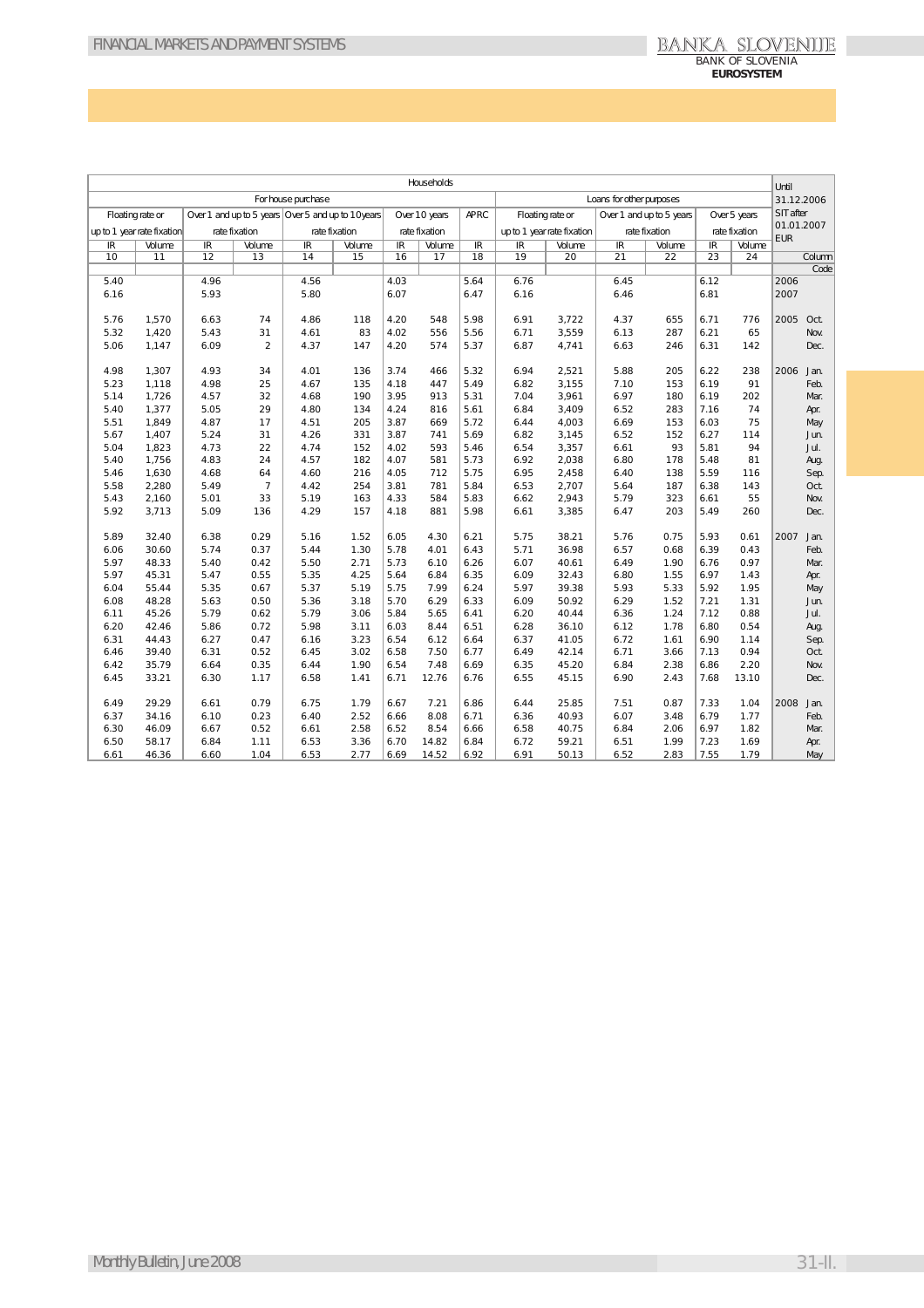BANKA SLOVENIJE BANK OF SLOVENIA **EUROSYSTEM**

### 2.4.4. Monetary Financial Institutions - Interest Rates and Volumes on New Loans to Non-financial corporations in Domestic Currency (% p. a., mio SIT/EUR)

| Until      |        | Non-financial corporations |                         |                                              |                         |                     |                         |                |                          |                            |                         |                                             |                          |               |
|------------|--------|----------------------------|-------------------------|----------------------------------------------|-------------------------|---------------------|-------------------------|----------------|--------------------------|----------------------------|-------------------------|---------------------------------------------|--------------------------|---------------|
| 31.12.2006 |        |                            |                         | Other loans up to an amount of EUR 1 million |                         |                     |                         |                |                          |                            |                         | Other loans over an amount of EUR 1 million |                          |               |
| SIT after  |        | Bank<br>overdraft          |                         | Floating rate or                             |                         | Over 1 and up to 5  |                         | Over 5 years   |                          | Floating rate or           |                         | Over 1 and up to 5                          |                          | Over 5 years  |
| 01.01.2007 |        |                            |                         | up to 1 year rate fixation                   |                         | years rate fixation |                         | rate fixation  |                          | up to 1 year rate fixation |                         | years rate fixation                         |                          | rate fixation |
| <b>EUR</b> |        |                            | $\overline{\mathbb{R}}$ | Volume                                       | $\overline{\mathbb{R}}$ | Volume              | $\overline{\mathbb{R}}$ | Volume         | $\overline{\mathsf{IR}}$ | Volume                     | $\overline{\mathbb{R}}$ | Volume                                      | $\overline{\mathsf{IR}}$ | Volume        |
|            | Column | $\overline{1}$             | $\overline{2}$          | $\overline{3}$                               | $\overline{4}$          | $\overline{5}$      | $\overline{6}$          | $\overline{7}$ | $\overline{8}$           | $\overline{9}$             | 10                      | 11                                          | 12                       | 13            |
|            | Code   |                            |                         |                                              |                         |                     |                         |                |                          |                            |                         |                                             |                          |               |
| 2006       |        | 6.33                       | 5.99                    |                                              | 5.66                    |                     | 5.74                    |                | 4.56                     |                            | 4.64                    |                                             | 5.21                     |               |
| 2007       |        | 5.92                       | 5.91                    |                                              | 6.08                    |                     | 6.35                    |                | 5.22                     |                            | 5.76                    |                                             | 5.18                     |               |
|            |        |                            |                         |                                              |                         |                     |                         |                |                          |                            |                         |                                             |                          |               |
| 2005 Oct   |        | 6.63                       | 6.29                    | 33,993                                       | 5.69                    | 940                 | 6.66                    | 310            | 4.61                     | 34,383                     | 6.15                    | 820                                         | 5.56                     | 5,292         |
|            | Nov.   | 6.67                       | 6.18                    | 32,955                                       | 5.69                    | 812                 | 5.64                    | 1,036          | 4.56                     | 50,385                     | 5.57                    | 3,582                                       |                          |               |
|            | Dec.   | 6.70                       | 5.91                    | 47,604                                       | 5.46                    | 3,433               | 5.86                    | 1,466          | 4.75                     | 68,492                     | 5.08                    | 5,375                                       | 4.38                     | 3,170         |
|            |        |                            |                         |                                              |                         |                     |                         |                |                          |                            |                         |                                             |                          |               |
| 2006       | Jan.   | 6.56                       | 6.05                    | 29,151                                       | 5.98                    | 816                 | 6.63                    | 285            | 4.73                     | 48,721                     | 4.70                    | 851                                         |                          |               |
|            | Feb.   | 6.51                       | 6.12                    | 23,571                                       | 5.78                    | 1,765               | 5.26                    | 569            | 4.50                     | 45,384                     | 4.22                    | 1,503                                       |                          |               |
|            | Mar.   | 6.34                       | 6.09                    | 36,059                                       | 5.95                    | 935                 | 5.26                    | 251            | 4.55                     | 57,721                     | 5.12                    | 3,533                                       |                          |               |
|            | Apr.   | 6.51                       | 5.95                    | 32,396                                       | 5.44                    | 1,281               | 6.63                    | 278            | 4.64                     | 51,404                     | 4.98                    | 2,254                                       | 5.96                     | 550           |
|            | May    | 6.39                       | 5.96                    | 34,308                                       | 5.82                    | 1,168               | 5.87                    | 558            | 4.42                     | 34,597                     | 4.43<br>÷.              | 1,240                                       | 5.38                     | 1,700         |
|            | Jun.   | 6.33                       | 6.05                    | 37,753                                       | 5.24                    | 1,044               | 5.66                    | 169            | 4.51                     | 51,498                     |                         |                                             |                          |               |
|            | Jul.   | 6.29                       | 6.09                    | 25,355                                       | 5.78                    | 1,283               | 6.19                    | 396            | 4.41                     | 35,020                     | 4.66                    | 1,483                                       | 4.65                     | 599           |
|            | Aug.   | 6.24                       | 6.02                    | 21,627                                       | 5.56                    | 1,242               | 5.74                    | 231            | 4.62                     | 35,554                     | 4.47                    | 3,350                                       |                          |               |
|            | Sep.   | 6.29                       | 5.89<br>5.89            | 30,735                                       | 5.46<br>5.48            | 676<br>966          | 5.14                    | 32<br>319      | 4.91                     | 45,186                     | 3.61                    | 2,802                                       | ÷,                       | 1,075         |
|            | Oct.   | 6.25                       |                         | 27,312                                       |                         |                     | 5.34                    |                | 4.47                     | 45,007                     | 4.66                    | 4,660                                       | 4.80                     | 1,588         |
|            | Nov.   | 6.08                       | 5.81                    | 33,479                                       | 5.59                    | 1,171               | 5.70                    | 664            | 4.51                     | 45,031                     | 5.04                    | 2,550                                       | 5.12<br>5.34             |               |
|            | Dec.   | 6.22                       | 5.90                    | 30,048                                       | 5.85                    | 1,768               | 5.48                    | 662            | 4.47                     | 99,605                     | 5.11                    | 3,435                                       |                          | 9,070         |
| 2007       | Jan.   | 5.67                       | 5.59                    | 278.20                                       | 5.25                    | 3.00                | 5.21                    | 1.68           | 4.74                     | 875.73                     | 5.49                    | 4.40                                        |                          |               |
|            | Feb.   | 5.74                       | 5.60                    | 277.66                                       | 6.24                    | 2.72                | 5.98                    | 1.30           | 4.62                     | 871.23                     | 6.53                    | 3.61                                        | 5.22                     | 2.00          |
|            | Mar.   | 5.63                       | 5.57                    | 347.78                                       | 5.52                    | 6.41                | 5.83                    | 0.25           | 4.95                     | 863.40                     | $\cdot$                 | ä,                                          | 5.09                     | 2.00          |
|            | Apr.   | 5.80                       | 5.64                    | 339.52                                       | 5.76                    | 4.08                | 6.70                    | 0.01           | 4.89                     | 1,253.23                   |                         |                                             |                          |               |
|            | May    | 5.85                       | 5.71                    | 319.42                                       | 5.92                    | 13.66               | 6.06                    | 2.57           | 5.10                     | 760.10                     | 4.86                    | 5.56                                        |                          |               |
|            | Jun.   | 5.82                       | 5.77                    | 355.02                                       | 6.05                    | 6.43                | 7.98                    | 0.09           | 5.07                     | 886.34                     | 5.12                    | 1.12                                        |                          |               |
|            | Jul.   | 5.92                       | 5.88                    | 305.78                                       | 6.11                    | 3.93                | 6.68                    | 0.40           | 5.11                     | 1,241.36                   | 6.49                    | 1.24                                        |                          |               |
|            | Aug.   | 5.92                       | 6.14                    | 237.22                                       | 6.39                    | 3.14                | 6.73                    | 1.35           | 5.32                     | 822.76                     |                         |                                             |                          |               |
|            | Sep.   | 6.05                       | 6.25                    | 280.13                                       | 6.44                    | 2.37                | 6.66                    | 2.51           | 5.68                     | 797.01                     | 5.76                    | 3.00                                        | 5.23                     | 10.00         |
|            | Oct.   | 6.18                       | 6.22                    | 320.21                                       | 6.47                    | 6.23                | 6.12                    | 0.90           | 5.65                     | 1,041.85                   | 5.59                    | 7.00                                        |                          |               |
|            | Nov.   | 6.17                       | 6.18                    | 328.25                                       | 6.97                    | 3.35                | 6.09                    | 0.62           | 5.59                     | 1,064.39                   | i,                      |                                             |                          |               |
|            | Dec.   | 6.29                       | 6.40                    | 345.51                                       | 5.91                    | 4.37                | 6.13                    | 2.61           | 5.96                     | 1,463.74                   | 6.25                    | 4.80                                        |                          |               |
|            |        |                            |                         |                                              |                         |                     |                         |                |                          |                            |                         |                                             |                          |               |
| 2008       | Jan.   | 6.19                       | 6.22                    | 268.30                                       | 6.29                    | 2.95                | 6.35                    | 0.27           | 5.62                     | 1,270.31                   |                         |                                             |                          |               |
|            | Feb.   | 6.22                       | 6.15                    | 310.76                                       | 6.44                    | 3.77                | 4.99                    | 0.31           | 5.59                     | 1,085.17                   |                         |                                             |                          |               |
|            | Mar.   | 6.19                       | 6.24                    | 358.57                                       | 6.42                    | 2.50                | 5.73                    | 1.63           | 5.76                     | 1,281.71                   | 5.63                    | 2.17                                        |                          |               |
|            | Apr.   | 6.30                       | 6.47                    | 450.03                                       | 6.66                    | 4.40                | 6.95                    | 0.73           | 6.07                     | 1,449.20                   | 6.32                    | 5.40                                        |                          |               |
|            | May    | 6.40                       | 6.63                    | 382.61                                       | 7.03                    | 5.45                | 6.05                    | 0.81           | 6.24                     | 1,022.31                   | 5.47                    | 7.00                                        | 5.93                     | 8.65          |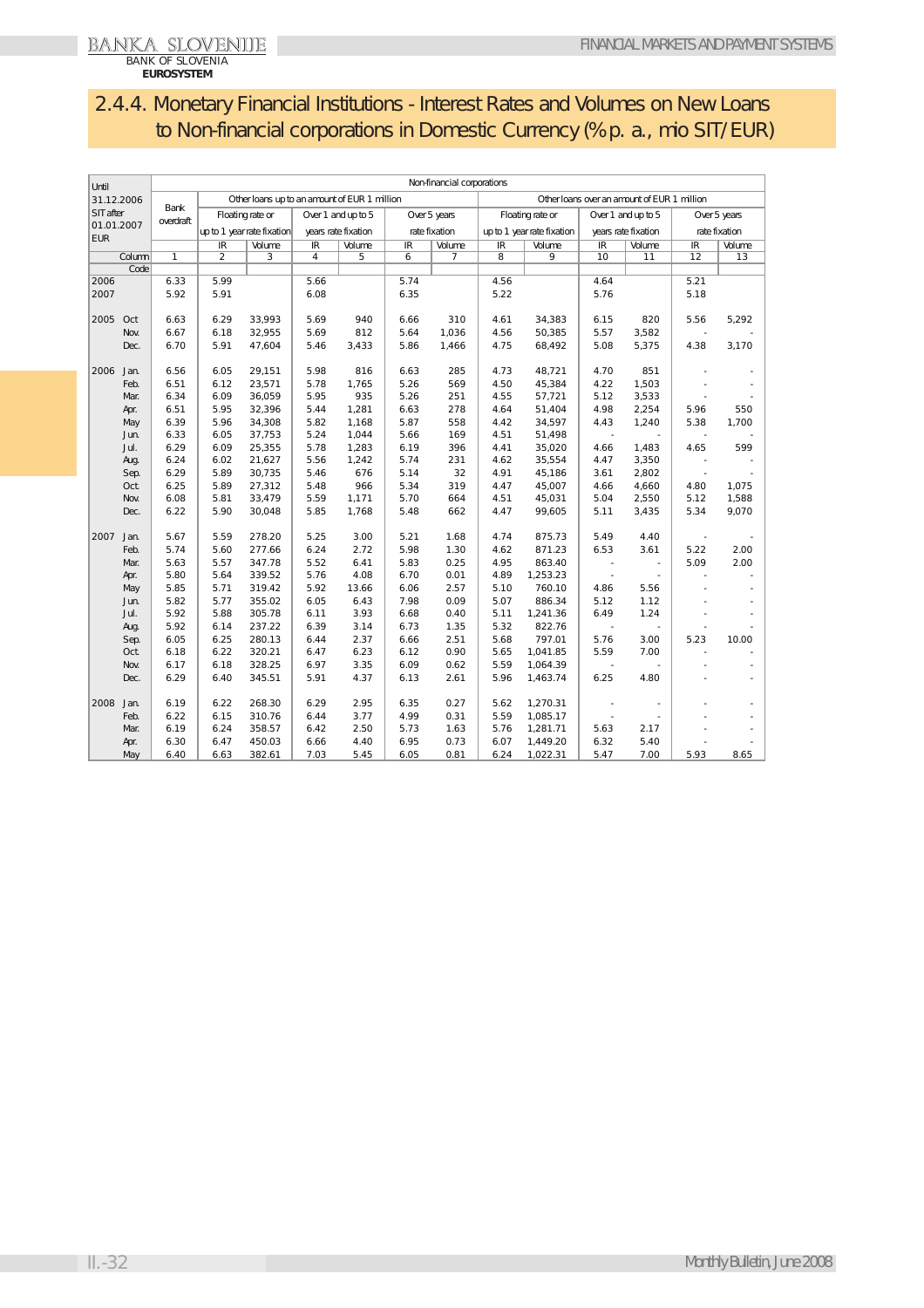# 2.5. Government Securities Rates (% p. a.)

|                           |            |            | Interest rate |                    | Currency of | Indexation of | Currency of  |
|---------------------------|------------|------------|---------------|--------------------|-------------|---------------|--------------|
| Government security       | Issued     | Maturity   |               | Amount outstanding | the issue   | the principal | the payments |
| Government securities     |            |            |               |                    |             |               |              |
| <b>RS18</b>               | 26.04.2000 | 26.04.2010 | 6.00%         | 45,016,600         | <b>EUR</b>  | ×.            | <b>EUR</b>   |
| <b>RS21</b>               | 02.01.2001 | 03.01.2015 | $TOM + 1,00%$ | 32,806,788         | <b>EUR</b>  |               | <b>EUR</b>   |
| <b>RS23</b>               | 13.02.2001 | 02.14.2011 | 6.00%         | 40,000,000         | <b>EUR</b>  |               | <b>EUR</b>   |
| <b>RS26</b>               | 01.06.2001 | 01.06.2011 | 5.375%        | 49,976,500         | <b>EUR</b>  |               | <b>EUR</b>   |
| <b>RS29</b>               | 01.15.2002 | 01.15.2012 | 5.375%        | 55,000,000         | <b>EUR</b>  | ٠             | <b>EUR</b>   |
| <b>RS32</b>               | 01.15.2002 | 01.15.2012 | 5.375%        | 23,865,500         | <b>EUR</b>  | ٠             | <b>EUR</b>   |
| <b>RS33</b>               | 01.01.2002 | 12.31.2022 | 8.00%         | 127,166,004        | <b>EUR</b>  |               | <b>EUR</b>   |
| <b>RS38</b>               | 04.19.2002 | 04.19.2017 | 5.625%        | 68,847,000         | <b>EUR</b>  |               | <b>EUR</b>   |
| <b>RS39</b>               | 04.11.2002 | 09.15.2008 | $TOM + 1,00%$ | 25,271,291         | <b>EUR</b>  |               | <b>EUR</b>   |
| <b>RS44</b>               | 11.08.2002 | 11.08.2012 | 6.65%         | 4,443,536          | <b>EUR</b>  | ×             | <b>EUR</b>   |
| <b>RS48</b>               | 12.02.2002 | 12.02.2012 | 4.75%         | 56,465,200         | <b>EUR</b>  |               | <b>EUR</b>   |
| <b>RS49</b>               | 01.10.2003 | 01.10.2022 | 4.75%         | 29,632,020         | <b>EUR</b>  |               | <b>EUR</b>   |
| <b>RS50</b>               | 02.24.2003 | 02.24.2013 | 4.50%         | 48,527,000         | <b>EUR</b>  | ٠             | <b>EUR</b>   |
| <b>RS53</b>               | 04.08.2003 | 04.08.2018 | 4.875%        | 79,290,900         | <b>EUR</b>  |               | <b>EUR</b>   |
| <b>RS54</b>               | 10.15.2003 | 10.15.2013 | 5.75%         | 76,295,376         | <b>EUR</b>  |               | <b>EUR</b>   |
| <b>RS56</b>               | 02.11.2004 | 02.11.2009 | 4.875%        | 202,023,193        | <b>EUR</b>  |               | <b>EUR</b>   |
| <b>RS57</b>               | 03.15.2004 | 10.15.2014 | 4.875%        | 259,697,224        | <b>EUR</b>  |               | <b>EUR</b>   |
| <b>RS59</b>               | 01.17.2005 | 02.17.2016 | 4.00%         | 1,066,332,031      | <b>EUR</b>  |               | <b>EUR</b>   |
| <b>RS60</b>               | 03.31.2005 | 03.31.2010 | 3.50%         | 368,623,416        | <b>EUR</b>  |               | <b>EUR</b>   |
| <b>RS61</b>               | 01.18.2006 | 01.23.2011 | 3.25%         | 328,861,569        | <b>EUR</b>  |               | <b>EUR</b>   |
| <b>RS62</b>               | 01.18.2006 | 03.23.2017 | 3.50%         | 390,540,053        | <b>EUR</b>  |               | <b>EUR</b>   |
| SLOVEN4 03/22/18          | 03.22.2007 | 03.22.2018 | 4.00%         | 1,000,000,000      | <b>EUR</b>  |               | <b>EUR</b>   |
| <b>RS63</b>               | 02.06.2008 | 02.06.2019 | 4.375%        | 1,000,000,000      | <b>EUR</b>  |               | <b>EUR</b>   |
| Eurobonds                 |            |            |               |                    |             |               |              |
| EUROBOND - EUR            | 03.18.1999 | 03.18.2009 | 4.875%        | 400,000,000        | <b>EUR</b>  |               | <b>EUR</b>   |
| <b>EUROBOND - EUR</b>     | 03.24.2000 | 03.24.2010 | 6.00%         | 500,000,000        | <b>EUR</b>  |               | <b>EUR</b>   |
| <b>EUROBOND - EUR</b>     | 11.04.2001 | 11.04.2011 | 5.375%        | 450,000,000        | <b>EUR</b>  |               | <b>EUR</b>   |
| <b>TREASURY BILLS</b>     |            |            |               |                    |             |               |              |
| Treasury Bills - 3 months |            |            |               |                    |             |               |              |
| 113. issue                | 01.24.2008 | 04.24.2008 | 3.98%         | 50,000,000         | <b>EUR</b>  |               | <b>EUR</b>   |
| 114. issue                | 03.20.2008 | 06.19.2008 | 3.90%         | 50,000,000         | <b>EUR</b>  |               | <b>EUR</b>   |
| 115. issue                | 04.24.2008 | 07.24.2008 | 4.05%         | 50,000,000         | <b>EUR</b>  |               | <b>EUR</b>   |

In case of dematerialised securities, the interest rate is applied from the day of issue.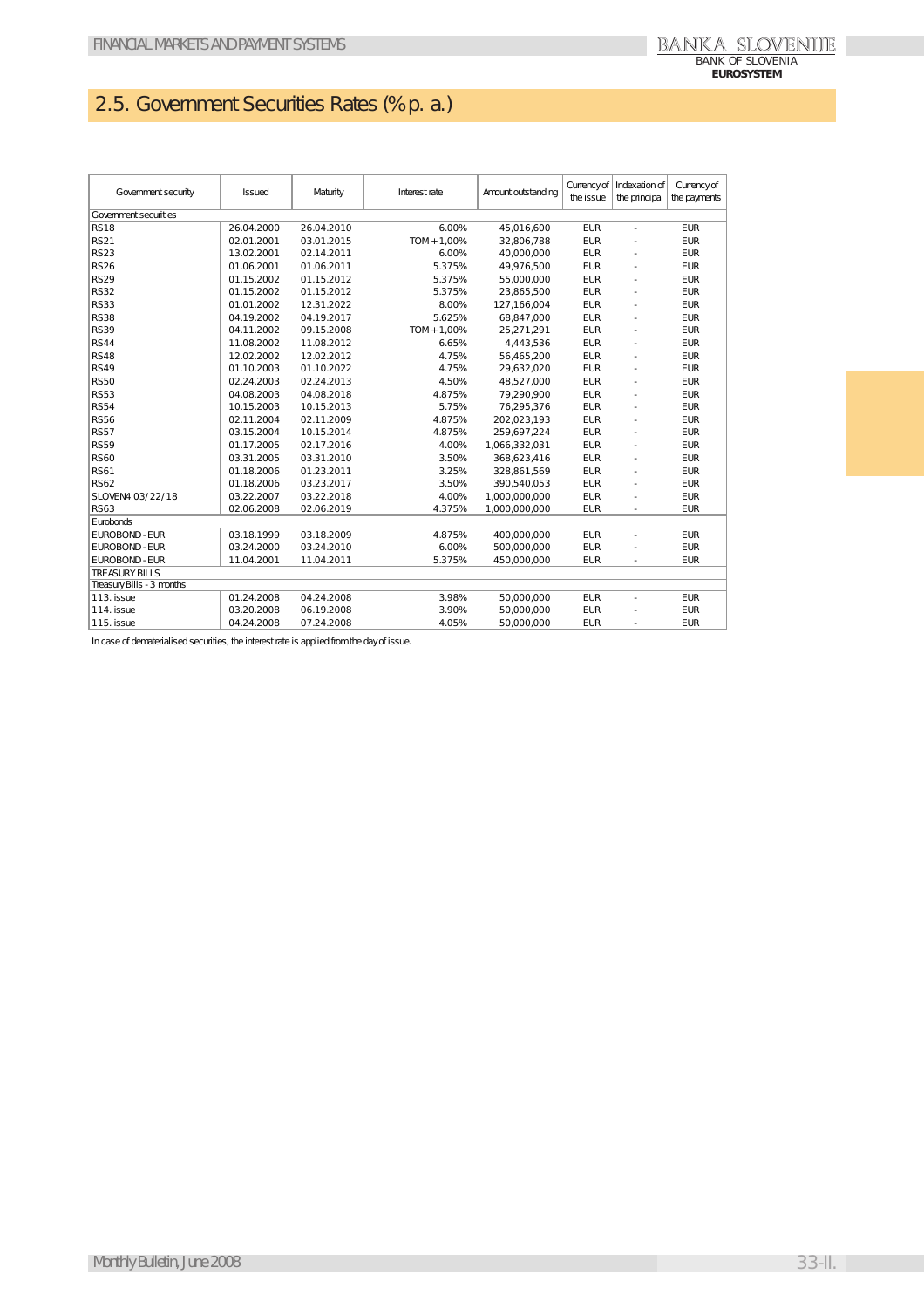## 2.6. The Ljubljana Stock Exchange: Turnover by Market Segment and Type of Securities

| Value until 31.12.2006 |                                      |                  |                  |                |                  |              | Turnover by Market Segment and by Type of Securities |              |                  |                |                |              |                       |            |
|------------------------|--------------------------------------|------------------|------------------|----------------|------------------|--------------|------------------------------------------------------|--------------|------------------|----------------|----------------|--------------|-----------------------|------------|
|                        | in mio SIT from<br>01 01 2007 in min | Total            | Official Market  |                | Free Market      |              | Shares                                               |              | PIF              |                | <b>Bonds</b>   |              | Short-Term Securities |            |
|                        | <b>EUR</b>                           | Value            | Value            | $\%$           | Value            | %            | Value                                                | $\%$         | Value            | $\%$           | Value          | %            | Value                 | $\%$       |
|                        | Column                               | $\overline{1}$   | $\overline{2}$   | $\overline{3}$ | $\overline{4}$   | 5            | $\overline{6}$                                       | 7            | $\overline{8}$   | $\overline{9}$ | 10             | 11           | 12                    | 13         |
|                        | Code                                 |                  |                  |                |                  |              |                                                      |              |                  |                |                |              |                       |            |
| 1995                   |                                      | 88,092           | 61,726           | 70.1           | 26,366           | 29.9         | 45,216                                               | 51.3         | ä,               |                | 22,738         | 25.8         | 20,138                | 22.9       |
| 1996                   |                                      | 87,004           | 64,716           | 74.4           | 22,288           | 25.6         | 67,081                                               | 77.1         |                  | J.             | 13,221         | 15.2         | 6,702                 | 7.7        |
| 1997                   |                                      | 108,296          | 62,931           | 58.1           | 45,366           | 41.9         | 87,555                                               | 80.8         |                  | ×,             | 11,526         | 10.6         | 9,216                 | 8.5        |
| 1998                   |                                      | 173,375          | 135,373          | 78.1           | 38,002           | 21.9         | 133,757                                              | 77.1         | 10,036           | 5.8            | 22,070         | 12.7         | 7,512                 | 4.3        |
| 1999                   |                                      | 265,631          | 164,842          | 62.1           | 100,789          | 37.9         | 168,383                                              | 63.4         | 55,503           | 20.9           | 35,298         | 13.3         | 6,446                 | 2.4        |
| 2000                   |                                      | 269,617          | 146,187          | 54.2           | 123,430          | 45.8         | 145,323                                              | 53.9         | 64,665           | 24.0           | 56,442         | 20.9         | 3,187                 | 1.2        |
| 2001                   |                                      | 348,644          | 233,299          | 66.9           | 115,344          | 33.1         | 237,140                                              | 68.0         | 57,054           | 16.4           | 51,620         | 14.8         | 2,830                 | 0.8        |
| 2002                   |                                      | 481,041          | 322,660          | 67.1           | 158,381          | 32.9         | 278,838                                              | 58.0         | 90,971           | 18.9           | 110,571        | 23.0         | 662                   | 0.1        |
| 2003                   |                                      | 340,237          | 214,846          | 63.1           | 125,391          | 36.9         | 149,327                                              | 43.9         | 60,844           | 17.9           | 129,717        | 38.1         | 348                   | 0.1        |
| 2004                   |                                      | 396,652          | 256,666          | 64.7           | 139,986          | 35.3         | 223,103                                              | 56.2         | 59,965           | 15.1           | 113,584        | 28.6         | 0                     | 0.0        |
| 2005                   |                                      | 440,847          | 326,969          | 74.2           | 113,878          | 25.8         | 225,445                                              | 51.1         | 35,772           | 8.1            | 179,593        | 40.7         | 37                    | 0.0        |
| 2006                   |                                      | 435,292          | 320,450          | 73.6           | 114,842          | 26.4         | 347,468                                              | 79.8         | 38,649           | 8.9            | 48,833         | 11.2         | 342                   | 0.1        |
|                        |                                      |                  |                  |                |                  |              |                                                      |              |                  |                |                |              |                       |            |
| 2004                   | Jan.                                 | 32,911           | 20,970           | 63.7           | 11,941           | 36.3         | 16,140                                               | 49.0         | 5,975            | 18.2           | 10,796         | 32.8         | 0                     | 0.0        |
|                        | Feb.                                 | 28,182           | 19,814           | 70.3           | 8,368            | 29.7         | 18,957                                               | 67.3         | 3,844            | 13.6           | 5,381          | 19.1         | 0                     | 0.0        |
|                        | Mar.                                 | 36,194           | 22,107           | 61.1           | 14,087           | 38.9         | 19,829                                               | 54.8         | 6,236            | 17.2           | 10,128         | 28.0         | 0                     | 0.0        |
|                        | Apr.                                 | 40,727           | 31,337           | 76.9           | 9,390            | 23.1         | 18,217                                               | 44.7         | 4,026            | 9.9            | 18,484         | 45.4         | 0                     | 0.0        |
|                        | May                                  | 38,772           | 28,584           | 73.7           | 10,188           | 26.3         | 21,376                                               | 55.1         | 5,094            | 13.1           | 12,303         | 31.7         | 0                     | 0.0        |
|                        | Jun.                                 | 26,560           | 17,621           | 66.3           | 8,939            | 33.7         | 14,164                                               | 53.3         | 4,621            | 17.4           | 7,775          | 29.3         | 0                     | 0.0        |
|                        | Jul.                                 | 23,166           | 13,773           | 59.5           | 9,394            | 40.5         | 12,062                                               | 52.1         | 4,696            | 20.3           | 6,408          | 27.7         | 0<br>0                | 0.0        |
|                        | Aug.                                 | 25,918           | 16,339           | 63.0           | 9,579            | 37.0<br>31.0 | 16,420                                               | 63.4         | 4,479            | 17.3           | 5,019          | 19.4         | 0                     | 0.0        |
|                        | Sep.<br>Oct.                         | 33,398<br>26,295 | 23,041<br>15,209 | 69.0<br>57.8   | 10,357<br>11,086 | 42.2         | 22,756<br>16,361                                     | 68.1<br>62.2 | 4,277<br>4,118   | 12.8<br>15.7   | 6,365<br>5,816 | 19.1<br>22.1 | 0                     | 0.0<br>0.0 |
|                        | Nov.                                 | 33,147           | 21,584           | 65.1           | 11,563           | 34.9         | 16,882                                               | 50.9         | 5,868            | 17.7           | 10,396         | 31.4         | 0                     | 0.0        |
|                        | Dec.                                 | 51,382           | 26,287           | 51.2           | 25,095           | 48.8         | 29,940                                               | 58.3         | 6,731            | 13.1           | 14,711         | 28.6         | 0                     | 0.0        |
|                        |                                      |                  |                  |                |                  |              |                                                      |              |                  |                |                |              |                       |            |
| 2005                   | Jan.                                 | 29,569           | 19,799           | 67.0           | 9,770            | 33.0         | 18,470                                               | 62.5         | 4,111            | 13.9           | 6,988          | 23.6         | 0                     | 0.0        |
|                        | Feb.                                 | 45,215           | 35,297           | 78.1           | 9,919            | 21.9         | 27,374                                               | 60.5         | 3,437            | 7.6            | 14,405         | 31.9         | 0                     | 0.0        |
|                        | Mar.                                 | 29,960           | 19,437           | 64.9           | 10,524           | 35.1         | 16,668                                               | 55.6         | 3,652            | 12.2           | 9,641          | 32.2         | 0                     | 0.0        |
|                        | Apr.                                 | 33,057           | 24,213           | 73.2           | 8,844            | 26.8         | 9,254                                                | 28.0         | 3,472            | 10.5           | 20,331         | 61.5         | 0                     | 0.0        |
|                        | May                                  | 35,975           | 25,272           | 70.2           | 10,703           | 29.8         | 10,109                                               | 28.1         | 3,824            | 10.6           | 22,042         | 61.3         | 0                     | 0.0        |
|                        | Jun.                                 | 50,537           | 41,440           | 82.0           | 9,097            | 18.0         | 10,717                                               | 21.2         | 2,581            | 5.1            | 37,239         | 73.7         | 0                     | 0.0        |
|                        | Jul.                                 | 27,878           | 20,212           | 72.5           | 7,665            | 27.5         | 9,923                                                | 35.6         | 1,226            | 4.4            | 16,729         | 60.0         | 0                     | 0.0        |
|                        | Aug.                                 | 35,140           | 30,376           | 86.4           | 4,764            | 13.6         | 8,710                                                | 24.8         | 934              | 2.7            | 25,496         | 72.6         | 0                     | 0.0        |
|                        | Sep.                                 | 30,732           | 18,622           | 60.6           | 12,110           | 39.4         | 19,537                                               | 63.6         | 2,247            | 7.3            | 8,913          | 29.0         | 35                    | 0.1        |
|                        | Oct.                                 | 22,977           | 15,706           | 68.4           | 7,272            | 31.6         | 15,362                                               | 66.9         | 2,257            | 9.8            | 5,359          | 23.3         | 0                     | 0.0        |
|                        | Nov.                                 | 66,371           | 57,186           | 86.2           | 9,185            | 13.8         | 58,827                                               | 88.6         | 3,064            | 4.6            | 4,480          | 6.7          | 0                     | 0.0        |
|                        | Dec.                                 | 33,436           | 19,411           | 58.1           | 14,026           | 41.9         | 20,496                                               | 61.3         | 4,968            | 14.9           | 7,969          | 23.8         | $\overline{2}$        | 0.0        |
|                        |                                      |                  |                  |                |                  |              |                                                      |              |                  |                |                |              |                       |            |
| 2006                   | Jan.                                 | 23,816           | 17,099           | 71.8           | 6,717            | 28.2         | 15,073                                               | 63.3         | 3,120            | 13.1           | 5,623          | 23.6         | 0                     | 0.0        |
|                        | Feb.                                 | 24,841           | 16,581           | 66.7           | 8,260            | 33.3         | 16,815                                               | 67.7         | 3,361            | 13.5           | 4,665          | 18.8         | 0                     | 0.0        |
|                        | Mar.                                 | 44,129           | 31,389           | 71.1           | 12,740           | 28.9         | 35,753                                               | 81.0         | 1,935            | 4.4            | 6,441          | 14.6         | 0                     | 0.0        |
|                        | Apr.                                 | 43,824           | 31,448           | 71.8           | 12,376           | 28.2         | 34,754                                               | 79.3         | 4,569            | 10.4           | 4,501          | 10.3         | 0                     | 0.0        |
|                        | May                                  | 39,685           | 31,512           | 79.4           | 8,173            | 20.6         | 33,705                                               | 84.9         | 2,851            | 7.2            | 3,128          | 7.9          | 0                     | 0.0        |
|                        | Jun.                                 | 29,648           | 22,463           | 75.8           | 7,185            | 24.2         | 23,952                                               | 80.8         | 2,328            | 7.9            | 3,368          | 11.4         | 0                     | 0.0        |
|                        | Jul.                                 | 38,159           | 26,285           | 68.9           | 11,874           | 31.1         | 31,498                                               | 82.5         | 3,292            | 8.6            | 3,370          | 8.8          | 0                     | 0.0        |
|                        | Aug.                                 | 32,724           | 23,301           | 71.2           | 9,423            | 28.8         | 27,674                                               | 84.6         | 3,076            | 9.4            | 1,973          | 6.0          | 0                     | 0.0        |
|                        | Sep.<br>Oct.                         | 38,696<br>46,384 | 31,462<br>36,679 | 81.3<br>79.1   | 7,234<br>9,705   | 18.7<br>20.9 | 29,861<br>39,910                                     | 77.2<br>86.0 | 3,165<br>3,120   | 8.2<br>6.7     | 5,333<br>3,354 | 13.8<br>7.2  | 336<br>0              | 0.9<br>0.0 |
|                        | Nov.                                 | 32,675           | 23,372           | 71.5           | 9,304            | 28.5         | 24,899                                               | 76.2         | 4,425            | 13.5           | 3,345          | 10.2         | 6                     | 0.0        |
|                        | Dec.                                 | 40,711           | 28,860           | 70.9           | 11,851           | 29.1         | 33,574                                               | 82.5         | 3,406            | 8.4            | 3,730          | 9.2          | $\mathsf{O}\xspace$   | 0.0        |
|                        |                                      |                  |                  |                |                  |              |                                                      |              |                  |                |                |              |                       |            |
| 2007                   |                                      | 3,324            | 2,847            | 85.6           | 477              | 14.4         | 3,035                                                | 91.3         | 124              | 3.7            | 166            | 5.0          | 0                     | 0.0        |
|                        |                                      |                  |                  |                |                  |              |                                                      |              |                  |                |                |              |                       |            |
| 2007 Jan.              |                                      | 293              | 224              | 76.5           | 69               | 23.5         | 259                                                  | 88.2         | 19               | 6.4            | 16             | $5.5\,$      | 0                     | 0.0        |
|                        | Feb.                                 | 254              | 225              | 88.5           | 29               | 11.5         | 229                                                  | 90.4         | 10               | 3.8            | 15             | 5.8          | 0                     | $0.0\,$    |
|                        | Mar.                                 | 224              | 196              | 87.3           | 29               | 12.7         | 200                                                  | 89.1         | 14               | 6.0            | 11             | 4.9          | 0                     | 0.0        |
|                        | Apr.                                 | 197              | 162              | 82.1           | 35               | 17.9         | 180                                                  | 91.4         | 8                | 4.1            | 9              | 4.5          | 0                     | 0.0        |
|                        | May                                  | 266              | 229              | 86.2           | 37               | 13.8         | 243                                                  | 91.2         | 10               | 3.8            | 13             | 5.1          | 0                     | 0.0        |
|                        | Jun.                                 | 302              | 233              | 77.1           | 69               | 22.9         | 269                                                  | 89.2         | 9                | 2.8            | 24             | 8.0          | 0                     | 0.0        |
|                        | Jul.                                 | 499              | 454              | 91.0           | 45               | 9.0          | 479                                                  | 96.0         | 11               | 2.2            | 9              | 1.8          | 0                     | 0.0        |
|                        | Aug.                                 | 315              | 283              | 89.8           | 32               | 10.2         | 298                                                  | 94.6         | 11               | 3.6            | 6              | 1.9          | 0                     | 0.0        |
|                        | Sep.                                 | 286              | 250              | 87.2           | 37               | 12.8         | 266                                                  | 92.8         | $\overline{7}$   | 2.3            | 14             | 4.9          | 0                     | 0.0        |
|                        | Oct.                                 | 264              | 225              | 85.3           | 39               | 14.7         | 241                                                  | 91.3         | 9                | 3.4            | 14             | 5.3          | 0                     | $0.0\,$    |
|                        | Nov.                                 | 194              | 171              | 88.5           | 22               | 11.5         | 176                                                  | 90.8         | $\boldsymbol{7}$ | 3.5            | 11             | 5.7          | 0                     | 0.0        |
|                        | Dec.                                 | 230              | 195              | 84.9           | 35               | 15.1         | 195                                                  | 85.0         | 11               | 4.6            | 24             | 10.4         | 0                     | 0.0        |
| 2008                   | Jan.                                 | 193              | 174              | 90.5           | 18               | 9.5          | 180                                                  | 93.7         | $\overline{7}$   | 3.5            | 5              | 2.8          | 0                     | 0.0        |
|                        | Feb.                                 | 117              | 97               | 83.3           | 19               | 16.7         | 100                                                  | 86.0         | $\overline{4}$   | 3.8            | 12             | 10.3         | 0                     | 0.0        |
|                        | Mar.                                 | 136              | 110              | 81.2           | 26               | 18.8         | 109                                                  | 79.9         | 8                | 5.7            | 20             | 14.4         | 0                     | 0.0        |
|                        | Apr.                                 | 195              | 169              | 86.4           | 26               | 13.6         | 125                                                  | 64.0         | 10               | 5.4            | 60             | 30.7         | 0                     | 0.0        |
|                        | May                                  | 71               | 53               | 74.9           | 18               | 25.1         | 54                                                   | 76.3         | 8                | 11.5           | 9              | 12.2         | 0                     | 0.0        |

Source: The Ljubljana Stock Exchange and computations in BS.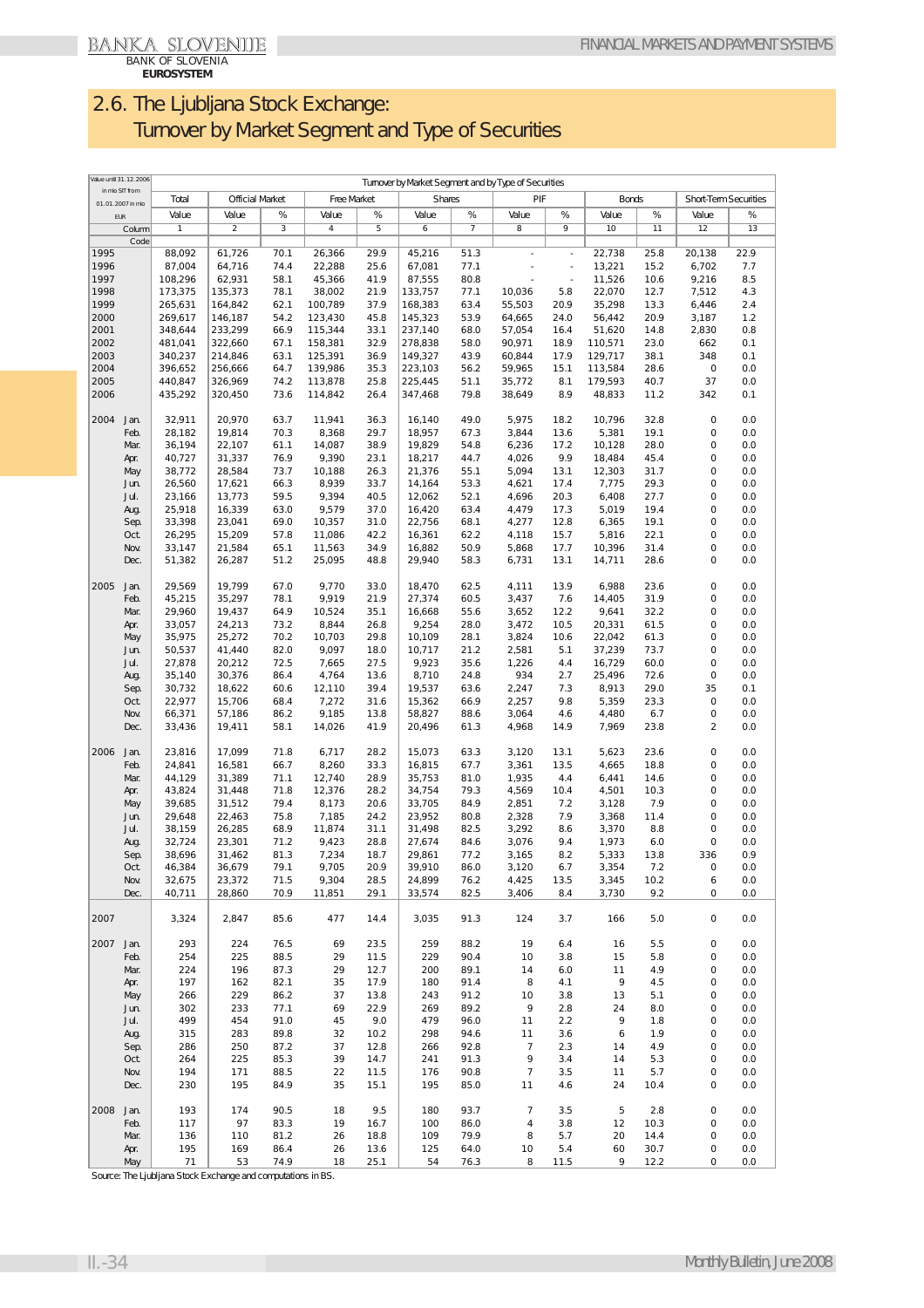### 2.7. The Ljubljana Stock Exchange: Market Capitalisation and Turnover Ratio

| Value until 31.12.2006               |             |                        |                |                        |                |                    |                | Market Capitalization and Turnover Ratio |                |                    |                |                        |                 |
|--------------------------------------|-------------|------------------------|----------------|------------------------|----------------|--------------------|----------------|------------------------------------------|----------------|--------------------|----------------|------------------------|-----------------|
| in mio SIT from<br>01.01.2007 in mio |             | Total                  |                | <b>Official Market</b> |                | Free Market        |                | Shares                                   |                | PIF                |                | <b>Bonds</b>           |                 |
| <b>EUR</b>                           |             | Value                  | Ratio          | Value                  | Ratio          | Value              | Ratio          | Value                                    | Ratio          | Value              | Ratio          | Value                  | Ratio           |
|                                      | Column      | $\overline{1}$         | $\overline{2}$ | $\overline{3}$         | $\overline{4}$ | $\overline{5}$     | 6              | $\overline{7}$                           | $\overline{8}$ | $\overline{9}$     | 10             | 11                     | $\overline{12}$ |
|                                      | Code        |                        |                |                        |                |                    |                |                                          |                |                    |                |                        |                 |
| 1995                                 |             | 100,701                | 0.675          | 95,071                 | 0.649          | 5,630              | 1.106          | 40,477                                   | 1.117          |                    |                | 60,224                 | 0.378           |
| 1996                                 |             | 177,182                | 0.453          | 140,101                | 0.462          | 37,081             | 0.420          | 124,990                                  | 0.537          |                    |                | 52,192                 | 0.253           |
| 1997                                 |             | 399,344                | 0.248          | 337,086                | 0.187          | 62,258             | 0.581          | 315,945                                  | 0.277          |                    |                | 83,400                 | 0.138           |
| 1998                                 |             | 710,252                | 0.234          | 524,334                | 0.258          | 185,918            | 0.164          | 483,037                                  | 0.277          | 82,106             | 0.122          | 145,108                | 0.152           |
| 1999<br>2000                         |             | 919,692<br>1,138,431   | 0.282<br>0.234 | 635,850<br>808,009     | 0.259<br>0.181 | 283,842<br>330,422 | 0.332<br>0.364 | 566,461<br>705,093                       | 0.297<br>0.206 | 132,468<br>178,324 | 0.419<br>0.363 | 220,763<br>255,015     | 0.160<br>0.221  |
| 2001                                 |             | 1,379,969              | 0.251          | 985,291                | 0.237          | 394,677            | 0.285          | 849,989                                  | 0.279          | 169,061            | 0.337          | 360,919                | 0.143           |
| 2002                                 |             | 2,174,207              | 0.221          | 1,553,214              | 0.208          | 620,993            | 0.254          | 1,233,107                                | 0.226          | 250,361            | 0.363          | 690,739                | 0.160           |
| 2003                                 |             | 2,441,991              | 0.122          | 1,696,124              | 0.112          | 745,867            | 0.144          | 1,339,683                                | 0.096          | 226,997            | 0.229          | 875,311                | 0.133           |
| 2004                                 |             | 3,049,777              | 0.130          | 2,124,785              | 0.121          | 924,993            | 0.151          | 1,705,829                                | 0.131          | 237,376            | 0.253          | 1,106,572              | 0.103           |
| 2005                                 |             | 3,210,403              | 0.137          | 2,354,412              | 0.139          | 855,990            | 0.133          | 1,604,341                                | 0.141          | 156,654            | 0.228          | 1,449,407              | 0.124           |
| 2006                                 |             | 4,514,358              | 0.096          | 3,694,034              | 0.087          | 820,325            | 0.140          | 2,758,994                                | 0.126          | 166,171            | 0.233          | 1,589,192              | 0.031           |
|                                      |             |                        |                |                        |                |                    |                |                                          |                |                    |                |                        |                 |
| 2004                                 | Jan.        | 2,573,259              | 0.013          | 1,767,603              | 0.012          | 805,656            | 0.015          | 1,444,954                                | 0.011          | 248,578            | 0.024          | 879,727                | 0.012           |
|                                      | Feb.        | 2,565,032              | 0.011          | 1,772,432              | 0.011          | 792,600            | 0.011          | 1,451,183                                | 0.013          | 214,867            | 0.018          | 898,982                | 0.006           |
|                                      | Mar.        | 2,668,491              | 0.014          | 1,853,464              | 0.012          | 815,027            | 0.017          | 1,530,122                                | 0.013          | 224,487            | 0.028          | 913,882                | 0.011           |
|                                      | Apr.        | 2,804,952<br>2,691,879 | 0.015<br>0.014 | 1,957,674<br>1,889,772 | 0.016<br>0.015 | 847,279<br>802,106 | 0.011<br>0.013 | 1,615,574<br>1,520,687                   | 0.011<br>0.014 | 240,441<br>219,130 | 0.017<br>0.023 | 948,937<br>952,061     | 0.019<br>0.013  |
|                                      | May<br>Jun. | 2,727,192              | 0.010          | 1,917,402              | 0.009          | 809,790            | 0.011          | 1,523,152                                | 0.009          | 221,600            | 0.021          | 982,440                | 0.008           |
|                                      | Jul.        | 2,788,450              | 0.008          | 1,965,456              | 0.007          | 822,994            | 0.011          | 1,581,235                                | 0.008          | 219,721            | 0.021          | 987,494                | 0.006           |
|                                      | Aug.        | 2,830,088              | 0.009          | 1,989,604              | 0.008          | 840,484            | 0.011          | 1,616,682                                | 0.010          | 225,659            | 0.020          | 987,747                | 0.005           |
|                                      | Sep.        | 2,896,452              | 0.012          | 2,031,440              | 0.011          | 865,011            | 0.012          | 1,645,837                                | 0.014          | 233,707            | 0.018          | 1,016,907              | 0.006           |
|                                      | Oct.        | 2,960,758              | 0.009          | 2,072,999              | 0.007          | 887,758            | 0.012          | 1,678,721                                | 0.010          | 229,516            | 0.018          | 1,052,521              | 0.006           |
|                                      | Nov.        | 2,983,483              | 0.011          | 2,087,297              | 0.010          | 896,186            | 0.013          | 1,689,524                                | 0.010          | 239,272            | 0.025          | 1,054,688              | 0.010           |
|                                      | Dec.        | 3,049,777              | 0.017          | 2,124,785              | 0.012          | 924,993            | 0.027          | 1,705,829                                | 0.018          | 237,376            | 0.028          | 1,106,572              | 0.013           |
|                                      |             |                        |                |                        |                |                    |                |                                          |                |                    |                |                        |                 |
| 2005                                 | Jan.        | 3,102,425              | 0.010          | 2,148,512              | 0.009          | 953,913            | 0.010          | 1,761,669                                | 0.010          | 247,616            | 0.017          | 1,093,140              | 0.006           |
|                                      | Feb.        | 3,116,721              | 0.015          | 2,163,928              | 0.016          | 952,793            | 0.010          | 1,731,383                                | 0.016          | 240,353            | 0.014          | 1,144,985              | 0.013           |
|                                      | Mar.        | 3,067,112              | 0.010          | 2,129,755              | 0.009          | 937,356            | 0.011          | 1,672,614                                | 0.010          | 231,398            | 0.016          | 1,163,100              | 0.008           |
|                                      | Apr.        | 3,130,981              | 0.011          | 2,166,875              | 0.011          | 964,106            | 0.009          | 1,631,518                                | 0.006          | 229,278            | 0.015          | 1,270,185              | 0.016           |
|                                      | May<br>Jun. | 3,077,789<br>3,024,553 | 0.012<br>0.017 | 2,125,446<br>2,140,860 | 0.012<br>0.019 | 952,343<br>883,693 | 0.011<br>0.010 | 1,548,278<br>1,488,670                   | 0.007<br>0.007 | 224,048<br>164,240 | 0.017<br>0.016 | 1,305,463<br>1,371,643 | 0.017<br>0.027  |
|                                      | Jul.        | 3,003,522              | 0.003          | 2,146,991              | 0.003          | 856,531            | 0.004          | 1,529,107                                | 0.004          | 167,834            | 0.006          | 1,306,581              | 0.001           |
|                                      | Aug.        | 3,001,261              | 0.012          | 2,149,826              | 0.014          | 851,435            | 0.006          | 1,528,362                                | 0.006          | 165,361            | 0.006          | 1,307,538              | 0.019           |
|                                      | Sep.        | 3,010,511              | 0.010          | 2,173,041              | 0.009          | 837,470            | 0.014          | 1,492,205                                | 0.013          | 162,246            | 0.014          | 1,356,060              | 0.007           |
|                                      | Oct.        | 3,101,271              | 0.007          | 2,257,051              | 0.007          | 844,221            | 0.009          | 1,567,530                                | 0.010          | 160,152            | 0.014          | 1,373,589              | 0.004           |
|                                      | Nov.        | 3,163,734              | 0.021          | 2,310,466              | 0.025          | 853,268            | 0.011          | 1,612,256                                | 0.036          | 157,768            | 0.019          | 1,393,711              | 0.003           |
|                                      | Dec.        | 3,210,403              | 0.010          | 2,354,412              | 0.008          | 855,990            | 0.016          | 1,604,341                                | 0.013          | 156,654            | 0.032          | 1,449,407              | 0.005           |
|                                      |             |                        |                |                        |                |                    |                |                                          |                |                    |                |                        |                 |
| 2006                                 | Jan.        | 3,288,573              | 0.007          | 2,455,270              | 0.007          | 833,303            | 0.008          | 1,651,151                                | 0.009          | 144,121            | 0.022          | 1,493,301              | 0.004           |
|                                      | Feb.        | 3,240,191              | 0.008          | 2,420,908              | 0.007          | 819,283            | 0.010          | 1,622,648                                | 0.010          | 141,034            | 0.024          | 1,476,509              | 0.003           |
|                                      | Mar.        | 3,240,351              | 0.014          | 2,424,452<br>2,598,897 | 0.013          | 815,899            | 0.016          | 1,621,768                                | 0.022<br>0.024 | 140,943            | 0.014          | 1,477,640              | 0.004<br>0.005  |
|                                      | Apr.<br>May | 3,443,358<br>3,513,904 | 0.016<br>0.011 | 2,663,125              | 0.017<br>0.012 | 844,461<br>850,779 | 0.010<br>0.010 | 1,782,223<br>1,823,018                   | 0.018          | 147,221<br>148,192 | 0.016<br>0.019 | 1,513,914<br>1,542,694 | 0.002           |
|                                      | Jun.        | 3,513,426              | 0.008          | 2,678,653              | 0.008          | 834,773            | 0.009          | 1,816,839                                | 0.013          | 147,359            | 0.016          | 1,549,227              | 0.002           |
|                                      | Jul.        | 3,578,881              | 0.011          | 2,732,392              | 0.010          | 846,489            | 0.014          | 1,867,617                                | 0.017          | 159,177            | 0.021          | 1,552,087              | 0.002           |
|                                      | Aug.        | 3,649,289              | 0.009          | 2,778,251              | 0.008          | 871,037            | 0.011          | 1,938,887                                | 0.014          | 163,994            | 0.019          | 1,546,408              | 0.001           |
|                                      | Sep.        | 3,766,639              | 0.010          | 2,879,828              | 0.011          | 886,811            | 0.008          | 2,017,773                                | 0.015          | 171,845            | 0.018          | 1,577,021              | 0.003           |
|                                      | Oct.        | 4,384,585              | 0.011          | 3,561,423              | 0.010          | 823,162            | 0.012          | 2,595,903                                | 0.015          | 180,147            | 0.017          | 1,608,535              | 0.002           |
|                                      | Nov.        | 4,365,592              | 0.007          | 3,556,286              | 0.007          | 809,306            | 0.011          | 2,626,448                                | 0.009          | 158,606            | 0.028          | 1,580,538              | 0.002           |
|                                      | Dec.        | 4,514,358              | 0.009          | 3,694,034              | 0.008          | 820,325            | 0.014          | 2,758,994                                | 0.012          | 166,171            | 0.020          | 1,589,192              | 0.002           |
| 2007                                 |             | 26,696                 | 0.125          | 21,796                 | 0.131          | 4,900              | 0.097          | 19,740                                   | 0.154          | 1,022              | 0.121          | 5,935                  | 0.028           |
| 2007 Jan.                            |             | 20,478                 | 0.014          | 16,761                 | 0.013          | 3,716              | 0.019          | 13,095                                   | 0.020          | 782                | 0.024          | 6,601                  | 0.002           |
|                                      | Feb.        | 20,131                 | 0.013          | 16,480                 | 0.014          | 3,651              | 0.008          | 12,658                                   | 0.018          | 754                | 0.013          | 6,719                  | 0.002           |
|                                      | Mar.        | 20,907                 | 0.011          | 17,166                 | 0.011          | 3,741              | 0.008          | 13,389                                   | 0.015          | 777                | 0.017          | 6,741                  | 0.002           |
|                                      | Apr.        | 22,245                 | 0.009          | 18,273                 | 0.009          | 3,972              | 0.009          | 14,846                                   | 0.012          | 819                | 0.010          | 6,580                  | 0.001           |
|                                      | May         | 23,042                 | 0.012          | 18,760                 | 0.012          | 4,282              | 0.009          | 16,023                                   | 0.015          | 868                | 0.012          | 6,151                  | 0.002           |
|                                      | Jun.        | 24,601                 | 0.012          | 20,073                 | 0.012          | 4,528              | 0.015          | 17,622                                   | 0.015          | 924                | 0.009          | 6,055                  | 0.004           |
|                                      | Jul.        | 25,574                 | 0.019          | 21,027                 | 0.022          | 4,547              | 0.010          | 18,712                                   | 0.026          | 963                | 0.011          | 5,899                  | 0.001           |
|                                      | Aug.        | 26,706                 | 0.012          | 21,847                 | 0.013          | 4,859              | 0.007          | 19,806                                   | 0.015          | 1,000              | 0.011          | 5,900                  | 0.001           |
|                                      | Sep.        | 26,421                 | 0.011          | 21,502                 | 0.012          | 4,918              | 0.007          | 19,525                                   | 0.014          | 990                | 0.007          | 5,906                  | 0.002           |
|                                      | Oct.        | 25,715                 | 0.010          | 20,913                 | 0.011          | 4,802              | 0.008          | 18,809                                   | 0.013          | 958                | 0.009          | 5,948                  | 0.002           |
|                                      | Nov.        | 24,910                 | 0.008          | 20,237                 | 0.008          | 4,673              | 0.005          | 17,992<br>19,740                         | 0.010          | 959                | 0.007          | 5,959                  | 0.002           |
|                                      | Dec.        | 26,696                 | 0.009          | 21,796                 | 0.009          | 4,900              | 0.007          |                                          | 0.010          | 1,022              | 0.010          | 5,935                  | 0.004           |
| 2008                                 | Jan.        | 24,829                 | 0.008          | 20,195                 | 0.009          | 4,634              | 0.004          | 17,924                                   | 0.010          | 918                | 0.007          | 5,988                  | 0.001           |
|                                      | Feb.        | 25,437                 | 0.005          | 20,897                 | 0.005          | 4,540              | 0.004          | 17,572                                   | 0.006          | 882                | 0.005          | 6,983                  | 0.002           |
|                                      | Mar.        | 22,799                 | 0.006          | 18,329                 | 0.006          | 4,470              | 0.006          | 15,050                                   | 0.007          | 841                | 0.009          | 6,908                  | 0.003           |
|                                      | Apr.        | 21,932                 | 0.009          | 17,401                 | 0.010          | 4,531              | 0.006          | 14,715                                   | 0.008          | 865                | 0.012          | 6,352                  | 0.009           |
|                                      | May         | 22,203                 | 0.003          | 17,833                 | 0.003          | 4,370              | 0.004          | 15,121                                   | 0.004          | 770                | 0.011          | 6,312                  | 0.001           |

Source: The Ljubljana Stock Exchange and computations in BS.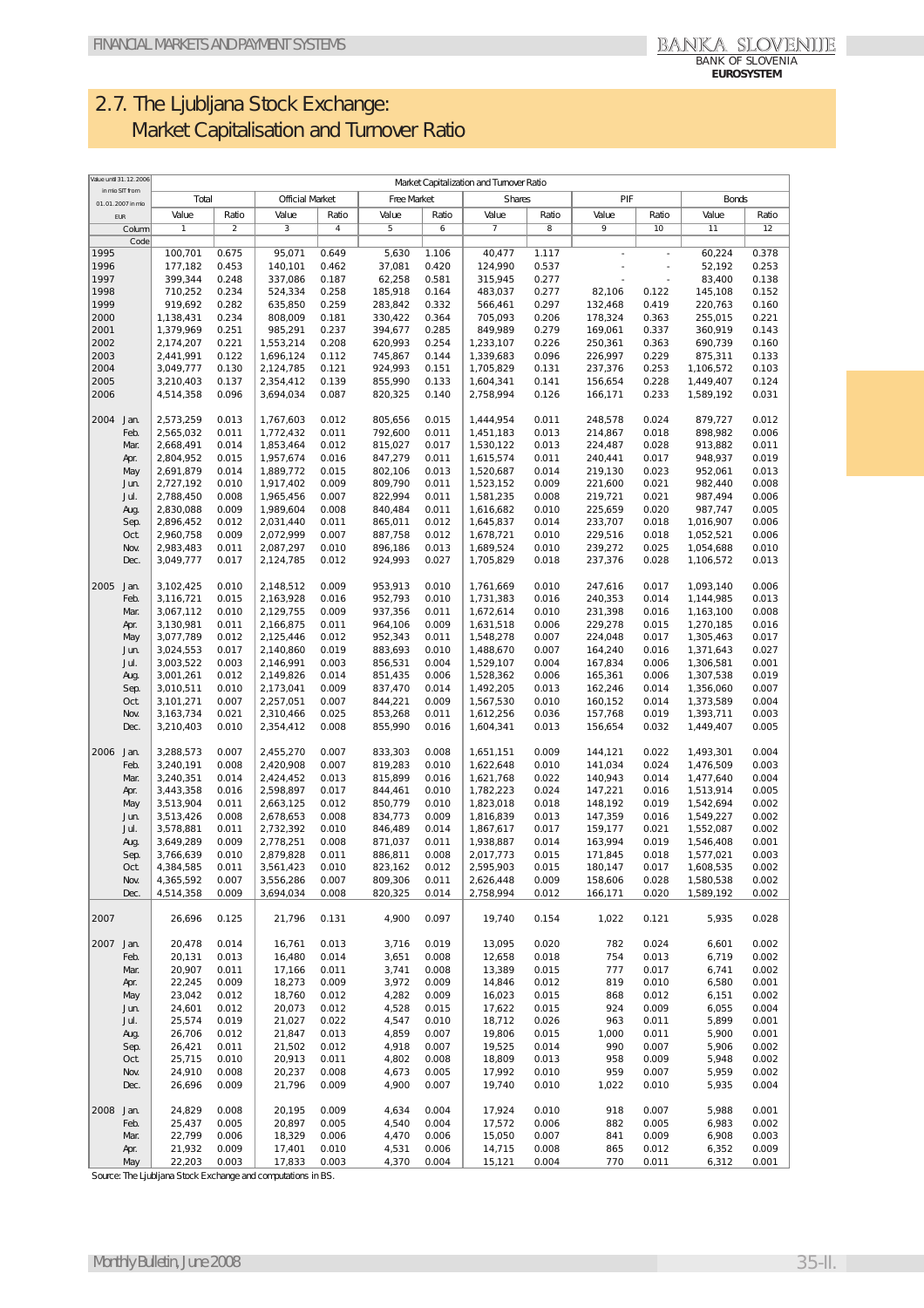### 2.8. The Ljubljana Stock Exchange: Slovenian Stock Exchange Index and Bond Index

|              |              |                      |                      | Slovenian Stock Exchange Index (SBI) |                      |                      |                |                  | Bond Index (BIO) |                |                |
|--------------|--------------|----------------------|----------------------|--------------------------------------|----------------------|----------------------|----------------|------------------|------------------|----------------|----------------|
|              |              | <b>SBI</b>           | dT                   | d%                                   | min                  | max                  | <b>BIO</b>     | dT               | d%               | min            | max            |
|              | Column       | $\mathbf{1}$         | $\overline{2}$       | $\overline{3}$                       | $\overline{4}$       | $\overline{5}$       | 6              | $\overline{7}$   | $\overline{8}$   | $\overline{9}$ | 10             |
|              | Code         |                      |                      |                                      |                      |                      |                |                  |                  |                |                |
| 1995         |              | 1,448.8              | 51.9                 | 3.7                                  | 1,017.0              | 1,590.2              | 111.7          | 11.1             | 11.1             | 100.5          | 113.5          |
| 1996<br>1997 |              | 1,183.3<br>1,404.7   | $-265.5$<br>221.4    | $-18.3$<br>18.7                      | 891.9<br>1,156.1     | 1,589.2<br>1,655.4   | 107.9<br>107.3 | $-3.8$<br>$-0.6$ | $-3.4$<br>$-0.5$ | 106.6<br>104.9 | 112.0<br>111.0 |
| 1998         |              | 1,705.8              | 301.1                | 21.4                                 | 1,378.5              | 2,026.5              | 108.2          | 0.9              | 0.8              | 101.7          | 108.2          |
| 1999         |              | 1,806.3              | 100.5                | 5.9                                  | 1,679.5              | 1,981.9              | 108.5          | 0.3              | 0.3              | 104.5          | 110.5          |
| 2000         |              | 1,807.9              | 1.7                  | 0.1                                  | 1,584.2              | 1,903.7              | 109.0          | 0.5              | 0.5              | 104.0          | 109.6          |
| 2001         |              | 2,151.6              | 343.7                | 19.0                                 | 1,700.2              | 2,159.4              | 109.3          | 0.2              | 0.2              | 107.8          | 110.1          |
| 2002         |              | 3,340.2              | 1,188.6              | 55.2                                 | 2,140.8              | 3,547.6              | 111.0          | 1.7              | 1.6              | 107.2          | 111.1          |
| 2003         |              | 3,931.6              | 591.4                | 17.7                                 | 3,067.7              | 4,034.5              | 117.3          | 6.3              | 5.7              | 111.7          | 118.1          |
| 2004         |              | 4,904.5              | 972.8                | 24.7                                 | 3,922.7              | 4,935.3              | 122.0          | 4.8              | 4.1              | 116.3          | 122.3          |
| 2005<br>2006 |              | 4,630.1<br>6,382.9   | $-274.4$<br>1,752.8  | $-5.6$<br>37.9                       | 4,301.6<br>4,427.2   | 5,131.6<br>6,464.8   | 123.1<br>119.4 | 1.1<br>$-3.7$    | 0.9<br>$-3.0$    | 120.6<br>117.6 | 123.4<br>122.8 |
| 2007         |              | 11,369.6             | 4,986.7              | 78.1                                 | 6,551.5              | 12,242.0             | 117.0          | $-2.5$           | $-2.1$           | 116.2          | 120.0          |
|              |              |                      |                      |                                      |                      |                      |                |                  |                  |                |                |
| 2004 Jan.    |              | 4,199.2              | 267.6                | 6.8                                  | 3,922.7              | 4,252.4              | 117.7          | 0.4              | 0.3              | 116.3          | 117.9          |
|              | Feb.         | 4,120.7              | $-78.5$              | $-1.9$                               | 4,101.9              | 4,219.9              | 117.1          | $-0.6$           | $-0.5$           | 117.1          | 117.7          |
|              | Mar.         | 4,375.7              | 255.0                | 6.2                                  | 4,113.3              | 4,491.9              | 117.4          | 0.3              | 0.2              | 116.6          | 117.6          |
|              | Apr.         | 4,667.6              | 292.0                | 6.7                                  | 4,394.7              | 4,674.6              | 118.1          | 0.7              | 0.6              | 117.3          | 118.5          |
|              | May          | 4,415.0              | $-252.6$             | $-5.4$                               | 4,415.0              | 4,709.2              | 118.0          | $-0.1$           | $-0.1$           | 117.7          | 118.4          |
|              | Jun.         | 4,446.9<br>4,666.7   | 31.8                 | 0.7                                  | 4,419.2              | 4,505.9              | 118.1          | 0.0              | 0.0              | 117.8          | 118.1          |
|              | Jul.         | 4,796.6              | 219.9<br>129.8       | 4.9<br>2.8                           | 4,455.6<br>4,619.5   | 4,666.7<br>4,796.6   | 117.8<br>118.0 | $-0.2$<br>0.2    | $-0.2$<br>0.2    | 117.7<br>117.8 | 118.3<br>118.1 |
|              | Aug.<br>Sep. | 4,838.8              | 42.3                 | 0.9                                  | 4,772.0              | 4,924.0              | 118.9          | 0.9              | 0.7              | 118.1          | 118.9          |
|              | Oct.         | 4,822.5              | $-16.3$              | $-0.3$                               | 4,762.9              | 4,836.6              | 119.6          | 0.7              | 0.6              | 118.9          | 119.6          |
|              | Nov.         | 4,841.3              | 18.8                 | 0.4                                  | 4,823.9              | 4,935.3              | 120.4          | 0.8              | 0.7              | 119.6          | 120.5          |
|              | Dec.         | 4,904.5              | 63.2                 | 1.3                                  | 4,819.4              | 4,927.8              | 122.0          | 1.7              | 1.4              | 120.2          | 122.3          |
|              |              |                      |                      |                                      |                      |                      |                |                  |                  |                |                |
| 2005         | Jan.         | 5,128.6              | 224.1                | 4.6                                  | 4,908.8              | 5,128.6              | 122.2          | 0.2              | 0.1              | 120.6          | 122.2          |
|              | Feb.         | 5,005.9              | $-122.7$             | $-2.4$                               | 5,005.9              | 5,131.6              | 122.1          | $-0.1$           | $-0.1$           | 121.7          | 122.3          |
|              | Mar.         | 4,858.5              | $-147.4$             | $-2.9$                               | 4,764.3              | 4,989.0              | 122.2          | 0.1              | 0.1              | 121.9          | 122.6          |
|              | Apr.         | 4,734.7<br>4,627.4   | $-123.7$<br>$-107.3$ | $-2.5$<br>$-2.3$                     | 4,625.9<br>4,625.2   | 4,865.1<br>4,734.1   | 122.3<br>121.6 | 0.2<br>$-0.7$    | 0.1<br>$-0.6$    | 121.5<br>121.3 | 122.3<br>122.4 |
|              | May<br>Jun.  | 4,396.8              | $-230.6$             | $-5.0$                               | 4,396.8              | 4,615.3              | 121.8          | 0.2              | 0.2              | 121.4          | 122.1          |
|              | Jul.         | 4,548.4              | 151.6                | 3.4                                  | 4,424.1              | 4,548.4              | 121.7          | $-0.1$           | $-0.1$           | 121.3          | 121.9          |
|              | Aug.         | 4,549.3              | 0.9                  | 0.0                                  | 4,499.6              | 4,587.8              | 121.3          | $-0.4$           | $-0.3$           | 121.3          | 121.7          |
|              | Sep.         | 4,490.2              | $-59.1$              | $-1.3$                               | 4,301.6              | 4,579.9              | 122.5          | 1.2              | 1.0              | 120.8          | 122.5          |
|              | Oct.         | 4,515.9              | 25.7                 | 0.6                                  | 4,422.5              | 4,538.1              | 123.3          | 0.9              | 0.7              | 122.5          | 123.4          |
|              | Nov.         | 4,626.6              | 110.8                | 2.5                                  | 4,490.7              | 4,644.5              | 123.2          | $-0.1$           | $-0.1$           | 123.1          | 123.3          |
|              | Dec.         | 4,630.1              | 3.5                  | 0.1                                  | 4,567.0              | 4,636.9              | 123.1          | $-0.1$           | $-0.1$           | 122.6          | 123.3          |
| 2006 Jan.    |              | 4,637.0              | 6.9                  | 0.1                                  | 4,569.5              | 4,663.0              | 121.8          | $-1.3$           | $-1.0$           | 121.4          | 122.8          |
|              | Feb.         | 4,549.7              | $-87.3$              | $-1.9$                               | 4,516.0              | 4,606.3              | 121.6          | $-0.2$           | $-0.2$           | 121.1          | 122.2          |
|              | Mar.         | 4,439.0              | $-110.7$             | $-2.4$                               | 4,427.2              | 4,543.7              | 119.7          | $-2.0$           | $-1.6$           | 119.6          | 121.5          |
|              | Apr.         | 4,919.6              | 480.6                | 10.8                                 | 4,483.8              | 4,919.6              | 119.6          | $-0.1$           | $-0.1$           | 119.3          | 120.0          |
|              | May          | 5,019.3              | 99.7                 | 2.0                                  | 4,881.3              | 5,159.2              | 119.6          | 0.0              | 0.0              | 118.6          | 119.7          |
|              | Jun.         | 5,092.9              | 73.6                 | 1.5                                  | 5,011.9              | 5,092.9              | 118.3          | $-1.4$           | $-1.1$           | 118.1          | 119.4          |
|              | Jul.         | 5,291.8              | 198.9                | 3.9                                  | 5,087.6              | 5,291.8              | 118.2          | $-0.1$           | 0.0              | 117.6          | 118.2          |
|              | Aug.         | 5,450.9              | 159.1                | 3.0                                  | 5,308.9              | 5,537.9              | 118.3          | 0.1              | 0.1              | 117.9          | 118.5          |
|              | Sep.         | 5,603.2              | 152.3                | 2.8                                  | 5,478.7              | 5,603.2              | 119.1          | 0.7              | 0.6              | 118.2          | 119.1          |
|              | Oct.         | 5,947.2<br>6,067.3   | 344.0                | 6.1                                  | 5,597.2              | 5,947.2<br>6,067.3   | 119.3          | 0.2<br>0.7       | 0.2              | 118.8          | 119.5<br>120.1 |
|              | Nov.<br>Dec. | 6,382.9              | 120.1<br>315.7       | 2.0<br>5.2                           | 5,868.5<br>6,107.2   | 6,464.8              | 120.1<br>119.4 | $-0.6$           | 0.6<br>$-0.5$    | 118.9<br>119.3 | 120.4          |
|              |              |                      |                      |                                      |                      |                      |                |                  |                  |                |                |
| 2007 Jan.    |              | 7,258.1              | 875.2                | 13.7                                 | 6,551.5              | 7,318.0              | 118.9          | $-0.6$           | $-0.5$           | 118.5          | 120.0          |
|              | Feb.         | 7,077.9              | $-180.2$             | $-2.5$                               | 7,077.9              | 7,306.8              | 117.5          | $-1.3$           | $-1.1$           | 117.5          | 118.9          |
|              | Mar.         | 7,691.4              | 613.6                | 8.7                                  | 6,871.5              | 7,691.4              | 117.6          | 0.1              | 0.1              | 117.6          | 118.4          |
|              | Apr.         | 8,734.5              | 1,043.1              | 13.6                                 | 7,743.0              | 8,734.5              | 117.3          | $-0.4$           | $-0.3$           | 117.2          | 117.6          |
|              | May          | 9,403.9              | 669.3                | 7.7                                  | 8,774.4              | 9,507.3              | 117.2          | $-0.1$           | $-0.1$           | 117.0          | 117.4          |
|              | Jun.         | 10,561.3             | 1,157.5              | 12.3                                 | 9,465.4              | 10,632.7             | 117.2          | 0.0              | 0.0              | 117.0          | 117.4          |
|              | Jul.<br>Aug. | 11,441.0<br>12,242.0 | 879.7<br>801.0       | 8.3<br>7.0                           | 10,287.5<br>11,459.7 | 11,580.0<br>12,242.0 | 116.8<br>116.7 | $-0.4$<br>$-0.1$ | $-0.4$<br>$-0.1$ | 116.4<br>116.2 | 117.1<br>116.8 |
|              | Sep.         | 12,092.4             | $-149.6$             | $-1.2$                               | 11,851.2             | 12,144.3             | 116.7          | 0.0              | 0.0              | 116.4          | 116.7          |
|              | Oct.         | 11,669.6             | $-422.8$             | $-3.5$                               | 11,244.4             | 12,085.1             | 116.5          | $-0.2$           | $-0.2$           | 116.5          | 116.8          |
|              | Nov.         | 11,114.8             | $-554.8$             | $-4.8$                               | 10,750.6             | 11,872.2             | 116.6          | 0.0              | 0.0              | 116.3          | 116.7          |
|              | Dec.         | 11,369.6             | 254.8                | 2.3                                  | 11,128.6             | 11,590.1             | 117.0          | 0.4              | 0.3              | 116.5          | 117.7          |
|              |              |                      |                      |                                      |                      |                      |                |                  |                  |                |                |
| 2008 Jan.    |              | 10,240.1             | $-1,129.5$           | $-9.9$                               | 9,403.4              | 11,408.0             | 116.6          | $-0.4$           | $-0.3$           | 116.5          | 117.0          |
|              | Feb.         | 10,040.9             | $-199.3$             | $-1.9$                               | 9,528.2              | 10,184.0             | 116.9          | 0.3              | 0.3              | 116.5          | 117.5          |
|              | Mar.         | 8,677.6              | $-1,363.3$           | $-13.6$                              | 8,552.1              | 9,839.3              | 116.8          | $-0.1$           | $-0.1$           | 116.7          | 117.0          |
|              | Apr.         | 8,451.6              | $-226.0$             | $-2.6$                               | 7,368.5              | 8,710.3              | 117.1          | 0.3              | 0.3              | 116.6          | 117.5          |
|              | May          | 8,415.1              | $-36.5$              | $-0.4$                               | 8,415.1              | 8,875.7              | 117.0          | $-0.2$           | $-0.1$           | 116.4          | 117.3          |

Source: The Ljubljana Stock Exchange and computations in BS.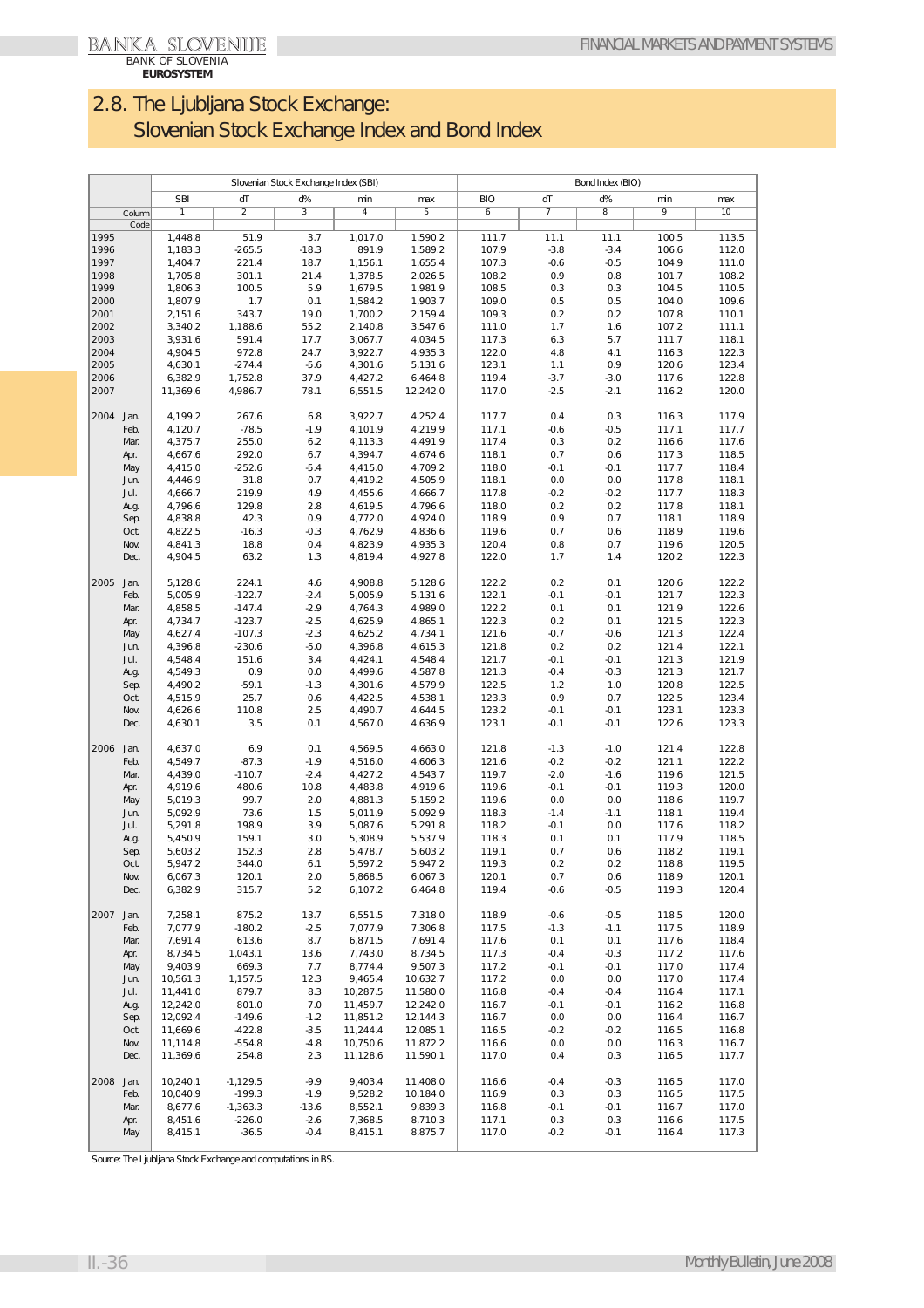## 2.9.1.a. Selected Bank of Slovenia Exchange Rates - Average Rates to 31.12.2006

|      | in SIT | <b>EUR</b>   | GBP            | CHF            | <b>USD</b>     | <b>JPY</b> | <b>CZK</b> | <b>HUF</b>     | PLN            | <b>SKK</b> | <b>HRK</b> |
|------|--------|--------------|----------------|----------------|----------------|------------|------------|----------------|----------------|------------|------------|
|      | Column | $\mathbf{1}$ | $\overline{2}$ | $\overline{3}$ | $\overline{4}$ | 5          | 6          | $\overline{7}$ | $\overline{8}$ | 9          | 10         |
|      | Dode   |              |                |                |                |            |            |                |                |            |            |
| 1992 |        | 105.0788     | 142.7461       | 57.9490        | 81.2870        | 0.6422     | 2.8170     | 1.0106         | 0.0060         |            | 0.4271     |
| 1993 |        | 132.2802     | 170.0252       | 76.6669        | 113.2419       | 1.0248     | 3.8509     | 1.2306         | 0.0063         | ٠          | 0.0491     |
| 1994 |        | 152.3622     | 197.0006       | 94.2149        | 128.8086       | 1.2598     | 4.4723     | 1.2408         | 0.0057         | 4.0159     | 21.2188    |
| 1995 |        | 153.1177     | 186.9737       | 100.2418       | 118.5185       | 1.2644     | 4.4366     | 0.9665         | 49.0672        | 3.9584     | 22.5009    |
| 1996 |        | 169.5098     | 211.4174       | 109.6247       | 135.3654       | 1.2453     | 4.9776     | 0.9097         | 50.3619        | 4.4139     | 24.8883    |
| 1997 |        | 180.3985     | 261.5308       | 110.0789       | 159.6893       | 1.3224     | 5.0803     | 0.8582         | 48.8393        | 4.7465     | 25.9223    |
| 1998 |        | 186.2659     | 275.2013       | 114.6526       | 166.1346       | 1.2743     | 5.1514     | 0.7841         | 47.8055        | 4.7157     | 26.0659    |
| 1999 |        | 193.6253     | 294.0493       | 120.9907       | 181.7704       | 1.6053     | 5.2556     | 0.7665         | 45.8644        | 4.3976     | 25.6099    |
| 2000 |        | 205.0316     | 336.5545       | 131.7159       | 222.6824       | 2.0673     | 5.7624     | 0.7888         | 51.2137        | 4.8181     | 26.9045    |
| 2001 |        | 217.1851     | 349.3743       | 143.8502       | 242.7488       | 1.9989     | 6.3822     | 0.8476         | 59.3171        | 5.0203     | 29.1298    |
| 2002 |        | 226.2237     | 360.0079       | 154.1931       | 240.2447       | 1.9171     | 7.3500     | 0.9332         | 58.8916        | 5.3062     | 30.5910    |
| 2003 |        | 233.7045     | 338.0625       | 153.7727       | 207.1137       | 1.7863     | 7.3480     | 0.9238         | 53.2745        | 5.6371     | 30.9031    |
| 2004 |        | 238.8615     | 352.1029       | 154.7207       | 192.3811       | 1.7783     | 7.4931     | 0.9499         | 52.8366        | 5.9692     | 31.8877    |
| 2005 |        | 239.6371     | 350.3115       | 154.7818       | 192.7055       | 1.7511     | 8.0509     | 0.9670         | 59.6242        | 6.2144     | 32.3952    |
| 2006 |        | 239.6009     | 351.4322       | 152.3405       | 191.0283       | 1.6425     | 8.4588     | 0.9087         | 61.5690        | 6.4436     | 32.7343    |
|      |        |              |                |                |                |            |            |                |                |            |            |
| 2005 | Oct.   | 239.5807     | 351.3147       | 154.6052       | 199.2506       | 1.7376     | 8.0799     | 0.9515         | 61.1596        | 6.1615     | 32.4528    |
|      | Nov.   | 239.5792     | 352.7656       | 155.1060       | 203.2470       | 1.7166     | 8.1855     | 0.9550         | 60.2878        | 6.1914     | 32.4951    |
|      | Dec.   | 239.5806     | 352.7348       | 154.8072       | 202.1508       | 1.7042     | 8.2754     | 0.9485         | 62.1571        | 6.3288     | 32.4458    |
|      |        |              |                |                |                |            |            |                |                |            |            |
| 2006 | Jan.   | 239.5819     | 349.1456       | 154.6279       | 197.9386       | 1.7139     | 8.3432     | 0.9564         | 62.7640        | 6.3919     | 32.4928    |
|      | Feb.   | 239.5747     | 350.7676       | 153.7948       | 200.4449       | 1.7002     | 8.4410     | 0.9529         | 63.1841        | 6.4103     | 32.7543    |
|      | Mar.   | 239.5850     | 347.9357       | 152.7422       | 199.5020       | 1.7015     | 8.3693     | 0.9219         | 61.8858        | 6.4003     | 32.7118    |
|      | Apr.   | 239.5864     | 345.0651       | 152.1430       | 195.9356       | 1.6695     | 8.4039     | 0.9025         | 61.1223        | 6.4088     | 32.7791    |
|      | May    | 239.6060     | 350.6148       | 153.9118       | 187.6411       | 1.6796     | 8.4773     | 0.9133         | 61.5581        | 6.3788     | 32.9716    |
|      | Jun.   | 239.6155     | 349.1390       | 153.6103       | 189.1902       | 1.6520     | 8.4511     | 0.8851         | 59.6528        | 6.3065     | 33.0389    |
|      | Jul.   | 239.6143     | 348.2300       | 152.7889       | 188.8930       | 1.6335     | 8.4266     | 0.8623         | 59.9182        | 6.2473     | 33.0698    |
|      | Aug.   | 239.6088     | 353.7894       | 151.8884       | 187.0762       | 1.6156     | 8.5006     | 0.8742         | 61.4034        | 6.3607     | 32.9058    |
|      | Sep.   | 239.6018     | 354.9524       | 151.2966       | 188.0560       | 1.6069     | 8.4480     | 0.8726         | 60.4599        | 6.3898     | 32.4361    |
|      | Oct.   | 239.6052     | 355.9334       | 150.6935       | 190.0380       | 1.6008     | 8.4737     | 0.8964         | 61.3990        | 6.5055     | 32.4196    |
|      | Nov.   | 239.6129     | 355.5299       | 150.4937       | 186.2352       | 1.5870     | 8.5461     | 0.9243         | 62.5999        | 6.6741     | 32.6365    |
|      | Dec.   | 239.6188     | 356.0833       | 150.0954       | 181.3881       | 1.5491     | 8.6251     | 0.9429         | 62.8802        | 6.8490     | 32.5958    |

# 2.9.1.b. Selected Bank of Slovenia Exchange Rates - End of Month Rates to 31.12.2006

|      | in SIT  | <b>EUR</b>   | GBP            | CHF            | <b>USD</b>     | <b>JPY</b>     | CZK             | <b>HUF</b>     | PLN            | <b>SKK</b>     | <b>HRK</b> |
|------|---------|--------------|----------------|----------------|----------------|----------------|-----------------|----------------|----------------|----------------|------------|
|      |         |              |                |                |                |                |                 |                |                |                |            |
|      | Column  | $\mathbf{1}$ | $\overline{2}$ | $\overline{3}$ | $\overline{4}$ | $\overline{5}$ | $6\overline{6}$ | $\overline{7}$ | $\overline{8}$ | $\overline{9}$ | 10         |
|      | Code    |              |                |                |                |                |                 |                |                |                |            |
| 1992 | 31.Dec. | 119.4741     | 149.2738       | 67.5004        | 98.7005        | 0.7925         | 3.3584          | 1.1692         | 0.0063         |                | 0.1300     |
| 1993 | 31.Dec. | 147.8001     | 195.2084       | 89.8447        | 131.8420       | 1.1819         | 4.2931          | 1.2808         | 0.0061         | 3.8730         | 0.0200     |
| 1994 | 31.Dec. | 155.1327     | 197.6472       | 96.5088        | 126.4576       | 1.2687         | 4.5533          | 1.1607         | 0.0053         | 4.0795         | 22.0000    |
| 1995 | 31.Dec. | 161.4538     | 194.5444       | 109.4581       | 125.9902       | 1.2224         | 4.7260          | 0.9314         | 50.0004        | 4.2194         | 23.6770    |
| 1996 | 31.Dec. | 175.4113     | 239.0169       | 104.6444       | 141.4792       | 1.2201         | 5.2536          | 0.8988         | 49.7196        | 4.4357         | 25.5786    |
| 1997 | 31.Dec. | 186.7334     | 281.5091       | 116.3514       | 169.1792       | 1.3063         | 4.9700          | 0.8426         | 47.3093        | 4.8667         | 26.8496    |
| 1998 | 31.Dec. | 188.9271     | 269.5999       | 117.7452       | 161.2011       | 1.3976         | 5.4048          | 0.7441         | 47.1241        | 4.3637         | 25.7502    |
| 1999 | 31.Dec. | 197.3215     | 318.1579       | 122.9647       | 196.7705       | 1.9249         | 5.4681          | 0.7758         | 47.4582        | 4.6526         | 25.7617    |
| 2000 | 31.Dec. | 211.5062     | 339.3329       | 138.9295       | 227.3771       | 1.9798         | 6.0387          | 0.7980         | 54.9224        | 4.8113         | 27.9818    |
| 2001 | 31.Dec. | 221.4095     | 363.5027       | 149.5606       | 250.9458       | 1.9138         | 6.9234          | 0.9033         | 63.3051        | 5.1816         | 30.1816    |
| 2002 | 31.Dec. | 230.2673     | 354.0940       | 158.5099       | 221.0708       | 1.8542         | 7.3194          | 0.9768         | 57.6331        | 5.5300         | 30.8380    |
| 2003 | 31.Dec. | 236.6903     | 336.2556       | 151.7343       | 189.3674       | 1.7708         | 7.2774          | 0.9067         | 50.5759        | 5.7561         | 30.9723    |
| 2004 | 31.Dec. | 239.7430     | 338.3333       | 155.1132       | 176.2427       | 1.6972         | 7.8816          | 0.9765         | 58.8471        | 6.1892         | 31.4055    |
| 2005 | 31.Dec. | 239.5756     | 348.6765       | 154.0382       | 202.4297       | 1.7221         | 8.2584          | 0.9486         | 62.0823        | 6.3288         | 32.5201    |
| 2006 | 31.Dec. | 239.6400     | 356.9258       | 149.0299       | 181.9314       | 1.5296         | 8.7208          | 0.9524         | 62.5937        | 6.9602         | 32.6374    |
|      |         |              |                |                |                |                |                 |                |                |                |            |
| 2005 | 31.Oct. | 239.6246     | 351.4588       | 154.9664       | 197.2381       | 1.7117         | 8.0722          | 0.9541         | 60.0367        | 6.1375         | 32.4937    |
|      | 30.Nov. | 239.5742     | 349.7944       | 154.7937       | 202.7026       | 1.7014         | 8.2817          | 0.9539         | 61.4766        | 6.3358         | 32.4055    |
|      | 31.Dec. | 239.5756     | 348.6765       | 154.0382       | 202.4297       | 1.7221         | 8.2584          | 0.9486         | 62.0823        | 6.3288         | 32.5201    |
|      |         |              |                |                |                |                |                 |                |                |                |            |
| 2006 | 31.Jan. | 239.5844     | 349.9626       | 154.0141       | 198.1510       | 1.6841         | 8.4316          | 0.9520         | 62.7809        | 6.4111         | 32.5974    |
|      | 28.Feb. | 239.5663     | 351.5280       | 153.1950       | 202.0974       | 1.7394         | 8.4569          | 0.9489         | 63.5320        | 6.4303         | 32.7769    |
|      | 31.Mar. | 239.5871     | 345.0772       | 152.0995       | 198.5145       | 1.6915         | 8.3778          | 0.9025         | 61.0149        | 6.3618         | 32.7037    |
|      | 30.Apr. | 239.5803     | 345.1668       | 152.4630       | 190.9158       | 1.6728         | 8.4261          | 0.9068         | 61.8033        | 6.4059         | 32.9003    |
|      | 31.May  | 239.6203     | 349.7596       | 153.7703       | 186.1996       | 1.6637         | 8.5023          | 0.9159         | 60.8328        | 6.3577         | 33.0051    |
|      | 30.Jun. | 239.6285     | 346.6848       | 153.0586       | 191.2896       | 1.6426         | 8.4110          | 0.8489         | 58.7642        | 6.2599         | 33.0974    |
|      | 31.Jul. | 239.6096     | 351.2307       | 152.3459       | 189.1008       | 1.6347         | 8.4227          | 0.8849         | 60.9864        | 6.2964         | 33.0268    |
|      | 31.Aug. | 239.6011     | 355.3331       | 151.9637       | 186.9401       | 1.5966         | 8.4845          | 0.8669         | 60.5436        | 6.3496         | 32.7154    |
|      | 30.Sep. | 239.5987     | 353.7034       | 150.8618       | 189.1071       | 1.6033         | 8.4649          | 0.8785         | 60.3356        | 6.4184         | 32.4444    |
|      | 31.Oct. | 239.6000     | 358.0395       | 150.7677       | 188.3204       | 1.6032         | 8.4625          | 0.9126         | 61.6382        | 6.5851         | 32.5743    |
|      | 30.Nov. | 239.6220     | 355.1008       | 150.8100       | 182.1113       | 1.5670         | 8.5671          | 0.9308         | 62.6872        | 6.7455         | 32.5843    |
|      | 31.Dec. | 239.6400     | 356.9258       | 149.0299       | 181.9314       | 1.5296         | 8.7208          | 0.9524         | 62.5937        | 6.9602         | 32.6374    |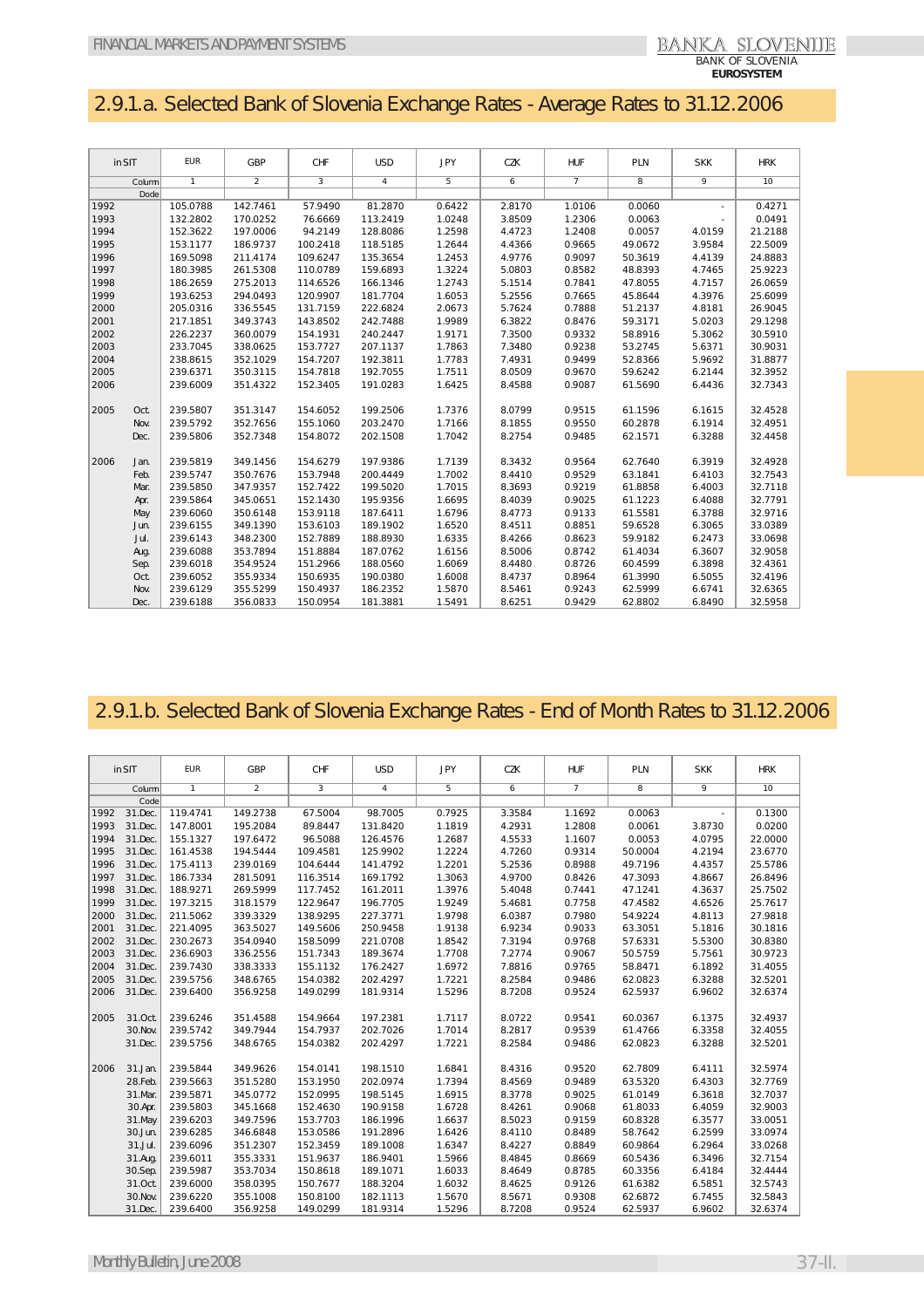**EUROSYSTEM**

### 2.9.2.a. European Central Bank exchange rates - Average Rates

| for EUR |         | GBP            | CHF            | <b>USD</b>     | <b>JPY</b>     | <b>CZK</b> | <b>HUF</b> | PLN             | <b>SKK</b> | <b>DKK</b> | <b>SEK</b> | <b>HRK</b> |
|---------|---------|----------------|----------------|----------------|----------------|------------|------------|-----------------|------------|------------|------------|------------|
|         | Stolpec | $\overline{1}$ | $\overline{2}$ | $\overline{3}$ | $\overline{4}$ | 5          | 6          | $7\overline{ }$ | 8          | 9          | 10         | 11         |
|         | Koda    |                |                |                |                |            |            |                 |            |            |            |            |
| 1999    |         | 0.6587         | 1.6003         | 1.0658         | 121.3200       | 36.8840    | 252.7700   | 4.2274          | 44.1230    | 7.4355     | 8.8075     |            |
| 2000    |         | 0.6095         | 1.5579         | 0.9236         | 99.4700        | 35.5990    | 260.0400   | 4.0082          | 42.6020    | 7.4538     | 8.4452     |            |
| 2001    |         | 0.6219         | 1.5105         | 0.8956         | 108,6800       | 34.0680    | 256.5900   | 3.6721          | 43.3000    | 7.4521     | 9.2551     | 7.4820     |
| 2002    |         | 0.6288         | 1.4670         | 0.9456         | 118,0600       | 30.8040    | 242.9600   | 3.8574          | 42.6940    | 7.4305     | 9.1611     | 7.4130     |
| 2003    |         | 0.6920         | 1.5212         | 1.1312         | 130.9700       | 31.8460    | 253.6200   | 4.3996          | 41.4890    | 7.4307     | 9.1242     | 7.5688     |
| 2004    |         | 0.6787         | 1.5438         | 1.2439         | 134.4400       | 31.8910    | 251.6600   | 4.5268          | 40.0220    | 7.4399     | 9.1243     | 7.4967     |
| 2005    |         | 0.6838         | 1.5483         | 1.2441         | 136.8500       | 29.7820    | 248.0500   | 4.0230          | 38.5990    | 7.4518     | 9.2822     | 7.4008     |
| 2006    |         | 0.6817         | 1.5729         | 1.2556         | 146.0200       | 28.3420    | 264.2600   | 3.8959          | 37.2340    | 7.4591     | 9.2544     | 7.3247     |
| 2007    |         | 0.6843         | 1.6427         | 1.3705         | 161.2500       | 27.7660    | 251.3500   | 3.7837          | 33.7750    | 7.4506     | 9.2501     | 7.3376     |
|         |         |                |                |                |                |            |            |                 |            |            |            |            |
| 2006    | Nov.    | 0.6740         | 1.5922         | 1.2881         | 151.1100       | 28.0290    | 258.8400   | 3.8248          | 35.8840    | 7.4564     | 9.1008     | 7.3482     |
|         | Dec.    | 0.6729         | 1.5969         | 1.3213         | 154.8200       | 27.7780    | 253.9700   | 3.8125          | 34.9670    | 7.4549     | 9.0377     | 7.3564     |
|         |         |                |                |                |                |            |            |                 |            |            |            |            |
| 2007    | Jan.    | 0.6634         | 1.6155         | 1.2999         | 156.5600       | 27.8400    | 253.8800   | 3.8795          | 34.7510    | 7.4539     | 9.0795     | 7.3711     |
|         | Feb.    | 0.6680         | 1.6212         | 1.3074         | 157.6000       | 28.2330    | 253.3000   | 3.8943          | 34.4900    | 7.4541     | 9.1896     | 7.3612     |
|         | Mar.    | 0.6802         | 1.6124         | 1.3242         | 155.2400       | 28.0570    | 249.8600   | 3.8859          | 33.8130    | 7.4494     | 9.2992     | 7.3641     |
|         | Apr.    | 0.6793         | 1.6375         | 1.3516         | 160.6800       | 28.0150    | 246.0000   | 3.8144          | 33.4910    | 7.4530     | 9.2372     | 7.3967     |
|         | May.    | 0.6814         | 1.6506         | 1.3511         | 163.2200       | 28.2310    | 248.4200   | 3.7819          | 33.7360    | 7.4519     | 9.2061     | 7.3258     |
|         | Jun.    | 0.6756         | 1.6543         | 1.3419         | 164.5500       | 28.5460    | 250.2900   | 3.8074          | 34.0020    | 7.4452     | 9.3290     | 7.3313     |
|         | Jul.    | 0.6744         | 1.6567         | 1.3716         | 166.7600       | 28.3590    | 246.9000   | 3.7682          | 33.3260    | 7.4410     | 9.1842     | 7.2947     |
|         | Aug.    | 0.6777         | 1.6383         | 1.3622         | 159.0500       | 27.8600    | 255.2000   | 3.8116          | 33.6030    | 7.4429     | 9.3231     | 7.3161     |
|         | Sep.    | 0.6889         | 1.6475         | 1.3896         | 159.8200       | 27.5730    | 253.3300   | 3.7891          | 33.8290    | 7.4506     | 9.2835     | 7.3134     |
|         | Oct.    | 0.6961         | 1.6706         | 1.4227         | 164.9500       | 27.3350    | 251.0200   | 3.7062          | 33.6240    | 7.4534     | 9.1735     | 7.3284     |
|         | Nov.    | 0.7090         | 1.6485         | 1.4684         | 162.8900       | 26.7320    | 254.5000   | 3.6575          | 33.2320    | 7.4543     | 9.2889     | 7.3365     |
|         | Dec.    | 0.7206         | 1.6592         | 1.4570         | 163.5500       | 26.3170    | 253.1800   | 3.6015          | 33.4040    | 7.4599     | 9.4319     | 7.3178     |
|         |         |                |                |                |                |            |            |                 |            |            |            |            |
| 2008    | Jan.    | 0.7473         | 1.6203         | 1.4718         | 158.6800       | 26.0500    | 256.0300   | 3.6092          | 33.5460    | 7.4505     | 9.4314     | 7.3155     |
|         | Feb.    | 0.7509         | 1.6080         | 1.4748         | 157.9700       | 25.3770    | 262.1500   | 3.5768          | 33.0850    | 7.4540     | 9.3642     | 7.2707     |
|         | Mar.    | 0.7749         | 1.5720         | 1.5527         | 156.5900       | 25.2080    | 259.9400   | 3.5363          | 32.4990    | 7.4561     | 9.4020     | 7.2662     |
|         | Apr.    | 0.7949         | 1.5964         | 1.5750         | 161.5600       | 25.0640    | 253.7500   | 3.4421          | 32.3740    | 7.4603     | 9.3699     | 7.2654     |
|         | May.    | 0.7921         | 1.6247         | 1.5557         | 162.3100       | 25.1000    | 247.6900   | 3.4038          | 31.4660    | 7.4609     | 9.3106     | 7.2539     |

# 2.9.2.b. European Central Bank exchange rates - End of Month Rates

|      | for EUR | GBP          | CHF            | <b>USD</b>     | <b>JPY</b>     | <b>CZK</b> | <b>HUF</b> | PLN            | <b>SKK</b> | <b>DKK</b> | <b>SEK</b> | <b>HRK</b> |
|------|---------|--------------|----------------|----------------|----------------|------------|------------|----------------|------------|------------|------------|------------|
|      | Stolpec | $\mathbf{1}$ | $\overline{2}$ | $\overline{3}$ | $\overline{4}$ | 5          | 6          | $\overline{7}$ | 8          | 9          | 10         | 11         |
|      | Koda    |              |                |                |                |            |            |                |            |            |            |            |
| 1999 | 31.Dec  | 0.6217       | 1.6051         | 1.0046         | 102.7300       | 36.1030    | 254.7000   | 4.1587         | 42.4020    | 7.4433     | 8.5625     |            |
| 2000 | 31.Dec  | 0.6241       | 1.5232         | 0.9305         | 106.9200       | 35.0470    | 265.0000   | 3.8498         | 43.9330    | 7.4631     | 8.8313     | 7.5800     |
| 2001 | 31.Dec  | 0.6085       | 1.4829         | 0.8813         | 115.3300       | 31.9620    | 245.1800   | 3.4953         | 42.7800    | 7.4365     | 9.3012     | 7.3490     |
| 2002 | 31.Dec  | 0.6505       | 1.4524         | 1.0487         | 124.3900       | 31.5770    | 236.2900   | 4.0210         | 41.5030    | 7.4288     | 9.1528     | 7.4750     |
| 2003 | 31.Dec  | 0.7048       | 1.5579         | 1.2630         | 135.0500       | 32.4100    | 262.5000   | 4.7019         | 41.1700    | 7.4450     | 9.0800     | 7.6451     |
| 2004 | 31.Dec  | 0.7051       | 1.5429         | 1.3621         | 139.6500       | 30.4640    | 245.9700   | 4.0845         | 38.7450    | 7.4388     | 9.0206     | 7.6650     |
| 2005 | 31.Dec  | 0.6853       | 1.5551         | 1.1797         | 138,9000       | 29.0000    | 252.8700   | 3.8600         | 37.8800    | 7.4605     | 9.3885     | 7.3715     |
| 2006 | 31.Dec  | 0.6715       | 1.6069         | 1.3170         | 156.9300       | 27.4850    | 251.7700   | 3.8310         | 34.4350    | 7.4560     | 9.0404     | 7.3504     |
| 2007 | 31.Dec  | 0.7334       | 1.6547         | 1.4721         | 164.9300       | 26.6280    | 253.7300   | 3.5935         | 33.5830    | 7.4583     | 9.4415     | 7.3308     |
|      |         |              |                |                |                |            |            |                |            |            |            |            |
| 2006 | 30.Nov  | 0.6743       | 1.5916         | 1.3200         | 153.2900       | 27.9720    | 256.2700   | 3.8113         | 35.5300    | 7.4546     | 9.0661     | 7.3615     |
|      | 31.Dec. | 0.6715       | 1.6069         | 1.3170         | 156.9300       | 27.4850    | 251.7700   | 3.8310         | 34.4350    | 7.4560     | 9.0404     | 7.3504     |
|      |         |              |                |                |                |            |            |                |            |            |            |            |
| 2007 | 31.Jan. | 0.6633       | 1.6214         | 1.2954         | 157.2700       | 28.1630    | 257.2200   | 3.9274         | 35.1200    | 7.4553     | 9.0520     | 7.3675     |
|      | 28.Feb. | 0.6737       | 1.6136         | 1.3211         | 156.4500       | 28.2950    | 254.7000   | 3.9181         | 34.4400    | 7.4527     | 9.2763     | 7.3488     |
|      | 31.Mar. | 0.6798       | 1.6247         | 1.3318         | 157.3200       | 28.0100    | 247.8000   | 3.8668         | 33.3400    | 7.4508     | 9.3462     | 7.4050     |
|      | 30.Apr. | 0.6827       | 1.6458         | 1.3605         | 162.8200       | 28.1230    | 247.1800   | 3.7810         | 33.7270    | 7.4505     | 9.1523     | 7.3615     |
|      | 31.May  | 0.6801       | 1.6477         | 1.3453         | 163.5600       | 28.3240    | 250.2500   | 3.8152         | 33.9680    | 7.4488     | 9.2945     | 7.3140     |
|      | 30.Jun  | 0.6740       | 1.6553         | 1.3505         | 166.6300       | 28.7180    | 246.1500   | 3.7677         | 33.6350    | 7.4422     | 9.2525     | 7.3035     |
|      | 31.Jul  | 0.6740       | 1.6519         | 1.3707         | 163.5900       | 28.0370    | 250.4500   | 3.7890         | 33.3650    | 7.4409     | 9.1900     | 7.3085     |
|      | 31.Aug  | 0.6780       | 1.6451         | 1.3705         | 159.2500       | 27.7260    | 253.9100   | 3.8162         | 33.6890    | 7.4491     | 9.3662     | 7.3207     |
|      | 30.Sep. | 0.6968       | 1.6601         | 1.4179         | 163.5500       | 27.5320    | 250.6900   | 3.7730         | 33.8770    | 7.4544     | 9.2147     | 7.2773     |
|      | 31.Oct  | 0.6973       | 1.6762         | 1.4447         | 166.4900       | 26.9730    | 251.4100   | 3.6377         | 33.3320    | 7.4547     | 9.2191     | 7.3463     |
|      | 30.Nov. | 0.7146       | 1.6541         | 1.4761         | 163.4300       | 26.2610    | 253.0000   | 3.6133         | 33.1610    | 7.4575     | 9.3715     | 7.3240     |
|      | 31.Dec. | 0.7334       | 1.6547         | 1.4721         | 164.9300       | 26.6280    | 253.7300   | 3.5935         | 33.5830    | 7.4583     | 9.4415     | 7.3308     |
|      |         |              |                |                |                |            |            |                |            |            |            |            |
| 2008 | 31.Jan. | 0.7477       | 1.6051         | 1.4870         | 157.9300       | 26.0700    | 259.4600   | 3.6244         | 33.7750    | 7.4528     | 9.4725     | 7.2284     |
|      | 29.Feb. | 0.7652       | 1.5885         | 1.5167         | 158.0300       | 25.2280    | 264.1500   | 3.5305         | 32.5300    | 7.4515     | 9.3948     | 7.2715     |
|      | 31.Mar. | 0.7958       | 1.5738         | 1.5812         | 157.3700       | 25.3350    | 259.4300   | 3.5220         | 32.5820    | 7.4568     | 9.3970     | 7.2690     |
|      | 30.Apr. | 0.7902       | 1.6147         | 1.5540         | 162.6200       | 25.2050    | 253.3200   | 3.4515         | 32.2290    | 7.4620     | 9.3575     | 7.2681     |
|      | 31.May  | 0.7860       | 1.6276         | 1.5508         | 163.7400       | 25.0880    | 241.3300   | 3.3749         | 30.2800    | 7.4588     | 9.3280     | 7.2498     |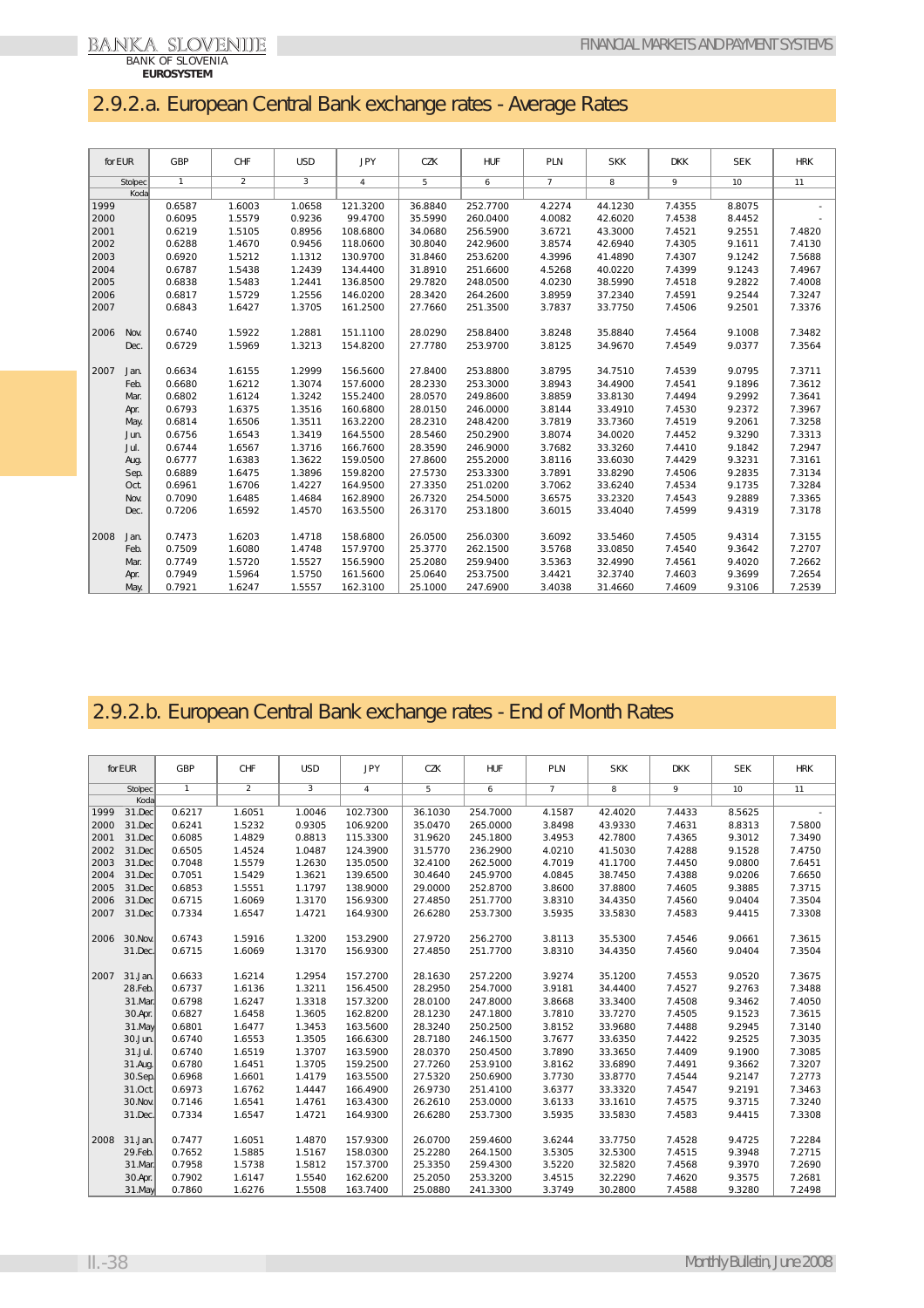## 2.10. TARGET and in Giro Clearing transactions

| Value                          |                |                                | TARGET                             |                |                |             | Giro Clearing transactions' |                |
|--------------------------------|----------------|--------------------------------|------------------------------------|----------------|----------------|-------------|-----------------------------|----------------|
| until 31.12.2006<br>in mio SIT |                | Domestic payments <sup>2</sup> | Cross-border payments <sup>3</sup> |                |                |             |                             | Net Cash Flow  |
| from 01.01.2007                |                |                                |                                    |                | Number         | Gross Value | Net Value                   | in%            |
| in mio EUR                     | Number         | Value                          | Number                             | Value          |                |             |                             |                |
| Column<br>Code                 | $\overline{1}$ | $\overline{2}$                 | $\overline{3}$                     | $\overline{4}$ | $\overline{5}$ | 6           |                             | $\overline{8}$ |
| 1998                           | 224,270        | 15,216.80                      |                                    | ×,             | 171,527        | 17.01       | 4.18                        | 24.59          |
| 1999                           | 511,321        | 23,184.37                      |                                    |                | 9,789,220      | 1,259.30    | 1,077.41                    | 85.56          |
| 2000                           | 1,039,796      | 22,218.30                      |                                    | ×              | 34,837,077     | 2,801.55    | 1,296.40                    | 46.27          |
| 2001                           | 1,444,594      | 29,153.14                      |                                    | ä,             | 48,180,832     | 3,794.08    | 1,431.45                    | 37.73          |
| 2002                           | 1,351,429      | 40,137.66                      |                                    | ×.             | 50,486,456     | 4,461.62    | 1,097.55                    | 24.60          |
| 2003                           | 1,264,074      | 43,391.20                      |                                    | ä,             | 46,613,463     | 4,505.72    | 902.48                      | 20.03          |
| 2004                           | 1,370,990      | 48,774.40                      |                                    | ä,             | 48,598,215     | 4,844.19    | 932.37                      | 19.25          |
| 2005                           | 1,403,876      | 62,694.04                      |                                    |                | 49,368,854     | 5,021.52    | 980.36                      | 19.52          |
| 2006                           | 1,567,213      | 76,107.58                      |                                    | ä,             | 52,108,939     | 5,493.42    | 1,078.40                    | 19.63          |
|                                |                |                                |                                    |                |                |             |                             |                |
| 2003 Aug.                      | 94,616         | 3,136.31                       |                                    | ٠              | 3,485,818      | 340.65      | 70.05                       | 20.56          |
| Sep.                           | 106,744        | 3,364.78                       |                                    |                | 3,849,057      | 377.77      | 75.76                       | 20.06          |
| Oct.                           | 111,528        | 3,722.86                       |                                    | ×.             | 4,056,510      | 396.82      | 78.06                       | 19.67          |
| Nov.                           | 106,227        | 3,862.01                       |                                    | ä,             | 3,871,862      | 377.53      | 77.08                       | 20.42          |
| Dec.                           | 130,156        | 4,671.94                       |                                    |                | 4,450,568      | 453.42      | 92.88                       | 20.48          |
|                                |                |                                |                                    |                |                |             |                             |                |
| 2004<br>Jan.                   | 103,874        | 3,543.12                       |                                    | ä,             | 3,641,446      | 366.80      | 72.23                       | 19.69          |
| Feb.                           | 100,641        | 3,457.43                       |                                    |                | 3,633,405      | 349.31      | 68.82                       | 19.70          |
| Mar.                           | 117,561        | 4,245.60                       |                                    | ٠              | 4,255,363      | 408.45      | 77.15                       | 18.89          |
| Apr.                           | 118,890        | 4,219.37                       |                                    |                | 4,005,348      | 406.94      | 77.69                       | 19.09          |
| May                            | 111,125        | 3,947.42                       |                                    |                | 4,058,333      | 399.38      | 76.37                       | 19.12          |
| Jun.                           | 111,652        | 4,273.53                       |                                    | i,             | 4,149,877      | 408.34      | 76.44                       | 18.72          |
| Jul.                           | 116,243        | 4,266.57                       |                                    | ×,             | 4,086,121      | 416.34      | 79.12                       | 19.00          |
| Aug.                           | 107,083        | 3,904.04                       |                                    |                | 3,818,001      | 380.24      | 75.92                       | 19.97          |
| Sep.                           | 112,742        | 3,665.45                       |                                    | ä,             | 3,940,229      | 395.76      | 77.44                       | 19.57          |
| Oct.                           | 112,971        | 4,053.11                       |                                    | ä,             | 4,051,786      | 405.62      | 77.06                       | 19.00          |
| Nov.                           | 116,416        | 3,938.97                       |                                    | ٠              | 4,216,786      | 419.86      | 80.75                       | 19.23          |
| Dec.                           | 141,792        | 5,259.79                       |                                    |                | 4,741,520      | 487.15      | 93.37                       | 19.17          |
|                                |                |                                |                                    |                |                |             |                             |                |
| 2005<br>Jan.                   | 109,875        | 4,115.05                       |                                    |                | 3,825,113      | 385.44      | 75.98                       | 19.71          |
| Feb.                           | 98,588         | 3,765.59                       |                                    | ٠              | 3,556,269      | 353.28      | 69.61                       | 19.70          |
| Mar.                           | 114,353        | 4,475.58                       |                                    |                | 4,173,911      | 406.72      | 77.59                       | 19.08          |
| Apr.                           | 115,548        | 5,188.89                       |                                    | ä,             | 4,031,727      | 408.48      | 85.57                       | 20.95          |
| May                            | 114,367        | 4,951.66                       |                                    |                | 4,156,728      | 422.16      | 81.59                       | 19.33          |
| Jun.                           | 118,820        | 5,964.96                       |                                    | ×,             | 4,305,618      | 435.80      | 83.33                       | 19.12          |
| Jul.                           | 113,932        | 4,988.24                       |                                    |                | 4,071,402      | 418.26      | 81.69                       | 19.53          |
| Aug.                           | 112,899        | 4,977.62                       |                                    | ×.             | 4,005,450      | 411.12      | 80.91                       | 19.68          |
| Sep.                           | 118,642        | 5,975.29                       |                                    | ä,             | 4,097,643      | 419.97      | 81.02                       | 19.29          |
| Oct.                           | 116,247        | 5,315.74                       |                                    | ٠              | 4,059,202      | 416.29      | 81.63                       | 19.61          |
| Nov.                           | 125,488        | 5,726.53                       |                                    |                | 4,393,709      | 451.78      | 89.89                       | 19.90          |
| Dec.                           | 145,117        | 7,248.89                       |                                    | ×.             | 4,692,082      | 492.23      | 91.56                       | 18.60          |
|                                |                |                                |                                    |                |                |             |                             |                |
| 2006<br>Jan.                   | 120,912        | 6,216.58                       |                                    |                | 4,084,313      | 423.28      | 86.64                       | 20.47          |
| Feb.                           | 110,330        | 6,046.12                       |                                    |                | 3,800,169      | 390.43      | 78.81                       | 20.18          |
| Mar.                           | 129,225        | 6,877.72                       |                                    |                | 4,506,835      | 456.43      | 86.20                       | 18.89          |
| Apr.                           | 121,402        | 6,004.00                       |                                    |                | 4,073,215      | 431.34      | 87.05                       | 20.18          |
| May                            | 131,262        | 6,722.14                       |                                    |                | 4,559,106      | 480.46      | 93.66                       | 19.49          |
| Jun.                           | 132,498        | 6,162.06                       |                                    |                | 4,556,337      | 480.67      | 91.70                       | 19.08          |
| Jul.                           | 123,556        | 6,267.37                       |                                    |                | 4,302,144      | 455.70      | 91.59                       | 20.10          |
| Aug.                           | 120,691        | 5,553.39                       |                                    | ×,             | 4,106,734      | 437.66      | 84.23                       | 19.24          |
| Sep.                           | 133,030        | 6,113.46                       |                                    |                | 4,118,041      | 437.05      | 88.63                       | 20.28          |
| Oct.                           | 138,658        | 6,207.84                       |                                    | ×              | 4,425,703      | 470.74      | 91.95                       | 19.53          |
| Nov.                           | 141,613        | 6,546.96                       |                                    |                | 4,540,935      | 483.59      | 94.57                       | 19.55          |
| Dec.                           | 164,036        | 7,389.95                       |                                    | ×,             | 5,035,407      | 546.07      | 103.40                      | 18.93          |
| 2007                           | 728,846        | 364,681.45                     | 72,150                             | 68,882.13      | 53,652,237     | 45,721.18   | 9,082.54                    | 19.87          |
| 2007 Jan.                      | 51,094         | 28,738.91                      | 5,668                              | 5,911.03       | 4,075,911      | 3,308.69    | 674.78                      | 20.39          |
| Feb.                           | 46,793         | 24,874.65                      | 4,585                              | 4,240.35       | 4,021,948      | 3,169.47    | 630.93                      | 19.91          |
| Mar.                           | 54,637         | 29,065.91                      | 4,955                              | 6,138.88       | 4,566,173      | 3,588.86    | 666.39                      | 18.57          |
| Apr.                           | 57,919         | 27,593.88                      | 5,607                              | 4,828.85       | 4,402,528      | 3,734.63    | 742.04                      | 19.87          |
| May                            | 61,593         | 30,693.70                      | 5,651                              | 5,907.68       | 4,614,810      | 3,826.49    | 722.84                      | 18.89          |
| Jun.                           | 57,973         | 28,093.16                      | 5,331                              | 4,954.76       | 4,514,808      | 3,730.86    | 693.60                      | 18.59          |
| Jul.                           | 62,686         | 31,034.34                      | 5,497                              | 4,906.41       | 4,606,517      | 3,942.60    | 749.13                      | 19.00          |
| Aug.                           | 58,953         | 28,767.33                      | 4,937                              | 5,892.47       | 4,261,388      | 3,698.53    | 687.91                      | 18.60          |
| Sep.                           | 60,475         | 29,539.01                      | 6,582                              | 4,076.85       | 4,130,289      | 3,546.38    | 662.00                      | 18.67          |
| Oct.                           | 70,601         | 32,446.37                      | 8,621                              | 6,219.08       | 4,798,169      | 4,141.42    | 741.18                      | 17.90          |
| Nov.                           | 76,506         | 34,115.79                      | 7,677                              | 7,142.67       | 4,710,704      | 4,557.41    | 1,209.58                    | 26.54          |
| Dec.                           | 69,616         | 39,718.39                      | 7,039                              | 8,663.08       | 4,948,992      | 4,475.84    | 902.16                      | 20.16          |
|                                |                |                                |                                    |                |                |             |                             |                |
| 2008<br>Jan.                   | 53,895         | 30,674.93                      | 7,215                              | 8,907.74       | 4,430,224      | 3,924.00    | 759.10                      | 19.34          |
| Feb.                           | 50,983         | 28,115.71                      | 7,429                              | 7,614.21       | 4,296,098      | 3,692.25    | 715.43                      | 19.38          |
| Mar.                           | 51,897         | 29,698.44                      | 8,382                              | 6,380.05       | 4,526,999      | 3,818.76    | 730.77                      | 19.14          |
| Apr.                           | 59,352         | 34,999.81                      | 10,142                             | 7,182.21       | 4,880,222      | 4,417.01    | 877.40                      | 19.86          |
| May                            | 52,480         | 27,798.15                      | 9,311                              | 6,360.67       | 4,619,825      | 4,031.04    | 776.27                      | 19.26          |
| Jun.                           | 54,383         | 30,894.44                      | 10,267                             | 7,344.14       | 4,726,126      | 4,118.98    | 752.66                      | 18.27          |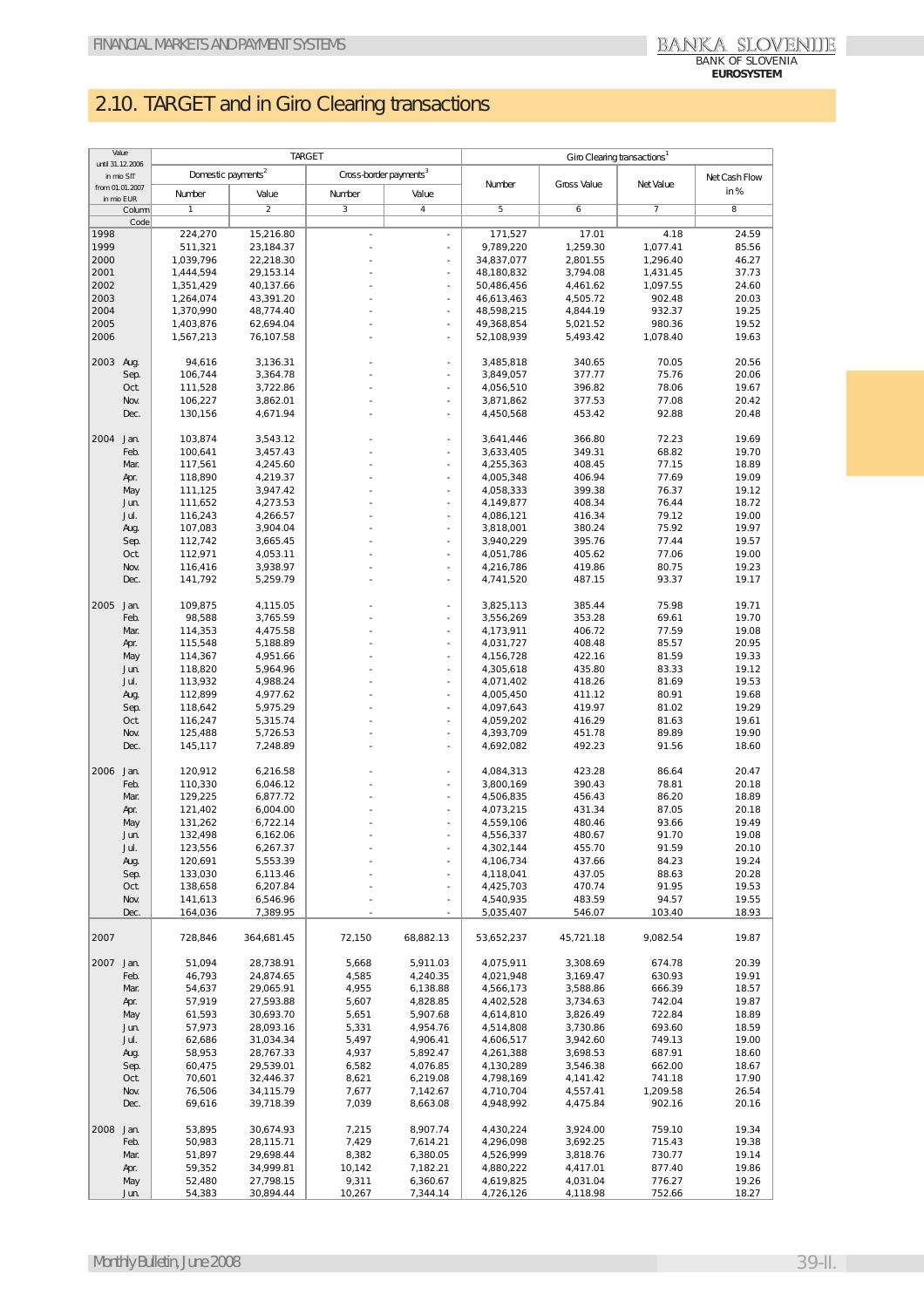**EUROSYSTEM**

# 2.11. Payment Cards

|      |              |                   |                  |                    |                           | Number of cards in circulation - cards issued in Slovenia |                          |                           |                          |
|------|--------------|-------------------|------------------|--------------------|---------------------------|-----------------------------------------------------------|--------------------------|---------------------------|--------------------------|
|      |              |                   |                  |                    | Credit cards <sup>1</sup> |                                                           |                          |                           |                          |
|      |              | Domestic<br>cards | Under<br>licence | Issued by<br>banks | Issued by<br>enterprises  | Personal<br>cards                                         | <b>Business</b><br>cards | Total                     | Debit cards <sup>2</sup> |
|      | Column       | $\mathbf{1}$      | $\mathfrak{D}$   | 3                  | 4                         | 5                                                         | 6                        | $7 = 1 + 2, 3 + 4, 5 + 6$ | 8                        |
|      | Code         |                   |                  |                    |                           |                                                           |                          |                           |                          |
|      | 1998 31.dec. | 350,567           | 243,296          | 415,666            | 178,197                   | 510.145                                                   | 83,718                   | 593.863                   | 775,032                  |
| 1999 | 31.dec.      | 374.929           | 272,887          | 438.823            | 208.993                   | 551.645                                                   | 96.171                   | 647,816                   | 961.982                  |
| 2000 | 31.dec.      | 418,565           | 323,506          | 498.670            | 243.401                   | 629.879                                                   | 112.192                  | 742.071                   | 1,392,379                |
| 2001 | 31.dec.      | 443.541           | 344.238          | 512.994            | 274.785                   | 676.018                                                   | 111.761                  | 787.779                   | 1.495.660                |
| 2002 | 31.dec.      | 477,072           | 370,378          | 539.853            | 307.597                   | 733,119                                                   | 114,331                  | 847.450                   | 1,707,668                |
| 2003 | 31.dec.      | 522.759           | 405.425          | 573.818            | 354.366                   | 804.099                                                   | 124.085                  | 928.184                   | 2.466.579                |
| 2004 | 31.dec.      | 575.976           | 435.260          | 595.595            | 415.641                   | 873.506                                                   | 137.730                  | 1.011.236                 | 2.310.190                |
| 2005 | 31.dec.      | 630,342           | 463.977          | 627,935            | 466.384                   | 933,588                                                   | 160.731                  | 1.094.319                 | 2,330,220                |
| 2006 | 31.dec.      | 700.950           | 506.102          | 651.681            | 555.371                   | 1.043.121                                                 | 163.931                  | 1.207.052                 | 2.412.485                |
| 2007 | 31.dec.      | 738.876           | 545.988          | 670.988            | 613.876                   | 1.098.501                                                 | 186.363                  | 1,284,864                 | 2.486.652                |
|      |              |                   |                  |                    |                           |                                                           |                          |                           |                          |
| 2007 | 31.mar.      | 703.300           | 513,705          | 656,263            | 560,742                   | 1,047,646                                                 | 169,359                  | 1,217,005                 | 2,461,351                |
|      | $30.$ jun.   | 714,368           | 529,516          | 666,451            | 577,433                   | 1.067.684                                                 | 176,200                  | 1,243,884                 | 2,497,675                |
|      | 30. sep.     | 726.582           | 537.826          | 671.580            | 592.828                   | 1.083.857                                                 | 180.551                  | 1,264,408                 | 2,544,001                |
|      | 31.dec.      | 738,876           | 545.988          | 670.988            | 613.876                   | 1.098.501                                                 | 186,363                  | 1,284,864                 | 2,486,652                |
|      | 2008 31.mar. | 760.967           | 562.296          | 674,522            | 648.741                   | 1,121,241                                                 | 202.022                  | 1,323,263                 | 2.548.654                |

| In thousands   |                   |                  |                    |                           | Volume of transactions in Slovenia |                          |                           |                          |                     |                     |
|----------------|-------------------|------------------|--------------------|---------------------------|------------------------------------|--------------------------|---------------------------|--------------------------|---------------------|---------------------|
|                |                   |                  |                    |                           | Cards issued in Slovenia           |                          |                           |                          |                     | Number of           |
|                |                   |                  |                    | Credit cards <sup>1</sup> |                                    |                          |                           |                          | Cards issued        | transaction         |
|                | Domestic<br>cards | Under<br>licence | Issued by<br>banks | Issued by<br>enterprises  | Personal<br>cards                  | <b>Business</b><br>cards | Total                     | Debit cards <sup>2</sup> | abroad <sup>3</sup> | abroad <sup>4</sup> |
| Column         | 1                 | $\mathcal{P}$    | 3                  | 4                         | 5                                  | 6                        | $7 = 1 + 2, 3 + 4, 5 + 6$ | 8                        | $\overline{9}$      | 10                  |
| Code           |                   |                  |                    |                           |                                    |                          |                           |                          |                     |                     |
| 1996           | 18,543            | 5,717            | 18,419             | 5,841                     | 21,315                             | 2,945                    | 24,260                    | ٠                        | 1,212               | 725                 |
| 1997           | 21.981            | 9.017            | 23.114             | 7.884                     | 27.106                             | 3.892                    | 30.998                    | 45                       | 1.755               | 948                 |
| 1998           | 25.993            | 12.245           | 28.147             | 10.091                    | 33.231                             | 5.006                    | 38.238                    | 1,216                    | 2.278               | 1,278               |
| 1999           | 28.396            | 15.798           | 33.050             | 11.144                    | 38.704                             | 5.490                    | 44.194                    | 5.264                    | 2.925               | 1.433               |
| 2000           | 31.794            | 20.139           | 38.426             | 13.506                    | 44.209                             | 7.724                    | 51.933                    | 13.933                   | 3.745               | 1.558               |
| 2001           | 33,366            | 21,697           | 40,218             | 14,846                    | 47,777                             | 7,286                    | 55,063                    | 26,388                   | 4,585               | 1,623               |
| 2002           | 31.877            | 23,117           | 40.599             | 14.394                    | 49,138                             | 5,856                    | 54,994                    | 31,988                   | 4,752               | 1,788               |
| 2003           | 34.930            | 24.598           | 41.556             | 17.972                    | 52.010                             | 7.519                    | 59.528                    | 37.784                   | 5.253               | 2.097               |
| 2004           | 34.338            | 26,377           | 41.342             | 19.373                    | 53,228                             | 7.486                    | 60.715                    | 44.145                   | 5.011               | 2,764               |
| 2005           | 35,079            | 28,292           | 41.794             | 21,577                    | 55,784                             | 7,587                    | 63,371                    | 49,178                   | 5,897               | 3,044               |
| 2006           | 36.408            | 29.579           | 40.281             | 25.706                    | 57.308                             | 8.679                    | 65.987                    | 55.182                   | 7.221               | 3,597               |
| 2007           | 34.909            | 27,942           | 35.975             | 26,876                    | 53,848                             | 9,003                    | 62,851                    | 59,496                   | 7,642               | 4,551               |
|                |                   |                  |                    |                           |                                    |                          |                           |                          |                     |                     |
| 2007           | 8.825             | 6.647            | 8.828              | 6.643                     | 13.062                             | 2.409                    | 15.471                    | 13.864                   | 1.531               | 785                 |
| $\mathbf{I}$   | 8.997             | 7.168            | 9.316              | 6.850                     | 13,896                             | 2,270                    | 16,166                    | 15,313                   | 1,974               | 1,152               |
| $\mathbf{III}$ | 8,374             | 6.823            | 8.693              | 6.504                     | 13,143                             | 2,054                    | 15,197                    | 14,656                   | 2.378               | 1,429               |
| IV             | 8.712             | 7.304            | 9.138              | 6.879                     | 13.747                             | 2.270                    | 16.017                    | 15.664                   | 1.760               | 1,184               |
| 2008           | 9.012             | 7.014            | 9.309              | 6.717                     | 13.779                             | 2.247                    | 16.026                    | 14.723                   | 1,811               | 935                 |

| Until              | Value of transactions in Slovenia |               |           |                |                          |                 |                 |               |                |             |
|--------------------|-----------------------------------|---------------|-----------|----------------|--------------------------|-----------------|-----------------|---------------|----------------|-------------|
| 31.12.2006         |                                   |               |           |                | Cards issued in Slovenia |                 |                 |               |                | Value of    |
| in mio SIT<br>from |                                   |               |           | Credit cards 1 |                          |                 |                 |               | Cards issued   | transaction |
| 01.01.2007         | Domestic                          | Under         | Issued by | Issued by      | Personal                 | <b>Business</b> |                 | Debit cards 2 | abroad3        | abroad4     |
| in mio EUR         | cards                             | licence       | banks     | enterprises    | cards                    | cards           | Total           |               |                |             |
| Column             | $\mathbf{1}$                      | $\mathcal{P}$ | 3         | 4              | 5                        | 6               | $7=1+2,3+4,5+6$ | 8             | $\overline{9}$ | 10          |
| Code               |                                   |               |           |                |                          |                 |                 |               |                |             |
| 1998               | 111.565                           | 73,086        | 138.320   | 46.332         | 152,454                  | 32,198          | 184,651         | 6.890         | 33.552         | 22,638      |
| 1999               | 127.134                           | 97,561        | 167.751   | 56.944         | 185.451                  | 39.244          | 224.695         | 30.034        | 42.727         | 27.284      |
| 2000               | 178.771                           | 143.089       | 218.963   | 102,897        | 245.942                  | 75.918          | 321.860         | 92.982        | 58.499         | 28,552      |
| 2001               | 186.422                           | 170.049       | 251.098   | 105.373        | 287.814                  | 68,657          | 356,471         | 162.896       | 77,047         | 32,158      |
| 2002               | 193.263                           | 189.545       | 266.733   | 116.076        | 314.342                  | 68,466          | 382.809         | 209.688       | 86,323         | 35,523      |
| 2003               | 210.647                           | 207.019       | 281.677   | 135.989        | 340,674                  | 76.992          | 417.665         | 249.105       | 90.031         | 40,168      |
| 2004               | 227.975                           | 221,060       | 287.729   | 161.307        | 355.983                  | 93.052          | 449.035         | 313.100       | 81.157         | 51.101      |
| 2005               | 248.978                           | 237.568       | 296.349   | 190.197        | 378.827                  | 107.718         | 486.546         | 357.411       | 91,612         | 59,788      |
| 2006               | 266.911                           | 245,265       | 296.973   | 215,204        | 393.877                  | 118,300         | 512,177         | 403.573       | 104,853        | 70,435      |
| 2007               | 1.138                             | 1.060         | 1,208     | 989            | 1.661                    | 536             | 2.197           | 1.898         | 570            | 323         |
| 2007               | 273                               | 244           | 281       | 236            | 386                      | 131             | 517             | 426           | 104            | 66          |
| $\mathbf{I}$       | 289                               | 277           | 312       | 254            | 425                      | 141             | 566             | 499           | 131            | 83          |
| $\mathbf{III}$     | 273                               | 267           | 297       | 244            | 417                      | 123             | 540             | 486           | 198            | 95          |
| IV                 | 296                               | 294           | 328       | 262            | 452                      | 137             | 589             | 534           | 138            | 86          |
| 2008               | 302                               | 271           | 318       | 256            | 433                      | 141             | 574             | 488           | 137            | 78          |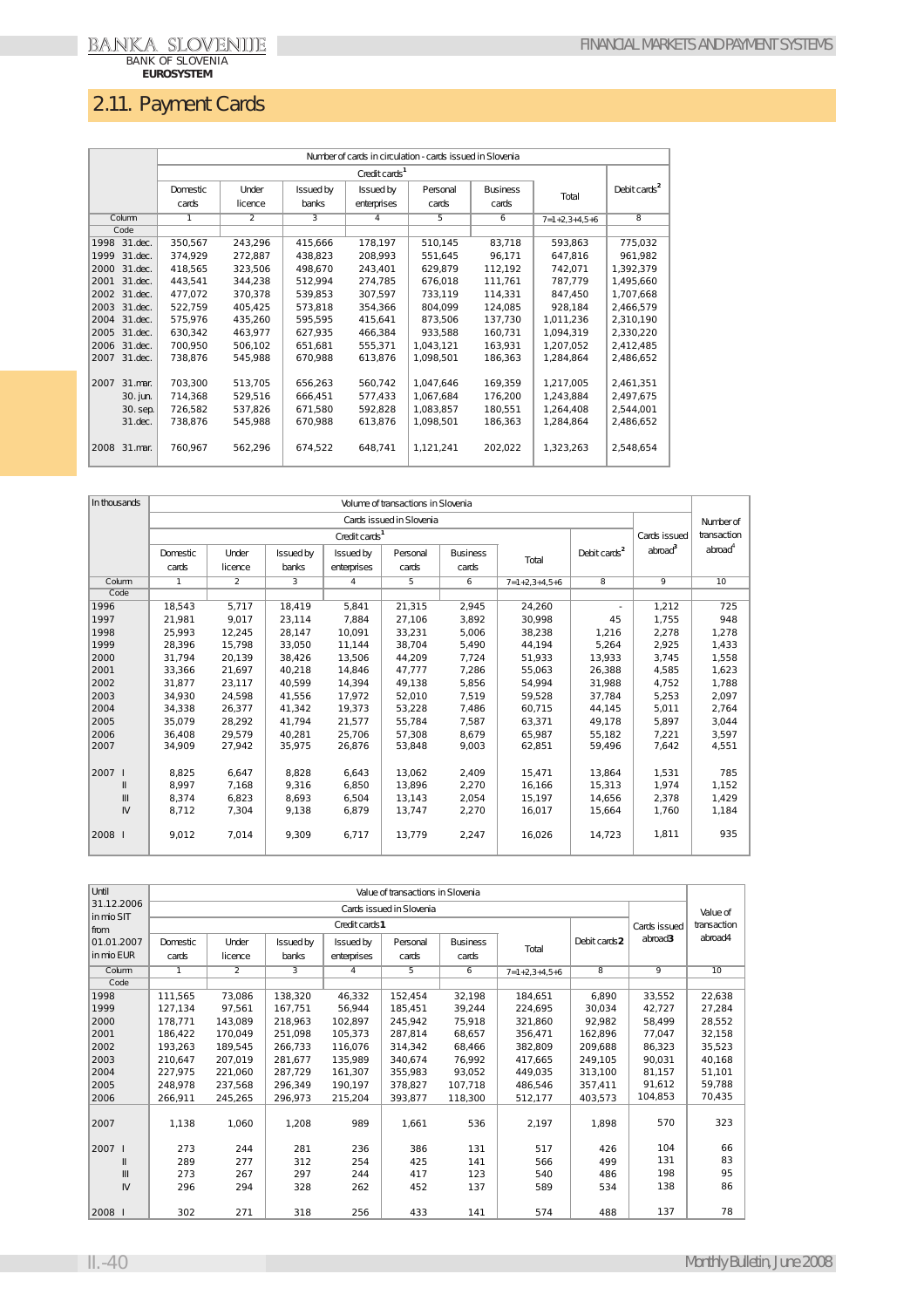# 2.12. Other Payment Instruments and Innovative Payment Schemes

| Value until                                               |                    | ATMs                                                 |                                     |                       | POS terminals                                                  |                                               |                                                  | Cheques                  | Travel cheques |
|-----------------------------------------------------------|--------------------|------------------------------------------------------|-------------------------------------|-----------------------|----------------------------------------------------------------|-----------------------------------------------|--------------------------------------------------|--------------------------|----------------|
| 31.12.2006<br>in mio SIT from<br>01.01.2007<br>in mio EUR | Number of<br>ATMs1 | Volume of<br>transactions at<br>ATMs in<br>thousands | Value of<br>transactions at<br>ATMs | Number of EFT<br>POS1 | Volume of<br>transactions at<br>POS terminals<br>in thousands2 | Value of<br>transactions at<br>POS terminals2 | Number of<br>encashed<br>cheques in<br>thousands | Value of<br>transactions | Value issued   |
| Column                                                    | $\overline{1}$     | $\overline{2}$                                       |                                     | $\overline{4}$        | $\overline{5}$                                                 | $\overline{6}$                                | $\overline{7}$                                   | $\overline{8}$           | 9              |
| Code                                                      |                    |                                                      |                                     |                       |                                                                |                                               |                                                  |                          |                |
| 1998                                                      | 612                | 27,934                                               | 224,010                             | 11,361                | $\cdots$                                                       | $\cdots$                                      | 26,692                                           | 266,650                  | 1.137          |
| 1999                                                      | 757                | 34,515                                               | 307,768                             | 15,269                | 38,149                                                         | 223,694                                       | 23,012                                           | 249,995                  | 953            |
| 2000                                                      | 865                | 41,048                                               | 425,016                             | 21,723                | 49,376                                                         | 313,744                                       | 13,205                                           | 158,841                  | 1,043          |
| 2001                                                      | 1,027              | 46,734                                               | 566,099                             | 26,186                | 73,445                                                         | 466,627                                       | 5,663                                            | 90.049                   | 720            |
| 2002                                                      | 1,095              | 52,160                                               | 642,742                             | 29,452                | 91,750                                                         | 585,103                                       | 4,532                                            | 82,477                   | 782            |
| 2003                                                      | 1,240              | 58,736                                               | 770,682                             | 32,035                | 111,788                                                        | 719,572                                       | 2,967                                            | 51,935                   | 589            |
| 2004                                                      | 1,389              | 63,700                                               | 892,207                             | 34,770                | 110,771                                                        | 812,861                                       | 1,735                                            | 32,342                   | 603            |
| 2005                                                      | 1,490              | 66,485                                               | 983,024                             | 28,817                | 109,508                                                        | 868,676                                       | 1,350<br>921                                     | 27,275                   | 506            |
| 2006                                                      | 1,522              | 64,160                                               | 1,010,028                           | 29,234                | 115,367                                                        | 945,200                                       |                                                  | 20,028                   | 377            |
| 2003                                                      | 1,173              | 13,164                                               | 162,743                             | 30,053                | 24,423                                                         | 152,980                                       | 942                                              | 16,105                   | 125            |
| $\mathbf{II}$                                             | 1,158              | 14,928                                               | 191,306                             | 30,617                | 27,734                                                         | 175,793                                       | 860                                              | 14,458                   | 115            |
| $\mathop{\mathsf{III}}\nolimits$                          | 1,171              | 15,007                                               | 200,994                             | 31,145                | 29,831                                                         | 191,683                                       | 573                                              | 10,451                   | 213            |
| IV                                                        | 1,240              | 15,636                                               | 215,639                             | 32,035                | 29,801                                                         | 199,116                                       | 591                                              | 10,921                   | 136            |
|                                                           |                    |                                                      |                                     |                       |                                                                |                                               |                                                  |                          |                |
| 2004<br>$\blacksquare$                                    | 1,272              | 15,105                                               | 204,576                             | 32,496                | 27,731                                                         | 182,777                                       | 437                                              | 7,813                    | 127            |
| $\mathbf{II}$                                             | 1,322              | 15,300                                               | 213,299                             | 33,321                | 28,133                                                         | 206,328                                       | 455                                              | 8,314                    | 106            |
| $\mathop{\mathsf{III}}\nolimits$                          | 1,354              | 16,583                                               | 234,242                             | 34,302                | 27,181                                                         | 208,101                                       | 419                                              | 7,887                    | 227            |
| IV                                                        | 1,389              | 16,712                                               | 240,090                             | 34,770                | 27,726                                                         | 215,654                                       | 424                                              | 8,328                    | 143            |
|                                                           |                    |                                                      |                                     |                       |                                                                |                                               |                                                  |                          |                |
| 2005<br>$\blacksquare$                                    | 1,409              | 15,600                                               | 220,762                             | 27,031                | 24,382                                                         | 185,977                                       | 373                                              | 7,347                    | 118            |
| $\mathbf{II}$                                             | 1,435              | 17,549                                               | 257,915                             | 27,746                | 25,055                                                         | 202,970                                       | 342                                              | 6,758                    | 106            |
| $\mathop{\mathsf{III}}\nolimits$                          | 1,456              | 16,812                                               | 254,691                             | 28,276                | 28,836                                                         | 230,619                                       | 312                                              | 6,481                    | 172            |
| IV                                                        | 1,490              | 16,524                                               | 249,656                             | 28,817                | 31,235                                                         | 249,109                                       | 322                                              | 6,689                    | 111            |
|                                                           |                    |                                                      |                                     |                       |                                                                |                                               |                                                  |                          |                |
| 2006                                                      | 1,499              | 15,720                                               | 237,180                             | 28,587                | 26,834                                                         | 208,497                                       | 300                                              | 6,274                    | 103            |
| $\mathsf{I}$<br>$\mathbf{III}$                            | 1,510              | 16,099                                               | 253,363                             | 29,148                | 30,026                                                         | 245,869                                       | 263<br>211                                       | 5,515                    | 75<br>105      |
| IV                                                        | 1,522<br>1,522     | 16,876                                               | 272,059                             | 29,259<br>29,234      | 29,506                                                         | 245,751                                       | 147                                              | 4,632                    | 94             |
|                                                           |                    | 15,465                                               | 247,426                             |                       | 29,001                                                         | 245,083                                       |                                                  | 3,608                    |                |
| 2007                                                      | 1,643              | 61,146                                               | 4,731                               | 31,529                | 129,895                                                        | 4,724                                         | 285                                              | 126                      | 1.2            |
| 2007                                                      | 1,547              | 14,565                                               | 1,019                               | 29,843                | 30,821                                                         | 1,044                                         | 46                                               | 28                       | 0.3            |
| $\mathbf{II}$                                             | 1,575              | 15,953                                               | 1,229                               | 29,926                | 33,405                                                         | 1,192                                         | 72                                               | 34                       | 0.3            |
| $\mathop{\mathsf{III}}\nolimits$                          | 1,619              | 15,184                                               | 1,236                               | 29,632                | 32,280                                                         | 1,230                                         | 80                                               | 30                       | 0.4            |
| IV                                                        | 1,643              | 15,444                                               | 1,246                               | 31,529                | 33,388                                                         | 1,258                                         | 87                                               | 34                       | 0.3            |
| 2008 1                                                    | 1,648              | 14,536                                               | 1,164                               | 31,748                | 32,496                                                         | 1,195                                         | 74                                               | 27                       | 0.2            |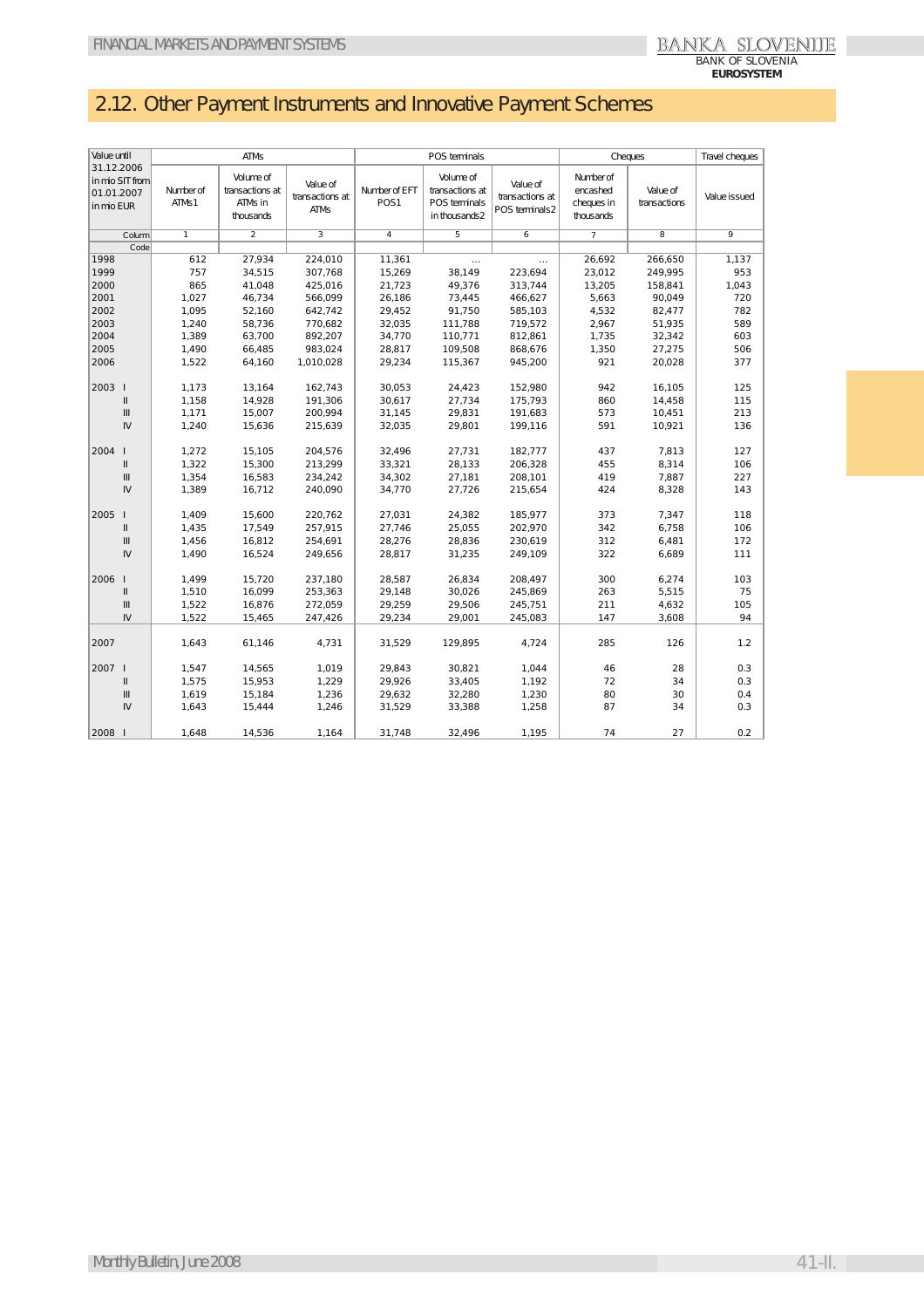**EUROSYSTEM**

## 2.13. Electronic Banking

| Value until  |                 |                                     |                  |                                   |                              | Personal computer banking via Internet |                              |                                   |                              |                          |                              |
|--------------|-----------------|-------------------------------------|------------------|-----------------------------------|------------------------------|----------------------------------------|------------------------------|-----------------------------------|------------------------------|--------------------------|------------------------------|
|              | 31.12.2006      |                                     | Users            |                                   |                              | Volume of transactions in thousands    |                              |                                   | Value of transactions        |                          |                              |
| 01.01.2007   | in mio SIT from |                                     |                  | Natural persons, Sole proprietors |                              | legal persons                          |                              | Natural persons, Sole proprietors |                              | Legal persons            |                              |
| in mio EUR   |                 | Natural persons<br>Sole proprietors | Legal persons    | Domestic<br>transactions          | Cross border<br>transactions | Domestic<br>transactions               | Cross border<br>transactions | Domestic<br>transactions          | Cross border<br>transactions | Domestic<br>transactions | Cross border<br>transactions |
|              | Stolpec         | $\mathbf{1}$                        | $\overline{2}$   | $\overline{3}$                    | $\overline{4}$               | $\overline{5}$                         | 6                            | $\overline{7}$                    | $\overline{8}$               | $\overline{9}$           | 10                           |
|              | Koda            |                                     |                  |                                   |                              |                                        |                              |                                   |                              |                          |                              |
| 2000         |                 | 15,082                              | 1,206            | 984                               | 0                            | 159                                    | 24                           | 54,550                            | 24                           | 79,395                   | 67,924                       |
| 2001         |                 | 63,440                              | 14,091           | 3,403                             | 0                            | 6,900                                  | 93                           | 214,894                           | 387                          | 3,126,883                | 350,888                      |
| 2002<br>2003 |                 | 98.669                              | 34,094           | 7.104                             | $\overline{7}$               | 23.879                                 | 285                          | 573.775                           | 9.893                        | 12.652.713               | 1,019,139                    |
| 2004         |                 | 142.334<br>192.560                  | 41,592<br>45,008 | 9.520<br>12,616                   | 12<br>28                     | 31.002<br>32.751                       | 410<br>552                   | 658,965<br>984,660                | 19,988                       | 17.715.548<br>21,227,533 | 1,485,185<br>2,185,642       |
| 2005         |                 | 261,928                             | 48,543           | 15,957                            | 73                           | 33,624                                 | 709                          | 1,221,006                         | 13,617<br>22,556             | 22,884,609               | 3,042,587                    |
| 2006         |                 | 351,111                             | 70,287           | 20,982                            | 70                           | 35,657                                 | 808                          | 1,454,449                         | 28,684                       | 25,790,907               | 3,876,749                    |
|              |                 |                                     |                  |                                   |                              |                                        |                              |                                   |                              |                          |                              |
| 2004 III     |                 | 182,565                             | 43,294           | 3.174                             | 11                           | 8,080                                  | 145                          | 247,049                           | 3.718                        | 5,195,194                | 583,148                      |
|              | IV              | 192,560                             | 45,008           | 3,590                             | 13                           | 8,787                                  | 160                          | 325,657                           | 4,440                        | 6,204,250                | 665,928                      |
|              |                 |                                     |                  |                                   |                              |                                        |                              |                                   |                              |                          |                              |
| 2005         |                 | 211.023                             | 45,367           | 3,573                             | 15                           | 7,760                                  | 152                          | 261,724                           | 4,863                        | 5,191,356                | 634,634                      |
|              | $\mathbf{I}$    | 234,471                             | 47,653           | 3,956                             | 17                           | 8,503                                  | 183                          | 295,284                           | 5,031                        | 5,542,238                | 717,829                      |
|              | $\mathbf{III}$  | 242,663                             | 48,463           | 3,955                             | 19                           | 8,347                                  | 181                          | 301,358                           | 5,281                        | 5,577,820                | 797,277                      |
|              | IV              | 261,928                             | 48,543           | 4,473                             | 23                           | 9,014                                  | 193                          | 362,640                           | 7,381                        | 6,573,194                | 892,847                      |
|              |                 |                                     |                  |                                   |                              |                                        |                              |                                   |                              |                          |                              |
| 2006         |                 | 303,573                             | 54,486           | 4,769                             | 24                           | 8,388                                  | 174                          | 330,464                           | 6,255                        | 5,940,295                | 839,067                      |
|              | $\mathsf{I}$    | 331,271                             | 59,971           | 5,291                             | 30                           | 8,374                                  | 197                          | 390,152                           | 7,577                        | 6,249,431                | 924,357                      |
|              | $\mathbf{III}$  | 332,316                             | 64,953           | 5,133                             | 8                            | 8,713                                  | 210                          | 339,269                           | 7,305                        | 5,847,414                | 971,195                      |
|              | IV              | 351,111                             | 70,287           | 5,789                             | 8                            | 10,182                                 | 227                          | 394,563                           | 7,548                        | 7,753,767                | 1,142,130                    |
| 2007         |                 | 407,210                             | 61,955           | 24,735                            | 108                          | 47,205                                 | 974                          | 7,391                             | 357                          | 147,711                  | 22,818                       |
| 2007 l       |                 | 356,560                             | 62,164           | 5,627                             | 16                           | 9,020                                  | 210                          | 1,594                             | 54                           | 31,043                   | 4,817                        |
|              | Ш               | 376,089                             | 62,481           | 6,163                             | 25                           | 10,820                                 | 234                          | 1,751                             | 80                           | 34,890                   | 5,523                        |
|              | $\mathbf{III}$  | 393,342                             | 59,886           | 6,158                             | 31                           | 11,979                                 | 258                          | 1,783                             | 99                           | 38,269                   | 6,180                        |
|              | IV              | 407,210                             | 61,955           | 6,788                             | 36                           | 15,385                                 | 273                          | 2,263                             | 123                          | 43,509                   | 6,299                        |
|              |                 |                                     |                  |                                   |                              |                                        |                              |                                   |                              |                          |                              |
| 2008         |                 | 427,240                             | 63,891           | 6,646                             | 39                           | $10,242$ *                             | 274                          | 1,985                             | 105                          | 35,364 *                 | 6,787                        |

| Value until              |                 |                                       |                              | Telebanking and mobile phone banking |                              |  |  |  |
|--------------------------|-----------------|---------------------------------------|------------------------------|--------------------------------------|------------------------------|--|--|--|
| 31.12.2006<br>01.01.2007 | in mio SIT from | Volume of transactions in<br>thousand |                              | Value of transactions                |                              |  |  |  |
| in mio EUR               |                 | Domestic<br>transactions              | Cross border<br>transactions | Domestic<br>transactions             | Cross border<br>transactions |  |  |  |
|                          |                 | $\overline{11}$                       | 12                           | 13                                   | $\overline{14}$              |  |  |  |
|                          | Stolpec<br>Koda |                                       |                              |                                      |                              |  |  |  |
| 2000                     |                 | .                                     | $\cdots$                     | $\ddotsc$                            | $\cdots$                     |  |  |  |
| 2001                     |                 | .                                     | .                            | .                                    | $\cdots$                     |  |  |  |
| 2002                     |                 | .                                     | $\cdots$                     | .                                    | .                            |  |  |  |
| 2003                     |                 | .                                     | $\cdots$                     | .                                    | $\cdots$                     |  |  |  |
| 2004                     |                 | .                                     | $\cdots$                     | .                                    | $\cdots$                     |  |  |  |
| 2005                     |                 | 1,518                                 | 0.8                          | 62,196                               | 880                          |  |  |  |
| 2006                     |                 | 1,394                                 | 0.9                          | 65,193                               | 4,730                        |  |  |  |
| 2004                     | Ш               | 401                                   | 0                            | 15,032                               | 104                          |  |  |  |
|                          | IV              | 414                                   | 0                            | 17,206                               | 73                           |  |  |  |
|                          |                 |                                       |                              |                                      |                              |  |  |  |
| 2005                     | L               | 383                                   | 0                            | 15,414                               | 92                           |  |  |  |
|                          | Ш               | 386                                   | 0.2                          | 15,151                               | 120                          |  |  |  |
|                          | Ш               | 365                                   | 0.2                          | 14,428                               | 162                          |  |  |  |
|                          | IV              | 384                                   | 0.3                          | 17,203                               | 506                          |  |  |  |
| 2006                     |                 |                                       | 0.2                          |                                      |                              |  |  |  |
|                          | L<br>Ш          | 359<br>355                            | 0.2                          | 15,542<br>17,374                     | 114<br>1,358                 |  |  |  |
|                          | Ш               | 333                                   | 0.2                          | 14,802                               | 1,129                        |  |  |  |
|                          | IV              | 347                                   | 0.2                          | 17,476                               | 2,128                        |  |  |  |
|                          |                 |                                       |                              |                                      |                              |  |  |  |
| 2007                     |                 | 914                                   | 1.0                          | 237                                  | 4                            |  |  |  |
|                          |                 |                                       |                              |                                      |                              |  |  |  |
| 2007                     | T               | 235                                   | 0.2                          | 57                                   | 1.0                          |  |  |  |
|                          | Ш               | 236                                   | 0.2                          | 58                                   | 1.0                          |  |  |  |
|                          | Ш               | 222                                   | 0.2                          | 55                                   | 0.8                          |  |  |  |
|                          | IV              | 222                                   | 0.3                          | 67                                   | 1.3                          |  |  |  |
|                          |                 |                                       |                              |                                      |                              |  |  |  |
| 2008                     | T               | 251                                   | 0.2                          | 57                                   | 1.3                          |  |  |  |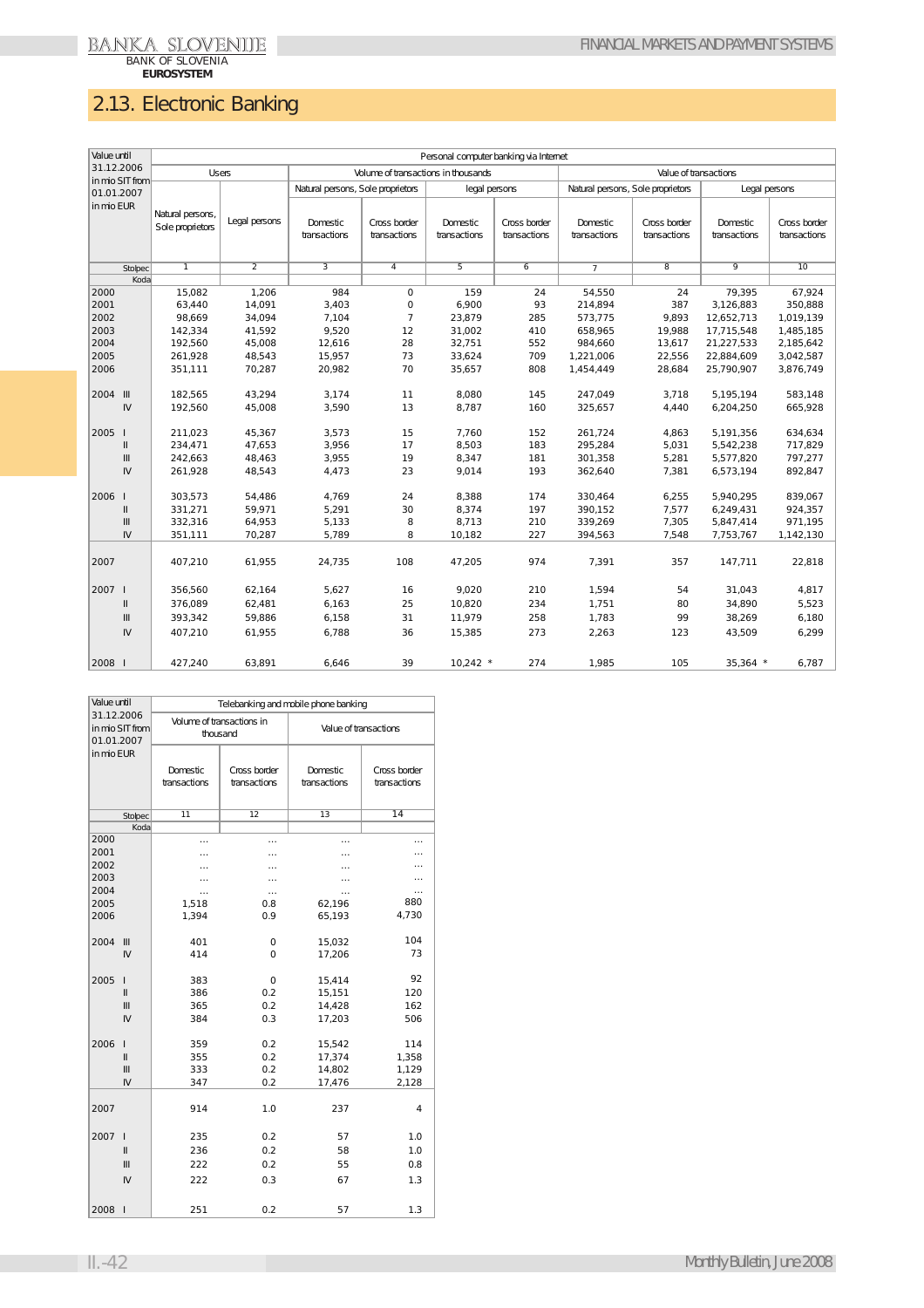### 2.14. Credit Transfers

| Value until<br>31.12.2006<br>in milliards SIT<br>from |                                        | Paper based payment                    |                                      |                                      | Non-paper based payment       |                                      |                            |                                      |  |
|-------------------------------------------------------|----------------------------------------|----------------------------------------|--------------------------------------|--------------------------------------|-------------------------------|--------------------------------------|----------------------------|--------------------------------------|--|
| 01.01.2007                                            |                                        | Volume (in thousands)                  |                                      | Value                                |                               | Volume (in thousands)                |                            | Value                                |  |
| in millions<br><b>EUR</b>                             | Total                                  | Of which<br>domestic<br>transactions   | Total                                | Of which<br>domestic<br>transactions | Total                         | Of which<br>domestic<br>transactions | Total                      | Of which<br>domestic<br>transactions |  |
| Column                                                | $\overline{1}$                         | $\overline{2}$                         | $\overline{3}$                       | $\overline{4}$                       | $\overline{5}$                | $\overline{6}$                       | $\overline{7}$             | $\overline{8}$                       |  |
| Code                                                  |                                        |                                        |                                      |                                      |                               |                                      |                            |                                      |  |
| 2004<br>2005<br>2006                                  | $\cdots$<br>87,508<br>92.004           | $\cdots$<br>86,757<br>91.124           | $\cdots$<br>16,277<br>23,496         | $\cdots$<br>11,783<br>18.675         | $\ldots$<br>404<br>451        | $\cdots$<br>404<br>451               | $\cdots$<br>116<br>127     | .<br>116<br>127                      |  |
| 2004<br>- 1<br>$\mathbf{II}$<br>III<br>IV             | $\ldots$<br>21,974<br>21,500<br>23,013 | $\cdots$<br>21,783<br>21,318<br>22,818 | $\cdots$<br>5,191<br>4,578<br>5,096  | $\cdots$<br>4,574<br>3,946<br>4,347  | $\ldots$<br>104<br>102<br>104 | $\cdots$<br>104<br>102<br>104        | $\ldots$<br>28<br>28<br>32 | $\ldots$<br>28<br>28<br>32           |  |
| 2005<br>$\perp$<br>$\mathsf{II}$<br>III<br>IV         | 20,457<br>22,478<br>22,279<br>22,294   | 20,284<br>22,282<br>22,091<br>22,100   | 3,837<br>4,153<br>5,124<br>3,163     | 3,065<br>3,157<br>3,378<br>2,183     | 95<br>98<br>103<br>108        | 95<br>98<br>103<br>108               | 28<br>31<br>26<br>31       | 28<br>31<br>26<br>31                 |  |
| 2006<br>$\mathbf{I}$<br>$\mathsf{II}$<br>III<br>IV    | 21,526<br>22,818<br>23,277<br>24,382   | 21.335<br>22,595<br>23,056<br>24,138   | 4,444<br>5,587<br>5,972<br>7,493     | 3,399<br>4,329<br>4,788<br>6,159     | 108<br>115<br>119<br>109      | 108<br>115<br>119<br>109             | 31<br>33<br>37<br>26       | 31<br>33<br>37<br>26                 |  |
| 2007                                                  | 76,550                                 | 76,098                                 | 104,959                              | 96.149                               | 365                           | 342                                  | 764                        | 416                                  |  |
| 2007<br>$\blacksquare$<br>$\mathsf{II}$<br>III<br>IV  | 18,337<br>18,908<br>18.925<br>20,380   | 18,203<br>18,785<br>18,834<br>20,275   | 28,025<br>30,377<br>25,171<br>21,386 | 25,903<br>28,017<br>23,188<br>19,040 | 88<br>90<br>87<br>99          | 83<br>84<br>81<br>93                 | 207<br>182<br>171<br>204   | 129<br>95<br>75<br>117               |  |
| 2008<br>- 1                                           | 17,876                                 | 17,774                                 | 19,668                               | 17,829                               | 84                            | 79                                   | 116                        | 52                                   |  |

| Value until<br>31.12.2006<br>in milliards SIT<br>from |                                     | Standing orders                      |                            |                                      |                                     | Direct credit                        |                                     |                                      |  |
|-------------------------------------------------------|-------------------------------------|--------------------------------------|----------------------------|--------------------------------------|-------------------------------------|--------------------------------------|-------------------------------------|--------------------------------------|--|
| 01.01.2007                                            |                                     | Volume (in thousands)                |                            | Value                                |                                     | Volume (in thousands)                |                                     | Value                                |  |
| in millions<br><b>EUR</b>                             | Total                               | Of which<br>domestic<br>transactions | Total                      | Of which<br>domestic<br>transactions | Total                               | Of which<br>domestic<br>transactions | Total                               | Of which<br>domestic<br>transactions |  |
| Column                                                | $\overline{9}$                      | 10                                   | 11                         | $\overline{12}$                      | 13                                  | 14                                   | 15                                  | 16                                   |  |
| Code                                                  |                                     |                                      |                            |                                      |                                     |                                      |                                     |                                      |  |
| 2004<br>2005<br>2006                                  | $\ldots$<br>4,484<br>3,963          | $\cdots$<br>4,484<br>3,963           | $\cdots$<br>408<br>427     | .<br>408<br>427                      | $\cdots$<br>16,434<br>18,050        | $\cdots$<br>16,429<br>18,049         | $\cdots$<br>6,111<br>6,736          | $\cdots$<br>6,087<br>6,717           |  |
| 2004<br>$\overline{1}$<br>$\mathbf{II}$<br>III<br>IV  | $\cdots$<br>1,146<br>1,164<br>1.207 | $\ldots$<br>1,146<br>1,164<br>1.207  | $\ldots$<br>77<br>96<br>96 | $\cdots$<br>77<br>96<br>96           | $\cdots$<br>4,047<br>3,916<br>4.114 | $\cdots$<br>4,043<br>3,915<br>4,113  | $\cdots$<br>1,535<br>1,357<br>1.397 | $\cdots$<br>1,523<br>1,353<br>1,393  |  |
| 2005<br>$\mathbf{I}$<br>$\mathsf{II}$<br>III<br>IV    | 1,259<br>1,238<br>944<br>1.043      | 1,259<br>1,238<br>944<br>1.043       | 106<br>106<br>99<br>97     | 106<br>106<br>99<br>97               | 3,637<br>4,310<br>4,268<br>4.219    | 3,636<br>4,309<br>4,267<br>4,218     | 1,386<br>1,542<br>1,614<br>1.569    | 1,381<br>1,536<br>1,608<br>1,562     |  |
| 2006<br>$\mathbf{I}$<br>Ш<br>III<br>IV                | 1,204<br>950<br>914<br>894          | 1,204<br>950<br>914<br>894           | 108<br>106<br>104<br>109   | 108<br>106<br>104<br>109             | 3,788<br>4,467<br>4,443<br>5,353    | 3,787<br>4,466<br>4,443<br>5,352     | 1,487<br>1.770<br>1,738<br>1,742    | 1,483<br>1,766<br>1,732<br>1,737     |  |
| 2007                                                  | 4,624                               | 4,624                                | 2,105                      | 2,060                                | 21,284                              | 21,284                               | 12,249                              | 12,241                               |  |
| 2007<br>$\mathbf{I}$<br>$\mathbf{II}$<br>III<br>IV    | 1,223<br>1,124<br>1,200<br>1.076    | 1,223<br>1,124<br>1,200<br>1.076     | 512<br>475<br>573<br>546   | 504<br>462<br>564<br>529             | 4,916<br>5,432<br>5,587<br>5,349    | 4,916<br>5,432<br>5,587<br>5,349     | 2,660<br>3,145<br>2,914<br>3,530    | 2,659<br>3,141<br>2,913<br>3,528     |  |
| 2008<br>$\overline{\phantom{a}}$                      | 1,020                               | 1,020                                | 447                        | 436                                  | 4,741                               | 4,741                                | 2,891                               | 2,889                                |  |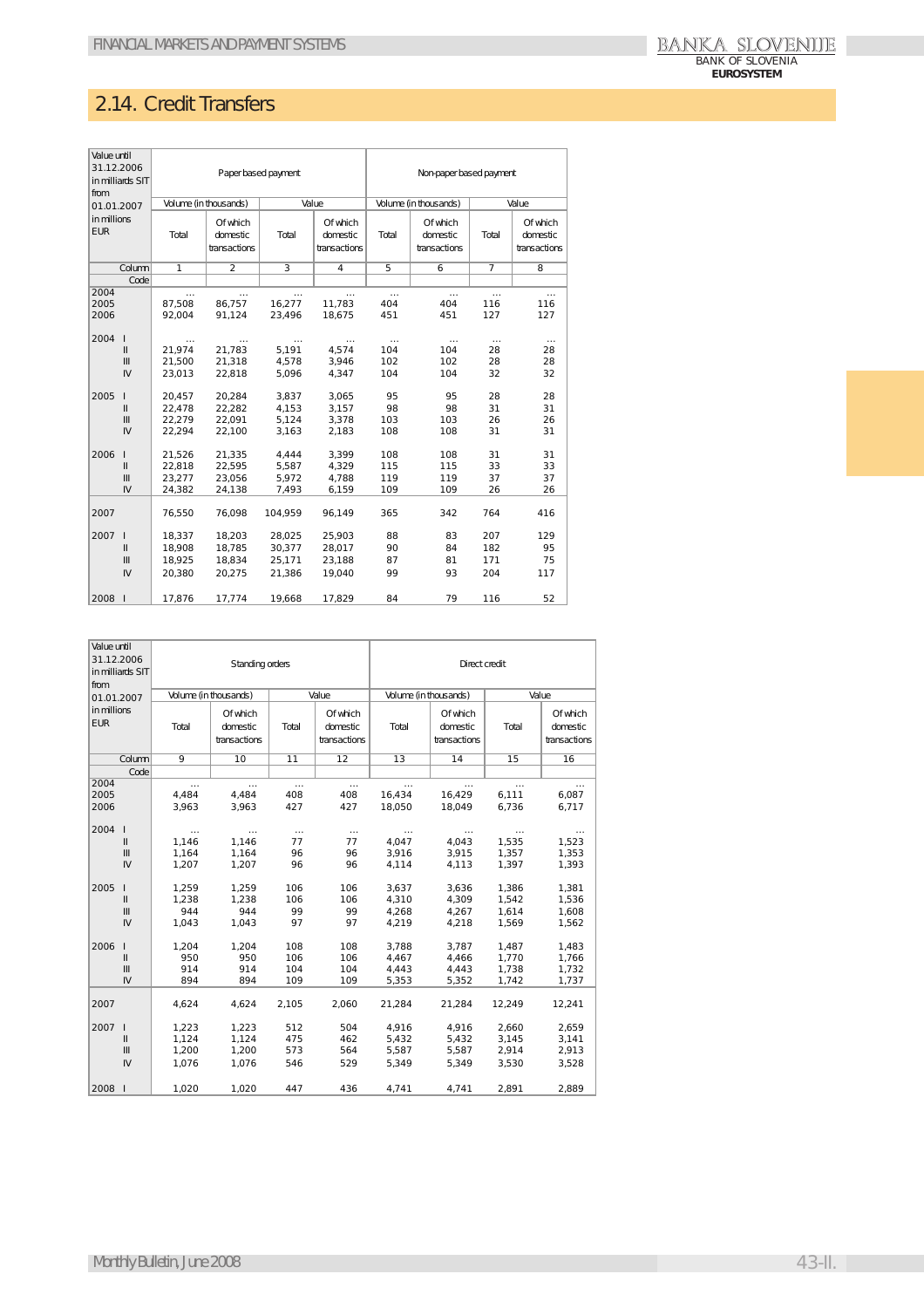**EUROSYSTEM**

### 2.15. Debit Transfers

| Value until          |         |                    |                       |                 |                 |                  |                       | Debit transfers     |                 |                    |                       |                   |                   |
|----------------------|---------|--------------------|-----------------------|-----------------|-----------------|------------------|-----------------------|---------------------|-----------------|--------------------|-----------------------|-------------------|-------------------|
| 31.12.2006           |         |                    |                       |                 |                 |                  |                       |                     |                 |                    |                       |                   |                   |
| in milliards SIT     |         |                    | Direct debit          |                 |                 |                  |                       | Special money order |                 |                    | Other debit transfers |                   |                   |
| from<br>01.01.2007   |         |                    |                       |                 |                 |                  |                       |                     |                 |                    |                       |                   |                   |
| in millions          |         |                    |                       |                 |                 |                  |                       |                     |                 |                    |                       |                   |                   |
| <b>EUR</b>           |         |                    | Volume (in thousands) |                 | Value           |                  | Volume (in thousands) |                     | Value           |                    | Volume (in thousands) |                   | Value             |
|                      |         |                    | Of which              |                 | Of which        |                  | Of which              |                     | Of which        |                    | Of which              |                   | Of which          |
|                      |         | Total              | domestic              | Total           | domestic        | Total            | domestic              | Total               | domestic        | Total              | domestic              | Total             | domestic          |
|                      |         |                    | transactions          |                 | transactions    |                  | transaction           |                     | transactions    |                    | transactions          |                   | transactions      |
|                      | Stolpec | $\overline{1}$     | $\overline{2}$        | 3               | 4               | 5                | 6                     | $\overline{7}$      | 8               | 9                  | 10                    | 11                | 12                |
|                      | Koda    |                    |                       |                 |                 |                  |                       |                     |                 |                    |                       |                   |                   |
| 2004<br>2005         |         | $\ldots$<br>35,934 | $\ldots$<br>35,933    | $\ldots$<br>449 | $\ldots$<br>449 | $\ldots$<br>68.7 | $\cdots$<br>68.7      | $\ldots$<br>2.7     | $\ldots$<br>2.7 | $\cdots$<br>22,746 | $\ldots$<br>22,688    | $\cdots$<br>5,820 | $\ldots$<br>5,340 |
| 2006                 |         | 40,237             | 40,237                | 430             | 430             | 40.4             | 40.4                  | 3.8                 | 3.8             | 28,219             | 28,144                | 6,499             | 6,007             |
|                      |         |                    |                       |                 |                 |                  |                       |                     |                 |                    |                       |                   |                   |
| 2004                 |         | $\ldots$           | $\ldots$              | $\cdots$        | $\ldots$        | $\ldots$         | $\sim$ $\sim$ $\sim$  | $\ldots$            | $\ldots$        | $\cdots$           | $\ldots$              | $\ldots$          | $\ldots$          |
| Ш                    |         | 8,107              | 8,107                 | 85              | 85              | 7.3              | 7.3                   | 0.3                 | 0.3             | 5,973              | 5,962                 | 1,163             | 1,084             |
| Ш                    |         | 9.001              | 9.001                 | 94              | 94              | 42.0             | 42.0                  | 2.4                 | 2.4             | 5,372              | 5,360                 | 1,224             | 1,127             |
| ${\sf IV}$           |         | 9,424              | 9,424                 | 98              | 98              | 3.2              | 3.2                   | 0.1                 | 0.1             | 5,671              | 5,658                 | 1,330             | 1,226             |
|                      |         |                    |                       |                 |                 |                  |                       |                     |                 |                    |                       |                   |                   |
| 2005<br>$\mathbf{I}$ |         | 8,228              | 8,228                 | 87              | 87              | 3.2              | 3.2                   | 0.1                 | 0.1             | 5,305              | 5,292                 | 1,251             | 1,144             |
| $\mathbf{II}$        |         | 9,121              | 9,121                 | 132             | 132             | 21.3             | 21.3                  | 1.5                 | 1.5             | 5,667              | 5,653                 | 1,340             | 1,251             |
| Ш                    |         | 9,207              | 9,207                 | 127             | 127             | 37.0             | 37.0                  | 0.1                 | 0.1             | 5,670              | 5,654                 | 1,459             | 1,340             |
| IV                   |         | 9,378              | 9,378                 | 103             | 103             | 7.2              | 7.2                   | 0.9                 | 0.9             | 6,105              | 6,089                 | 1,770             | 1,606             |
|                      |         |                    |                       |                 |                 |                  |                       |                     |                 |                    |                       |                   |                   |
| 2006                 |         | 9,306              | 9,306                 | 100             | 100             | 1.1              | 1.1                   | 0.1                 | 0.1             | 6,228              | 6,213                 | 1,508             | 1,378             |
| Ш                    |         | 9,633<br>10.605    | 9,633<br>10.605       | 107<br>111      | 107<br>111      | 1.4              | 1.4<br>24.6           | 0.1                 | 0.1             | 7,375              | 7,357                 | 1,509             | 1,493             |
| Ш<br>${\sf IV}$      |         | 10,694             | 10,694                | 112             | 112             | 24.6<br>13.2     | 13.2                  | 2.4<br>1.2          | 2.4<br>1.2      | 7,124<br>7,491     | 7,105<br>7,470        | 1,636<br>1,846    | 1,489<br>1,647    |
|                      |         |                    |                       |                 |                 |                  |                       |                     |                 |                    |                       |                   |                   |
| 2007                 |         | 41,733             | 41,733                | 1,848           | 1,848           | 24.0             | 24.0                  | 5.9                 | 5.9             | 4,085              | 4,000                 | 16,124            | 12,815            |
|                      |         |                    |                       |                 |                 |                  |                       |                     |                 |                    |                       |                   |                   |
| 2007<br>$\mathbf{I}$ |         | 9.959              | 9.959                 | 421             | 421             | 3.1              | 3.1                   | 1.0                 | 1.0             | 978                | 959                   | 3.580             | 2,869             |
| Ш                    |         | 10,469             | 10,469                | 462             | 462             | 4.5              | 4.5                   | 0.9                 | 0.9             | 961                | 942                   | 3,757             | 3,050             |
| Ш                    |         | 10,531             | 10,531                | 470             | 470             | 12.0             | 12.0                  | 2.8                 | 2.8             | 1,008              | 986                   | 4,244             | 3,350             |
| IV                   |         | 10.774             | 10.774                | 495             | 495             | 4.4              | 4.4                   | 1.3                 | 1.3             | 1,138              | 1,113                 | 4,543             | 3,545             |
|                      |         |                    |                       |                 |                 |                  |                       |                     |                 |                    |                       |                   |                   |
| 2008                 |         | 10,733             | 10,733                | 496             | 496             | 1.4              | 1.4                   | 0.3                 | 0.3             | 1,117              | 1,093                 | 4,129             | 3,230             |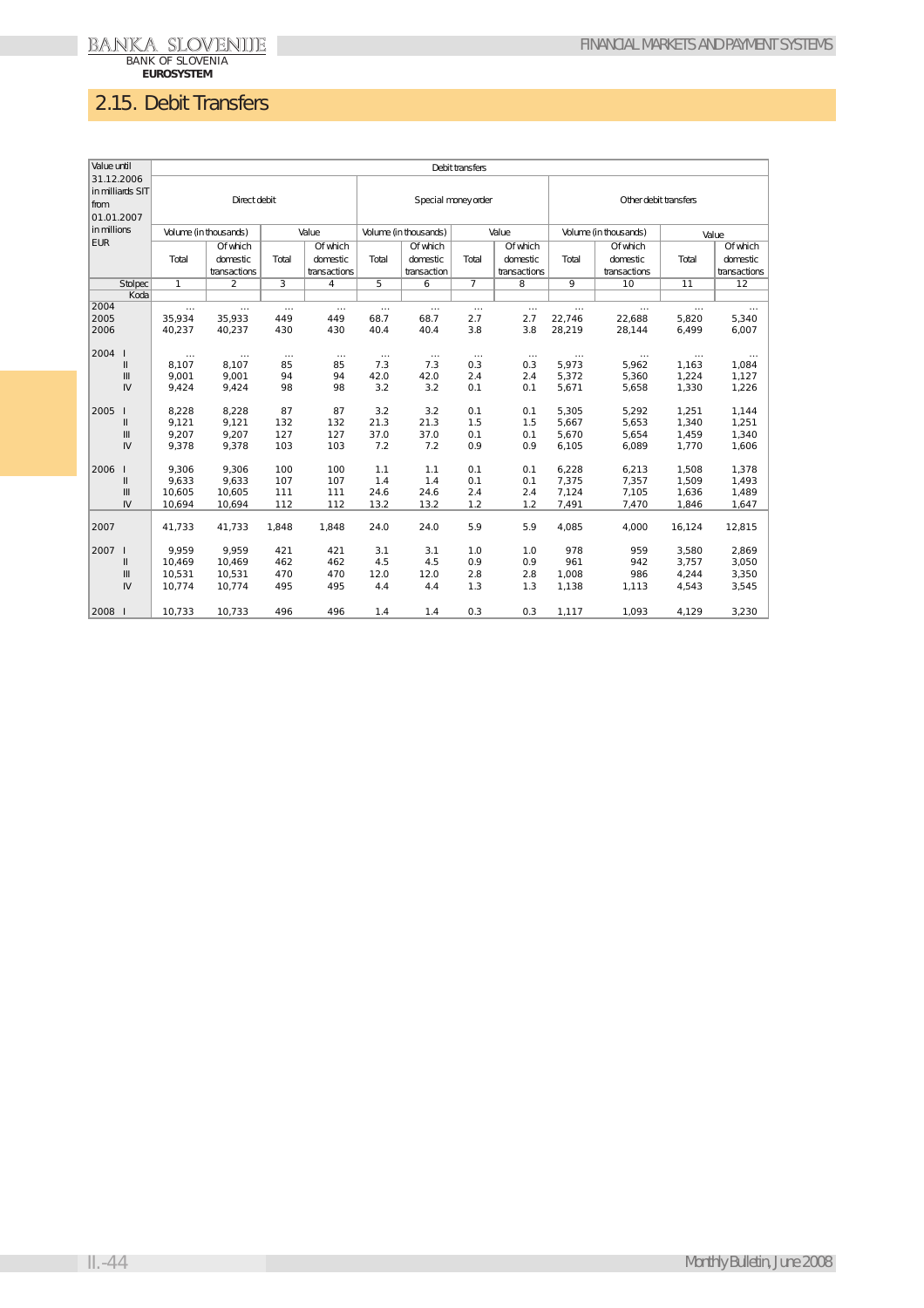### 2.16. Network of Commercial Banks

| No. | Region <sup>2</sup>   |          |          | Commercial banks (Head offices) <sup>1</sup> |          |          |          | Network <sup>3</sup> (31.12.2006) | Total  |     |
|-----|-----------------------|----------|----------|----------------------------------------------|----------|----------|----------|-----------------------------------|--------|-----|
|     |                       | 2002     | 2003     | 2004                                         | 2005     | 2006     | H.office | <b>Branch</b>                     | Agency |     |
| 1   | Pomurska              | $\Omega$ | 0        | $\Omega$                                     | $\Omega$ | $\Omega$ | $\Omega$ | 12                                | 33     | 45  |
| 2   | Podravska             |          |          |                                              |          | 4        | 4        | 43                                | 45     | 92  |
| 3   | Koroška               |          |          |                                              |          |          |          | 9                                 | 13     | 23  |
| 4   | Savinjska             |          |          |                                              |          |          |          | 36                                | 67     | 104 |
| 5   | Zasavska              |          |          |                                              |          |          |          | 4                                 | 8      | 13  |
| 6   | Spodnjeposavska       | $\Omega$ | $\Omega$ | $\Omega$                                     | $\Omega$ | $\Omega$ | $\Omega$ | 5                                 | 19     | 24  |
| 7   | Jugovzhodna Slovenija | $\Omega$ | $\Omega$ | $\Omega$                                     | $\cap$   | $\Omega$ | $\Omega$ | 15                                | 47     | 62  |
| 8   | Osrednjeslovenska     | 13       | 12       | 13                                           | 15       | 15       | 15       | 38                                | 81     | 134 |
| 9   | Gorenjska             |          |          |                                              |          |          |          | 19                                | 49     | 69  |
| 10  | Notranjsko-kraška     | $\Omega$ | $\Omega$ | $\Omega$                                     | $\Omega$ | $\Omega$ | $\Omega$ | 3                                 | 15     | 18  |
| 11  | Goriška               | $\Omega$ | O        | $\Omega$                                     | $\cap$   | $\Omega$ | $\Omega$ | 27                                | 36     | 63  |
| 12  | Obalno-kraška         |          |          |                                              |          |          |          | 16                                | 22     | 39  |
|     | <b>TOTAL</b>          | 22       | 21       | 22                                           | 24       | 24       | 24       | 227                               | 435    | 686 |

|                                            | 1996<br>______ | 1997<br>the contract of the contract of | 1998<br>_____ | 1999             | 2000   | 2001 | 2002 | 2003     | 2004 | 2005  | 2006      |
|--------------------------------------------|----------------|-----------------------------------------|---------------|------------------|--------|------|------|----------|------|-------|-----------|
| Number of employees in<br>commercial banks | 10.317         | 10.117<br>U.41                          | 0.386         | $\sim$<br>10.445 | 10.929 | .258 | .543 | 307<br>ت | ,534 | 1.632 | 74<br>. . |

A map of the regional density of the banking network on 31.12.2006

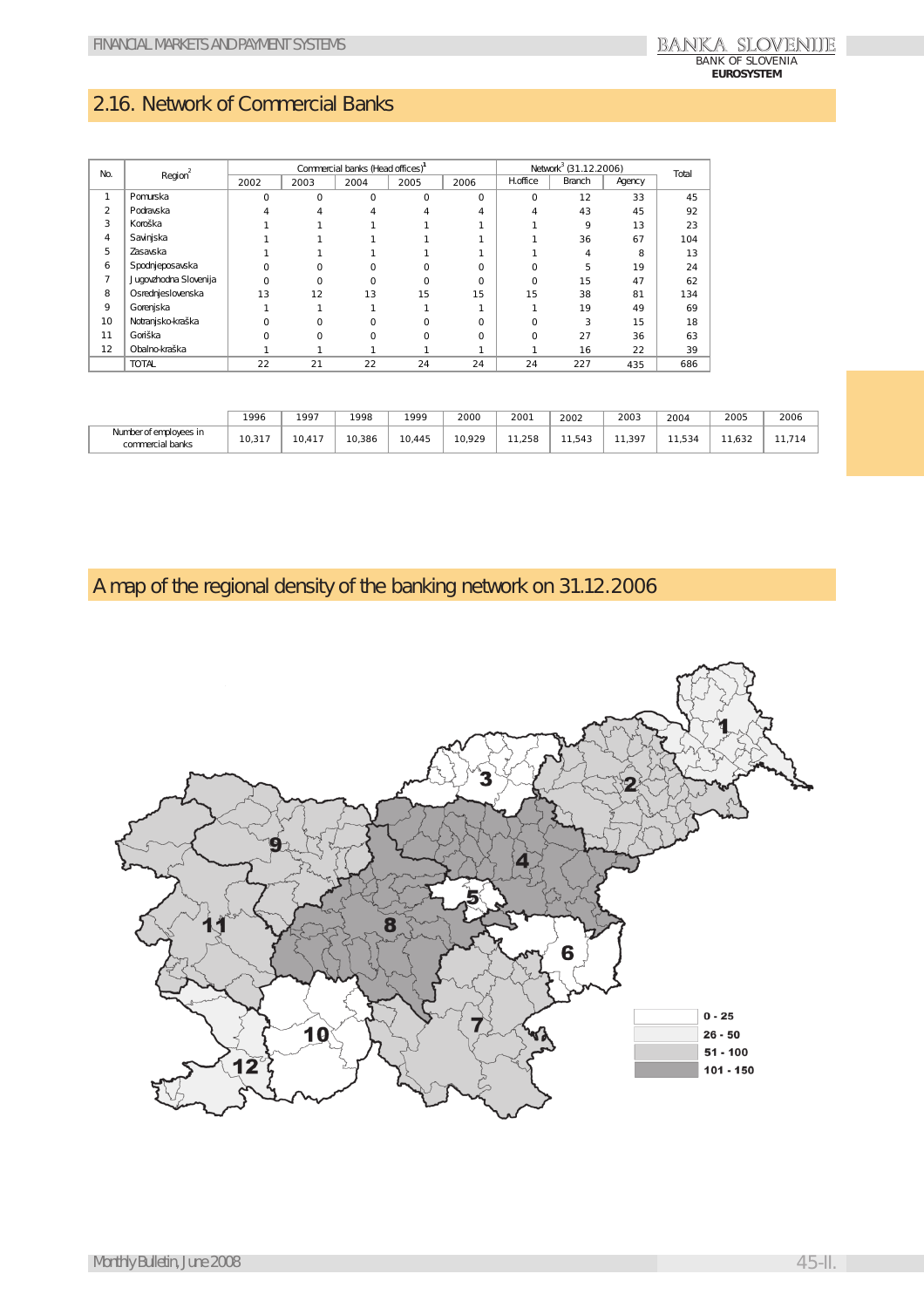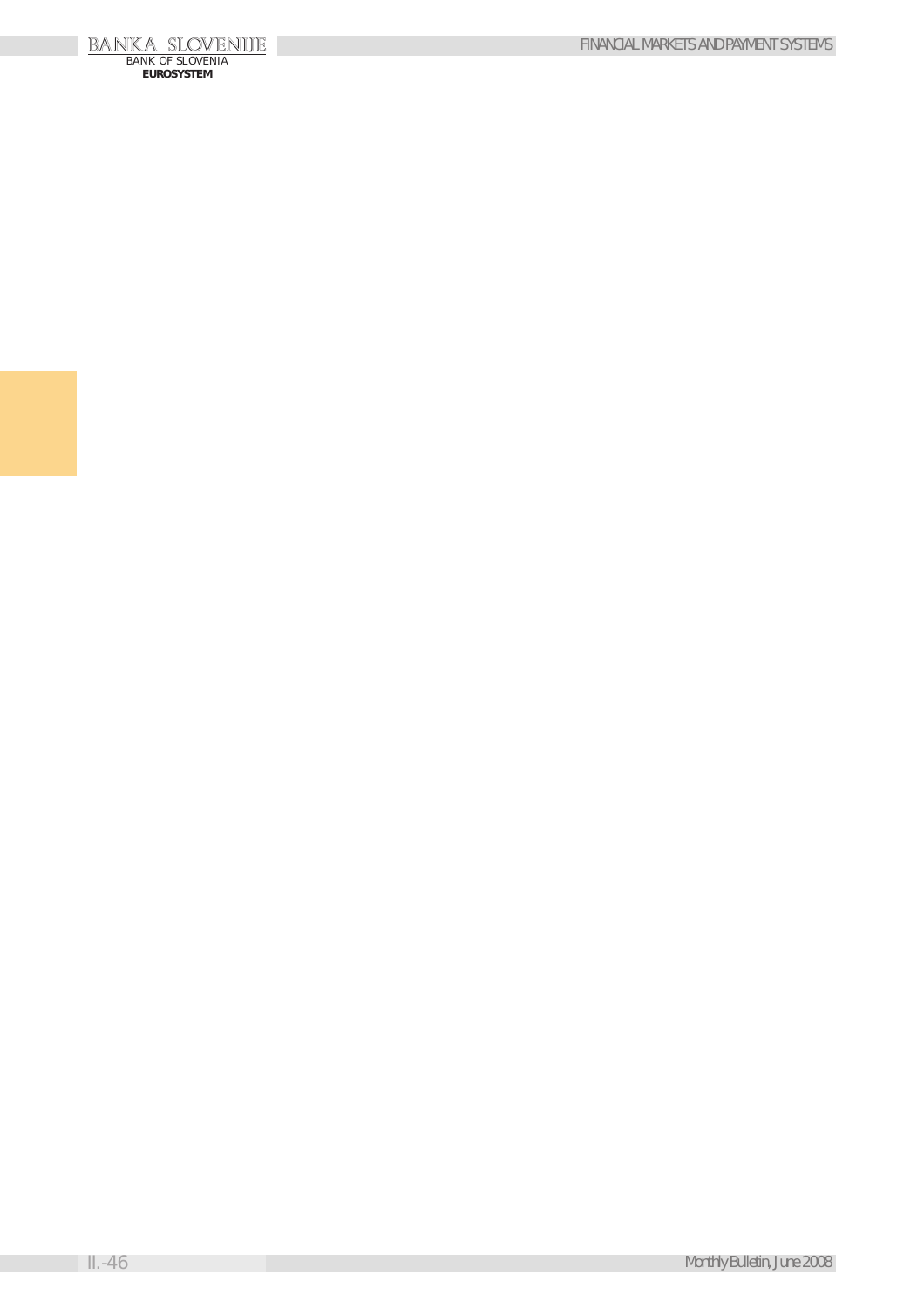# 3.1. Balance of Payments 1988-1993

| Millions of US Dollars                                           | 1988       | 1989       | 1990       | 1991        | 1992       | 1993       |
|------------------------------------------------------------------|------------|------------|------------|-------------|------------|------------|
| I. Current account                                               | 1,351.8    | 1,088.5    | 518.4      | 129.1       | 926.2      | 191.9      |
| 1. Trade balance                                                 | 364.8      | 192.1      | $-608.7$   | $-262.2$    | 791.1      | $-154.2$   |
| 1.1. Exports f.o.b.                                              | 3,278.4    | 3,408.5    | 4,117.8    | 3,869.1     | 6,682.9    | 6,082.9    |
| 1.2. Imports c.i.f.                                              | $-2,913.6$ | $-3,216.3$ | $-4,726.6$ | $-4, 131.3$ | $-5,891.8$ | $-6,237.1$ |
| 2. Services                                                      | 965.7      | 922.3      | 1,139.5    | 482.9       | 180.3      | 375.3      |
| 2.1. Exports                                                     | 1,340.8    | 1,355.4    | 1,699.4    | 1,012.6     | 1,219.3    | 1,392.7    |
| 2.1.2 Processing                                                 | 123.2      | 128.5      | 162.3      | 152.8       |            |            |
| 2.2 Imports                                                      | $-375.2$   | $-433.1$   | $-560.0$   | $-529.7$    | $-1,039.0$ | $-1,017.3$ |
| 2.2.2. Processing                                                | $-4.9$     | $-7.8$     | $-6.2$     | $-25.6$     |            |            |
| 3. Income                                                        | $-93.9$    | $-99.8$    | $-118.7$   | $-106.3$    | $-91.3$    | $-51.4$    |
| 3.1. Receipts                                                    | 24.4       | 25.3       | 59.7       | 41.5        | 69.8       | 114.7      |
| 3.2. Expenditure                                                 | $-118.3$   | $-125.1$   | $-178.4$   | $-147.8$    | $-161.1$   | $-166.0$   |
| 4. Current transfers                                             | 115.2      | 73.8       | 106.4      | 14.7        | 46.0       | 22.2       |
| 4.1. Receipts                                                    | 129.8      | 97.4       | 134.5      | 49.7        | 93.0       | 155.1      |
|                                                                  | $-14.5$    | $-23.6$    | $-28.2$    | $-35.0$     | $-46.9$    | $-132.9$   |
| 4.2. Expenditure                                                 |            |            |            |             |            |            |
| II. Capital and financial account                                | $-113.4$   | 103.4      | $-48.0$    | $-290.6$    | $-645.4$   | $-202.0$   |
| A. Capital account                                               |            |            |            |             |            | 4.1        |
| B. Financial account                                             | $-113.4$   | 103.4      | $-48.0$    | $-290.6$    | $-645.4$   | $-206.1$   |
| 1. Direct investment                                             | $-5.4$     | $-14.3$    | $-2.1$     | $-41.3$     | 112.9      | 111.3      |
| 1.1. Foreign in Slovenia                                         | $-0.2$     | 3.0        | 4.3        | 64.9        | 111.0      | 112.6      |
| 1.2. Domestic abroad                                             | $-5.2$     | $-17.3$    | $-6.5$     | $-23.5$     | 1.8        | $-1.3$     |
| 2. Portfolio investment                                          | 0.2        | 0.1        | 2.5        |             | $-8.9$     | 3.1        |
| 3. Other investment                                              | $-108.3$   | 117.6      | $-48.4$    | $-225.1$    | $-116.8$   | $-209.2$   |
| 3.1. Assets                                                      | 67.5       | $-91.0$    | $-179.0$   | $-108.7$    | $-157.5$   | $-313.5$   |
| a) Commercial credits (other sectors)                            |            | $-54.6$    | 30.1       | $-41.8$     | 6.6        | 93.3       |
| - Long-term                                                      |            | $-20.6$    | 26.6       | $-21.3$     | 6.6        | 5.3        |
| - Short-term                                                     |            | $-34.0$    | 3.5        | $-20.5$     |            | 88.0       |
| b) Loans (banks)                                                 | $-2.4$     | $-0.1$     | $-0.3$     | $-4.7$      | $-30.8$    | 11.5       |
| - Long-term                                                      | $-2.4$     | $-0.1$     | $-0.3$     | 0.0         | $-36.7$    | 21.7       |
| - Short-term                                                     |            |            |            | $-4.7$      | 6.0        | $-10.2$    |
| c) Currency and deposits                                         | 61.2       | $-46.7$    | $-242.8$   | $-73.3$     | $-139.5$   | $-383.7$   |
| <b>Banks</b>                                                     | $-54.3$    | $-251.2$   | 134.3      | 18.8        | $-148.7$   | $-450.8$   |
| Other sectors                                                    | 115.5      | 204.5      | $-377.1$   | $-92.0$     | 9.2        | 67.1       |
| d) Other assets                                                  | 8.7        | 10.4       | 34.0       | 11.0        | 6.2        | $-34.6$    |
| 3.2. Liabilities                                                 | $-175.8$   | 208.6      | 130.6      | $-116.4$    | 40.6       | 104.3      |
| a) Commercial credits (long-term)                                | 4.7        | 14.8       | 0.4        | $-18.2$     | $-12.9$    | $-13.0$    |
| General government <sup>1</sup>                                  |            |            | $-0.8$     | 2.7         | $-1.4$     |            |
| Other sectors                                                    | 4.7        | 14.8       | 1.2        | $-20.9$     | $-11.5$    |            |
| b) Loans                                                         | 17.3       | 48.0       | 120.5      | $-47.4$     | 32.9       | 161.2      |
| General government                                               |            |            | 65.3       | 11.2        | $-16.8$    | 78.6       |
| Banks                                                            | 27.7       | $-24.5$    | 0.1        | $-44.0$     | $-9.1$     | 1.7        |
| - Long-term                                                      | 57.3       | 21.6       | $-3.0$     | $-23.9$     | $-6.8$     | $-2.4$     |
| - Short-term                                                     | $-29.6$    | $-46.1$    | 3.1        | $-20.1$     | $-2.4$     | 4.1        |
| Other sectors <sup>1</sup>                                       | $-10.4$    | 72.5       | 55.1       | $-14.6$     | 58.8       | 94.7       |
| - Long-term                                                      | $-11.2$    | 66.9       | 60.7       | $-18.3$     | 52.1       | 27.3       |
| - Short-term                                                     | 0.9        | 5.6        | $-5.6$     | 3.7         | 6.7        | 67.5       |
| c) Deposits                                                      | $-194.3$   | 132.8      | $-64.8$    | $-61.7$     | 13.8       | $-40.3$    |
| d) Other liabilities                                             | $-3.5$     | 13.0       | 74.5       | 10.9        | 7.4        | $-3.7$     |
| 4. International reserves <sup>3</sup>                           |            |            |            | $-106.8$    | $-632.6$   | $-111.3$   |
| Gold, SDRs and Reserve position in IMF                           |            |            |            | $-106.8$    |            | $-17.8$    |
| Currency and deposits                                            |            |            |            |             | $-627.0$   | $-48.3$    |
| Securities                                                       |            |            |            |             | $-5.6$     | $-45.3$    |
|                                                                  |            |            |            |             |            |            |
| III. Statistical error and multilateral settlements <sup>2</sup> | $-1,238.4$ | $-1,191.8$ | $-470.4$   | 161.5       | $-288.6$   | 10.1       |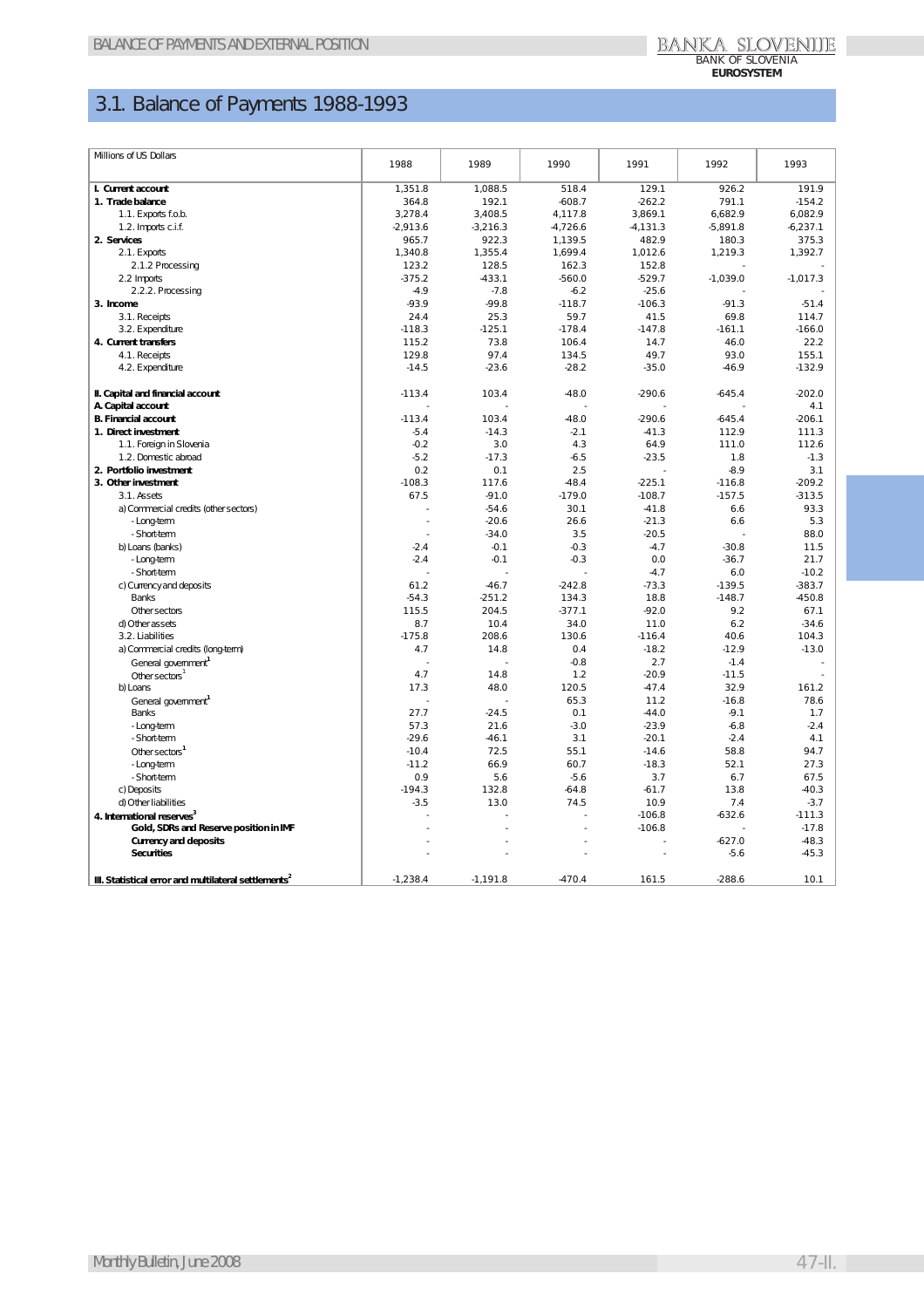**EUROSYSTEM**

### 3.2. Balance of Payments

### Balance of Payments

| Mio EUR      | Current account |                |              |                | Goods <sup>1</sup> |              | Services    |         |             |
|--------------|-----------------|----------------|--------------|----------------|--------------------|--------------|-------------|---------|-------------|
|              |                 |                |              |                |                    |              |             |         |             |
|              | Balance         | Receipts       | Expenditures | Balance        | Exports            | Imports      | Balance     | Exports | Imports     |
|              |                 |                |              |                |                    |              |             |         |             |
| Column       | $\mathbf{1}$    | $\overline{2}$ | 3            | $\overline{4}$ | 5                  | 6            | $7^{\circ}$ | 8       | 9           |
| Code         |                 |                |              |                |                    |              |             |         |             |
| 1994*        | 486.5           | 7.749.4        | $-7.262.9$   | $-279.4$       | 5.756.1            | $-6.035.5$   | 539.4       | 1.519.5 | $-980.1$    |
| 1995*        | $-51.6$         | 8,526.2        | $-8.577.8$   | $-731.3$       | 6,456.1            | $-7,187.5$   | 450.3       | 1,565.1 | $-1, 114.8$ |
| 1996         | 32.3            | 8,904.9        | $-8,872.6$   | $-670.9$       | 6,670.9            | $-7,341.8$   | 511.3       | 1,703.9 | $-1,192.6$  |
| 1997         | 43.1            | 9,824.3        | $-9,781.1$   | $-684.0$       | 7,438.3            | $-8,122.4$   | 560.8       | 1,809.9 | $-1,249.1$  |
| 1998         | $-107.9$        | 10,526.4       | $-10,634.3$  | $-708.2$       | 8,088.3            | $-8,796.5$   | 446.9       | 1,804.2 | $-1,357.3$  |
| 1999         | $-664.2$        | 10.582.6       | $-11.246.8$  | $-1.164.1$     | 8.103.2            | $-9.267.3$   | 329.5       | 1.763.5 | $-1.434.0$  |
| 2000         | $-583.0$        | 12,467.5       | $-13,050.5$  | $-1,227.0$     | 9,574.2            | $-10,801.2$  | 489.2       | 2,051.5 | $-1,562.3$  |
| 2001         | 38.0            | 13,579.1       | $-13,541.2$  | $-684.5$       | 10,454.3           | $-11,138.7$  | 535.6       | 2,177.6 | $-1,642.1$  |
| 2002         | 247.2           | 14,510.2       | $-14,263.0$  | $-265.0$       | 11,081.6           | $-11,346.6$  | 619.8       | 2,439.5 | $-1,819.8$  |
| 2003         | $-195.7$        | 14.866.0       | $-15.061.7$  | $-542.8$       | 11.417.1           | $-11,959.9$  | 540.2       | 2.464.9 | $-1,924.7$  |
| 2004         | $-719.7$        | 16.806.2       | $-17,525.9$  | $-1,008.8$     | 12,932.8           | $-13,941.6$  | 687.6       | 2.782.6 | $-2,095.0$  |
| 2005         | $-561.4$        | 19,127.9       | $-19.689.3$  | $-1,025.8$     | 14,599.2           | $-15,625.0$  | 849.3       | 3,142.8 | $-2,293.5$  |
| 2006         | $-856.5$        | 22,164.4       | $-23,021.0$  | $-1,151.0$     | 17,028.3           | $-18, 179.3$ | 865.6       | 3,449.5 | $-2,583.8$  |
| 2007         | $-1,641.4$      | 25,822.2       | $-27,463.6$  | $-1,664.1$     | 19,777.0           | $-21,441.1$  | 1,040.1     | 4,115.6 | $-3,075.5$  |
| 2007<br>Jun. | 1.9             | 2,249.2        | $-2.247.3$   | $-79.8$        | 1,712.4            | $-1.792.2$   | 125.6       | 349.4   | $-223.9$    |
| Jul.         | $-92.5$         | 2,330.9        | $-2.423.3$   | $-89.7$        | 1.740.5            | $-1,830.2$   | 85.2        | 436.2   | $-351.0$    |
| Aug.         | $-53.7$         | 2,110.0        | $-2.163.6$   | $-103.1$       | 1.477.1            | $-1,580.2$   | 133.1       | 458.1   | $-325.0$    |
| Sep.         | $-210.5$        | 2,258.8        | $-2,469.3$   | $-194.2$       | 1,708.7            | $-1,903.0$   | 118.7       | 399.3   | $-280.6$    |
| Oct.         | $-207.1$        | 2,375.3        | $-2,582.4$   | $-176.9$       | 1,855.5            | $-2,032.4$   | 63.4        | 356.8   | $-293.4$    |
| Nov.         | $-244.7$        | 2,242.7        | $-2,487.4$   | $-186.7$       | 1,782.6            | $-1,969.3$   | 42.4        | 284.7   | $-242.3$    |
| Dec.         | $-341.5$        | 1,950.2        | $-2,291.7$   | $-282.8$       | 1,426.6            | $-1,709.4$   | 50.7        | 336.3   | $-285.5$    |
|              |                 |                |              |                |                    |              |             |         |             |
| 2008<br>Jan. | $-262.6$        | 2,106.6        | $-2,369.2$   | $-186.4$       | 1,634.0            | $-1,820.5$   | 55.8        | 325.3   | $-269.5$    |
| Feb.         | $-217.3$        | 2,182.8        | $-2,400.1$   | $-146.3$       | 1,710.0            | $-1,856.2$   | 70.1        | 324.5   | $-254.4$    |
| Mar.         | $-173.9$        | 2,282.1        | $-2.456.0$   | $-167.0$       | 1.771.7            | $-1,938.8$   | 108.8       | 356.7   | $-247.9$    |
| Apr.         | $-75.1$         | 2,455.0        | $-2,530.1$   | $-122.4$       | 1,871.7            | $-1,994.1$   | 136.2       | 398.1   | $-261.9$    |
|              |                 |                |              |                |                    |              |             |         |             |

| Mio EUR   |        |              | Current account |              |            | $Goods$ <sup>1</sup> |             |             | Services |            |
|-----------|--------|--------------|-----------------|--------------|------------|----------------------|-------------|-------------|----------|------------|
|           |        | Balance      | Receipts        | Expenditures | Balance    | Exports              | Imports     | Balance     | Exports  | Imports    |
|           | Column | $\mathbf{1}$ | $\overline{2}$  | 3            | 4          | 5                    | 6           | $7^{\circ}$ | 8        | 9          |
|           | Code   |              |                 |              |            |                      |             |             |          |            |
| 2002      |        | $-558.3$     | 8,236.3         | $-8,794.6$   | $-1,145.6$ | 6,125.4              | $-7,270.9$  | 596.2       | 1,411.4  | $-815.3$   |
| 2003      |        | $-836.0$     | 8,437.7         | $-9,273.7$   | $-1,368.4$ | 6,227.9              | $-7,596.3$  | 612.8       | 1,496.9  | $-884.1$   |
| 2004      |        | $-2,136.4$   | 9,354.1         | $-11,490.5$  | $-2,766.7$ | 7,015.9              | $-9,782.6$  | 747.1       | 1,694.0  | $-946.9$   |
| 2005      |        | $-2,203.5$   | 10,563.3        | $-12,766.8$  | $-2,794.2$ | 8,008.7              | $-10,802.9$ | 767.2       | 1,856.3  | $-1,089.1$ |
| 2006      |        | $-2,630.8$   | 12,093.1        | $-14,723.9$  | $-3,189.4$ | 9,206.4              | $-12,395.8$ | 869.3       | 2,096.2  | $-1,227.0$ |
| 2007      |        | $-3,144.4$   | 13,752.9        | $-16,897.3$  | $-3,763.7$ | 10,336.2             | $-14,099.8$ | 1,057.7     | 2,423.6  | $-1,365.8$ |
|           |        |              |                 |              |            |                      |             |             |          |            |
| 2006 Nov. |        | $-390.6$     | 1,071.1         | $-1,461.7$   | $-385.6$   | 852.7                | $-1,238.3$  | 15.6        | 156.8    | $-141.2$   |
|           | Dec.   | $-411.3$     | 957.9           | $-1,369.2$   | $-431.6$   | 701.3                | $-1,132.9$  | 50.4        | 172.5    | $-122.1$   |
|           |        |              |                 |              |            |                      |             |             |          |            |
| 2007      | Jan.   | $-172.4$     | 1,063.3         | $-1,235.7$   | $-208.2$   | 830.1                | $-1,038.3$  | 64.6        | 167.3    | $-102.7$   |
|           | Feb.   | $-213.5$     | 1,054.1         | $-1,267.7$   | $-235.9$   | 835.6                | $-1,071.6$  | 55.3        | 150.1    | $-94.7$    |
|           | Mar.   | $-316.4$     | 1,171.9         | $-1,488.3$   | $-335.0$   | 930.0                | $-1,265.0$  | 60.0        | 167.8    | $-107.8$   |
|           | Apr.   | $-219.9$     | 1,113.2         | $-1,333.1$   | $-281.8$   | 824.1                | $-1,105.9$  | 94.5        | 202.2    | $-107.8$   |
|           | May    | $-304.6$     | 1,161.8         | $-1,466.4$   | $-344.5$   | 889.6                | $-1,234.1$  | 84.5        | 187.1    | $-102.6$   |
|           | Jun.   | $-175.0$     | 1,202.6         | $-1,377.6$   | $-256.3$   | 894.7                | $-1,151.0$  | 112.1       | 209.5    | $-97.4$    |
|           | Jul.   | $-134.0$     | 1,272.2         | $-1,406.1$   | $-312.9$   | 918.6                | $-1,231.6$  | 144.2       | 264.5    | $-120.2$   |
|           | Aug.   | $-138.0$     | 1,086.8         | $-1,224.9$   | $-281.0$   | 715.2                | $-996.1$    | 173.8       | 290.9    | $-117.2$   |
|           | Sep.   | $-286.7$     | 1,165.6         | $-1,452.4$   | $-329.3$   | 866.9                | $-1,196.3$  | 113.2       | 227.1    | $-114.0$   |
|           | Oct.   | $-390.1$     | 1,249.1         | $-1,639.2$   | $-382.7$   | 965.0                | $-1,347.7$  | 42.0        | 194.8    | $-152.8$   |
|           | Nov.   | $-372.3$     | 1,211.2         | $-1,583.5$   | $-384.3$   | 946.7                | $-1,331.0$  | 59.8        | 173.9    | $-114.0$   |
|           | Dec.   | $-421.4$     | 1,001.1         | $-1,422.5$   | $-411.8$   | 719.6                | $-1, 131.4$ | 53.7        | 188.4    | $-134.7$   |
|           |        |              |                 |              |            |                      |             |             |          |            |
| 2008      | Jan.   | $-272.3$     | 1,166.5         | $-1,438.9$   | $-254.2$   | 911.9                | $-1,166.1$  | 41.0        | 172.5    | $-131.6$   |
|           | Feb.   | $-375.3$     | 1,130.8         | $-1,506.1$   | $-364.3$   | 878.0                | $-1,242.3$  | 59.0        | 173.5    | $-114.5$   |
|           | Mar.   | $-369.5$     | 1,161.2         | $-1,530.7$   | $-381.0$   | 885.6                | $-1,266.6$  | 82.8        | 196.2    | $-113.5$   |
|           | Apr.   | $-276.6$     | 1,356.0         | $-1,632.6$   | $-318.3$   | 1,036.7              | $-1,355.0$  | 114.1       | 225.2    | $-111.1$   |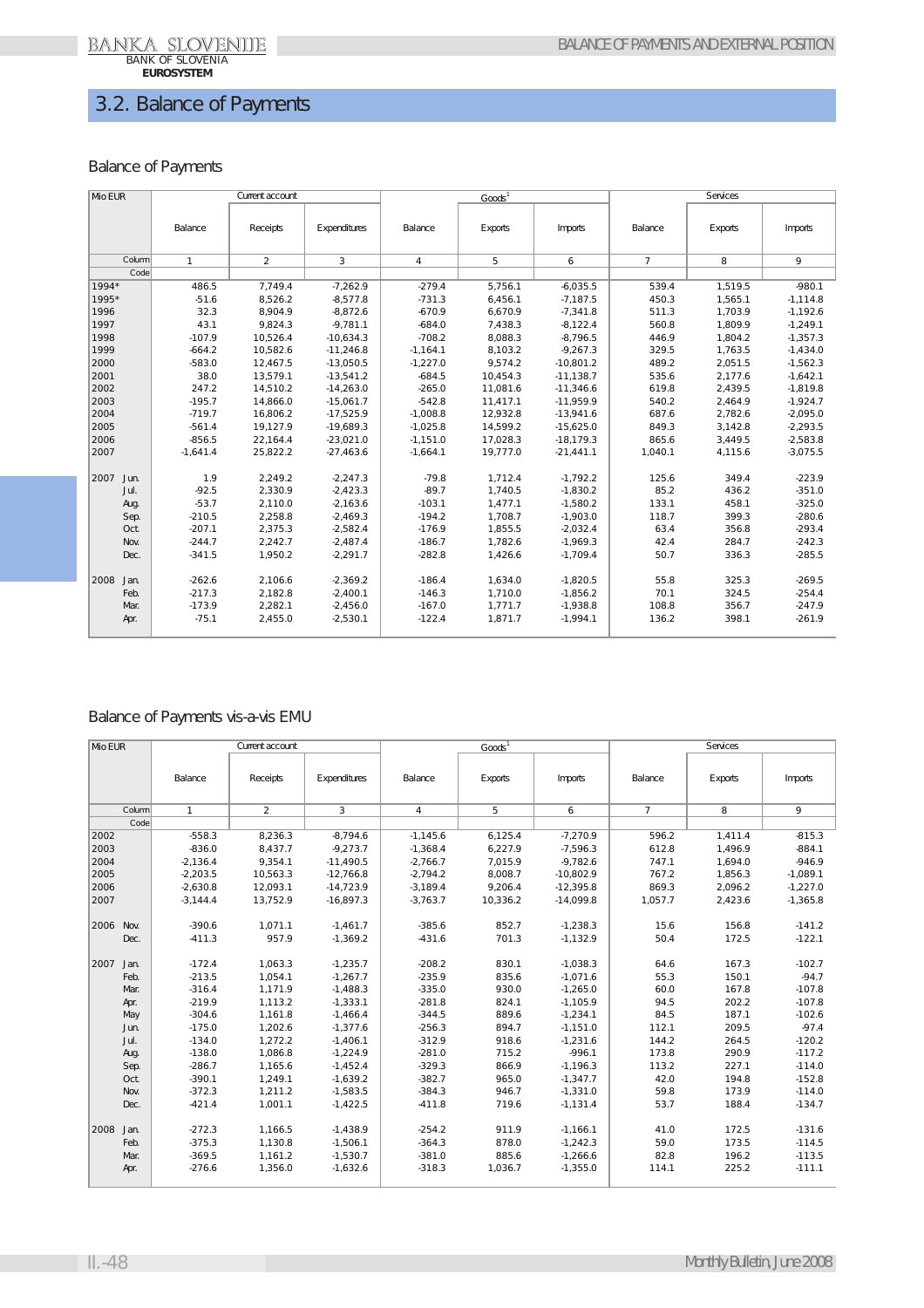### Balance of Payments

|         | Transportations |         | Travel   |         | Communications services |         | <b>Construction services</b> |         | Other business services |
|---------|-----------------|---------|----------|---------|-------------------------|---------|------------------------------|---------|-------------------------|
| Exports | Imports         | Exports | Imports  | Exports | Imports                 | Exports | Imports                      | Exports | Imports                 |
| 10      | 11              | 12      | 13       | 14      | 15                      | 16      | 17                           | 18      | 19                      |
|         |                 |         |          |         |                         |         |                              |         |                         |
| 410.6   | $-354.8$        | 766.8   | $-326.3$ | 10.6    | $-4.6$                  | 103.6   | $-2.7$                       | 205.1   | $-220.3$                |
| 390.2   | $-338.1$        | 836.8   | $-443.0$ | 9.2     | $-8.9$                  | 104.1   | $-18.4$                      | 191.0   | $-221.2$                |
| 383.9   | $-326.6$        | 989.1   | $-481.5$ | 11.1    | $-13.1$                 | 73.8    | $-35.0$                      | 193.5   | $-236.1$                |
| 411.9   | $-327.2$        | 1,047.9 | $-462.8$ | 19.1    | $-24.0$                 | 70.3    | $-46.8$                      | 199.6   | $-247.6$                |
| 480.9   | $-365.9$        | 970.8   | $-501.1$ | 22.1    | $-27.6$                 | 65.2    | $-31.1$                      | 189.8   | $-272.7$                |
| 489.8   | $-357.5$        | 900.1   | $-511.5$ | 22.7    | $-35.0$                 | 54.0    | $-59.2$                      | 207.5   | $-296.2$                |
| 534.4   | $-385.0$        | 1,044.8 | $-556.2$ | 27.0    | $-55.3$                 | 71.8    | $-55.6$                      | 265.0   | $-301.5$                |
| 559.2   | $-356.3$        | 1,104.8 | $-600.8$ | 37.8    | $-67.1$                 | 78.8    | $-52.1$                      | 266.8   | $-335.4$                |
| 634.6   | $-385.2$        | 1,142.6 | $-634.8$ | 60.5    | $-89.0$                 | 94.9    | $-60.4$                      | 337.4   | $-380.7$                |
| 680.0   | $-419.5$        | 1,186.3 | $-664.1$ | 61.7    | $-94.9$                 | 71.0    | $-72.1$                      | 331.4   | $-399.1$                |
| 809.3   | $-485.4$        | 1,311.7 | $-703.3$ | 71.9    | $-95.9$                 | 72.2    | $-49.4$                      | 378.4   | $-455.1$                |
| 923.0   | $-524.9$        | 1,379.8 | $-707.5$ | 90.8    | $-109.4$                | 107.9   | $-64.4$                      | 479.5   | $-572.3$                |
| 1,057.5 | $-601.5$        | 1,425.1 | $-772.3$ | 92.5    | $-107.0$                | 103.0   | $-68.8$                      | 582.6   | $-648.9$                |
| 1,256.3 | $-731.2$        | 1,619.2 | $-803.3$ | 105.4   | $-128.9$                | 152.9   | $-161.4$                     | 769.0   | $-809.1$                |
| 108.6   | $-58.7$         | 158.9   | $-52.1$  | 13.2    | $-12.9$                 | 11.0    | $-7.7$                       | 41.9    | $-57.9$                 |
| 115.6   | $-65.6$         | 218.4   | $-158.5$ | 6.9     | $-14.0$                 | 10.4    | $-9.0$                       | 61.4    | $-65.6$                 |
| 110.8   | $-66.1$         | 240.0   | $-138.7$ | 9.1     | $-14.6$                 | 16.1    | $-12.1$                      | 63.4    | $-64.2$                 |
| 100.9   | $-55.5$         | 176.1   | $-78.7$  | 9.2     | $-13.0$                 | 14.8    | $-10.7$                      | 81.2    | $-88.5$                 |
| 109.7   | $-68.6$         | 114.2   | $-58.3$  | 10.6    | $-12.3$                 | 19.1    | $-44.5$                      | 86.1    | $-69.5$                 |
| 113.7   | $-65.0$         | 88.4    | $-44.8$  | 9.5     | $-10.4$                 | 12.2    | $-12.8$                      | 39.3    | $-72.7$                 |
| 120.2   | $-64.1$         | 87.9    | $-49.6$  | 7.6     | $-10.6$                 | 13.9    | $-12.1$                      | 85.3    | $-89.3$                 |
| 112.8   | $-66.2$         | 103.2   | $-55.1$  | 8.0     | $-9.1$                  | 11.1    | $-9.1$                       | 69.7    | $-90.6$                 |
| 107.4   | $-61.2$         | 90.6    | $-58.0$  | 8.3     | $-8.1$                  | 25.5    | $-10.4$                      | 73.7    | $-75.0$                 |
| 107.6   | $-59.3$         | 114.2   | $-55.8$  | 13.8    | $-10.0$                 | 13.5    | $-6.4$                       | 90.0    | $-77.6$                 |
| 126.3   | $-66.4$         | 147.8   | $-53.6$  | 6.1     | $-11.5$                 | 13.4    | $-7.2$                       | 86.0    | $-87.0$                 |

|         | Services - of which: |         |          |         |                                |         |                              |         |                         |
|---------|----------------------|---------|----------|---------|--------------------------------|---------|------------------------------|---------|-------------------------|
|         | Transportations      | Travel  |          |         | <b>Communications services</b> |         | <b>Construction services</b> |         | Other business services |
| Exports | Imports              | Exports | Imports  | Exports | Imports                        | Exports | Imports                      | Exports | Imports                 |
| 10      | 11                   | 12      | 13       | 14      | 15                             | 16      | 17                           | 18      | 19                      |
|         |                      |         |          |         |                                |         |                              |         |                         |
| 390.1   | $-234.5$             | 723.6   | $-245.1$ | 30.9    | $-30.3$                        | 34.3    | $-14.7$                      | 170.7   | $-176.7$                |
| 424.7   | $-254.8$             | 779.6   | $-248.7$ | 36.3    | $-38.7$                        | 26.9    | $-30.1$                      | 173.5   | $-186.2$                |
| 492.2   | $-291.6$             | 873.9   | $-249.8$ | 41.9    | $-32.5$                        | 30.2    | $-24.8$                      | 195.3   | $-200.5$                |
| 567.2   | $-283.5$             | 884.4   | $-327.4$ | 54.2    | $-44.9$                        | 46.2    | $-32.6$                      | 233.5   | $-248.7$                |
| 698.5   | $-322.8$             | 922.7   | $-348.4$ | 58.5    | $-44.3$                        | 59.5    | $-35.0$                      | 271.8   | $-289.1$                |
| 803.0   | $-387.4$             | 1026.7  | $-318.5$ | 66.4    | $-41.3$                        | 82.4    | $-102.4$                     | 353.7   | $-297.3$                |
|         |                      |         |          |         |                                |         |                              |         |                         |
| 63.5    | $-28.9$              | 48.3    | $-26.7$  | 5.5     | $-4.0$                         | 5.3     | $-4.0$                       | 27.9    | $-59.4$                 |
| 62.4    | $-34.4$              | 57.1    | $-29.0$  | 5.1     | $-3.6$                         | 6.1     | $-4.7$                       | 31.6    | $-30.5$                 |
|         |                      |         |          |         |                                |         |                              |         |                         |
| 59.7    | $-23.4$              | 45.8    | $-26.4$  | 5.3     | $-2.9$                         | 4.6     | $-10.3$                      | 44.9    | $-21.7$                 |
| 55.3    | $-25.8$              | 43.1    | $-26.0$  | 4.5     | $-2.6$                         | 6.7     | $-6.5$                       | 34.5    | $-16.6$                 |
| 63.1    | $-29.9$              | 57.4    | $-27.6$  | 5.2     | $-4.2$                         | 6.1     | $-6.8$                       | 29.0    | $-25.8$                 |
| 70.7    | $-38.6$              | 86.1    | $-18.7$  | 4.9     | $-3.6$                         | 6.0     | $-3.9$                       | 27.9    | $-24.9$                 |
| 64.1    | $-34.9$              | 83.6    | $-18.6$  | 6.8     | $-3.5$                         | 5.9     | $-6.7$                       | 20.3    | $-25.9$                 |
| 68.5    | $-32.3$              | 97.1    | $-20.3$  | 8.9     | $-4.0$                         | 7.0     | $-3.7$                       | 21.6    | $-21.9$                 |
| 73.6    | $-31.0$              | 142.9   | $-38.1$  | 3.9     | $-3.5$                         | 6.9     | $-3.7$                       | 26.3    | $-27.8$                 |
| 73.5    | $-34.4$              | 172.6   | $-32.4$  | 5.8     | $-5.1$                         | 6.6     | $-7.3$                       | 24.5    | $-24.4$                 |
| 64.2    | $-27.3$              | 111.4   | $-31.8$  | $4.0$   | $-3.2$                         | 7.0     | $-4.1$                       | 32.5    | $-30.8$                 |
| 65.1    | $-35.4$              | 74.3    | $-28.9$  | 6.3     | $-3.1$                         | 8.9     | $-38.0$                      | 32.7    | $-25.5$                 |
| 74.6    | $-36.7$              | 55.9    | $-23.8$  | 6.2     | $-2.5$                         | 8.6     | $-5.6$                       | 21.0    | $-24.8$                 |
| 70.8    | $-37.7$              | 56.5    | $-25.8$  | 4.6     | $-3.2$                         | 7.9     | $-5.7$                       | 38.6    | $-27.2$                 |
|         |                      |         |          |         |                                |         |                              |         |                         |
| 71.7    | $-36.2$              | 50.7    | $-32.7$  | 3.9     | $-2.8$                         | 7.6     | $-4.2$                       | 28.4    | $-36.0$                 |
| 68.2    | $-33.4$              | 50.5    | $-34.5$  | 3.7     | $-3.6$                         | 7.8     | $-4.0$                       | 34.0    | $-24.1$                 |
| 68.0    | $-30.7$              | 71.7    | $-30.7$  | 7.2     | $-2.8$                         | 9.0     | $-2.7$                       | 32.1    | $-26.4$                 |
| 79.4    | $-31.0$              | 99.2    | $-25.8$  | 3.0     | $-2.5$                         | 8.0     | $-3.1$                       | 28.8    | $-30.9$                 |
|         |                      |         |          |         |                                |         |                              |         |                         |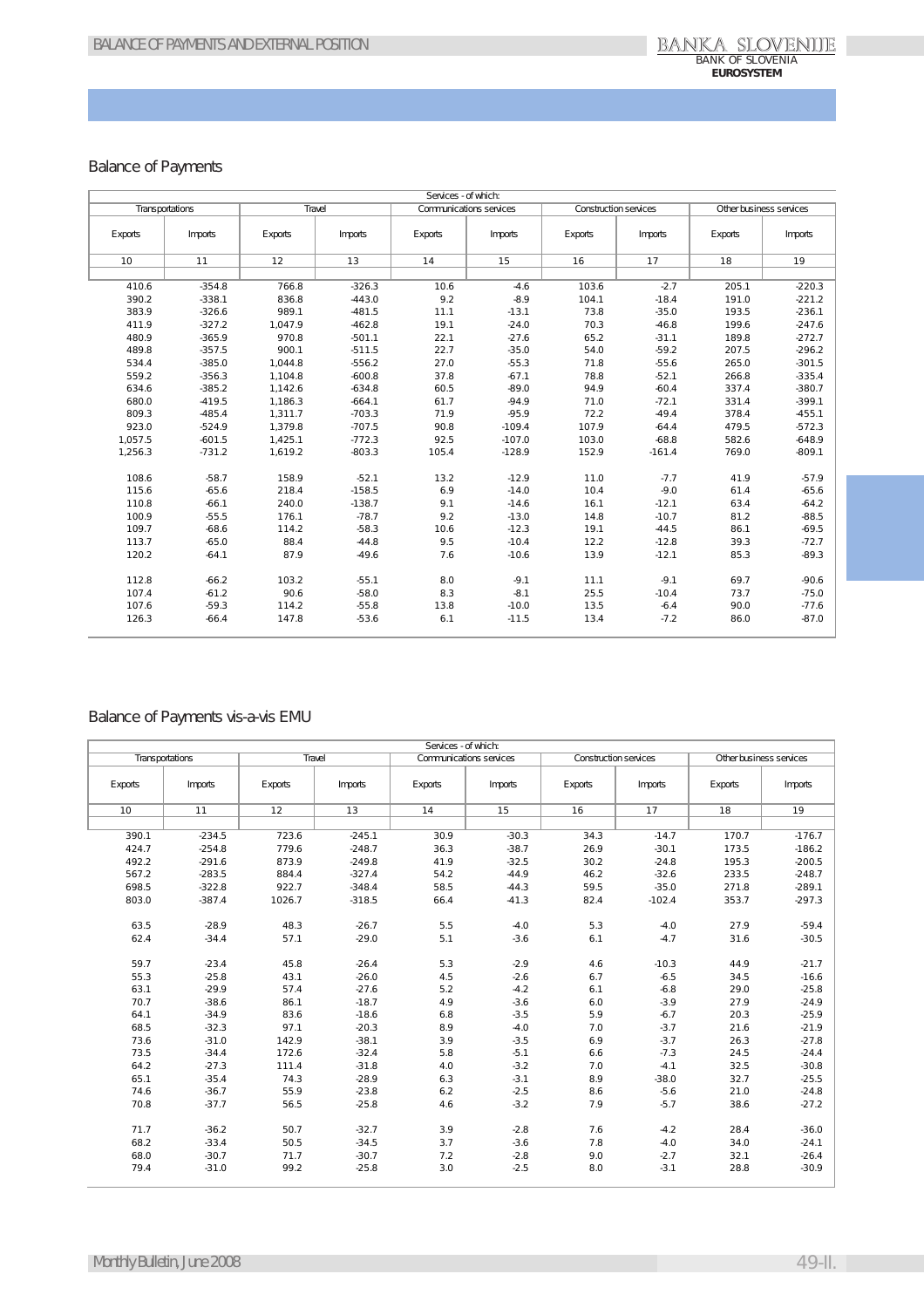**EUROSYSTEM**

# 3.2. Balance of Payments (continued)

### Balance of Payments

| Mio EUR      |          | Income <sup>8</sup> |                           |       |                          |                   |            |            |                          |  |
|--------------|----------|---------------------|---------------------------|-------|--------------------------|-------------------|------------|------------|--------------------------|--|
|              |          |                     | Compensation of employees |       |                          | Investment income |            |            |                          |  |
|              | Balance  |                     |                           |       |                          | Receipts          |            |            | Expenditures             |  |
|              |          | Receipts            | Expenditures              |       | Direct inv. <sup>8</sup> | Portofolio inv.   | Other inv. |            | Direct inv. <sup>8</sup> |  |
| Column       | 20       | 21                  | 22                        | 23    | 24                       | 25                | 26         | 27         | 28                       |  |
| Code         |          |                     |                           |       |                          |                   |            |            |                          |  |
| $1994*$      | 144.8    | 183.5               | $-13.6$                   | 90.3  | $-1.7$                   | 0.0               | 91.9       | $-115.5$   | 4.2                      |  |
| 1995*        | 155.7    | 167.0               | $-19.5$                   | 146.7 | $-1.1$                   | 10.6              | 137.1      | $-138.4$   | 3.2                      |  |
| 1996         | 122.0    | 186.6               | $-19.2$                   | 143.2 | 4.3                      | 15.8              | 123.2      | $-188.7$   | $-10.7$                  |  |
| 1997         | 65.8     | 181.7               | $-23.3$                   | 164.7 | 9.6                      | 27.2              | 127.9      | $-257.3$   | $-44.1$                  |  |
| 1998         | 49.1     | 183.5               | $-24.2$                   | 184.2 | $-11.2$                  | 73.3              | 122.1      | $-294.3$   | $-65.7$                  |  |
| 1999         | 58.1     | 194.4               | $-23.4$                   | 205.8 | 6.4                      | 115.4             | 84.1       | $-318.7$   | $-77.6$                  |  |
| 2000         | 29.3     | 203.7               | $-29.3$                   | 267.5 | 24.5                     | 128.8             | 114.2      | $-412.6$   | $-97.4$                  |  |
| 2001         | 43.2     | 197.1               | $-29.8$                   | 313.9 | 5.5                      | 168.0             | 140.4      | $-438.1$   | 7.8                      |  |
| 2002         | $-167.7$ | 207.3               | $-47.3$                   | 282.2 | $-4.0$                   | 145.6             | 140.6      | $-609.9$   | $-201.3$                 |  |
| 2003         | $-218.7$ | 192.0               | $-57.3$                   | 317.7 | 20.7                     | 193.2             | 103.8      | $-671.1$   | $-265.8$                 |  |
| 2004         | $-322.1$ | 200.5               | $-62.6$                   | 329.2 | 26.2                     | 220.9             | 82.1       | $-789.2$   | $-381.0$                 |  |
| 2005         | $-288.2$ | 204.9               | $-70.0$                   | 442.8 | 74.4                     | 268.2             | 100.2      | $-865.9$   | $-385.5$                 |  |
| 2006         | $-398.1$ | 217.6               | $-100.3$                  | 684.4 | 204.1                    | 301.6             | 178.8      | $-1,199.8$ | $-560.9$                 |  |
| 2007         | $-725.0$ | 202.5               | $-147.4$                  | 816.6 | 153.1                    | 373.4             | 290.1      | $-1,596.8$ | $-606.4$                 |  |
| 2007<br>Jun. | $-54.4$  | 19.9                | $-12.6$                   | 70.2  | 12.5                     | 35.2              | 22.5       | $-131.9$   | $-50.0$                  |  |
| Jul.         | $-65.4$  | 14.9                | $-14.4$                   | 68.3  | 12.5                     | 31.4              | 24.4       | $-134.3$   | $-50.6$                  |  |
| Aug.         | $-69.8$  | 14.9                | $-14.4$                   | 70.1  | 13.5                     | 30.0              | 26.6       | $-140.4$   | $-51.3$                  |  |
| Sep.         | $-69.8$  | 14.9                | $-14.4$                   | 76.1  | 13.8                     | 33.7              | 28.6       | $-146.4$   | $-51.3$                  |  |
| Oct.         | $-70.4$  | 16.4                | $-14.6$                   | 72.2  | 13.7                     | 29.7              | 28.8       | $-144.4$   | $-52.3$                  |  |
| Nov.         | $-72.6$  | 16.4                | $-14.6$                   | 73.8  | 13.5                     | 29.6              | 30.7       | $-148.3$   | $-52.4$                  |  |
| Dec.         | $-76.7$  | 16.4                | $-14.6$                   | 77.2  | 16.1                     | 30.5              | 30.5       | $-155.8$   | $-54.3$                  |  |
| 2008<br>Jan. | $-70.3$  | 13.5                | $-7.5$                    | 75.9  | 13.3                     | 32.8              | 29.8       | $-152.1$   | $-53.2$                  |  |
| Feb.         | $-71.8$  | 13.5                | $-7.5$                    | 75.9  | 14.0                     | 30.0              | 31.8       | $-153.6$   | $-52.6$                  |  |
| Mar.         | $-74.0$  | 13.5                | $-7.5$                    | 79.8  | 15.5                     | 31.8              | 32.5       | $-159.7$   | $-53.8$                  |  |
| Apr.         | $-69.5$  | 15.4                | $-12.6$                   | 84.0  | 14.6                     | 39.7              | 29.7       | $-156.2$   | $-52.7$                  |  |

| Mio EUR |        |          | $hcome8$ |                           |       |                 |                   |            |           |                          |  |  |
|---------|--------|----------|----------|---------------------------|-------|-----------------|-------------------|------------|-----------|--------------------------|--|--|
|         |        |          |          | Compensation of employees |       |                 | Investment income |            |           |                          |  |  |
|         |        | Balance  |          |                           |       |                 | Receipts          |            |           | Expenditures             |  |  |
|         |        |          | Receipts | Expenditures              |       | Direct inv. $8$ | Portofolio inv.   | Other inv. |           | Direct inv. <sup>8</sup> |  |  |
|         | Column | 20       | 21       | 22                        | 23    | 24              | 25                | 26         | 27        | 28                       |  |  |
|         | Code   |          |          |                           |       |                 |                   |            |           |                          |  |  |
| 2002    |        | $-79.4$  | 202.1    | $-14.8$                   | 193.6 | 6.2             | 110.5             | 76.9       | $-460.3$  | $-148.1$                 |  |  |
| 2003    |        | $-132.4$ | 187.0    | $-16.6$                   | 225.5 | 19.4            | 152.3             | 53.9       | $-528.4$  | $-214.1$                 |  |  |
| 2004    |        | $-126.8$ | 197.6    | $-23.0$                   | 205.4 | 2.4             | 163.4             | 39.7       | $-506.8$  | $-273.5$                 |  |  |
| 2005    |        | $-173.4$ | 202.6    | $-4.9$                    | 243.6 | 15.4            | 186.5             | 41.8       | $-614.8$  | $-315.1$                 |  |  |
| 2006    |        | $-256.8$ | 213.4    | $-8.6$                    | 337.0 | 62.3            | 190.3             | 84.5       | $-798.6$  | $-357.2$                 |  |  |
| 2007    |        | $-443.9$ | 197.7    | $-12.7$                   | 420.4 | 61.0            | 242.9             | 116.4      | $-1049.3$ | $-359.5$                 |  |  |
| 2006    | Nov.   | $-11.5$  | 18.3     | $-0.9$                    | 26.2  | 4.9             | 15.3              | 6.0        | $-55.1$   | $-15.3$                  |  |  |
|         | Dec.   | $-32.6$  | 18.3     | $-0.9$                    | 39.7  | 3.5             | 16.7              | 19.5       | $-89.7$   | $-37.6$                  |  |  |
| 2007    | Jan.   | $-30.6$  | 15.8     | $-0.6$                    | 28.6  | 2.7             | 18.5              | 7.4        | $-74.4$   | $-34.8$                  |  |  |
|         | Feb.   | $-28.9$  | 15.8     | $-0.6$                    | 31.4  | 5.9             | 17.7              | 7.8        | $-75.5$   | $-30.4$                  |  |  |
|         | Mar.   | $-38.8$  | 15.8     | $-0.6$                    | 31.4  | 4.3             | 18.9              | 8.2        | $-85.4$   | $-35.7$                  |  |  |
|         | Apr.   | $-34.9$  | 19.5     | $-1.1$                    | 37.5  | 3.8             | 23.4              | 10.3       | $-90.8$   | $-38.8$                  |  |  |
|         | May    | $-39.2$  | 19.5     | $-1.1$                    | 38.5  | 3.9             | 25.2              | 9.4        | $-96.1$   | $-43.1$                  |  |  |
|         | Jun.   | $-32.7$  | 19.5     | $-1.1$                    | 40.0  | 9.2             | 22.0              | 8.7        | $-91.1$   | $-34.8$                  |  |  |
|         | Jul.   | 23.0     | 14.4     | $-1.2$                    | 35.3  | 6.1             | 20.3              | 8.9        | $-25.4$   | 31.1                     |  |  |
|         | Aug.   | $-23.3$  | 14.4     | $-1.2$                    | 34.6  | 4.8             | 19.5              | 10.3       | $-71.1$   | $-9.6$                   |  |  |
|         | Sep.   | $-60.1$  | 14.4     | $-1.2$                    | 35.6  | 5.5             | 18.9              | 11.2       | $-108.9$  | $-42.7$                  |  |  |
|         | Oct.   | $-61.5$  | 16.2     | $-1.3$                    | 32.4  | 2.2             | 19.5              | 10.7       | $-108.8$  | $-42.5$                  |  |  |
|         | Nov.   | $-52.3$  | 16.2     | $-1.3$                    | 38.2  | 7.7             | 19.2              | 11.3       | $-105.4$  | $-35.9$                  |  |  |
|         | Dec.   | $-64.5$  | 16.2     | $-1.3$                    | 36.9  | 4.9             | 19.7              | 12.3       | $-116.3$  | $-42.3$                  |  |  |
| 2008    | Jan.   | $-64.1$  | 13.0     | $-0.6$                    | 34.8  | 3.6             | 19.9              | 11.2       | $-111.3$  | $-39.0$                  |  |  |
|         | Feb.   | $-62.3$  | 13.0     | $-0.6$                    | 37.9  | 4.8             | 19.9              | 13.3       | $-112.6$  | $-38.9$                  |  |  |
|         | Mar.   | $-70.6$  | 13.0     | $-0.6$                    | 38.9  | 4.8             | 20.9              | 13.1       | $-121.9$  | $-43.1$                  |  |  |
|         | Apr.   | $-68.8$  | 14.9     | $-1.1$                    | 39.2  | 3.8             | 25.0              | 10.3       | $-121.8$  | $-44.2$                  |  |  |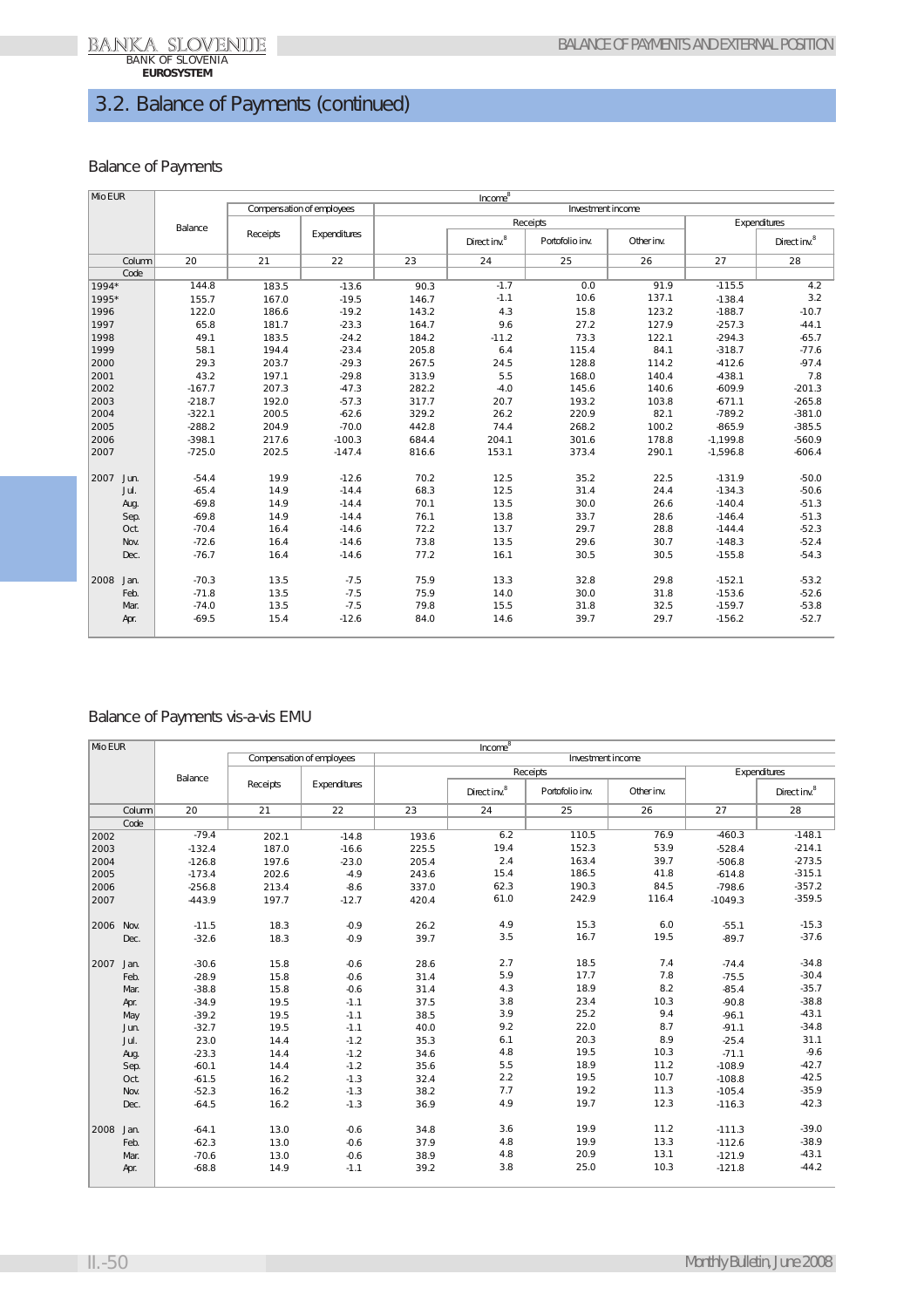### Balance of Payments

| Income            |            |          |       |                    | Current transfers <sup>10</sup> |            |                    |               |  |
|-------------------|------------|----------|-------|--------------------|---------------------------------|------------|--------------------|---------------|--|
| Investment income |            |          |       | In Slovenia        |                                 |            | Abroad             |               |  |
| Expenditures      |            | Balance  |       |                    |                                 |            |                    |               |  |
| Portofolio inv.   | Other inv. |          |       | General government | Other sectors                   |            | General government | Other sectors |  |
| 29                | 30         | 31       | 32    | 33                 | 34                              | 35         | 36                 | 37            |  |
|                   |            |          |       |                    |                                 |            |                    |               |  |
| 0.0               | $-119.7$   | 81.9     | 200.0 | 9.6                | 190.4                           | $-118.2$   | $-100.9$           | $-17.3$       |  |
| $-6.0$            | $-135.7$   | 73.7     | 191.3 | 14.4               | 176.9                           | $-117.7$   | $-77.9$            | $-39.7$       |  |
| $-21.7$           | $-156.3$   | 70.0     | 200.3 | 13.1               | 187.2                           | $-130.3$   | $-77.2$            | $-53.1$       |  |
| $-26.9$           | $-186.3$   | 100.6    | 229.6 | 26.0               | 203.6                           | $-129.0$   | $-84.9$            | $-44.1$       |  |
| $-45.5$           | $-183.1$   | 104.2    | 266.2 | 19.2               | 247.0                           | $-162.0$   | $-94.4$            | $-67.6$       |  |
| $-72.9$           | $-168.2$   | 112.2    | 315.7 | 22.5               | 293.2                           | $-203.4$   | $-102.8$           | $-100.6$      |  |
| $-100.9$          | $-214.3$   | 125.5    | 370.6 | 44.1               | 326.5                           | $-245.1$   | $-110.6$           | $-134.5$      |  |
| $-154.3$          | $-291.6$   | 143.6    | 436.2 | 62.1               | 374.0                           | $-292.5$   | $-137.0$           | $-155.5$      |  |
| $-126.8$          | $-281.9$   | 60.1     | 499.5 | 90.0               | 409.5                           | $-439.4$   | $-147.1$           | $-292.4$      |  |
| $-128.3$          | $-277.1$   | 25.7     | 474.3 | 90.2               | 384.1                           | $-448.6$   | $-135.3$           | $-313.3$      |  |
| $-124.1$          | $-284.1$   | $-76.5$  | 561.1 | 209.7              | 351.4                           | $-637.5$   | $-299.7$           | $-337.9$      |  |
| $-131.5$          | $-348.8$   | $-96.6$  | 738.2 | 347.9              | 390.4                           | $-834.9$   | $-461.5$           | $-373.4$      |  |
| $-120.9$          | $-518.0$   | $-173.1$ | 784.7 | 409.7              | 375.0                           | $-957.7$   | $-516.6$           | $-441.2$      |  |
| $-151.8$          | $-838.6$   | $-292.4$ | 910.4 | 387.7              | 522.8                           | $-1,202.8$ | $-604.0$           | $-598.8$      |  |
|                   |            |          |       |                    |                                 |            |                    |               |  |
| $-13.1$           | $-68.7$    | 10.6     | 97.3  | 52.0               | 45.2                            | $-86.7$    | $-30.7$            | $-56.0$       |  |
| $-13.2$           | $-70.4$    | $-22.6$  | 70.8  | 21.8               | 49.1                            | $-93.4$    | $-44.2$            | $-49.3$       |  |
| $-15.0$           | $-74.1$    | $-13.9$  | 89.7  | 44.4               | 45.4                            | $-103.7$   | $-51.1$            | $-52.6$       |  |
| $-15.3$           | $-79.8$    | $-65.2$  | 59.7  | 21.2               | 38.5                            | $-124.9$   | $-47.3$            | $-77.6$       |  |
| $-11.2$           | $-80.9$    | $-23.2$  | 74.4  | 21.6               | 52.8                            | $-97.6$    | $-48.6$            | $-49.0$       |  |
| $-10.6$           | $-85.3$    | $-27.8$  | 85.2  | 30.5               | 54.7                            | $-113.0$   | $-55.1$            | $-57.9$       |  |
| $-10.6$           | $-90.8$    | $-32.7$  | 93.7  | 44.4               | 49.3                            | $-126.5$   | $-75.0$            | $-51.5$       |  |
|                   |            |          |       |                    |                                 |            |                    |               |  |
| $-10.6$           | $-88.3$    | $-61.7$  | 57.9  | 15.0               | 42.9                            | $-119.6$   | $-78.4$            | $-41.3$       |  |
| $-13.8$           | $-87.2$    | $-69.4$  | 59.0  | 17.5               | 41.5                            | $-128.4$   | $-86.2$            | $-42.2$       |  |
| $-13.6$           | $-92.2$    | $-41.7$  | 60.5  | 24.4               | 36.1                            | $-102.2$   | $-53.7$            | $-48.5$       |  |
| $-13.2$           | $-90.3$    | $-19.5$  | 85.8  | 37.9               | 48.0                            | $-105.3$   | $-50.3$            | $-55.0$       |  |
|                   |            |          |       |                    |                                 |            |                    |               |  |

|                   | Income     | Current transfers <sup>10</sup> |       |                    |               |          |                    |               |
|-------------------|------------|---------------------------------|-------|--------------------|---------------|----------|--------------------|---------------|
| Investment income |            |                                 |       | In Slovenia        |               |          | Abroad             |               |
| Expenditures      |            | Balance                         |       |                    |               |          |                    |               |
| Portofolio inv.   | Other inv. |                                 |       | General government | Other sectors |          | General government | Other sectors |
| 29                | 30         | 31                              | 32    | 33                 | 34            | 35       | 36                 | 37            |
|                   |            |                                 |       |                    |               |          |                    |               |
| $-99.1$           | $-213.2$   | 70.5                            | 303.8 | 69.5               | 234.3         | $-233.3$ | $-41.9$            | $-191.4$      |
| $-100.7$          | $-213.6$   | 52.0                            | 300.3 | 67.7               | 232.6         | $-248.3$ | $-46.0$            | $-202.3$      |
| $-19.0$           | $-214.4$   | 10.0                            | 241.2 | 21.7               | 219.6         | $-231.2$ | $-31.6$            | $-199.6$      |
| $-33.1$           | $-266.5$   | $-3.1$                          | 252.1 | 29.2               | 222.9         | $-255.2$ | $-53.8$            | $-201.4$      |
| $-28.4$           | $-413.0$   | $-53.9$                         | 240.0 | 38.6               | 201.4         | $-293.9$ | $-64.7$            | $-229.2$      |
| $-32.3$           | $-657.4$   | 5.4                             | 375.1 | 67.8               | 307.3         | $-369.7$ | $-68.5$            | $-301.2$      |
|                   |            |                                 |       |                    |               |          |                    |               |
| $-2.6$            | $-37.3$    | $-9.1$                          | 17.1  | 3.5                | 13.6          | $-26.2$  | $-5.2$             | $-21.0$       |
| $-2.6$            | $-49.6$    | 2.5                             | 26.2  | 6.1                | 20.1          | $-23.8$  | $-6.2$             | $-17.6$       |
|                   |            |                                 |       |                    |               |          |                    |               |
| $-2.6$            | $-36.9$    | 1.8                             | 21.5  | 5.2                | 16.3          | $-19.7$  | $-3.2$             | $-16.5$       |
| $-2.7$            | $-42.4$    | $-4.1$                          | 21.2  | 2.7                | 18.5          | $-25.2$  | $-4.5$             | $-20.7$       |
| $-2.7$            | $-46.9$    | $-2.6$                          | 26.9  | 2.6                | 24.3          | $-29.5$  | $-3.1$             | $-26.5$       |
| $-2.7$            | $-49.3$    | 2.3                             | 29.8  | 5.3                | 24.5          | $-27.5$  | $-4.5$             | $-23.0$       |
| $-2.2$            | $-50.8$    | $-5.4$                          | 27.1  | 5.3                | 21.8          | $-32.5$  | $-10.0$            | $-22.5$       |
| $-2.2$            | $-54.1$    | 1.9                             | 38.9  | 10.4               | 28.5          | $-37.0$  | $-5.9$             | $-31.1$       |
| $-2.3$            | $-54.3$    | 11.8                            | 39.4  | $6.4$              | 33.0          | $-27.6$  | $-4.6$             | $-23.0$       |
| $-3.7$            | $-57.8$    | $-7.5$                          | 31.7  | 5.5                | 26.2          | $-39.2$  | $-5.6$             | $-33.6$       |
| $-4.1$            | $-62.1$    | $-10.4$                         | 21.6  | 4.5                | 17.1          | $-32.0$  | $-7.6$             | $-24.4$       |
| $-2.7$            | $-63.6$    | 12.1                            | 40.8  | 5.6                | 35.1          | $-28.7$  | $-3.1$             | $-25.6$       |
| $-2.2$            | $-67.4$    | 4.4                             | 36.2  | 8.3                | 27.9          | $-31.8$  | $-5.3$             | $-26.4$       |
| $-2.2$            | $-71.8$    | 1.2                             | 40.0  | $6.0\,$            | 34.0          | $-38.8$  | $-11.0$            | $-27.8$       |
|                   |            |                                 |       |                    |               |          |                    |               |
| $-2.2$            | $-70.1$    | 5.0                             | 34.3  | 4.7                | 29.6          | $-29.3$  | $-8.2$             | $-21.1$       |
| $-4.1$            | $-69.6$    | $-7.7$                          | 28.4  | 4.1                | 24.3          | $-36.1$  | $-15.6$            | $-20.4$       |
| $-4.3$            | $-74.5$    | $-0.7$                          | 27.4  | 4.3                | 23.1          | $-28.1$  | $-6.2$             | $-21.9$       |
| $-4.0$            | $-73.6$    | $-3.6$                          | 39.9  | 9.3                | 30.6          | $-43.5$  | $-12.6$            | $-31.0$       |
|                   |            |                                 |       |                    |               |          |                    |               |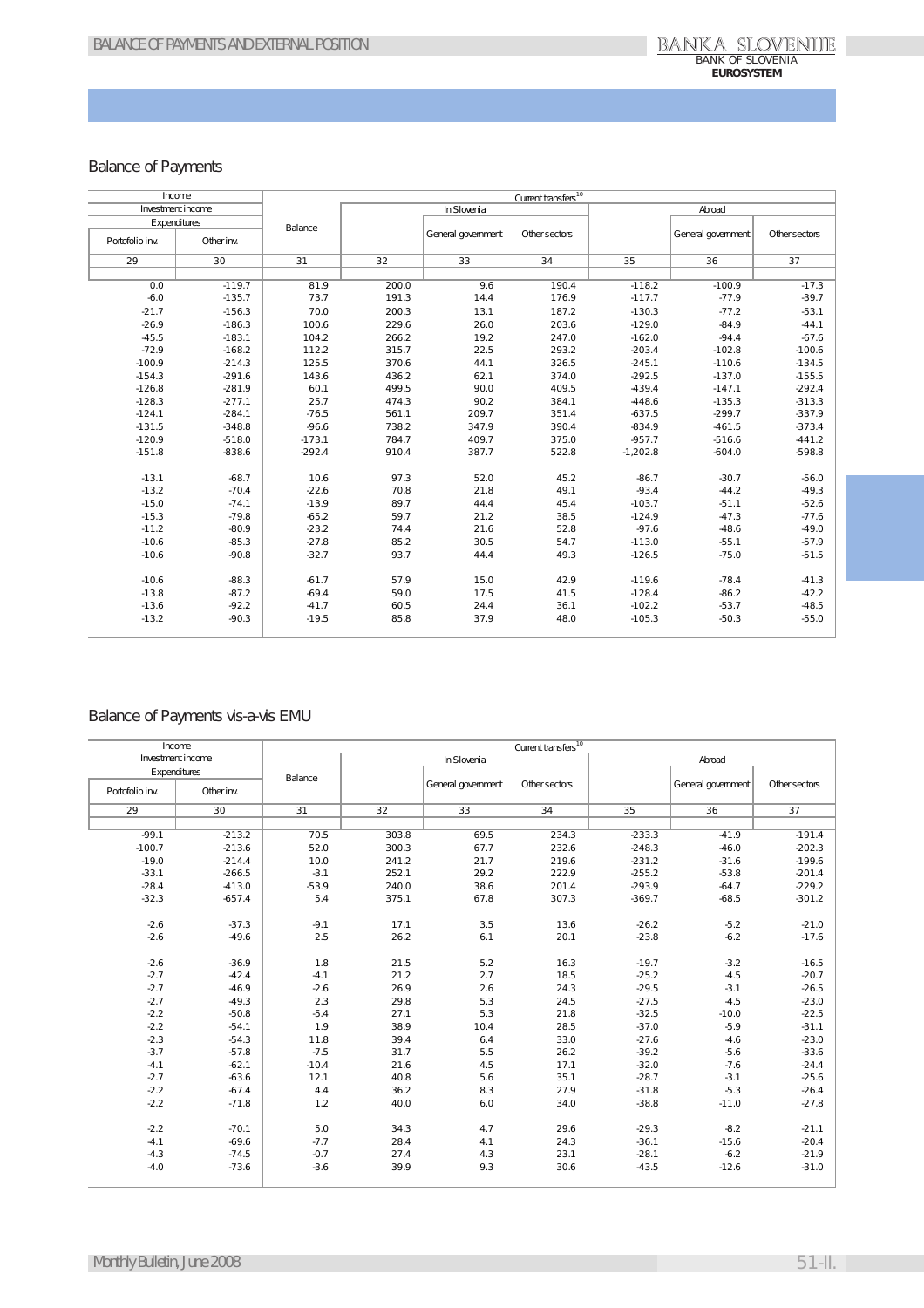**EUROSYSTEM**

# 3.2. Balance of Payments (continued)

### Balance of Payments

| Mio EUR      | Capital and          |                         | CA, of which:<br>Expenditures<br>Receipts |       |                          |               |          |                          |               | CA, of which:                           |
|--------------|----------------------|-------------------------|-------------------------------------------|-------|--------------------------|---------------|----------|--------------------------|---------------|-----------------------------------------|
|              | financial<br>account | Capital account<br>(CA) | Capital<br>$\,$ transfers $^{10}$         |       | General<br>government    | Other sectors |          | General<br>government    | Other sectors | Non-produced,<br>nonfinancial<br>assets |
| Column       | 38                   | 39                      | 40                                        | 41    | 42                       | 43            | 44       | 45                       | 46            | 47                                      |
| Code         |                      |                         |                                           |       |                          |               |          |                          |               |                                         |
| 1994*        | $-441.3$             | $-2.8$                  | $-1.5$                                    | 1.8   | $\overline{\phantom{a}}$ | 1.8           | $-3.2$   | ٠.                       | $-3.2$        | $-1.3$                                  |
| 1995*        | 200.5                | $-5.3$                  | $-3.5$                                    | 2.3   | 0.8                      | 1.5           | $-5.8$   | $-3.1$                   | $-2.8$        | $-1.8$                                  |
| 1996         | $-33.9$              | $-1.5$                  | 0.6                                       | 4.1   | 0.9                      | 3.2           | $-3.5$   | 0.0                      | $-3.4$        | $-2.1$                                  |
| 1997         | $-111.4$             | 0.9                     | 1.8                                       | 4.2   | 1.2                      | 3.0           | $-2.4$   | $-0.1$                   | $-2.3$        | $-0.9$                                  |
| 1998         | 53.0                 | $-1.2$                  | $-0.2$                                    | 3.0   | 0.1                      | 2.8           | $-3.2$   | 0.0                      | $-3.2$        | $-1.0$                                  |
| 1999         | 624.6                | $-0.7$                  | 0.0                                       | 2.7   | 0.1                      | 2.6           | $-2.8$   | $\sim$                   | $-2.8$        | $-0.6$                                  |
| 2000         | 541.6                | 4.0                     | 0.8                                       | 3.4   | 0.0                      | 3.4           | $-2.7$   | $-0.2$                   | $-2.5$        | 3.3                                     |
| 2001         | $-148.4$             | $-4.0$                  | 0.7                                       | 2.4   | $\sim$                   | 2.4           | $-1.8$   | 0.0                      | $-1.7$        | $-4.7$                                  |
| 2002         | 3.1                  | $-163.6$                | $-162.7$                                  | 74.1  | 0.0                      | 74.1          | $-236.8$ | 0.0                      | $-236.8$      | $-0.8$                                  |
| 2003         | 45.7                 | $-165.5$                | $-163.7$                                  | 81.1  | 0.1                      | 81.0          | $-244.8$ | $-0.1$                   | $-244.7$      | $-1.8$                                  |
| 2004         | 697.6                | $-96.1$                 | $-96.5$                                   | 151.0 | 19.5                     | 131.5         | $-247.5$ | 0.0                      | $-247.5$      | 0.4                                     |
| 2005         | 817.8                | $-113.9$                | $-109.2$                                  | 169.8 | 28.6                     | 141.2         | $-279.0$ | 0.0                      | $-279.0$      | $-4.7$                                  |
| 2006         | 1,050.3              | $-131.5$                | $-126.4$                                  | 205.2 | 46.7                     | 158.5         | $-331.6$ | $-0.1$                   | $-331.5$      | $-5.1$                                  |
| 2007         | 2,032.0              | $-52.0$                 | $-50.6$                                   | 315.2 | 127.7                    | 187.5         | $-365.8$ | $-0.8$                   | $-365.1$      | $-1.4$                                  |
| 2007<br>Jun. | 237.4                | $-19.6$                 | $-19.5$                                   | 17.8  | 5.6                      | 12.2          | $-37.3$  | 0.0                      | $-37.2$       | $-0.1$                                  |
| Jul.         | 191.4                | $-10.8$                 | $-10.8$                                   | 14.3  | 3.0                      | 11.3          | $-25.1$  |                          | $-25.1$       | $-0.1$                                  |
| Aug.         | 10.7                 | 2.6                     | 3.2                                       | 22.2  | 9.1                      | 13.2          | $-19.1$  | $\overline{\phantom{a}}$ | $-19.1$       | $-0.5$                                  |
| Sep.         | 56.6                 | $-23.6$                 | $-23.0$                                   | 13.4  | 4.7                      | 8.7           | $-36.4$  | $-0.1$                   | $-36.3$       | $-0.6$                                  |
| Oct.         | 202.6                | 7.0                     | 6.8                                       | 32.2  | 14.4                     | 17.8          | $-25.4$  | $\sim$                   | $-25.4$       | 0.2                                     |
| Nov.         | 353.9                | 5.3                     | 5.6                                       | 32.1  | 19.2                     | 12.9          | $-26.5$  | $-0.2$                   | $-26.3$       | $-0.3$                                  |
| Dec.         | 441.7                | $-20.6$                 | $-21.7$                                   | 83.8  | 44.3                     | 39.4          | $-105.5$ | $-0.4$                   | $-105.0$      | 1.1                                     |
| 2008<br>Jan. | 174.9                | 6.1                     | 6.2                                       | 19.1  | 0.4                      | 18.7          | $-13.0$  |                          | $-13.0$       | $-0.1$                                  |
| Feb.         | 124.8                | 1.6                     | 1.5                                       | 23.9  | 3.0                      | 20.8          | $-22.3$  |                          | $-22.3$       | 0.1                                     |
| Mar.         | 102.2                | $-10.0$                 | $-9.6$                                    | 14.3  | 1.6                      | 12.8          | $-23.9$  |                          | $-23.9$       | $-0.4$                                  |
| Apr.         | 220.7                | 6.1                     | 6.9                                       | 29.3  | 11.4                     | 17.9          | $-22.4$  |                          | $-22.4$       | $-0.8$                                  |

| Mio EUR |        | Capital and          |                         | CA, of which:<br>Expenditures<br>Receipts |       |                       |               |          |                          |               | CA, of which:                           |
|---------|--------|----------------------|-------------------------|-------------------------------------------|-------|-----------------------|---------------|----------|--------------------------|---------------|-----------------------------------------|
|         |        | financial<br>account | Capital account<br>(CA) | Capital<br>transfers <sup>10</sup>        |       | General<br>government | Other sectors |          | General<br>government    | Other sectors | Non-produced,<br>nonfinancial<br>assets |
|         | Column | 38                   | 39                      | 40                                        | 41    | 42                    | 43            | 44       | 45                       | 46            | 47                                      |
|         | Code   |                      |                         |                                           |       |                       |               |          |                          |               |                                         |
| 2002    |        | $-304.3$             | $-81.4$                 | $-82.5$                                   | 45.3  | 0.0                   | 45.3          | $-127.8$ | 0.0                      | $-127.8$      | 1.1                                     |
| 2003    |        | 98.4                 | $-84.5$                 | $-83.9$                                   | 47.5  | 0.0                   | 47.5          | $-131.4$ | 0.0                      | $-131.3$      | $-0.7$                                  |
| 2004    |        | 602.9                | $-42.7$                 | $-42.4$                                   | 90.3  | 0.0                   | 90.3          | $-132.7$ | 0.0                      | $-132.7$      | $-0.3$                                  |
| 2005    |        | 2,535.0              | $-57.0$                 | $-52.9$                                   | 96.4  | 0.0                   | 96.3          | $-149.2$ | 0.0                      | $-149.2$      | $-4.2$                                  |
| 2006    |        | 2,539.5              | $-69.0$                 | $-68.4$                                   | 107.3 | 0.1                   | 107.2         | $-175.7$ | 0.0                      | $-175.7$      | $-0.6$                                  |
| 2007    |        | 2,694.7              | $-65.6$                 | $-65.4$                                   | 123.1 | 0.0                   | 123.1         | $-188.6$ | $-0.2$                   | $-188.4$      | $-0.2$                                  |
| 2006    | Nov.   | 389.6                | $-5.9$                  | $-5.9$                                    | 6.8   | 0.0                   | 6.8           | $-12.7$  | 0.0                      | $-12.7$       | 0.0                                     |
|         | Dec.   | 306.0                | $-37.2$                 | $-37.2$                                   | 22.4  | $0.0\,$               | 22.4          | $-59.6$  |                          | $-59.6$       | $0.0\,$                                 |
| 2007    | Jan.   | $-156.0$             | 4.1                     | 4.1                                       | 10.7  | $\cdot$               | 10.7          | $-6.6$   |                          | $-6.6$        |                                         |
|         | Feb.   | 1,149.0              | 2.5                     | 2.5                                       | 12.1  | $0.0\,$               | 12.1          | $-9.6$   |                          | $-9.6$        |                                         |
|         | Mar.   | $-523.2$             | $-4.2$                  | $-4.2$                                    | 8.4   | ٠                     | 8.4           | $-12.6$  | ٠                        | $-12.6$       |                                         |
|         | Apr.   | 54.2                 | $-0.4$                  | $-0.2$                                    | 9.9   |                       | 9.9           | $-10.1$  |                          | $-10.1$       | $-0.2$                                  |
|         | May    | 21.4                 | $-2.9$                  | $-2.8$                                    | 6.6   |                       | 6.6           | $-9.4$   | $-0.1$                   | $-9.3$        | $-0.1$                                  |
|         | Jun.   | 210.2                | $-10.9$                 | $-11.5$                                   | 7.8   |                       | 7.8           | $-19.4$  |                          | $-19.4$       | 0.6                                     |
|         | Jul.   | 577.8                | $-5.5$                  | $-5.5$                                    | 7.6   |                       | 7.6           | $-13.1$  | ٠                        | $-13.1$       | $-0.1$                                  |
|         | Aug.   | 223.5                | $-1.2$                  | $-0.9$                                    | 8.4   |                       | 8.4           | $-9.3$   | $\overline{\phantom{a}}$ | $-9.3$        | $-0.3$                                  |
|         | Sep.   | 622.3                | $-13.1$                 | $-13.1$                                   | 5.4   |                       | 5.4           | $-18.5$  | $-0.1$                   | $-18.4$       |                                         |
|         | Oct.   | 260.3                | $-1.7$                  | $-1.6$                                    | 11.7  |                       | 11.7          | $-13.3$  | $\cdot$                  | $-13.3$       | $-0.1$                                  |
|         | Nov.   | 4.0                  | $-5.4$                  | $-5.4$                                    | 8.6   |                       | 8.6           | $-14.0$  | 0.0                      | $-14.0$       | 0.0                                     |
|         | Dec.   | 251.1                | $-26.9$                 | $-26.9$                                   | 25.9  |                       | 25.9          | $-52.8$  | $\overline{\phantom{a}}$ | $-52.8$       |                                         |
| 2008    | Jan.   | 389.4                | 4.6                     | 4.7                                       | 11.9  |                       | 11.9          | $-7.3$   |                          | $-7.3$        | 0.0                                     |
|         | Feb.   | $-637.2$             | 1.1                     | 1.2                                       | 13.9  |                       | 13.9          | $-12.8$  |                          | $-12.8$       | $-0.1$                                  |
|         | Mar.   | 630.7                | $-3.6$                  | $-3.6$                                    | 8.4   |                       | 8.4           | $-12.0$  |                          | $-12.0$       | 0.0                                     |
|         | Apr.   | 276.7                | $-0.3$                  | $-0.4$                                    | 12.1  |                       | 12.1          | $-12.5$  |                          | $-12.5$       | 0.1                                     |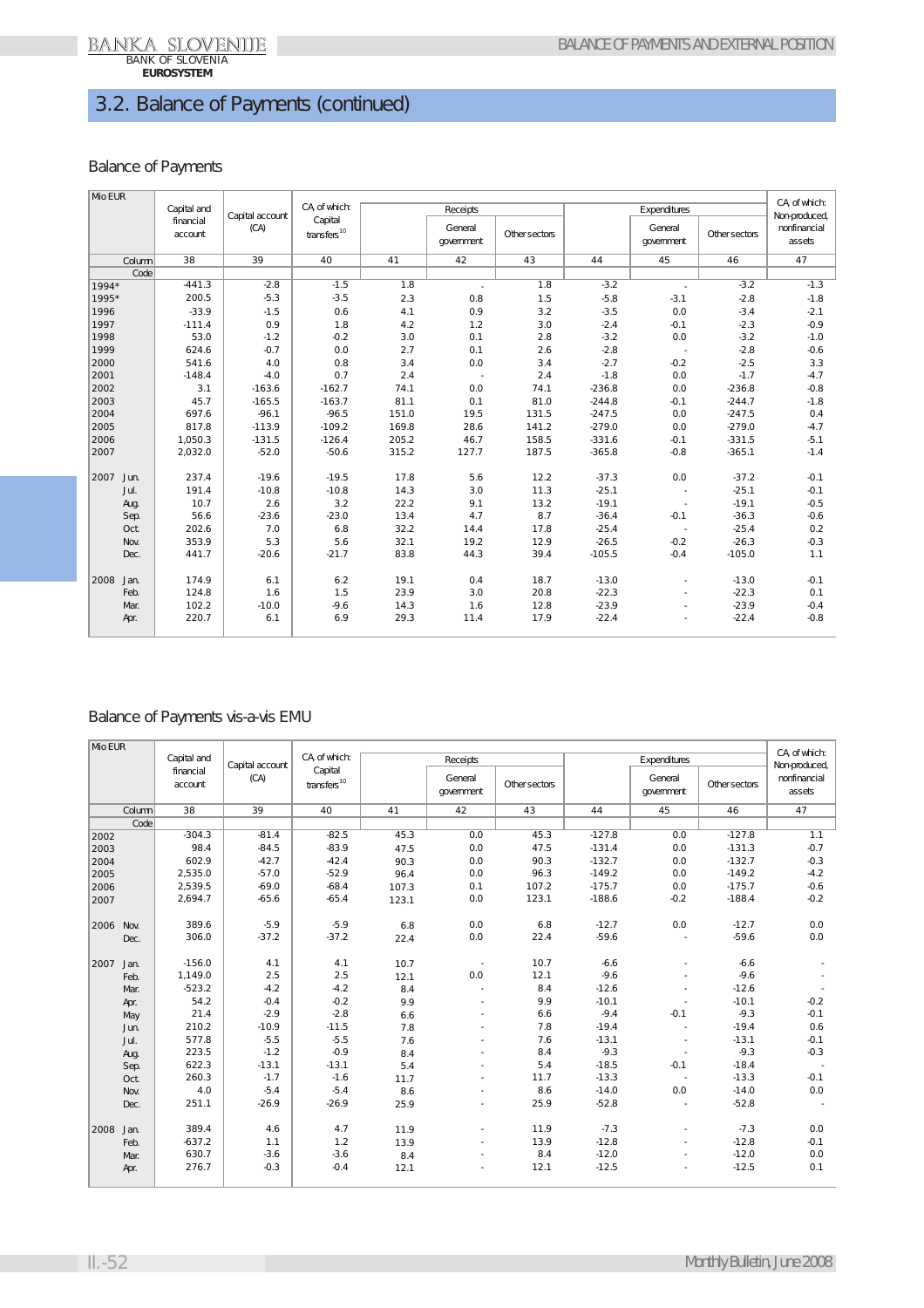### Balance of Payments

|                   | FA, of which: Direct investment <sup>8, 9</sup> |             |                |                       |               |             |                |                        |               |  |
|-------------------|-------------------------------------------------|-------------|----------------|-----------------------|---------------|-------------|----------------|------------------------|---------------|--|
| Financial account |                                                 |             |                |                       |               |             |                |                        |               |  |
| (FA)              |                                                 | Abroad      | Equity capital | Reinvested<br>eamings | Other capital | In Slovenia | Equity capital | Reinvested<br>earnings | Other capital |  |
| 48                | 49                                              | 50          | 51             | 52                    | 53            | 54          | 55             | 56                     | 57            |  |
|                   |                                                 |             |                |                       |               |             |                |                        |               |  |
| $-438.5$          | 109.2                                           | 10.9        | 2.5            | 8.3                   |               | 98.3        | 108.0          | $-9.6$                 |               |  |
| 205.8             | 125.2                                           | 7.8         | $-4.0$         | 11.8                  |               | 117.4       | 136.9          | $-19.5$                |               |  |
| $-32.4$           | 132.6                                           | $-5.6$      | $-5.1$         | $-0.5$                |               | 138.2       | 142.0          | $-3.8$                 |               |  |
| $-112.3$          | 267.3                                           | $-27.7$     | $-24.7$        | $-3.0$                |               | 294.9       | 269.3          | 25.7                   |               |  |
| 54.2              | 199.2                                           | 4.9         | $-11.2$        | 16.1                  |               | 194.3       | 153.1          | 41.2                   |               |  |
| 625.3             | 54.5                                            | $-44.7$     | $-42.1$        | $-2.6$                |               | 99.2        | 75.3           | 23.9                   |               |  |
| 537.6             | 77.4                                            | $-71.7$     | $-54.7$        | $-17.0$               |               | 149.1       | 96.3           | 52.7                   |               |  |
| $-144.3$          | 251.2                                           | $-161.2$    | $-102.7$       | 4.7                   | $-63.2$       | 412.4       | 394.7          | $-60.4$                | 78.1          |  |
| 166.6             | 1,555.9                                         | $-165.8$    | $-71.2$        | 13.9                  | $-108.5$      | 1,721.7     | 1,511.0        | 134.1                  | 76.6          |  |
| 211.2             | $-150.8$                                        | $-421.3$    | $-246.0$       | $-5.9$                | $-169.4$      | 270.5       | $-16.3$        | 195.8                  | 91.0          |  |
| 793.7             | 224.2                                           | $-441.0$    | $-379.7$       | $-11.6$               | $-49.7$       | 665.2       | 317.5          | 276.3                  | 71.4          |  |
| 931.8             | $-43.0$                                         | $-515.6$    | $-456.0$       | $-45.5$               | $-14.1$       | 472.5       | 270.7          | 251.1                  | $-49.3$       |  |
| 1,181.8           | $-206.7$                                        | $-718.5$    | $-418.8$       | $-129.1$              | $-170.5$      | 511.7       | 252.0          | 194.7                  | 65.1          |  |
| 2,084.0           | $-81.3$                                         | $-1, 153.8$ | $-626.0$       | 9.3                   | $-537.0$      | 1,072.5     | 443.1          | 52.2                   | 577.2         |  |
| 257.0             | 85.3                                            | $-19.1$     | $-5.1$         | 6.3                   | $-20.3$       | 104.4       | 13.9           | $-4.0$                 | 94.5          |  |
| 202.3             | $-25.9$                                         | $-140.9$    | $-94.5$        | 3.6                   | $-50.0$       | 115.1       | 66.3           | $-132.0$               | 180.8         |  |
| 8.0               | 26.8                                            | $-58.7$     | $-39.1$        | $-5.0$                | $-14.6$       | 85.5        | 30.2           | $-18.1$                | 73.4          |  |
| 80.3              | $-106.8$                                        | $-204.1$    | $-119.0$       | 9.0                   | $-94.1$       | 97.3        | 41.9           | 22.3                   | 33.2          |  |
| 195.6             | 130.0                                           | 22.5        | $-5.7$         | 5.8                   | 22.4          | 107.5       | 86.5           | 17.6                   | 3.4           |  |
| 348.6             | $-62.1$                                         | $-145.2$    | $-158.3$       | 3.6                   | 9.5           | 83.1        | 69.3           | 32.3                   | $-18.5$       |  |
| 462.3             | 91.1                                            | $-75.5$     | $-14.2$        | 7.6                   | $-69.0$       | 166.7       | $-43.7$        | 24.4                   | 185.9         |  |
|                   |                                                 |             |                |                       |               |             |                |                        |               |  |
| 168.8             | 95.8                                            | $-35.0$     | $-19.1$        | $-6.3$                | $-9.6$        | 130.8       | 101.8          | 36.8                   | $-7.8$        |  |
| 123.1             | $-46.1$                                         | $-44.5$     | $-43.0$        | $-5.5$                | 3.9           | $-1.6$      | 15.3           | 35.2                   | $-52.1$       |  |
| 112.2             | 136.2                                           | $-58.1$     | $-40.8$        | $-6.5$                | $-10.9$       | 194.3       | 16.4           | 29.1                   | 148.8         |  |
| 214.7             | $-36.3$                                         | $-166.4$    | $-41.0$        | $-4.9$                | $-120.5$      | 130.1       | 40.3           | $-11.5$                | 101.2         |  |

|                   |         |          |                |                       | FA, of which: Direct investment <sup>8, 9</sup> |             |                |                       |               |
|-------------------|---------|----------|----------------|-----------------------|-------------------------------------------------|-------------|----------------|-----------------------|---------------|
| Financial account |         |          |                |                       |                                                 |             |                |                       |               |
| (FA)              |         | Abroad   | Equity capital | Reinvested<br>eamings | Other capital                                   | In Slovenia | Equity capital | Reinvested<br>eamings | Other capital |
| 48                | 49      | 50       | 51             | 52                    | 53                                              | 54          | 55             | 56                    | 57            |
|                   |         |          |                |                       |                                                 |             |                |                       |               |
| $-222.9$          | 925.4   | 6.0      | 20.1           | $-0.4$                | $-13.7$                                         | 919.4       | 755.9          | 101.6                 | 61.8          |
| 182.9             | 225.9   | $-85.7$  | $-38.2$        | $-8.9$                | $-38.6$                                         | 311.7       | 173.7          | 158.8                 | $-20.8$       |
| 645.7             | 326.2   | $-227.3$ | $-268.2$       | 2.6                   | 38.3                                            | 553.5       | 257.6          | 199.8                 | 96.1          |
| 2,592.1           | 549.3   | 19.2     | $-10.2$        | $-3.7$                | 33.2                                            | 530.0       | 281.3          | 196.7                 | 52.0          |
| 2,608.6           | 291.5   | $-127.4$ | $-80.2$        | $-34.9$               | $-12.3$                                         | 418.9       | 181.4          | 168.0                 | 69.4          |
| 2,760.3           | 525.5   | $-309.6$ | $-153.3$       | 1.4                   | $-157.8$                                        | 835.2       | 354.9          | 34.3                  | 446.0         |
|                   |         |          |                |                       |                                                 |             |                |                       |               |
| 395.4             | $-9.7$  | $-11.2$  | $-4.2$         | $-2.9$                | $-4.1$                                          | 1.4         | 31.4           | 14.0                  | $-44.0$       |
| 343.2             | 48.4    | $-28.6$  | $-23.0$        | $-2.9$                | $-2.7$                                          | 77.0        | 22.1           | 14.0                  | 40.9          |
|                   |         |          |                |                       |                                                 |             |                |                       |               |
| $-160.1$          | 13.0    | $-9.4$   | 0.4            | $-1.1$                | $-8.7$                                          | 22.4        | 35.2           | 19.3                  | $-32.1$       |
| 1,146.5           | 70.2    | 0.5      | $-10.2$        | $-0.2$                | 10.9                                            | 69.7        | 65.9           | 22.3                  | $-18.5$       |
| $-519.0$          | 74.8    | $-22.1$  | $-9.2$         | $-0.7$                | $-12.2$                                         | 96.9        | 34.5           | 22.7                  | 39.7          |
| 54.6              | 103.1   | 8.5      | 15.3           | $-0.9$                | $-5.9$                                          | 94.6        | 42.9           | $-2.4$                | 54.0          |
| 24.3              | 4.4     | $-21.9$  | $-4.8$         | $-0.4$                | $-16.7$                                         | 26.3        | 6.1            | 10.1                  | 10.1          |
| 221.1             | 121.7   | $-10.2$  | $-1.1$         | 1.0                   | $-10.1$                                         | 131.9       | 14.7           | $-2.6$                | 119.8         |
| 583.3             | $-20.8$ | $-28.5$  | $-2.5$         | 0.6                   | $-26.5$                                         | 7.7         | 61.2           | $-86.6$               | 33.1          |
| 224.7             | 35.9    | $-1.3$   | $-10.1$        | $-0.8$                | 9.7                                             | 37.2        | 27.5           | $-11.9$               | 21.5          |
| 635.4             | 44.0    | $-76.2$  | $-17.3$        | 1.4                   | $-60.3$                                         | 120.2       | 43.0           | 14.6                  | 62.6          |
| 262.0             | 4.6     | $-53.7$  | $-6.2$         | 0.9                   | $-48.3$                                         | 58.3        | 47.0           | 11.5                  | $-0.3$        |
| 9.4               | $-88.3$ | $-117.4$ | $-100.4$       | 0.6                   | $-17.5$                                         | 29.0        | 26.8           | 21.2                  | $-18.9$       |
| 278.0             | 162.9   | 21.8     | $-7.2$         | 1.2                   | 27.9                                            | 141.0       | $-49.8$        | 16.0                  | 174.8         |
|                   |         |          |                |                       |                                                 |             |                |                       |               |
| 384.8             | 127.7   | 15.2     | $-1.5$         | $-1.0$                | 17.7                                            | 112.5       | 101.3          | 24.1                  | $-12.9$       |
| $-638.3$          | $-8.0$  | 9.6      | $-11.8$        | $-0.8$                | 22.2                                            | $-17.6$     | 7.2            | 23.1                  | $-47.8$       |
| 634.3             | 187.4   | 23.1     | 0.9            | $-1.0$                | 23.1                                            | 164.3       | 6.2            | 19.1                  | 139.0         |
| 276.9             | 64.7    | $-50.7$  | $-4.9$         | $-0.8$                | $-45.0$                                         | 115.5       | 26.4           | $-7.5$                | 96.6          |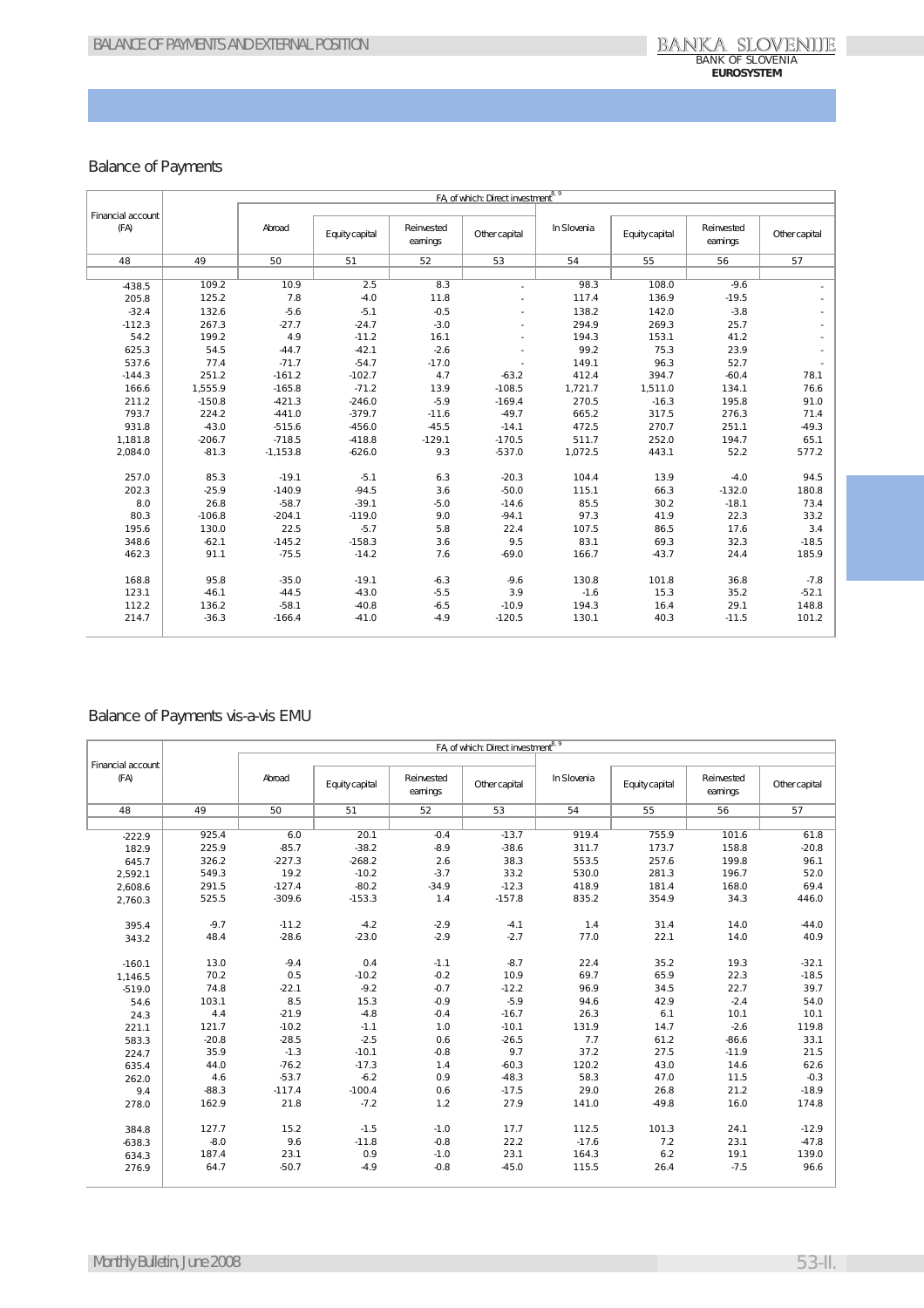**EUROSYSTEM**

# 3.2. Balance of Payments (continued)

### Balance of Payments

| Mio EUR      |            |            |             |            |                 | FA, of which: Portofolio investment <sup>2, 3</sup> |          |             |             |                 |                       |
|--------------|------------|------------|-------------|------------|-----------------|-----------------------------------------------------|----------|-------------|-------------|-----------------|-----------------------|
|              |            |            |             | Assets     |                 |                                                     |          |             | Liabilities |                 |                       |
|              |            |            |             |            | Debt sec.       |                                                     |          |             |             | Debt sec.       |                       |
|              |            |            | Equity sec. |            | Bonds and notes | Money market<br>inst.                               |          | Equity sec. |             | Bonds and notes | Money market<br>inst. |
| Column       | 58         | 59         | 60          | 61         | 62              | 63                                                  | 64       | 65          | 66          | 67              | 68                    |
| Code         |            |            |             |            |                 |                                                     |          |             |             |                 |                       |
| 1994*        | $-29.5$    | $-29.5$    | ×.          | $-29.5$    | $-29.5$         | ٠.                                                  | ٠        | ٠           | ٠.          | ٠               |                       |
| 1995*        | $-10.6$    | $-22.6$    | ÷.          | $-22.6$    | $-25.9$         | 3.3                                                 | 12.0     |             | 12.0        | 12.3            | $-0.3$                |
| 1996         | 507.5      | 4.5        | ٠           | 4.5        | $-0.2$          | 4.7                                                 | 503.0    | $\epsilon$  | 503.0       | 504.6           | $-1.6$                |
| 1997         | 212.5      | 1.0        | ×.          | 1.0        | 1.1             | 0.0                                                 | 211.5    | 48.0        | 163.4       | 163.4           | 0.0                   |
| 1998         | 82.2       | $-26.3$    | ٠           | $-26.3$    | $-27.9$         | 1.6                                                 | 108.5    | 8.3         | 100.2       | 101.1           | $-0.8$                |
| 1999         | 323.7      | $-5.1$     | $-0.5$      | $-4.5$     | $-0.1$          | $-4.5$                                              | 328.8    | $-2.4$      | 331.2       | 331.2           | 0.0                   |
| 2000         | 185.2      | $-65.5$    | $-16.0$     | $-49.5$    | $-49.7$         | 0.2                                                 | 250.8    | 28.4        | 222.4       | 222.4           | $-0.1$                |
| 2001         | 79.8       | $-119.3$   | $-26.1$     | $-93.2$    | $-96.4$         | 3.2                                                 | 199.1    | $-2.6$      | 201.6       | 187.8           | 13.9                  |
| 2002         | $-69.1$    | $-94.1$    | $-74.4$     | $-19.7$    | $-19.4$         | $-0.2$                                              | 25.0     | 12.1        | 12.9        | $-26.3$         | 39.2                  |
| 2003         | $-223.0$   | $-192.8$   | $-88.8$     | $-104.0$   | $-84.0$         | $-20.0$                                             | $-30.2$  | 13.5        | $-43.7$     | $-47.0$         | 3.3                   |
| 2004         | $-637.1$   | $-652.8$   | $-218.7$    | $-434.1$   | $-427.3$        | $-6.8$                                              | 15.7     | $-9.8$      | 25.5        | 0.9             | 24.6                  |
| 2005         | $-1,465.9$ | $-1,525.0$ | $-641.1$    | $-883.9$   | $-877.7$        | $-6.2$                                              | 59.1     | 79.2        | $-20.1$     | $-73.3$         | 53.3                  |
| 2006         | $-1,443.8$ | $-2,127.6$ | $-746.0$    | $-1,381.6$ | $-1,243.9$      | $-137.7$                                            | 683.8    | 156.4       | 527.4       | 430.0           | 97.4                  |
| 2007         | $-2,272.7$ | $-3,328.1$ | $-929.2$    | $-2.398.9$ | $-939.1$        | $-1,459.8$                                          | 1,055.4  | 203.8       | 851.6       | 851.6           |                       |
| 2007<br>Jun. | $-169.0$   | $-126.5$   | $-106.0$    | $-20.5$    | 62.5            | $-83.1$                                             | $-42.5$  | 28.9        | $-71.4$     | $-71.4$         |                       |
| Jul.         | 233.5      | 151.7      | $-119.8$    | 271.6      | 200.8           | 70.7                                                | 81.8     | 63.8        | 18.0        | 18.0            |                       |
| Aug.         | 119.2      | 154.3      | $-107.2$    | 261.4      | 184.8           | 76.6                                                | $-35.0$  | $-34.8$     | $-0.3$      | $-0.3$          |                       |
| Sep.         | 23.9       | 64.7       | $-50.3$     | 115.0      | 93.7            | 21.3                                                | $-40.8$  | $-34.7$     | $-6.1$      | $-6.1$          |                       |
| Oct.         | $-359.5$   | $-382.8$   | $-25.7$     | $-357.0$   | $-127.7$        | $-229.3$                                            | 23.2     | 12.8        | 10.4        | 10.4            |                       |
| Nov.         | $-483.3$   | $-410.1$   | 57.5        | $-467.6$   | 29.7            | $-497.3$                                            | $-73.2$  | $-33.9$     | $-39.3$     | $-39.3$         |                       |
| Dec.         | 20.2       | $-55.0$    | $-66.5$     | 11.4       | $-108.4$        | 119.8                                               | 75.2     | 55.7        | 19.5        | 19.5            |                       |
| 2008<br>Jan. | $-4.7$     | 54.2       | $-9.5$      | 63.6       | $-20.7$         | 84.4                                                | $-58.9$  | $-60.8$     | 1.9         | 1.9             |                       |
| Feb.         | 593.5      | $-306.9$   | $-125.8$    | $-181.1$   | $-162.7$        | $-18.4$                                             | 900.4    | $-7.2$      | 907.6       | 907.6           |                       |
| Mar.         | $-423.0$   | $-403.0$   | $-8.7$      | $-394.3$   | $-173.2$        | $-221.1$                                            | $-20.1$  | $-17.3$     | $-2.8$      | $-2.8$          |                       |
| Apr.         | $-436.8$   | $-305.4$   | 40.4        | $-345.7$   | $-125.0$        | $-220.7$                                            | $-131.4$ | $-16.7$     | $-114.7$    | $-114.7$        |                       |

| Mio EUR |        |            |            |             |            |                 | FA, of which: Portofolio investment <sup>2, 3</sup> |          |             |             |                 |                       |
|---------|--------|------------|------------|-------------|------------|-----------------|-----------------------------------------------------|----------|-------------|-------------|-----------------|-----------------------|
|         |        |            |            |             | Assets     |                 |                                                     |          |             | Liabilities |                 |                       |
|         |        |            |            |             |            | Debt sec.       |                                                     |          |             |             | Debt sec.       |                       |
|         |        |            |            | Equity sec. |            | Bonds and notes | Money market<br>inst.                               |          | Equity sec. |             | Bonds and notes | Money market<br>inst. |
|         | Column | 58         | 59         | 60          | 61         | 62              | 63                                                  | 64       | 65          | 66          | 67              | 68                    |
|         | Code   |            |            |             |            |                 |                                                     |          |             |             |                 |                       |
| 2002    |        | $-81.7$    | $-66.6$    | $-50.0$     | $-16.5$    | $-16.3$         | $-0.2$                                              | $-15.1$  | $-18.2$     | 3.0         | $-22.0$         | 25.1                  |
| 2003    |        | $-163.6$   | $-142.3$   | $-44.1$     | $-98.2$    | $-85.9$         | $-12.4$                                             | $-21.3$  | 14.1        | $-35.4$     | $-44.3$         | 8.9                   |
| 2004    |        | $-429.7$   | $-465.7$   | $-117.8$    | $-347.9$   | $-347.3$        | $-0.6$                                              | 36.0     | 5.9         | 30.1        | 14.6            | 15.5                  |
| 2005    |        | $-595.4$   | $-969.9$   | $-244.2$    | $-725.7$   | $-723.9$        | $-1.8$                                              | 374.6    | 28.0        | 346.5       | 308.4           | 38.2                  |
| 2006    |        | $-826.7$   | $-1,355.1$ | $-297.6$    | $-1,057.6$ | $-919.0$        | $-138.6$                                            | 528.4    | 71.2        | 457.3       | 364.4           | 92.8                  |
| 2007    |        | $-2,382.6$ | $-2,437.4$ | $-267.6$    | $-2,169.9$ | $-757.9$        | $-1,412.0$                                          | 54.8     | 111.4       | $-56.6$     | $-56.6$         |                       |
| 2006    | Nov.   | $-95.7$    | $-133.0$   | $-18.8$     | $-114.3$   | $-41.1$         | $-73.2$                                             | 37.3     | 9.9         | 27.4        | 27.4            |                       |
|         | Dec.   | $-337.4$   | $-357.6$   | $-12.8$     | $-344.8$   | $-290.8$        | $-54.1$                                             | 20.3     | 20.1        | 0.2         | 0.2             |                       |
| 2007    | Jan.   | $-815.8$   | $-837.5$   | $-19.2$     | $-818.3$   | $-411.6$        | $-406.7$                                            | 21.7     | 21.0        | 0.7         | 0.7             |                       |
|         | Feb.   | $-225.7$   | $-353.4$   | $-17.2$     | $-336.2$   | $-190.1$        | $-146.1$                                            | 127.7    | 18.7        | 108.9       | 108.9           |                       |
|         | Mar.   | $-399.5$   | $-424.0$   | $-34.5$     | $-389.5$   | $-174.1$        | $-215.4$                                            | 24.4     | 22.8        | 1.6         | 1.6             |                       |
|         | Apr.   | $-296.1$   | $-322.9$   | $-31.0$     | $-292.0$   | $-277.0$        | $-15.0$                                             | 26.9     | 26.6        | 0.3         | 0.3             |                       |
|         | May    | $-426.2$   | $-283.3$   | $-31.2$     | $-252.1$   | $-96.6$         | $-155.5$                                            | $-142.9$ | 10.2        | $-153.1$    | $-153.1$        |                       |
|         | Jun.   | $-52.1$    | $-32.0$    | $-46.6$     | 14.6       | 97.7            | $-83.0$                                             | $-20.1$  | 20.7        | $-40.7$     | $-40.7$         |                       |
|         | Jul.   | 292.2      | 215.7      | $-61.5$     | 277.2      | 206.4           | 70.8                                                | 76.4     | 50.7        | 25.8        | 25.8            |                       |
|         | Aug.   | 175.3      | 206.7      | $-33.2$     | 239.9      | 163.3           | 76.6                                                | $-31.4$  | $-32.1$     | 0.7         | 0.7             |                       |
|         | Sep.   | 120.8      | 130.6      | $-5.6$      | 136.2      | 114.7           | 21.5                                                | $-9.8$   | $-11.1$     | 1.3         | 1.3             |                       |
|         | Oct.   | $-290.3$   | $-290.9$   | 19.1        | $-310.0$   | $-80.4$         | $-229.6$                                            | 0.6      | $-18.2$     | 18.9        | 18.9            |                       |
|         | Nov.   | $-492.7$   | $-438.5$   | 24.3        | $-462.7$   | $-13.9$         | $-448.8$                                            | $-54.2$  | $-22.7$     | $-31.5$     | $-31.5$         |                       |
|         | Dec.   | 27.4       | $-8.0$     | $-31.0$     | 23.0       | $-96.3$         | 119.3                                               | 35.5     | 24.8        | 10.6        | 10.6            |                       |
| 2008    | Jan.   | $-3.8$     | 42.5       | $-7.8$      | 50.3       | $-34.5$         | 84.8                                                | $-46.3$  | $-46.1$     | $-0.2$      | $-0.2$          |                       |
|         | Feb.   | $-352.6$   | $-255.4$   | $-16.5$     | $-238.9$   | $-185.0$        | $-53.9$                                             | $-97.1$  | $-2.8$      | $-94.3$     | $-94.3$         |                       |
|         | Mar.   | $-343.8$   | $-328.8$   | 20.6        | $-349.4$   | $-160.8$        | $-188.7$                                            | $-15.0$  | $-16.2$     | 1.2         | 1.2             |                       |
|         | Apr.   | $-446.3$   | $-342.0$   | 11.1        | $-353.1$   | $-131.8$        | $-221.4$                                            | $-104.3$ | $-13.5$     | $-90.8$     | $-90.8$         |                       |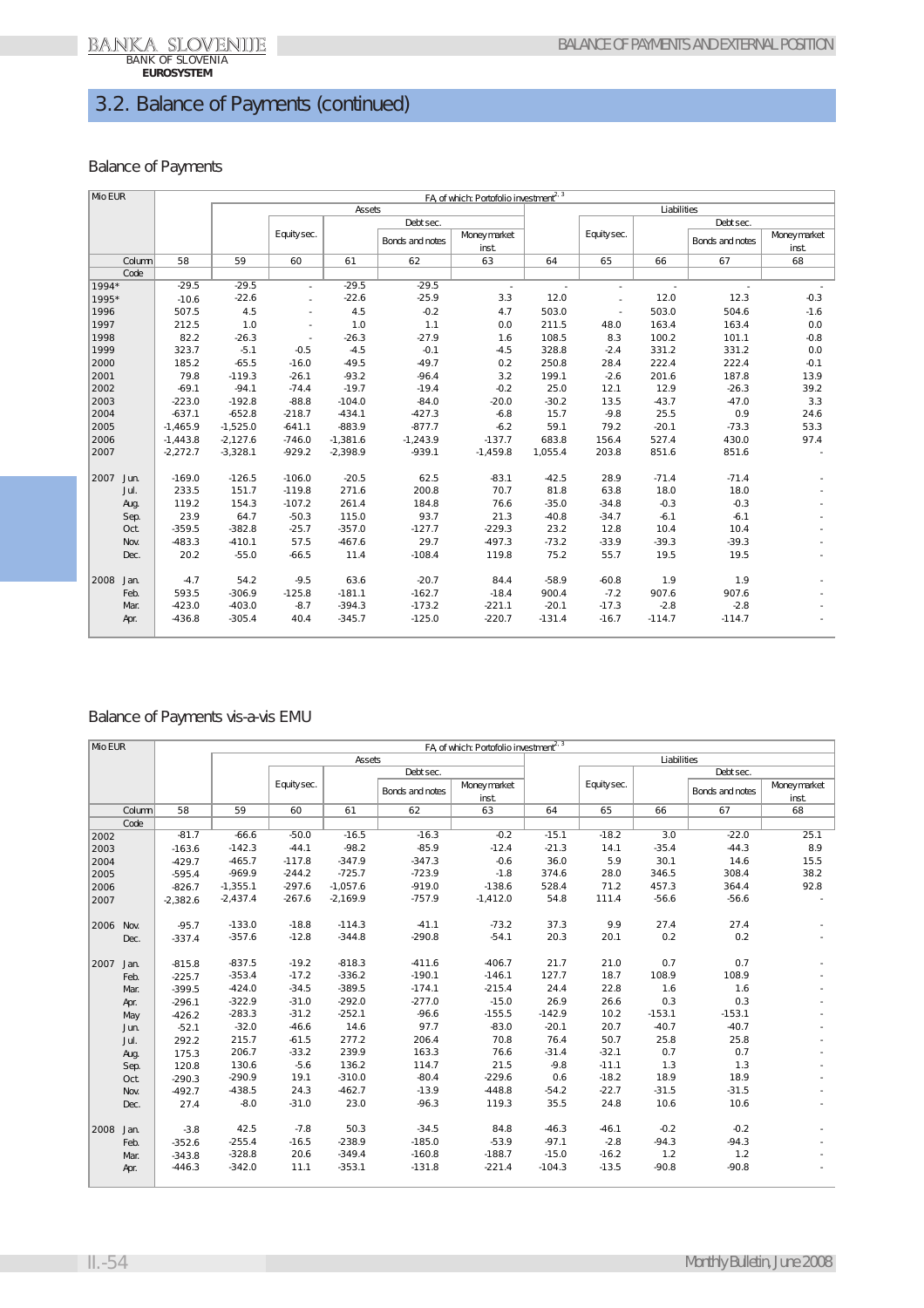### Balance of Payments

| FA, of which: |          |            |                            |            |              | FA, of which: Other investment |            |                     |                       |               |              |
|---------------|----------|------------|----------------------------|------------|--------------|--------------------------------|------------|---------------------|-----------------------|---------------|--------------|
| Financial     |          |            |                            |            |              | Assets                         |            |                     |                       |               |              |
| derivatives   |          |            |                            |            | Loans        |                                |            |                     | Currency and deposits |               |              |
|               |          |            | Trade credits <sup>4</sup> |            | <b>Banks</b> | Other sectors                  |            | Bank of<br>Slovenia | Banks                 | Other sectors | Other assets |
| 69            | 70       | 71         | 72                         | 73         | 74           | 75                             | 76         | 77                  | 78                    | 79            | 80           |
|               |          |            |                            |            |              |                                |            |                     |                       |               |              |
| ÷.            | 12.3     | $-186.4$   | $-11.7$                    | $-8.8$     | $-9.2$       | 0.4                            | $-70.1$    | ÷.                  | $-281.0$              | 211.0         | $-95.7$      |
| ÷.            | 272.0    | $-197.2$   | $-8.3$                     | $-13.2$    | $-10.9$      | $-2.2$                         | $-54.7$    | ÷.                  | $-160.2$              | 105.5         | $-121.0$     |
| ٠             | $-209.5$ | $-343.9$   | $-235.1$                   | $-4.0$     | $-2.9$       | $-1.1$                         | $-226.9$   | ٠                   | $-272.7$              | 45.8          | 122.2        |
| ÷             | 549.0    | 230.2      | $-320.1$                   | $-57.4$    | $-61.6$      | 4.2                            | 658.7      | ÷.                  | 524.2                 | 134.5         | $-51.0$      |
|               | $-80.9$  | $-404.8$   | $-415.8$                   | $-49.3$    | $-28.1$      | $-21.1$                        | 54.5       |                     | $-24.5$               | 79.0          | 5.8          |
| ×.            | 158.6    | $-540.3$   | $-275.6$                   | $-39.5$    | $-8.1$       | $-31.3$                        | $-194.4$   | ٠                   | 21.7                  | $-216.1$      | $-30.8$      |
| ×.            | 461.8    | $-576.0$   | $-174.3$                   | $-72.4$    | 11.2         | $-83.5$                        | $-296.1$   | ٠                   | $-271.7$              | $-24.4$       | $-33.2$      |
|               | 964.0    | 247.9      | $-239.3$                   | 19.4       | $-17.0$      | 36.4                           | 499.7      | ×.                  | $-300.7$              | 800.4         | $-31.9$      |
| ٠             | 565.1    | $-538.4$   | $-135.5$                   | $-174.5$   | $-94.1$      | $-80.4$                        | $-157.4$   | ٠                   | 351.3                 | $-508.8$      | $-71.1$      |
|               | 849.2    | $-730.3$   | $-116.0$                   | $-223.4$   | $-128.3$     | $-95.1$                        | $-322.8$   | ٠                   | 203.9                 | $-526.7$      | $-68.1$      |
| 5.8           | 944.9    | $-1,307.5$ | $-237.2$                   | $-281.0$   | $-205.3$     | $-75.6$                        | $-720.4$   | ×.                  | $-0.8$                | $-719.6$      | $-69.1$      |
| $-10.0$       | 2.639.5  | $-1,458.8$ | $-225.7$                   | $-339.8$   | $-234.6$     | $-105.2$                       | $-871.8$   |                     | $-447.3$              | $-424.5$      | $-21.5$      |
| $-12.5$       | 1,564.0  | $-1,936.0$ | $-435.3$                   | $-733.2$   | $-476.1$     | $-257.1$                       | $-746.8$   |                     | 37.1                  | $-783.9$      | $-20.7$      |
| $-21.8$       | 4,320.2  | $-4,647.5$ | $-426.3$                   | $-1,806.7$ | $-1,706.7$   | $-100.1$                       | $-2,424.4$ | $-873.3$            | $-870.5$              | $-680.6$      | 10.0         |
| $-1.9$        | 343.9    | $-75.3$    | $-72.7$                    | $-190.7$   | $-185.4$     | $-5.3$                         | 175.6      | 126.0               | 163.7                 | $-114.2$      | 12.6         |
| $-6.5$        | $-130.9$ | $-599.9$   | 30.6                       | $-214.9$   | $-210.9$     | $-4.0$                         | $-402.4$   | $-298.8$            | $-55.6$               | $-48.0$       | $-13.2$      |
| $-4.7$        | $-124.8$ | $-351.9$   | 152.1                      | $-144.0$   | $-130.2$     | $-13.8$                        | $-362.5$   | $-98.9$             | $-184.3$              | $-79.3$       | 2.7          |
| $-1.2$        | 255.8    | $-421.4$   | $-154.2$                   | $-59.8$    | $-45.5$      | $-14.3$                        | $-207.3$   | 33.5                | $-163.6$              | $-77.2$       | $-0.2$       |
| $-11.4$       | 416.8    | $-267.8$   | $-228.7$                   | $-120.1$   | $-118.1$     | $-2.0$                         | 75.9       | 85.7                | 35.4                  | $-45.2$       | 5.2          |
| 0.6           | 921.3    | $-340.8$   | $-17.9$                    | $-124.8$   | $-104.0$     | $-20.8$                        | $-197.6$   | 511.5               | $-676.6$              | $-32.5$       | $-0.6$       |
| 1.4           | 277.5    | 42.0       | 344.8                      | $-353.8$   | $-354.1$     | 0.2                            | 56.0       | $-317.9$            | 382.6                 | $-8.7$        | $-5.0$       |
| 3.1           | 74.5     | 176.6      | $-66.1$                    | 167.4      | 163.0        | 4.4                            | 62.5       | $-49.6$             | 173.6                 | $-61.5$       | 12.8         |
| 2.7           | $-464.0$ | $-902.6$   | $-213.9$                   | $-26.7$    | $-28.0$      | 1.3                            | $-663.6$   | $-262.0$            | $-394.1$              | $-7.5$        | 1.7          |
| $-3.3$        | 520.7    | $-134.1$   | $-198.8$                   | $-80.2$    | $-73.0$      | $-7.3$                         | 161.2      | 331.6               | $-110.3$              | $-60.1$       | $-16.3$      |
| 0.9           | 602.3    | 394.6      | $-23.3$                    | 19.9       | 9.4          | 10.5                           | 355.1      | 235.2               | 208.4                 | $-88.4$       | 42.9         |

| FA, of which: |          |            |                            |          |              | FA, of which: Other investment |            |                     |                       |               |              |
|---------------|----------|------------|----------------------------|----------|--------------|--------------------------------|------------|---------------------|-----------------------|---------------|--------------|
| Financial     |          |            |                            |          |              |                                | Assets     |                     |                       |               |              |
| derivatives   |          |            |                            |          | Loans        |                                |            |                     | Currency and deposits |               |              |
|               |          |            | Trade credits <sup>4</sup> |          | <b>Banks</b> | Other sectors                  |            | Bank of<br>Slovenia | <b>Banks</b>          | Other sectors | Other assets |
| 69            | 70       | 71         | 72                         | 73       | 74           | 75                             | 76         | 77                  | 78                    | 79            | 80           |
|               |          |            |                            |          |              |                                |            |                     |                       |               |              |
| 0.0           | 516.2    | $-482.9$   | $-60.5$                    | $-51.3$  | 0.6          | $-52.0$                        | $-300.7$   | ×.                  | 310.6                 | $-611.3$      | $-70.5$      |
| 0.0           | 503.3    | $-674.3$   | $-29.0$                    | $-84.1$  | $-35.8$      | $-48.4$                        | $-551.3$   | $\sim$              | 121.8                 | $-673.1$      | $-9.8$       |
| $-0.2$        | 442.7    | $-1,024.4$ | $-66.1$                    | 0.8      | $-19.1$      | 19.9                           | $-953.2$   | $\sim$              | $-162.0$              | $-791.2$      | $-5.9$       |
| $-3.9$        | 2,500.2  | $-1,109.6$ | $-157.5$                   | $-3.7$   | 31.2         | $-34.9$                        | $-939.2$   | ×.                  | $-371.9$              | $-567.4$      | $-9.2$       |
| $-15.6$       | 2.289.9  | $-933.5$   | $-169.6$                   | $-90.3$  | $-7.7$       | $-82.6$                        | $-672.6$   | ٠                   | 177.6                 | $-850.2$      | $-1.1$       |
| $-25.7$       | 4,643.1  | $-2,342.9$ | $-72.3$                    | $-344.1$ | $-293.5$     | $-50.6$                        | $-1,886.7$ | $-511.2$            | $-775.8$              | $-599.7$      | $-39.8$      |
|               |          |            |                            |          |              |                                |            |                     |                       |               |              |
| $-0.9$        | 273.7    | $-12.1$    | $-44.1$                    | $-8.6$   | 2.7          | $-11.3$                        | 40.4       |                     | 71.9                  | $-31.5$       | 0.3          |
| $-1.6$        | 522.9    | $-207.4$   | 162.0                      | $-51.7$  | $-8.5$       | $-43.2$                        | $-316.8$   |                     | $-147.6$              | $-169.2$      | $-0.9$       |
|               |          |            |                            |          |              |                                |            |                     |                       |               |              |
| $-0.4$        | 643.1    | $-585.9$   | $-37.9$                    | $-2.5$   | 1.0          | $-3.4$                         | $-520.6$   | 32.1                | $-519.0$              | $-33.8$       | $-24.9$      |
| $-2.9$        | 1,304.9  | $-99.8$    | $-78.4$                    | $-16.1$  | $-6.0$       | $-10.1$                        | $-4.6$     | 147.5               | $-103.9$              | $-48.3$       | $-0.8$       |
| $-0.4$        | $-193.8$ | $-703.8$   | $-83.3$                    | $-103.5$ | $-89.7$      | $-13.8$                        | $-485.6$   | $-804.1$            | 342.4                 | $-23.9$       | $-31.4$      |
| $-0.2$        | 247.7    | $-213.2$   | $-16.3$                    | 16.4     | 23.8         | $-7.4$                         | $-202.4$   | 293.6               | $-424.5$              | $-71.5$       | $-10.9$      |
| 0.3           | 445.8    | 245.0      | 10.6                       | $-62.2$  | $-61.6$      | $-0.6$                         | 296.6      | 5.0                 | 359.6                 | $-67.9$       | 0.0          |
| $-2.0$        | 153.5    | $-142.7$   | $-9.3$                     | $-32.0$  | $-28.5$      | $-3.5$                         | $-110.5$   | $-183.9$            | 170.4                 | $-97.0$       | 9.0          |
| $-6.5$        | 318.4    | 156.7      | 50.2                       | 11.0     | 13.6         | $-2.6$                         | 97.5       | 195.3               | $-57.5$               | $-40.3$       | $-2.0$       |
| $-4.6$        | 18.1     | $-249.8$   | 106.2                      | 5.3      | 12.2         | $-6.9$                         | $-362.1$   | $-108.4$            | $-185.3$              | $-68.4$       | 0.8          |
| $-1.2$        | 471.7    | $-203.9$   | $-81.6$                    | 15.8     | 18.0         | $-2.1$                         | $-139.3$   | 55.6                | $-134.8$              | $-60.1$       | 1.2          |
| $-10.0$       | 557.6    | $-20.9$    | $-67.2$                    | 4.5      | $-5.5$       | 9.9                            | 22.5       | 1.8                 | 62.9                  | $-42.2$       | 19.3         |
| 0.6           | 589.8    | $-458.4$   | $-0.6$                     | 6.9      | 21.2         | $-14.3$                        | $-464.7$   | 18.8                | $-453.8$              | $-29.7$       | 0.0          |
| 1.7           | 86.1     | $-66.1$    | 135.3                      | $-187.8$ | $-192.0$     | 4.2                            | $-13.6$    | $-164.5$            | 167.5                 | $-16.6$       | 0.0          |
|               |          |            |                            |          |              |                                |            |                     |                       |               |              |
| 3.0           | 257.8    | 265.2      | $-67.5$                    | 162.1    | 154.6        | 7.5                            | 170.6      | $-2.1$              | 200.5                 | $-27.8$       | 0.0          |
| 2.8           | $-280.6$ | $-724.1$   | $-102.3$                   | $-18.7$  | $-15.1$      | $-3.5$                         | $-598.1$   | $-183.1$            | $-395.9$              | $-19.1$       | $-5.1$       |
| $-3.5$        | 794.3    | 216.3      | $-48.5$                    | $-10.6$  | $-9.7$       | $-0.8$                         | 277.2      | 392.6               | $-62.1$               | $-53.3$       | $-1.9$       |
| 1.1           | 657.4    | 409.3      | $-7.1$                     | 65.0     | 52.8         | 12.2                           | 314.4      | 251.6               | 120.5                 | $-57.7$       | 37.0         |
|               |          |            |                            |          |              |                                |            |                     |                       |               |              |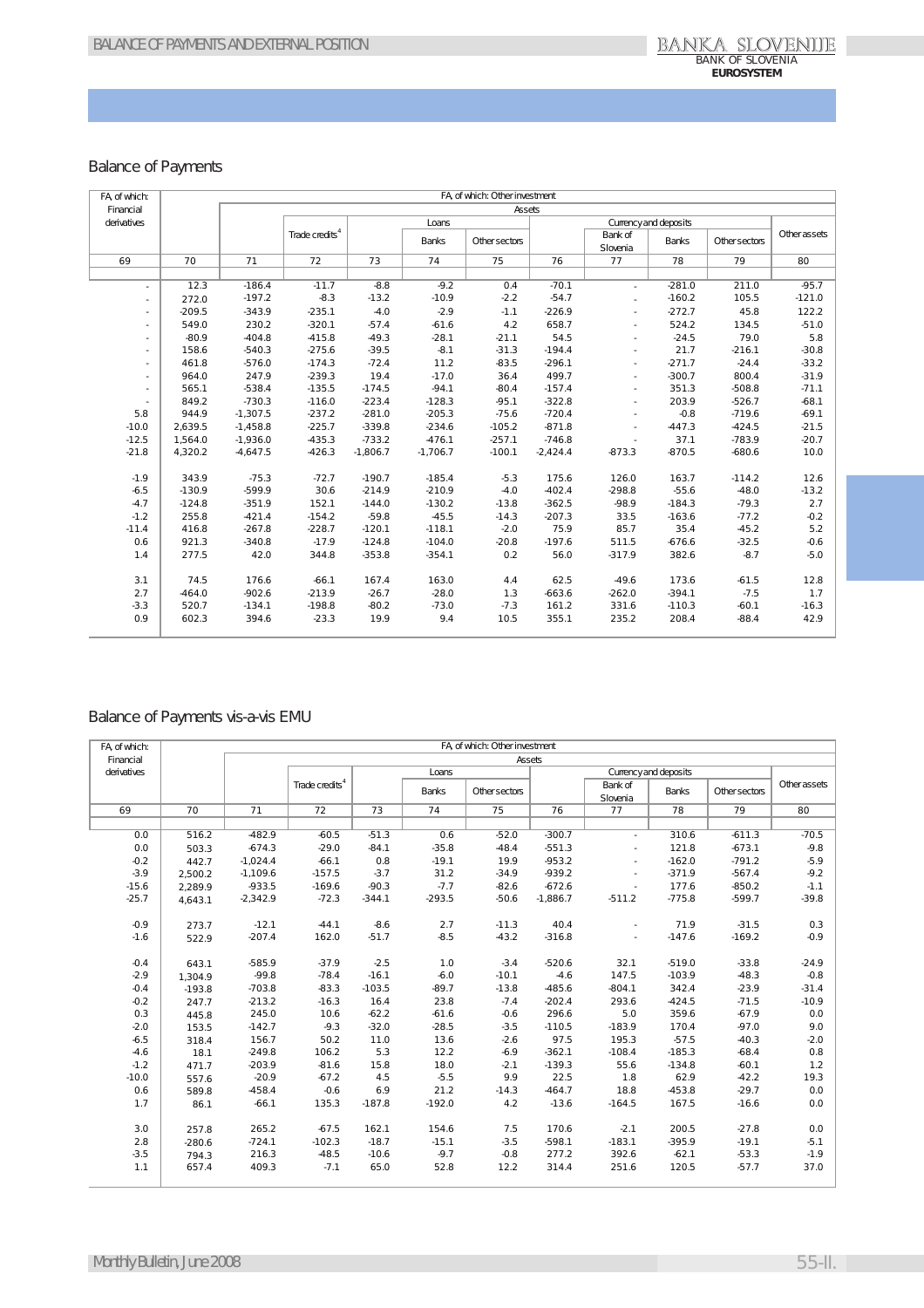**EUROSYSTEM**

# 3.2. Balance of Payments (continued)

### Balance of Payments

| Mio EUR      |          |                            |          |                       |                   | FA, of which. Other investment |               |          |                  |         |             |
|--------------|----------|----------------------------|----------|-----------------------|-------------------|--------------------------------|---------------|----------|------------------|---------|-------------|
|              |          | Liabilities                |          |                       |                   |                                |               |          |                  |         |             |
|              |          |                            |          |                       | Loans             |                                |               |          | Deposits         |         | Other       |
|              |          | Trade credits <sup>4</sup> |          | Bank of               | General governmer | Banks <sup>2</sup>             | Other sectors |          | Bank of Slovenia | Banks   | liabilities |
|              |          |                            |          | Slovenia <sup>6</sup> |                   |                                |               |          |                  |         |             |
| Column       | 81       | 82                         | 83       | 84                    | 85                | 86                             | 87            | 88       | 89               | 90      | 91          |
| Code         |          |                            |          |                       |                   |                                |               |          |                  |         |             |
| 1994*        | 199.2    | $-8.8$                     | 272.5    | $-4.3$                | 79.4              | 89.4                           | 108.0         | $-4.3$   | 0.1              | $-4.3$  | $-60.2$     |
| 1995*        | 469.2    | $-2.9$                     | 436.9    | $-2.6$                | 106.9             | 167.9                          | 164.8         | 29.4     | 0.0              | 29.3    | 5.8         |
| 1996         | 134.4    | 17.1                       | $-7.7$   | $-2.1$                | $-54.9$           | $-141.6$                       | 190.8         | 128.5    | 0.1              | 128.4   | $-3.5$      |
| 1997         | 318.7    | 7.9                        | 292.8    | $-1.1$                | $-22.7$           | $-12.3$                        | 328.9         | 17.5     | 0.0              | 17.5    | 0.5         |
| 1998         | 323.9    | 39.0                       | 240.7    |                       | $-21.0$           | 37.5                           | 224.2         | 39.0     | 0.1              | 38.9    | 5.1         |
| 1999         | 698.9    | $-18.7$                    | 709.6    |                       | $-3.6$            | 242.5                          | 470.6         | 1.6      | 0.0              | 1.6     | 6.4         |
| 2000         | 1,037.9  | $-20.6$                    | 1,038.1  |                       | 85.5              | 305.9                          | 646.6         | 33.6     | $-0.3$           | 33.9    | $-13.2$     |
| 2001         | 716.1    | $-9.6$                     | 574.7    |                       | $-74.0$           | 151.6                          | 497.1         | 152.4    | 0.0              | 152.4   | $-1.4$      |
| 2002         | 1,103.5  | 95.2                       | 838.5    |                       | $-96.1$           | 333.3                          | 601.3         | 130.4    | 0.0              | 130.4   | 39.5        |
| 2003         | 1,579.5  | 59.2                       | 1,123.2  |                       | $-65.9$           | 659.7                          | 529.4         | 428.2    | 0.0              | 428.2   | $-31.1$     |
| 2004         | 2,252.5  | 213.7                      | 1,671.1  |                       | 4.7               | 961.3                          | 705.1         | 335.1    | 98.9             | 236.3   | 32.5        |
| 2005         | 4,098.3  | 291.3                      | 2,731.4  |                       | $-26.8$           | 2,465.3                        | 292.9         | 1,052.6  | 1.7              | 1,050.9 | 23.0        |
| 2006         | 3,500.0  | 468.4                      | 2,063.6  |                       | $-115.0$          | 1,442.6                        | 735.9         | 998.2    | 7.0              | 991.2   | $-30.2$     |
| 2007         | 8,967.7  | 512.2                      | 3,760.7  |                       | $-40.8$           | 3,354.5                        | 447.0         | 4,726.7  | 3,544.6          | 1,182.1 | $-31.9$     |
| 2007<br>Jun. | 419.2    | $-16.5$                    | 230.2    |                       | $-0.2$            | 253.6                          | $-23.2$       | 199.1    | $-29.2$          | 228.3   | 6.4         |
| Jul.         | 468.9    | 53.8                       | 220.5    |                       | $-2.9$            | 153.9                          | 69.4          | 187.8    | 51.8             | 136.0   | 6.8         |
| Aug.         | 227.1    | $-297.2$                   | 250.6    |                       | $-2.7$            | 207.3                          | 46.1          | 281.2    | 4.7              | 276.5   | $-7.6$      |
| Sep.         | 677.3    | 160.8                      | 423.8    |                       | $-8.7$            | 449.8                          | $-17.3$       | 98.2     | 52.7             | 45.6    | $-5.6$      |
| Oct.         | 684.6    | 166.6                      | 204.2    |                       | $-0.4$            | 132.4                          | 72.2          | 328.2    | $-73.5$          | 401.6   | $-14.4$     |
| Nov.         | 1,262.2  | 93.8                       | 873.3    |                       | $-4.5$            | 805.0                          | 72.8          | 299.0    | 85.7             | 213.2   | $-4.0$      |
| Dec.         | 235.5    | 6.5                        | 227.4    |                       | $-0.4$            | 266.8                          | $-39.0$       | $-14.3$  | $-70.2$          | 55.9    | 15.9        |
| 2008<br>Jan. | $-102.1$ | $-66.7$                    | 96.5     |                       | $-5.3$            | 60.5                           | 41.4          | $-133.6$ | $-36.2$          | $-97.3$ | 1.6         |
| Feb.         | 438.5    | 89.5                       | 208.8    |                       | $-4.7$            | 162.8                          | 50.8          | 149.8    | 170.5            | $-20.8$ | $-9.5$      |
| Mar.         | 654.8    | 151.1                      | 268.1    |                       | $-9.1$            | 338.3                          | $-61.2$       | 236.3    | 25.1             | 211.1   | $-0.7$      |
| Apr.         | 207.7    | 90.6                       | $-180.6$ |                       | 0.1               | $-208.3$                       | 27.6          | 294.0    | $-68.1$          | 362.1   | 3.7         |

| Liabilities<br>Deposits<br>Loans<br>Bank of<br>Trade credits <sup>4</sup><br>Banks <sup>2</sup><br>Bank of Slovenia<br>Other sectors<br>Banks<br>General governmer<br>Slovenia <sup>6</sup><br>81<br>82<br>83<br>85<br>86<br>87<br>89<br>Column<br>84<br>88<br>90<br>Code<br>999.2<br>27.3<br>811.0<br>0.0<br>$-43.5$<br>339.8<br>514.7<br>128.8<br>0.0<br>128.8<br>2002<br>84.5<br>946.4<br>0.0<br>599.1<br>383.4<br>185.0<br>1,177.6<br>$-36.1$<br>0.0<br>185.0<br>2003<br>0.0<br>712.1<br>151.4<br>1,467.1<br>149.0<br>1,144.1<br>$-9.8$<br>441.7<br>0.0<br>151.4<br>2004<br>3,609.8<br>229.2<br>$-6.8$<br>2,045.6<br>275.8<br>1,077.6<br>1,077.6<br>2,314.5<br>2005<br>930.4<br>3,223.5<br>195.9<br>$-72.5$<br>1,538.0<br>930.4<br>2,108.7<br>643.2<br>2006<br>6.986.0<br>$-6.8$<br>1,985.6<br>99.2<br>4,588.6<br>1,098.0<br>310.0<br>2.078.0<br>3,490.6<br>2007<br>285.8<br>256.5<br>78.8<br>70.8<br>0.0<br>177.6<br>$-41.4$<br>$-41.4$<br>2006 Nov.<br>228.2<br>730.3<br>$-10.7$<br>0.0<br>119.7<br>108.5<br>514.4<br>514.4<br>Dec.<br>$-133.7$<br>$-95.8$<br>$-173.0$<br>$-382.7$<br>1,229.0<br>0.1<br>77.1<br>1,458.6<br>1,841.3<br>2007<br>Jan.<br>187.5<br>$-58.0$<br>22.4<br>1,252.9<br>1,404.8<br>$-35.6$<br>986.9<br>0.1<br>266.0<br>Feb.<br>510.0<br>134.3<br>$-125.2$<br>$-3.7$<br>$-163.5$<br>500.9<br>519.2<br>$-18.3$<br>42.0<br>Mar.<br>461.0<br>$-4.7$<br>176.0<br>0.1<br>234.5<br>$-58.5$<br>289.7<br>125.2<br>164.4<br>Apr.<br>256.8<br>87.2<br>200.9<br>35.6<br>344.0<br>0.1<br>$-178.8$<br>52.9<br>$-231.6$<br>May<br>296.2<br>$-28.0$<br>95.3<br>219.9<br>258.3<br>110.7<br>$-15.5$<br>$-38.3$<br>0.1<br>Jun.<br>$-87.1$<br>161.7<br>65.3<br>$-107.9$<br>20.7<br>183.5<br>0.1<br>40.9<br>142.6<br>Jul.<br>267.9<br>$-230.4$<br>232.8<br>244.1<br>$-11.4$<br>265.6<br>7.3<br>258.3<br>0.1<br>Aug.<br>675.6<br>129.9<br>453.5<br>131.5<br>54.3<br>414.1<br>$-3.7$<br>$-35.7$<br>77.2<br>Sep.<br>578.5<br>133.5<br>165.0<br>152.2<br>12.8<br>279.9<br>$-132.5$<br>0.1<br>412.3<br>Oct.<br>46.5<br>733.6<br>716.5<br>267.9<br>1,048.2<br>0.1<br>17.0<br>136.6<br>131.3<br>Nov.<br>152.2<br>$-25.7$<br>260.8<br>319.6<br>$-58.9$<br>$-83.0$<br>43.0<br>0.1<br>$-126.0$<br>Dec.<br>$-7.4$<br>$-79.7$<br>132.3<br>113.3<br>18.9<br>$-60.6$<br>$-28.6$<br>$-32.0$<br>0.1<br>2008<br>Jan.<br>43.4<br>198.2<br>183.8<br>14.3<br>201.3<br>218.9<br>443.5<br>0.1<br>$-17.6$<br>Feb. | Mio EUR | FA, of which. Other investment |  |  |  |  |  |  |  |  |  |             |  |
|--------------------------------------------------------------------------------------------------------------------------------------------------------------------------------------------------------------------------------------------------------------------------------------------------------------------------------------------------------------------------------------------------------------------------------------------------------------------------------------------------------------------------------------------------------------------------------------------------------------------------------------------------------------------------------------------------------------------------------------------------------------------------------------------------------------------------------------------------------------------------------------------------------------------------------------------------------------------------------------------------------------------------------------------------------------------------------------------------------------------------------------------------------------------------------------------------------------------------------------------------------------------------------------------------------------------------------------------------------------------------------------------------------------------------------------------------------------------------------------------------------------------------------------------------------------------------------------------------------------------------------------------------------------------------------------------------------------------------------------------------------------------------------------------------------------------------------------------------------------------------------------------------------------------------------------------------------------------------------------------------------------------------------------------------------------------------------------------------------------------------------------------------------------------------------------------------------------------------------------------------------------------------------------------------------------------------------------------------------------------------------------------------|---------|--------------------------------|--|--|--|--|--|--|--|--|--|-------------|--|
|                                                                                                                                                                                                                                                                                                                                                                                                                                                                                                                                                                                                                                                                                                                                                                                                                                                                                                                                                                                                                                                                                                                                                                                                                                                                                                                                                                                                                                                                                                                                                                                                                                                                                                                                                                                                                                                                                                                                                                                                                                                                                                                                                                                                                                                                                                                                                                                                  |         |                                |  |  |  |  |  |  |  |  |  |             |  |
|                                                                                                                                                                                                                                                                                                                                                                                                                                                                                                                                                                                                                                                                                                                                                                                                                                                                                                                                                                                                                                                                                                                                                                                                                                                                                                                                                                                                                                                                                                                                                                                                                                                                                                                                                                                                                                                                                                                                                                                                                                                                                                                                                                                                                                                                                                                                                                                                  |         |                                |  |  |  |  |  |  |  |  |  | Other       |  |
|                                                                                                                                                                                                                                                                                                                                                                                                                                                                                                                                                                                                                                                                                                                                                                                                                                                                                                                                                                                                                                                                                                                                                                                                                                                                                                                                                                                                                                                                                                                                                                                                                                                                                                                                                                                                                                                                                                                                                                                                                                                                                                                                                                                                                                                                                                                                                                                                  |         |                                |  |  |  |  |  |  |  |  |  | liabilities |  |
|                                                                                                                                                                                                                                                                                                                                                                                                                                                                                                                                                                                                                                                                                                                                                                                                                                                                                                                                                                                                                                                                                                                                                                                                                                                                                                                                                                                                                                                                                                                                                                                                                                                                                                                                                                                                                                                                                                                                                                                                                                                                                                                                                                                                                                                                                                                                                                                                  |         |                                |  |  |  |  |  |  |  |  |  |             |  |
|                                                                                                                                                                                                                                                                                                                                                                                                                                                                                                                                                                                                                                                                                                                                                                                                                                                                                                                                                                                                                                                                                                                                                                                                                                                                                                                                                                                                                                                                                                                                                                                                                                                                                                                                                                                                                                                                                                                                                                                                                                                                                                                                                                                                                                                                                                                                                                                                  |         |                                |  |  |  |  |  |  |  |  |  | 91          |  |
|                                                                                                                                                                                                                                                                                                                                                                                                                                                                                                                                                                                                                                                                                                                                                                                                                                                                                                                                                                                                                                                                                                                                                                                                                                                                                                                                                                                                                                                                                                                                                                                                                                                                                                                                                                                                                                                                                                                                                                                                                                                                                                                                                                                                                                                                                                                                                                                                  |         |                                |  |  |  |  |  |  |  |  |  |             |  |
|                                                                                                                                                                                                                                                                                                                                                                                                                                                                                                                                                                                                                                                                                                                                                                                                                                                                                                                                                                                                                                                                                                                                                                                                                                                                                                                                                                                                                                                                                                                                                                                                                                                                                                                                                                                                                                                                                                                                                                                                                                                                                                                                                                                                                                                                                                                                                                                                  |         |                                |  |  |  |  |  |  |  |  |  | 32.1        |  |
|                                                                                                                                                                                                                                                                                                                                                                                                                                                                                                                                                                                                                                                                                                                                                                                                                                                                                                                                                                                                                                                                                                                                                                                                                                                                                                                                                                                                                                                                                                                                                                                                                                                                                                                                                                                                                                                                                                                                                                                                                                                                                                                                                                                                                                                                                                                                                                                                  |         |                                |  |  |  |  |  |  |  |  |  | $-38.3$     |  |
|                                                                                                                                                                                                                                                                                                                                                                                                                                                                                                                                                                                                                                                                                                                                                                                                                                                                                                                                                                                                                                                                                                                                                                                                                                                                                                                                                                                                                                                                                                                                                                                                                                                                                                                                                                                                                                                                                                                                                                                                                                                                                                                                                                                                                                                                                                                                                                                                  |         |                                |  |  |  |  |  |  |  |  |  | 22.6        |  |
|                                                                                                                                                                                                                                                                                                                                                                                                                                                                                                                                                                                                                                                                                                                                                                                                                                                                                                                                                                                                                                                                                                                                                                                                                                                                                                                                                                                                                                                                                                                                                                                                                                                                                                                                                                                                                                                                                                                                                                                                                                                                                                                                                                                                                                                                                                                                                                                                  |         |                                |  |  |  |  |  |  |  |  |  | $-11.6$     |  |
|                                                                                                                                                                                                                                                                                                                                                                                                                                                                                                                                                                                                                                                                                                                                                                                                                                                                                                                                                                                                                                                                                                                                                                                                                                                                                                                                                                                                                                                                                                                                                                                                                                                                                                                                                                                                                                                                                                                                                                                                                                                                                                                                                                                                                                                                                                                                                                                                  |         |                                |  |  |  |  |  |  |  |  |  | $-11.5$     |  |
|                                                                                                                                                                                                                                                                                                                                                                                                                                                                                                                                                                                                                                                                                                                                                                                                                                                                                                                                                                                                                                                                                                                                                                                                                                                                                                                                                                                                                                                                                                                                                                                                                                                                                                                                                                                                                                                                                                                                                                                                                                                                                                                                                                                                                                                                                                                                                                                                  |         |                                |  |  |  |  |  |  |  |  |  | 9.4         |  |
|                                                                                                                                                                                                                                                                                                                                                                                                                                                                                                                                                                                                                                                                                                                                                                                                                                                                                                                                                                                                                                                                                                                                                                                                                                                                                                                                                                                                                                                                                                                                                                                                                                                                                                                                                                                                                                                                                                                                                                                                                                                                                                                                                                                                                                                                                                                                                                                                  |         |                                |  |  |  |  |  |  |  |  |  | $-0.2$      |  |
|                                                                                                                                                                                                                                                                                                                                                                                                                                                                                                                                                                                                                                                                                                                                                                                                                                                                                                                                                                                                                                                                                                                                                                                                                                                                                                                                                                                                                                                                                                                                                                                                                                                                                                                                                                                                                                                                                                                                                                                                                                                                                                                                                                                                                                                                                                                                                                                                  |         |                                |  |  |  |  |  |  |  |  |  | $-1.5$      |  |
|                                                                                                                                                                                                                                                                                                                                                                                                                                                                                                                                                                                                                                                                                                                                                                                                                                                                                                                                                                                                                                                                                                                                                                                                                                                                                                                                                                                                                                                                                                                                                                                                                                                                                                                                                                                                                                                                                                                                                                                                                                                                                                                                                                                                                                                                                                                                                                                                  |         |                                |  |  |  |  |  |  |  |  |  | $-0.1$      |  |
|                                                                                                                                                                                                                                                                                                                                                                                                                                                                                                                                                                                                                                                                                                                                                                                                                                                                                                                                                                                                                                                                                                                                                                                                                                                                                                                                                                                                                                                                                                                                                                                                                                                                                                                                                                                                                                                                                                                                                                                                                                                                                                                                                                                                                                                                                                                                                                                                  |         |                                |  |  |  |  |  |  |  |  |  | 0.0         |  |
|                                                                                                                                                                                                                                                                                                                                                                                                                                                                                                                                                                                                                                                                                                                                                                                                                                                                                                                                                                                                                                                                                                                                                                                                                                                                                                                                                                                                                                                                                                                                                                                                                                                                                                                                                                                                                                                                                                                                                                                                                                                                                                                                                                                                                                                                                                                                                                                                  |         |                                |  |  |  |  |  |  |  |  |  | 0.0         |  |
|                                                                                                                                                                                                                                                                                                                                                                                                                                                                                                                                                                                                                                                                                                                                                                                                                                                                                                                                                                                                                                                                                                                                                                                                                                                                                                                                                                                                                                                                                                                                                                                                                                                                                                                                                                                                                                                                                                                                                                                                                                                                                                                                                                                                                                                                                                                                                                                                  |         |                                |  |  |  |  |  |  |  |  |  | 0.0         |  |
|                                                                                                                                                                                                                                                                                                                                                                                                                                                                                                                                                                                                                                                                                                                                                                                                                                                                                                                                                                                                                                                                                                                                                                                                                                                                                                                                                                                                                                                                                                                                                                                                                                                                                                                                                                                                                                                                                                                                                                                                                                                                                                                                                                                                                                                                                                                                                                                                  |         |                                |  |  |  |  |  |  |  |  |  | 0.0         |  |
|                                                                                                                                                                                                                                                                                                                                                                                                                                                                                                                                                                                                                                                                                                                                                                                                                                                                                                                                                                                                                                                                                                                                                                                                                                                                                                                                                                                                                                                                                                                                                                                                                                                                                                                                                                                                                                                                                                                                                                                                                                                                                                                                                                                                                                                                                                                                                                                                  |         |                                |  |  |  |  |  |  |  |  |  | 9.0         |  |
|                                                                                                                                                                                                                                                                                                                                                                                                                                                                                                                                                                                                                                                                                                                                                                                                                                                                                                                                                                                                                                                                                                                                                                                                                                                                                                                                                                                                                                                                                                                                                                                                                                                                                                                                                                                                                                                                                                                                                                                                                                                                                                                                                                                                                                                                                                                                                                                                  |         |                                |  |  |  |  |  |  |  |  |  | 0.0         |  |
|                                                                                                                                                                                                                                                                                                                                                                                                                                                                                                                                                                                                                                                                                                                                                                                                                                                                                                                                                                                                                                                                                                                                                                                                                                                                                                                                                                                                                                                                                                                                                                                                                                                                                                                                                                                                                                                                                                                                                                                                                                                                                                                                                                                                                                                                                                                                                                                                  |         |                                |  |  |  |  |  |  |  |  |  | 0.0         |  |
|                                                                                                                                                                                                                                                                                                                                                                                                                                                                                                                                                                                                                                                                                                                                                                                                                                                                                                                                                                                                                                                                                                                                                                                                                                                                                                                                                                                                                                                                                                                                                                                                                                                                                                                                                                                                                                                                                                                                                                                                                                                                                                                                                                                                                                                                                                                                                                                                  |         |                                |  |  |  |  |  |  |  |  |  | 0.2         |  |
|                                                                                                                                                                                                                                                                                                                                                                                                                                                                                                                                                                                                                                                                                                                                                                                                                                                                                                                                                                                                                                                                                                                                                                                                                                                                                                                                                                                                                                                                                                                                                                                                                                                                                                                                                                                                                                                                                                                                                                                                                                                                                                                                                                                                                                                                                                                                                                                                  |         |                                |  |  |  |  |  |  |  |  |  | 0.1         |  |
|                                                                                                                                                                                                                                                                                                                                                                                                                                                                                                                                                                                                                                                                                                                                                                                                                                                                                                                                                                                                                                                                                                                                                                                                                                                                                                                                                                                                                                                                                                                                                                                                                                                                                                                                                                                                                                                                                                                                                                                                                                                                                                                                                                                                                                                                                                                                                                                                  |         |                                |  |  |  |  |  |  |  |  |  | 0.2         |  |
|                                                                                                                                                                                                                                                                                                                                                                                                                                                                                                                                                                                                                                                                                                                                                                                                                                                                                                                                                                                                                                                                                                                                                                                                                                                                                                                                                                                                                                                                                                                                                                                                                                                                                                                                                                                                                                                                                                                                                                                                                                                                                                                                                                                                                                                                                                                                                                                                  |         |                                |  |  |  |  |  |  |  |  |  | 0.2         |  |
|                                                                                                                                                                                                                                                                                                                                                                                                                                                                                                                                                                                                                                                                                                                                                                                                                                                                                                                                                                                                                                                                                                                                                                                                                                                                                                                                                                                                                                                                                                                                                                                                                                                                                                                                                                                                                                                                                                                                                                                                                                                                                                                                                                                                                                                                                                                                                                                                  |         |                                |  |  |  |  |  |  |  |  |  | 0.7         |  |
|                                                                                                                                                                                                                                                                                                                                                                                                                                                                                                                                                                                                                                                                                                                                                                                                                                                                                                                                                                                                                                                                                                                                                                                                                                                                                                                                                                                                                                                                                                                                                                                                                                                                                                                                                                                                                                                                                                                                                                                                                                                                                                                                                                                                                                                                                                                                                                                                  |         |                                |  |  |  |  |  |  |  |  |  | 0.7         |  |
| 578.0<br>112.8<br>256.3<br>$-3.7$<br>342.1<br>208.6<br>$-82.1$<br>17.7<br>190.9<br>Mar.                                                                                                                                                                                                                                                                                                                                                                                                                                                                                                                                                                                                                                                                                                                                                                                                                                                                                                                                                                                                                                                                                                                                                                                                                                                                                                                                                                                                                                                                                                                                                                                                                                                                                                                                                                                                                                                                                                                                                                                                                                                                                                                                                                                                                                                                                                          |         |                                |  |  |  |  |  |  |  |  |  | 0.3         |  |
| 91.8<br>$-145.8$<br>$-173.8$<br>27.9<br>248.1<br>302.0<br>$-67.5$<br>369.5<br>Apr.                                                                                                                                                                                                                                                                                                                                                                                                                                                                                                                                                                                                                                                                                                                                                                                                                                                                                                                                                                                                                                                                                                                                                                                                                                                                                                                                                                                                                                                                                                                                                                                                                                                                                                                                                                                                                                                                                                                                                                                                                                                                                                                                                                                                                                                                                                               |         |                                |  |  |  |  |  |  |  |  |  | 0.2         |  |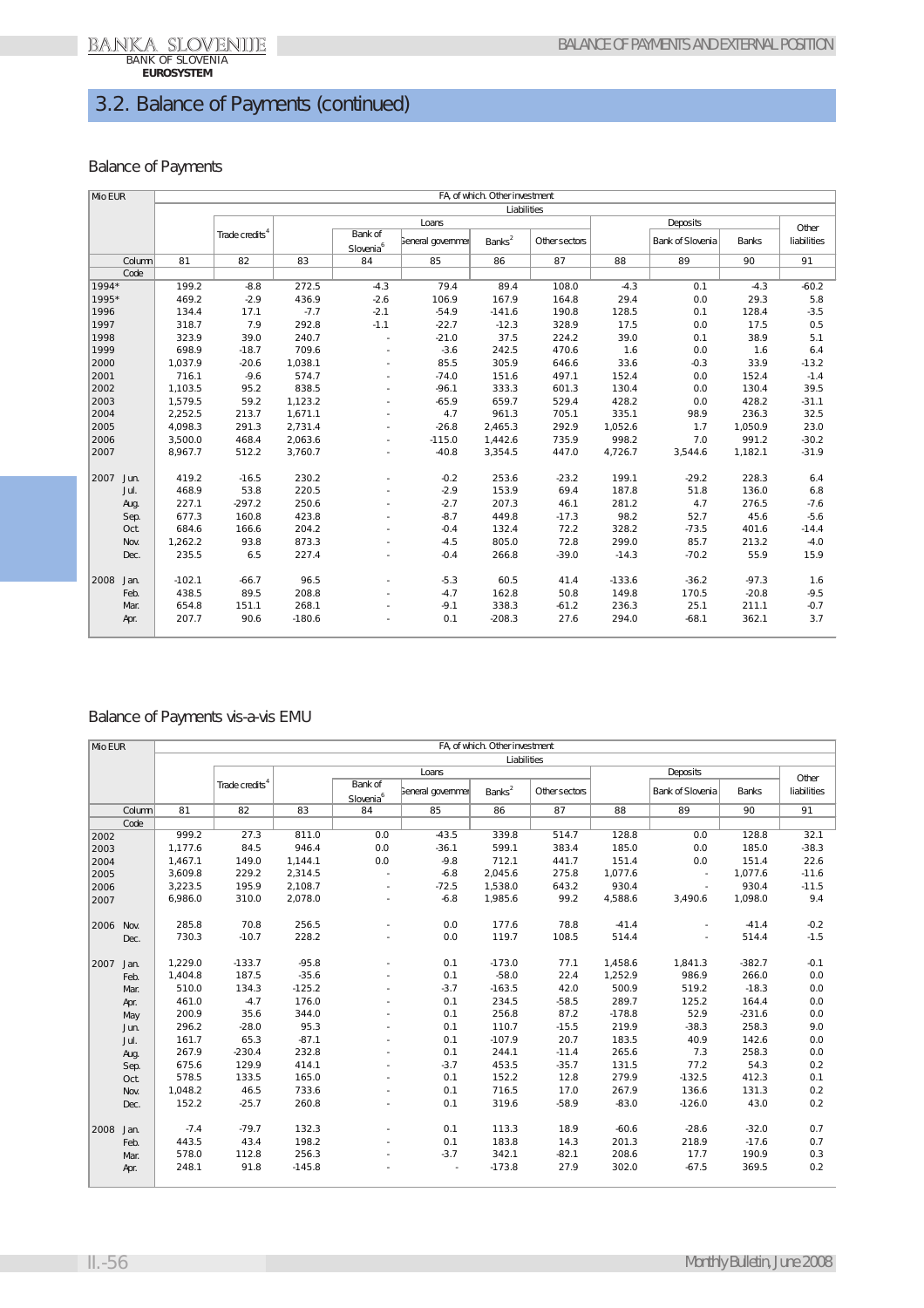### Balance of Payments

|            |                                               |                     |                                   | FA, of which: Reserve assets' |                         |            |                 |                                 |                             |
|------------|-----------------------------------------------|---------------------|-----------------------------------|-------------------------------|-------------------------|------------|-----------------|---------------------------------|-----------------------------|
|            | Gold, SDRs and<br>reserve positions<br>in IMF | Foreign<br>exchange | Currency and<br>deposits $^{2,5}$ | with mon.                     | of which:<br>with banks | Securities | Bonds and notes | of which:<br>Money market inst. | Net errors and<br>omissions |
|            |                                               |                     |                                   | authorities                   |                         |            |                 |                                 |                             |
| 92         | 93                                            | 94                  | 95                                | 96                            | 97                      | 98         | 99              | 100                             | 101                         |
|            |                                               |                     |                                   |                               |                         |            |                 |                                 |                             |
| $-530.4$   | 0.0                                           | $-530.4$            | $-498.1$                          |                               | ×.                      | $-32.3$    |                 |                                 | $-45.2$                     |
| $-180.8$   | 0.0                                           | $-180.8$            | $-91.6$                           |                               |                         | $-89.2$    |                 |                                 | $-148.9$                    |
| $-463.1$   | $-0.1$                                        | $-463.0$            | $-307.6$                          |                               |                         | $-155.4$   |                 |                                 | 1.6                         |
| $-1,141.1$ | 0.1                                           | $-1,141.1$          | $-447.1$                          |                               |                         | $-694.0$   |                 |                                 | 68.2                        |
| $-146.3$   | $-40.5$                                       | $-105.8$            | 624.2                             |                               |                         | $-730.0$   |                 |                                 | 54.9                        |
| 88.5       | $-40.9$                                       | 129.4               | 502.2                             |                               |                         | $-372.8$   |                 |                                 | 39.6                        |
| $-186.8$   | 19.4                                          | $-206.2$            | $-182.7$                          |                               |                         | $-23.4$    |                 |                                 | 41.4                        |
| $-1,439.3$ | $-3.1$                                        | $-1,436.2$          | $-1,100.4$                        |                               |                         | $-335.8$   |                 |                                 | 110.4                       |
| $-1,885.3$ | $-45.4$                                       | $-1,839.9$          | $-378.8$                          | 0.3                           | $-379.2$                | $-1,461.1$ | $-378.8$        | $-1,082.3$                      | $-250.3$                    |
| $-264.2$   | $-23.4$                                       | $-240.8$            | 848.3                             | 0.0                           | 848.3                   | $-1,089.1$ | $-2,180.6$      | 1,091.5                         | 150.0                       |
| 255.9      | 16.9                                          | 238.9               | 953.7                             | 0.0                           | 953.8                   | $-714.8$   | $-709.8$        | $-5.0$                          | 22.2                        |
| $-188.8$   | 94.3                                          | $-283.1$            | $-540.9$                          | $-0.1$                        | $-540.9$                | 257.8      | 282.9           | $-25.2$                         | $-256.5$                    |
| 1,280.8    | 0.4                                           | 1.280.4             | 297.3                             | $-0.2$                        | 297.6                   | 983.1      | 1.009.7         | $-26.6$                         | $-193.8$                    |
| 139.6      | 34.5                                          | 105.1               | 156.0                             | $-0.1$                        | 156.1                   | $-50.8$    | $-31.4$         | $-19.4$                         | $-390.6$                    |
| $-1.4$     | $-0.4$                                        | $-0.9$              | 13.8                              | 0.0                           | 13.7                    | $-14.7$    | $-14.7$         | 0.0                             | $-239.3$                    |
| 132.1      | 0.0                                           | 132.1               | 128.7                             | $-0.1$                        | 128.7                   | 3.4        | 3.4             | 0.0                             | $-99.0$                     |
| $-8.4$     | 0.2                                           | $-8.6$              | $-3.3$                            | 0.0                           | $-3.3$                  | $-5.4$     | $-5.3$          | 0.0                             | 43.0                        |
| $-91.4$    | $-0.2$                                        | $-91.1$             | $-73.2$                           | $-0.1$                        | $-73.1$                 | $-17.9$    | $-10.6$         | $-7.4$                          | 153.9                       |
| 19.7       | 0.0                                           | 19.7                | $-6.4$                            | 0.2                           | $-6.6$                  | 26.1       | 19.0            | 7.1                             | 4.5                         |
| $-28.0$    | 0.2                                           | $-28.2$             | 10.3                              | 0.0                           | 10.3                    | $-38.5$    | $-17.1$         | $-21.3$                         | $-109.2$                    |
| 72.1       | $-0.1$                                        | 72.2                | 54.6                              | $-0.2$                        | 54.8                    | 17.6       | 15.4            | 2.2                             | $-100.1$                    |
| 0.1        | 0.9                                           | $-0.8$              | $-12.4$                           | 0.1                           | $-12.5$                 | 11.6       | 11.6            | 0.0                             | 87.7                        |
| 37.0       | 1.3                                           | 35.7                | 27.4                              | $-0.1$                        | 27.5                    | 8.3        | $-10.8$         | 19.1                            | 92.5                        |
| $-118.4$   | $-0.3$                                        | $-118.1$            | $-107.6$                          | 0.0                           | $-107.6$                | $-10.5$    | $-10.5$         | 0.0                             | 71.7                        |
| 84.6       | 0.3                                           | 84.3                | 76.0                              | $-0.1$                        | 76.1                    | 8.3        | 8.3             | 0.0                             | $-145.7$                    |

|            |                   |                                                     |                   | FA, of which: Reserve assets <sup>7</sup> |            |            |                 |                    |                        |
|------------|-------------------|-----------------------------------------------------|-------------------|-------------------------------------------|------------|------------|-----------------|--------------------|------------------------|
|            | Gold, SDRs and    | Net errors and<br>Foreign<br>of which:<br>of which: |                   |                                           |            |            |                 |                    |                        |
|            | reserve positions |                                                     | Currency and      |                                           |            |            |                 |                    | $\,$ omissions $^{11}$ |
|            | in IMF            | exchange                                            | deposits $^{2,5}$ | with mon.<br>authorities                  | with banks | Securities | Bonds and notes | Money market inst. |                        |
| 92         | 93                | 94                                                  | 95                | 96                                        | 97         | 98         | 99              | 100                | 101                    |
|            |                   |                                                     |                   |                                           |            |            |                 |                    |                        |
| $-1,582.8$ | 0.0               | $-1,582.8$                                          | $-71.5$           | 0.3                                       | $-71.9$    | $-1,511.3$ | $-428.7$        | $-1,082.6$         | n.s.                   |
| $-382.7$   | $-54.7$           | $-328.0$                                            | 361.1             | 0.0                                       | 361.1      | $-689.1$   | $-1,780.2$      | 1,091.1            | n.s.                   |
| 306.7      | $0.0$             | 306.7                                               | 425.1             | $-0.1$                                    | 425.2      | $-118.4$   | $-113.4$        | $-5.0$             | n.s.                   |
| 141.8      | 35.2              | 106.6                                               | $-176.3$          | 0.0                                       | $-176.3$   | 282.9      | 308.0           | $-25.1$            | n.s.                   |
| 869.4      | 35.4              | 834.0                                               | $-64.9$           | $0.0\,$                                   | $-64.9$    | 898.9      | 925.5           | $-26.6$            | n.s.                   |
| 0.0        | 0.0               |                                                     |                   |                                           |            |            |                 |                    | n.s.                   |
|            |                   |                                                     |                   |                                           |            |            |                 |                    |                        |
| 228.1      | 0.0               | 228.1                                               | 162.2             | 0.0                                       | 162.1      | 65.9       | 65.9            | $0.0\,$            | n.s.                   |
| 110.7      | 0.0               | 110.7                                               | 26.2              | $0.0\,$                                   | 26.3       | 84.5       | 84.5            | $0.0\,$            | n.s.                   |
|            |                   |                                                     |                   |                                           |            |            |                 |                    |                        |
|            |                   |                                                     |                   |                                           |            |            |                 |                    | n.s.                   |
|            |                   |                                                     |                   |                                           |            |            |                 |                    | n.s.                   |
|            |                   |                                                     |                   |                                           |            |            |                 |                    | n.s.                   |
|            |                   |                                                     |                   |                                           |            |            |                 |                    | n.s.                   |
|            |                   |                                                     |                   |                                           |            |            |                 |                    | n.s.                   |
|            |                   |                                                     |                   |                                           |            |            |                 |                    | n.s.                   |
|            |                   |                                                     |                   |                                           |            |            |                 |                    | n.s.                   |
|            |                   |                                                     |                   |                                           |            |            |                 |                    | n.s.                   |
|            |                   |                                                     |                   |                                           |            |            |                 |                    | n.s.                   |
|            |                   |                                                     |                   |                                           |            |            |                 |                    | n.s.                   |
|            |                   |                                                     |                   |                                           |            |            |                 |                    | n.s.                   |
|            |                   |                                                     |                   |                                           |            |            |                 |                    | n.s.                   |
|            |                   |                                                     |                   |                                           |            |            |                 |                    |                        |
|            |                   |                                                     |                   |                                           |            |            |                 |                    | n.s.                   |
|            |                   |                                                     |                   |                                           |            |            |                 |                    | n.s.                   |
|            |                   |                                                     |                   |                                           |            |            |                 |                    | n.s.                   |
|            |                   |                                                     |                   |                                           |            |            |                 |                    | n.s.                   |
|            |                   |                                                     |                   |                                           |            |            |                 |                    |                        |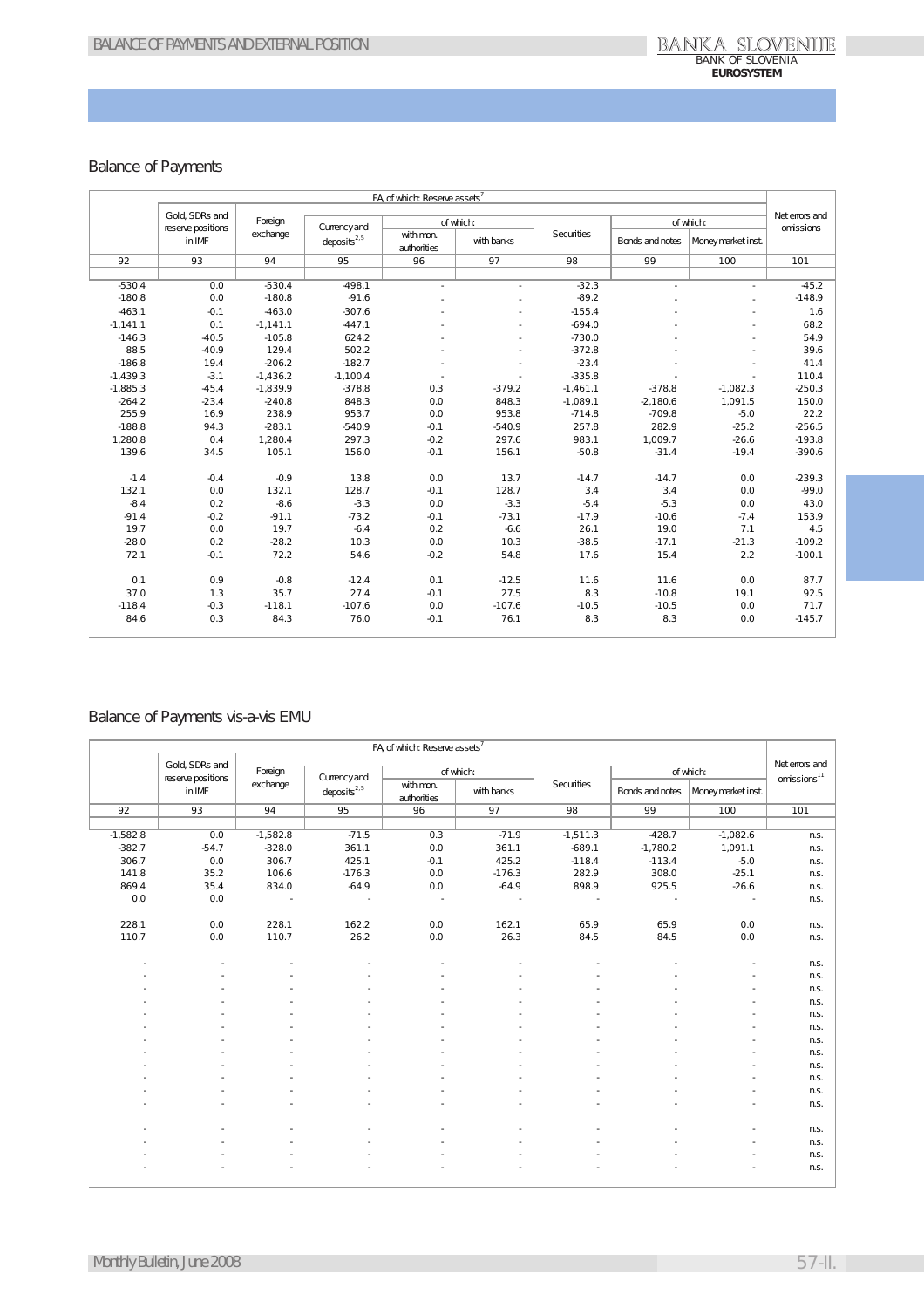**EUROSYSTEM**

## 3.3. Current Account by countries

| Millions of Euros                 | Current account |                | Goods                |                | Services            |              | Income              | Current transfers |                   |
|-----------------------------------|-----------------|----------------|----------------------|----------------|---------------------|--------------|---------------------|-------------------|-------------------|
| 2007                              | Net             | Export         | Import               | Export         | Import              | Receipts     | Expenditures        | In Slovenia       | Abroad            |
| Stolpec                           | 1               | $\overline{a}$ | 3                    | $\overline{4}$ | 5                   | 6            | 7                   | 8                 | 9                 |
| Koda                              |                 |                |                      |                |                     |              |                     |                   |                   |
| Total                             | $-1,641.4$      | 19,777.0       | $-21,441.1$          | 4,115.6        | $-3,075.5$          | 1,019.2      | $-1,744.1$          | 910.4             | $-1,202.8$        |
|                                   |                 |                |                      |                |                     |              |                     |                   |                   |
| Europe                            | $-772.8$        | 18,540.5       | $-19,488.5$          | 3,880.2        | $-2,750.1$          | 937.0        | $-1,612.8$          | 843.0             | $-1,122.2$        |
| European union                    | $-2,476.3$      | 13,971.6       | $-16,911.5$          | 2,980.7        | $-1,770.6$          | 725.2        | $-1,357.3$          | 681.4             | $-795.9$          |
| Austria                           | $-1,273.1$      | 1,572.9        | $-2,736.1$           | 644.8          | $-425.0$            | 192.7        | $-432.6$            | 79.3              | $-169.0$          |
| Belgium                           | $-295.3$        | 187.1          | $-485.5$             | 99.9           | $-67.6$             | 25.7         | $-60.7$             | 11.9              | $-6.1$            |
| Bulgaria                          | $-10.2$         | 164.7          | $-179.1$             | 12.1           | $-11.0$             | 4.9          | $-0.8$              | 1.1               | $-1.8$            |
| Cyprus                            | 6.7             | 9.9            | $-5.2$               | 10.9           | $-12.4$             | 9.4          | $-5.1$              | 1.1               | $-1.9$            |
| Czech Republic                    | 24.0            | 493.8          | $-499.6$             | 53.1           | $-31.1$             | 5.9          | $-8.1$              | 19.1              | $-9.0$            |
| Denmark                           | 70.5            | 191.9          | $-75.3$              | 18.0           | $-19.2$             | 8.5          | $-49.4$             | 0.1               | $-4.2$            |
| Estonia                           | 14.4            | 19.2<br>64.1   | $-4.4$<br>$-80.9$    | 1.5<br>21.4    | $-1.8$<br>$-4.2$    | 0.4          | 0.0<br>$-0.5$       | 0.0<br>1.3        | $-0.4$            |
| Finland<br>France                 | 2.0<br>148.7    | 1,284.1        | $-1,170.8$           | 173.3          | $-150.5$            | 2.3<br>55.8  | $-61.7$             | 32.3              | $-1.7$<br>$-13.9$ |
| Greece                            | $-97.9$         | 76.0           | $-173.2$             | 9.3            | $-17.1$             | 6.6          | $-0.1$              | 1.0               | $-0.4$            |
| Ireland                           | $-33.2$         | 28.7           | $-42.4$              | 27.6           | $-45.9$             | 20.0         | $-20.7$             | 0.8               | $-1.2$            |
| Italy                             | $-574.6$        | 2,617.2        | $-3,885.6$           | 841.3          | $-266.4$            | 92.0         | $-37.3$             | 131.2             | $-67.0$           |
| Latvia                            | 26.9            | 25.2           | $-2.2$               | 7.5            | $-2.6$              | 0.3          | 0.0                 | 0.1               | $-1.4$            |
| Lithuania                         | 52.6            | 64.3           | $-6.9$               | 3.2            | $-6.9$              | 0.6          | $-0.5$              | 0.4               | $-1.5$            |
| Luxembourg                        | $-32.0$         | 47.9           | $-65.4$              | 6.8            | $-4.3$              | 8.9          | $-31.2$             | 7.4               | $-1.9$            |
| Hungary                           | 42.9            | 673.4          | $-739.6$             | 137.7          | $-62.4$             | 11.7         | $-4.0$              | 32.9              | $-6.8$            |
| Malta                             | 3.5             | 4.9            | $-1.1$               | 1.8            | $-1.9$              | 0.0          | $-0.2$              | 0.0               | 0.0               |
| Germany                           | $-379.8$        | 3,702.2        | $-4,138.8$           | 468.9          | $-295.8$            | 123.1        | $-237.1$            | 97.4              | $-99.6$           |
| Netherlands                       | $-379.2$        | 321.1          | $-744.3$             | 86.1           | $-54.1$             | 55.5         | $-44.8$             | 5.8               | $-4.4$            |
| Poland                            | 240.5           | 620.7          | $-346.6$             | 37.4           | $-69.0$             | 2.3          | $-5.7$              | 4.4               | $-3.1$            |
| Portugal                          | 29.9            | 57.1           | $-36.6$              | 6.3            | $-2.1$              | 4.9          | $-0.1$              | 0.4               | 0.0               |
| Romania                           | 194.3           | 331.7          | $-143.3$             | 19.9           | $-17.7$             | 1.5          | $-2.3$              | 10.3              | $-5.8$            |
| Slovakia                          | 29.9            | 327.4          | $-279.9$             | 34.7           | $-29.9$             | 2.3          | $-35.6$             | 15.7              | $-4.7$            |
| Spain                             | $-140.5$        | 351.7          | $-521.6$             | 25.3           | $-18.6$             | 21.1<br>5.7  | $-1.0$              | 5.1<br>7.8        | $-2.5$            |
| Sweden<br>United Kingdom          | 43.3<br>163.2   | 184.4<br>538.5 | $-149.6$<br>$-384.9$ | 33.6<br>189.7  | $-22.4$<br>$-130.8$ | 60.4         | $-12.1$<br>$-113.9$ | 23.8              | $-4.2$<br>$-19.4$ |
| EU institutions                   | $-353.4$        | 0.0            | 0.0                  | 8.8            | 0.0                 | 2.7          | $-191.6$            | 190.7             | $-364.0$          |
| of which: European Monetary Union | $-3,154.7$      | 10,321.3       | $-14,093.5$          | 2,410.9        | $-1,351.6$          | 608.6        | $-1,056.7$          | 374.0             | $-367.8$          |
|                                   |                 |                |                      |                |                     |              |                     |                   |                   |
| <b>EFTA</b>                       | $-147.5$        | 257.5          | $-256.0$             | 125.4          | $-114.9$            | 23.4         | $-154.8$            | 40.0              | $-68.1$           |
| Iceland                           | 9.9             | 6.1            | $-0.9$               | 3.5            | $-1.2$              | 2.1          | 0.0                 | 1.1               | $-0.8$            |
| Liechtenstein                     | $-18.1$         | 1.8            | $-2.0$               | 1.4            | $-14.9$             | 0.5          | $-1.2$              | 1.6               | $-5.2$            |
| Norway                            | 9.1             | 45.4           | $-12.1$              | 10.1           | $-5.1$              | 4.1          | $-0.1$              | 6.3               | $-39.6$           |
| Switzerland                       | $-148.4$        | 204.3          | $-241.0$             | 110.4          | $-93.7$             | 16.8         | $-153.6$            | 31.1              | $-22.5$           |
| Other Eur. cou., of which         | 1,851.0         | 4,311.5        | $-2,321.1$           | 774.1          | $-864.5$            | 188.4        | $-100.7$            | 121.6             | $-258.3$          |
| Bosnia and Herzegovina            | 154.4           | 540.0          | $-314.8$             | 67.6           | $-101.5$            | 23.9         | $-50.8$             | 30.2              | $-40.2$           |
| Croatia                           | 653.8           | 1,587.5        | $-856.6$             | 445.9          | $-510.9$            | 61.5         | $-5.5$              | 56.3              | $-124.4$          |
| Macedonia                         | 96.7            | 148.3          | $-57.1$              | 15.5           | $-20.7$             | 20.2         | $-10.4$             | 8.9               | $-7.9$            |
| Russian Federation                | 193.9           | 697.5          | $-482.4$             | 66.9           | $-93.6$             | 14.2         | $-2.4$              | 3.3               | $-9.7$            |
| Serbia                            | 431.8           | 746.0          | $-365.3$             | 116.1          | $-74.3$             | 48.8         | $-28.6$             | 18.4              | $-29.2$           |
| Montenegro                        | 111.6           | 121.5          | $-23.4$              | 14.1           | $-13.5$             | 13.8         | $-0.2$              | 2.2               | $-3.0$            |
| Turkey                            | $-29.7$         | 143.7          | $-175.9$             | 18.1           | $-15.2$             | 0.1          | $-0.4$              | 0.8               | $-1.0$            |
|                                   |                 |                |                      |                |                     |              |                     |                   |                   |
| Africa                            | 33.5            | 174.3          | $-139.1$             | 36.4           | $-34.3$             | $-0.2$       | $-0.1$              | 1.9               | $-5.4$            |
|                                   | $-186.8$        |                | $-583.8$             | 89.0           | $-207.6$            | 62.0         | $-12.3$             | 43.1              | $-41.3$           |
| America, of which                 |                 | 464.1          |                      |                |                     |              |                     |                   |                   |
| canaga<br><b>USA</b>              | $-14.5$<br>63.9 | 43.4<br>337.2  | -63.5<br>$-286.3$    | 6.2<br>73.1    | -63.2<br>$-104.5$   | -3.I<br>53.9 | -0.2<br>$-11.4$     | 6.1<br>34.1       | $-6.9$<br>$-32.1$ |
|                                   |                 |                |                      |                |                     |              |                     |                   |                   |
| Asia, of which                    | $-639.4$        | 526.2          | $-1,197.9$           | 77.5           | $-49.7$             | 8.1          | $-0.4$              | 8.0               | $-11.1$           |
| Hong Kong                         | 9.8             | 21.1           | $-10.8$              | 5.2            | $-6.7$              | 0.5          | 0.0                 | 1.0               | $-0.3$            |
| Japan                             | $-61.6$         | 20.4           | $-88.3$              | 6.8            | $-0.8$              | 0.8          | $-0.2$              | 0.6               | $-0.9$            |
| China                             | $-275.8$        | 61.3           | $-336.4$             | 2.4            | $-5.5$              | 1.6          | $-0.1$              | 2.1               | $-1.3$            |
|                                   |                 |                |                      |                |                     |              |                     |                   |                   |
| Oceania                           | 28.1            | 37.2           | $-15.0$              | 9.7            | $-12.4$             | 11.0         | $-1.1$              | 4.5               | $-5.9$            |
|                                   |                 |                |                      |                |                     |              |                     |                   |                   |
| Other institutions                | $-18.0$         | $0.0\,$        | $-0.2$               | 1.9            | $-0.3$              | 0.9          | $-7.8$              | 1.1               | $-13.7$           |
| Not allocated                     | $-86.1$         | 34.7           | $-16.6$              | 20.8           | $-21.2$             | 0.2          | $-109.6$            | 8.7               | $-3.2$            |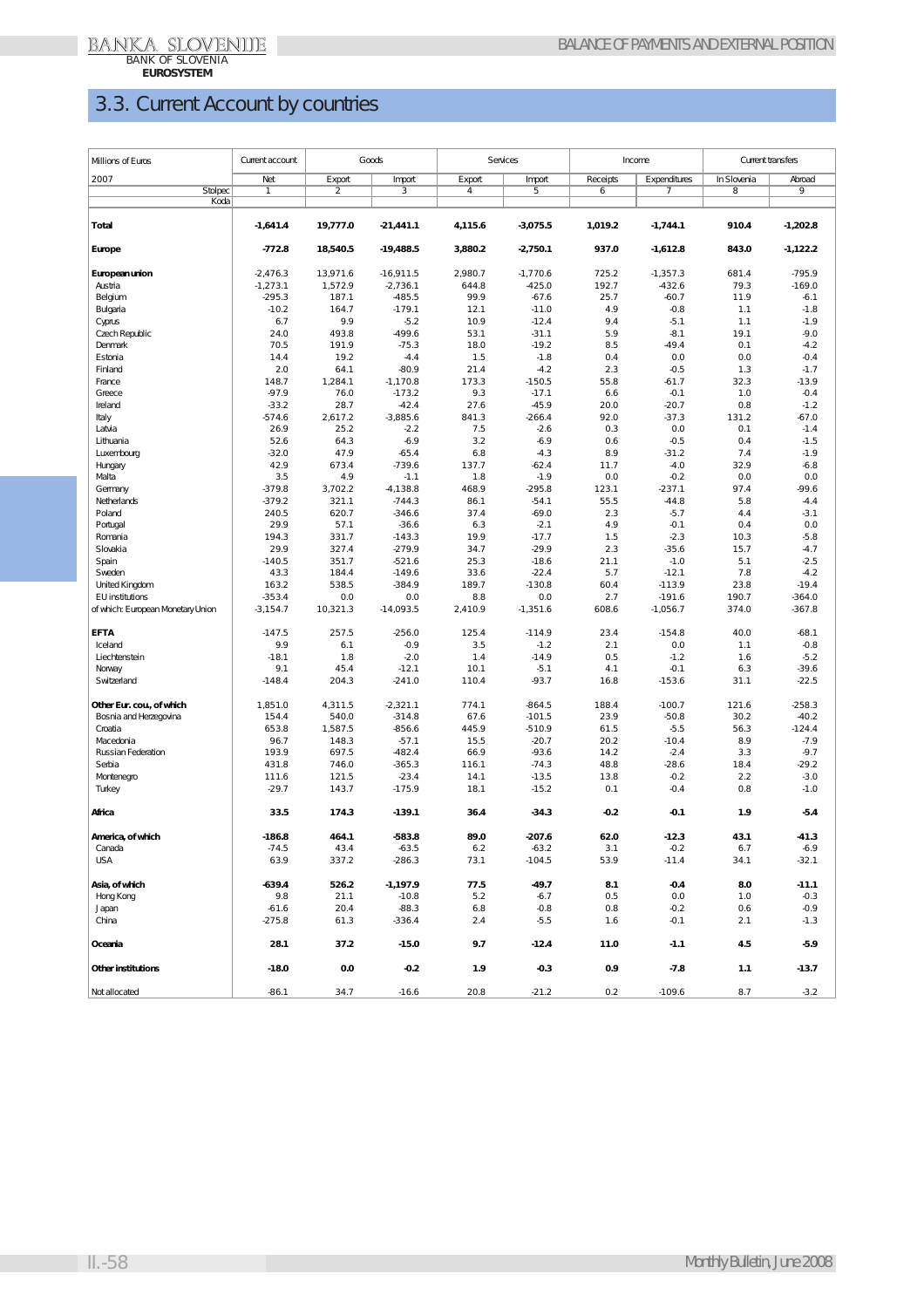#### BANKA SLOVENIJE BANK OF SLOVENIA **EUROSYSTEM**

# 3.4. Capital and Financial Account by countries

| Mio EUR                                              | Capital and           | Capital account       | Financial             | Direct investment    |                  |                        | Portfolio investment          | Loans                |                  |
|------------------------------------------------------|-----------------------|-----------------------|-----------------------|----------------------|------------------|------------------------|-------------------------------|----------------------|------------------|
|                                                      | financial account     |                       | account               |                      |                  |                        |                               |                      |                  |
| 2007<br>Column                                       | Net<br>$\mathbf{1}$   | Net<br>$\overline{2}$ | Net<br>$\overline{3}$ | Abroad<br>$\sqrt{4}$ | In Slovenia<br>5 | Assets<br>6            | Liabilities<br>$\overline{7}$ | Assets<br>8          | Liabilities<br>9 |
| Code                                                 |                       |                       |                       |                      |                  |                        |                               |                      |                  |
|                                                      |                       |                       |                       |                      |                  |                        |                               |                      |                  |
| Total                                                | 2,032.0               | $-52.0$               | 2,084.0               | $-1,153.8$           | 1,072.5          | $-3,328.1$             | 1,055.4                       | $-1,806.7$           | 3,760.7          |
|                                                      |                       |                       |                       |                      |                  |                        |                               |                      |                  |
| Europe                                               | 1,592.6               | $-44.5$               | 1,637.1               | $-1.100.7$           | 1,058.1          | $-3, 143.1$            | 213.1                         | $-1,776.7$           | 3.793.5          |
|                                                      |                       |                       |                       |                      |                  |                        |                               |                      |                  |
| European union<br>Austria                            | 3,657.8<br>940.4      | 18.3<br>$-4.5$        | 3,639.6<br>945.0      | $-357.7$<br>$-26.2$  | 845.8<br>597.4   | $-2,741.6$<br>$-263.4$ | 158.9<br>28.8                 | $-437.2$<br>$-70.5$  | 3,601.0<br>251.6 |
| Belgium                                              | $-247.5$              | 0.9                   | $-248.4$              | 0.6                  | $-9.5$           | $-361.7$               | $-71.6$                       | $-26.7$              | 82.1             |
| Bulgaria                                             | $-108.8$              | $-1.6$                | $-107.2$              | $-87.8$              | $-0.5$           | $-11.8$                | 0.8                           | $-14.1$              | 0.4              |
| Cyprus                                               | $-46.4$               | $-0.2$                | $-46.2$               | $-48.0$              | 11.5             | $-2.7$                 | $-0.7$                        | $-67.6$              | 6.6              |
| Czech Republic                                       | $-113.1$              | $-4.4$                | $-108.7$              | 4.3                  | $-0.6$           | $-39.3$                | $-0.2$                        | $-3.2$               | $-59.1$          |
| Denmark                                              | 64.8                  | $-2.8$                | 67.6                  | $-2.8$               | 36.3             | 36.1                   | 0.0                           | $-0.2$               | 0.0              |
| Estonia                                              | $-2.1$                | $-0.3$                | $-1.8$                | 0.0                  | 0.0              | $-2.2$                 | $-1.1$                        | $0.0\,$              | 0.0              |
| Finland                                              | $-2.4$                | $-0.4$                | $-2.0$                | $-0.4$               | 3.3              | $-2.5$                 | 0.0                           | 0.0                  | 0.0              |
| France                                               | $-314.2$              | $-14.1$               | $-300.1$              | $-4.8$               | $-152.6$         | $-390.3$               | 23.2                          | $-8.6$               | 180.1            |
| Greece                                               | $-117.8$              | 0.4                   | $-118.2$              | $-0.3$               | $-4.8$           | $-96.9$                | 0.0                           | $-0.1$               | 0.0              |
| Ireland                                              | $-430.8$              | $-0.2$                | $-430.6$              | $-0.4$               | 5.3              | $-298.7$               | $-2.2$                        | $-13.5$              | 262.7            |
| Italy                                                | $-8.6$                | $-13.4$<br>$-0.4$     | 4.8                   | 1.5<br>0.0           | 84.9<br>0.0      | 13.9                   | 5.3<br>0.0                    | $-65.8$<br>$-1.0$    | 15.7<br>0.0      |
| Latvia<br>Lithuania                                  | $-6.6$<br>$-6.0$      | $-1.2$                | $-6.2$<br>$-4.9$      | 0.0                  | 0.0              | $-5.3$<br>$-4.0$       | 0.0                           | $0.0\,$              | 0.0              |
| Luxembourg                                           | $-72.1$               | $-0.3$                | $-71.8$               | $-3.3$               | 23.9             | $-71.1$                | 43.4                          | $-7.1$               | $-35.6$          |
| Hungary                                              | $-84.6$               | $-5.5$                | $-79.0$               | $-6.7$               | 1.7              | $-66.2$                | 1.1                           | 0.9                  | 4.0              |
| Malta                                                | $-1.9$                | $-0.1$                | $-1.8$                | 0.0                  | 0.0              | 0.0                    | 0.0                           | $-0.5$               | $-0.8$           |
| Germany                                              | 643.3                 | $-31.0$               | 674.4                 | $-93.3$              | 86.5             | $-435.0$               | 27.8                          | $-27.9$              | 1,241.0          |
| Netherlands                                          | 25.1                  | 0.7                   | 24.4                  | $-123.5$             | 191.9            | $-182.8$               | 0.8                           | $-49.7$              | 77.7             |
| Poland                                               | $-60.3$               | $-8.4$                | $-51.9$               | 41.0                 | 0.1              | $-55.7$                | 0.0                           | $-4.8$               | 0.0              |
| Portugal                                             | $-135.4$              | $-0.7$                | $-134.7$              | $-1.6$               | $-0.4$           | $-131.2$               | 0.0                           | $-5.0$               | $-2.3$           |
| Romania                                              | $-55.4$               | $-5.2$                | $-50.2$               | 20.2                 | 0.3              | $-44.4$                | 0.0                           | 0.4                  | 0.0              |
| Slovakia                                             | $-14.8$               | $-3.2$                | $-11.6$               | $-3.4$               | $-0.4$           | $-8.9$                 | 0.0                           | 3.8                  | $-0.3$           |
| Spain                                                | $-205.5$              | $-2.2$                | $-203.2$              | $-9.9$               | $-2.3$           | $-215.0$               | 0.1                           | $-1.0$               | $-0.8$           |
| Sweden                                               | $-37.8$               | $-2.5$                | $-35.3$               | $-4.7$               | 13.9             | $-56.7$                | 3.9                           | $-0.6$               | 4.6              |
| United Kingdom                                       | 836.0                 | $-8.1$<br>127.6       | 844.1<br>3,093.0      | $-8.3$<br>0.0        | $-40.2$<br>0.0   | $-102.8$               | 99.6<br>0.0                   | $-74.3$              | 1,249.0          |
| EU institutions<br>of which: European Monetary Union | 3,220.6<br>2,743.0    | $-65.4$               | 2,808.4               | $-261.6$             | 823.7            | 57.0<br>$-2,434.7$     | 55.5                          | 0.0<br>$-275.9$      | 324.3<br>2,072.2 |
|                                                      |                       |                       |                       |                      |                  |                        |                               |                      |                  |
| <b>EFTA</b>                                          | 254.7                 | $-0.5$                | 255.2                 | 49.6                 | 182.7            | $-58.8$                | 42.0                          | $-15.9$              | 25.4             |
| Iceland                                              | 3.5                   | $-0.1$                | 3.6                   | 0.0                  | 0.0              | 2.4                    | 0.0                           | $0.0\,$              | 0.0              |
| Liechtenstein                                        | 30.0                  | 0.0                   | 30.0                  | $-0.7$               | 9.9              | 0.0                    | 40.5                          | $-19.6$              | $-1.6$           |
| Norway                                               | $-12.1$               | $-0.8$                | $-11.4$               | 0.1                  | 0.0              | $-33.5$                | 0.0                           | 0.0                  | 0.0              |
| Switzerland                                          | 233.4                 | 0.4                   | 232.9                 | 50.2                 | 172.8            | $-27.7$                | 1.5                           | 3.6                  | 27.0             |
|                                                      |                       |                       |                       |                      |                  |                        |                               |                      |                  |
| Other Eur. cou., of which                            | $-2,319.9$<br>$-91.9$ | $-62.3$<br>$-7.7$     | $-2,257.7$            | $-792.5$             | 29.7             | $-342.7$               | 12.2                          | $-1,323.6$           | 167.1            |
| Bosnia and Herzegovina<br>Croatia                    | $-787.3$              | $-22.3$               | $-84.2$<br>$-765.0$   | $-54.4$<br>$-114.5$  | $-0.5$<br>$-5.7$ | $-29.0$<br>$-90.4$     | 2.0<br>5.0                    | $-133.4$<br>$-578.3$ | 130.5<br>0.0     |
| Macedonia                                            | $-87.8$               | $-2.2$                | $-85.5$               | $-58.7$              | 0.0              | $-38.2$                | $-0.3$                        | $-9.0$               | 0.0              |
| Russian Federation                                   | $-202.0$              | $-9.8$                | $-192.2$              | $-129.9$             | 32.3             | $-39.7$                | $-0.1$                        | $-77.0$              | 36.6             |
| Serbia                                               | $-879.6$              | $-11.5$               | $-868.1$              | $-403.6$             | 2.5              | $-131.0$               | 5.1                           | $-343.8$             | 0.0              |
| Montenegro                                           | $-229.6$              | $-1.4$                | $-228.3$              | $-27.2$              | $-0.4$           | $-5.8$                 | 0.3                           | $-167.6$             | 0.0              |
| Turkey                                               | $-17.2$               | $-1.0$                | $-16.3$               | $-2.1$               | 0.3              | $-10.5$                | 0.0                           | 0.0                  | 0.0              |
|                                                      |                       |                       |                       |                      |                  |                        |                               |                      |                  |
| Africa                                               | 30.7                  | $-2.1$                | 32.8                  | 1.5                  | 37.6             | $-10.3$                | 0.0                           | $-4.2$               | 0.0              |
|                                                      |                       |                       |                       |                      |                  |                        |                               |                      |                  |
| America, of which                                    | $-256.6$              | $-4.8$                | $-251.8$              | $-41.5$              | $-6.0$           | $-148.4$               | $-21.6$                       | $-12.8$              | 2.9              |
| Canada<br><b>USA</b>                                 | $-41.0$<br>$-126.3$   | $-0.5$<br>$-4.8$      | $-40.5$<br>$-121.5$   | $-5.8$<br>$-19.0$    | 0.8<br>$-5.0$    | $-9.6$<br>$-96.8$      | 0.4<br>$-14.3$                | $0.0\,$<br>9.7       | $0.0\,$<br>4.6   |
|                                                      |                       |                       |                       |                      |                  |                        |                               |                      |                  |
| Asia, of which                                       | $-131.1$              | $-0.1$                | $-131.0$              | $-14.9$              | 3.1              | $-56.2$                | 0.5                           | $-12.4$              | 0.0              |
| Hong Kong                                            | $-8.9$                | $-0.3$                | $-8.6$                | 0.0                  | $-0.1$           | $-7.5$                 | $0.0\,$                       | $0.0\,$              | $0.0\,$          |
| Japan                                                | 3.3                   | 0.4                   | 2.9                   | 0.0                  | 0.4              | 5.3                    | 0.2                           | 1.0                  | $0.0\,$          |
| China                                                | $-31.0$               | 1.3                   | $-32.3$               | $-2.5$               | $-0.2$           | $-20.4$                | 0.0                           | 0.0                  | $0.0\,$          |
|                                                      |                       |                       |                       |                      |                  |                        |                               |                      |                  |
| Oceania                                              | 19.3                  | $-0.6$                | 20.0                  | 2.0                  | 1.3              | 34.3                   | $-0.1$                        | $-0.6$               | 0.6              |
|                                                      |                       |                       |                       |                      |                  |                        | 0.0                           |                      |                  |
| Other institutions                                   | 16.0                  | 0.0                   | 16.0                  | 0.0                  | 0.0              | $-4.3$                 |                               | 0.0                  | $-36.3$          |
| Not allocated                                        | 761.0                 | 0.1                   | 760.9                 | $-0.2$               | $-21.7$          | 0.0                    | 863.4                         | 0.0                  | 0.0              |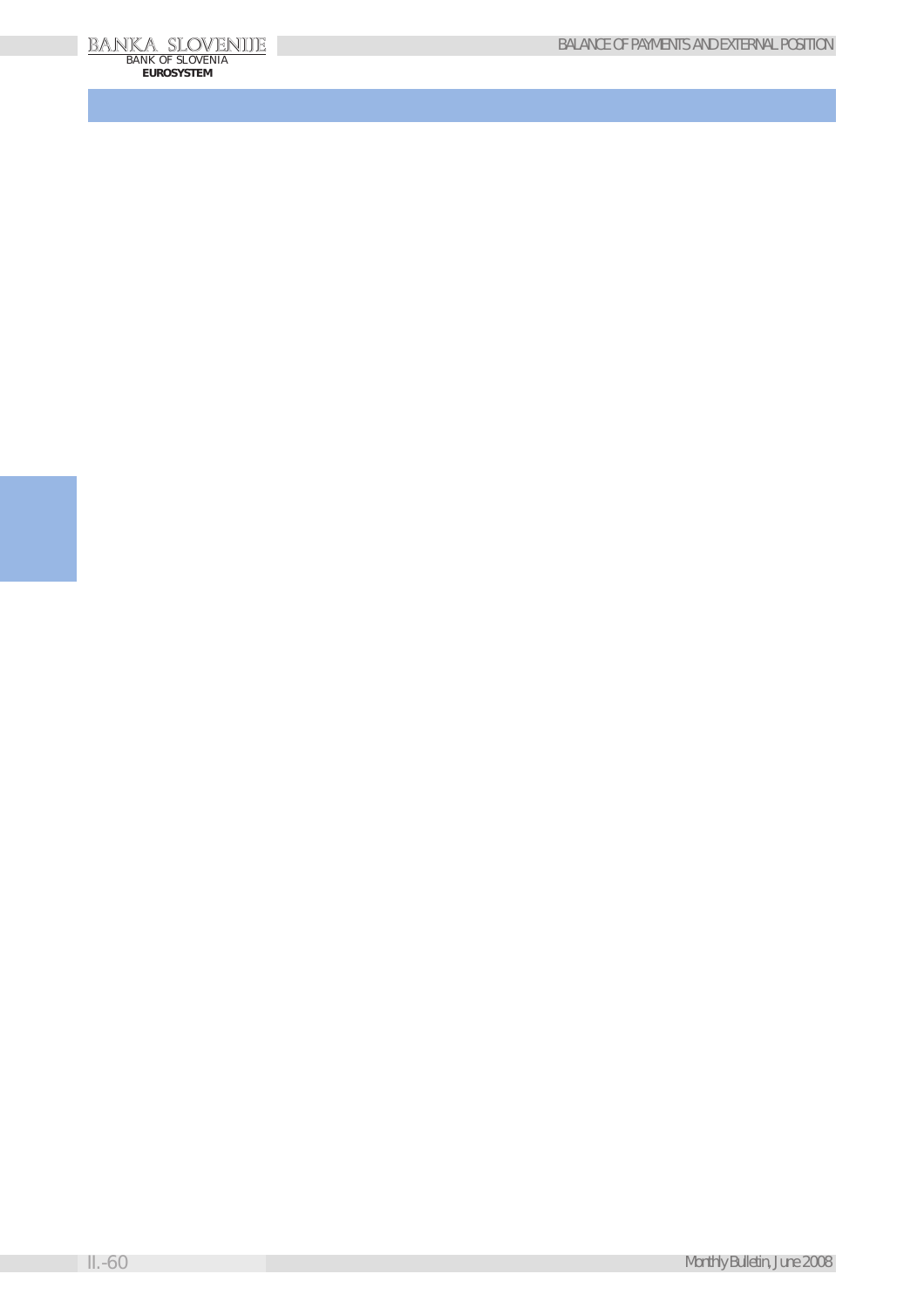# 3.5. Trade in goods by countries

| Millions of EUR                      |                      | Exports             |                |                     |                     | Imports             |                     |                     |
|--------------------------------------|----------------------|---------------------|----------------|---------------------|---------------------|---------------------|---------------------|---------------------|
|                                      | 2006                 | 2007                | January-March  |                     | 2006                | 2007                | January-March       |                     |
|                                      |                      |                     | 2007           | 2008                |                     |                     | 2007                | 2008                |
| Total                                | 16,757               | 19,385              | 4,711          | 5,006               | 18,339              | 21,487              | 5,051               | 5,627               |
|                                      |                      |                     |                |                     |                     |                     |                     |                     |
| European Union 27                    | 11,767               | 13,675              | 3,419          | 3,572               | 14,896              | 16,946              | 4,023               | 4,420               |
| Austria                              | 1,451                | 1,509               | 388            | 374                 | 2,245               | 2.684               | 652                 | 676                 |
| Belgium                              | 186                  | 184                 | 46             | 69                  | 410                 | 494                 | 117                 | 133                 |
| Bulgaria                             | 98                   | 159                 | 35             | 45                  | 94                  | 183                 | 23                  | 31                  |
| Cyprus                               | 4                    | 10                  | $\overline{2}$ | $\overline{c}$      | 5                   | 5                   | 1                   | 2                   |
| Czech Republic                       | 390                  | 489                 | 124            | 127                 | 399                 | 506                 | 115                 | 132                 |
| Denmark                              | 176                  | 190                 | 50             | 47                  | 82                  | 82                  | 22                  | 22                  |
| Estonia                              | 16                   | 19                  | 5              | 5                   | $\overline{2}$      | $\overline{4}$      | $\mathbf{1}$        | $\overline{2}$      |
| Finland                              | 53                   | 63                  | 16             | 14                  | 72                  | 83                  | 19                  | 24                  |
| France                               | 1,135                | 1,262               | 307            | 341                 | 1,129               | 1,151               | 270                 | 304                 |
| Greece                               | 59                   | 71                  | 19             | 19                  | 209                 | 170                 | 39                  | 33                  |
| Ireland                              | 26                   | 28                  | 8              | $\overline{7}$      | 40                  | 42                  | 9                   | 12                  |
| Italy                                | 2,157                | 2,562               | 630            | 619                 | 3,405               | 3,927               | 921                 | 1,048               |
| Latvia                               | 18                   | 25                  | 8              | 6                   | $\overline{2}$      | $\overline{2}$      | 1                   | 1                   |
| Lithuania                            | 44                   | 64                  | 14             | 12                  | 5                   | 6                   | $\mathbf{1}$        | $\overline{2}$      |
| Luxembourg                           | 56                   | 47                  | 17             | 6                   | 56                  | 63                  | 11                  | 13                  |
| Hungary                              | 385                  | 647                 | 129            | 166                 | 671                 | 758                 | 181                 | 213                 |
| Malta                                | 3                    | 5                   | 1              | $\mathbf{1}$        | $\mathsf{O}\xspace$ | 1                   | $\mathbf 0$         | 12                  |
| Germany                              | 3,296                | 3,654               | 933            | 982                 | 3,743               | 4,176               | 1,008               | 1,087               |
| Netherlands                          | 235                  | 316                 | 83             | 85                  | 683                 | 762                 | 184                 | 192                 |
| Poland                               | 488                  | 616                 | 153            | 190                 | 303                 | 356                 | 80                  | 106                 |
| Portugal                             | 58                   | 57                  | 18             | 12                  | 37                  | 37                  | 9                   | 9                   |
| Romania                              | 206                  | 331                 | 73             | 87                  | 101                 | 144                 | 21                  | 40                  |
| Slovakia                             | 272                  | 311                 | 72             | 85                  | 259                 | 284                 | 65                  | 76                  |
| Spain                                | 321                  | 349                 | 91             | 83                  | 498                 | 530                 | 152                 | 130                 |
| Sweden                               | 168                  | 182                 | 52             | 47                  | 145                 | 150                 | 36                  | 45                  |
| United Kingdom                       | 469                  | 525                 | 148            | 141                 | 302                 | 347                 | 84                  | 76                  |
| <b>EFTA</b>                          | 196                  | 242                 | 60             | 55                  | 267                 | 225                 | 56                  | 49                  |
| Iceland                              | $\overline{7}$       | 6                   | $\overline{2}$ | $\mathbf{1}$        | $\mathsf{O}\xspace$ | $\mathsf{O}\xspace$ | $\mathbf 0$         | $\mathsf{O}\xspace$ |
| Liechenstein                         | $\overline{2}$       | $\overline{2}$      | $\mathbf 0$    | $\mathbf 0$         | $\overline{2}$      | $\overline{2}$      | $\mathbf 0$         | 0                   |
| Norway                               | 32                   | 45                  | 8              | 11                  | 9                   | 12                  | $\overline{2}$      | 1                   |
| Switzerland                          | 155                  | 190                 | 49             | 43                  | 256                 | 211                 | 53                  | 47                  |
| Countries of former Yugoslavia       | 2,736                | 3,101               | 694            | 798                 | 1,350               | 1,608               | 381                 | 437                 |
| Bosnia and Herzegovina               | 485                  | 535                 | 115            | 131                 | 312                 | 321                 | 82                  | 82                  |
| Croatia                              | 1,464                | 1,569               | 365            | 416                 | 736                 | 849                 | 199                 | 234                 |
| Macedonia                            | 126                  | 144                 | 29             | 42                  | 38                  | 58                  | 12                  | 10                  |
| Serbia and Montenegro                | 661                  | $\cdots$            | $\cdots$       |                     | 264                 | $\ddotsc$           |                     | $\cdots$            |
| Serbia                               |                      | 741                 | 164            | 182                 | $\cdots$            | 357                 | 83                  | 99                  |
| Montenegro                           | $\cdots$<br>$\cdots$ | 111                 | 21             | 27                  | $\cdots$            | 24                  | 5                   | 13                  |
|                                      |                      |                     |                |                     |                     |                     |                     |                     |
| Other Europe                         | 27                   | 27                  | $\overline{7}$ | 8                   | $\overline{2}$      | 1                   | $\mathbf 0$         | 0                   |
| Albania                              | 27                   | 27                  | 7              | 8                   | $\overline{2}$      | 1                   | $\mathbf 0$         | 0                   |
| Coun. of former Sov. Union, of which | 870                  | 1,055               | 220            | 248                 | 436                 | 555                 | 128                 | 166                 |
| Belarus                              | 35                   | 39                  | 10             | 10                  | 6                   | $\overline{2}$      | 1                   | 2                   |
| Russian federation                   | 600                  | 692                 | 149            | 166                 | 357                 | 490                 | 114                 | 128                 |
| Ukraine                              | 150                  | 234                 | 42             | 53                  | 23                  | 35                  | 6                   | 5                   |
| Non-European members of OECD         | 658                  | 619                 | 167            | 140                 | 615                 | 1,116               | 225                 | 239                 |
| Australia                            | 33                   | 29                  | 8              | 7                   | 9                   | 10                  | $\overline{a}$      | $\mathbf{1}$        |
| South Korea                          | 16                   | 18                  | 5              | $\overline{4}$      | 110                 | 480                 | 96                  | 103                 |
| Mexico                               | 30                   | 33                  | $\overline{7}$ | 10                  | 9                   | 8                   | 1                   | 2                   |
| New Zealand                          | $\overline{4}$       | 5                   | $\mathbf{1}$   | $\mathbf{1}$        | $\overline{2}$      | $\overline{2}$      | $\mathsf{O}\xspace$ | $\mathbf{1}$        |
| Canada                               | 36                   | 42                  | 8              | 9                   | 33                  | 64                  | 11                  | 25                  |
| Japan                                | 19                   | 20                  | $\overline{4}$ | $\overline{4}$      | 73                  | 91                  | 19                  | 28                  |
| Turkey                               | 137                  | 143                 | 40             | 35                  | 180                 | 180                 | 36                  | 41                  |
| United States of America             | 384                  | 329                 | 94             | 71                  | 199                 | 280                 | 59                  | 39                  |
|                                      |                      |                     |                |                     |                     |                     |                     |                     |
| Other countries                      |                      |                     |                |                     |                     |                     |                     |                     |
| Other developed countries            | 150                  | 174                 | 41             | 34                  | 96                  | 126                 | 28                  | 30                  |
| Other Middle East                    | 71                   | 127                 | 28             | 28                  | 19                  | 8                   | $\mathbf{1}$        | $\overline{a}$      |
| Other Asia                           | 137                  | 147                 | 31             | 50                  | 394                 | 519                 | 120                 | 172                 |
| Other North Africa                   | 87                   | 139                 | 26             | 51                  | 101                 | 108                 | 29                  | 36                  |
| Other East Africa                    | 6                    | 6                   | 1              | $\mathbf{1}$        | 5                   | 10                  | $\overline{2}$      | 3                   |
| Other Africa                         | $\overline{7}$       | 5                   | $\mathbf{1}$   | $\mathbf{1}$        | 13                  | 5                   | $\mathbf{1}$        | $\overline{2}$      |
| Other Middle and South America       | 40                   | 48                  | 12             | 15                  | 141                 | 232                 | 50                  | 56                  |
| Other Oceania                        | $\mathsf{O}\xspace$  | $\mathsf{O}\xspace$ | $\mathsf O$    | $\mathsf{O}\xspace$ | $\ddotsc$           | $\mathsf{O}\xspace$ | $\mathbf 0$         | $\cdots$            |
| Other N.E.C.                         | 6                    | 19                  | 3              | 5                   | $\overline{4}$      | 28                  | $\overline{7}$      | 13                  |

Source: Statistical Office of RS.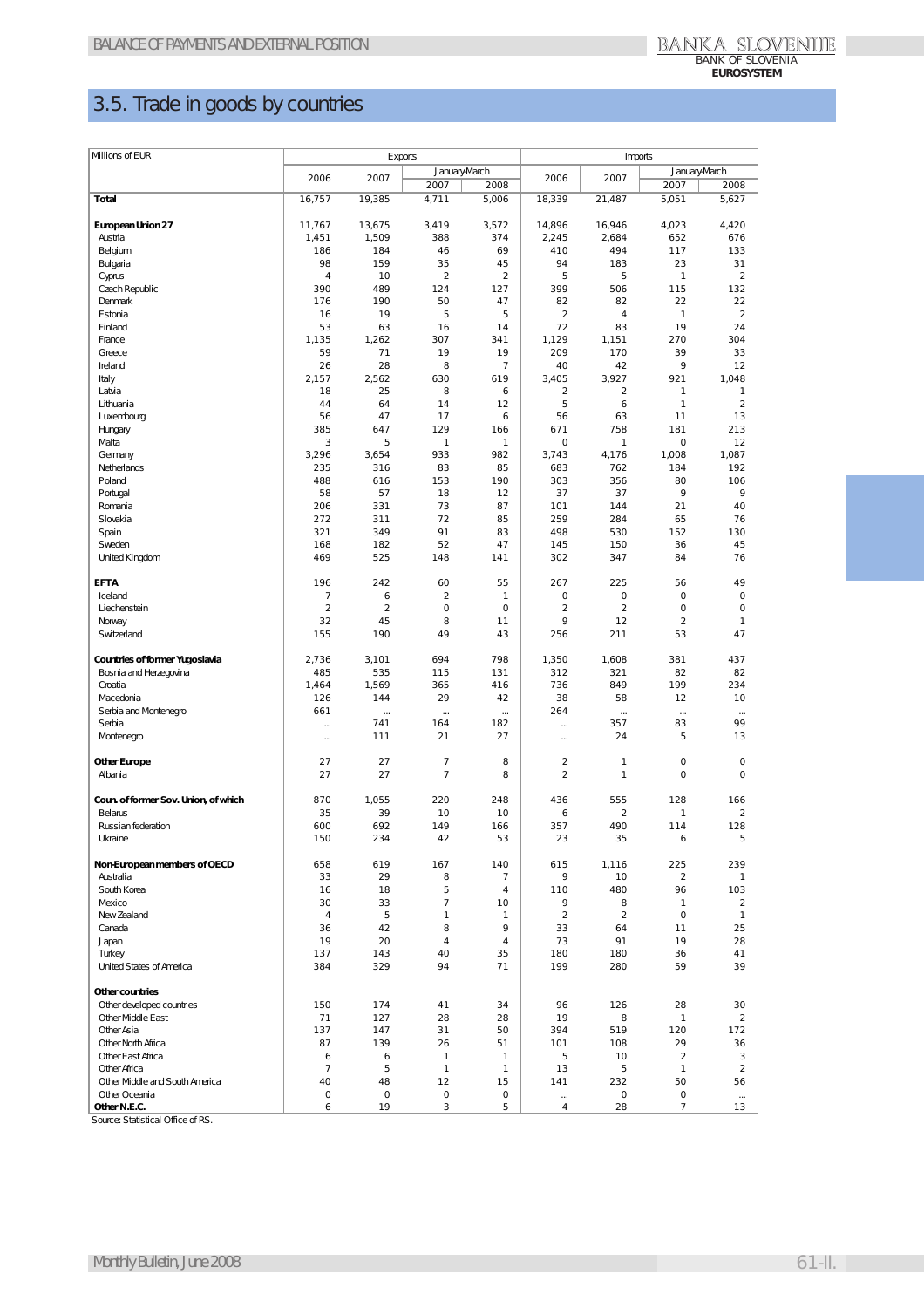**EUROSYSTEM**

### 3.6.1. International Investment Position of Slovenia - Assets

| Millions of EUR                                               |                      |                     |                     |                     |                  |                  |                    |                    |                  |                    |
|---------------------------------------------------------------|----------------------|---------------------|---------------------|---------------------|------------------|------------------|--------------------|--------------------|------------------|--------------------|
|                                                               |                      |                     |                     |                     |                  |                  |                    |                    |                  |                    |
|                                                               | 1997                 | 1998                | 1999                | 2000                | 2001             | 2002             | 2003               | 2004               | 2005             | 2006               |
| Summary                                                       |                      |                     |                     |                     |                  |                  |                    |                    |                  |                    |
|                                                               |                      |                     |                     |                     |                  |                  |                    |                    |                  |                    |
| Net                                                           | $-361.4$             | $-842.2$            | $-1,970.5$          | $-2,545.5$          | $-448.8$         | 26.8             | $-1,480.6$         | $-2,124.9$         | $-3,172.1$       | $-5,213.4$         |
| Assets                                                        | 6,947.2              | 7,210.2             | 7,834.2             | 8,923.0             | 12,268.0         | 14,636.8         | 15,867.6           | 17,876.8           | 22,361.7         | 25,134.3           |
| Direct Investment Abroad                                      | 416.2                | 542.8               | 624.7               | 825.3               | 1,120.4          | 1,445.2          | 1,880.3            | 2,224.0            | 2,788.7          | 3,457.2            |
| Portfolio Investment                                          | 50.6                 | 33.8                | 130.1               | 188.5               | 289.2            | 316.4            | 551.4              | 1,271.4            | 2,758.0          | 5,132.6            |
| Financial derivatives                                         | $\cdots$             | $\cdots$            | $\cdots$            | $\cdots$            | $\cdots$         | $\cdots$         | 0.3                | 1.5                | 14.5             | 26.7               |
| Other Investment                                              | 3,477.3              | 3,528.9             | 3,920.1             | 4,473.3             | 5,874.6          | 6,093.8          | 6,556.6            | 7,838.1            | 9,906.0          | 11,099.3           |
| <b>Reserve Assets</b>                                         | 3,003.1              | 3,104.6             | 3,159.3             | 3,435.9             | 4,983.7          | 6,781.4          | 6,878.9            | 6,541.7            | 6,894.5          | 5,418.5            |
| Liabilities                                                   | 7,308.7              | 8,052.4             | 9,804.6             | 11,468.5            | 12,716.8         | 14,610.0         | 17,348.1           | 20,001.7           | 25,533.8         | 30,347.7           |
| Direct Investment in Slovenia                                 | 1,999.8              | 2,369.5             | 2,675.0             | 3,109.8             | 2,940.0          | 3,947.9          | 5,046.8            | 5,579.6            | 6,133.6          | 6,774.9            |
| Portfolio Investment                                          | 1,156.6              | 1,212.9             | 1,656.3             | 1,927.9             | 2,143.9          | 2,098.4          | 2,337.7            | 2,320.1            | 2,440.1          | 3,137.4            |
| Financial derivatives                                         | $\cdots$             | $\cdots$            | $\cdots$            | $\cdots$            | $\cdots$         | $\cdots$         | $\ddotsc$          |                    |                  |                    |
| Other Investment                                              | 4,152.2              | 4,470.1             | 5,473.4             | 6,430.7             | 7,632.8          | 8,563.7          | 9,963.6            | 12,102.0           | 16,960.1         | 20,435.3           |
|                                                               |                      |                     |                     |                     |                  |                  |                    |                    |                  |                    |
| <b>Breakdown Items</b>                                        |                      |                     |                     |                     |                  |                  |                    |                    |                  |                    |
|                                                               |                      |                     |                     |                     |                  |                  |                    |                    |                  |                    |
| Assets                                                        | 6,947.2              | 7,210.2             | 7,834.2             | 8,923.0             | 12,268.0         | 14,636.8         | 15,867.6           | 17,876.8           | 22,361.7         | 25,134.3           |
|                                                               |                      |                     |                     |                     |                  |                  |                    |                    |                  |                    |
| Direct Investment Abroad                                      | 416.2<br>294.2       | 542.8<br>325.5      | 624.7<br>378.0      | 825.3<br>498.9      | 1,120.4<br>697.0 | 1,445.2<br>918.0 | 1,880.3<br>1,201.8 | 2,224.0<br>1.519.1 | 2,788.7          | 3,457.2<br>2,660.1 |
| <b>Equity Capital and Reinvested Earnings</b><br><b>Banks</b> | 67.1                 | 64.1                | 68.0                | 81.2                | 96.4             | 77.0             | 88.9               | 89.8               | 2,338.7<br>174.9 | 217.6              |
| <b>Other Sectors</b>                                          | 227.1                | 261.4               | 310.0               | 417.5               | 600.6            | 841.0            | 1,112.9            | 1,429.3            | 2,163.8          | 2,442.4            |
| Other Capital                                                 | 122.0                | 217.3               | 246.7               | 326.4               | 423.4            | 527.1            | 678.4              | 704.9              | 450.0            | 797.1              |
| Claims on Affiliated Enterprises                              | 364.8                | 368.4               | 410.9               | 502.6               | 553.2            | 690.3            | 863.7              | 836.1              | 883.5            | 988.2              |
| <b>Banks</b>                                                  | 12.1                 | 12.6                | 12.6                | 7.3                 | 2.7              | 7.3              | 6.7                | 6.1                | $\cdots$         | $\cdots$           |
| <b>Other Sectors</b>                                          | 352.7                | 355.8               | 398.3               | 495.3               | 550.4            | 683.1            | 857.0              | 830.0              | 883.5            | 988.2              |
| Liabilities to Affiliated Enterprises                         | $-242.7$             | $-151.1$            | $-164.2$            | $-176.2$            | $-129.8$         | $-163.2$         | $-185.3$           | $-131.3$           | $-433.5$         | $-191.1$           |
| Banks                                                         | $-10.0$              | $-11.3$             | $-13.0$             | $-12.1$             | $-1.4$           | $-1.3$           | $-1.2$             | $-0.1$             | $\ddotsc$        | $\cdots$           |
| <b>Other Sectors</b>                                          | $-232.7$             | $-139.8$            | $-151.2$            | $-164.2$            | $-128.4$         | $-161.9$         | $-184.1$           | $-131.1$           | $-433.5$         | $-191.1$           |
| Portfolio Investment                                          | 50.6                 | 33.8                | 130.1               | 188.5               | 289.2            | 316.4            | 551.4              | 1,271.4            | 2,758.0          | 5,132.6            |
| Equity Securities, of that                                    | 14.0                 | 14.3                | 32.3                | 39.5                | 29.0             | 40.3             | 188.0              | 472.0              | 1,244.5          | 2,260.4            |
| <b>Banks</b>                                                  | 5.4                  | 6.2                 | 6.2                 | 5.7                 | 4.8              | 4.2              | 19.0               | 37.0               | 54.9             | 96.6               |
| <b>Other Sectors</b>                                          | 8.6                  | 8.1                 | 26.1                | 33.8                | 24.2             | 36.1             | 169.0              | 435.0              | 1,102.8          | 2,056.7            |
| <b>Debt Securities</b>                                        | 36.6                 | 19.6                | 97.7                | 149.0               | 260.2            | 276.1            | 363.4              | 799.5              | 1,513.5          | 2,872.1            |
| Bonds and Notes                                               | 36.6                 | 19.6                | 97.7                | 149.0               | 260.2            | 276.1            | 363.4              | 791.2              | 1,507.6          | 2,729.7            |
| General Government                                            | $\cdots$             | $\ldots$            | $\ldots$            | $\ddotsc$           | $\ddotsc$        | $\cdots$         | 1.3                | 2.0                | 60.2             | 90.9               |
| <b>Banks</b>                                                  | 36.6                 | 19.6                | 97.7                | 140.6               | 225.5            | 171.0            | 194.9              | 369.6              | 905.7            | 1,799.1            |
| Other sectors                                                 | $\cdots$             | $\cdots$            | 0.0                 | 8.4                 | 34.8             | 105.2            | 167.2              | 419.6              | 541.7            | 839.7              |
| Money Market Instruments                                      | $\cdots$             | $\cdots$            | $\cdots$            | $\cdots$            | $\cdots$         | $\ldots$         | $\cdots$           | 8.3                | 5.9              | 142.5              |
| <b>Financial derivatives</b>                                  | $\cdots$             | $\cdots$            | $\cdots$            | $\cdots$            | $\cdots$         | $\cdots$         | 0.3                | 1.5                | 14.5             | 26.7               |
| Other Investment                                              | 3,477.3              | 3,528.9             | 3,920.1             | 4,473.3             | 5,874.6          | 6,093.8          | 6,556.6            | 7,838.1            | 9,906.0          | 11,099.3           |
| <b>Trade Credits</b>                                          | 1,703.3              | 1,796.0             | 1,996.4             | 2,189.9             | 1,927.9          | 1,908.4          | 1,922.0            | 2,121.7            | 2,871.9          | 3,274.8            |
| <b>Other Sectors</b>                                          | 1,703.3<br>140.8     | 1,796.0<br>153.7    | 1,996.4<br>198.8    | 2,189.9<br>207.6    | 1,927.9<br>48.2  | 1,908.4<br>24.5  | 1,922.0<br>15.2    | 2,121.7<br>13.2    | 2,871.9<br>16.0  | 3,274.8<br>25.4    |
| Long-term<br>Short-term                                       | 1,562.5              | 1,642.3             | 1,797.6             | 1,982.3             | 1,879.6          | 1,883.9          | 1,906.8            | 2,108.5            | 2,855.9          | 3,249.4            |
| Loans                                                         | 94.9                 | 118.0               | 144.9               | 192.6               | 169.5            | 337.4            | 524.7              | 751.9              | 1,205.5          | 1,899.4            |
| <b>Banks</b>                                                  | 90.6                 | 106.5               | 118.7               | 107.2               | 109.6            | 199.4            | 299.6              | 489.3              | 838.1            | 1,300.7            |
| Long-term                                                     | 51.7                 | 74.2                | 73.8                | 79.6                | 96.6             | 167.5            | 237.9              | 413.2              | 639.6            | 1,008.6            |
| Short-term                                                    | 38.9                 | 32.3                | 44.8                | 27.6                | 13.0             | 31.9             | 61.7               | 76.2               | 198.5            | 292.1              |
| <b>Other Sectors</b>                                          | 4.3                  | 11.4                | 26.2                | 85.3                | 59.9             | 138.0            | 225.1              | 262.5              | 367.4            | 598.7              |
| Long-term                                                     | 3.1                  | 4.7                 | 21.3                | 77.3                | 56.0             | 120.2            | 183.9              | 212.0              | 289.0            | 453.0              |
| Short-term                                                    | 1.3                  | 6.7                 | 4.9                 | 8.0                 | 3.9              | 17.9             | 41.2               | 50.5               | 78.4             | 145.7              |
| Currency and Deposits, of that                                | 1,392.9              | 1,334.2             | 1,461.8             | 1,747.5             | 2,313.3          | 2,425.8          | 2,702.7            | 3,408.9            | 4,435.3          | 5,155.8            |
| Banks                                                         | 926.4                | 941.2               | 954.5               | 1,242.2             | 1,562.5          | 1,167.4          | 918.5              | 905.7              | 1,506.5          | 1,445.7            |
| Other Sectors                                                 | 466.5                | 393.0               | 507.3               | 505.3               | 747.6            | 1,255.9          | 1,781.5            | 2,500.4            | 2,923.4          | 3,707.3            |
| Other Assets                                                  | 286.2                | 280.8               | 317.0               | 343.3               | 1,463.9          | 1,422.1          | 1,407.3            | 1,555.7            | 1,393.2          | 769.3              |
| Bank of Slovenia                                              | 36.9                 | 39.5                | 51.7                | 62.3                | 86.2             | 81.3             | 69.8               | 169.2              | 192.6            | 175.7              |
| Long-term                                                     | 0.0                  | 0.0                 | 0.0                 | 0.1                 | 14.3             | 14.5             | 13.5               | 116.7              | 132.2            | 120.4              |
| Short-term                                                    | 36.9                 | 39.5                | 51.7                | 62.2                | 71.9             | 66.8             | 56.3               | 52.5               | 60.4             | 55.3               |
| General Government                                            |                      |                     | $\cdots$            | $\cdots$            | 883.8            | 871.4            | 846.9              | 852.6              | 864.0            | 171.4              |
| Banks                                                         | 249.3                | 241.3               | 265.3               | 281.1               | 324.4            | 321.6            | 354.9              | 358.6              | 159.1            | 171.1              |
| Long-term                                                     | 1.8                  | 0.9                 | 0.0                 | 0.0                 | 0.8              | 15.1             | 16.9               | 18.4               | 45.5             | 45.4               |
| Short-term                                                    | 247.5                | 240.4               | 265.3               | 281.1               | 323.6            | 306.5            | 338.0              | 340.3              | 113.6            | 125.8              |
| Other Sectors                                                 |                      |                     | $\cdots$            | $\cdots$            | 169.5<br>0.1     | 147.8            | 135.7<br>3.5       | 175.3              | 177.6<br>6.2     | 251.1<br>2.4       |
| Long-term<br>Short-term                                       | $\cdots$             | $\cdots$            | $\cdots$            | $\cdots$            | 169.4            | <br>147.8        | 132.2              | 6.0<br>169.3       | 171.4            | 248.7              |
| <b>Reserve Assets</b>                                         | $\ddotsc$<br>3,003.1 | $\cdots$<br>3,104.6 | $\cdots$<br>3,159.3 | $\cdots$<br>3,435.9 | 4,983.7          | 6,781.4          | 6,878.9            | 6,541.7            | 6,894.5          | 5,418.5            |
| Monetary Gold                                                 | 0.1                  | 0.1                 | 0.1                 | 0.1                 | 76.2             | 79.9             | 80.9               | 77.8               | 70.4             | 78.4               |
| Special Drawing Rights                                        | 0.1                  | 0.2                 | 1.6                 | 4.0                 | 5.7              | 6.7              | 7.3                | 8.2                | 9.8              | 9.4                |
| Reserve Position in the Fund                                  | 15.7                 | 55.8                | 107.3               | 88.5                | 91.3             | 115.9            | 115.7              | 87.9               | 43.6             | 27.8               |
| Foreign Exchange                                              | 2,987.3              | 3,048.5             | 3,050.3             | 3,343.3             | 4,810.5          | 6,578.9          | 6,675.0            | 6,367.9            | 6,770.7          | 5,302.8            |
| <b>Currency and Deposits</b>                                  | 1,985.2              | 1,344.9             | 867.0               | 1,060.4             | 2,153.3          | 2,510.0          | 1,634.7            | 690.3              | 1,271.1          | 925.8              |
| Securities                                                    | 1,002.1              | 1,703.6             | 2,183.3             | 2,282.9             | 2,657.3          | 4,068.9          | 5,040.3            | 5,677.6            | 5,499.6          | 4,377.1            |
| Bonds and Notes                                               | 1,002.1              | 1,703.6             | 2,183.3             | 2,282.9             | 2,657.3          | 2,968.2          | 5,028.7            | 5,661.4            | 5,457.6          | 4,306.3            |
| Money Market Instruments                                      |                      |                     |                     |                     |                  | 1,100.7          | 11.5               | 16.2               | 42.0             | 70.7               |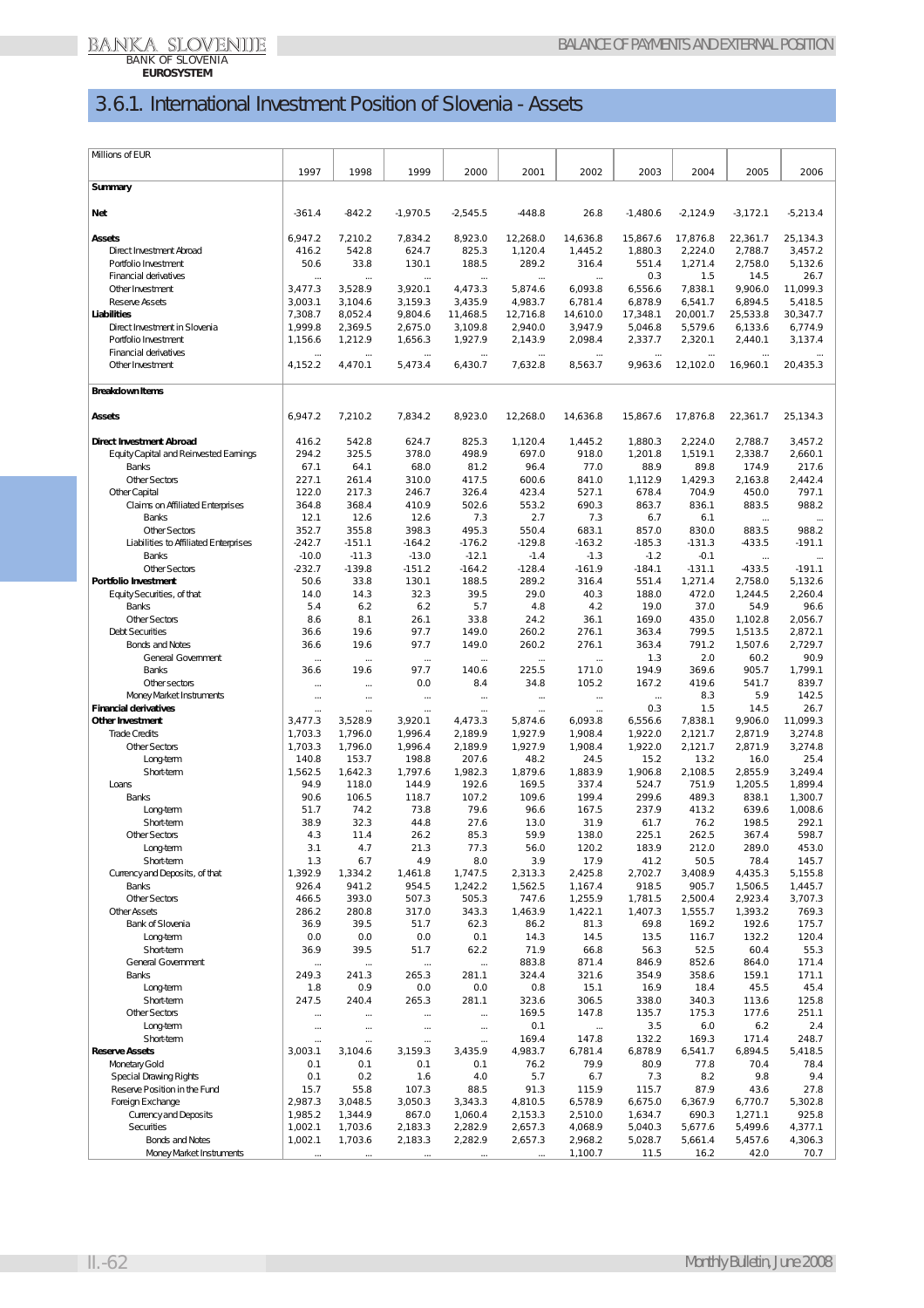#### BANKA SLOVENIJE BANK OF SLOVENIA **EUROSYSTEM**

### 3.6.2. International Investment Position of Slovenia - Liabilities

| Milliane of |  |
|-------------|--|

| Millions of EUR                               |             |                      |                      |             |                      |                      |                       |                        |                                  |                        |
|-----------------------------------------------|-------------|----------------------|----------------------|-------------|----------------------|----------------------|-----------------------|------------------------|----------------------------------|------------------------|
|                                               | 1997        | 1998                 | 1999                 | 2000        | 2001                 | 2002                 | 2003                  | 2004                   | 2005                             | 2006                   |
| Liabilities                                   | 7.308.7     | 8,052.4              | 9,804.6              | 11,468.5    | 12,716.8             | 14,610.0             | 17,348.1              | 20,001.7               | 25,533.8                         | 30,347.7               |
| Direct Investment in Slovenia                 | 1.999.8     | 2,369.5              | 2,675.0              | 3,109.8     | 2,940.0              | 3,947.9              | 5,046.8               | 5,579.6                | 6,133.6                          | 6,774.9                |
| <b>Equity Capital and Reinvested Earnings</b> | 1,412.8     | 1,720.3              | 1,904.7              | 2,116.9     | 2,489.0              | 3,466.2              | 4,438.6               | 4,874.1                | 5,607.4                          | 6,236.3                |
| <b>Banks</b>                                  | 129.9       | 140.4                | 149.5                | 157.3       | 223.3                | 492.1                | 520.9                 | 572.5                  | 705.7                            | 1,026.1                |
| <b>Other Sectors</b>                          | 1,282.9     | 1,579.9              | 1,755.2              | 1,959.6     | 2,265.8              | 2,974.2              | 3,917.7               | 4,301.6                | 4,901.7                          | 5,210.2                |
| Other Capital                                 | 587.0       | 649.1                | 770.2                | 992.9       | 451.0                | 481.6                | 608.2                 | 705.4                  | 526.2                            | 538.7                  |
| Claims on Direct Investors                    | $-169.4$    | $-94.6$              | $-110.8$             | $-143.2$    | $-223.1$             | $-324.1$             | $-366.2$              | $-295.7$               | $-454.8$                         | $-388.8$               |
| <b>Banks</b>                                  | $-11.5$     | $-9.5$               | $-9.7$               | $-5.1$      |                      |                      |                       |                        |                                  |                        |
| Other Sectors                                 | $-157.9$    | $-85.1$              | $-101.2$             | $-138.1$    | $\cdots$<br>$-223.1$ | $\sim$<br>$-324.1$   | $\ddotsc$<br>$-366.2$ | $\ddotsc$<br>$-295.7$  | $\ddot{\phantom{a}}$<br>$-454.8$ | $-388.8$               |
| Liabilities to Direct Investors               | 756.4       | 743.8                | 881.0                | 1,136.1     | 674.0                | 805.7                | 974.4                 | 1,001.2                | 981.0                            | 927.5                  |
| Banks                                         | 40.3        | 87.5                 | 103.6                | 201.5       | 25.7                 | 147.2                | 158.5                 | 136.1                  |                                  |                        |
| Other Sectors                                 | 716.0       | 656.3                | 777.4                | 934.5       | 648.3                | 658.5                | 816.0                 | 865.1                  | $\cdots$<br>981.0                | $\ddotsc$<br>927.5     |
| Portfolio Investment                          | 1,156.6     | 1,212.9              | 1,656.3              | 1,927.9     | 2,143.9              | 2,098.4              | 2,337.7               | 2,320.1                | 2,440.1                          | 3,137.4                |
| <b>Equity Securities</b>                      | 142.0       | 119.0                | 162.6                | 180.4       | 194.9                | 107.0                | 236.2                 | 211.0                  | 306.9                            | 657.2                  |
| Banks                                         | 14.2        | 15.3                 | 13.9                 | 26.4        | 11.7                 | 32.2                 | 30.7                  | 34.8                   | 45.6                             | 53.1                   |
| <b>Other Sectors</b>                          | 127.8       | 103.7                | 148.6                | 154.0       | 183.2                | 74.8                 | 205.4                 | 176.2                  | 261.3                            | 604.1                  |
| <b>Debt Securities</b>                        | 1,014.6     | 1,093.9              | 1,493.8              | 1,747.5     | 1,949.1              | 1,991.4              | 2,101.6               | 2,109.1                | 2,133.1                          | 2,480.1                |
| Bonds and Notes                               | 1,014.6     | 1,093.9              | 1,493.8              | 1,747.5     | 1,934.2              | 1,935.2              | 2,070.0               | 2,096.1                | 2,111.7                          | 2,456.4                |
| General Government                            | 962.9       | 1,039.6              | 1,430.7              | 1,688.0     | 1,908.2              | 1,894.0              | 2,008.3               | 1,865.0                | 1,762.2                          | 2,107.9                |
| Banks                                         | 19.9        | 20.1                 | 20.1                 | 20.1        | 0.3                  | 19.6                 | 33.4                  | 221.4                  | 336.3                            | 331.8                  |
| <b>Other Sectors</b>                          | 31.8        | 34.3                 | 42.9                 | 39.4        | 25.6                 | 21.6                 | 28.3                  | 9.7                    | 13.3                             | 16.7                   |
| Money Market Instruments                      |             |                      | $\ddot{\phantom{a}}$ |             | 14.9                 | 56.2                 | 31.5                  | 13.0                   | 21.4                             | 23.8                   |
| General Government                            | $\ddotsc$   | $\ddotsc$            |                      | ă.          | 3.4                  | 56.2                 | 31.5                  | 13.0                   | 21.4                             | 23.8                   |
| <b>Other Sectors</b>                          | $\cdots$    | $\ddotsc$            | $\ddotsc$            | $\ddotsc$   | 11.5                 |                      |                       |                        |                                  |                        |
| <b>Financial derivatives</b>                  | $\cdots$    | $\ddotsc$            | ă.                   | $\ddotsc$   |                      | $\ddotsc$            | $\cdots$              | $\ddotsc$<br>$\ddotsc$ | $\ddotsc$                        | $\ddotsc$<br>$\ddotsc$ |
| Other Investment                              | <br>4,152.2 | $\ddotsc$<br>4,470.1 | $\ddotsc$<br>5,473.4 | <br>6,430.7 | <br>7,632.8          | $\ddotsc$<br>8,563.7 | $\ddotsc$<br>9,963.6  | 12,102.0               | <br>16,960.1                     | 20,435.3               |
| <b>Trade Credits</b>                          | 1,523.7     | 1,548.6              | 1,760.4              | 1,921.1     | 1,749.5              | 1,730.3              | 1,693.5               | 1,879.0                | 2,855.2                          | 3,332.9                |
| General Government                            | 1.6         | 0.8                  | 0.4                  | 0.1         | 0.0                  | 0.0                  | 0.0                   | 0.0                    | 0.0                              | 0.0                    |
| Long-term                                     | 1.6         | 0.8                  | 0.4                  | 0.1         | 0.0                  | 0.0                  | 0.0                   | 0.0                    | 0.0                              | 0.0                    |
| Other sectors                                 | 1.522.1     | 1,547.8              | 1,760.0              | 1.921.0     | 1.749.5              | 1.730.3              | 1.693.5               | 1,878.9                | 2.855.2                          | 3.332.9                |
| Long-term                                     | 86.7        | 115.4                | 101.4                | 86.9        | 59.5                 | 37.6                 | 30.3                  | 17.2                   | 7.4                              | 2.5                    |
| Short-term                                    | 1,435.4     | 1,432.4              | 1,658.7              | 1,834.2     | 1,690.0              | 1,692.7              | 1,663.2               | 1,861.7                | 2,847.8                          | 3.330.3                |
| Loans                                         | 2,221.6     | 2,490.0              | 3,212.9              | 4,030.1     | 5,162.3              | 5,932.4              | 7,013.4               | 8,699.9                | 11,612.1                         | 13,576.8               |
| Bank of Slovenia                              | $\ddotsc$   | $\ddotsc$            | $\ddotsc$            | $\cdots$    | $\ddotsc$            | $\ddotsc$            | $\cdots$              | $\ddotsc$              | $\ddotsc$                        |                        |
| Use of Fund Credit and Loans from Fund        | $\ddotsc$   |                      |                      |             |                      |                      |                       | $\ddotsc$              |                                  |                        |
| General Government                            | 620.6       | 701.8                | 699.7                | 809.3       | 582.7                | 467.7                | 382.4                 | 380.7                  | 363.1                            | 241.3                  |
| Long-term                                     | 620.6       | 701.8                | 699.7                | 809.3       | 582.7                | 467.7                | 382.4                 | 380.7                  | 363.1                            | 241.3                  |
| Short-term                                    | $\cdots$    | $\cdots$             | $\ddotsc$            |             | $\ddotsc$            | $\ddotsc$            | $\ddotsc$             | $\ddotsc$              | $\ddotsc$                        |                        |
| <b>Banks</b>                                  | 513.3       | 458.3                | 688.9                | 922.7       | 1,329.0              | 1,633.0              | 2,284.3               | 3,255.5                | 5,929.6                          | 7,354.6                |
| Long-term                                     | 513.3       | 457.9                | 681.7                | 920.7       | 1,327.7              | 1,622.0              | 2,278.1               | 3,206.1                | 5,392.7                          | 7,150.1                |
| Short-term                                    | 0.0         | 0.4                  | 7.2                  | 2.0         | 1.3                  | 11.0                 | 6.1                   | 49.4                   | 536.8                            | 204.5                  |
| Other Sectors                                 | 1,087.7     | 1,330.0              | 1,824.2              | 2,298.1     | 3,250.5              | 3,831.7              | 4,346.8               | 5,063.8                | 5,319.5                          | 5,980.9                |
| Long-term                                     | 1,017.0     | 1,272.6              | 1,752.5              | 2,253.1     | 3,223.6              | 3,819.2              | 4,266.2               | 5,040.2                | 5,218.7                          | 5,912.5                |
| Short-term                                    | 70.6        | 57.4                 | 71.8                 | 45.0        | 26.9                 | 12.5                 | 80.6                  | 23.5                   | 100.8                            | 68.5                   |
| Currency and Deposits                         | 312.6       | 347.9                | 363.9                | 401.3       | 557.9                | 695.5                | 1,093.9               | 1,322.7                | 2,321.3                          | 3,302.3                |
| Bank of Slovenia                              | 0.2         | 0.3                  | 0.3                  | 0.0         | 0.0                  | 33.2                 | 30.3                  | 35.8                   | 8.7                              | 15.7                   |
| <b>Banks</b>                                  | 312.4       | 347.6                | 363.6                | 401.3       | 557.9                | 662.3                | 1,063.6               | 1,286.8                | 2,312.6                          | 3,286.5                |
| Other Liabilities                             | 94.3        | 83.6                 | 136.1                | 78.2        | 163.1                | 205.5                | 162.8                 | 200.4                  | 171.5                            | 223.4                  |
| General Government                            | $\cdots$    | $\cdots$             | $\ddot{\phantom{a}}$ | $\ddotsc$   | 11.3                 | 9.8                  | 8.4                   | 7.9                    | 9.4                              | 8.9                    |
| Short-term                                    | $\cdots$    | $\cdots$             | $\ddotsc$            | $\cdots$    | 11.3                 | 9.8                  | 8.4                   | 7.9                    | 9.4                              | 8.9                    |
| <b>Banks</b>                                  | 62.8        | 62.5                 | 122.5                | 71.7        | 81.7                 | 110.1                | 64.1                  | 90.7                   | 64.5                             | 46.2                   |
| Long-term                                     | 62.5        | 62.0                 | 68.6                 | 71.3        | 73.4                 | 63.9                 | 55.1                  | 57.6                   | $\cdots$                         | $\cdots$               |
| Short-term                                    | 0.4         | 0.5                  | 53.9                 | 0.4         | 8.2                  | 46.1                 | 9.0                   | 33.1                   | 64.5                             | 46.2                   |
| Other Sectors                                 | 31.5        | 21.0                 | 13.6                 | 6.5         | 70.2                 | 85.6                 | 90.4                  | 101.9                  | 97.6                             | 168.2                  |
| Long-term                                     | 31.5        | 21.0                 | 13.6                 | 6.5         | 5.8                  | 3.6                  | 2.1                   | 10.0                   | 6.6                              | 1.8                    |
| Short-term                                    | $\cdots$    | $\cdots$             | $\cdots$             | $\ddotsc$   | 64.4                 | 82.0                 | 88.3                  | 91.9                   | 91.0                             | 166.4                  |
|                                               |             |                      |                      |             |                      |                      |                       |                        |                                  |                        |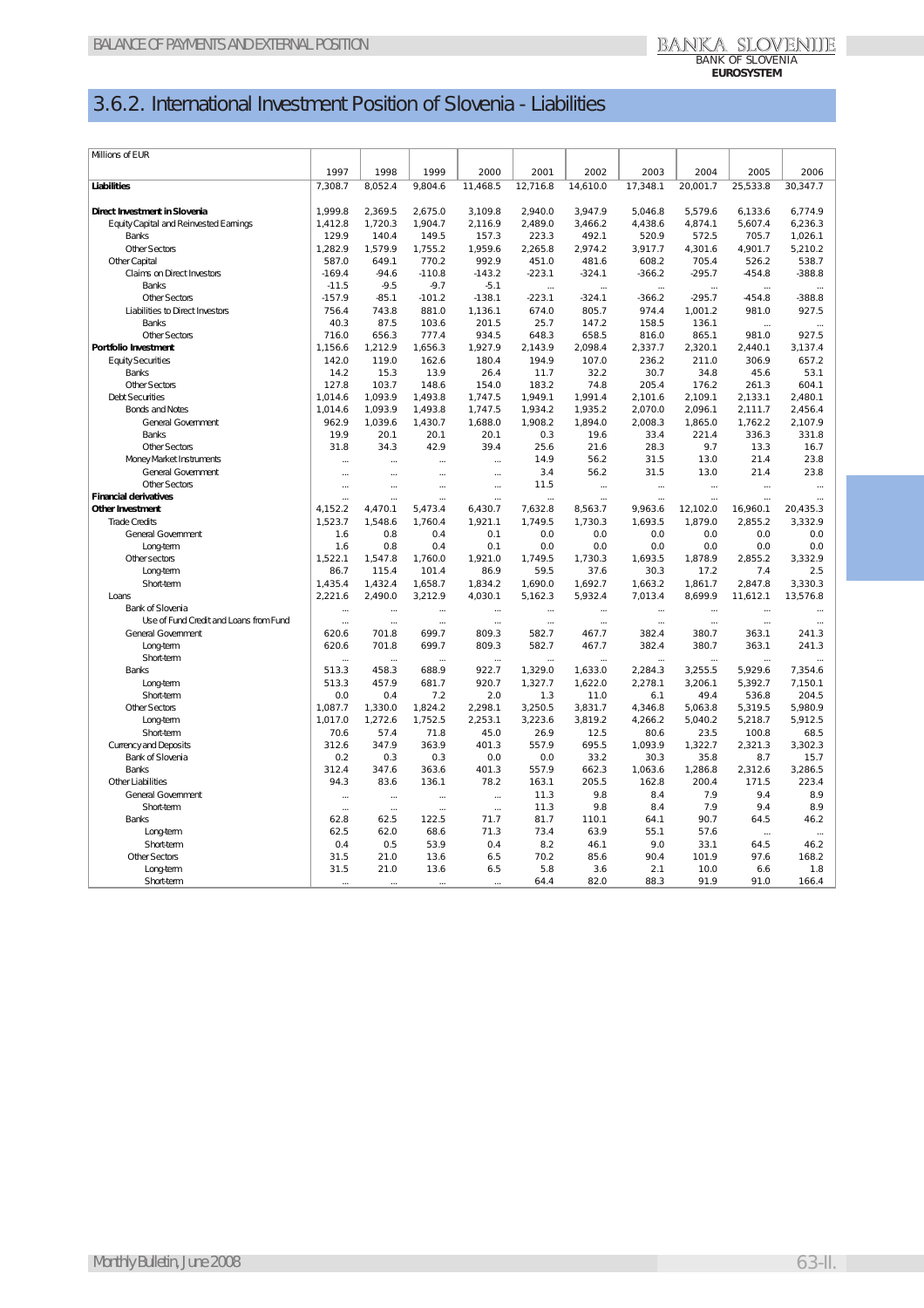**EUROSYSTEM**

# 3.7.1. International Investment Position by countries - Assets

| Millions of EUR           |              | Of that:          |                                  |                                                       |         |                                   |                                    |  |  |  |  |
|---------------------------|--------------|-------------------|----------------------------------|-------------------------------------------------------|---------|-----------------------------------|------------------------------------|--|--|--|--|
| 31 December 2006          | Assets       | Direct Investment | Portfolio Investment -<br>Equity | Portfolio Investment -<br>Debt:<br>Finan. Derivatives | Loans   | <b>Trade Credits</b><br>Long-term | <b>Trade Credits</b><br>Short-term |  |  |  |  |
| Column                    | $\mathbf{1}$ | $\overline{a}$    | $\overline{3}$                   | 4                                                     | 5       | 6                                 | $\overline{7}$                     |  |  |  |  |
| Code                      |              |                   |                                  |                                                       |         |                                   |                                    |  |  |  |  |
| Total                     | 25,134.3     | 3,457.2           | 2,260.4                          | 2,898.9                                               | 1,899.4 | 25.4                              | 3,249.4                            |  |  |  |  |
| Europe                    | 21,784.3     | 3,297.7           | 1,517.4                          | 2,515.8                                               | 1,790.7 | 22.1                              | 2,961.2                            |  |  |  |  |
| European Union            | 15,162.5     | 825.2             | 1,132.2                          | 2,399.9                                               | 366.9   | 0.8                               | 1,708.9                            |  |  |  |  |
| Austria                   | 1,430.9      | 97.6              | 304.3                            | 157.2                                                 | 21.1    | 0.7                               | 205.0                              |  |  |  |  |
| Belgium                   | 517.5        | $-8.2$            | 16.1                             | 137.4                                                 | 56.8    | 0.0                               | 27.9                               |  |  |  |  |
| Cyprus                    | 61.3         | 4.3               | 0.0                              | 4.5                                                   | 38.7    | 0.0                               | 11.8                               |  |  |  |  |
| Czech Republic            | 148.7        | 42.7              | 9.6                              | 2.9                                                   | 20.9    | 0.0                               | 56.2                               |  |  |  |  |
|                           |              |                   | 1.7                              | 3.5                                                   |         |                                   |                                    |  |  |  |  |
| Denmark                   | 154.1        | 19.1              |                                  |                                                       | 0.0     | 0.0                               | 13.0                               |  |  |  |  |
| Estonia                   | 3.9          | 0.0               | 0.3                              | 0.1                                                   | 0.0     | 0.0                               | 3.5                                |  |  |  |  |
| Finland                   | 70.4         | 0.0               | 16.4                             | 15.8                                                  | 0.0     | 0.0                               | 11.8                               |  |  |  |  |
| France                    | 1,367.7      | 21.9              | 116.8                            | 482.6                                                 | 4.3     | 0.0                               | 188.7                              |  |  |  |  |
| Greece                    | 106.5        | 0.4               | 3.2                              | 53.5                                                  | 1.4     | 0.0                               | 15.1                               |  |  |  |  |
| Ireland                   | 235.9        | 1.0               | 34.3                             | 126.1                                                 | 4.8     | 0.0                               | 6.2                                |  |  |  |  |
| Italy                     | 1,091.8      | 20.1              | 15.0                             | 270.2                                                 | 24.7    | 0.0                               | 389.3                              |  |  |  |  |
| Latvia                    | 5.1          | 0.1               | 0.1                              | 1.0                                                   | 1.0     | 0.0                               | 1.6                                |  |  |  |  |
| Lithuania                 | 5.6          | 0.0               | 0.1                              | 1.9                                                   | 0.0     | 0.0                               | 3.3                                |  |  |  |  |
| Luxembourg                | 305.6        | 5.2               | 140.6                            | 24.8                                                  | 6.6     | 0.0                               | 7.1                                |  |  |  |  |
| Hungary                   | 127.4        | 17.6              | 23.7                             | 11.7                                                  | 6.1     | 0.1                               | 62.8                               |  |  |  |  |
| Malta                     | 1.7          | 0.0               | 0.0                              | 0.0                                                   | 0.0     | 0.0                               | 1.7                                |  |  |  |  |
| Germany                   | 3,317.4      | 74.1              | 237.5                            | 546.3                                                 | 75.7    | 0.0                               | 404.3                              |  |  |  |  |
| Netherlands               | 1,327.7      | 354.8             | 65.4                             | 215.1                                                 | 55.9    | 0.0                               | 36.5                               |  |  |  |  |
| Poland                    | 241.6        | 138.8             | 8.8                              | 12.0                                                  | 7.5     | 0.1                               | 65.6                               |  |  |  |  |
| Portugal                  | 77.9         | 0.3               | 0.6                              | 58.9                                                  | 0.0     | 0.0                               | 6.7                                |  |  |  |  |
| Slovakia                  | 44.7         | 6.9               | 2.4                              | 1.0                                                   | 7.2     | 0.0                               | 25.1                               |  |  |  |  |
| Spain                     | 595.6        | 4.4               | 9.2                              | 84.2                                                  | 1.9     | 0.0                               | 54.7                               |  |  |  |  |
| Sweden                    | 116.8        | 4.3               | 8.8                              | 12.0                                                  | 8.3     | 0.0                               | 26.2                               |  |  |  |  |
| United Kingdom            | 1,229.4      | 19.7              | 117.3                            | 177.5                                                 | 24.0    | 0.0                               | 84.3                               |  |  |  |  |
| EU institutions           | 2,577.4      | 0.0               | 0.0                              | 0.0                                                   | 0.0     | 0.0                               | 0.4                                |  |  |  |  |
|                           |              |                   |                                  |                                                       |         |                                   |                                    |  |  |  |  |
| EFTA                      | 710.9        | 32.7              | 45.2                             | 61.3                                                  | 53.8    | 1.3                               | 207.2                              |  |  |  |  |
| Iceland                   | 48.5         | 0.0               | 0.0                              | 46.2                                                  | 0.0     | 0.0                               | 2.1                                |  |  |  |  |
| Liechtenstein             | 6.6          | 2.1               | 0.0                              | 0.0                                                   | 0.5     | 0.0                               | 3.0                                |  |  |  |  |
| Norway                    | 125.5        | 0.0               | 2.6                              | 10.6                                                  | 0.0     | 0.0                               | 61.0                               |  |  |  |  |
| Switzerland               | 530.4        | 30.6              | 42.6                             | 4.5                                                   | 53.3    | 1.3                               | 141.1                              |  |  |  |  |
|                           |              |                   |                                  |                                                       |         |                                   |                                    |  |  |  |  |
| Other Eur. cou., of which | 5,910.9      | 2,439.8           | 340.1                            | 54.6                                                  | 1,370.0 | 19.9                              | 1,045.1                            |  |  |  |  |
| Bulgaria                  | 113.6        | 11.4              | 18.0                             | 4.9                                                   | 41.7    | 0.0                               | 24.7                               |  |  |  |  |
| Bosnia and Herzegovina    | 904.7        | 343.6             | 116.8                            | 5.8                                                   | 171.7   | 1.2                               | 148.5                              |  |  |  |  |
| Croatia                   | 2,134.9      | 926.9             | 107.0                            | 17.0                                                  | 445.4   | 7.5                               | 353.2                              |  |  |  |  |
| Macedonia                 | 286.5        | 117.3             | 40.6                             | 9.9                                                   | 49.4    | 0.5                               | 43.6                               |  |  |  |  |
| Romania                   | 103.9        | 30.0              | 6.7                              | 8.4                                                   | 10.3    | 0.0                               | 47.1                               |  |  |  |  |
| Russian Federation        | 550.1        | 120.9             | 38.1                             | 6.1                                                   | 140.6   | 2.1                               | 139.2                              |  |  |  |  |
| Serbia and Montenegro     | 1,660.3      | 861.0             | 0.0                              | 0.0                                                   | 456.4   | 8.7                               | 231.8                              |  |  |  |  |
| Turkey                    | 32.4         | 2.7               | 9.9                              | 0.0                                                   | 0.8     | 0.0                               | 18.9                               |  |  |  |  |
|                           | 124.6        |                   |                                  | 10.8                                                  |         |                                   | 21.2                               |  |  |  |  |
| Africa                    |              | 65.4              | 1.5                              |                                                       | 0.2     | $0.0\,$                           |                                    |  |  |  |  |
| America, of which         | 2,010.6      | 58.9              | 488.2                            | 345.8                                                 | 61.4    | 1.6                               | 134.0                              |  |  |  |  |
| Canada                    | 110.8        | $-0.2$            | 56.6                             | 8.1                                                   | 0.0     | $0.0\,$                           | 10.5                               |  |  |  |  |
| <b>USA</b>                | 1,776.0      | 47.3              | 415.3                            | 291.5                                                 | 53.0    | 1.6                               | 97.0                               |  |  |  |  |
| Asia, of which            | 403.7        | 34.9              | 164.0                            | 18.3                                                  | 16.0    | 1.8                               | 114.8                              |  |  |  |  |
| Hong Kong                 | 12.9         | 0.0               | 7.2                              | 0.0                                                   | 0.3     | 0.0                               | $5.0\,$                            |  |  |  |  |
|                           |              |                   |                                  |                                                       |         |                                   |                                    |  |  |  |  |
| Japan                     | 60.0         | 2.8               | 46.0                             | 1.1                                                   | 1.0     | 0.0                               | 3.1                                |  |  |  |  |
| China                     | 88.6         | 7.7               | 60.1                             | 1.5                                                   | 1.1     | 0.0                               | 17.9                               |  |  |  |  |
| Oceania, of which         | 266.6        | 0.2               | 5.0                              | 3.8                                                   | 31.1    | 0.0                               | 18.0                               |  |  |  |  |
| Other institutions        | 160.7        | 0.0               | 0.0                              | 0.0                                                   | 0.0     | 0.0                               | 0.0                                |  |  |  |  |
| Not allocated             | 383.8        | 0.0               | 84.3                             | 4.3                                                   | 0.0     | 0.0                               | 0.2                                |  |  |  |  |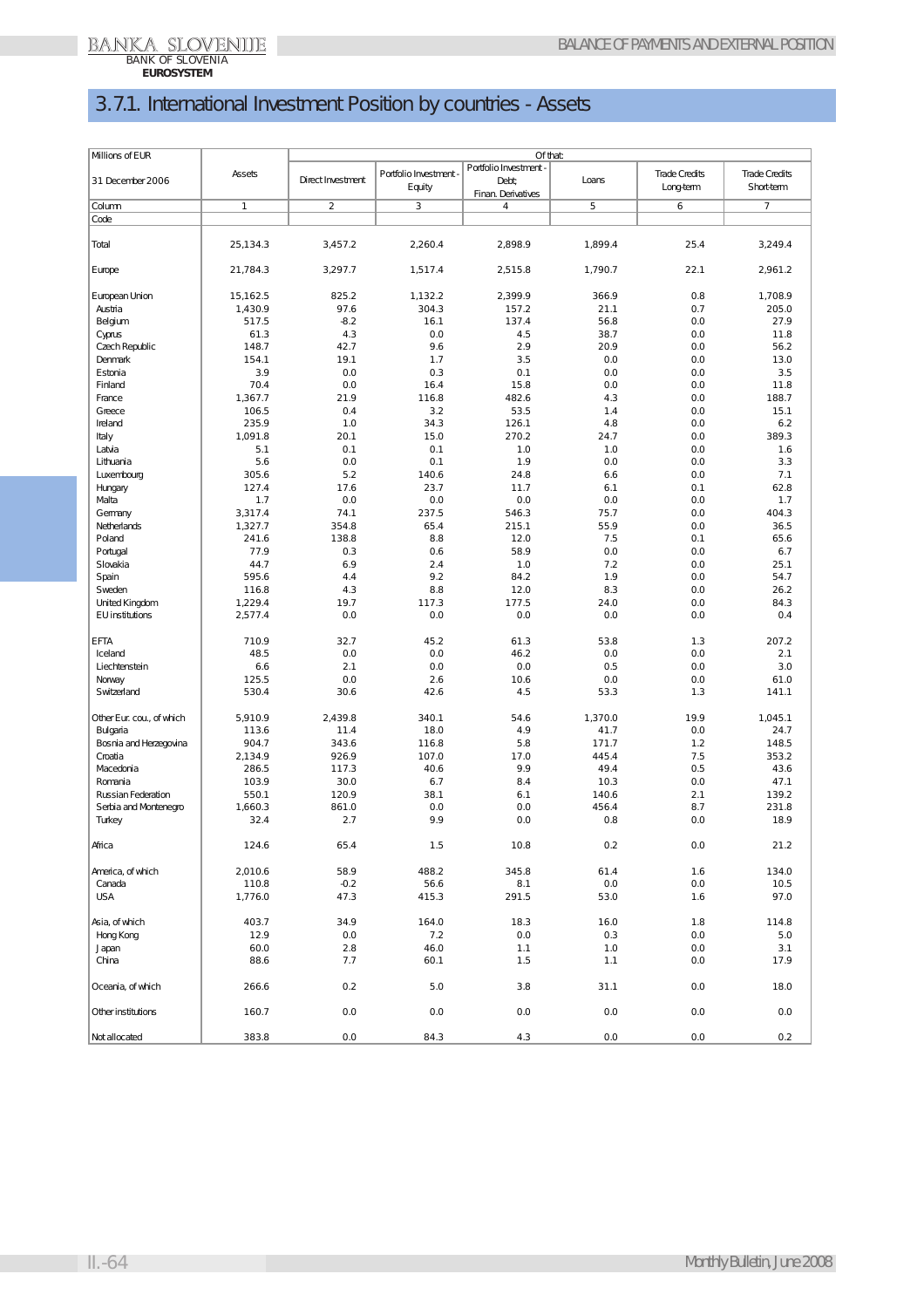# 3.7.2. International Investment Position by countries - Liabilities

| Millions of EUR           |              |                   |                                  | $\overline{O}f$ that:                                 |          |                                   |                                    |                |
|---------------------------|--------------|-------------------|----------------------------------|-------------------------------------------------------|----------|-----------------------------------|------------------------------------|----------------|
| 31.12.2006                | Liabilities  | Direct Investment | Portfolio<br>Investment - Equity | Portfolio<br>Investment - Debt;<br>Finan. Derivatives | Loans    | <b>Trade Credits</b><br>Long-term | <b>Trade Credits</b><br>Short-term | Net position   |
| Column                    | $\mathbf{1}$ | $\overline{2}$    | 3                                | $\overline{4}$                                        | 5        | 6                                 |                                    | $\overline{7}$ |
| Code                      |              |                   |                                  |                                                       |          |                                   |                                    |                |
| Total                     | 30,347.7     | 6,774.9           | 657.2                            | 2,480.1                                               | 13,576.8 | 2.5                               | 3,330.3                            | $-5,213.4$     |
| Europe                    | 27,951.3     | 6,540.8           | 541.4                            | 911.5                                                 | 13,401.6 | 0.6                               | 3,135.1                            | $-6,167.0$     |
| European Union            | 25,667.4     | 5,267.3           | 401.4                            | 905.9                                                 | 13,294.8 | 1.2                               | 2,592.3                            | $-10,504.9$    |
| Austria                   | 10,588.5     | 2,187.7           | 212.8                            | 301.0                                                 | 5,095.6  | 0.2                               | 460.7                              | $-9,157.6$     |
| Belgium                   | 1,197.4      | 248.5             | 0.1                              | 406.4                                                 | 43.9     | 0.1                               | 87.2                               | $-679.9$       |
| Cyprus                    | 187.0        | 33.4              | 24.0                             | 0.1                                                   | 9.2      | 0.0                               | 111.2                              | $-125.7$       |
| Czech Republic            | 365.8        | 88.0              | 1.3                              | 0.1                                                   | 211.3    | 0.0                               | 62.1                               | $-217.1$       |
| Denmark                   | 116.2        | 95.4              | 1.4                              | 0.0                                                   | 2.0      | 0.0                               | 16.5                               | 38.0           |
| Estonia                   | 6.8          | 0.0               | 5.5                              | 0.0                                                   | 0.0      | 0.0                               | 0.5                                | $-2.8$         |
| Finland                   | 20.1         | $-0.1$            | 0.0                              | 0.0                                                   | 5.0      | 0.0                               | 12.9                               | 50.4           |
| France                    | 1,617.8      | 588.1             | 4.3                              | 0.6                                                   | 883.8    | 0.1                               | 124.9                              | $-250.1$       |
| Greece                    | 13.7         | 3.1               | 0.1                              | 0.0                                                   | 0.0      | 0.0                               | 10.4                               | 92.7           |
| Ireland                   | 607.8        | $-1.0$            | 4.3                              | 0.0                                                   | 584.8    | 0.0                               | 18.6                               | $-372.0$       |
|                           |              |                   |                                  |                                                       |          |                                   |                                    |                |
| Italy                     | 1,368.2      | 374.3             | 11.8                             | 3.3                                                   | 199.9    | 0.4                               | 637.6                              | $-276.5$       |
| Latvia                    | 3.8          | 2.6               | 0.0                              | 0.0                                                   | 0.0      | 0.0                               | 1.1                                | 1.4            |
| Lithuania                 | 1.8          | $-0.1$            | 0.0                              | 0.0                                                   | 0.0      | 0.0                               | 1.8                                | 3.8            |
| Luxembourg                | 604.0        | 295.3             | 53.7                             | 65.0                                                  | 127.7    | 0.0                               | 32.8                               | $-298.4$       |
| Hungary                   | 135.7        | 21.8              | 0.9                              | 0.1                                                   | 24.3     | 0.0                               | 80.2                               | $-8.3$         |
| Malta                     | 3.4          | 0.0               | 0.0                              | 0.0                                                   | 2.4      | 0.0                               | 0.8                                | $-1.7$         |
| Germany                   | 4,772.1      | 537.2             | 8.7                              | 41.9                                                  | 3,478.1  | 0.2                               | 570.9                              | $-1,454.7$     |
| Netherlands               | 1,073.5      | 618.8             | 3.3                              | 0.0                                                   | 362.0    | 0.4                               | 77.5                               | 254.2          |
| Poland                    | 38.3         | 0.6               | 0.1                              | 0.0                                                   | 0.0      | 0.0                               | 37.2                               | 203.3          |
| Portugal                  | 7.2          | 0.0               | 0.0                              | 0.0                                                   | 2.4      | 0.0                               | 4.8                                | 70.6           |
| Slovakia                  | 49.4         | 10.9              | 0.4                              | 0.2                                                   | 1.0      | 0.0                               | 36.2                               | $-4.8$         |
| Spain                     | 62.9         | 7.0               | 0.0                              | 0.5                                                   | 11.5     | 0.0                               | 43.1                               | 532.7          |
| Sweden                    | 117.4        | 28.9              | 31.4                             | 0.1                                                   | 2.8      | 0.0                               | 47.1                               | $-0.6$         |
| United Kingdom            | 1,341.2      | 126.8             | 37.3                             | 86.6                                                  | 895.5    | 0.0                               | 115.7                              | $-111.9$       |
| EU institutions           | 1,367.4      | 0.0               | 0.0                              | 0.0                                                   | 1,351.5  | 0.0                               | 0.4                                | 1,210.0        |
| EFTA                      | 1,340.3      | 970.4             | 40.8                             | 0.2                                                   | 89.8     | 0.1                               | 224.8                              | $-629.4$       |
| Iceland                   | 0.5          | 0.0               | 0.0                              | 0.0                                                   | 0.0      | 0.0                               | 0.5                                | 48.0           |
| Liechtenstein             | 76.6         | 35.5              | 21.5                             | 0.0                                                   | 14.5     | 0.0                               | 4.6                                | $-70.0$        |
| Norway                    | 14.1         | 1.5               | 0.0                              | 0.0                                                   | 0.1      | 0.0                               | 12.4                               | 111.4          |
| Switzerland               | 1,249.1      | 933.4             | 19.3                             | 0.2                                                   | 75.3     | 0.1                               | 207.4                              | $-718.8$       |
| Other Eur. cou., of which | 943.6        | 303.0             | 99.2                             | 5.3                                                   | 16.9     | $-0.7$                            | 317.9                              | 4,967.3        |
| Bulgaria                  | 26.2         | 1.4               | 0.0                              | 0.8                                                   | 0.0      | 0.0                               | 16.0                               | 87.4           |
| Bosnia and Herzegovina    | 117.1        | 16.7              | 1.8                              | 0.0                                                   | 1.9      | 0.0                               | 47.0                               | 787.6          |
| Croatia                   | 508.6        | 278.0             | 53.8                             | 3.7                                                   | 3.1      | 0.0                               | 115.8                              | 1,626.3        |
| Macedonia                 | 39.6         | 0.3               | 3.5                              | 0.1                                                   | 0.0      | 0.0                               | 17.8                               | 247.0          |
| Romania                   | 8.9          | 1.1               | 0.0                              | 0.0                                                   | 0.0      | 0.0                               | 7.7                                | 95.0           |
| Russian Federation        | 56.9         | 1.6               | 0.0                              | 0.2                                                   | 7.6      | $-0.7$                            | 32.3                               | 493.2          |
| Serbia and Montenegro     | 151.3        | $-1.2$            | 40.1                             | 0.5                                                   | 3.4      | 0.0                               | 58.7                               | 1,509.1        |
| Turkey                    | 18.9         | 2.7               | 0.0                              | 0.0                                                   | 0.0      | 0.0                               | 15.8                               | 13.5           |
| Africa                    | 17.7         | 0.0               | 0.0                              | 0.0                                                   | 0.7      | 0.0                               | 15.8                               | 106.8          |
| America, of which         | 429.0        | 148.3             | 112.3                            | 7.6                                                   | 26.7     | 1.9                               | 91.5                               | 1,581.5        |
| Canada                    | 23.6         | 0.1               | 1.9                              | 1.3                                                   | $6.0\,$  | 0.0                               | 8.1                                | 87.2           |
| <b>USA</b>                | 368.7        |                   |                                  |                                                       |          | 1.9                               |                                    |                |
|                           |              | 146.7             | 102.6                            | 1.4                                                   | 18.5     |                                   | 72.5                               | 1,407.4        |
| Asia, of which            | 112.4        | 21.3              | 1.0                              | 0.0                                                   | 0.7      | 0.0                               | 79.2                               | 291.4          |
| Hong Kong                 | 3.7          | 0.0               | 0.0                              | 0.0                                                   | 0.0      | 0.0                               | 3.3                                | 9.2            |
| Japan                     | 25.2         | 20.2              | 0.9                              | 0.0                                                   | 0.0      | 0.0                               | 3.9                                | 34.8           |
| China                     | 20.3         | 0.1               | 0.0                              | 0.0                                                   | 0.0      | 0.0                               | 18.6                               | 68.2           |
| Oceania, of which         | 62.3         | 47.3              | 0.9                              | 0.9                                                   | 2.3      | 0.0                               | 5.9                                | 204.4          |
| Other institutions        | 163.9        | 17.2              | 0.0                              | 0.0                                                   | 144.8    | 0.0                               | 0.0                                | $-3.3$         |
| Not allocated             | 1,611.0      | 0.0               | 1.6                              | 1,560.1                                               | 0.0      | 0.0                               | 2.9                                | $-1,227.2$     |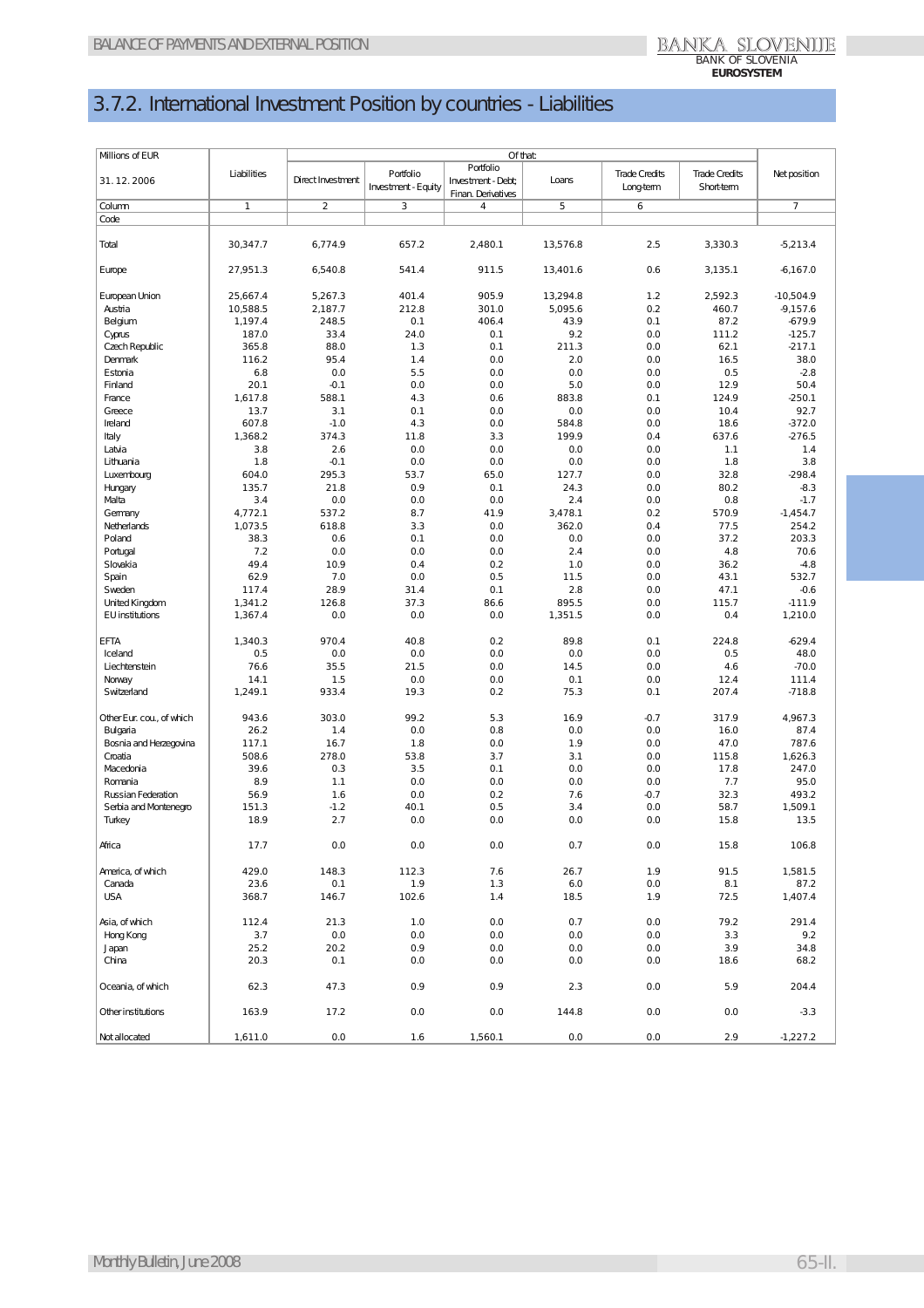BANKA SLOVENIJE BANK OF SLOVENIA

**EUROSYSTEM**

# 3.8. Net external debt position 1994 - 2000

|        | Breakdown items                         |              |       |              | Claims         |                          |             |             |
|--------|-----------------------------------------|--------------|-------|--------------|----------------|--------------------------|-------------|-------------|
|        |                                         | 1994         | 1995  | 1996         | 1997           | 1998                     | 1999        | 2000        |
|        | Total                                   | 4,840        | 5,325 | 5,808        | 7,051          | 7,116                    | 7,697       | 8,700       |
|        |                                         |              |       |              |                |                          |             |             |
| 1.     | General Government                      |              |       |              |                |                          |             |             |
| 1.1.   | Short - term                            |              |       |              |                |                          |             |             |
|        |                                         |              |       |              |                |                          |             |             |
| 1.1.1. | Money market instruments                |              |       |              |                |                          |             |             |
| 1.1.2. | Loans                                   |              |       |              |                |                          |             |             |
| 1.1.3. | Trade credits                           |              |       |              |                |                          |             |             |
| 1.1.4. | Other debt ass. / liab.                 |              |       |              |                |                          |             |             |
| 1.2.   | Long - term                             |              |       |              |                |                          |             |             |
| 1.2.1. | Bonds and notes                         |              |       |              |                |                          |             |             |
|        |                                         |              |       |              |                |                          |             |             |
| 1.2.2. | Loans                                   |              |       |              |                |                          |             |             |
| 1.2.3. | Trade credits                           |              |       |              |                |                          |             |             |
| 1.2.4. | Other debt ass. / liab.                 |              |       |              |                |                          |             |             |
|        |                                         |              |       |              |                |                          |             |             |
| 2.     | Bank of Slovenia                        | 1,306        | 1,554 | 1,880        | 3,040          | 3,144                    | 3,209       | 3,494       |
| 2.1.   | Short - term                            | 1,216        | 1,376 | 1,553        | 2,022          | 1,384                    | 919         | 1,123       |
| 2.1.1. | Money market instruments                |              |       |              |                |                          |             |             |
|        |                                         |              |       |              |                |                          |             |             |
| 2.1.2. | Loans                                   |              |       |              |                |                          | ٠           |             |
| 2.1.3. | Currency and deposits                   | 1,132        | 1,243 | 1,526        | 1,985          | 1,345                    | 867         | 1,060       |
| 2.1.4. | Other debt ass. / liab.                 | 84           | 133   | 27           | 37             | 39                       | 52          | 62          |
| 2.2.   | Long - term                             | 90           | 178   | 327          | 1,018          | 1,759                    | 2,291       | 2,372       |
| 2.2.1. | Bonds and notes                         | 75           | 163   | 312          | 1,002          | 1,704                    | 2,183       | 2,283       |
| 2.2.2. | Loans                                   |              |       |              |                |                          |             |             |
|        |                                         |              |       |              |                |                          |             |             |
| 2.2.3. | Currency and deposits                   |              |       |              |                |                          |             |             |
| 2.2.4. | Other debt ass. / liab.                 | 15           | 15    | 15           | 16             | 56                       | 107         | 89          |
|        |                                         |              |       |              |                |                          |             |             |
| 3.     | <b>Banks</b>                            | 1,432        | 1,560 | 1,730        | 1,303          | 1,309                    | 1,436       | 1,771       |
| 3.1.   | Short - term                            | 1,381        | 1,471 | 1,644        | 1,213          | 1,214                    | 1,265       | 1,551       |
| 3.1.1. | Money market instruments                |              |       |              |                |                          |             |             |
| 3.1.2. |                                         | 6            | 11    | 10           | 39             | 32                       | 45          | 28          |
|        | Loans                                   |              |       |              |                |                          |             |             |
| 3.1.3. | Currency and deposits                   | 1,041        | 1,218 | 1,441        | 926            | 941                      | 955         | 1,242       |
| 3.1.4. | Other debt ass. / liab.                 | 334          | 242   | 193          | 247            | 240                      | 265         | 281         |
| 3.2.   | Long - term                             | 50           | 88    | 85           | 90             | 95                       | 172         | 220         |
| 3.2.1. | Bonds and notes                         | 38           | 70    | 63           | 37             | 20                       | 98          | 141         |
| 3.2.2. | Loans                                   | 12           | 19    | 21           | 52             | 74                       | 74          | 80          |
| 3.2.3. | Currency and deposits                   |              |       |              |                |                          |             |             |
|        |                                         |              |       |              |                |                          |             | $\mathbf 0$ |
| 3.2.4. | Other debt ass. / liab.                 | $\mathbf 0$  | 0     | $\mathbf{1}$ | $\overline{2}$ | 1                        | $\mathbf 0$ |             |
|        |                                         |              |       |              |                |                          |             |             |
| 4.     | Other sectors                           | 1,792        | 1,830 | 1,778        | 2,174          | 2,200                    | 2,530       | 2,789       |
| 4.1.   | Short - term                            | 1,639        | 1,686 | 1,640        | 2,030          | 2,042                    | 2,310       | 2,496       |
| 4.1.1. | Money market instruments                |              |       |              |                |                          |             |             |
| 4.1.2. | Loans                                   | $\mathbf{1}$ | 1     | 3            | 1              | $\overline{7}$           | 5           | 8           |
| 4.1.3. |                                         |              |       | 371          |                | 393                      | 507         |             |
|        | Currency and deposits                   | 427          | 413   |              | 467            |                          |             | 505         |
| 4.1.4. | Trade credits                           | 1,211        | 1,272 | 1,266        | 1,562          | 1,642                    | 1,798       | 1,982       |
| 4.1.5. | Other debt ass. / liab.                 |              |       |              |                |                          |             |             |
| 4.2.   | Long - term                             | 153          | 144   | 139          | 144            | 158                      | 220         | 293         |
| 4.2.1. | Money market instruments                |              |       |              |                |                          | 0           | 8           |
| 4.2.2. | Loans                                   | 3            | 4     | 3            | 3              | 5                        | 21          | 77          |
|        |                                         |              |       |              |                | $\overline{\phantom{a}}$ |             |             |
| 4.2.3. | Currency and deposits                   |              |       |              |                |                          |             |             |
| 4.2.4. | Trade credits                           | 149          | 140   | 136          | 141            | 154                      | 199         | 208         |
| 4.2.5. | Other debt ass. / liab.                 |              |       |              |                |                          |             |             |
|        |                                         |              |       |              |                |                          |             |             |
| 5.     | Direct investment: intercompany lending | 311          | 382   | 421          | 534            | 463                      | 522         | 646         |
| 5.1.   | Affiliated enterprises                  | 216          | 274   | 280          | 365            | 368                      | 411         | 503         |
| 5.2.   | Direct investors                        | 95           | 107   | 141          | 169            | 95                       | 111         | 143         |
|        |                                         |              |       |              |                |                          |             |             |
|        |                                         |              |       |              |                |                          |             |             |
|        | Summary                                 |              |       |              |                |                          |             |             |
|        | Total                                   | 4,840        | 5,325 | 5,808        | 7,051          | 7,116                    | 7,697       | 8,700       |
| A.     | Total all sectors                       | 4,529        | 4,943 | 5,388        | 6,517          | 6,653                    | 7,175       | 8,054       |
| A.1.   | Short - term                            | 4,236        | 4,533 | 4,836        | 5,265          | 4,640                    | 4,493       | 5,169       |
| A.1.1. | Money market instruments                |              |       |              |                |                          |             |             |
| A.1.2. | Loans                                   | 8            | 12    | 13           | 40             | 39                       | 50          | 36          |
|        |                                         |              |       |              |                |                          |             |             |
| A.1.3. | Trade credits                           | 1,211        | 1,272 | 1,266        | 1,562          | 1,642                    | 1,798       | 1,982       |
| A.1.4. | Currency and deposits                   | 2,600        | 2,874 | 3,338        | 3,378          | 2,679                    | 2,329       | 2,808       |
| A.1.5. | Other debt ass. / liab.                 | 418          | 375   | 220          | 284            | 280                      | 317         | 343         |
| A.2.   | Long - term                             | 293          | 410   | 551          | 1,252          | 2,012                    | 2,682       | 2,885       |
| A.2.1. | Money market instruments                | 113          | 232   | 375          | 1,039          | 1,723                    | 2,281       | 2,432       |
| A.2.2. | Loans                                   | 15           | 22    | 24           | 55             | 79                       | 95          | 157         |
|        |                                         |              |       |              |                |                          |             |             |
| A.2.3. | Trade credits                           | 149          | 140   | 136          | 141            | 154                      | 199         | 208         |
| A.2.4. | Currency and deposits                   |              |       |              |                |                          |             |             |
| A.2.5. | Other debt ass. / liab.                 | 15           | 15    | 16           | 18             | 57                       | 107         | 89          |
| В.     | Direct investment: intercompany lending | 311          | 382   | 421          | 534            | 463                      | 522         | 646         |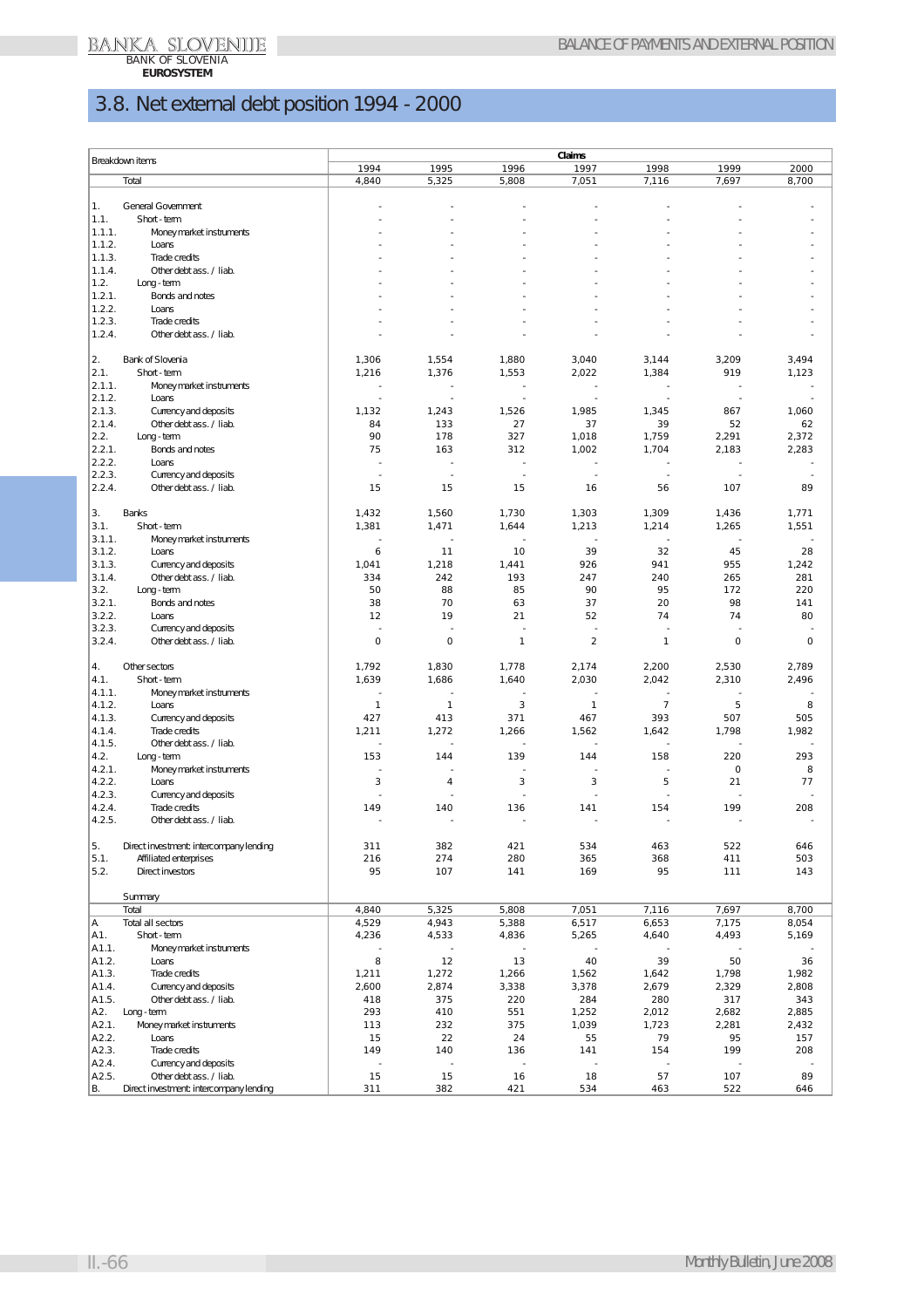| 1994<br>1995<br>1996<br>1997<br>1998<br>1999<br>2000<br>1994<br>1995<br>1996<br>1997<br>1998<br>1999<br>2000<br>9,491<br>$-885$<br>791<br>3,706<br>4,275<br>5,380<br>6,459<br>8,012<br>$-1,049$<br>$-428$<br>$-657$<br>6,166<br>$-1, 134$<br>315<br>2,213<br>470<br>606<br>1,299<br>1,470<br>1,582<br>1,967<br>2,213<br>470<br>606<br>1,299<br>1,470<br>1,582<br>1,967<br>$\overline{\phantom{a}}$<br>470<br>606<br>1,299<br>1,470<br>1,582<br>1,967<br>2,213<br>470<br>1,299<br>1,470<br>1,582<br>1,967<br>2,213<br>606<br>762<br>963<br>1,040<br>1,431<br>1,688<br>0<br>0<br>762<br>963<br>1,040<br>1,431<br>1,688<br>505<br>542<br>525<br>533<br>505<br>525<br>601<br>533<br>536<br>465<br>601<br>542<br>536<br>465<br>$\mathsf O$<br>2<br>$\overline{0}$<br>5<br>4<br>$\overline{2}$<br>$\overline{1}$<br>$\mathbf 0$<br>5<br>4<br>$\overline{1}$<br>$\mathbf 0$<br>6<br>6<br>$\cdot$<br>$\overline{\phantom{a}}$<br>×<br>×<br>$\overline{\phantom{a}}$<br>×,<br>3<br>$\mathbf{1}$<br>$\mathsf{O}\xspace$<br>$\mathbf 0$<br>$\mathbf 0$<br>$-3,494$<br>0<br>$-1,300$<br>$-1,550$<br>$-1,878$<br>$-3,040$<br>$-3,144$<br>$-3,209$<br>6<br>$\mathsf{O}\xspace$<br>$\circ$<br>$\mathsf{O}\xspace$<br>0<br>$-1,552$<br>$-2,022$<br>$-1,123$<br>0<br>0<br>0<br>$-1,216$<br>$-1,376$<br>$-1,384$<br>$-918$<br>×<br>٠.<br>$\sim$<br>$\sim$<br>$\sim$<br>$\sim$<br>÷.<br>$\sim$<br>$\sim$<br>$\sim$<br>$\sim$<br>$\epsilon$<br>$\mathsf{O}\xspace$<br>$\mathsf{O}\xspace$<br>$\mathbf 0$<br>$\mathsf{O}\xspace$<br>0<br>$\mathbf 0$<br>$-1,985$<br>$-1,060$<br>0<br>$-1,132$<br>$-1,243$<br>$-1,526$<br>$-1,345$<br>$-867$<br>$-84$<br>$-133$<br>$-27$<br>$-37$<br>$-39$<br>$-52$<br>$-62$<br>$\overline{\phantom{a}}$<br>٠<br>3<br>$-326$<br>$-1,759$<br>$-2,291$<br>$-2,372$<br>1<br>$-84$<br>$-175$<br>$-1,018$<br>6<br>٠<br>$-2,283$<br>$-75$<br>$-163$<br>$-312$<br>$-1,002$<br>$-1,704$<br>$-2,183$<br>3<br>$\overline{1}$<br>$\mathbf{1}$<br>6<br>3<br>6<br>$\sim$<br>$\sim$<br>$\sim$<br>$\sim$<br>$\overline{\phantom{a}}$<br>$\sim$<br>$\sim$<br>$\cdot$<br>$\sim$<br>$-107$<br>$-89$<br>$-15$<br>$-15$<br>$-15$<br>$-56$<br>$-16$<br>٠<br>549<br>908<br>888<br>1,195<br>458<br>549<br>$-108$<br>107<br>458<br>864<br>1,416<br>$-568$<br>$-651$<br>$-841$<br>425<br>$-900$<br>$-1,147$<br>141<br>174<br>293<br>313<br>348<br>404<br>$-1,240$<br>$-1,297$<br>$-1,351$<br>$-865$<br>$-840$<br>$\circ$<br>$\mathbf 0$<br>$\overline{0}$<br>$\circ$<br>$\mathbf 0$<br>$\overline{0}$<br>$\sim$<br>0<br>$\sim$<br>$\cdot$<br>$\sim$<br>$\sim$<br>٠.<br>$\sim$<br>$\overline{7}$<br>$\overline{2}$<br>$\overline{3}$<br>$\mathbf 0$<br>$\mathbf 0$<br>$-5$<br>-8<br>$-10$<br>$-39$<br>$-32$<br>$-38$<br>$-26$<br>$\overline{1}$<br>293<br>312<br>348<br>401<br>$-901$<br>$-1,048$<br>$-594$<br>$-591$<br>$-841$<br>140<br>171<br>364<br>$-1,148$<br>$-614$<br>$\mathsf O$<br>$\mathsf O$<br>$\circ$<br>$-281$<br>$\overline{0}$<br>$\mathbf 0$<br>54<br>0<br>$-334$<br>$-242$<br>$-193$<br>$-247$<br>$-240$<br>$-211$<br>375<br>570<br>596<br>540<br>770<br>287<br>485<br>506<br>445<br>599<br>792<br>316<br>1,012<br>266<br>20<br>20<br>$-120$<br>13<br>20<br>20<br>20<br>$-38$<br>$-56$<br>$-43$<br>$-17$<br>$\overline{1}$<br>$-78$<br>300<br>493<br>513<br>458<br>682<br>921<br>251<br>282<br>472<br>384<br>841<br>263<br>462<br>608<br>$\overline{0}$<br>$\mathbf 0$<br>$\overline{0}$<br>$\mathbf 0$<br>$\mathbf 0$<br>$\mathbf 0$<br>$\circ$<br>$\sim$<br>$\sim$<br>$\sim$<br>$\sim$<br>$\sim$<br>$\sim$<br>$\sim$<br>57<br>62<br>62<br>69<br>71<br>53<br>69<br>71<br>53<br>61<br>61<br>56<br>61<br>61<br>2,178<br>2,395<br>2,306<br>2,789<br>3,093<br>3,805<br>4,549<br>386<br>565<br>528<br>614<br>893<br>1,275<br>1,760<br>1,229<br>1,296<br>1,209<br>1,506<br>1,490<br>1,730<br>1,879<br>$-390$<br>$-430$<br>$-524$<br>$-552$<br>$-579$<br>$-616$<br>$-410$<br>$\mathsf{O}\xspace$<br>$\mathbf 0$<br>$\mathsf O$<br>$\circ$<br>$\circ$<br>$\circ$<br>$\overline{\mathbf{0}}$<br>$\sim$<br>$\sim$<br>$\sim$<br>$\sim$<br>9<br>5<br>69<br>37<br>12<br>71<br>72<br>45<br>40<br>51<br>67<br>41<br>6<br>57<br>$-427$<br>$-467$<br>$-393$<br>$-507$<br>$-505$<br>$-413$<br>$-371$<br>$\overline{\phantom{a}}$<br>$\overline{\phantom{a}}$<br>$-23$<br>$-127$<br>$-210$<br>$-139$<br>$-148$<br>1,189<br>1,290<br>1,197<br>1,435<br>1,432<br>1,659<br>1,834<br>18<br>$-68$<br>$\mathsf{O}\xspace$<br>$\mathsf{O}\xspace$<br>$\circ$<br>$\mathbf 0$<br>$\overline{0}$<br>0<br>$\mathbf 0$<br>$\sim$<br>1,099<br>1,283<br>796<br>955<br>1,139<br>948<br>1,097<br>1,603<br>2,074<br>2,670<br>958<br>1,445<br>1,854<br>2,377<br>19<br>32<br>34<br>39<br>35<br>19<br>28<br>32<br>31<br>35<br>28<br>43<br>34<br>43<br>930<br>1,133<br>1,433<br>1,916<br>760<br>942<br>927<br>1,129<br>1,428<br>1,895<br>2,460<br>763<br>945<br>2,537<br>$\mathbf 0$<br>$\circ$<br>$\mathbf 0$<br>$\mathbf 0$<br>$\mathbf 0$<br>0<br>0<br>$\sim$<br>$\sim$<br>$\sim$<br>$\sim$<br>$-79$<br>$-59$<br>$-54$<br>$-38$<br>$-97$<br>$-121$<br>77<br>87<br>115<br>101<br>87<br>$-86$<br>64<br>61<br>73<br>21<br>14<br>$\overline{7}$<br>73<br>62<br>21<br>14<br>$\overline{7}$<br>86<br>62<br>31<br>86<br>31<br>595<br>722<br>910<br>999<br>895<br>1,045<br>1,312<br>283<br>340<br>489<br>465<br>432<br>524<br>667<br>$-326$<br>207<br>178<br>151<br>176<br>$-10$<br>$-97$<br>$-94$<br>$-122$<br>$-217$<br>$-247$<br>186<br>243<br>164<br>587<br>993<br>388<br>544<br>724<br>756<br>744<br>881<br>1,136<br>293<br>437<br>583<br>649<br>770<br>4,275<br>9,491<br>$-1,049$<br>$-885$<br>$-657$<br>315<br>791<br>3,706<br>5,380<br>6,166<br>6,459<br>8,012<br>$-1, 134$<br>$-428$<br>3,553<br>5,564<br>$-1,390$<br>$-917$<br>$-1,350$<br>$-1,089$<br>124<br>3,112<br>4,471<br>5,167<br>6,967<br>8,178<br>$-1,417$<br>$-208$<br>1,371<br>1,470<br>1,503<br>1,819<br>1,839<br>2,155<br>2,283<br>$-2,866$<br>$-3,063$<br>$-3,333$<br>$-3,446$<br>$-2,802$<br>$-2,338$<br>$-2,886$<br>×<br>$\cdot$<br>$\sim$<br>$\cdot$<br>$\cdot$<br>$\sim$<br>$\overline{\phantom{a}}$<br>$\sim$<br>$\cdot$<br>$\overline{\phantom{a}}$<br>9<br>79<br>$-3$<br>19<br>29<br>42<br>12<br>71<br>58<br>47<br>34<br>$-1$<br>30<br>11<br>1,189<br>1,290<br>1,197<br>1,432<br>1,659<br>$-23$<br>18<br>$-127$<br>$-210$<br>$-139$<br>$-148$<br>1,435<br>1,834<br>$-68$<br>140<br>171<br>293<br>313<br>348<br>401<br>$-2,704$<br>$-3,045$<br>$-3,066$<br>$-2,407$<br>364<br>$-2,460$<br>$-2,331$<br>$-1,965$<br>$\mathsf{O}$<br>$\mathsf{O}$<br>$\mathsf{O}\xspace$<br>$\mathsf{O}\xspace$<br>$\mathsf{O}\xspace$<br>54<br>$\mathsf{O}\xspace$<br>$-418$<br>$-375$<br>$-220$<br>$-284$<br>$-279$<br>$-343$<br>$-263$<br>1,741<br>2,083<br>2,968<br>3,725<br>5,895<br>1,448<br>1,673<br>2,416<br>2,096<br>1,713<br>2,129<br>3,010<br>3,348<br>4,812<br>32<br>1,094<br>$-200$<br>$-629$<br>35<br>810<br>1,015<br>1,494<br>1,748<br>$-78$<br>435<br>$-24$<br>$-787$<br>$-684$<br>1,497<br>1,850<br>1,957<br>2,151<br>2,432<br>3,983<br>1,481<br>1,828<br>1,933<br>2,096<br>2,353<br>3,039<br>3,826<br>3,134<br>70<br>66<br>116<br>102<br>$-80$<br>$-74$<br>$-54$<br>$-52$<br>$-38$<br>$-97$<br>$-121$<br>82<br>88<br>87<br>$\sim$<br>$\sim$<br>$\cdot$<br>$\cdot$<br>$\overline{\phantom{a}}$<br>$\cdot$<br>×<br>×<br>$\cdot$<br>$\cdot$<br>$\cdot$<br>÷,<br>$\overline{\phantom{a}}$<br>134<br>94<br>83<br>82<br>78<br>76<br>$-25$<br>140<br>118<br>124<br>119<br>102<br>26<br>$-11$ |     |     |     | Liabilities |     |       |       |     |     |     | Net |     |     |     |
|---------------------------------------------------------------------------------------------------------------------------------------------------------------------------------------------------------------------------------------------------------------------------------------------------------------------------------------------------------------------------------------------------------------------------------------------------------------------------------------------------------------------------------------------------------------------------------------------------------------------------------------------------------------------------------------------------------------------------------------------------------------------------------------------------------------------------------------------------------------------------------------------------------------------------------------------------------------------------------------------------------------------------------------------------------------------------------------------------------------------------------------------------------------------------------------------------------------------------------------------------------------------------------------------------------------------------------------------------------------------------------------------------------------------------------------------------------------------------------------------------------------------------------------------------------------------------------------------------------------------------------------------------------------------------------------------------------------------------------------------------------------------------------------------------------------------------------------------------------------------------------------------------------------------------------------------------------------------------------------------------------------------------------------------------------------------------------------------------------------------------------------------------------------------------------------------------------------------------------------------------------------------------------------------------------------------------------------------------------------------------------------------------------------------------------------------------------------------------------------------------------------------------------------------------------------------------------------------------------------------------------------------------------------------------------------------------------------------------------------------------------------------------------------------------------------------------------------------------------------------------------------------------------------------------------------------------------------------------------------------------------------------------------------------------------------------------------------------------------------------------------------------------------------------------------------------------------------------------------------------------------------------------------------------------------------------------------------------------------------------------------------------------------------------------------------------------------------------------------------------------------------------------------------------------------------------------------------------------------------------------------------------------------------------------------------------------------------------------------------------------------------------------------------------------------------------------------------------------------------------------------------------------------------------------------------------------------------------------------------------------------------------------------------------------------------------------------------------------------------------------------------------------------------------------------------------------------------------------------------------------------------------------------------------------------------------------------------------------------------------------------------------------------------------------------------------------------------------------------------------------------------------------------------------------------------------------------------------------------------------------------------------------------------------------------------------------------------------------------------------------------------------------------------------------------------------------------------------------------------------------------------------------------------------------------------------------------------------------------------------------------------------------------------------------------------------------------------------------------------------------------------------------------------------------------------------------------------------------------------------------------------------------------------------------------------------------------------------------------------------------------------------------------------------------------------------------------------------------------------------------------------------------------------------------------------------------------------------------------------------------------------------------------------------------------------------------------------------------------------------------------------------------------------------------------------------------------------------------------------------------------------------------------------------------------------------------------------------------------------------------------------------------------------------------------------------------------------------------------------------------------------------------------------------------------------------------------------------------------------------------------------------------------------------------------------------------------------------------------------------------------------------------------------------------------------------------------------------------------------------------------------------------------------------------------------------------------------------------------------------------------------------------------------------------------------------------------------------------------------------------------------------------------------------------------------------------------------------------------------------------------------------------------------------------------------------------------------------------------------------------------------------------------------------------------------------------------------------------------------------------------------------------------------------------------------------------------------------------------------------------------------------------------------------------------------------------------------------------------------------------------------------------------------------------|-----|-----|-----|-------------|-----|-------|-------|-----|-----|-----|-----|-----|-----|-----|
|                                                                                                                                                                                                                                                                                                                                                                                                                                                                                                                                                                                                                                                                                                                                                                                                                                                                                                                                                                                                                                                                                                                                                                                                                                                                                                                                                                                                                                                                                                                                                                                                                                                                                                                                                                                                                                                                                                                                                                                                                                                                                                                                                                                                                                                                                                                                                                                                                                                                                                                                                                                                                                                                                                                                                                                                                                                                                                                                                                                                                                                                                                                                                                                                                                                                                                                                                                                                                                                                                                                                                                                                                                                                                                                                                                                                                                                                                                                                                                                                                                                                                                                                                                                                                                                                                                                                                                                                                                                                                                                                                                                                                                                                                                                                                                                                                                                                                                                                                                                                                                                                                                                                                                                                                                                                                                                                                                                                                                                                                                                                                                                                                                                                                                                                                                                                                                                                                                                                                                                                                                                                                                                                                                                                                                                                                                                                                                                                                                                                                                                                                                                                                                                                                                                                                                                                                                                                                                                                                                                                                                                                                                                                                                                                                                                                                                                                                                                                                           |     |     |     |             |     |       |       |     |     |     |     |     |     |     |
|                                                                                                                                                                                                                                                                                                                                                                                                                                                                                                                                                                                                                                                                                                                                                                                                                                                                                                                                                                                                                                                                                                                                                                                                                                                                                                                                                                                                                                                                                                                                                                                                                                                                                                                                                                                                                                                                                                                                                                                                                                                                                                                                                                                                                                                                                                                                                                                                                                                                                                                                                                                                                                                                                                                                                                                                                                                                                                                                                                                                                                                                                                                                                                                                                                                                                                                                                                                                                                                                                                                                                                                                                                                                                                                                                                                                                                                                                                                                                                                                                                                                                                                                                                                                                                                                                                                                                                                                                                                                                                                                                                                                                                                                                                                                                                                                                                                                                                                                                                                                                                                                                                                                                                                                                                                                                                                                                                                                                                                                                                                                                                                                                                                                                                                                                                                                                                                                                                                                                                                                                                                                                                                                                                                                                                                                                                                                                                                                                                                                                                                                                                                                                                                                                                                                                                                                                                                                                                                                                                                                                                                                                                                                                                                                                                                                                                                                                                                                                           |     |     |     |             |     |       |       |     |     |     |     |     |     |     |
|                                                                                                                                                                                                                                                                                                                                                                                                                                                                                                                                                                                                                                                                                                                                                                                                                                                                                                                                                                                                                                                                                                                                                                                                                                                                                                                                                                                                                                                                                                                                                                                                                                                                                                                                                                                                                                                                                                                                                                                                                                                                                                                                                                                                                                                                                                                                                                                                                                                                                                                                                                                                                                                                                                                                                                                                                                                                                                                                                                                                                                                                                                                                                                                                                                                                                                                                                                                                                                                                                                                                                                                                                                                                                                                                                                                                                                                                                                                                                                                                                                                                                                                                                                                                                                                                                                                                                                                                                                                                                                                                                                                                                                                                                                                                                                                                                                                                                                                                                                                                                                                                                                                                                                                                                                                                                                                                                                                                                                                                                                                                                                                                                                                                                                                                                                                                                                                                                                                                                                                                                                                                                                                                                                                                                                                                                                                                                                                                                                                                                                                                                                                                                                                                                                                                                                                                                                                                                                                                                                                                                                                                                                                                                                                                                                                                                                                                                                                                                           |     |     |     |             |     |       |       |     |     |     |     |     |     |     |
|                                                                                                                                                                                                                                                                                                                                                                                                                                                                                                                                                                                                                                                                                                                                                                                                                                                                                                                                                                                                                                                                                                                                                                                                                                                                                                                                                                                                                                                                                                                                                                                                                                                                                                                                                                                                                                                                                                                                                                                                                                                                                                                                                                                                                                                                                                                                                                                                                                                                                                                                                                                                                                                                                                                                                                                                                                                                                                                                                                                                                                                                                                                                                                                                                                                                                                                                                                                                                                                                                                                                                                                                                                                                                                                                                                                                                                                                                                                                                                                                                                                                                                                                                                                                                                                                                                                                                                                                                                                                                                                                                                                                                                                                                                                                                                                                                                                                                                                                                                                                                                                                                                                                                                                                                                                                                                                                                                                                                                                                                                                                                                                                                                                                                                                                                                                                                                                                                                                                                                                                                                                                                                                                                                                                                                                                                                                                                                                                                                                                                                                                                                                                                                                                                                                                                                                                                                                                                                                                                                                                                                                                                                                                                                                                                                                                                                                                                                                                                           |     |     |     |             |     |       |       |     |     |     |     |     |     |     |
|                                                                                                                                                                                                                                                                                                                                                                                                                                                                                                                                                                                                                                                                                                                                                                                                                                                                                                                                                                                                                                                                                                                                                                                                                                                                                                                                                                                                                                                                                                                                                                                                                                                                                                                                                                                                                                                                                                                                                                                                                                                                                                                                                                                                                                                                                                                                                                                                                                                                                                                                                                                                                                                                                                                                                                                                                                                                                                                                                                                                                                                                                                                                                                                                                                                                                                                                                                                                                                                                                                                                                                                                                                                                                                                                                                                                                                                                                                                                                                                                                                                                                                                                                                                                                                                                                                                                                                                                                                                                                                                                                                                                                                                                                                                                                                                                                                                                                                                                                                                                                                                                                                                                                                                                                                                                                                                                                                                                                                                                                                                                                                                                                                                                                                                                                                                                                                                                                                                                                                                                                                                                                                                                                                                                                                                                                                                                                                                                                                                                                                                                                                                                                                                                                                                                                                                                                                                                                                                                                                                                                                                                                                                                                                                                                                                                                                                                                                                                                           |     |     |     |             |     |       |       |     |     |     |     |     |     |     |
|                                                                                                                                                                                                                                                                                                                                                                                                                                                                                                                                                                                                                                                                                                                                                                                                                                                                                                                                                                                                                                                                                                                                                                                                                                                                                                                                                                                                                                                                                                                                                                                                                                                                                                                                                                                                                                                                                                                                                                                                                                                                                                                                                                                                                                                                                                                                                                                                                                                                                                                                                                                                                                                                                                                                                                                                                                                                                                                                                                                                                                                                                                                                                                                                                                                                                                                                                                                                                                                                                                                                                                                                                                                                                                                                                                                                                                                                                                                                                                                                                                                                                                                                                                                                                                                                                                                                                                                                                                                                                                                                                                                                                                                                                                                                                                                                                                                                                                                                                                                                                                                                                                                                                                                                                                                                                                                                                                                                                                                                                                                                                                                                                                                                                                                                                                                                                                                                                                                                                                                                                                                                                                                                                                                                                                                                                                                                                                                                                                                                                                                                                                                                                                                                                                                                                                                                                                                                                                                                                                                                                                                                                                                                                                                                                                                                                                                                                                                                                           |     |     |     |             |     |       |       |     |     |     |     |     |     |     |
|                                                                                                                                                                                                                                                                                                                                                                                                                                                                                                                                                                                                                                                                                                                                                                                                                                                                                                                                                                                                                                                                                                                                                                                                                                                                                                                                                                                                                                                                                                                                                                                                                                                                                                                                                                                                                                                                                                                                                                                                                                                                                                                                                                                                                                                                                                                                                                                                                                                                                                                                                                                                                                                                                                                                                                                                                                                                                                                                                                                                                                                                                                                                                                                                                                                                                                                                                                                                                                                                                                                                                                                                                                                                                                                                                                                                                                                                                                                                                                                                                                                                                                                                                                                                                                                                                                                                                                                                                                                                                                                                                                                                                                                                                                                                                                                                                                                                                                                                                                                                                                                                                                                                                                                                                                                                                                                                                                                                                                                                                                                                                                                                                                                                                                                                                                                                                                                                                                                                                                                                                                                                                                                                                                                                                                                                                                                                                                                                                                                                                                                                                                                                                                                                                                                                                                                                                                                                                                                                                                                                                                                                                                                                                                                                                                                                                                                                                                                                                           |     |     |     |             |     |       |       |     |     |     |     |     |     |     |
|                                                                                                                                                                                                                                                                                                                                                                                                                                                                                                                                                                                                                                                                                                                                                                                                                                                                                                                                                                                                                                                                                                                                                                                                                                                                                                                                                                                                                                                                                                                                                                                                                                                                                                                                                                                                                                                                                                                                                                                                                                                                                                                                                                                                                                                                                                                                                                                                                                                                                                                                                                                                                                                                                                                                                                                                                                                                                                                                                                                                                                                                                                                                                                                                                                                                                                                                                                                                                                                                                                                                                                                                                                                                                                                                                                                                                                                                                                                                                                                                                                                                                                                                                                                                                                                                                                                                                                                                                                                                                                                                                                                                                                                                                                                                                                                                                                                                                                                                                                                                                                                                                                                                                                                                                                                                                                                                                                                                                                                                                                                                                                                                                                                                                                                                                                                                                                                                                                                                                                                                                                                                                                                                                                                                                                                                                                                                                                                                                                                                                                                                                                                                                                                                                                                                                                                                                                                                                                                                                                                                                                                                                                                                                                                                                                                                                                                                                                                                                           |     |     |     |             |     |       |       |     |     |     |     |     |     |     |
|                                                                                                                                                                                                                                                                                                                                                                                                                                                                                                                                                                                                                                                                                                                                                                                                                                                                                                                                                                                                                                                                                                                                                                                                                                                                                                                                                                                                                                                                                                                                                                                                                                                                                                                                                                                                                                                                                                                                                                                                                                                                                                                                                                                                                                                                                                                                                                                                                                                                                                                                                                                                                                                                                                                                                                                                                                                                                                                                                                                                                                                                                                                                                                                                                                                                                                                                                                                                                                                                                                                                                                                                                                                                                                                                                                                                                                                                                                                                                                                                                                                                                                                                                                                                                                                                                                                                                                                                                                                                                                                                                                                                                                                                                                                                                                                                                                                                                                                                                                                                                                                                                                                                                                                                                                                                                                                                                                                                                                                                                                                                                                                                                                                                                                                                                                                                                                                                                                                                                                                                                                                                                                                                                                                                                                                                                                                                                                                                                                                                                                                                                                                                                                                                                                                                                                                                                                                                                                                                                                                                                                                                                                                                                                                                                                                                                                                                                                                                                           |     |     |     |             |     |       |       |     |     |     |     |     |     |     |
|                                                                                                                                                                                                                                                                                                                                                                                                                                                                                                                                                                                                                                                                                                                                                                                                                                                                                                                                                                                                                                                                                                                                                                                                                                                                                                                                                                                                                                                                                                                                                                                                                                                                                                                                                                                                                                                                                                                                                                                                                                                                                                                                                                                                                                                                                                                                                                                                                                                                                                                                                                                                                                                                                                                                                                                                                                                                                                                                                                                                                                                                                                                                                                                                                                                                                                                                                                                                                                                                                                                                                                                                                                                                                                                                                                                                                                                                                                                                                                                                                                                                                                                                                                                                                                                                                                                                                                                                                                                                                                                                                                                                                                                                                                                                                                                                                                                                                                                                                                                                                                                                                                                                                                                                                                                                                                                                                                                                                                                                                                                                                                                                                                                                                                                                                                                                                                                                                                                                                                                                                                                                                                                                                                                                                                                                                                                                                                                                                                                                                                                                                                                                                                                                                                                                                                                                                                                                                                                                                                                                                                                                                                                                                                                                                                                                                                                                                                                                                           |     |     |     |             |     |       |       |     |     |     |     |     |     |     |
|                                                                                                                                                                                                                                                                                                                                                                                                                                                                                                                                                                                                                                                                                                                                                                                                                                                                                                                                                                                                                                                                                                                                                                                                                                                                                                                                                                                                                                                                                                                                                                                                                                                                                                                                                                                                                                                                                                                                                                                                                                                                                                                                                                                                                                                                                                                                                                                                                                                                                                                                                                                                                                                                                                                                                                                                                                                                                                                                                                                                                                                                                                                                                                                                                                                                                                                                                                                                                                                                                                                                                                                                                                                                                                                                                                                                                                                                                                                                                                                                                                                                                                                                                                                                                                                                                                                                                                                                                                                                                                                                                                                                                                                                                                                                                                                                                                                                                                                                                                                                                                                                                                                                                                                                                                                                                                                                                                                                                                                                                                                                                                                                                                                                                                                                                                                                                                                                                                                                                                                                                                                                                                                                                                                                                                                                                                                                                                                                                                                                                                                                                                                                                                                                                                                                                                                                                                                                                                                                                                                                                                                                                                                                                                                                                                                                                                                                                                                                                           |     |     |     |             |     |       |       |     |     |     |     |     |     |     |
|                                                                                                                                                                                                                                                                                                                                                                                                                                                                                                                                                                                                                                                                                                                                                                                                                                                                                                                                                                                                                                                                                                                                                                                                                                                                                                                                                                                                                                                                                                                                                                                                                                                                                                                                                                                                                                                                                                                                                                                                                                                                                                                                                                                                                                                                                                                                                                                                                                                                                                                                                                                                                                                                                                                                                                                                                                                                                                                                                                                                                                                                                                                                                                                                                                                                                                                                                                                                                                                                                                                                                                                                                                                                                                                                                                                                                                                                                                                                                                                                                                                                                                                                                                                                                                                                                                                                                                                                                                                                                                                                                                                                                                                                                                                                                                                                                                                                                                                                                                                                                                                                                                                                                                                                                                                                                                                                                                                                                                                                                                                                                                                                                                                                                                                                                                                                                                                                                                                                                                                                                                                                                                                                                                                                                                                                                                                                                                                                                                                                                                                                                                                                                                                                                                                                                                                                                                                                                                                                                                                                                                                                                                                                                                                                                                                                                                                                                                                                                           |     |     |     |             |     |       |       |     |     |     |     |     |     |     |
|                                                                                                                                                                                                                                                                                                                                                                                                                                                                                                                                                                                                                                                                                                                                                                                                                                                                                                                                                                                                                                                                                                                                                                                                                                                                                                                                                                                                                                                                                                                                                                                                                                                                                                                                                                                                                                                                                                                                                                                                                                                                                                                                                                                                                                                                                                                                                                                                                                                                                                                                                                                                                                                                                                                                                                                                                                                                                                                                                                                                                                                                                                                                                                                                                                                                                                                                                                                                                                                                                                                                                                                                                                                                                                                                                                                                                                                                                                                                                                                                                                                                                                                                                                                                                                                                                                                                                                                                                                                                                                                                                                                                                                                                                                                                                                                                                                                                                                                                                                                                                                                                                                                                                                                                                                                                                                                                                                                                                                                                                                                                                                                                                                                                                                                                                                                                                                                                                                                                                                                                                                                                                                                                                                                                                                                                                                                                                                                                                                                                                                                                                                                                                                                                                                                                                                                                                                                                                                                                                                                                                                                                                                                                                                                                                                                                                                                                                                                                                           |     |     |     |             |     |       |       |     |     |     |     |     |     |     |
|                                                                                                                                                                                                                                                                                                                                                                                                                                                                                                                                                                                                                                                                                                                                                                                                                                                                                                                                                                                                                                                                                                                                                                                                                                                                                                                                                                                                                                                                                                                                                                                                                                                                                                                                                                                                                                                                                                                                                                                                                                                                                                                                                                                                                                                                                                                                                                                                                                                                                                                                                                                                                                                                                                                                                                                                                                                                                                                                                                                                                                                                                                                                                                                                                                                                                                                                                                                                                                                                                                                                                                                                                                                                                                                                                                                                                                                                                                                                                                                                                                                                                                                                                                                                                                                                                                                                                                                                                                                                                                                                                                                                                                                                                                                                                                                                                                                                                                                                                                                                                                                                                                                                                                                                                                                                                                                                                                                                                                                                                                                                                                                                                                                                                                                                                                                                                                                                                                                                                                                                                                                                                                                                                                                                                                                                                                                                                                                                                                                                                                                                                                                                                                                                                                                                                                                                                                                                                                                                                                                                                                                                                                                                                                                                                                                                                                                                                                                                                           |     |     |     |             |     |       |       |     |     |     |     |     |     |     |
|                                                                                                                                                                                                                                                                                                                                                                                                                                                                                                                                                                                                                                                                                                                                                                                                                                                                                                                                                                                                                                                                                                                                                                                                                                                                                                                                                                                                                                                                                                                                                                                                                                                                                                                                                                                                                                                                                                                                                                                                                                                                                                                                                                                                                                                                                                                                                                                                                                                                                                                                                                                                                                                                                                                                                                                                                                                                                                                                                                                                                                                                                                                                                                                                                                                                                                                                                                                                                                                                                                                                                                                                                                                                                                                                                                                                                                                                                                                                                                                                                                                                                                                                                                                                                                                                                                                                                                                                                                                                                                                                                                                                                                                                                                                                                                                                                                                                                                                                                                                                                                                                                                                                                                                                                                                                                                                                                                                                                                                                                                                                                                                                                                                                                                                                                                                                                                                                                                                                                                                                                                                                                                                                                                                                                                                                                                                                                                                                                                                                                                                                                                                                                                                                                                                                                                                                                                                                                                                                                                                                                                                                                                                                                                                                                                                                                                                                                                                                                           |     |     |     |             |     |       |       |     |     |     |     |     |     |     |
|                                                                                                                                                                                                                                                                                                                                                                                                                                                                                                                                                                                                                                                                                                                                                                                                                                                                                                                                                                                                                                                                                                                                                                                                                                                                                                                                                                                                                                                                                                                                                                                                                                                                                                                                                                                                                                                                                                                                                                                                                                                                                                                                                                                                                                                                                                                                                                                                                                                                                                                                                                                                                                                                                                                                                                                                                                                                                                                                                                                                                                                                                                                                                                                                                                                                                                                                                                                                                                                                                                                                                                                                                                                                                                                                                                                                                                                                                                                                                                                                                                                                                                                                                                                                                                                                                                                                                                                                                                                                                                                                                                                                                                                                                                                                                                                                                                                                                                                                                                                                                                                                                                                                                                                                                                                                                                                                                                                                                                                                                                                                                                                                                                                                                                                                                                                                                                                                                                                                                                                                                                                                                                                                                                                                                                                                                                                                                                                                                                                                                                                                                                                                                                                                                                                                                                                                                                                                                                                                                                                                                                                                                                                                                                                                                                                                                                                                                                                                                           |     |     |     |             |     |       |       |     |     |     |     |     |     |     |
|                                                                                                                                                                                                                                                                                                                                                                                                                                                                                                                                                                                                                                                                                                                                                                                                                                                                                                                                                                                                                                                                                                                                                                                                                                                                                                                                                                                                                                                                                                                                                                                                                                                                                                                                                                                                                                                                                                                                                                                                                                                                                                                                                                                                                                                                                                                                                                                                                                                                                                                                                                                                                                                                                                                                                                                                                                                                                                                                                                                                                                                                                                                                                                                                                                                                                                                                                                                                                                                                                                                                                                                                                                                                                                                                                                                                                                                                                                                                                                                                                                                                                                                                                                                                                                                                                                                                                                                                                                                                                                                                                                                                                                                                                                                                                                                                                                                                                                                                                                                                                                                                                                                                                                                                                                                                                                                                                                                                                                                                                                                                                                                                                                                                                                                                                                                                                                                                                                                                                                                                                                                                                                                                                                                                                                                                                                                                                                                                                                                                                                                                                                                                                                                                                                                                                                                                                                                                                                                                                                                                                                                                                                                                                                                                                                                                                                                                                                                                                           |     |     |     |             |     |       |       |     |     |     |     |     |     |     |
|                                                                                                                                                                                                                                                                                                                                                                                                                                                                                                                                                                                                                                                                                                                                                                                                                                                                                                                                                                                                                                                                                                                                                                                                                                                                                                                                                                                                                                                                                                                                                                                                                                                                                                                                                                                                                                                                                                                                                                                                                                                                                                                                                                                                                                                                                                                                                                                                                                                                                                                                                                                                                                                                                                                                                                                                                                                                                                                                                                                                                                                                                                                                                                                                                                                                                                                                                                                                                                                                                                                                                                                                                                                                                                                                                                                                                                                                                                                                                                                                                                                                                                                                                                                                                                                                                                                                                                                                                                                                                                                                                                                                                                                                                                                                                                                                                                                                                                                                                                                                                                                                                                                                                                                                                                                                                                                                                                                                                                                                                                                                                                                                                                                                                                                                                                                                                                                                                                                                                                                                                                                                                                                                                                                                                                                                                                                                                                                                                                                                                                                                                                                                                                                                                                                                                                                                                                                                                                                                                                                                                                                                                                                                                                                                                                                                                                                                                                                                                           |     |     |     |             |     |       |       |     |     |     |     |     |     |     |
|                                                                                                                                                                                                                                                                                                                                                                                                                                                                                                                                                                                                                                                                                                                                                                                                                                                                                                                                                                                                                                                                                                                                                                                                                                                                                                                                                                                                                                                                                                                                                                                                                                                                                                                                                                                                                                                                                                                                                                                                                                                                                                                                                                                                                                                                                                                                                                                                                                                                                                                                                                                                                                                                                                                                                                                                                                                                                                                                                                                                                                                                                                                                                                                                                                                                                                                                                                                                                                                                                                                                                                                                                                                                                                                                                                                                                                                                                                                                                                                                                                                                                                                                                                                                                                                                                                                                                                                                                                                                                                                                                                                                                                                                                                                                                                                                                                                                                                                                                                                                                                                                                                                                                                                                                                                                                                                                                                                                                                                                                                                                                                                                                                                                                                                                                                                                                                                                                                                                                                                                                                                                                                                                                                                                                                                                                                                                                                                                                                                                                                                                                                                                                                                                                                                                                                                                                                                                                                                                                                                                                                                                                                                                                                                                                                                                                                                                                                                                                           |     |     |     |             |     |       |       |     |     |     |     |     |     |     |
|                                                                                                                                                                                                                                                                                                                                                                                                                                                                                                                                                                                                                                                                                                                                                                                                                                                                                                                                                                                                                                                                                                                                                                                                                                                                                                                                                                                                                                                                                                                                                                                                                                                                                                                                                                                                                                                                                                                                                                                                                                                                                                                                                                                                                                                                                                                                                                                                                                                                                                                                                                                                                                                                                                                                                                                                                                                                                                                                                                                                                                                                                                                                                                                                                                                                                                                                                                                                                                                                                                                                                                                                                                                                                                                                                                                                                                                                                                                                                                                                                                                                                                                                                                                                                                                                                                                                                                                                                                                                                                                                                                                                                                                                                                                                                                                                                                                                                                                                                                                                                                                                                                                                                                                                                                                                                                                                                                                                                                                                                                                                                                                                                                                                                                                                                                                                                                                                                                                                                                                                                                                                                                                                                                                                                                                                                                                                                                                                                                                                                                                                                                                                                                                                                                                                                                                                                                                                                                                                                                                                                                                                                                                                                                                                                                                                                                                                                                                                                           |     |     |     |             |     |       |       |     |     |     |     |     |     |     |
|                                                                                                                                                                                                                                                                                                                                                                                                                                                                                                                                                                                                                                                                                                                                                                                                                                                                                                                                                                                                                                                                                                                                                                                                                                                                                                                                                                                                                                                                                                                                                                                                                                                                                                                                                                                                                                                                                                                                                                                                                                                                                                                                                                                                                                                                                                                                                                                                                                                                                                                                                                                                                                                                                                                                                                                                                                                                                                                                                                                                                                                                                                                                                                                                                                                                                                                                                                                                                                                                                                                                                                                                                                                                                                                                                                                                                                                                                                                                                                                                                                                                                                                                                                                                                                                                                                                                                                                                                                                                                                                                                                                                                                                                                                                                                                                                                                                                                                                                                                                                                                                                                                                                                                                                                                                                                                                                                                                                                                                                                                                                                                                                                                                                                                                                                                                                                                                                                                                                                                                                                                                                                                                                                                                                                                                                                                                                                                                                                                                                                                                                                                                                                                                                                                                                                                                                                                                                                                                                                                                                                                                                                                                                                                                                                                                                                                                                                                                                                           |     |     |     |             |     |       |       |     |     |     |     |     |     |     |
|                                                                                                                                                                                                                                                                                                                                                                                                                                                                                                                                                                                                                                                                                                                                                                                                                                                                                                                                                                                                                                                                                                                                                                                                                                                                                                                                                                                                                                                                                                                                                                                                                                                                                                                                                                                                                                                                                                                                                                                                                                                                                                                                                                                                                                                                                                                                                                                                                                                                                                                                                                                                                                                                                                                                                                                                                                                                                                                                                                                                                                                                                                                                                                                                                                                                                                                                                                                                                                                                                                                                                                                                                                                                                                                                                                                                                                                                                                                                                                                                                                                                                                                                                                                                                                                                                                                                                                                                                                                                                                                                                                                                                                                                                                                                                                                                                                                                                                                                                                                                                                                                                                                                                                                                                                                                                                                                                                                                                                                                                                                                                                                                                                                                                                                                                                                                                                                                                                                                                                                                                                                                                                                                                                                                                                                                                                                                                                                                                                                                                                                                                                                                                                                                                                                                                                                                                                                                                                                                                                                                                                                                                                                                                                                                                                                                                                                                                                                                                           |     |     |     |             |     |       |       |     |     |     |     |     |     |     |
|                                                                                                                                                                                                                                                                                                                                                                                                                                                                                                                                                                                                                                                                                                                                                                                                                                                                                                                                                                                                                                                                                                                                                                                                                                                                                                                                                                                                                                                                                                                                                                                                                                                                                                                                                                                                                                                                                                                                                                                                                                                                                                                                                                                                                                                                                                                                                                                                                                                                                                                                                                                                                                                                                                                                                                                                                                                                                                                                                                                                                                                                                                                                                                                                                                                                                                                                                                                                                                                                                                                                                                                                                                                                                                                                                                                                                                                                                                                                                                                                                                                                                                                                                                                                                                                                                                                                                                                                                                                                                                                                                                                                                                                                                                                                                                                                                                                                                                                                                                                                                                                                                                                                                                                                                                                                                                                                                                                                                                                                                                                                                                                                                                                                                                                                                                                                                                                                                                                                                                                                                                                                                                                                                                                                                                                                                                                                                                                                                                                                                                                                                                                                                                                                                                                                                                                                                                                                                                                                                                                                                                                                                                                                                                                                                                                                                                                                                                                                                           |     |     |     |             |     |       |       |     |     |     |     |     |     |     |
|                                                                                                                                                                                                                                                                                                                                                                                                                                                                                                                                                                                                                                                                                                                                                                                                                                                                                                                                                                                                                                                                                                                                                                                                                                                                                                                                                                                                                                                                                                                                                                                                                                                                                                                                                                                                                                                                                                                                                                                                                                                                                                                                                                                                                                                                                                                                                                                                                                                                                                                                                                                                                                                                                                                                                                                                                                                                                                                                                                                                                                                                                                                                                                                                                                                                                                                                                                                                                                                                                                                                                                                                                                                                                                                                                                                                                                                                                                                                                                                                                                                                                                                                                                                                                                                                                                                                                                                                                                                                                                                                                                                                                                                                                                                                                                                                                                                                                                                                                                                                                                                                                                                                                                                                                                                                                                                                                                                                                                                                                                                                                                                                                                                                                                                                                                                                                                                                                                                                                                                                                                                                                                                                                                                                                                                                                                                                                                                                                                                                                                                                                                                                                                                                                                                                                                                                                                                                                                                                                                                                                                                                                                                                                                                                                                                                                                                                                                                                                           |     |     |     |             |     |       |       |     |     |     |     |     |     |     |
|                                                                                                                                                                                                                                                                                                                                                                                                                                                                                                                                                                                                                                                                                                                                                                                                                                                                                                                                                                                                                                                                                                                                                                                                                                                                                                                                                                                                                                                                                                                                                                                                                                                                                                                                                                                                                                                                                                                                                                                                                                                                                                                                                                                                                                                                                                                                                                                                                                                                                                                                                                                                                                                                                                                                                                                                                                                                                                                                                                                                                                                                                                                                                                                                                                                                                                                                                                                                                                                                                                                                                                                                                                                                                                                                                                                                                                                                                                                                                                                                                                                                                                                                                                                                                                                                                                                                                                                                                                                                                                                                                                                                                                                                                                                                                                                                                                                                                                                                                                                                                                                                                                                                                                                                                                                                                                                                                                                                                                                                                                                                                                                                                                                                                                                                                                                                                                                                                                                                                                                                                                                                                                                                                                                                                                                                                                                                                                                                                                                                                                                                                                                                                                                                                                                                                                                                                                                                                                                                                                                                                                                                                                                                                                                                                                                                                                                                                                                                                           |     |     |     |             |     |       |       |     |     |     |     |     |     |     |
|                                                                                                                                                                                                                                                                                                                                                                                                                                                                                                                                                                                                                                                                                                                                                                                                                                                                                                                                                                                                                                                                                                                                                                                                                                                                                                                                                                                                                                                                                                                                                                                                                                                                                                                                                                                                                                                                                                                                                                                                                                                                                                                                                                                                                                                                                                                                                                                                                                                                                                                                                                                                                                                                                                                                                                                                                                                                                                                                                                                                                                                                                                                                                                                                                                                                                                                                                                                                                                                                                                                                                                                                                                                                                                                                                                                                                                                                                                                                                                                                                                                                                                                                                                                                                                                                                                                                                                                                                                                                                                                                                                                                                                                                                                                                                                                                                                                                                                                                                                                                                                                                                                                                                                                                                                                                                                                                                                                                                                                                                                                                                                                                                                                                                                                                                                                                                                                                                                                                                                                                                                                                                                                                                                                                                                                                                                                                                                                                                                                                                                                                                                                                                                                                                                                                                                                                                                                                                                                                                                                                                                                                                                                                                                                                                                                                                                                                                                                                                           |     |     |     |             |     |       |       |     |     |     |     |     |     |     |
|                                                                                                                                                                                                                                                                                                                                                                                                                                                                                                                                                                                                                                                                                                                                                                                                                                                                                                                                                                                                                                                                                                                                                                                                                                                                                                                                                                                                                                                                                                                                                                                                                                                                                                                                                                                                                                                                                                                                                                                                                                                                                                                                                                                                                                                                                                                                                                                                                                                                                                                                                                                                                                                                                                                                                                                                                                                                                                                                                                                                                                                                                                                                                                                                                                                                                                                                                                                                                                                                                                                                                                                                                                                                                                                                                                                                                                                                                                                                                                                                                                                                                                                                                                                                                                                                                                                                                                                                                                                                                                                                                                                                                                                                                                                                                                                                                                                                                                                                                                                                                                                                                                                                                                                                                                                                                                                                                                                                                                                                                                                                                                                                                                                                                                                                                                                                                                                                                                                                                                                                                                                                                                                                                                                                                                                                                                                                                                                                                                                                                                                                                                                                                                                                                                                                                                                                                                                                                                                                                                                                                                                                                                                                                                                                                                                                                                                                                                                                                           |     |     |     |             |     |       |       |     |     |     |     |     |     |     |
|                                                                                                                                                                                                                                                                                                                                                                                                                                                                                                                                                                                                                                                                                                                                                                                                                                                                                                                                                                                                                                                                                                                                                                                                                                                                                                                                                                                                                                                                                                                                                                                                                                                                                                                                                                                                                                                                                                                                                                                                                                                                                                                                                                                                                                                                                                                                                                                                                                                                                                                                                                                                                                                                                                                                                                                                                                                                                                                                                                                                                                                                                                                                                                                                                                                                                                                                                                                                                                                                                                                                                                                                                                                                                                                                                                                                                                                                                                                                                                                                                                                                                                                                                                                                                                                                                                                                                                                                                                                                                                                                                                                                                                                                                                                                                                                                                                                                                                                                                                                                                                                                                                                                                                                                                                                                                                                                                                                                                                                                                                                                                                                                                                                                                                                                                                                                                                                                                                                                                                                                                                                                                                                                                                                                                                                                                                                                                                                                                                                                                                                                                                                                                                                                                                                                                                                                                                                                                                                                                                                                                                                                                                                                                                                                                                                                                                                                                                                                                           |     |     |     |             |     |       |       |     |     |     |     |     |     |     |
|                                                                                                                                                                                                                                                                                                                                                                                                                                                                                                                                                                                                                                                                                                                                                                                                                                                                                                                                                                                                                                                                                                                                                                                                                                                                                                                                                                                                                                                                                                                                                                                                                                                                                                                                                                                                                                                                                                                                                                                                                                                                                                                                                                                                                                                                                                                                                                                                                                                                                                                                                                                                                                                                                                                                                                                                                                                                                                                                                                                                                                                                                                                                                                                                                                                                                                                                                                                                                                                                                                                                                                                                                                                                                                                                                                                                                                                                                                                                                                                                                                                                                                                                                                                                                                                                                                                                                                                                                                                                                                                                                                                                                                                                                                                                                                                                                                                                                                                                                                                                                                                                                                                                                                                                                                                                                                                                                                                                                                                                                                                                                                                                                                                                                                                                                                                                                                                                                                                                                                                                                                                                                                                                                                                                                                                                                                                                                                                                                                                                                                                                                                                                                                                                                                                                                                                                                                                                                                                                                                                                                                                                                                                                                                                                                                                                                                                                                                                                                           |     |     |     |             |     |       |       |     |     |     |     |     |     |     |
|                                                                                                                                                                                                                                                                                                                                                                                                                                                                                                                                                                                                                                                                                                                                                                                                                                                                                                                                                                                                                                                                                                                                                                                                                                                                                                                                                                                                                                                                                                                                                                                                                                                                                                                                                                                                                                                                                                                                                                                                                                                                                                                                                                                                                                                                                                                                                                                                                                                                                                                                                                                                                                                                                                                                                                                                                                                                                                                                                                                                                                                                                                                                                                                                                                                                                                                                                                                                                                                                                                                                                                                                                                                                                                                                                                                                                                                                                                                                                                                                                                                                                                                                                                                                                                                                                                                                                                                                                                                                                                                                                                                                                                                                                                                                                                                                                                                                                                                                                                                                                                                                                                                                                                                                                                                                                                                                                                                                                                                                                                                                                                                                                                                                                                                                                                                                                                                                                                                                                                                                                                                                                                                                                                                                                                                                                                                                                                                                                                                                                                                                                                                                                                                                                                                                                                                                                                                                                                                                                                                                                                                                                                                                                                                                                                                                                                                                                                                                                           |     |     |     |             |     |       |       |     |     |     |     |     |     |     |
|                                                                                                                                                                                                                                                                                                                                                                                                                                                                                                                                                                                                                                                                                                                                                                                                                                                                                                                                                                                                                                                                                                                                                                                                                                                                                                                                                                                                                                                                                                                                                                                                                                                                                                                                                                                                                                                                                                                                                                                                                                                                                                                                                                                                                                                                                                                                                                                                                                                                                                                                                                                                                                                                                                                                                                                                                                                                                                                                                                                                                                                                                                                                                                                                                                                                                                                                                                                                                                                                                                                                                                                                                                                                                                                                                                                                                                                                                                                                                                                                                                                                                                                                                                                                                                                                                                                                                                                                                                                                                                                                                                                                                                                                                                                                                                                                                                                                                                                                                                                                                                                                                                                                                                                                                                                                                                                                                                                                                                                                                                                                                                                                                                                                                                                                                                                                                                                                                                                                                                                                                                                                                                                                                                                                                                                                                                                                                                                                                                                                                                                                                                                                                                                                                                                                                                                                                                                                                                                                                                                                                                                                                                                                                                                                                                                                                                                                                                                                                           |     |     |     |             |     |       |       |     |     |     |     |     |     |     |
|                                                                                                                                                                                                                                                                                                                                                                                                                                                                                                                                                                                                                                                                                                                                                                                                                                                                                                                                                                                                                                                                                                                                                                                                                                                                                                                                                                                                                                                                                                                                                                                                                                                                                                                                                                                                                                                                                                                                                                                                                                                                                                                                                                                                                                                                                                                                                                                                                                                                                                                                                                                                                                                                                                                                                                                                                                                                                                                                                                                                                                                                                                                                                                                                                                                                                                                                                                                                                                                                                                                                                                                                                                                                                                                                                                                                                                                                                                                                                                                                                                                                                                                                                                                                                                                                                                                                                                                                                                                                                                                                                                                                                                                                                                                                                                                                                                                                                                                                                                                                                                                                                                                                                                                                                                                                                                                                                                                                                                                                                                                                                                                                                                                                                                                                                                                                                                                                                                                                                                                                                                                                                                                                                                                                                                                                                                                                                                                                                                                                                                                                                                                                                                                                                                                                                                                                                                                                                                                                                                                                                                                                                                                                                                                                                                                                                                                                                                                                                           |     |     |     |             |     |       |       |     |     |     |     |     |     |     |
|                                                                                                                                                                                                                                                                                                                                                                                                                                                                                                                                                                                                                                                                                                                                                                                                                                                                                                                                                                                                                                                                                                                                                                                                                                                                                                                                                                                                                                                                                                                                                                                                                                                                                                                                                                                                                                                                                                                                                                                                                                                                                                                                                                                                                                                                                                                                                                                                                                                                                                                                                                                                                                                                                                                                                                                                                                                                                                                                                                                                                                                                                                                                                                                                                                                                                                                                                                                                                                                                                                                                                                                                                                                                                                                                                                                                                                                                                                                                                                                                                                                                                                                                                                                                                                                                                                                                                                                                                                                                                                                                                                                                                                                                                                                                                                                                                                                                                                                                                                                                                                                                                                                                                                                                                                                                                                                                                                                                                                                                                                                                                                                                                                                                                                                                                                                                                                                                                                                                                                                                                                                                                                                                                                                                                                                                                                                                                                                                                                                                                                                                                                                                                                                                                                                                                                                                                                                                                                                                                                                                                                                                                                                                                                                                                                                                                                                                                                                                                           |     |     |     |             |     |       |       |     |     |     |     |     |     |     |
|                                                                                                                                                                                                                                                                                                                                                                                                                                                                                                                                                                                                                                                                                                                                                                                                                                                                                                                                                                                                                                                                                                                                                                                                                                                                                                                                                                                                                                                                                                                                                                                                                                                                                                                                                                                                                                                                                                                                                                                                                                                                                                                                                                                                                                                                                                                                                                                                                                                                                                                                                                                                                                                                                                                                                                                                                                                                                                                                                                                                                                                                                                                                                                                                                                                                                                                                                                                                                                                                                                                                                                                                                                                                                                                                                                                                                                                                                                                                                                                                                                                                                                                                                                                                                                                                                                                                                                                                                                                                                                                                                                                                                                                                                                                                                                                                                                                                                                                                                                                                                                                                                                                                                                                                                                                                                                                                                                                                                                                                                                                                                                                                                                                                                                                                                                                                                                                                                                                                                                                                                                                                                                                                                                                                                                                                                                                                                                                                                                                                                                                                                                                                                                                                                                                                                                                                                                                                                                                                                                                                                                                                                                                                                                                                                                                                                                                                                                                                                           |     |     |     |             |     |       |       |     |     |     |     |     |     |     |
|                                                                                                                                                                                                                                                                                                                                                                                                                                                                                                                                                                                                                                                                                                                                                                                                                                                                                                                                                                                                                                                                                                                                                                                                                                                                                                                                                                                                                                                                                                                                                                                                                                                                                                                                                                                                                                                                                                                                                                                                                                                                                                                                                                                                                                                                                                                                                                                                                                                                                                                                                                                                                                                                                                                                                                                                                                                                                                                                                                                                                                                                                                                                                                                                                                                                                                                                                                                                                                                                                                                                                                                                                                                                                                                                                                                                                                                                                                                                                                                                                                                                                                                                                                                                                                                                                                                                                                                                                                                                                                                                                                                                                                                                                                                                                                                                                                                                                                                                                                                                                                                                                                                                                                                                                                                                                                                                                                                                                                                                                                                                                                                                                                                                                                                                                                                                                                                                                                                                                                                                                                                                                                                                                                                                                                                                                                                                                                                                                                                                                                                                                                                                                                                                                                                                                                                                                                                                                                                                                                                                                                                                                                                                                                                                                                                                                                                                                                                                                           |     |     |     |             |     |       |       |     |     |     |     |     |     |     |
|                                                                                                                                                                                                                                                                                                                                                                                                                                                                                                                                                                                                                                                                                                                                                                                                                                                                                                                                                                                                                                                                                                                                                                                                                                                                                                                                                                                                                                                                                                                                                                                                                                                                                                                                                                                                                                                                                                                                                                                                                                                                                                                                                                                                                                                                                                                                                                                                                                                                                                                                                                                                                                                                                                                                                                                                                                                                                                                                                                                                                                                                                                                                                                                                                                                                                                                                                                                                                                                                                                                                                                                                                                                                                                                                                                                                                                                                                                                                                                                                                                                                                                                                                                                                                                                                                                                                                                                                                                                                                                                                                                                                                                                                                                                                                                                                                                                                                                                                                                                                                                                                                                                                                                                                                                                                                                                                                                                                                                                                                                                                                                                                                                                                                                                                                                                                                                                                                                                                                                                                                                                                                                                                                                                                                                                                                                                                                                                                                                                                                                                                                                                                                                                                                                                                                                                                                                                                                                                                                                                                                                                                                                                                                                                                                                                                                                                                                                                                                           |     |     |     |             |     |       |       |     |     |     |     |     |     |     |
|                                                                                                                                                                                                                                                                                                                                                                                                                                                                                                                                                                                                                                                                                                                                                                                                                                                                                                                                                                                                                                                                                                                                                                                                                                                                                                                                                                                                                                                                                                                                                                                                                                                                                                                                                                                                                                                                                                                                                                                                                                                                                                                                                                                                                                                                                                                                                                                                                                                                                                                                                                                                                                                                                                                                                                                                                                                                                                                                                                                                                                                                                                                                                                                                                                                                                                                                                                                                                                                                                                                                                                                                                                                                                                                                                                                                                                                                                                                                                                                                                                                                                                                                                                                                                                                                                                                                                                                                                                                                                                                                                                                                                                                                                                                                                                                                                                                                                                                                                                                                                                                                                                                                                                                                                                                                                                                                                                                                                                                                                                                                                                                                                                                                                                                                                                                                                                                                                                                                                                                                                                                                                                                                                                                                                                                                                                                                                                                                                                                                                                                                                                                                                                                                                                                                                                                                                                                                                                                                                                                                                                                                                                                                                                                                                                                                                                                                                                                                                           |     |     |     |             |     |       |       |     |     |     |     |     |     |     |
|                                                                                                                                                                                                                                                                                                                                                                                                                                                                                                                                                                                                                                                                                                                                                                                                                                                                                                                                                                                                                                                                                                                                                                                                                                                                                                                                                                                                                                                                                                                                                                                                                                                                                                                                                                                                                                                                                                                                                                                                                                                                                                                                                                                                                                                                                                                                                                                                                                                                                                                                                                                                                                                                                                                                                                                                                                                                                                                                                                                                                                                                                                                                                                                                                                                                                                                                                                                                                                                                                                                                                                                                                                                                                                                                                                                                                                                                                                                                                                                                                                                                                                                                                                                                                                                                                                                                                                                                                                                                                                                                                                                                                                                                                                                                                                                                                                                                                                                                                                                                                                                                                                                                                                                                                                                                                                                                                                                                                                                                                                                                                                                                                                                                                                                                                                                                                                                                                                                                                                                                                                                                                                                                                                                                                                                                                                                                                                                                                                                                                                                                                                                                                                                                                                                                                                                                                                                                                                                                                                                                                                                                                                                                                                                                                                                                                                                                                                                                                           |     |     |     |             |     |       |       |     |     |     |     |     |     |     |
|                                                                                                                                                                                                                                                                                                                                                                                                                                                                                                                                                                                                                                                                                                                                                                                                                                                                                                                                                                                                                                                                                                                                                                                                                                                                                                                                                                                                                                                                                                                                                                                                                                                                                                                                                                                                                                                                                                                                                                                                                                                                                                                                                                                                                                                                                                                                                                                                                                                                                                                                                                                                                                                                                                                                                                                                                                                                                                                                                                                                                                                                                                                                                                                                                                                                                                                                                                                                                                                                                                                                                                                                                                                                                                                                                                                                                                                                                                                                                                                                                                                                                                                                                                                                                                                                                                                                                                                                                                                                                                                                                                                                                                                                                                                                                                                                                                                                                                                                                                                                                                                                                                                                                                                                                                                                                                                                                                                                                                                                                                                                                                                                                                                                                                                                                                                                                                                                                                                                                                                                                                                                                                                                                                                                                                                                                                                                                                                                                                                                                                                                                                                                                                                                                                                                                                                                                                                                                                                                                                                                                                                                                                                                                                                                                                                                                                                                                                                                                           |     |     |     |             |     |       |       |     |     |     |     |     |     |     |
|                                                                                                                                                                                                                                                                                                                                                                                                                                                                                                                                                                                                                                                                                                                                                                                                                                                                                                                                                                                                                                                                                                                                                                                                                                                                                                                                                                                                                                                                                                                                                                                                                                                                                                                                                                                                                                                                                                                                                                                                                                                                                                                                                                                                                                                                                                                                                                                                                                                                                                                                                                                                                                                                                                                                                                                                                                                                                                                                                                                                                                                                                                                                                                                                                                                                                                                                                                                                                                                                                                                                                                                                                                                                                                                                                                                                                                                                                                                                                                                                                                                                                                                                                                                                                                                                                                                                                                                                                                                                                                                                                                                                                                                                                                                                                                                                                                                                                                                                                                                                                                                                                                                                                                                                                                                                                                                                                                                                                                                                                                                                                                                                                                                                                                                                                                                                                                                                                                                                                                                                                                                                                                                                                                                                                                                                                                                                                                                                                                                                                                                                                                                                                                                                                                                                                                                                                                                                                                                                                                                                                                                                                                                                                                                                                                                                                                                                                                                                                           |     |     |     |             |     |       |       |     |     |     |     |     |     |     |
|                                                                                                                                                                                                                                                                                                                                                                                                                                                                                                                                                                                                                                                                                                                                                                                                                                                                                                                                                                                                                                                                                                                                                                                                                                                                                                                                                                                                                                                                                                                                                                                                                                                                                                                                                                                                                                                                                                                                                                                                                                                                                                                                                                                                                                                                                                                                                                                                                                                                                                                                                                                                                                                                                                                                                                                                                                                                                                                                                                                                                                                                                                                                                                                                                                                                                                                                                                                                                                                                                                                                                                                                                                                                                                                                                                                                                                                                                                                                                                                                                                                                                                                                                                                                                                                                                                                                                                                                                                                                                                                                                                                                                                                                                                                                                                                                                                                                                                                                                                                                                                                                                                                                                                                                                                                                                                                                                                                                                                                                                                                                                                                                                                                                                                                                                                                                                                                                                                                                                                                                                                                                                                                                                                                                                                                                                                                                                                                                                                                                                                                                                                                                                                                                                                                                                                                                                                                                                                                                                                                                                                                                                                                                                                                                                                                                                                                                                                                                                           |     |     |     |             |     |       |       |     |     |     |     |     |     |     |
|                                                                                                                                                                                                                                                                                                                                                                                                                                                                                                                                                                                                                                                                                                                                                                                                                                                                                                                                                                                                                                                                                                                                                                                                                                                                                                                                                                                                                                                                                                                                                                                                                                                                                                                                                                                                                                                                                                                                                                                                                                                                                                                                                                                                                                                                                                                                                                                                                                                                                                                                                                                                                                                                                                                                                                                                                                                                                                                                                                                                                                                                                                                                                                                                                                                                                                                                                                                                                                                                                                                                                                                                                                                                                                                                                                                                                                                                                                                                                                                                                                                                                                                                                                                                                                                                                                                                                                                                                                                                                                                                                                                                                                                                                                                                                                                                                                                                                                                                                                                                                                                                                                                                                                                                                                                                                                                                                                                                                                                                                                                                                                                                                                                                                                                                                                                                                                                                                                                                                                                                                                                                                                                                                                                                                                                                                                                                                                                                                                                                                                                                                                                                                                                                                                                                                                                                                                                                                                                                                                                                                                                                                                                                                                                                                                                                                                                                                                                                                           |     |     |     |             |     |       |       |     |     |     |     |     |     |     |
|                                                                                                                                                                                                                                                                                                                                                                                                                                                                                                                                                                                                                                                                                                                                                                                                                                                                                                                                                                                                                                                                                                                                                                                                                                                                                                                                                                                                                                                                                                                                                                                                                                                                                                                                                                                                                                                                                                                                                                                                                                                                                                                                                                                                                                                                                                                                                                                                                                                                                                                                                                                                                                                                                                                                                                                                                                                                                                                                                                                                                                                                                                                                                                                                                                                                                                                                                                                                                                                                                                                                                                                                                                                                                                                                                                                                                                                                                                                                                                                                                                                                                                                                                                                                                                                                                                                                                                                                                                                                                                                                                                                                                                                                                                                                                                                                                                                                                                                                                                                                                                                                                                                                                                                                                                                                                                                                                                                                                                                                                                                                                                                                                                                                                                                                                                                                                                                                                                                                                                                                                                                                                                                                                                                                                                                                                                                                                                                                                                                                                                                                                                                                                                                                                                                                                                                                                                                                                                                                                                                                                                                                                                                                                                                                                                                                                                                                                                                                                           |     |     |     |             |     |       |       |     |     |     |     |     |     |     |
|                                                                                                                                                                                                                                                                                                                                                                                                                                                                                                                                                                                                                                                                                                                                                                                                                                                                                                                                                                                                                                                                                                                                                                                                                                                                                                                                                                                                                                                                                                                                                                                                                                                                                                                                                                                                                                                                                                                                                                                                                                                                                                                                                                                                                                                                                                                                                                                                                                                                                                                                                                                                                                                                                                                                                                                                                                                                                                                                                                                                                                                                                                                                                                                                                                                                                                                                                                                                                                                                                                                                                                                                                                                                                                                                                                                                                                                                                                                                                                                                                                                                                                                                                                                                                                                                                                                                                                                                                                                                                                                                                                                                                                                                                                                                                                                                                                                                                                                                                                                                                                                                                                                                                                                                                                                                                                                                                                                                                                                                                                                                                                                                                                                                                                                                                                                                                                                                                                                                                                                                                                                                                                                                                                                                                                                                                                                                                                                                                                                                                                                                                                                                                                                                                                                                                                                                                                                                                                                                                                                                                                                                                                                                                                                                                                                                                                                                                                                                                           |     |     |     |             |     |       |       |     |     |     |     |     |     |     |
|                                                                                                                                                                                                                                                                                                                                                                                                                                                                                                                                                                                                                                                                                                                                                                                                                                                                                                                                                                                                                                                                                                                                                                                                                                                                                                                                                                                                                                                                                                                                                                                                                                                                                                                                                                                                                                                                                                                                                                                                                                                                                                                                                                                                                                                                                                                                                                                                                                                                                                                                                                                                                                                                                                                                                                                                                                                                                                                                                                                                                                                                                                                                                                                                                                                                                                                                                                                                                                                                                                                                                                                                                                                                                                                                                                                                                                                                                                                                                                                                                                                                                                                                                                                                                                                                                                                                                                                                                                                                                                                                                                                                                                                                                                                                                                                                                                                                                                                                                                                                                                                                                                                                                                                                                                                                                                                                                                                                                                                                                                                                                                                                                                                                                                                                                                                                                                                                                                                                                                                                                                                                                                                                                                                                                                                                                                                                                                                                                                                                                                                                                                                                                                                                                                                                                                                                                                                                                                                                                                                                                                                                                                                                                                                                                                                                                                                                                                                                                           |     |     |     |             |     |       |       |     |     |     |     |     |     |     |
|                                                                                                                                                                                                                                                                                                                                                                                                                                                                                                                                                                                                                                                                                                                                                                                                                                                                                                                                                                                                                                                                                                                                                                                                                                                                                                                                                                                                                                                                                                                                                                                                                                                                                                                                                                                                                                                                                                                                                                                                                                                                                                                                                                                                                                                                                                                                                                                                                                                                                                                                                                                                                                                                                                                                                                                                                                                                                                                                                                                                                                                                                                                                                                                                                                                                                                                                                                                                                                                                                                                                                                                                                                                                                                                                                                                                                                                                                                                                                                                                                                                                                                                                                                                                                                                                                                                                                                                                                                                                                                                                                                                                                                                                                                                                                                                                                                                                                                                                                                                                                                                                                                                                                                                                                                                                                                                                                                                                                                                                                                                                                                                                                                                                                                                                                                                                                                                                                                                                                                                                                                                                                                                                                                                                                                                                                                                                                                                                                                                                                                                                                                                                                                                                                                                                                                                                                                                                                                                                                                                                                                                                                                                                                                                                                                                                                                                                                                                                                           |     |     |     |             |     |       |       |     |     |     |     |     |     |     |
|                                                                                                                                                                                                                                                                                                                                                                                                                                                                                                                                                                                                                                                                                                                                                                                                                                                                                                                                                                                                                                                                                                                                                                                                                                                                                                                                                                                                                                                                                                                                                                                                                                                                                                                                                                                                                                                                                                                                                                                                                                                                                                                                                                                                                                                                                                                                                                                                                                                                                                                                                                                                                                                                                                                                                                                                                                                                                                                                                                                                                                                                                                                                                                                                                                                                                                                                                                                                                                                                                                                                                                                                                                                                                                                                                                                                                                                                                                                                                                                                                                                                                                                                                                                                                                                                                                                                                                                                                                                                                                                                                                                                                                                                                                                                                                                                                                                                                                                                                                                                                                                                                                                                                                                                                                                                                                                                                                                                                                                                                                                                                                                                                                                                                                                                                                                                                                                                                                                                                                                                                                                                                                                                                                                                                                                                                                                                                                                                                                                                                                                                                                                                                                                                                                                                                                                                                                                                                                                                                                                                                                                                                                                                                                                                                                                                                                                                                                                                                           |     |     |     |             |     |       |       |     |     |     |     |     |     |     |
|                                                                                                                                                                                                                                                                                                                                                                                                                                                                                                                                                                                                                                                                                                                                                                                                                                                                                                                                                                                                                                                                                                                                                                                                                                                                                                                                                                                                                                                                                                                                                                                                                                                                                                                                                                                                                                                                                                                                                                                                                                                                                                                                                                                                                                                                                                                                                                                                                                                                                                                                                                                                                                                                                                                                                                                                                                                                                                                                                                                                                                                                                                                                                                                                                                                                                                                                                                                                                                                                                                                                                                                                                                                                                                                                                                                                                                                                                                                                                                                                                                                                                                                                                                                                                                                                                                                                                                                                                                                                                                                                                                                                                                                                                                                                                                                                                                                                                                                                                                                                                                                                                                                                                                                                                                                                                                                                                                                                                                                                                                                                                                                                                                                                                                                                                                                                                                                                                                                                                                                                                                                                                                                                                                                                                                                                                                                                                                                                                                                                                                                                                                                                                                                                                                                                                                                                                                                                                                                                                                                                                                                                                                                                                                                                                                                                                                                                                                                                                           |     |     |     |             |     |       |       |     |     |     |     |     |     |     |
|                                                                                                                                                                                                                                                                                                                                                                                                                                                                                                                                                                                                                                                                                                                                                                                                                                                                                                                                                                                                                                                                                                                                                                                                                                                                                                                                                                                                                                                                                                                                                                                                                                                                                                                                                                                                                                                                                                                                                                                                                                                                                                                                                                                                                                                                                                                                                                                                                                                                                                                                                                                                                                                                                                                                                                                                                                                                                                                                                                                                                                                                                                                                                                                                                                                                                                                                                                                                                                                                                                                                                                                                                                                                                                                                                                                                                                                                                                                                                                                                                                                                                                                                                                                                                                                                                                                                                                                                                                                                                                                                                                                                                                                                                                                                                                                                                                                                                                                                                                                                                                                                                                                                                                                                                                                                                                                                                                                                                                                                                                                                                                                                                                                                                                                                                                                                                                                                                                                                                                                                                                                                                                                                                                                                                                                                                                                                                                                                                                                                                                                                                                                                                                                                                                                                                                                                                                                                                                                                                                                                                                                                                                                                                                                                                                                                                                                                                                                                                           |     |     |     |             |     |       |       |     |     |     |     |     |     |     |
|                                                                                                                                                                                                                                                                                                                                                                                                                                                                                                                                                                                                                                                                                                                                                                                                                                                                                                                                                                                                                                                                                                                                                                                                                                                                                                                                                                                                                                                                                                                                                                                                                                                                                                                                                                                                                                                                                                                                                                                                                                                                                                                                                                                                                                                                                                                                                                                                                                                                                                                                                                                                                                                                                                                                                                                                                                                                                                                                                                                                                                                                                                                                                                                                                                                                                                                                                                                                                                                                                                                                                                                                                                                                                                                                                                                                                                                                                                                                                                                                                                                                                                                                                                                                                                                                                                                                                                                                                                                                                                                                                                                                                                                                                                                                                                                                                                                                                                                                                                                                                                                                                                                                                                                                                                                                                                                                                                                                                                                                                                                                                                                                                                                                                                                                                                                                                                                                                                                                                                                                                                                                                                                                                                                                                                                                                                                                                                                                                                                                                                                                                                                                                                                                                                                                                                                                                                                                                                                                                                                                                                                                                                                                                                                                                                                                                                                                                                                                                           |     |     |     |             |     |       |       |     |     |     |     |     |     |     |
|                                                                                                                                                                                                                                                                                                                                                                                                                                                                                                                                                                                                                                                                                                                                                                                                                                                                                                                                                                                                                                                                                                                                                                                                                                                                                                                                                                                                                                                                                                                                                                                                                                                                                                                                                                                                                                                                                                                                                                                                                                                                                                                                                                                                                                                                                                                                                                                                                                                                                                                                                                                                                                                                                                                                                                                                                                                                                                                                                                                                                                                                                                                                                                                                                                                                                                                                                                                                                                                                                                                                                                                                                                                                                                                                                                                                                                                                                                                                                                                                                                                                                                                                                                                                                                                                                                                                                                                                                                                                                                                                                                                                                                                                                                                                                                                                                                                                                                                                                                                                                                                                                                                                                                                                                                                                                                                                                                                                                                                                                                                                                                                                                                                                                                                                                                                                                                                                                                                                                                                                                                                                                                                                                                                                                                                                                                                                                                                                                                                                                                                                                                                                                                                                                                                                                                                                                                                                                                                                                                                                                                                                                                                                                                                                                                                                                                                                                                                                                           |     |     |     |             |     |       |       |     |     |     |     |     |     |     |
|                                                                                                                                                                                                                                                                                                                                                                                                                                                                                                                                                                                                                                                                                                                                                                                                                                                                                                                                                                                                                                                                                                                                                                                                                                                                                                                                                                                                                                                                                                                                                                                                                                                                                                                                                                                                                                                                                                                                                                                                                                                                                                                                                                                                                                                                                                                                                                                                                                                                                                                                                                                                                                                                                                                                                                                                                                                                                                                                                                                                                                                                                                                                                                                                                                                                                                                                                                                                                                                                                                                                                                                                                                                                                                                                                                                                                                                                                                                                                                                                                                                                                                                                                                                                                                                                                                                                                                                                                                                                                                                                                                                                                                                                                                                                                                                                                                                                                                                                                                                                                                                                                                                                                                                                                                                                                                                                                                                                                                                                                                                                                                                                                                                                                                                                                                                                                                                                                                                                                                                                                                                                                                                                                                                                                                                                                                                                                                                                                                                                                                                                                                                                                                                                                                                                                                                                                                                                                                                                                                                                                                                                                                                                                                                                                                                                                                                                                                                                                           |     |     |     |             |     |       |       |     |     |     |     |     |     |     |
|                                                                                                                                                                                                                                                                                                                                                                                                                                                                                                                                                                                                                                                                                                                                                                                                                                                                                                                                                                                                                                                                                                                                                                                                                                                                                                                                                                                                                                                                                                                                                                                                                                                                                                                                                                                                                                                                                                                                                                                                                                                                                                                                                                                                                                                                                                                                                                                                                                                                                                                                                                                                                                                                                                                                                                                                                                                                                                                                                                                                                                                                                                                                                                                                                                                                                                                                                                                                                                                                                                                                                                                                                                                                                                                                                                                                                                                                                                                                                                                                                                                                                                                                                                                                                                                                                                                                                                                                                                                                                                                                                                                                                                                                                                                                                                                                                                                                                                                                                                                                                                                                                                                                                                                                                                                                                                                                                                                                                                                                                                                                                                                                                                                                                                                                                                                                                                                                                                                                                                                                                                                                                                                                                                                                                                                                                                                                                                                                                                                                                                                                                                                                                                                                                                                                                                                                                                                                                                                                                                                                                                                                                                                                                                                                                                                                                                                                                                                                                           |     |     |     |             |     |       |       |     |     |     |     |     |     |     |
|                                                                                                                                                                                                                                                                                                                                                                                                                                                                                                                                                                                                                                                                                                                                                                                                                                                                                                                                                                                                                                                                                                                                                                                                                                                                                                                                                                                                                                                                                                                                                                                                                                                                                                                                                                                                                                                                                                                                                                                                                                                                                                                                                                                                                                                                                                                                                                                                                                                                                                                                                                                                                                                                                                                                                                                                                                                                                                                                                                                                                                                                                                                                                                                                                                                                                                                                                                                                                                                                                                                                                                                                                                                                                                                                                                                                                                                                                                                                                                                                                                                                                                                                                                                                                                                                                                                                                                                                                                                                                                                                                                                                                                                                                                                                                                                                                                                                                                                                                                                                                                                                                                                                                                                                                                                                                                                                                                                                                                                                                                                                                                                                                                                                                                                                                                                                                                                                                                                                                                                                                                                                                                                                                                                                                                                                                                                                                                                                                                                                                                                                                                                                                                                                                                                                                                                                                                                                                                                                                                                                                                                                                                                                                                                                                                                                                                                                                                                                                           |     |     |     |             |     |       |       |     |     |     |     |     |     |     |
|                                                                                                                                                                                                                                                                                                                                                                                                                                                                                                                                                                                                                                                                                                                                                                                                                                                                                                                                                                                                                                                                                                                                                                                                                                                                                                                                                                                                                                                                                                                                                                                                                                                                                                                                                                                                                                                                                                                                                                                                                                                                                                                                                                                                                                                                                                                                                                                                                                                                                                                                                                                                                                                                                                                                                                                                                                                                                                                                                                                                                                                                                                                                                                                                                                                                                                                                                                                                                                                                                                                                                                                                                                                                                                                                                                                                                                                                                                                                                                                                                                                                                                                                                                                                                                                                                                                                                                                                                                                                                                                                                                                                                                                                                                                                                                                                                                                                                                                                                                                                                                                                                                                                                                                                                                                                                                                                                                                                                                                                                                                                                                                                                                                                                                                                                                                                                                                                                                                                                                                                                                                                                                                                                                                                                                                                                                                                                                                                                                                                                                                                                                                                                                                                                                                                                                                                                                                                                                                                                                                                                                                                                                                                                                                                                                                                                                                                                                                                                           |     |     |     |             |     |       |       |     |     |     |     |     |     |     |
|                                                                                                                                                                                                                                                                                                                                                                                                                                                                                                                                                                                                                                                                                                                                                                                                                                                                                                                                                                                                                                                                                                                                                                                                                                                                                                                                                                                                                                                                                                                                                                                                                                                                                                                                                                                                                                                                                                                                                                                                                                                                                                                                                                                                                                                                                                                                                                                                                                                                                                                                                                                                                                                                                                                                                                                                                                                                                                                                                                                                                                                                                                                                                                                                                                                                                                                                                                                                                                                                                                                                                                                                                                                                                                                                                                                                                                                                                                                                                                                                                                                                                                                                                                                                                                                                                                                                                                                                                                                                                                                                                                                                                                                                                                                                                                                                                                                                                                                                                                                                                                                                                                                                                                                                                                                                                                                                                                                                                                                                                                                                                                                                                                                                                                                                                                                                                                                                                                                                                                                                                                                                                                                                                                                                                                                                                                                                                                                                                                                                                                                                                                                                                                                                                                                                                                                                                                                                                                                                                                                                                                                                                                                                                                                                                                                                                                                                                                                                                           |     |     |     |             |     |       |       |     |     |     |     |     |     |     |
|                                                                                                                                                                                                                                                                                                                                                                                                                                                                                                                                                                                                                                                                                                                                                                                                                                                                                                                                                                                                                                                                                                                                                                                                                                                                                                                                                                                                                                                                                                                                                                                                                                                                                                                                                                                                                                                                                                                                                                                                                                                                                                                                                                                                                                                                                                                                                                                                                                                                                                                                                                                                                                                                                                                                                                                                                                                                                                                                                                                                                                                                                                                                                                                                                                                                                                                                                                                                                                                                                                                                                                                                                                                                                                                                                                                                                                                                                                                                                                                                                                                                                                                                                                                                                                                                                                                                                                                                                                                                                                                                                                                                                                                                                                                                                                                                                                                                                                                                                                                                                                                                                                                                                                                                                                                                                                                                                                                                                                                                                                                                                                                                                                                                                                                                                                                                                                                                                                                                                                                                                                                                                                                                                                                                                                                                                                                                                                                                                                                                                                                                                                                                                                                                                                                                                                                                                                                                                                                                                                                                                                                                                                                                                                                                                                                                                                                                                                                                                           |     |     |     |             |     |       |       |     |     |     |     |     |     |     |
|                                                                                                                                                                                                                                                                                                                                                                                                                                                                                                                                                                                                                                                                                                                                                                                                                                                                                                                                                                                                                                                                                                                                                                                                                                                                                                                                                                                                                                                                                                                                                                                                                                                                                                                                                                                                                                                                                                                                                                                                                                                                                                                                                                                                                                                                                                                                                                                                                                                                                                                                                                                                                                                                                                                                                                                                                                                                                                                                                                                                                                                                                                                                                                                                                                                                                                                                                                                                                                                                                                                                                                                                                                                                                                                                                                                                                                                                                                                                                                                                                                                                                                                                                                                                                                                                                                                                                                                                                                                                                                                                                                                                                                                                                                                                                                                                                                                                                                                                                                                                                                                                                                                                                                                                                                                                                                                                                                                                                                                                                                                                                                                                                                                                                                                                                                                                                                                                                                                                                                                                                                                                                                                                                                                                                                                                                                                                                                                                                                                                                                                                                                                                                                                                                                                                                                                                                                                                                                                                                                                                                                                                                                                                                                                                                                                                                                                                                                                                                           |     |     |     |             |     |       |       |     |     |     |     |     |     |     |
|                                                                                                                                                                                                                                                                                                                                                                                                                                                                                                                                                                                                                                                                                                                                                                                                                                                                                                                                                                                                                                                                                                                                                                                                                                                                                                                                                                                                                                                                                                                                                                                                                                                                                                                                                                                                                                                                                                                                                                                                                                                                                                                                                                                                                                                                                                                                                                                                                                                                                                                                                                                                                                                                                                                                                                                                                                                                                                                                                                                                                                                                                                                                                                                                                                                                                                                                                                                                                                                                                                                                                                                                                                                                                                                                                                                                                                                                                                                                                                                                                                                                                                                                                                                                                                                                                                                                                                                                                                                                                                                                                                                                                                                                                                                                                                                                                                                                                                                                                                                                                                                                                                                                                                                                                                                                                                                                                                                                                                                                                                                                                                                                                                                                                                                                                                                                                                                                                                                                                                                                                                                                                                                                                                                                                                                                                                                                                                                                                                                                                                                                                                                                                                                                                                                                                                                                                                                                                                                                                                                                                                                                                                                                                                                                                                                                                                                                                                                                                           |     |     |     |             |     |       |       |     |     |     |     |     |     |     |
|                                                                                                                                                                                                                                                                                                                                                                                                                                                                                                                                                                                                                                                                                                                                                                                                                                                                                                                                                                                                                                                                                                                                                                                                                                                                                                                                                                                                                                                                                                                                                                                                                                                                                                                                                                                                                                                                                                                                                                                                                                                                                                                                                                                                                                                                                                                                                                                                                                                                                                                                                                                                                                                                                                                                                                                                                                                                                                                                                                                                                                                                                                                                                                                                                                                                                                                                                                                                                                                                                                                                                                                                                                                                                                                                                                                                                                                                                                                                                                                                                                                                                                                                                                                                                                                                                                                                                                                                                                                                                                                                                                                                                                                                                                                                                                                                                                                                                                                                                                                                                                                                                                                                                                                                                                                                                                                                                                                                                                                                                                                                                                                                                                                                                                                                                                                                                                                                                                                                                                                                                                                                                                                                                                                                                                                                                                                                                                                                                                                                                                                                                                                                                                                                                                                                                                                                                                                                                                                                                                                                                                                                                                                                                                                                                                                                                                                                                                                                                           |     |     |     |             |     |       |       |     |     |     |     |     |     |     |
|                                                                                                                                                                                                                                                                                                                                                                                                                                                                                                                                                                                                                                                                                                                                                                                                                                                                                                                                                                                                                                                                                                                                                                                                                                                                                                                                                                                                                                                                                                                                                                                                                                                                                                                                                                                                                                                                                                                                                                                                                                                                                                                                                                                                                                                                                                                                                                                                                                                                                                                                                                                                                                                                                                                                                                                                                                                                                                                                                                                                                                                                                                                                                                                                                                                                                                                                                                                                                                                                                                                                                                                                                                                                                                                                                                                                                                                                                                                                                                                                                                                                                                                                                                                                                                                                                                                                                                                                                                                                                                                                                                                                                                                                                                                                                                                                                                                                                                                                                                                                                                                                                                                                                                                                                                                                                                                                                                                                                                                                                                                                                                                                                                                                                                                                                                                                                                                                                                                                                                                                                                                                                                                                                                                                                                                                                                                                                                                                                                                                                                                                                                                                                                                                                                                                                                                                                                                                                                                                                                                                                                                                                                                                                                                                                                                                                                                                                                                                                           |     |     |     |             |     |       |       |     |     |     |     |     |     |     |
|                                                                                                                                                                                                                                                                                                                                                                                                                                                                                                                                                                                                                                                                                                                                                                                                                                                                                                                                                                                                                                                                                                                                                                                                                                                                                                                                                                                                                                                                                                                                                                                                                                                                                                                                                                                                                                                                                                                                                                                                                                                                                                                                                                                                                                                                                                                                                                                                                                                                                                                                                                                                                                                                                                                                                                                                                                                                                                                                                                                                                                                                                                                                                                                                                                                                                                                                                                                                                                                                                                                                                                                                                                                                                                                                                                                                                                                                                                                                                                                                                                                                                                                                                                                                                                                                                                                                                                                                                                                                                                                                                                                                                                                                                                                                                                                                                                                                                                                                                                                                                                                                                                                                                                                                                                                                                                                                                                                                                                                                                                                                                                                                                                                                                                                                                                                                                                                                                                                                                                                                                                                                                                                                                                                                                                                                                                                                                                                                                                                                                                                                                                                                                                                                                                                                                                                                                                                                                                                                                                                                                                                                                                                                                                                                                                                                                                                                                                                                                           |     |     |     |             |     |       |       |     |     |     |     |     |     |     |
|                                                                                                                                                                                                                                                                                                                                                                                                                                                                                                                                                                                                                                                                                                                                                                                                                                                                                                                                                                                                                                                                                                                                                                                                                                                                                                                                                                                                                                                                                                                                                                                                                                                                                                                                                                                                                                                                                                                                                                                                                                                                                                                                                                                                                                                                                                                                                                                                                                                                                                                                                                                                                                                                                                                                                                                                                                                                                                                                                                                                                                                                                                                                                                                                                                                                                                                                                                                                                                                                                                                                                                                                                                                                                                                                                                                                                                                                                                                                                                                                                                                                                                                                                                                                                                                                                                                                                                                                                                                                                                                                                                                                                                                                                                                                                                                                                                                                                                                                                                                                                                                                                                                                                                                                                                                                                                                                                                                                                                                                                                                                                                                                                                                                                                                                                                                                                                                                                                                                                                                                                                                                                                                                                                                                                                                                                                                                                                                                                                                                                                                                                                                                                                                                                                                                                                                                                                                                                                                                                                                                                                                                                                                                                                                                                                                                                                                                                                                                                           |     |     |     |             |     |       |       |     |     |     |     |     |     |     |
|                                                                                                                                                                                                                                                                                                                                                                                                                                                                                                                                                                                                                                                                                                                                                                                                                                                                                                                                                                                                                                                                                                                                                                                                                                                                                                                                                                                                                                                                                                                                                                                                                                                                                                                                                                                                                                                                                                                                                                                                                                                                                                                                                                                                                                                                                                                                                                                                                                                                                                                                                                                                                                                                                                                                                                                                                                                                                                                                                                                                                                                                                                                                                                                                                                                                                                                                                                                                                                                                                                                                                                                                                                                                                                                                                                                                                                                                                                                                                                                                                                                                                                                                                                                                                                                                                                                                                                                                                                                                                                                                                                                                                                                                                                                                                                                                                                                                                                                                                                                                                                                                                                                                                                                                                                                                                                                                                                                                                                                                                                                                                                                                                                                                                                                                                                                                                                                                                                                                                                                                                                                                                                                                                                                                                                                                                                                                                                                                                                                                                                                                                                                                                                                                                                                                                                                                                                                                                                                                                                                                                                                                                                                                                                                                                                                                                                                                                                                                                           |     |     |     |             |     |       |       |     |     |     |     |     |     |     |
|                                                                                                                                                                                                                                                                                                                                                                                                                                                                                                                                                                                                                                                                                                                                                                                                                                                                                                                                                                                                                                                                                                                                                                                                                                                                                                                                                                                                                                                                                                                                                                                                                                                                                                                                                                                                                                                                                                                                                                                                                                                                                                                                                                                                                                                                                                                                                                                                                                                                                                                                                                                                                                                                                                                                                                                                                                                                                                                                                                                                                                                                                                                                                                                                                                                                                                                                                                                                                                                                                                                                                                                                                                                                                                                                                                                                                                                                                                                                                                                                                                                                                                                                                                                                                                                                                                                                                                                                                                                                                                                                                                                                                                                                                                                                                                                                                                                                                                                                                                                                                                                                                                                                                                                                                                                                                                                                                                                                                                                                                                                                                                                                                                                                                                                                                                                                                                                                                                                                                                                                                                                                                                                                                                                                                                                                                                                                                                                                                                                                                                                                                                                                                                                                                                                                                                                                                                                                                                                                                                                                                                                                                                                                                                                                                                                                                                                                                                                                                           | 595 | 722 | 910 | 999         | 895 | 1,045 | 1,312 | 283 | 340 | 489 | 465 | 432 | 524 | 667 |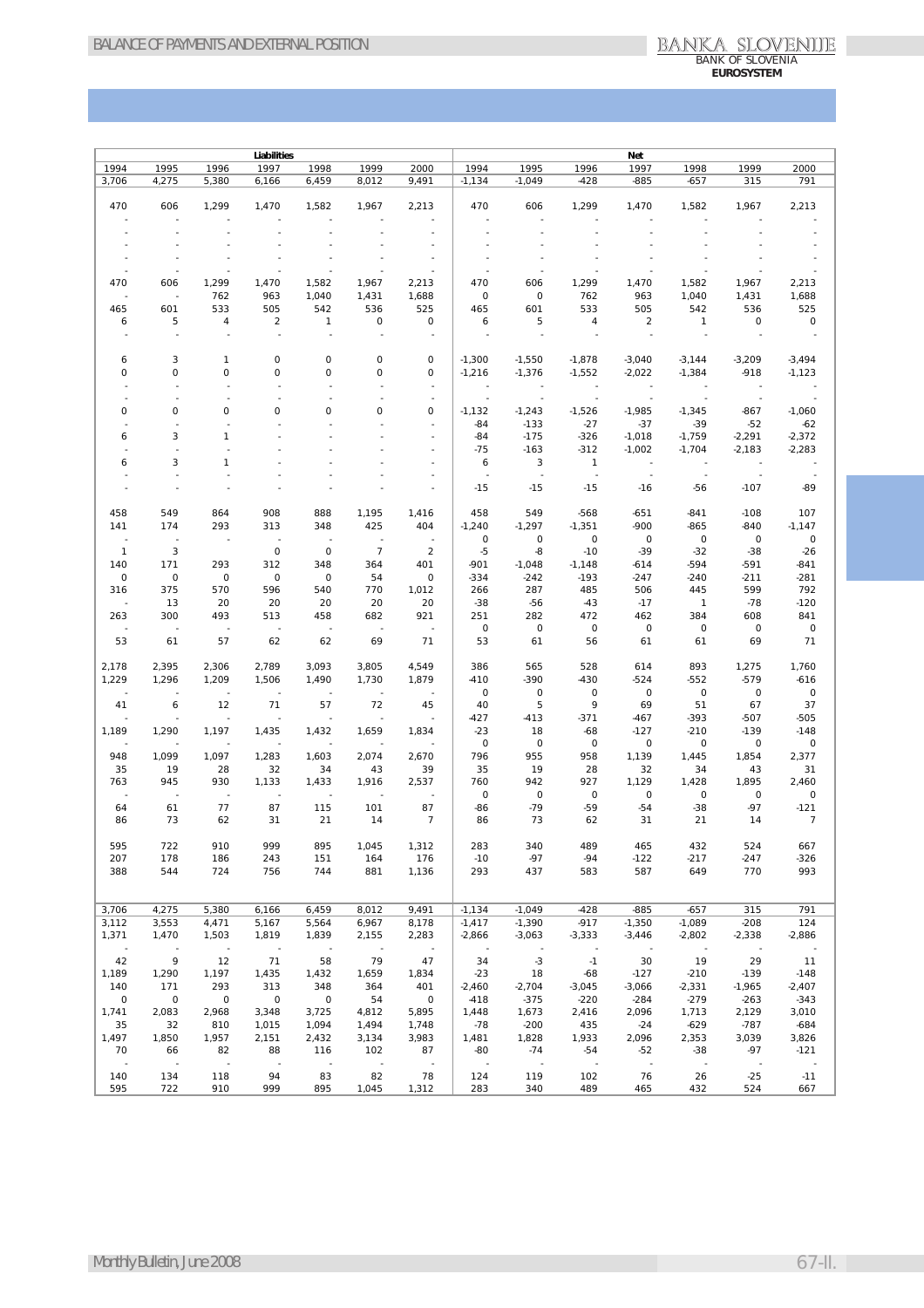# 3.9. Net external debt position

| Mio EUR      |                            |                             |                     |                      |                          |                     | General government   |                       |                                 |                          |                |                |
|--------------|----------------------------|-----------------------------|---------------------|----------------------|--------------------------|---------------------|----------------------|-----------------------|---------------------------------|--------------------------|----------------|----------------|
|              |                            |                             |                     | Short-term           |                          |                     |                      | Long-term             |                                 |                          |                |                |
|              |                            | Money market<br>instruments | Loans               | Trade<br>credits     | Other debt<br>ass./liab. | Total               | Bonds and<br>notes   | Loans                 | Trade credits                   | Other debt<br>ass./liab. | Total          | Total          |
|              | Stolpec                    | $\mathbf{1}$                | $\overline{2}$      | $\sqrt{3}$           | $\overline{4}$           | $5 = 1 +  4$        | $\boldsymbol{6}$     | $7 = 8 + 9 + 10 + 11$ | 8                               | 9                        | $10=6++9$      | $11 = 5 + 10$  |
|              | Koda                       |                             |                     |                      |                          |                     |                      |                       |                                 |                          |                |                |
|              |                            |                             |                     |                      |                          |                     | Claims               |                       |                                 |                          |                |                |
| 2001         | 31.12                      |                             |                     |                      | 887                      | 887                 | $\cdots$             | $\cdots$              | $\cdots$                        | $\cdots$                 | $\cdots$       | 887            |
| 2002         | 31.12                      | $\cdots$                    | $\cdots$            | $\cdots$             | 852                      | 852                 | $\cdots$             | $\cdots$              | $\cdots$                        | 22                       | 22             | 874            |
| 2003         | 31.12.                     | $\cdots$                    | $\cdots$            | $\cdots$             | 829                      | 829                 | $\mathbf{1}$         | $\cdots$              | $\cdots$                        | 20                       | 21             | 851            |
| 2004<br>2005 | 31.12.<br>31.12.           | $\cdots$<br>$\overline{c}$  | $\cdots$<br>        | $\cdots$<br>         | 827<br>830               | 827<br>832          | $\overline{2}$<br>60 | $\cdots$<br>$\cdots$  | $\cdots$<br>$\cdots$            | 29<br>39                 | 31<br>100      | 857<br>931     |
| 2006         | 31.12.                     | $\mathbf{1}$                | $\cdots$            | $\cdots$             | 126                      | 127                 | 91                   | $\cdots$              | $\cdots$                        | 48                       | 139            | 266            |
| 2007         | 31.12.                     | 3                           |                     |                      | 123                      | 127                 | 181                  | $\cdots$              | $\cdots$                        | 89                       | 270            | 397            |
|              |                            |                             |                     |                      |                          |                     |                      |                       |                                 |                          |                |                |
| 2007         | 30.06<br>31.07             | 12<br>12                    | <br>$\cdots$        | <br>$\cdots$         | 133<br>131               | 145<br>143          | 155<br>161           | $\cdots$<br>$\cdots$  | <br>$\cdots$                    | 91<br>91                 | 246<br>252     | 391<br>395     |
|              | 31.08.                     | 12                          | $\cdots$            |                      | 132                      | 144                 | 167                  | $\cdots$              | $\cdots$                        | 92                       | 259            | 403            |
|              | 30.09                      | 12                          | $\cdots$            | $\cdots$             | 131                      | 144                 | 172                  | $\cdots$              | $\cdots$                        | 100                      | 272            | 416            |
|              | 31.10                      | 12                          | $\cdots$            | $\cdots$             | 131                      | 143                 | 174                  |                       | $\cdots$                        | 98                       | 272            | 415            |
|              | 30.11<br>31.12.            | 6<br>3                      | $\cdots$            | $\cdots$             | 124<br>123               | 130<br>127          | 173<br>181           | $\cdots$              | $\cdots$                        | 96<br>89                 | 269<br>270     | 399<br>397     |
|              |                            |                             |                     |                      |                          |                     |                      | $\cdots$              | $\cdots$                        |                          |                |                |
| 2008         | 31.01                      | 4                           |                     |                      | 124                      | 128                 | 192                  |                       | $\cdots$                        | 83                       | 275            | 403            |
|              | 29.02                      | 6                           | $\cdots$            | $\cdots$             | 124                      | 131                 | 200                  | $\cdots$              | $\cdots$                        | 75                       | 275            | 405            |
|              | 31.03<br>30.04             | 8<br>8                      |                     | $\cdots$             | 124<br>124               | 133<br>133          | 210<br>209           |                       | $\cdots$                        | 81<br>81                 | 291<br>290     | 424<br>422     |
|              |                            |                             |                     | $\cdots$             |                          |                     |                      | $\cdots$              | $\cdots$                        |                          |                |                |
|              |                            |                             |                     |                      |                          |                     | Liabilities          |                       |                                 |                          |                |                |
|              | 2001 31.12                 | 3                           | $\cdots$            |                      | 11                       | 15                  | 1,908                | 583                   | $\cdots$                        | $\ddotsc$                | 2,491          | 2,506          |
| 2002         | 31.12.                     | 56                          |                     |                      | 10                       | 66                  | 1,894                | 468                   | $\cdots$                        | $\cdots$                 | 2,362          | 2,428          |
| 2003         | 31.12                      | 32                          | $\cdots$            | $\cdots$             | 8                        | 40                  | 2,008                | 382                   | $\cdots$                        | $\cdots$                 | 2,391          | 2,431          |
| 2004<br>2005 | 31.12.<br>31.12.           | 13<br>21                    |                     |                      | 8<br>9                   | 21<br>31            | 1,865<br>1,762       | 381<br>363            | 0<br>0                          | $\cdots$                 | 2,246<br>2,125 | 2,267<br>2,156 |
| 2006         | 31.12                      | 24                          | $\cdots$<br>        | <br>$\cdots$         | 9                        | 33                  | 2,108                | 241                   | $\cdots$                        | $\cdots$<br>$\cdots$     | 2,349          | 2,382          |
| 2007         | 31.12.                     | $\cdots$                    | 0                   | $\cdots$             | $\cdots$                 | $\mathsf{O}\xspace$ | 2,832                | 194                   | $\cdots$                        | $\cdots$                 | 3,026          | 3,026          |
| 2007         | 30.06                      | $\cdots$                    | $\mathsf O$         |                      | $\cdots$                 | 0                   | 2,847                | 219                   | $\cdots$                        | $\cdots$                 | 3,066          | 3,066          |
|              | 31.07                      |                             | $\cdots$            |                      | $\cdots$                 | $\cdots$            | 2,852                | 213                   |                                 | $\ddotsc$                | 3,065          | 3,065          |
|              | 31.08                      | $\cdots$                    | $\cdots$            | $\cdots$             | $\cdots$                 | $\cdots$            | 2,860                | 210                   | $\cdots$                        | $\cdots$                 | 3,070          | 3,070          |
|              | 30.09<br>31.10.            |                             | 0                   |                      | $\cdots$                 | 0                   | 2,850<br>2,869       | 200<br>199            | $\cdots$                        | $\cdots$                 | 3,050<br>3,068 | 3,050<br>3,068 |
|              | 30.11                      | $\cdots$<br>$\cdots$        | $\ldots$<br>0       | <br>$\cdots$         | $\cdots$<br>$\cdots$     | <br>$\mathsf 0$     | 2,841                | 195                   | $\cdots$<br>$\cdots$            | $\cdots$<br>$\cdots$     | 3,035          | 3,035          |
|              | 31.12.                     | $\cdots$                    | 0                   | $\cdots$             | $\cdots$                 | 0                   | 2,832                | 194                   | $\cdots$                        | $\cdots$                 | 3,026          | 3,026          |
|              |                            |                             |                     |                      |                          |                     |                      |                       |                                 |                          |                |                |
| 2008         | 31.01<br>29.02.            | <br>$\cdots$                | 0<br>0              | $\cdots$             | $\cdots$<br>$\cdots$     | 0<br>0              | 2,886<br>3,794       | 189<br>183            | $\bar{\phantom{a}}$<br>$\cdots$ | $\ddotsc$<br>$\cdots$    | 3,075<br>3,977 | 3,075<br>3,977 |
|              | 31.03.                     | $\cdots$                    | $\mathbf 0$         |                      | $\cdots$                 | 0                   | 3,781                | 174                   | $\cdots$                        | $\cdots$                 | 3,955          | 3,955          |
|              | 30.04.                     | $\cdots$                    | $\mathsf{O}\xspace$ | $\cdots$             | $\cdots$                 | 0                   | 3,617                | 174                   | $\ldots$                        | $\cdots$                 | 3,791          | 3,791          |
|              |                            |                             |                     |                      |                          |                     | Net position         |                       |                                 |                          |                |                |
|              |                            |                             |                     |                      |                          |                     |                      |                       |                                 |                          |                |                |
|              | 2001 31.12.<br>2002 31.12. | 3<br>56                     | $\cdots$            | $\cdots$             | $-876$                   | $-872$<br>$-786$    | 1,908                | 583<br>468            | $\cdots$                        | $\ldots$                 | 2,491          | 1,619          |
|              | 2003 31.12.                | 32                          | <br>$\cdots$        | $\cdots$<br>$\cdots$ | $-842$<br>$-821$         | $-790$              | 1,894<br>2,007       | 382                   | $\cdots$<br>$\ldots$            | $-22$<br>$-20$           | 2,340<br>2,369 | 1,554<br>1,580 |
| 2004         | 31.12.                     | 13                          |                     | $\ldots$             | $-819$                   | $-806$              | 1,863                | 381                   | $\mathsf{O}\xspace$             | $-29$                    | 2,215          | 1,409          |
|              | 2005 31.12.                | 20                          | $\cdots$            | $\cdots$             | $-821$                   | $-801$              | 1,702                | 363                   | $\mathsf{O}\xspace$             | $-39$                    | 2,026          | 1,225          |
|              | 2006 31.12.                | 23                          |                     |                      | $-117$                   | $-94$               | 2,017                | 241                   | $\cdots$                        | $-48$                    | 2,210          | 2,116          |
|              | 2007 31.12.                | $-3$                        | $\mathsf{O}\xspace$ | $\cdots$             | $-123$                   | $-127$              | 2,651                | 194                   | $\cdots$                        | $-89$                    | 2,756          | 2,630          |
| 2007         | 30.06.                     | $-12$                       | $\mathsf{O}\xspace$ | $\cdots$             | $-133$                   | $-145$              | 2,693                | 219                   | $\cdots$                        | $-91$                    | 2,820          | 2,675          |
|              | 31.07.                     | $-12$                       | $\ldots$            | $\ldots$             | $-131$                   | $-143$              | 2,692                | 213                   | $\cdots$                        | $-91$                    | 2,813          | 2,670          |
|              | 31.08.                     | $-12$                       | $\ddotsc$           | $\cdots$             | $-132$                   | $-144$              | 2,693                | 210                   | $\cdots$                        | $-92$                    | 2,811          | 2,668          |
|              | 30.09.<br>31.10.           | $-12$<br>$-12$              | $\mathsf{O}\xspace$ | $\ldots$<br>$\cdots$ | $-131$<br>$-131$         | $-144$<br>$-143$    | 2,678<br>2,695       | 200<br>199            | $\cdots$<br>$\cdots$            | $-100$<br>$-98$          | 2,778<br>2,796 | 2,634<br>2,653 |
|              | 30.11.                     | $-6$                        | 0                   | $\cdots$             | $-124$                   | $-130$              | 2,667                | 195                   | $\cdots$                        | $-96$                    | 2,766          | 2,636          |
|              | 31.12.                     | $-3$                        | 0                   | $\cdots$             | $-123$                   | $-127$              | 2,651                | 194                   | $\cdots$                        | $-89$                    | 2,756          | 2,630          |
| 2008         | 31.01.                     | $-4$                        | $\mathsf{O}\xspace$ |                      | $-124$                   | $-128$              | 2,694                | 189                   |                                 | $-83$                    | 2,800          | 2,672          |
|              | 29.02.                     | $-6$                        | 0                   | $\cdots$<br>$\ldots$ | $-124$                   | $-130$              | 3,593                | 183                   | $\cdots$<br>$\cdots$            | $-75$                    | 3,702          | 3,572          |
|              | 31.03.                     | -8                          | 0                   | $\ldots$             | $-124$                   | $-133$              | 3,572                | 174                   | $\ldots$                        | $-81$                    | 3,664          | 3,532          |
|              | 30.04.                     | -8                          | $\mathsf{O}\xspace$ |                      | $-124$                   | $-133$              | 3,408                | 174                   |                                 | $-81$                    | 3,501          | 3,368          |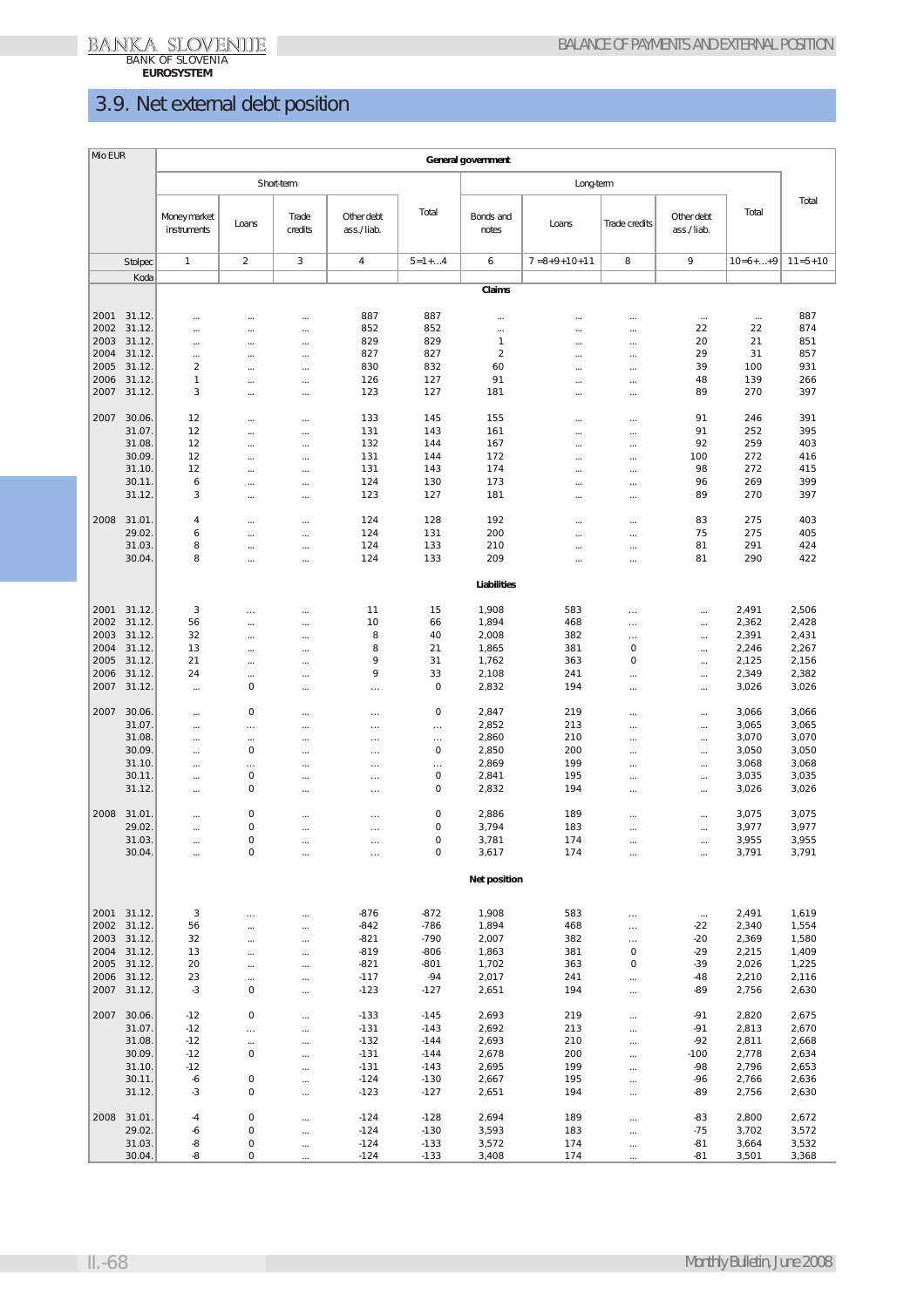| Short-term<br>Long-term<br>Total<br>Total<br>Total<br>Money market<br>Currency and<br>Other debt<br>Bonds and<br>Currency and<br>Other debt<br>Loans<br>Loans<br>instruments<br>deposits<br>ass./liab.<br>deposits<br>ass./liab.<br>notes<br>12<br>13<br>14<br>15<br>19<br>20<br>$16 = 12 +  + 15$<br>17<br>18<br>$21 = 17 +20$<br>$22 = 16 + 21$<br>Stolpec<br>Koda<br>Claims<br>2,153<br>72<br>2,225<br>2,657<br>2,763<br>4,988<br>2001<br>31.12<br>106<br>$\cdots$<br>$\cdots$<br>$\ddotsc$<br>$\cdots$<br>1,101<br>2,510<br>67<br>3,677<br>2,968<br>130<br>3,099<br>6,776<br>2002<br>31.12<br>$\cdots$<br>$\cdots$<br>$\cdots$<br>1,703<br>5,029<br>129<br>2003<br>31.12.<br>12<br>1,635<br>56<br>5,158<br>6,861<br>$\cdots$<br>$\cdots$<br>$\cdots$<br>16<br>690<br>52<br>759<br>5,661<br>205<br>5,866<br>2004<br>31.12<br>6,625<br>$\ldots$<br>$\cdots$<br>$\cdots$<br>1,271<br>1,374<br>5,458<br>5,633<br>7,007<br>2005<br>31.12<br>42<br>60<br>176<br>$\cdots$<br>$\ddotsc$<br>$\cdots$<br>71<br>926<br>55<br>1,052<br>4,306<br>148<br>4,455<br>5,506<br>2006<br>31.12<br>$\ldots$<br>$\cdots$<br>$\cdots$<br>31.12.<br>707<br>2,384<br>3,309<br>2007<br>1,635<br>42<br>3,128<br>180<br>5,692<br>$\ldots$<br>$\cdots$<br>$\cdots$<br>21<br>1,670<br>1,736<br>3,589<br>189<br>3,778<br>5,514<br>2007<br>30.06<br>46<br>$\cdots$<br>$\ddotsc$<br>$\cdots$<br>11<br>1,839<br>45<br>1,895<br>3,458<br>3,645<br>5,540<br>31.07<br>188<br>$\ldots$<br>$\cdots$<br>$\cdots$<br>11<br>1,993<br>31.08<br>1,938<br>45<br>3,326<br>188<br>3,514<br>5,507<br>$\cdots$<br>$\cdots$<br>$\cdots$<br>18<br>1,976<br>44<br>2,038<br>3,289<br>184<br>3,473<br>5,511<br>30.09<br>$\cdots$<br>$\ldots$<br>$\cdots$<br>134<br>1,897<br>2,074<br>3,275<br>5,531<br>43<br>182<br>3,457<br>31.10<br>$\ldots$<br>$\cdots$<br>$\cdots$<br>707<br>1,373<br>42<br>2,122<br>3,219<br>180<br>3,399<br>5,521<br>30.11.<br>$\ldots$<br>$\ddotsc$<br>$\cdots$<br>707<br>1,635<br>42<br>2,384<br>3,128<br>3,309<br>180<br>5,692<br>$\cdots$<br>$\cdots$<br>$\cdots$<br>2,280<br>2008<br>31.01.<br>543<br>1,696<br>41<br>3,267<br>179<br>3,447<br>5,727<br>$\ddotsc$<br>$\ddotsc$<br>$\cdots$<br>507<br>1,928<br>41<br>2,476<br>3,382<br>176<br>3,558<br>6,034<br>29.02<br>$\ddotsc$<br>$\ddotsc$<br>$\cdots$<br>634<br>1,698<br>39<br>2,372<br>3,531<br>173<br>3,703<br>6,075<br>31.03<br>$\ldots$<br>$\cdots$<br>$\cdots$<br>874<br>1,389<br>40<br>2,302<br>3,587<br>174<br>3,761<br>6,063<br>$\cdots$<br>$\ddotsc$<br>$\cdots$<br>Liabilities<br>$\mathbf 0$<br>$\mathbf 0$<br>$\mathsf O$<br>2001<br>31.12.<br>$\cdots$<br>$\cdots$<br>$\ddotsc$<br>$\cdots$<br><br><br>33<br>33<br>33<br>2002<br>31.12<br>$\cdots$<br>$\cdots$<br><br>$\cdots$<br>$\cdots$<br><br>$\ddotsc$<br>$\ddotsc$<br>30<br>30<br>30<br>2003<br>31.12<br>$\cdots$<br>$\cdots$<br><br>$\cdots$<br>$\cdots$<br><br>$\cdots$<br>$\cdots$<br>36<br>36<br>2004<br>31.12<br>36<br>$\cdots$<br>$\cdots$<br><br>$\cdots$<br><br><br>$\ddotsc$<br><br>9<br>9<br>9<br>2005<br>31.12<br>$\cdots$<br>$\cdots$<br>$\cdots$<br>$\cdots$<br>$\cdots$<br><br>$\cdots$<br>$\cdots$<br>2006<br>31.12<br>16<br>16<br>16<br>$\cdots$<br>$\cdots$<br><br>$\ddotsc$<br><br><br>$\ddotsc$<br><br>3,588<br>3,588<br>2007<br>31.12<br>3,588<br>$\cdots$<br>$\cdots$<br>$\cdots$<br>$\cdots$<br>$\cdots$<br>$\cdots$<br><br>$\cdots$<br>3,537<br>3,537<br>2007<br>30.06<br>3,537<br>$\cdots$<br>$\cdots$<br>$\cdots$<br><br>$\cdots$<br><br><br><br>3,589<br>3,589<br>3,589<br>31.07<br>$\cdots$<br>$\cdots$<br>$\ddotsc$<br>$\cdots$<br><br><br>$\ddotsc$<br><br>3,594<br>3,594<br>3,594<br>31.08<br>$\cdots$<br>$\cdots$<br>$\cdots$<br>$\cdots$<br>$\cdots$<br>$\cdots$<br><br>$\cdots$<br>30.09<br>3,646<br>3,646<br>3,646<br>$\cdots$<br><br>$\ldots$<br>$\cdots$<br>$\cdots$<br>$\cdots$<br><br>$\cdots$<br>3,572<br>3,572<br>3,572<br>31.10<br>$\cdots$<br>$\cdots$<br>$\cdots$<br>$\ddotsc$<br>$\cdots$<br>$\cdots$<br><br>$\cdots$<br>3,658<br>3,658<br>30.11<br>3,658<br>$\cdots$<br>$\cdots$<br><br>$\cdots$<br><br><br>$\ddotsc$<br><br>3,588<br>3,588<br>3,588<br>$\cdots$<br>$\cdots$<br>$\cdots$<br>$\cdots$<br>$\cdots$<br>$\cdots$<br><br>$\cdots$<br>2008<br>3,551<br>3,551<br>3,551<br>$\cdots$<br>$\cdots$<br>$\cdots$<br>$\ddotsc$<br>$\ddotsc$<br><br>$\cdots$<br><br>3,722<br>3,722<br>3,722<br>29.02.<br>$\cdots$<br>$\ldots$<br>$\ddotsc$<br>$\cdots$<br>$\cdots$<br>$\cdots$<br>$\cdots$<br>$\cdots$<br>3,746<br>31.03<br>3,746<br>3,746<br>30.04.<br>3,678<br>3,678<br>3,678<br>$\cdots$<br>$\cdots$<br>$\cdots$<br>$\cdots$<br>$\ldots$<br>$\ddotsc$<br>$\cdots$<br><br>Net position<br>$-2,153$<br>$-72$<br>$-2,225$<br>$-2,657$<br>$-106$<br>$-2,763$<br>$-4,988$<br>2001<br>31.12.<br>$\cdots$<br>$\cdots$<br>$\cdots$<br>$\ddotsc$<br>$-3,099$<br>31.12.<br>$-1,101$<br>$-2,477$<br>$-67$<br>$-3,644$<br>$-2,968$<br>$-130$<br>$-6,743$<br>2002<br>$\cdots$<br><br>$-12$<br>$-1,604$<br>$-56$<br>$-1,672$<br>$-5,029$<br>$-129$<br>$-6,830$<br>2003<br>31.12.<br>$-5,158$<br>$\ldots$<br>$\cdots$<br>$\cdots$<br>$-16$<br>$-654$<br>$-723$<br>2004<br>31.12.<br>$-52$<br>$-5,661$<br>$-205$<br>$-5,866$<br>$-6,589$<br>$\cdots$<br>$\cdots$<br>$\cdots$<br>$-42$<br>$-1,262$<br>$-1,365$<br>$-5,458$<br>$-176$<br>$-5,633$<br>$-6,998$<br>2005<br>31.12.<br>-60<br>$\ldots$<br>$\cdots$<br>$\cdots$<br>$-71$<br>$-910$<br>$-55$<br>$-1,036$<br>$-4,306$<br>$-4,455$<br>2006<br>31.12<br>$-148$<br>$-5,491$<br>$\cdots$<br>$\cdots$<br>$\cdots$<br>$-707$<br>1,953<br>$-42$<br>1,204<br>$-3,128$<br>$-180$<br>$-3,309$<br>$-2,105$<br>2007<br>31.12.<br>$\cdots$<br>$\cdots$<br>$\cdots$<br>$-21$<br>1,868<br>1,801<br>$-3,589$<br>$-189$<br>$-3,778$<br>$-1,976$<br>2007<br>30.06<br>$-46$<br>$\ldots$<br>$\cdots$<br>$\ddotsc$<br>1,750<br>1,694<br>$-3,458$<br>$-188$<br>$-3,645$<br>$-1,951$<br>31.07.<br>$-11$<br>$-45$<br>$\cdots$<br><br>$-11$<br>$-45$<br>1,600<br>$-3,326$<br>$-188$<br>$-3,514$<br>$-1,913$<br>31.08<br>1,656<br>$\ldots$<br>$\cdots$<br>$\ddotsc$<br>$-18$<br>1,670<br>$-3,289$<br>$-3,473$<br>30.09.<br>-44<br>1,608<br>$-184$<br>$-1,865$<br>$\cdots$<br>$\cdots$<br>$\cdots$<br>$-134$<br>1,676<br>1,499<br>$-3,275$<br>$-182$<br>$-3,457$<br>$-1,958$<br>31.10.<br>$-43$<br>$\cdots$<br>$\cdots$<br>$\cdots$<br>$-707$<br>2,285<br>$-42$<br>$-3,219$<br>$-3,399$<br>$-1,863$<br>1,536<br>$-180$<br>30.11.<br>$\cdots$<br>$\cdots$<br>$\cdots$<br>$-707$<br>1,953<br>$-42$<br>1,204<br>$-3,128$<br>$-180$<br>$-3,309$<br>$-2,105$<br>31.12.<br>$\ldots$<br>$\cdots$<br>$\cdots$<br>$-543$<br>1,856<br>$-41$<br>1,271<br>$-3,267$<br>$-179$<br>$-3,447$<br>$-2,175$<br>2008<br>$\ldots$<br>$\cdots$<br>$\cdots$<br>$-507$<br>1,794<br>1,246<br>$-3,382$<br>$-3,558$<br>$-2,312$<br>29.02.<br>$-41$<br>$-176$<br>$\ldots$<br>$\cdots$<br>$\cdots$<br>$-634$<br>2,048<br>$-39$<br>1,374<br>$-3,531$<br>$-173$<br>$-3,703$<br>$-2,329$<br>31.03.<br>$\ddotsc$<br>$\cdots$<br>$\cdots$<br>$-874$<br>2,289<br>$-40$<br>1,376<br>$-3,587$<br>$-174$<br>$-3,761$<br>$-2,385$<br> |  |  | <b>Bank of Slovenia</b> |  |  | Mio EUR |  |
|-------------------------------------------------------------------------------------------------------------------------------------------------------------------------------------------------------------------------------------------------------------------------------------------------------------------------------------------------------------------------------------------------------------------------------------------------------------------------------------------------------------------------------------------------------------------------------------------------------------------------------------------------------------------------------------------------------------------------------------------------------------------------------------------------------------------------------------------------------------------------------------------------------------------------------------------------------------------------------------------------------------------------------------------------------------------------------------------------------------------------------------------------------------------------------------------------------------------------------------------------------------------------------------------------------------------------------------------------------------------------------------------------------------------------------------------------------------------------------------------------------------------------------------------------------------------------------------------------------------------------------------------------------------------------------------------------------------------------------------------------------------------------------------------------------------------------------------------------------------------------------------------------------------------------------------------------------------------------------------------------------------------------------------------------------------------------------------------------------------------------------------------------------------------------------------------------------------------------------------------------------------------------------------------------------------------------------------------------------------------------------------------------------------------------------------------------------------------------------------------------------------------------------------------------------------------------------------------------------------------------------------------------------------------------------------------------------------------------------------------------------------------------------------------------------------------------------------------------------------------------------------------------------------------------------------------------------------------------------------------------------------------------------------------------------------------------------------------------------------------------------------------------------------------------------------------------------------------------------------------------------------------------------------------------------------------------------------------------------------------------------------------------------------------------------------------------------------------------------------------------------------------------------------------------------------------------------------------------------------------------------------------------------------------------------------------------------------------------------------------------------------------------------------------------------------------------------------------------------------------------------------------------------------------------------------------------------------------------------------------------------------------------------------------------------------------------------------------------------------------------------------------------------------------------------------------------------------------------------------------------------------------------------------------------------------------------------------------------------------------------------------------------------------------------------------------------------------------------------------------------------------------------------------------------------------------------------------------------------------------------------------------------------------------------------------------------------------------------------------------------------------------------------------------------------------------------------------------------------------------------------------------------------------------------------------------------------------------------------------------------------------------------------------------------------------------------------------------------------------------------------------------------------------------------------------------------------------------------------------------------------------------------------------------------------------------------------------------------------------------------------------------------------------------------------------------------------------------------------------------------------------------------------------------------------------------------------------------------------------------------------------------------------------------------------------------------------------------------------------------------------------------------------------------------------------------------------------------------------------------------------------------------------------------------------------------------------------------------------------------------------------------------------------------------------------------------------------------------------------------------------------------------------------------------------------------------------------------------------------------------------------------------------------------------------------------------------------------------------------------------------------------------------------------------------------------------------------------------------------------------------------------------------------------------------------------------------------------------------------------------------------------------------------------------------------------------------------------------------------------------------------------------------------------------------------------------------------------------------------------------------------------------------------------------------------------------------------------------------------------------------------------------------------------------------------|--|--|-------------------------|--|--|---------|--|
|                                                                                                                                                                                                                                                                                                                                                                                                                                                                                                                                                                                                                                                                                                                                                                                                                                                                                                                                                                                                                                                                                                                                                                                                                                                                                                                                                                                                                                                                                                                                                                                                                                                                                                                                                                                                                                                                                                                                                                                                                                                                                                                                                                                                                                                                                                                                                                                                                                                                                                                                                                                                                                                                                                                                                                                                                                                                                                                                                                                                                                                                                                                                                                                                                                                                                                                                                                                                                                                                                                                                                                                                                                                                                                                                                                                                                                                                                                                                                                                                                                                                                                                                                                                                                                                                                                                                                                                                                                                                                                                                                                                                                                                                                                                                                                                                                                                                                                                                                                                                                                                                                                                                                                                                                                                                                                                                                                                                                                                                                                                                                                                                                                                                                                                                                                                                                                                                                                                                                                                                                                                                                                                                                                                                                                                                                                                                                                                                                                                                                                                                                                                                                                                                                                                                                                                                                                                                                                                                                                                                                                                             |  |  |                         |  |  |         |  |
| 31.12.<br>30.04.<br>31.12.<br>31.01.<br>31.01.<br>30.04.                                                                                                                                                                                                                                                                                                                                                                                                                                                                                                                                                                                                                                                                                                                                                                                                                                                                                                                                                                                                                                                                                                                                                                                                                                                                                                                                                                                                                                                                                                                                                                                                                                                                                                                                                                                                                                                                                                                                                                                                                                                                                                                                                                                                                                                                                                                                                                                                                                                                                                                                                                                                                                                                                                                                                                                                                                                                                                                                                                                                                                                                                                                                                                                                                                                                                                                                                                                                                                                                                                                                                                                                                                                                                                                                                                                                                                                                                                                                                                                                                                                                                                                                                                                                                                                                                                                                                                                                                                                                                                                                                                                                                                                                                                                                                                                                                                                                                                                                                                                                                                                                                                                                                                                                                                                                                                                                                                                                                                                                                                                                                                                                                                                                                                                                                                                                                                                                                                                                                                                                                                                                                                                                                                                                                                                                                                                                                                                                                                                                                                                                                                                                                                                                                                                                                                                                                                                                                                                                                                                                    |  |  |                         |  |  |         |  |
|                                                                                                                                                                                                                                                                                                                                                                                                                                                                                                                                                                                                                                                                                                                                                                                                                                                                                                                                                                                                                                                                                                                                                                                                                                                                                                                                                                                                                                                                                                                                                                                                                                                                                                                                                                                                                                                                                                                                                                                                                                                                                                                                                                                                                                                                                                                                                                                                                                                                                                                                                                                                                                                                                                                                                                                                                                                                                                                                                                                                                                                                                                                                                                                                                                                                                                                                                                                                                                                                                                                                                                                                                                                                                                                                                                                                                                                                                                                                                                                                                                                                                                                                                                                                                                                                                                                                                                                                                                                                                                                                                                                                                                                                                                                                                                                                                                                                                                                                                                                                                                                                                                                                                                                                                                                                                                                                                                                                                                                                                                                                                                                                                                                                                                                                                                                                                                                                                                                                                                                                                                                                                                                                                                                                                                                                                                                                                                                                                                                                                                                                                                                                                                                                                                                                                                                                                                                                                                                                                                                                                                                             |  |  |                         |  |  |         |  |
|                                                                                                                                                                                                                                                                                                                                                                                                                                                                                                                                                                                                                                                                                                                                                                                                                                                                                                                                                                                                                                                                                                                                                                                                                                                                                                                                                                                                                                                                                                                                                                                                                                                                                                                                                                                                                                                                                                                                                                                                                                                                                                                                                                                                                                                                                                                                                                                                                                                                                                                                                                                                                                                                                                                                                                                                                                                                                                                                                                                                                                                                                                                                                                                                                                                                                                                                                                                                                                                                                                                                                                                                                                                                                                                                                                                                                                                                                                                                                                                                                                                                                                                                                                                                                                                                                                                                                                                                                                                                                                                                                                                                                                                                                                                                                                                                                                                                                                                                                                                                                                                                                                                                                                                                                                                                                                                                                                                                                                                                                                                                                                                                                                                                                                                                                                                                                                                                                                                                                                                                                                                                                                                                                                                                                                                                                                                                                                                                                                                                                                                                                                                                                                                                                                                                                                                                                                                                                                                                                                                                                                                             |  |  |                         |  |  |         |  |
|                                                                                                                                                                                                                                                                                                                                                                                                                                                                                                                                                                                                                                                                                                                                                                                                                                                                                                                                                                                                                                                                                                                                                                                                                                                                                                                                                                                                                                                                                                                                                                                                                                                                                                                                                                                                                                                                                                                                                                                                                                                                                                                                                                                                                                                                                                                                                                                                                                                                                                                                                                                                                                                                                                                                                                                                                                                                                                                                                                                                                                                                                                                                                                                                                                                                                                                                                                                                                                                                                                                                                                                                                                                                                                                                                                                                                                                                                                                                                                                                                                                                                                                                                                                                                                                                                                                                                                                                                                                                                                                                                                                                                                                                                                                                                                                                                                                                                                                                                                                                                                                                                                                                                                                                                                                                                                                                                                                                                                                                                                                                                                                                                                                                                                                                                                                                                                                                                                                                                                                                                                                                                                                                                                                                                                                                                                                                                                                                                                                                                                                                                                                                                                                                                                                                                                                                                                                                                                                                                                                                                                                             |  |  |                         |  |  |         |  |
|                                                                                                                                                                                                                                                                                                                                                                                                                                                                                                                                                                                                                                                                                                                                                                                                                                                                                                                                                                                                                                                                                                                                                                                                                                                                                                                                                                                                                                                                                                                                                                                                                                                                                                                                                                                                                                                                                                                                                                                                                                                                                                                                                                                                                                                                                                                                                                                                                                                                                                                                                                                                                                                                                                                                                                                                                                                                                                                                                                                                                                                                                                                                                                                                                                                                                                                                                                                                                                                                                                                                                                                                                                                                                                                                                                                                                                                                                                                                                                                                                                                                                                                                                                                                                                                                                                                                                                                                                                                                                                                                                                                                                                                                                                                                                                                                                                                                                                                                                                                                                                                                                                                                                                                                                                                                                                                                                                                                                                                                                                                                                                                                                                                                                                                                                                                                                                                                                                                                                                                                                                                                                                                                                                                                                                                                                                                                                                                                                                                                                                                                                                                                                                                                                                                                                                                                                                                                                                                                                                                                                                                             |  |  |                         |  |  |         |  |
|                                                                                                                                                                                                                                                                                                                                                                                                                                                                                                                                                                                                                                                                                                                                                                                                                                                                                                                                                                                                                                                                                                                                                                                                                                                                                                                                                                                                                                                                                                                                                                                                                                                                                                                                                                                                                                                                                                                                                                                                                                                                                                                                                                                                                                                                                                                                                                                                                                                                                                                                                                                                                                                                                                                                                                                                                                                                                                                                                                                                                                                                                                                                                                                                                                                                                                                                                                                                                                                                                                                                                                                                                                                                                                                                                                                                                                                                                                                                                                                                                                                                                                                                                                                                                                                                                                                                                                                                                                                                                                                                                                                                                                                                                                                                                                                                                                                                                                                                                                                                                                                                                                                                                                                                                                                                                                                                                                                                                                                                                                                                                                                                                                                                                                                                                                                                                                                                                                                                                                                                                                                                                                                                                                                                                                                                                                                                                                                                                                                                                                                                                                                                                                                                                                                                                                                                                                                                                                                                                                                                                                                             |  |  |                         |  |  |         |  |
|                                                                                                                                                                                                                                                                                                                                                                                                                                                                                                                                                                                                                                                                                                                                                                                                                                                                                                                                                                                                                                                                                                                                                                                                                                                                                                                                                                                                                                                                                                                                                                                                                                                                                                                                                                                                                                                                                                                                                                                                                                                                                                                                                                                                                                                                                                                                                                                                                                                                                                                                                                                                                                                                                                                                                                                                                                                                                                                                                                                                                                                                                                                                                                                                                                                                                                                                                                                                                                                                                                                                                                                                                                                                                                                                                                                                                                                                                                                                                                                                                                                                                                                                                                                                                                                                                                                                                                                                                                                                                                                                                                                                                                                                                                                                                                                                                                                                                                                                                                                                                                                                                                                                                                                                                                                                                                                                                                                                                                                                                                                                                                                                                                                                                                                                                                                                                                                                                                                                                                                                                                                                                                                                                                                                                                                                                                                                                                                                                                                                                                                                                                                                                                                                                                                                                                                                                                                                                                                                                                                                                                                             |  |  |                         |  |  |         |  |
|                                                                                                                                                                                                                                                                                                                                                                                                                                                                                                                                                                                                                                                                                                                                                                                                                                                                                                                                                                                                                                                                                                                                                                                                                                                                                                                                                                                                                                                                                                                                                                                                                                                                                                                                                                                                                                                                                                                                                                                                                                                                                                                                                                                                                                                                                                                                                                                                                                                                                                                                                                                                                                                                                                                                                                                                                                                                                                                                                                                                                                                                                                                                                                                                                                                                                                                                                                                                                                                                                                                                                                                                                                                                                                                                                                                                                                                                                                                                                                                                                                                                                                                                                                                                                                                                                                                                                                                                                                                                                                                                                                                                                                                                                                                                                                                                                                                                                                                                                                                                                                                                                                                                                                                                                                                                                                                                                                                                                                                                                                                                                                                                                                                                                                                                                                                                                                                                                                                                                                                                                                                                                                                                                                                                                                                                                                                                                                                                                                                                                                                                                                                                                                                                                                                                                                                                                                                                                                                                                                                                                                                             |  |  |                         |  |  |         |  |
|                                                                                                                                                                                                                                                                                                                                                                                                                                                                                                                                                                                                                                                                                                                                                                                                                                                                                                                                                                                                                                                                                                                                                                                                                                                                                                                                                                                                                                                                                                                                                                                                                                                                                                                                                                                                                                                                                                                                                                                                                                                                                                                                                                                                                                                                                                                                                                                                                                                                                                                                                                                                                                                                                                                                                                                                                                                                                                                                                                                                                                                                                                                                                                                                                                                                                                                                                                                                                                                                                                                                                                                                                                                                                                                                                                                                                                                                                                                                                                                                                                                                                                                                                                                                                                                                                                                                                                                                                                                                                                                                                                                                                                                                                                                                                                                                                                                                                                                                                                                                                                                                                                                                                                                                                                                                                                                                                                                                                                                                                                                                                                                                                                                                                                                                                                                                                                                                                                                                                                                                                                                                                                                                                                                                                                                                                                                                                                                                                                                                                                                                                                                                                                                                                                                                                                                                                                                                                                                                                                                                                                                             |  |  |                         |  |  |         |  |
|                                                                                                                                                                                                                                                                                                                                                                                                                                                                                                                                                                                                                                                                                                                                                                                                                                                                                                                                                                                                                                                                                                                                                                                                                                                                                                                                                                                                                                                                                                                                                                                                                                                                                                                                                                                                                                                                                                                                                                                                                                                                                                                                                                                                                                                                                                                                                                                                                                                                                                                                                                                                                                                                                                                                                                                                                                                                                                                                                                                                                                                                                                                                                                                                                                                                                                                                                                                                                                                                                                                                                                                                                                                                                                                                                                                                                                                                                                                                                                                                                                                                                                                                                                                                                                                                                                                                                                                                                                                                                                                                                                                                                                                                                                                                                                                                                                                                                                                                                                                                                                                                                                                                                                                                                                                                                                                                                                                                                                                                                                                                                                                                                                                                                                                                                                                                                                                                                                                                                                                                                                                                                                                                                                                                                                                                                                                                                                                                                                                                                                                                                                                                                                                                                                                                                                                                                                                                                                                                                                                                                                                             |  |  |                         |  |  |         |  |
|                                                                                                                                                                                                                                                                                                                                                                                                                                                                                                                                                                                                                                                                                                                                                                                                                                                                                                                                                                                                                                                                                                                                                                                                                                                                                                                                                                                                                                                                                                                                                                                                                                                                                                                                                                                                                                                                                                                                                                                                                                                                                                                                                                                                                                                                                                                                                                                                                                                                                                                                                                                                                                                                                                                                                                                                                                                                                                                                                                                                                                                                                                                                                                                                                                                                                                                                                                                                                                                                                                                                                                                                                                                                                                                                                                                                                                                                                                                                                                                                                                                                                                                                                                                                                                                                                                                                                                                                                                                                                                                                                                                                                                                                                                                                                                                                                                                                                                                                                                                                                                                                                                                                                                                                                                                                                                                                                                                                                                                                                                                                                                                                                                                                                                                                                                                                                                                                                                                                                                                                                                                                                                                                                                                                                                                                                                                                                                                                                                                                                                                                                                                                                                                                                                                                                                                                                                                                                                                                                                                                                                                             |  |  |                         |  |  |         |  |
|                                                                                                                                                                                                                                                                                                                                                                                                                                                                                                                                                                                                                                                                                                                                                                                                                                                                                                                                                                                                                                                                                                                                                                                                                                                                                                                                                                                                                                                                                                                                                                                                                                                                                                                                                                                                                                                                                                                                                                                                                                                                                                                                                                                                                                                                                                                                                                                                                                                                                                                                                                                                                                                                                                                                                                                                                                                                                                                                                                                                                                                                                                                                                                                                                                                                                                                                                                                                                                                                                                                                                                                                                                                                                                                                                                                                                                                                                                                                                                                                                                                                                                                                                                                                                                                                                                                                                                                                                                                                                                                                                                                                                                                                                                                                                                                                                                                                                                                                                                                                                                                                                                                                                                                                                                                                                                                                                                                                                                                                                                                                                                                                                                                                                                                                                                                                                                                                                                                                                                                                                                                                                                                                                                                                                                                                                                                                                                                                                                                                                                                                                                                                                                                                                                                                                                                                                                                                                                                                                                                                                                                             |  |  |                         |  |  |         |  |
|                                                                                                                                                                                                                                                                                                                                                                                                                                                                                                                                                                                                                                                                                                                                                                                                                                                                                                                                                                                                                                                                                                                                                                                                                                                                                                                                                                                                                                                                                                                                                                                                                                                                                                                                                                                                                                                                                                                                                                                                                                                                                                                                                                                                                                                                                                                                                                                                                                                                                                                                                                                                                                                                                                                                                                                                                                                                                                                                                                                                                                                                                                                                                                                                                                                                                                                                                                                                                                                                                                                                                                                                                                                                                                                                                                                                                                                                                                                                                                                                                                                                                                                                                                                                                                                                                                                                                                                                                                                                                                                                                                                                                                                                                                                                                                                                                                                                                                                                                                                                                                                                                                                                                                                                                                                                                                                                                                                                                                                                                                                                                                                                                                                                                                                                                                                                                                                                                                                                                                                                                                                                                                                                                                                                                                                                                                                                                                                                                                                                                                                                                                                                                                                                                                                                                                                                                                                                                                                                                                                                                                                             |  |  |                         |  |  |         |  |
|                                                                                                                                                                                                                                                                                                                                                                                                                                                                                                                                                                                                                                                                                                                                                                                                                                                                                                                                                                                                                                                                                                                                                                                                                                                                                                                                                                                                                                                                                                                                                                                                                                                                                                                                                                                                                                                                                                                                                                                                                                                                                                                                                                                                                                                                                                                                                                                                                                                                                                                                                                                                                                                                                                                                                                                                                                                                                                                                                                                                                                                                                                                                                                                                                                                                                                                                                                                                                                                                                                                                                                                                                                                                                                                                                                                                                                                                                                                                                                                                                                                                                                                                                                                                                                                                                                                                                                                                                                                                                                                                                                                                                                                                                                                                                                                                                                                                                                                                                                                                                                                                                                                                                                                                                                                                                                                                                                                                                                                                                                                                                                                                                                                                                                                                                                                                                                                                                                                                                                                                                                                                                                                                                                                                                                                                                                                                                                                                                                                                                                                                                                                                                                                                                                                                                                                                                                                                                                                                                                                                                                                             |  |  |                         |  |  |         |  |
|                                                                                                                                                                                                                                                                                                                                                                                                                                                                                                                                                                                                                                                                                                                                                                                                                                                                                                                                                                                                                                                                                                                                                                                                                                                                                                                                                                                                                                                                                                                                                                                                                                                                                                                                                                                                                                                                                                                                                                                                                                                                                                                                                                                                                                                                                                                                                                                                                                                                                                                                                                                                                                                                                                                                                                                                                                                                                                                                                                                                                                                                                                                                                                                                                                                                                                                                                                                                                                                                                                                                                                                                                                                                                                                                                                                                                                                                                                                                                                                                                                                                                                                                                                                                                                                                                                                                                                                                                                                                                                                                                                                                                                                                                                                                                                                                                                                                                                                                                                                                                                                                                                                                                                                                                                                                                                                                                                                                                                                                                                                                                                                                                                                                                                                                                                                                                                                                                                                                                                                                                                                                                                                                                                                                                                                                                                                                                                                                                                                                                                                                                                                                                                                                                                                                                                                                                                                                                                                                                                                                                                                             |  |  |                         |  |  |         |  |
|                                                                                                                                                                                                                                                                                                                                                                                                                                                                                                                                                                                                                                                                                                                                                                                                                                                                                                                                                                                                                                                                                                                                                                                                                                                                                                                                                                                                                                                                                                                                                                                                                                                                                                                                                                                                                                                                                                                                                                                                                                                                                                                                                                                                                                                                                                                                                                                                                                                                                                                                                                                                                                                                                                                                                                                                                                                                                                                                                                                                                                                                                                                                                                                                                                                                                                                                                                                                                                                                                                                                                                                                                                                                                                                                                                                                                                                                                                                                                                                                                                                                                                                                                                                                                                                                                                                                                                                                                                                                                                                                                                                                                                                                                                                                                                                                                                                                                                                                                                                                                                                                                                                                                                                                                                                                                                                                                                                                                                                                                                                                                                                                                                                                                                                                                                                                                                                                                                                                                                                                                                                                                                                                                                                                                                                                                                                                                                                                                                                                                                                                                                                                                                                                                                                                                                                                                                                                                                                                                                                                                                                             |  |  |                         |  |  |         |  |
|                                                                                                                                                                                                                                                                                                                                                                                                                                                                                                                                                                                                                                                                                                                                                                                                                                                                                                                                                                                                                                                                                                                                                                                                                                                                                                                                                                                                                                                                                                                                                                                                                                                                                                                                                                                                                                                                                                                                                                                                                                                                                                                                                                                                                                                                                                                                                                                                                                                                                                                                                                                                                                                                                                                                                                                                                                                                                                                                                                                                                                                                                                                                                                                                                                                                                                                                                                                                                                                                                                                                                                                                                                                                                                                                                                                                                                                                                                                                                                                                                                                                                                                                                                                                                                                                                                                                                                                                                                                                                                                                                                                                                                                                                                                                                                                                                                                                                                                                                                                                                                                                                                                                                                                                                                                                                                                                                                                                                                                                                                                                                                                                                                                                                                                                                                                                                                                                                                                                                                                                                                                                                                                                                                                                                                                                                                                                                                                                                                                                                                                                                                                                                                                                                                                                                                                                                                                                                                                                                                                                                                                             |  |  |                         |  |  |         |  |
|                                                                                                                                                                                                                                                                                                                                                                                                                                                                                                                                                                                                                                                                                                                                                                                                                                                                                                                                                                                                                                                                                                                                                                                                                                                                                                                                                                                                                                                                                                                                                                                                                                                                                                                                                                                                                                                                                                                                                                                                                                                                                                                                                                                                                                                                                                                                                                                                                                                                                                                                                                                                                                                                                                                                                                                                                                                                                                                                                                                                                                                                                                                                                                                                                                                                                                                                                                                                                                                                                                                                                                                                                                                                                                                                                                                                                                                                                                                                                                                                                                                                                                                                                                                                                                                                                                                                                                                                                                                                                                                                                                                                                                                                                                                                                                                                                                                                                                                                                                                                                                                                                                                                                                                                                                                                                                                                                                                                                                                                                                                                                                                                                                                                                                                                                                                                                                                                                                                                                                                                                                                                                                                                                                                                                                                                                                                                                                                                                                                                                                                                                                                                                                                                                                                                                                                                                                                                                                                                                                                                                                                             |  |  |                         |  |  |         |  |
|                                                                                                                                                                                                                                                                                                                                                                                                                                                                                                                                                                                                                                                                                                                                                                                                                                                                                                                                                                                                                                                                                                                                                                                                                                                                                                                                                                                                                                                                                                                                                                                                                                                                                                                                                                                                                                                                                                                                                                                                                                                                                                                                                                                                                                                                                                                                                                                                                                                                                                                                                                                                                                                                                                                                                                                                                                                                                                                                                                                                                                                                                                                                                                                                                                                                                                                                                                                                                                                                                                                                                                                                                                                                                                                                                                                                                                                                                                                                                                                                                                                                                                                                                                                                                                                                                                                                                                                                                                                                                                                                                                                                                                                                                                                                                                                                                                                                                                                                                                                                                                                                                                                                                                                                                                                                                                                                                                                                                                                                                                                                                                                                                                                                                                                                                                                                                                                                                                                                                                                                                                                                                                                                                                                                                                                                                                                                                                                                                                                                                                                                                                                                                                                                                                                                                                                                                                                                                                                                                                                                                                                             |  |  |                         |  |  |         |  |
|                                                                                                                                                                                                                                                                                                                                                                                                                                                                                                                                                                                                                                                                                                                                                                                                                                                                                                                                                                                                                                                                                                                                                                                                                                                                                                                                                                                                                                                                                                                                                                                                                                                                                                                                                                                                                                                                                                                                                                                                                                                                                                                                                                                                                                                                                                                                                                                                                                                                                                                                                                                                                                                                                                                                                                                                                                                                                                                                                                                                                                                                                                                                                                                                                                                                                                                                                                                                                                                                                                                                                                                                                                                                                                                                                                                                                                                                                                                                                                                                                                                                                                                                                                                                                                                                                                                                                                                                                                                                                                                                                                                                                                                                                                                                                                                                                                                                                                                                                                                                                                                                                                                                                                                                                                                                                                                                                                                                                                                                                                                                                                                                                                                                                                                                                                                                                                                                                                                                                                                                                                                                                                                                                                                                                                                                                                                                                                                                                                                                                                                                                                                                                                                                                                                                                                                                                                                                                                                                                                                                                                                             |  |  |                         |  |  |         |  |
|                                                                                                                                                                                                                                                                                                                                                                                                                                                                                                                                                                                                                                                                                                                                                                                                                                                                                                                                                                                                                                                                                                                                                                                                                                                                                                                                                                                                                                                                                                                                                                                                                                                                                                                                                                                                                                                                                                                                                                                                                                                                                                                                                                                                                                                                                                                                                                                                                                                                                                                                                                                                                                                                                                                                                                                                                                                                                                                                                                                                                                                                                                                                                                                                                                                                                                                                                                                                                                                                                                                                                                                                                                                                                                                                                                                                                                                                                                                                                                                                                                                                                                                                                                                                                                                                                                                                                                                                                                                                                                                                                                                                                                                                                                                                                                                                                                                                                                                                                                                                                                                                                                                                                                                                                                                                                                                                                                                                                                                                                                                                                                                                                                                                                                                                                                                                                                                                                                                                                                                                                                                                                                                                                                                                                                                                                                                                                                                                                                                                                                                                                                                                                                                                                                                                                                                                                                                                                                                                                                                                                                                             |  |  |                         |  |  |         |  |
|                                                                                                                                                                                                                                                                                                                                                                                                                                                                                                                                                                                                                                                                                                                                                                                                                                                                                                                                                                                                                                                                                                                                                                                                                                                                                                                                                                                                                                                                                                                                                                                                                                                                                                                                                                                                                                                                                                                                                                                                                                                                                                                                                                                                                                                                                                                                                                                                                                                                                                                                                                                                                                                                                                                                                                                                                                                                                                                                                                                                                                                                                                                                                                                                                                                                                                                                                                                                                                                                                                                                                                                                                                                                                                                                                                                                                                                                                                                                                                                                                                                                                                                                                                                                                                                                                                                                                                                                                                                                                                                                                                                                                                                                                                                                                                                                                                                                                                                                                                                                                                                                                                                                                                                                                                                                                                                                                                                                                                                                                                                                                                                                                                                                                                                                                                                                                                                                                                                                                                                                                                                                                                                                                                                                                                                                                                                                                                                                                                                                                                                                                                                                                                                                                                                                                                                                                                                                                                                                                                                                                                                             |  |  |                         |  |  |         |  |
|                                                                                                                                                                                                                                                                                                                                                                                                                                                                                                                                                                                                                                                                                                                                                                                                                                                                                                                                                                                                                                                                                                                                                                                                                                                                                                                                                                                                                                                                                                                                                                                                                                                                                                                                                                                                                                                                                                                                                                                                                                                                                                                                                                                                                                                                                                                                                                                                                                                                                                                                                                                                                                                                                                                                                                                                                                                                                                                                                                                                                                                                                                                                                                                                                                                                                                                                                                                                                                                                                                                                                                                                                                                                                                                                                                                                                                                                                                                                                                                                                                                                                                                                                                                                                                                                                                                                                                                                                                                                                                                                                                                                                                                                                                                                                                                                                                                                                                                                                                                                                                                                                                                                                                                                                                                                                                                                                                                                                                                                                                                                                                                                                                                                                                                                                                                                                                                                                                                                                                                                                                                                                                                                                                                                                                                                                                                                                                                                                                                                                                                                                                                                                                                                                                                                                                                                                                                                                                                                                                                                                                                             |  |  |                         |  |  |         |  |
|                                                                                                                                                                                                                                                                                                                                                                                                                                                                                                                                                                                                                                                                                                                                                                                                                                                                                                                                                                                                                                                                                                                                                                                                                                                                                                                                                                                                                                                                                                                                                                                                                                                                                                                                                                                                                                                                                                                                                                                                                                                                                                                                                                                                                                                                                                                                                                                                                                                                                                                                                                                                                                                                                                                                                                                                                                                                                                                                                                                                                                                                                                                                                                                                                                                                                                                                                                                                                                                                                                                                                                                                                                                                                                                                                                                                                                                                                                                                                                                                                                                                                                                                                                                                                                                                                                                                                                                                                                                                                                                                                                                                                                                                                                                                                                                                                                                                                                                                                                                                                                                                                                                                                                                                                                                                                                                                                                                                                                                                                                                                                                                                                                                                                                                                                                                                                                                                                                                                                                                                                                                                                                                                                                                                                                                                                                                                                                                                                                                                                                                                                                                                                                                                                                                                                                                                                                                                                                                                                                                                                                                             |  |  |                         |  |  |         |  |
|                                                                                                                                                                                                                                                                                                                                                                                                                                                                                                                                                                                                                                                                                                                                                                                                                                                                                                                                                                                                                                                                                                                                                                                                                                                                                                                                                                                                                                                                                                                                                                                                                                                                                                                                                                                                                                                                                                                                                                                                                                                                                                                                                                                                                                                                                                                                                                                                                                                                                                                                                                                                                                                                                                                                                                                                                                                                                                                                                                                                                                                                                                                                                                                                                                                                                                                                                                                                                                                                                                                                                                                                                                                                                                                                                                                                                                                                                                                                                                                                                                                                                                                                                                                                                                                                                                                                                                                                                                                                                                                                                                                                                                                                                                                                                                                                                                                                                                                                                                                                                                                                                                                                                                                                                                                                                                                                                                                                                                                                                                                                                                                                                                                                                                                                                                                                                                                                                                                                                                                                                                                                                                                                                                                                                                                                                                                                                                                                                                                                                                                                                                                                                                                                                                                                                                                                                                                                                                                                                                                                                                                             |  |  |                         |  |  |         |  |
|                                                                                                                                                                                                                                                                                                                                                                                                                                                                                                                                                                                                                                                                                                                                                                                                                                                                                                                                                                                                                                                                                                                                                                                                                                                                                                                                                                                                                                                                                                                                                                                                                                                                                                                                                                                                                                                                                                                                                                                                                                                                                                                                                                                                                                                                                                                                                                                                                                                                                                                                                                                                                                                                                                                                                                                                                                                                                                                                                                                                                                                                                                                                                                                                                                                                                                                                                                                                                                                                                                                                                                                                                                                                                                                                                                                                                                                                                                                                                                                                                                                                                                                                                                                                                                                                                                                                                                                                                                                                                                                                                                                                                                                                                                                                                                                                                                                                                                                                                                                                                                                                                                                                                                                                                                                                                                                                                                                                                                                                                                                                                                                                                                                                                                                                                                                                                                                                                                                                                                                                                                                                                                                                                                                                                                                                                                                                                                                                                                                                                                                                                                                                                                                                                                                                                                                                                                                                                                                                                                                                                                                             |  |  |                         |  |  |         |  |
|                                                                                                                                                                                                                                                                                                                                                                                                                                                                                                                                                                                                                                                                                                                                                                                                                                                                                                                                                                                                                                                                                                                                                                                                                                                                                                                                                                                                                                                                                                                                                                                                                                                                                                                                                                                                                                                                                                                                                                                                                                                                                                                                                                                                                                                                                                                                                                                                                                                                                                                                                                                                                                                                                                                                                                                                                                                                                                                                                                                                                                                                                                                                                                                                                                                                                                                                                                                                                                                                                                                                                                                                                                                                                                                                                                                                                                                                                                                                                                                                                                                                                                                                                                                                                                                                                                                                                                                                                                                                                                                                                                                                                                                                                                                                                                                                                                                                                                                                                                                                                                                                                                                                                                                                                                                                                                                                                                                                                                                                                                                                                                                                                                                                                                                                                                                                                                                                                                                                                                                                                                                                                                                                                                                                                                                                                                                                                                                                                                                                                                                                                                                                                                                                                                                                                                                                                                                                                                                                                                                                                                                             |  |  |                         |  |  |         |  |
|                                                                                                                                                                                                                                                                                                                                                                                                                                                                                                                                                                                                                                                                                                                                                                                                                                                                                                                                                                                                                                                                                                                                                                                                                                                                                                                                                                                                                                                                                                                                                                                                                                                                                                                                                                                                                                                                                                                                                                                                                                                                                                                                                                                                                                                                                                                                                                                                                                                                                                                                                                                                                                                                                                                                                                                                                                                                                                                                                                                                                                                                                                                                                                                                                                                                                                                                                                                                                                                                                                                                                                                                                                                                                                                                                                                                                                                                                                                                                                                                                                                                                                                                                                                                                                                                                                                                                                                                                                                                                                                                                                                                                                                                                                                                                                                                                                                                                                                                                                                                                                                                                                                                                                                                                                                                                                                                                                                                                                                                                                                                                                                                                                                                                                                                                                                                                                                                                                                                                                                                                                                                                                                                                                                                                                                                                                                                                                                                                                                                                                                                                                                                                                                                                                                                                                                                                                                                                                                                                                                                                                                             |  |  |                         |  |  |         |  |
|                                                                                                                                                                                                                                                                                                                                                                                                                                                                                                                                                                                                                                                                                                                                                                                                                                                                                                                                                                                                                                                                                                                                                                                                                                                                                                                                                                                                                                                                                                                                                                                                                                                                                                                                                                                                                                                                                                                                                                                                                                                                                                                                                                                                                                                                                                                                                                                                                                                                                                                                                                                                                                                                                                                                                                                                                                                                                                                                                                                                                                                                                                                                                                                                                                                                                                                                                                                                                                                                                                                                                                                                                                                                                                                                                                                                                                                                                                                                                                                                                                                                                                                                                                                                                                                                                                                                                                                                                                                                                                                                                                                                                                                                                                                                                                                                                                                                                                                                                                                                                                                                                                                                                                                                                                                                                                                                                                                                                                                                                                                                                                                                                                                                                                                                                                                                                                                                                                                                                                                                                                                                                                                                                                                                                                                                                                                                                                                                                                                                                                                                                                                                                                                                                                                                                                                                                                                                                                                                                                                                                                                             |  |  |                         |  |  |         |  |
|                                                                                                                                                                                                                                                                                                                                                                                                                                                                                                                                                                                                                                                                                                                                                                                                                                                                                                                                                                                                                                                                                                                                                                                                                                                                                                                                                                                                                                                                                                                                                                                                                                                                                                                                                                                                                                                                                                                                                                                                                                                                                                                                                                                                                                                                                                                                                                                                                                                                                                                                                                                                                                                                                                                                                                                                                                                                                                                                                                                                                                                                                                                                                                                                                                                                                                                                                                                                                                                                                                                                                                                                                                                                                                                                                                                                                                                                                                                                                                                                                                                                                                                                                                                                                                                                                                                                                                                                                                                                                                                                                                                                                                                                                                                                                                                                                                                                                                                                                                                                                                                                                                                                                                                                                                                                                                                                                                                                                                                                                                                                                                                                                                                                                                                                                                                                                                                                                                                                                                                                                                                                                                                                                                                                                                                                                                                                                                                                                                                                                                                                                                                                                                                                                                                                                                                                                                                                                                                                                                                                                                                             |  |  |                         |  |  |         |  |
|                                                                                                                                                                                                                                                                                                                                                                                                                                                                                                                                                                                                                                                                                                                                                                                                                                                                                                                                                                                                                                                                                                                                                                                                                                                                                                                                                                                                                                                                                                                                                                                                                                                                                                                                                                                                                                                                                                                                                                                                                                                                                                                                                                                                                                                                                                                                                                                                                                                                                                                                                                                                                                                                                                                                                                                                                                                                                                                                                                                                                                                                                                                                                                                                                                                                                                                                                                                                                                                                                                                                                                                                                                                                                                                                                                                                                                                                                                                                                                                                                                                                                                                                                                                                                                                                                                                                                                                                                                                                                                                                                                                                                                                                                                                                                                                                                                                                                                                                                                                                                                                                                                                                                                                                                                                                                                                                                                                                                                                                                                                                                                                                                                                                                                                                                                                                                                                                                                                                                                                                                                                                                                                                                                                                                                                                                                                                                                                                                                                                                                                                                                                                                                                                                                                                                                                                                                                                                                                                                                                                                                                             |  |  |                         |  |  |         |  |
|                                                                                                                                                                                                                                                                                                                                                                                                                                                                                                                                                                                                                                                                                                                                                                                                                                                                                                                                                                                                                                                                                                                                                                                                                                                                                                                                                                                                                                                                                                                                                                                                                                                                                                                                                                                                                                                                                                                                                                                                                                                                                                                                                                                                                                                                                                                                                                                                                                                                                                                                                                                                                                                                                                                                                                                                                                                                                                                                                                                                                                                                                                                                                                                                                                                                                                                                                                                                                                                                                                                                                                                                                                                                                                                                                                                                                                                                                                                                                                                                                                                                                                                                                                                                                                                                                                                                                                                                                                                                                                                                                                                                                                                                                                                                                                                                                                                                                                                                                                                                                                                                                                                                                                                                                                                                                                                                                                                                                                                                                                                                                                                                                                                                                                                                                                                                                                                                                                                                                                                                                                                                                                                                                                                                                                                                                                                                                                                                                                                                                                                                                                                                                                                                                                                                                                                                                                                                                                                                                                                                                                                             |  |  |                         |  |  |         |  |
|                                                                                                                                                                                                                                                                                                                                                                                                                                                                                                                                                                                                                                                                                                                                                                                                                                                                                                                                                                                                                                                                                                                                                                                                                                                                                                                                                                                                                                                                                                                                                                                                                                                                                                                                                                                                                                                                                                                                                                                                                                                                                                                                                                                                                                                                                                                                                                                                                                                                                                                                                                                                                                                                                                                                                                                                                                                                                                                                                                                                                                                                                                                                                                                                                                                                                                                                                                                                                                                                                                                                                                                                                                                                                                                                                                                                                                                                                                                                                                                                                                                                                                                                                                                                                                                                                                                                                                                                                                                                                                                                                                                                                                                                                                                                                                                                                                                                                                                                                                                                                                                                                                                                                                                                                                                                                                                                                                                                                                                                                                                                                                                                                                                                                                                                                                                                                                                                                                                                                                                                                                                                                                                                                                                                                                                                                                                                                                                                                                                                                                                                                                                                                                                                                                                                                                                                                                                                                                                                                                                                                                                             |  |  |                         |  |  |         |  |
|                                                                                                                                                                                                                                                                                                                                                                                                                                                                                                                                                                                                                                                                                                                                                                                                                                                                                                                                                                                                                                                                                                                                                                                                                                                                                                                                                                                                                                                                                                                                                                                                                                                                                                                                                                                                                                                                                                                                                                                                                                                                                                                                                                                                                                                                                                                                                                                                                                                                                                                                                                                                                                                                                                                                                                                                                                                                                                                                                                                                                                                                                                                                                                                                                                                                                                                                                                                                                                                                                                                                                                                                                                                                                                                                                                                                                                                                                                                                                                                                                                                                                                                                                                                                                                                                                                                                                                                                                                                                                                                                                                                                                                                                                                                                                                                                                                                                                                                                                                                                                                                                                                                                                                                                                                                                                                                                                                                                                                                                                                                                                                                                                                                                                                                                                                                                                                                                                                                                                                                                                                                                                                                                                                                                                                                                                                                                                                                                                                                                                                                                                                                                                                                                                                                                                                                                                                                                                                                                                                                                                                                             |  |  |                         |  |  |         |  |
|                                                                                                                                                                                                                                                                                                                                                                                                                                                                                                                                                                                                                                                                                                                                                                                                                                                                                                                                                                                                                                                                                                                                                                                                                                                                                                                                                                                                                                                                                                                                                                                                                                                                                                                                                                                                                                                                                                                                                                                                                                                                                                                                                                                                                                                                                                                                                                                                                                                                                                                                                                                                                                                                                                                                                                                                                                                                                                                                                                                                                                                                                                                                                                                                                                                                                                                                                                                                                                                                                                                                                                                                                                                                                                                                                                                                                                                                                                                                                                                                                                                                                                                                                                                                                                                                                                                                                                                                                                                                                                                                                                                                                                                                                                                                                                                                                                                                                                                                                                                                                                                                                                                                                                                                                                                                                                                                                                                                                                                                                                                                                                                                                                                                                                                                                                                                                                                                                                                                                                                                                                                                                                                                                                                                                                                                                                                                                                                                                                                                                                                                                                                                                                                                                                                                                                                                                                                                                                                                                                                                                                                             |  |  |                         |  |  |         |  |
|                                                                                                                                                                                                                                                                                                                                                                                                                                                                                                                                                                                                                                                                                                                                                                                                                                                                                                                                                                                                                                                                                                                                                                                                                                                                                                                                                                                                                                                                                                                                                                                                                                                                                                                                                                                                                                                                                                                                                                                                                                                                                                                                                                                                                                                                                                                                                                                                                                                                                                                                                                                                                                                                                                                                                                                                                                                                                                                                                                                                                                                                                                                                                                                                                                                                                                                                                                                                                                                                                                                                                                                                                                                                                                                                                                                                                                                                                                                                                                                                                                                                                                                                                                                                                                                                                                                                                                                                                                                                                                                                                                                                                                                                                                                                                                                                                                                                                                                                                                                                                                                                                                                                                                                                                                                                                                                                                                                                                                                                                                                                                                                                                                                                                                                                                                                                                                                                                                                                                                                                                                                                                                                                                                                                                                                                                                                                                                                                                                                                                                                                                                                                                                                                                                                                                                                                                                                                                                                                                                                                                                                             |  |  |                         |  |  |         |  |
|                                                                                                                                                                                                                                                                                                                                                                                                                                                                                                                                                                                                                                                                                                                                                                                                                                                                                                                                                                                                                                                                                                                                                                                                                                                                                                                                                                                                                                                                                                                                                                                                                                                                                                                                                                                                                                                                                                                                                                                                                                                                                                                                                                                                                                                                                                                                                                                                                                                                                                                                                                                                                                                                                                                                                                                                                                                                                                                                                                                                                                                                                                                                                                                                                                                                                                                                                                                                                                                                                                                                                                                                                                                                                                                                                                                                                                                                                                                                                                                                                                                                                                                                                                                                                                                                                                                                                                                                                                                                                                                                                                                                                                                                                                                                                                                                                                                                                                                                                                                                                                                                                                                                                                                                                                                                                                                                                                                                                                                                                                                                                                                                                                                                                                                                                                                                                                                                                                                                                                                                                                                                                                                                                                                                                                                                                                                                                                                                                                                                                                                                                                                                                                                                                                                                                                                                                                                                                                                                                                                                                                                             |  |  |                         |  |  |         |  |
|                                                                                                                                                                                                                                                                                                                                                                                                                                                                                                                                                                                                                                                                                                                                                                                                                                                                                                                                                                                                                                                                                                                                                                                                                                                                                                                                                                                                                                                                                                                                                                                                                                                                                                                                                                                                                                                                                                                                                                                                                                                                                                                                                                                                                                                                                                                                                                                                                                                                                                                                                                                                                                                                                                                                                                                                                                                                                                                                                                                                                                                                                                                                                                                                                                                                                                                                                                                                                                                                                                                                                                                                                                                                                                                                                                                                                                                                                                                                                                                                                                                                                                                                                                                                                                                                                                                                                                                                                                                                                                                                                                                                                                                                                                                                                                                                                                                                                                                                                                                                                                                                                                                                                                                                                                                                                                                                                                                                                                                                                                                                                                                                                                                                                                                                                                                                                                                                                                                                                                                                                                                                                                                                                                                                                                                                                                                                                                                                                                                                                                                                                                                                                                                                                                                                                                                                                                                                                                                                                                                                                                                             |  |  |                         |  |  |         |  |
|                                                                                                                                                                                                                                                                                                                                                                                                                                                                                                                                                                                                                                                                                                                                                                                                                                                                                                                                                                                                                                                                                                                                                                                                                                                                                                                                                                                                                                                                                                                                                                                                                                                                                                                                                                                                                                                                                                                                                                                                                                                                                                                                                                                                                                                                                                                                                                                                                                                                                                                                                                                                                                                                                                                                                                                                                                                                                                                                                                                                                                                                                                                                                                                                                                                                                                                                                                                                                                                                                                                                                                                                                                                                                                                                                                                                                                                                                                                                                                                                                                                                                                                                                                                                                                                                                                                                                                                                                                                                                                                                                                                                                                                                                                                                                                                                                                                                                                                                                                                                                                                                                                                                                                                                                                                                                                                                                                                                                                                                                                                                                                                                                                                                                                                                                                                                                                                                                                                                                                                                                                                                                                                                                                                                                                                                                                                                                                                                                                                                                                                                                                                                                                                                                                                                                                                                                                                                                                                                                                                                                                                             |  |  |                         |  |  |         |  |
|                                                                                                                                                                                                                                                                                                                                                                                                                                                                                                                                                                                                                                                                                                                                                                                                                                                                                                                                                                                                                                                                                                                                                                                                                                                                                                                                                                                                                                                                                                                                                                                                                                                                                                                                                                                                                                                                                                                                                                                                                                                                                                                                                                                                                                                                                                                                                                                                                                                                                                                                                                                                                                                                                                                                                                                                                                                                                                                                                                                                                                                                                                                                                                                                                                                                                                                                                                                                                                                                                                                                                                                                                                                                                                                                                                                                                                                                                                                                                                                                                                                                                                                                                                                                                                                                                                                                                                                                                                                                                                                                                                                                                                                                                                                                                                                                                                                                                                                                                                                                                                                                                                                                                                                                                                                                                                                                                                                                                                                                                                                                                                                                                                                                                                                                                                                                                                                                                                                                                                                                                                                                                                                                                                                                                                                                                                                                                                                                                                                                                                                                                                                                                                                                                                                                                                                                                                                                                                                                                                                                                                                             |  |  |                         |  |  |         |  |
|                                                                                                                                                                                                                                                                                                                                                                                                                                                                                                                                                                                                                                                                                                                                                                                                                                                                                                                                                                                                                                                                                                                                                                                                                                                                                                                                                                                                                                                                                                                                                                                                                                                                                                                                                                                                                                                                                                                                                                                                                                                                                                                                                                                                                                                                                                                                                                                                                                                                                                                                                                                                                                                                                                                                                                                                                                                                                                                                                                                                                                                                                                                                                                                                                                                                                                                                                                                                                                                                                                                                                                                                                                                                                                                                                                                                                                                                                                                                                                                                                                                                                                                                                                                                                                                                                                                                                                                                                                                                                                                                                                                                                                                                                                                                                                                                                                                                                                                                                                                                                                                                                                                                                                                                                                                                                                                                                                                                                                                                                                                                                                                                                                                                                                                                                                                                                                                                                                                                                                                                                                                                                                                                                                                                                                                                                                                                                                                                                                                                                                                                                                                                                                                                                                                                                                                                                                                                                                                                                                                                                                                             |  |  |                         |  |  |         |  |
|                                                                                                                                                                                                                                                                                                                                                                                                                                                                                                                                                                                                                                                                                                                                                                                                                                                                                                                                                                                                                                                                                                                                                                                                                                                                                                                                                                                                                                                                                                                                                                                                                                                                                                                                                                                                                                                                                                                                                                                                                                                                                                                                                                                                                                                                                                                                                                                                                                                                                                                                                                                                                                                                                                                                                                                                                                                                                                                                                                                                                                                                                                                                                                                                                                                                                                                                                                                                                                                                                                                                                                                                                                                                                                                                                                                                                                                                                                                                                                                                                                                                                                                                                                                                                                                                                                                                                                                                                                                                                                                                                                                                                                                                                                                                                                                                                                                                                                                                                                                                                                                                                                                                                                                                                                                                                                                                                                                                                                                                                                                                                                                                                                                                                                                                                                                                                                                                                                                                                                                                                                                                                                                                                                                                                                                                                                                                                                                                                                                                                                                                                                                                                                                                                                                                                                                                                                                                                                                                                                                                                                                             |  |  |                         |  |  |         |  |
|                                                                                                                                                                                                                                                                                                                                                                                                                                                                                                                                                                                                                                                                                                                                                                                                                                                                                                                                                                                                                                                                                                                                                                                                                                                                                                                                                                                                                                                                                                                                                                                                                                                                                                                                                                                                                                                                                                                                                                                                                                                                                                                                                                                                                                                                                                                                                                                                                                                                                                                                                                                                                                                                                                                                                                                                                                                                                                                                                                                                                                                                                                                                                                                                                                                                                                                                                                                                                                                                                                                                                                                                                                                                                                                                                                                                                                                                                                                                                                                                                                                                                                                                                                                                                                                                                                                                                                                                                                                                                                                                                                                                                                                                                                                                                                                                                                                                                                                                                                                                                                                                                                                                                                                                                                                                                                                                                                                                                                                                                                                                                                                                                                                                                                                                                                                                                                                                                                                                                                                                                                                                                                                                                                                                                                                                                                                                                                                                                                                                                                                                                                                                                                                                                                                                                                                                                                                                                                                                                                                                                                                             |  |  |                         |  |  |         |  |
|                                                                                                                                                                                                                                                                                                                                                                                                                                                                                                                                                                                                                                                                                                                                                                                                                                                                                                                                                                                                                                                                                                                                                                                                                                                                                                                                                                                                                                                                                                                                                                                                                                                                                                                                                                                                                                                                                                                                                                                                                                                                                                                                                                                                                                                                                                                                                                                                                                                                                                                                                                                                                                                                                                                                                                                                                                                                                                                                                                                                                                                                                                                                                                                                                                                                                                                                                                                                                                                                                                                                                                                                                                                                                                                                                                                                                                                                                                                                                                                                                                                                                                                                                                                                                                                                                                                                                                                                                                                                                                                                                                                                                                                                                                                                                                                                                                                                                                                                                                                                                                                                                                                                                                                                                                                                                                                                                                                                                                                                                                                                                                                                                                                                                                                                                                                                                                                                                                                                                                                                                                                                                                                                                                                                                                                                                                                                                                                                                                                                                                                                                                                                                                                                                                                                                                                                                                                                                                                                                                                                                                                             |  |  |                         |  |  |         |  |
|                                                                                                                                                                                                                                                                                                                                                                                                                                                                                                                                                                                                                                                                                                                                                                                                                                                                                                                                                                                                                                                                                                                                                                                                                                                                                                                                                                                                                                                                                                                                                                                                                                                                                                                                                                                                                                                                                                                                                                                                                                                                                                                                                                                                                                                                                                                                                                                                                                                                                                                                                                                                                                                                                                                                                                                                                                                                                                                                                                                                                                                                                                                                                                                                                                                                                                                                                                                                                                                                                                                                                                                                                                                                                                                                                                                                                                                                                                                                                                                                                                                                                                                                                                                                                                                                                                                                                                                                                                                                                                                                                                                                                                                                                                                                                                                                                                                                                                                                                                                                                                                                                                                                                                                                                                                                                                                                                                                                                                                                                                                                                                                                                                                                                                                                                                                                                                                                                                                                                                                                                                                                                                                                                                                                                                                                                                                                                                                                                                                                                                                                                                                                                                                                                                                                                                                                                                                                                                                                                                                                                                                             |  |  |                         |  |  |         |  |
|                                                                                                                                                                                                                                                                                                                                                                                                                                                                                                                                                                                                                                                                                                                                                                                                                                                                                                                                                                                                                                                                                                                                                                                                                                                                                                                                                                                                                                                                                                                                                                                                                                                                                                                                                                                                                                                                                                                                                                                                                                                                                                                                                                                                                                                                                                                                                                                                                                                                                                                                                                                                                                                                                                                                                                                                                                                                                                                                                                                                                                                                                                                                                                                                                                                                                                                                                                                                                                                                                                                                                                                                                                                                                                                                                                                                                                                                                                                                                                                                                                                                                                                                                                                                                                                                                                                                                                                                                                                                                                                                                                                                                                                                                                                                                                                                                                                                                                                                                                                                                                                                                                                                                                                                                                                                                                                                                                                                                                                                                                                                                                                                                                                                                                                                                                                                                                                                                                                                                                                                                                                                                                                                                                                                                                                                                                                                                                                                                                                                                                                                                                                                                                                                                                                                                                                                                                                                                                                                                                                                                                                             |  |  |                         |  |  |         |  |
|                                                                                                                                                                                                                                                                                                                                                                                                                                                                                                                                                                                                                                                                                                                                                                                                                                                                                                                                                                                                                                                                                                                                                                                                                                                                                                                                                                                                                                                                                                                                                                                                                                                                                                                                                                                                                                                                                                                                                                                                                                                                                                                                                                                                                                                                                                                                                                                                                                                                                                                                                                                                                                                                                                                                                                                                                                                                                                                                                                                                                                                                                                                                                                                                                                                                                                                                                                                                                                                                                                                                                                                                                                                                                                                                                                                                                                                                                                                                                                                                                                                                                                                                                                                                                                                                                                                                                                                                                                                                                                                                                                                                                                                                                                                                                                                                                                                                                                                                                                                                                                                                                                                                                                                                                                                                                                                                                                                                                                                                                                                                                                                                                                                                                                                                                                                                                                                                                                                                                                                                                                                                                                                                                                                                                                                                                                                                                                                                                                                                                                                                                                                                                                                                                                                                                                                                                                                                                                                                                                                                                                                             |  |  |                         |  |  |         |  |
|                                                                                                                                                                                                                                                                                                                                                                                                                                                                                                                                                                                                                                                                                                                                                                                                                                                                                                                                                                                                                                                                                                                                                                                                                                                                                                                                                                                                                                                                                                                                                                                                                                                                                                                                                                                                                                                                                                                                                                                                                                                                                                                                                                                                                                                                                                                                                                                                                                                                                                                                                                                                                                                                                                                                                                                                                                                                                                                                                                                                                                                                                                                                                                                                                                                                                                                                                                                                                                                                                                                                                                                                                                                                                                                                                                                                                                                                                                                                                                                                                                                                                                                                                                                                                                                                                                                                                                                                                                                                                                                                                                                                                                                                                                                                                                                                                                                                                                                                                                                                                                                                                                                                                                                                                                                                                                                                                                                                                                                                                                                                                                                                                                                                                                                                                                                                                                                                                                                                                                                                                                                                                                                                                                                                                                                                                                                                                                                                                                                                                                                                                                                                                                                                                                                                                                                                                                                                                                                                                                                                                                                             |  |  |                         |  |  |         |  |
|                                                                                                                                                                                                                                                                                                                                                                                                                                                                                                                                                                                                                                                                                                                                                                                                                                                                                                                                                                                                                                                                                                                                                                                                                                                                                                                                                                                                                                                                                                                                                                                                                                                                                                                                                                                                                                                                                                                                                                                                                                                                                                                                                                                                                                                                                                                                                                                                                                                                                                                                                                                                                                                                                                                                                                                                                                                                                                                                                                                                                                                                                                                                                                                                                                                                                                                                                                                                                                                                                                                                                                                                                                                                                                                                                                                                                                                                                                                                                                                                                                                                                                                                                                                                                                                                                                                                                                                                                                                                                                                                                                                                                                                                                                                                                                                                                                                                                                                                                                                                                                                                                                                                                                                                                                                                                                                                                                                                                                                                                                                                                                                                                                                                                                                                                                                                                                                                                                                                                                                                                                                                                                                                                                                                                                                                                                                                                                                                                                                                                                                                                                                                                                                                                                                                                                                                                                                                                                                                                                                                                                                             |  |  |                         |  |  |         |  |
|                                                                                                                                                                                                                                                                                                                                                                                                                                                                                                                                                                                                                                                                                                                                                                                                                                                                                                                                                                                                                                                                                                                                                                                                                                                                                                                                                                                                                                                                                                                                                                                                                                                                                                                                                                                                                                                                                                                                                                                                                                                                                                                                                                                                                                                                                                                                                                                                                                                                                                                                                                                                                                                                                                                                                                                                                                                                                                                                                                                                                                                                                                                                                                                                                                                                                                                                                                                                                                                                                                                                                                                                                                                                                                                                                                                                                                                                                                                                                                                                                                                                                                                                                                                                                                                                                                                                                                                                                                                                                                                                                                                                                                                                                                                                                                                                                                                                                                                                                                                                                                                                                                                                                                                                                                                                                                                                                                                                                                                                                                                                                                                                                                                                                                                                                                                                                                                                                                                                                                                                                                                                                                                                                                                                                                                                                                                                                                                                                                                                                                                                                                                                                                                                                                                                                                                                                                                                                                                                                                                                                                                             |  |  |                         |  |  |         |  |
|                                                                                                                                                                                                                                                                                                                                                                                                                                                                                                                                                                                                                                                                                                                                                                                                                                                                                                                                                                                                                                                                                                                                                                                                                                                                                                                                                                                                                                                                                                                                                                                                                                                                                                                                                                                                                                                                                                                                                                                                                                                                                                                                                                                                                                                                                                                                                                                                                                                                                                                                                                                                                                                                                                                                                                                                                                                                                                                                                                                                                                                                                                                                                                                                                                                                                                                                                                                                                                                                                                                                                                                                                                                                                                                                                                                                                                                                                                                                                                                                                                                                                                                                                                                                                                                                                                                                                                                                                                                                                                                                                                                                                                                                                                                                                                                                                                                                                                                                                                                                                                                                                                                                                                                                                                                                                                                                                                                                                                                                                                                                                                                                                                                                                                                                                                                                                                                                                                                                                                                                                                                                                                                                                                                                                                                                                                                                                                                                                                                                                                                                                                                                                                                                                                                                                                                                                                                                                                                                                                                                                                                             |  |  |                         |  |  |         |  |
|                                                                                                                                                                                                                                                                                                                                                                                                                                                                                                                                                                                                                                                                                                                                                                                                                                                                                                                                                                                                                                                                                                                                                                                                                                                                                                                                                                                                                                                                                                                                                                                                                                                                                                                                                                                                                                                                                                                                                                                                                                                                                                                                                                                                                                                                                                                                                                                                                                                                                                                                                                                                                                                                                                                                                                                                                                                                                                                                                                                                                                                                                                                                                                                                                                                                                                                                                                                                                                                                                                                                                                                                                                                                                                                                                                                                                                                                                                                                                                                                                                                                                                                                                                                                                                                                                                                                                                                                                                                                                                                                                                                                                                                                                                                                                                                                                                                                                                                                                                                                                                                                                                                                                                                                                                                                                                                                                                                                                                                                                                                                                                                                                                                                                                                                                                                                                                                                                                                                                                                                                                                                                                                                                                                                                                                                                                                                                                                                                                                                                                                                                                                                                                                                                                                                                                                                                                                                                                                                                                                                                                                             |  |  |                         |  |  |         |  |
|                                                                                                                                                                                                                                                                                                                                                                                                                                                                                                                                                                                                                                                                                                                                                                                                                                                                                                                                                                                                                                                                                                                                                                                                                                                                                                                                                                                                                                                                                                                                                                                                                                                                                                                                                                                                                                                                                                                                                                                                                                                                                                                                                                                                                                                                                                                                                                                                                                                                                                                                                                                                                                                                                                                                                                                                                                                                                                                                                                                                                                                                                                                                                                                                                                                                                                                                                                                                                                                                                                                                                                                                                                                                                                                                                                                                                                                                                                                                                                                                                                                                                                                                                                                                                                                                                                                                                                                                                                                                                                                                                                                                                                                                                                                                                                                                                                                                                                                                                                                                                                                                                                                                                                                                                                                                                                                                                                                                                                                                                                                                                                                                                                                                                                                                                                                                                                                                                                                                                                                                                                                                                                                                                                                                                                                                                                                                                                                                                                                                                                                                                                                                                                                                                                                                                                                                                                                                                                                                                                                                                                                             |  |  |                         |  |  |         |  |
|                                                                                                                                                                                                                                                                                                                                                                                                                                                                                                                                                                                                                                                                                                                                                                                                                                                                                                                                                                                                                                                                                                                                                                                                                                                                                                                                                                                                                                                                                                                                                                                                                                                                                                                                                                                                                                                                                                                                                                                                                                                                                                                                                                                                                                                                                                                                                                                                                                                                                                                                                                                                                                                                                                                                                                                                                                                                                                                                                                                                                                                                                                                                                                                                                                                                                                                                                                                                                                                                                                                                                                                                                                                                                                                                                                                                                                                                                                                                                                                                                                                                                                                                                                                                                                                                                                                                                                                                                                                                                                                                                                                                                                                                                                                                                                                                                                                                                                                                                                                                                                                                                                                                                                                                                                                                                                                                                                                                                                                                                                                                                                                                                                                                                                                                                                                                                                                                                                                                                                                                                                                                                                                                                                                                                                                                                                                                                                                                                                                                                                                                                                                                                                                                                                                                                                                                                                                                                                                                                                                                                                                             |  |  |                         |  |  |         |  |
|                                                                                                                                                                                                                                                                                                                                                                                                                                                                                                                                                                                                                                                                                                                                                                                                                                                                                                                                                                                                                                                                                                                                                                                                                                                                                                                                                                                                                                                                                                                                                                                                                                                                                                                                                                                                                                                                                                                                                                                                                                                                                                                                                                                                                                                                                                                                                                                                                                                                                                                                                                                                                                                                                                                                                                                                                                                                                                                                                                                                                                                                                                                                                                                                                                                                                                                                                                                                                                                                                                                                                                                                                                                                                                                                                                                                                                                                                                                                                                                                                                                                                                                                                                                                                                                                                                                                                                                                                                                                                                                                                                                                                                                                                                                                                                                                                                                                                                                                                                                                                                                                                                                                                                                                                                                                                                                                                                                                                                                                                                                                                                                                                                                                                                                                                                                                                                                                                                                                                                                                                                                                                                                                                                                                                                                                                                                                                                                                                                                                                                                                                                                                                                                                                                                                                                                                                                                                                                                                                                                                                                                             |  |  |                         |  |  |         |  |
|                                                                                                                                                                                                                                                                                                                                                                                                                                                                                                                                                                                                                                                                                                                                                                                                                                                                                                                                                                                                                                                                                                                                                                                                                                                                                                                                                                                                                                                                                                                                                                                                                                                                                                                                                                                                                                                                                                                                                                                                                                                                                                                                                                                                                                                                                                                                                                                                                                                                                                                                                                                                                                                                                                                                                                                                                                                                                                                                                                                                                                                                                                                                                                                                                                                                                                                                                                                                                                                                                                                                                                                                                                                                                                                                                                                                                                                                                                                                                                                                                                                                                                                                                                                                                                                                                                                                                                                                                                                                                                                                                                                                                                                                                                                                                                                                                                                                                                                                                                                                                                                                                                                                                                                                                                                                                                                                                                                                                                                                                                                                                                                                                                                                                                                                                                                                                                                                                                                                                                                                                                                                                                                                                                                                                                                                                                                                                                                                                                                                                                                                                                                                                                                                                                                                                                                                                                                                                                                                                                                                                                                             |  |  |                         |  |  |         |  |
|                                                                                                                                                                                                                                                                                                                                                                                                                                                                                                                                                                                                                                                                                                                                                                                                                                                                                                                                                                                                                                                                                                                                                                                                                                                                                                                                                                                                                                                                                                                                                                                                                                                                                                                                                                                                                                                                                                                                                                                                                                                                                                                                                                                                                                                                                                                                                                                                                                                                                                                                                                                                                                                                                                                                                                                                                                                                                                                                                                                                                                                                                                                                                                                                                                                                                                                                                                                                                                                                                                                                                                                                                                                                                                                                                                                                                                                                                                                                                                                                                                                                                                                                                                                                                                                                                                                                                                                                                                                                                                                                                                                                                                                                                                                                                                                                                                                                                                                                                                                                                                                                                                                                                                                                                                                                                                                                                                                                                                                                                                                                                                                                                                                                                                                                                                                                                                                                                                                                                                                                                                                                                                                                                                                                                                                                                                                                                                                                                                                                                                                                                                                                                                                                                                                                                                                                                                                                                                                                                                                                                                                             |  |  |                         |  |  |         |  |
|                                                                                                                                                                                                                                                                                                                                                                                                                                                                                                                                                                                                                                                                                                                                                                                                                                                                                                                                                                                                                                                                                                                                                                                                                                                                                                                                                                                                                                                                                                                                                                                                                                                                                                                                                                                                                                                                                                                                                                                                                                                                                                                                                                                                                                                                                                                                                                                                                                                                                                                                                                                                                                                                                                                                                                                                                                                                                                                                                                                                                                                                                                                                                                                                                                                                                                                                                                                                                                                                                                                                                                                                                                                                                                                                                                                                                                                                                                                                                                                                                                                                                                                                                                                                                                                                                                                                                                                                                                                                                                                                                                                                                                                                                                                                                                                                                                                                                                                                                                                                                                                                                                                                                                                                                                                                                                                                                                                                                                                                                                                                                                                                                                                                                                                                                                                                                                                                                                                                                                                                                                                                                                                                                                                                                                                                                                                                                                                                                                                                                                                                                                                                                                                                                                                                                                                                                                                                                                                                                                                                                                                             |  |  |                         |  |  |         |  |
|                                                                                                                                                                                                                                                                                                                                                                                                                                                                                                                                                                                                                                                                                                                                                                                                                                                                                                                                                                                                                                                                                                                                                                                                                                                                                                                                                                                                                                                                                                                                                                                                                                                                                                                                                                                                                                                                                                                                                                                                                                                                                                                                                                                                                                                                                                                                                                                                                                                                                                                                                                                                                                                                                                                                                                                                                                                                                                                                                                                                                                                                                                                                                                                                                                                                                                                                                                                                                                                                                                                                                                                                                                                                                                                                                                                                                                                                                                                                                                                                                                                                                                                                                                                                                                                                                                                                                                                                                                                                                                                                                                                                                                                                                                                                                                                                                                                                                                                                                                                                                                                                                                                                                                                                                                                                                                                                                                                                                                                                                                                                                                                                                                                                                                                                                                                                                                                                                                                                                                                                                                                                                                                                                                                                                                                                                                                                                                                                                                                                                                                                                                                                                                                                                                                                                                                                                                                                                                                                                                                                                                                             |  |  |                         |  |  |         |  |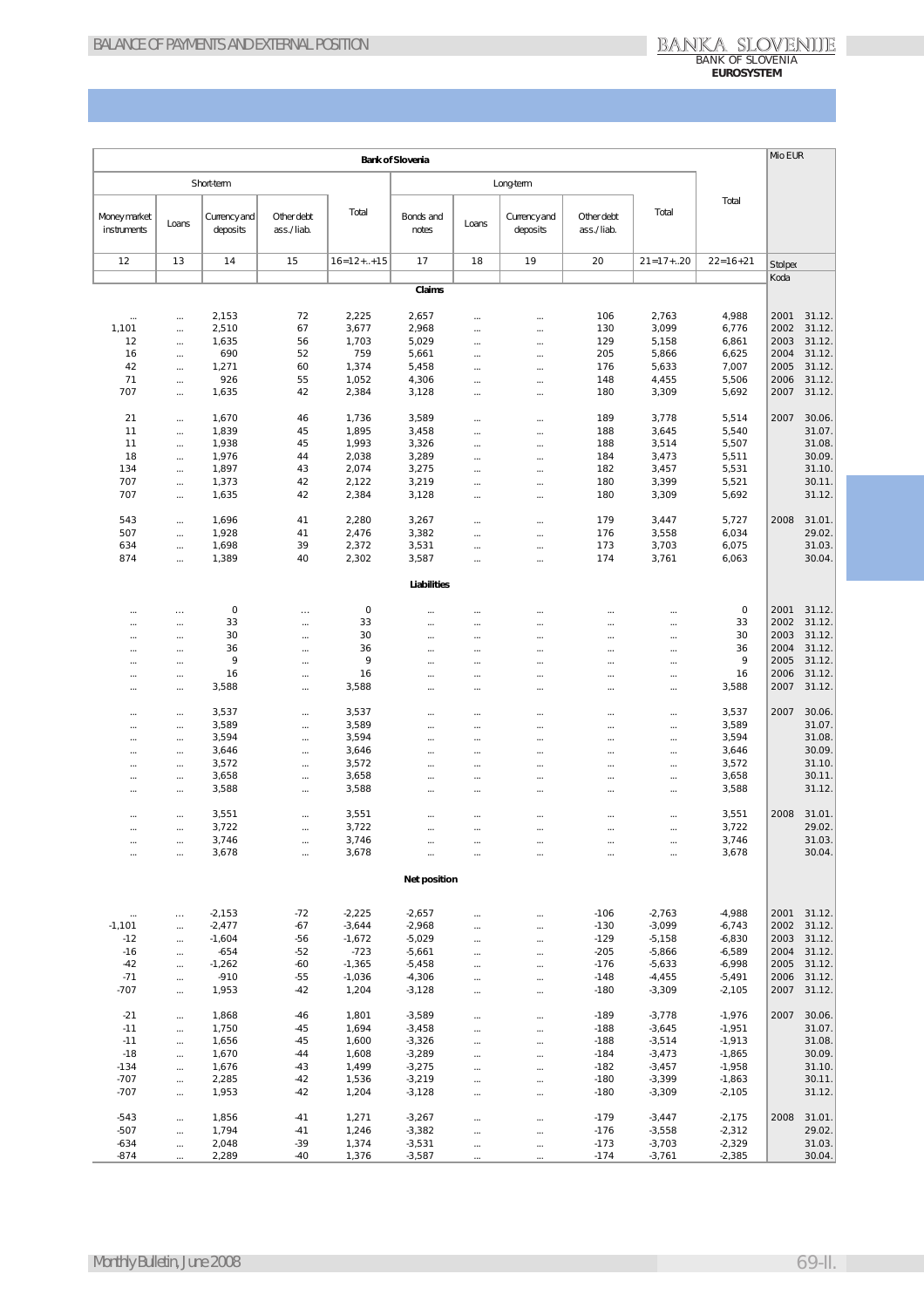| Mio EUR      |                  |                             |                |                          |                          | <b>Banks</b>     |                     |                |                          |                          |                  |                  |
|--------------|------------------|-----------------------------|----------------|--------------------------|--------------------------|------------------|---------------------|----------------|--------------------------|--------------------------|------------------|------------------|
|              |                  |                             |                | Short-term               |                          |                  |                     |                | Long-term                |                          |                  | Total            |
|              |                  | Money market<br>instruments | Loans          | Currency and<br>deposits | Other debt<br>ass./liab. | Total            | Bonds and<br>notes  | Loans          | Currency and<br>deposits | Other debt<br>ass./liab. | Total            |                  |
|              | Stolpec          | 1                           | $\overline{2}$ | 3                        | $\overline{4}$           | $5 = 1 + .4$     | 6                   | $\overline{7}$ | 8                        | 9                        | $10=6+9$         | $11 = 5 + 9$     |
|              | Koda             |                             |                |                          |                          |                  |                     |                |                          |                          |                  |                  |
|              |                  |                             |                |                          |                          | Claims           |                     |                |                          |                          |                  |                  |
| 2001         | 31.12            | $\ddotsc$                   | 13             | 1,563                    | 324                      | 1,899            | 225                 | 97             | $\cdots$                 | $\mathbf{1}$             | 323              | 2,222            |
| 2002         | 31.12            | $\ldots$                    | 32             | 1,167                    | 307                      | 1,506            | 171                 | 168            | $\cdots$                 | 15                       | 354              | 1,859            |
| 2003         | 31.12            | $\cdots$                    | 62             | 919                      | 338                      | 1,318            | 195                 | 238            | $\cdots$                 | 17                       | 450              | 1,768            |
| 2004<br>2005 | 31.12<br>31.12   | 5<br>$\mathbf{1}$           | 76<br>199      | 906<br>1,473             | 340<br>114               | 1,328<br>1,787   | 370<br>906          | 413<br>640     | $\cdots$<br>33           | 18<br>45                 | 801              | 2,129<br>3,411   |
| 2006         | 31.12.           | 134                         | 292            | 1,408                    | 126                      | 1,960            | 1,799               | 1,009          | 38                       | 45                       | 1,624<br>2,891   | 4,851            |
| 2007         | 31.12.           | 994                         | 927            | 2,174                    | 62                       | 4,156            | 3,118               | 2,102          | 59                       | 44                       | 5,323            | 9,479            |
|              |                  |                             |                |                          |                          |                  |                     |                |                          |                          |                  |                  |
| 2007         | 30.06.           | 1,184                       | 498            | 1,546                    | 37                       | 3,265            | 3,244               | 1,585          | 46                       | 45                       | 4,920            | 8,185            |
|              | 31.07            | 1,125                       | 541            | 1,598                    | 49                       | 3,313            | 3,135               | 1,751          | 46                       | 44                       | 4,977            | 8,290            |
|              | 31.08            | 1,050                       | 550            | 1,777                    | 47                       | 3,425            | 3,065               | 1,872          | 52                       | 44                       | 5,033            | 8,458            |
|              | 30.09            | 1,040                       | 582            | 1,927                    | 42                       | 3,591            | 2,957               | 1,878          | 56                       | 45                       | 4,936            | 8,526            |
|              | 31.10.           | 1,150                       | 650            | 1,890                    | 56                       | 3,746            | 3,000               | 1,923          | 54                       | 44                       | 5,021            | 8,767            |
|              | 30.11            | 1,104<br>994                | 664<br>927     | 2,556                    | 57<br>62                 | 4,381            | 2,989               | 2,011          | 59                       | 44<br>44                 | 5,104            | 9,485            |
|              | 31.12.           |                             |                | 2,174                    |                          | 4,156            | 3,118               | 2,102          | 59                       |                          | 5,323            | 9,479            |
| 2008         | 31.01.           | 1,081                       | 742            | 2,020                    | 48                       | 3,892            | 2,970               | 2,127          | 39                       | 45                       | 5,180            | 9,072            |
|              | 29.02.           | 1,120                       | 747            | 2,420                    | 42                       | 4,329            | 2,983               | 2,148          | 31                       | 45                       | 5,207            | 9,536            |
|              | 31.03            | 1,213                       | 737            | 2,523                    | 48                       | 4,520            | 2,950               | 2,224          | 28                       | 45                       | 5,247            | 9,768            |
|              | 30.04.           | 1,201                       | 703            | 2,319                    | 41                       | 4,265            | 2,997               | 2,247          | 26                       | 45                       | 5,314            | 9,579            |
|              |                  |                             |                |                          |                          | Liabilities      |                     |                |                          |                          |                  |                  |
| 2001         | 31.12            | $\cdots$                    | $\mathbf{1}$   | 396                      | 8                        | 406              | $\mathsf{O}\xspace$ | 1,328          | 162                      | 73                       | 1,563            | 1,969            |
| 2002         | 31.12.           |                             | 11             | 383                      | 46                       | 440              | 20                  | 1,622          | 279                      | 64                       | 1,985            | 2,425            |
| 2003         | 31.12.           | $\cdots$                    | 6              | 558                      | 9                        | 573              | 33                  | 2,278          | 506                      | 55                       | 2,873            | 3,445            |
| 2004         | 31.12            |                             | 49             | 543                      | 33                       | 625              | 221                 | 3,206          | 744                      | 58                       | 4,229            | 4,854            |
| 2005         | 31.12.           | $\cdots$                    | 537            | 862                      | 65                       | 1,463            | 336                 | 5,393          | 1,450                    | $\cdots$                 | 7,179            | 8,643            |
| 2006         | 31.12            | $\ldots$                    | 204            | 1,342                    | 46                       | 1,592            | 332                 | 7,150          | 1,945                    | $\cdots$                 | 9,427            | 11,019           |
| 2007         | 31.12.           | $\cdots$                    | 1,509          | 1,563                    | 39                       | 3,111            | 353                 | 9,866          | 2,887                    | $\cdots$                 | 13,106           | 16,216           |
| 2007         | 30.06            | $\cdots$                    | 324            | 1,187                    | 46                       | 1,558            | 329                 | 9,044          | 2,140                    | $\cdots$                 | 11,514           | 13,071           |
|              | 31.07.<br>31.08  | $\cdots$                    | 463<br>459     | 1,228<br>1,432           | 47                       | 1,738<br>1,937   | 354<br>354          | 9,059<br>9,272 | 2,236<br>2,310           | $\cdots$                 | 11,649<br>11,936 | 13,387<br>13,874 |
|              | 30.09            | $\cdots$                    | 780            | 1,344                    | 46<br>39                 | 2,163            | 354                 | 9,392          | 2,435                    | $\cdots$                 | 12,181           | 14,344           |
|              | 31.10.           | $\cdots$<br>$\cdots$        | 858            | 1,626                    | 29                       | 2,513            | 353                 | 9,438          | 2,547                    | $\cdots$<br>$\cdots$     | 12,338           | 14,851           |
|              | 30.11            | $\ldots$                    | 1,436          | 1,671                    | 25                       | 3,132            | 352                 | 9,672          | 2,723                    | $\cdots$                 | 12,747           | 15,879           |
|              | 31.12.           | $\cdots$                    | 1,509          | 1,563                    | 39                       | 3,111            | 353                 | 9,866          | 2,887                    | $\cdots$                 | 13,106           | 16,216           |
| 2008         | 31.01            | $\cdots$                    | 1,365          | 1,438                    | 42                       | 2,845            | 353                 | 10,091         | 2,940                    | $\cdots$                 | 13,384           | 16,229           |
|              | 29.02            |                             | 1,437          | 1,474                    | 32                       | 2,943            | 345                 | 10,187         | 2,892                    | $\cdots$                 | 13,425           | 16,367           |
|              | 31.03.           | $\cdots$                    | 1,621          | 1,711                    | 31                       | 3,363            | 321                 | 10,343         | 2,872                    | $\cdots$                 | 13,537           | 16,899           |
|              | 30.04.           |                             | 1,522          | 2,052                    | 35                       | 3,610            | 332                 | 10,215         | 2,868                    |                          | 13,415           | 17,025           |
|              |                  |                             |                |                          |                          | Net position     |                     |                |                          |                          |                  |                  |
|              |                  |                             |                |                          |                          |                  |                     |                |                          |                          |                  |                  |
| 2001         | 31.12.           | $\cdots$                    | $-12$          | $-1,166$                 | $-315$                   | $-1,494$         | $-225$              | 1,231          | 162                      | 73                       | 1,240            | $-253$           |
| 2002         | 31.12.<br>31.12. | $\cdots$                    | $-21$          | $-784$                   | $-260$                   | $-1,066$         | $-151$              | 1,454          | 279                      | 49                       | 1,631            | 566              |
| 2003<br>2004 | 31.12.           | $\ldots$<br>$-5$            | $-56$<br>$-27$ | $-361$<br>$-363$         | $-329$<br>$-307$         | $-745$<br>$-702$ | $-161$<br>$-148$    | 2,040<br>2,793 | 506<br>744               | 38<br>39                 | 2,423<br>3,428   | 1,678<br>2,726   |
| 2005         | 31.12.           | $-1$                        | 338            | $-611$                   | $-49$                    | $-323$           | $-569$              | 4,753          | 1,417                    | $-45$                    | 5,555            | 5,232            |
| 2006         | 31.12.           | $-134$                      | $-88$          | $-66$                    | $-80$                    | $-368$           | $-1,467$            | 6,141          | 1,907                    | $-45$                    | 6,536            | 6,168            |
|              | 2007 31.12.      | $-994$                      | 583            | $-611$                   | $-23$                    | $-1,045$         | $-2,765$            | 7,763          | 2,829                    | $-44$                    | 7,782            | 6,737            |
| 2007         | 30.06.           | $-1,184$                    | $-174$         | $-358$                   | 9                        | $-1,708$         | $-2,914$            | 7,459          | 2,094                    | $-45$                    | 6,594            | 4,886            |
|              | 31.07.           | $-1,125$                    | $-78$          | $-371$                   | $-1$                     | $-1,575$         | $-2,782$            | 7,308          | 2,190                    | $-44$                    | 6,672            | 5,097            |
|              | 31.08.           | $-1,050$                    | $-92$          | $-345$                   | $-1$                     | $-1,487$         | $-2,711$            | 7,400          | 2,259                    | $-44$                    | 6,903            | 5,416            |
|              | 30.09.           | $-1,040$                    | 198            | $-583$                   | $-3$                     | $-1,427$         | $-2,603$            | 7,514          | 2,379                    | $-45$                    | 7,245            | 5,818            |
|              | 31.10.           | $-1,150$                    | 208            | $-264$                   | $-27$                    | $-1,233$         | $-2,647$            | 7,515          | 2,493                    | $-44$                    | 7,317            | 6,084            |
|              | 30.11.           | $-1,104$                    | 772            | $-885$                   | $-32$                    | $-1,249$         | $-2,637$            | 7,661          | 2,664                    | $-44$                    | 7,644            | 6,395            |
|              | 31.12.           | $-994$                      | 583            | $-611$                   | $-23$                    | $-1,045$         | $-2,765$            | 7,763          | 2,829                    | $-44$                    | 7,782            | 6,737            |
| 2008         | 31.01.           | $-1,081$                    | 623            | $-583$                   | $-6$                     | $-1,047$         | $-2,617$            | 7,964          | 2,901                    | $-45$                    | 8,204            | 7,157            |
|              | 29.02.           | $-1,120$                    | 689            | $-946$                   | $-10$                    | $-1,387$         | $-2,638$            | 8,039          | 2,861                    | $-45$                    | 8,218            | 6,831            |
|              | 31.03.           | $-1,213$                    | 884            | $-812$                   | $-16$                    | $-1,158$         | $-2,629$            | 8,119          | 2,844                    | -45                      | 8,289            | 7,132            |

30.04. -1,201 819 -267 -6 -655 -2,665 7,969 2,842 -45 8,101 7,446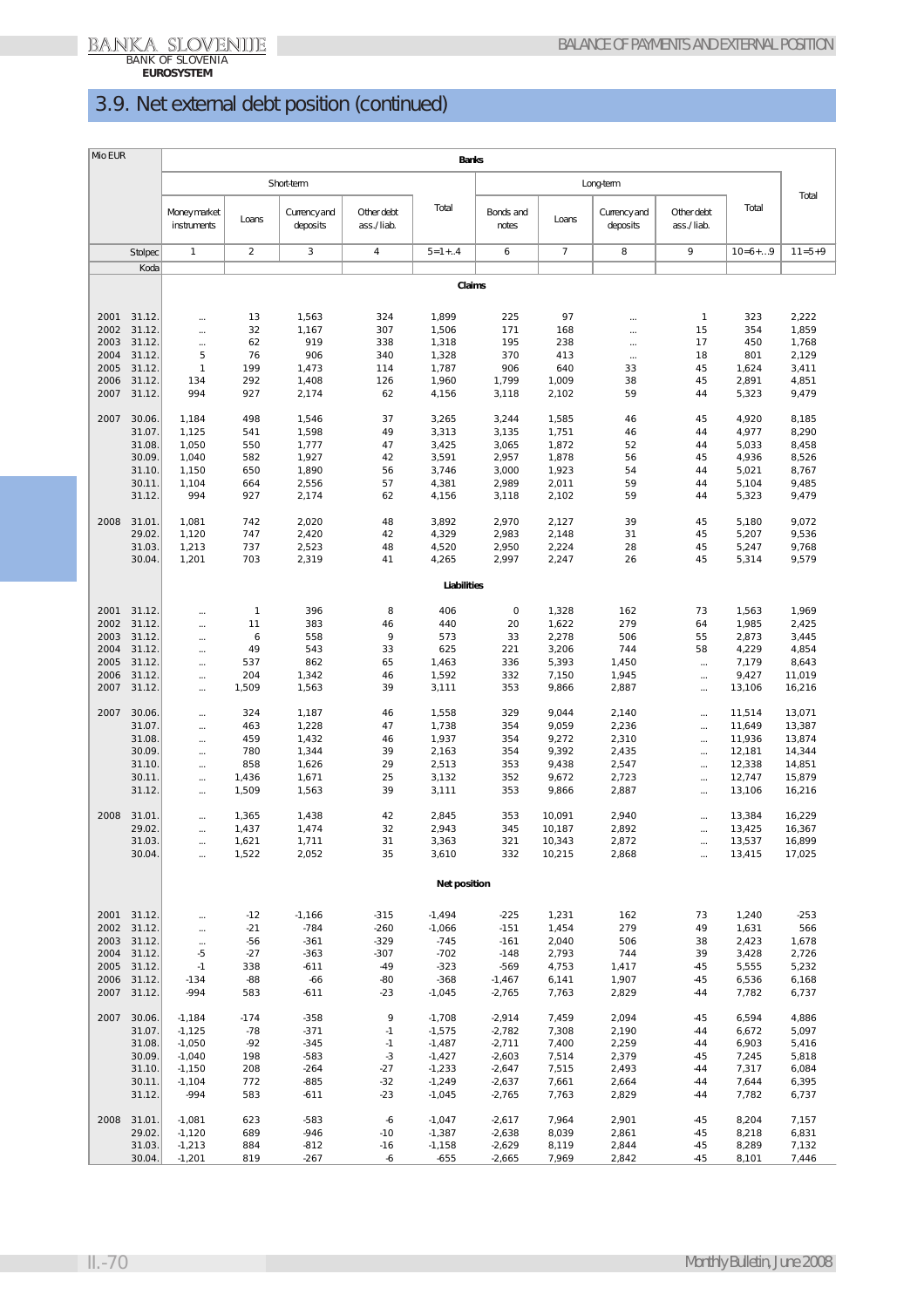|                                |                |                          |                |                          | Other sectors        |                      |                |                              |                      |                          |                |                      | Mio EUR         |                            |
|--------------------------------|----------------|--------------------------|----------------|--------------------------|----------------------|----------------------|----------------|------------------------------|----------------------|--------------------------|----------------|----------------------|-----------------|----------------------------|
|                                |                | Short-term               |                |                          |                      |                      |                | Long-term                    |                      |                          |                |                      |                 |                            |
| Money<br>market<br>instruments | Loans          | Currency and<br>deposits | Trade credits  | Other debt<br>ass./liab. | Total                | Bonds and<br>notes   | Loans          | Currency<br>and<br>deposits  | Trade credits        | Other debt<br>ass./liab. | Total          | Total                |                 |                            |
| 12                             | 13             | 14                       | 15             | 16                       | $17 = 12 +16$        | 18                   | 19             | 20                           | 21                   | 22                       |                | $23=18+.22$ 24=17+23 |                 |                            |
|                                |                |                          |                |                          |                      |                      |                |                              |                      |                          |                |                      | Stolpec<br>Koda |                            |
|                                |                |                          |                |                          |                      | Claims               |                |                              |                      |                          |                |                      |                 |                            |
|                                | $\overline{4}$ | 748                      | 1,880          | 169                      | 2,800                | 35                   | 56             | $\cdots$                     | 48                   | $\mathsf{O}\xspace$      | 139            | 2,940                |                 | 2001 31.12                 |
|                                | 18             | 1,256                    | 1,884          | 148                      | 3,305                | 105                  | 120            | $\ldots$                     | 25                   |                          | 250            | 3,555                |                 | 2002 31.12.                |
| $\cdots$                       | 41             | 1,781                    | 1,907          | 132                      | 3,862                | 167                  | 184            | $\cdots$                     | 15                   | 4                        | 370            | 4,231                |                 | 2003 31.12.                |
| 3                              | 51             | 2,500                    | 2,108          | 169                      | 4,832                | 420                  | 212            | $\cdots$                     | 13                   | 6                        | 651            | 5,482                |                 | 2004 31.12                 |
| 3<br>$\overline{7}$            | 78<br>146      | 2,923<br>3,707           | 2,856<br>3,249 | 171<br>249               | 6,032<br>7,359       | 542<br>840           | 289<br>453     | $\cdots$                     | 16<br>25             | 6<br>$\sqrt{2}$          | 853<br>1,321   | 6,885<br>8,679       |                 | 2005 31.12.<br>2006 31.12. |
| 29                             | 137            | 4,409                    | 3,646          | 165                      | 8,386                | 1,345                | 101            | $\ldots$<br>6                | 31                   | 21                       | 1,505          | 9,890                |                 | 2007 31.12                 |
|                                |                |                          |                |                          |                      |                      |                |                              |                      |                          |                |                      |                 |                            |
| 31                             | 79             | 4,118                    | 3,771          | 110                      | 8,110                | 1,160                | 173            | $\mathbf{1}$                 | 26                   | 13                       | 1,373          | 9,482                |                 | 2007 30.06                 |
| 34                             | 81             | 4,208                    | 3,732          | 109                      | 8,165                | 1,178                | 177            | $\mathbf{1}$                 | 26                   | 11                       | 1,393          | 9,558                |                 | 31.07.                     |
| 36<br>38                       | 95<br>111      | 4,295<br>4,344           | 3,580<br>3,768 | 111<br>107               | 8,118<br>8,368       | 1,188<br>1,229       | 174<br>180     | $\mathbf{1}$<br>$\mathbf{1}$ | 26<br>26             | 9<br>9                   | 1,399          | 9,517<br>9,813       |                 | 31.08<br>30.09             |
| 37                             | 114            | 4,368                    | 3,993          | 88                       | 8,600                | 1,302                | 185            | 6                            | 26                   | 20                       | 1,445<br>1,539 | 10,139               |                 | 31.10                      |
| 35                             | 136            | 4,390                    | 3,998          | 58                       | 8,617                | 1,314                | 214            | 6                            | 26                   | 18                       | 1,578          | 10,195               |                 | 30.11.                     |
| 29                             | 137            | 4,409                    | 3,646          | 165                      | 8,386                | 1,345                | 101            | 6                            | 31                   | 21                       | 1,505          | 9,890                |                 | 31.12.                     |
|                                |                |                          |                |                          |                      |                      |                |                              |                      |                          |                |                      |                 |                            |
| 27                             | 134            | 4,501                    | 3,700          | 164                      | 8,526                | 1,380                | 105            | 6                            | 31                   | 22                       | 1,545          | 10,071               | 2008            | 31.01.                     |
| 27<br>29                       | 130<br>133     | 4,488<br>4,514           | 3,899<br>4,075 | 170<br>169               | 8,713<br>8,921       | 1,387<br>1,370       | 107<br>111     | 6<br>6                       | 31<br>30             | 25<br>27                 | 1,557<br>1,545 | 10,269<br>10,466     |                 | 29.02.<br>31.03.           |
| 31                             | 127            | 4,630                    | 4,078          | 128                      | 8,994                | 1,388                | 111            | 6                            | 31                   | 24                       | 1,560          | 10,554               |                 | 30.04.                     |
|                                |                |                          |                |                          |                      |                      |                |                              |                      |                          |                |                      |                 |                            |
|                                |                |                          |                |                          |                      | Liabilities          |                |                              |                      |                          |                |                      |                 |                            |
| 12                             | 27             | $\cdots$                 | 1,690          | 64                       | 1,793                | 26                   | 3,224          | $\cdots$                     | 60                   | 6                        | 3,315          | 5,107                |                 | 2001 31.12.                |
|                                | 13             | $\cdots$                 | 1,693          | 82                       | 1,787                | 22                   | 3,819          | $\cdots$                     | 38                   | 4                        | 3,882          | 5,669                |                 | 2002 31.12.                |
| $\cdots$                       | 81             | $\cdots$                 | 1,663          | 88                       | 1,832                | 28                   | 4,266          | $\cdots$                     | 30                   | $\overline{2}$           | 4,327          | 6,159                |                 | 2003 31.12.                |
|                                | 24<br>101      | $\cdots$                 | 1,862<br>2,848 | 92<br>91                 | 1,977<br>3,040       | 10<br>13             | 5,040<br>5,219 | $\cdots$                     | 17<br>$\overline{7}$ | 10<br>$\overline{7}$     | 5,077<br>5,246 | 7,054<br>8,286       | 2004            | 31.12.<br>2005 31.12.      |
| $\cdots$<br>                   | 68             | $\cdots$<br>$\cdots$     | 3,330          | 166                      | 3,565                | 17                   | 5,912          | $\cdots$<br>$\cdots$         | 3                    | $\sqrt{2}$               | 5,934          | 9,499                | 2006            | 31.12                      |
| $\cdots$                       | 136            | $\cdots$                 | 3,830          | 10                       | 3,975                | 6                    | 3,553          | $\cdots$                     | 12                   | 5                        | 3,576          | 7,551                |                 | 2007 31.12                 |
|                                |                |                          |                |                          |                      |                      |                |                              |                      |                          |                |                      |                 |                            |
| $\cdots$                       | 125<br>155     | $\cdots$                 | 3,634<br>3,677 | 6<br>$\overline{4}$      | 3,765<br>3,837       | 6<br>6               | 3,298<br>3,337 | $\cdots$                     | 8<br>8               | $\sqrt{2}$<br>$\sqrt{2}$ | 3,314<br>3,354 | 7,079<br>7,190       | 2007            | 30.06<br>31.07.            |
| <br>$\cdots$                   | 139            | $\cdots$<br>$\cdots$     | 3,376          | 5                        | 3,520                | 6                    | 3,395          | $\cdots$<br>$\cdots$         | 8                    | $\overline{c}$           | 3,412          | 6,931                |                 | 31.08                      |
|                                | 143            | $\cdots$                 | 3,595          | 11                       | 3,749                | 6                    | 3,437          | $\cdots$                     | 13                   | $\overline{4}$           | 3,461          | 7,210                |                 | 30.09                      |
| $\cdots$                       | 154            | $\cdots$                 | 3,760          | 12                       | 3,927                | 6                    | 3,512          | $\cdots$                     | 13                   | 4                        | 3,536          | 7,462                |                 | 31.10                      |
|                                | 168            | $\cdots$                 | 3,837          | 12                       | 4,016                | 6                    | 3,573          | $\cdots$                     | 12                   | 4                        | 3,595          | 7,612                |                 | 30.11                      |
| $\cdots$                       | 136            | $\cdots$                 | 3,830          | 10                       | 3,975                | 6                    | 3,553          | $\cdots$                     | 12                   | 5                        | 3,576          | 7,551                |                 | 31.12.                     |
| $\cdots$                       | 139            | $\cdots$                 | 3,748          | 17                       | 3,905                | 6                    | 3,630          | $\cdots$                     | 8                    | $\overline{7}$           | 3,651          | 7,556                | 2008            | 31.01.                     |
|                                | 150            | $\cdots$                 | 3,812          | 16                       | 3,978                | 6                    | 3,673          | $\cdots$                     | 15                   | $\overline{7}$           | 3,701          | 7,679                |                 | 29.02.                     |
|                                | 142            |                          | 3,923          | 17                       | 4,082                | 6                    | 3,616          |                              | 18                   | 7                        | 3,647          | 7,729                |                 | 31.03.                     |
|                                | 149            | $\cdots$                 | 3,978          | 16                       | 4,143                | 6                    | 3,635          | $\cdots$                     | 18                   | $\boldsymbol{7}$         | 3,666          | 7,809                |                 | 30.04.                     |
|                                |                |                          |                |                          |                      | Net position         |                |                              |                      |                          |                |                      |                 |                            |
| 12                             | 23             | $-748$                   | $-190$         | $-105$                   | $-1,008$             | $-9$                 | 3,168          | $\cdots$                     | 11                   | 6                        | 3,175          | 2,168                |                 | 2001 31.12.                |
| $\ldots$                       | $-5$           | $-1,256$                 | $-191$         | $-66$                    | $-1,518$             | $-84$                | 3,699          | $\cdots$                     | 13                   | 4                        | 3,632          | 2,114                |                 | 2002 31.12.                |
| $\ddotsc$                      | 39             | $-1,781$                 | $-244$         | $-44$                    | $-2,030$             | $-139$               | 4,082          | $\cdots$                     | 15                   | $-1$                     | 3,957          | 1,927                |                 | 2003 31.12.                |
| $-3$                           | $-27$          | $-2,500$                 | $-247$         | $-77$                    | $-2,854$             | $-410$               | 4,828          | $\ldots$                     | $\overline{4}$       | $\overline{4}$           | 4,426          | 1,572                |                 | 2004 31.12.                |
| $-3$                           | 22             | $-2,923$                 | -8             | $-80$                    | $-2,993$             | $-528$               | 4,930          | $\cdots$                     | -9                   | $\mathbf 0$              | 4,393          | 1,401                |                 | 2005 31.12.                |
| $-7$                           | $-77$          | $-3,707$                 | 81             | $-82$                    | $-3,793$             | $-823$               | 5,459          | $\ldots$                     | $-23$                | $-1$                     | 4,613          | 820                  |                 | 2006 31.12.                |
| $-29$                          | $-1$           | $-4,409$                 | 183            | $-155$                   | $-4,411$             | $-1,339$             | 3,452          | $-6$                         | $-19$                | $-16$                    | 2,072          | $-2,339$             |                 | 2007 31.12.                |
| $-31$                          | 46             | $-4,118$                 | $-137$         | $-104$                   | $-4,344$             | $-1,153$             | 3,125          | $-1$                         | $-18$                | $-11$                    | 1,941          | $-2,403$             |                 | 2007 30.06                 |
| $-34$                          | 74             | $-4,208$                 | $-56$          | $-105$                   | $-4,328$             | $-1,172$             | 3,160          | $-1$                         | $-18$                | -9                       | 1,961          | $-2,367$             |                 | 31.07                      |
| $-36$                          | 43             | $-4,295$                 | $-204$         | $-106$                   | $-4,598$             | $-1,182$             | 3,221          | $-1$                         | $-18$                | $-7$                     | 2,013          | $-2,586$             |                 | 31.08                      |
| $-38$                          | 32             | $-4,344$                 | $-174$         | $-96$                    | $-4,619$             | $-1,223$             | 3,258          | $-1$                         | $-13$                | $-4$                     | 2,016          | $-2,603$             |                 | 30.09                      |
| $-37$                          | 40             | $-4,368$                 | $-233$         | $-76$                    | $-4,674$             | $-1,295$             | 3,327          | $-6$                         | $-13$                | $-15$                    | 1,997          | $-2,677$             |                 | 31.10.                     |
| $-35$<br>$-29$                 | 32<br>$-1$     | $-4,390$<br>$-4,409$     | $-162$<br>183  | $-46$<br>$-155$          | $-4,600$<br>$-4,411$ | $-1,308$<br>$-1,339$ | 3,359<br>3,452 | $-6$<br>$-6$                 | $-14$<br>$-19$       | $-14$<br>$-16$           | 2,017<br>2,072 | $-2,583$<br>$-2,339$ |                 | 30.11<br>31.12.            |
| $-27$                          | 5              | $-4,501$                 | 49             | $-147$                   |                      | $-1,374$             | 3,526          |                              | $-23$                |                          |                |                      |                 | 2008 31.01.                |
| $-27$                          | 20             | $-4,488$                 | $-87$          | $-154$                   | $-4,621$<br>$-4,735$ | $-1,381$             | 3,566          | $-6$<br>-6                   | $-16$                | $-15$<br>$-18$           | 2,107<br>2,144 | $-2,514$<br>$-2,591$ |                 | 29.02.                     |
| $-29$                          | 9              | $-4,514$                 | $-152$         | $-153$                   | $-4,839$             | $-1,364$             | 3,505          | -6                           | $-12$                | $-20$                    | 2,103          | $-2,736$             |                 | 31.03.                     |
| $-31$                          | 22             | $-4,630$                 | $-99$          | $-112$                   | $-4,851$             | $-1,382$             | 3,523          | -6                           | $-13$                | $-17$                    | 2,106          | $-2,746$             |                 | 30.04.                     |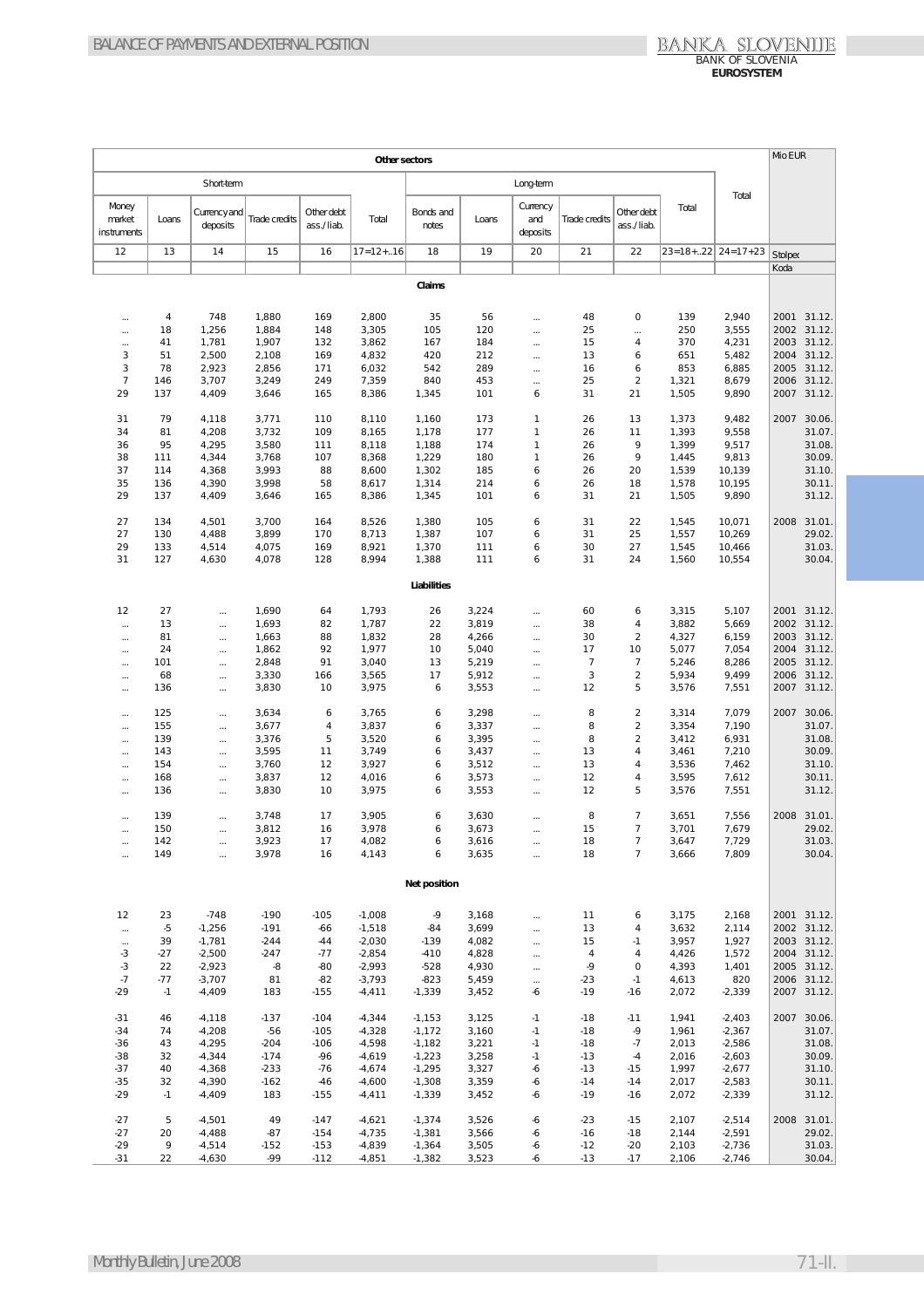# 3.9. Net external debt position (continued)

| Mio EUR |                            |                                |                |                  |                          |                          |                      | Total all sectors |                      |                             |                          |                           |                      |                  |
|---------|----------------------------|--------------------------------|----------------|------------------|--------------------------|--------------------------|----------------------|-------------------|----------------------|-----------------------------|--------------------------|---------------------------|----------------------|------------------|
|         |                            |                                |                |                  |                          |                          |                      |                   |                      |                             |                          |                           | Direct investment:   |                  |
|         |                            |                                |                | Short-term       |                          |                          |                      |                   | Long-term            |                             |                          |                           | Intercomapny lending |                  |
|         |                            |                                |                |                  |                          |                          |                      |                   |                      |                             |                          |                           |                      | Total            |
|         |                            | Money<br>market<br>instruments | Loans          | Trade credits    | Currency and<br>deposits | Other debt<br>ass./liab. | Bonds and<br>notes   | Loans             | Trade credits        | Currency<br>and<br>deposits | Other debt<br>ass./liab. | Affiliated<br>enterprises | Direct<br>investors  |                  |
|         | Stolpec                    | $\mathbf{1}$                   | $\overline{2}$ | 3                | $\overline{4}$           | 5                        | 6                    | $\overline{7}$    | 8                    | 9                           | 10                       | 11                        | 12                   | $13 = 1 +  + 12$ |
|         | Koda                       |                                |                |                  |                          |                          |                      |                   |                      |                             |                          |                           |                      |                  |
|         |                            |                                |                |                  |                          |                          |                      | Claims            |                      |                             |                          |                           |                      |                  |
|         |                            |                                |                |                  |                          |                          |                      |                   |                      |                             |                          |                           |                      |                  |
|         | 2001 31.12                 | $\ldots$                       | 17             | 1,880            | 4,463                    | 1,452                    | 2,917                | 153               | 48                   | $\cdots$                    | 106                      | 553                       | 223                  | 11,813           |
|         | 2002 31.12                 | 1,101                          | 50             | 1,884            | 4,933                    | 1,373                    | 3,244                | 288               | 25                   | $\cdots$                    | 167                      | 690                       | 324                  | 14,079           |
|         | 2003 31.12<br>2004 31.12   | 12<br>24                       | 103<br>127     | 1,907<br>2,108   | 4,335<br>4,096           | 1,356<br>1,389           | 5,392<br>6,453       | 422<br>625        | 15<br>13             | $\cdots$                    | 170<br>258               | 864<br>836                | 366<br>296           | 14,941<br>16,225 |
|         | 2005 31.12                 | 48                             | 277            | 2,856            | 5,668                    | 1,175                    | 6,965                | 929               | 16                   | $\cdots$<br>33              | 267                      | 883                       | 455                  | 19,572           |
|         | 2006 31.12                 | 213                            | 438            | 3,249            | 6,041                    | 556                      | 7,036                | 1,462             | 25                   | 38                          | 244                      | 988                       | 389                  | 20,679           |
|         | 2007 31.12                 | 1,733                          | 1,063          | 3,646            | 8,218                    | 392                      | 7,773                | 2,203             | 31                   | 65                          | 334                      | 1,821                     | 779                  | 28,058           |
|         |                            |                                |                |                  |                          |                          |                      |                   |                      |                             |                          |                           |                      |                  |
|         | 2007 30.06                 | 1,248                          | 577            | 3,771            | 7,333                    | 326                      | 8,146                | 1,758             | 26                   | 48                          | 338                      | 1,594                     | 736                  | 25,902           |
|         | 31.07<br>31.08             | 1,182<br>1,109                 | 623<br>646     | 3,732<br>3,580   | 7,645<br>8,010           | 334<br>335               | 7,931<br>7,746       | 1,928<br>2,047    | 26<br>26             | 47<br>53                    | 334<br>333               | 1,648<br>1,662            | 718<br>659           | 26,148<br>26,206 |
|         | 30.09                      | 1,107                          | 693            | 3,768            | 8,248                    | 325                      | 7,647                | 2,058             | 26                   | 57                          | 338                      | 1,767                     | 709                  | 26,743           |
|         | 31.10                      | 1,333                          | 764            | 3,993            | 8,155                    | 318                      | 7,750                | 2,108             | 26                   | 60                          | 344                      | 1,887                     | 767                  | 27,506           |
|         | 30.11                      | 1,853                          | 800            | 3,998            | 8,319                    | 280                      | 7,695                | 2,224             | 26                   | 66                          | 339                      | 1,864                     | 810                  | 28,275           |
|         | 31.12                      | 1,733                          | 1,063          | 3,646            | 8,218                    | 392                      | 7,773                | 2,203             | 31                   | 65                          | 334                      | 1,821                     | 779                  | 28,058           |
|         | 2008 31.01                 | 1,656                          |                | 3,700            |                          | 378                      |                      |                   |                      |                             | 329                      |                           | 794                  |                  |
|         | 29.02                      | 1,660                          | 877<br>877     | 3,899            | 8,216<br>8,836           | 376                      | 7,810<br>7,952       | 2,232<br>2,255    | 31<br>31             | 45<br>37                    | 321                      | 1,857<br>1,883            | 815                  | 27,924<br>28,943 |
|         | 31.03                      | 1,885                          | 870            | 4,075            | 8,735                    | 381                      | 8,060                | 2,335             | 30                   | 35                          | 325                      | 1,911                     | 819                  | 29,462           |
|         | 30.04                      | 2,114                          | 830            | 4,078            | 8,338                    | 334                      | 8,181                | 2,358             | 31                   | 32                          | 323                      | 1,996                     | 829                  | 29,444           |
|         |                            |                                |                |                  |                          |                          |                      |                   |                      |                             |                          |                           |                      |                  |
|         |                            |                                |                |                  |                          |                          |                      | Liabilities       |                      |                             |                          |                           |                      |                  |
|         | 2001 31.12                 | 15                             | 28             | 1,690            | 396                      | 84                       | 1,934                | 5,134             | 60                   | 162                         | 79                       | 130                       | 674                  | 10,386           |
|         | 2002 31.12                 | 56                             | 24             | 1,693            | 416                      | 138                      | 1,935                | 5,909             | 38                   | 279                         | 68                       | 163                       | 806                  | 11,524           |
|         | 2003 31.12                 | 32                             | 87             | 1,663            | 588                      | 106                      | 2,070                | 6,927             | 30                   | 506                         | 57                       | 185                       | 974                  | 13,225           |
|         | 2004 31.12                 | 13                             | 73             | 1,862            | 579                      | 133                      | 2,096                | 8,627             | 17                   | 744                         | 68                       | 131                       | 1,001                | 15,343           |
|         | 2005 31.12                 | 21                             | 638            | 2,848            | 871                      | 165                      | 2,112                | 10,974            | $\overline{7}$       | 1,450                       | 7                        | 433                       | 981                  | 20,508           |
|         | 2006 31.12                 | 24                             | 273            | 3,330            | 1,357                    | 222                      | 2,456                | 13,304            | 3                    | 1,945                       | $\overline{c}$           | 191                       | 928                  | 24,034           |
|         | 2007 31.12                 | $\cdots$                       | 1,645          | 3,830            | 5,150                    | 48                       | 3,191                | 13,613            | 12                   | 2,887                       | 5                        | 231                       | 3,746                | 34,358           |
|         | 2007 30.06                 | $\ldots$                       | 450            | 3,634            | 4,725                    | 52                       | 3,182                | 12,561            | 8                    | 2,140                       | $\overline{2}$           | 243                       | 3,151                | 30,147           |
|         | 31.07                      | $\ldots$                       | 619            | 3,677            | 4,817                    | 52                       | 3,212                | 12,609            | 8                    | 2,236                       | $\overline{c}$           | 239                       | 3,308                | 30,778           |
|         | 31.08                      | $\cdots$                       | 597            | 3,376            | 5,026                    | 51                       | 3,220                | 12,878            | 8                    | 2,310                       | $\overline{2}$           | 237                       | 3,324                | 31,030           |
|         | 30.09                      | $\ddotsc$                      | 923            | 3,595            | 4,990                    | 51                       | 3,210                | 13,029            | 13                   | 2,435                       | $\overline{4}$           | 230                       | 3,502                | 31,982           |
|         | 31.10                      | $\cdots$                       | 1,012          | 3,760            | 5,199                    | 41                       | 3,228                | 13,150            | 13                   | 2,547                       | 4                        | 354                       | 3,563                | 32,871           |
|         | 30.11<br>31.12             | $\ldots$                       | 1,604<br>1,645 | 3,837<br>3,830   | 5,329<br>5,150           | 37<br>48                 | 3,199<br>3,191       | 13,439<br>13,613  | 12<br>12             | 2,723<br>2,887              | 4<br>5                   | 341<br>231                | 3,591<br>3,746       | 34,116<br>34,358 |
|         |                            | $\cdots$                       |                |                  |                          |                          |                      |                   |                      |                             |                          |                           |                      |                  |
|         | 2008 31.01                 | $\cdots$                       | 1,505          | 3,748            | 4,989                    | 59                       | 3,245                | 13,910            | 8                    | 2,940                       | 7                        | 257                       | 3,768                | 34,437           |
|         | 29.02                      |                                | 1,586          | 3,812            | 5,195                    | 48                       | 4,145                | 14,044            | 15                   | 2,892                       | $\overline{7}$           | 290                       | 3,739                | 35,774           |
|         | 31.03.                     | $\ldots$                       | 1,763          | 3,923            | 5,457                    | 48                       | 4,109                | 14,133            | 18                   | 2,872                       | $\overline{\phantom{a}}$ | 310                       | 3,895                | 36,535           |
|         | 30.04.                     | $\cdots$                       | 1,671          | 3,978            | 5,730                    | 51                       | 3,955                | 14,024            | 18                   | 2,868                       | $\overline{7}$           | 273                       | 3,985                | 36,561           |
|         |                            |                                |                |                  |                          |                          |                      | Net position      |                      |                             |                          |                           |                      |                  |
|         |                            |                                |                |                  |                          |                          |                      |                   |                      |                             |                          |                           |                      |                  |
|         | 2001 31.12.                | 15                             | 11             | $-190$           | $-3,320$                 | $-1,368$                 | $-983$               | 4,981             | 11                   | 162                         | $-27$                    | $-423$                    | 451                  | $-1,427$         |
|         | 2002 31.12.                | $-1,044$                       | $-26$          | $-191$           | $-3,261$                 | $-1,236$                 | $-1,309$             | 5,621             | 13                   | 279                         | $-100$                   | $-527$                    | 482                  | $-2,555$         |
|         | 2003 31.12.                | 20                             | $-16$          | $-244$           | $-1,965$                 | $-1,250$                 | $-3,322$             | 6,505             | 15                   | 506                         | $-113$                   | $-678$                    | 608                  | $-1,716$         |
|         | 2004 31.12.<br>2005 31.12. | $-12$<br>$-27$                 | $-54$<br>361   | $-247$<br>-8     | $-1,017$<br>$-1,873$     | $-1,256$<br>$-1,010$     | $-4,357$<br>$-4,853$ | 8,002<br>10,046   | $\overline{4}$<br>-9 | 744<br>1,417                | $-190$<br>$-260$         | $-705$<br>$-450$          | 705<br>526           | $-882$<br>936    |
|         | 2006 31.12.                | $-189$                         | $-165$         | 81               | $-976$                   | $-334$                   | $-4,580$             | 11,842            | $-23$                | 1,907                       | $-242$                   | $-797$                    | 539                  | 3,355            |
|         | 2007 31.12.                | $-1,733$                       | 581            | 183              | 1,342                    | $-344$                   | $-4,582$             | 11,409            | $-19$                | 2,822                       | $-330$                   | $-1,590$                  | 2,967                | 6,300            |
|         |                            |                                |                |                  |                          |                          |                      |                   |                      |                             |                          |                           |                      |                  |
|         | 2007 30.06.                | $-1,248$                       | $-128$         | $-137$           | 1,509                    | $-274$                   | $-4,964$             | 10,803            | $-18$                | 2,093                       | $-336$                   | $-1,352$                  | 2,415                | 4,246            |
|         | 31.07.                     | $-1,182$                       | $-4$           | $-56$            | 1,380                    | $-282$                   | $-4,719$             | 10,681            | $-18$                | 2,189                       | $-332$                   | $-1,408$                  | 2,590                | 4,630            |
|         | 31.08.<br>30.09.           | $-1,109$                       | $-48$          | $-204$           | 1,312                    | $-283$                   | $-4,526$             | 10,831            | $-18$                | 2,257                       | $-331$                   | $-1,426$                  | 2,665                | 4,824            |
|         | 31.10.                     | $-1,107$<br>$-1,333$           | 230<br>248     | $-174$<br>$-233$ | 1,087<br>1,412           | $-274$<br>$-277$         | $-4,437$<br>$-4,523$ | 10,971<br>11,042  | $-13$<br>$-13$       | 2,378<br>2,487              | $-333$<br>$-340$         | $-1,536$<br>$-1,533$      | 2,792<br>2,796       | 5,240<br>5,365   |
|         | 30.11.                     | $-1,853$                       | 804            | $-162$           | 1,400                    | $-243$                   | $-4,496$             | 11,214            | $-14$                | 2,658                       | $-334$                   | $-1,523$                  | 2,781                | 5,841            |
|         | 31.12.                     | $-1,733$                       | 581            | 183              | 1,342                    | $-344$                   | $-4,582$             | 11,409            | $-19$                | 2,822                       | $-330$                   | $-1,590$                  | 2,967                | 6,300            |
|         |                            |                                |                |                  |                          |                          |                      |                   |                      |                             |                          |                           |                      |                  |
|         | 2008 31.01                 | $-1,656$                       | 628            | 49               | 1,273                    | $-319$                   | $-4,564$             | 11,678            | $-23$                | 2,895                       | $-322$                   | $-1,600$                  | 2,974                | 6,513            |
|         | 29.02.<br>31.03.           | $-1,660$<br>$-1,885$           | 709<br>893     | $-87$<br>$-152$  | 847<br>1,235             | $-328$<br>$-333$         | $-3,807$<br>$-3,952$ | 11,788<br>11,798  | $-16$<br>$-12$       | 2,855<br>2,838              | $-314$<br>$-319$         | $-1,593$<br>$-1,601$      | 2,924<br>3,076       | 6,831<br>7,072   |
|         | 30.04.                     | $-2,114$                       | 841            | -99              | 2,022                    | $-282$                   | $-4,226$             | 11,666            | $-13$                | 2,836                       | $-316$                   | $-1,723$                  | 3,156                | 7,117            |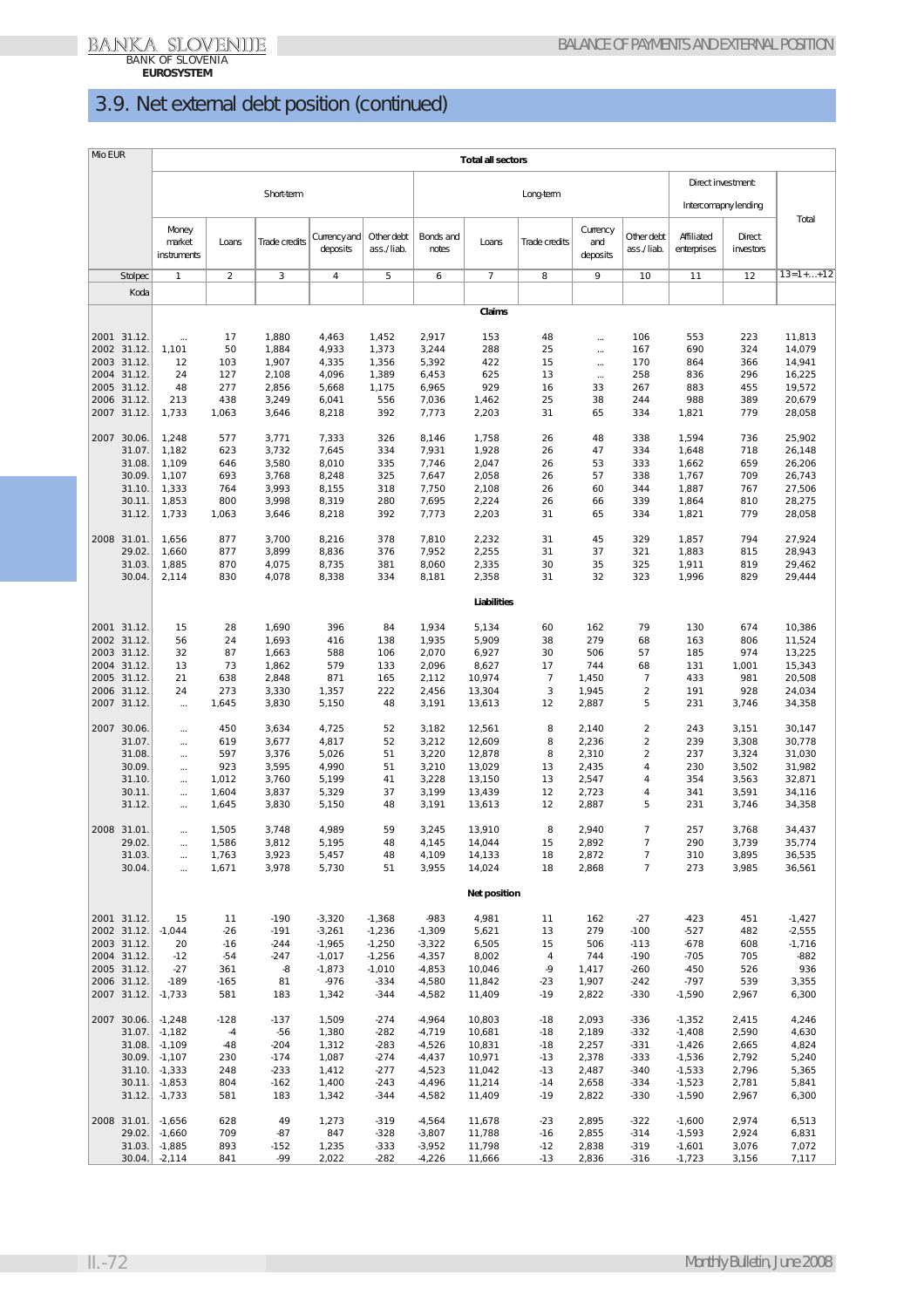|                                         | Total                                              | $= 6 + 12 + 19$<br>$\overline{5}$ |      |                              | 3,706                                                          | 4,275                   |                                                    | 5,381<br>6,165                                                 | 6,459             |                   | 8,012<br>9,490                          |                                     | L60'I | 1,178                                    |       | 1,657<br>1,875 | 2,007 |                                             | 2,462<br>2,883           |                                            |                   |                           |         | 2,609<br>3,097<br>3,724<br>4,290             | 4,452 | 5,550 | 6,607                                                                      |
|-----------------------------------------|----------------------------------------------------|-----------------------------------|------|------------------------------|----------------------------------------------------------------|-------------------------|----------------------------------------------------|----------------------------------------------------------------|-------------------|-------------------|-----------------------------------------|-------------------------------------|-------|------------------------------------------|-------|----------------|-------|---------------------------------------------|--------------------------|--------------------------------------------|-------------------|---------------------------|---------|----------------------------------------------|-------|-------|----------------------------------------------------------------------------|
|                                         | Total                                              | $\frac{1}{2}$                     |      |                              | 595<br>722<br>999                                              |                         |                                                    |                                                                |                   |                   | 895<br>1045<br>1312                     |                                     |       |                                          |       |                |       | 00000000                                    |                          |                                            | 595               |                           |         | 722<br>999<br>895                            |       |       | 1,045<br>1,312                                                             |
|                                         | Other                                              | $\frac{8}{18}$                    |      |                              | 0000000                                                        |                         |                                                    |                                                                |                   |                   |                                         |                                     |       |                                          |       |                |       | 00000000                                    |                          |                                            |                   |                           | ٠       |                                              |       |       |                                                                            |
|                                         | Arrears                                            | $\overline{1}$                    |      |                              | $\circ\circ\circ\circ\circ\circ\circ$                          |                         |                                                    |                                                                |                   |                   |                                         |                                     |       |                                          |       |                |       | 00000000                                    |                          |                                            |                   |                           |         |                                              |       |       |                                                                            |
| Direct investment: Intercompany lending | liabilities to<br>investors<br>direct<br>Debt      | $\frac{6}{2}$                     |      |                              | 884<br>842544<br>84446                                         |                         |                                                    |                                                                |                   | 881               | 1,136                                   |                                     |       |                                          |       |                |       | $\circ \circ \circ \circ \circ \circ \circ$ |                          |                                            |                   |                           |         | 388<br>544<br>756<br>756                     | 744   | 881   | 1,136                                                                      |
|                                         | Other                                              | $\frac{5}{1}$                     |      |                              | 0000000                                                        |                         |                                                    |                                                                |                   |                   |                                         |                                     |       |                                          |       |                |       | 00000000                                    |                          |                                            |                   |                           |         |                                              |       |       |                                                                            |
|                                         | Arrears                                            | $\overline{1}$                    |      |                              | 00000000                                                       |                         |                                                    |                                                                |                   |                   |                                         |                                     |       |                                          |       |                |       | 00000000                                    |                          |                                            |                   |                           | $\cdot$ | $\cdot$                                      |       |       |                                                                            |
|                                         | labilities to<br>enterprises<br>affiliated<br>Debt | $\frac{3}{2}$                     |      |                              | 57887572                                                       |                         |                                                    |                                                                |                   |                   |                                         |                                     |       |                                          |       |                |       | 0 0 0 0 0 0 0                               |                          |                                            |                   |                           |         |                                              |       |       |                                                                            |
|                                         | Total                                              | $= 7 +  + 1$                      |      |                              | 1,741                                                          | 2,083<br>2,968<br>3,347 |                                                    |                                                                | 3,726             |                   | 4,811<br>5,895                          |                                     | 1,097 | 1,178                                    | 1,657 | 1,875          | 2,007 |                                             | 2,462<br>2,883           |                                            | 644               | 905<br>1.311              |         |                                              |       |       | $\frac{1}{1}$ , 472<br>$\frac{2}{2}$ , 350<br>$\frac{2}{3}$ , 512          |
|                                         | Other debt<br>liabilities                          | $\frac{2}{1}$<br>$\overline{1}$   |      | Gross External Debt Position | 140                                                            | 134                     |                                                    | 7840878                                                        |                   |                   |                                         | Public and Publicly Guaranteed Debt |       |                                          |       |                |       | $\circ\circ\circ\circ\circ\circ\circ$       |                          | Non-guaranteed privat sector external debt | 140               | $\frac{134}{118}$         |         |                                              |       |       | <b>98287</b>                                                               |
|                                         | Trade credits                                      | $\frac{1}{2}$                     |      |                              | 288515                                                         |                         |                                                    |                                                                |                   |                   | $\frac{5}{8}$                           |                                     |       |                                          |       |                |       |                                             |                          |                                            |                   |                           |         |                                              |       |       |                                                                            |
| Long - term                             | Currency and<br>deposits                           | $\circ$                           |      |                              | 0000000                                                        |                         |                                                    |                                                                |                   |                   |                                         |                                     |       |                                          |       |                |       | 00000000                                    |                          |                                            |                   |                           |         |                                              |       |       |                                                                            |
|                                         | Loans                                              | ${}^{\circ}$                      |      |                              | 1,496                                                          | 1,851                   | 1,957                                              | 2,151                                                          | 2,433             |                   | 3,134<br>3,983                          |                                     | 1,091 | 1,173<br>990<br>967<br>967               |       |                |       |                                             | 1,031<br>1,195           |                                            |                   | $405$<br>$678$<br>$1,067$ |         | 1,239<br>1,466                               |       |       | 2,103                                                                      |
|                                         | Bonds and<br>notes                                 |                                   |      |                              |                                                                |                         |                                                    |                                                                |                   |                   | 35<br>810 10 14 48<br>10 14 94<br>1, 48 |                                     |       |                                          |       |                |       |                                             |                          |                                            |                   |                           |         |                                              |       |       | 5382538                                                                    |
|                                         | Total                                              | $= 1 +  + 5$<br>∘                 |      |                              | 1,371                                                          |                         |                                                    | $1,470$<br>$1,503$<br>$1,838$<br>$1,838$<br>$2,153$<br>$2,283$ |                   |                   |                                         |                                     |       |                                          |       |                |       | 00000000                                    |                          |                                            | 1,371             |                           |         |                                              |       |       | $\begin{array}{c}\n1.470 \\ 1.503 \\ 1.833 \\ 1.533 \\ 2.753\n\end{array}$ |
|                                         | Other debt<br>liabilities                          | ம                                 |      |                              | $\circ \circ \circ \circ \circ \underset{\omega}{\circ} \circ$ |                         |                                                    |                                                                |                   |                   |                                         |                                     |       |                                          |       |                |       | 00000000                                    |                          |                                            |                   |                           |         |                                              |       |       | $\circ \circ \circ \circ \circ \underset{\omega}{\circ} \circ$             |
|                                         | Trade credits                                      | 4                                 |      |                              | 1.189<br>1.290<br>1.145                                        |                         |                                                    |                                                                |                   |                   | $1,432$<br>$1,659$<br>$1,834$           |                                     |       |                                          |       |                |       | 00000000                                    |                          |                                            |                   |                           |         |                                              |       |       |                                                                            |
| Short - term                            | Currency and<br>deposits                           | $\sim$                            |      |                              | 140                                                            |                         |                                                    | $7737840$<br>$7873840$                                         |                   |                   |                                         |                                     |       |                                          |       |                |       | $\circ\circ\circ\circ\circ\circ\circ$       |                          |                                            |                   |                           |         |                                              |       |       | 25878845                                                                   |
|                                         | Loans                                              | $\sim$                            |      |                              | ねっぽけのやけ                                                        |                         |                                                    |                                                                |                   |                   |                                         |                                     |       |                                          |       |                |       | $\circ\circ\circ\circ\circ\circ\circ$       |                          |                                            |                   |                           |         |                                              |       |       | ねっぺけ 8 2 5                                                                 |
|                                         | instruments<br>Money<br>market                     |                                   |      |                              | $\circ\circ\circ\circ\circ\circ\circ$                          |                         |                                                    |                                                                |                   |                   |                                         |                                     |       |                                          |       |                |       | 00000000                                    |                          |                                            |                   |                           |         |                                              |       |       | 00000000                                                                   |
|                                         |                                                    | Column                            | Code |                              | $31.$ dec<br>1994                                              | $31.$ dec<br>1995       | $31.\text{dec}$<br>$31.\text{dec}$<br>1996<br>1997 |                                                                | $31.$ dec<br>1998 | $31$ .dec<br>1999 | $31$ .dec<br>2000                       |                                     | 1994  | ander<br>Sider<br>Sider<br>Sider<br>1995 | 1996  | 1997           | 1998  | 1999                                        | 31.dec<br>31.dec<br>2000 |                                            | $31$ .dec<br>1994 | 1995                      | 1996    | 31.dec<br>31.dec<br>31.dec<br>31.dec<br>1997 | 1998  | 1999  | $31.\text{dec}$<br>$31.\text{dec}$<br>2000                                 |

3.10. Gross External Debt 1994 - 2000

3.10. Gross External Debt 1994 - 2000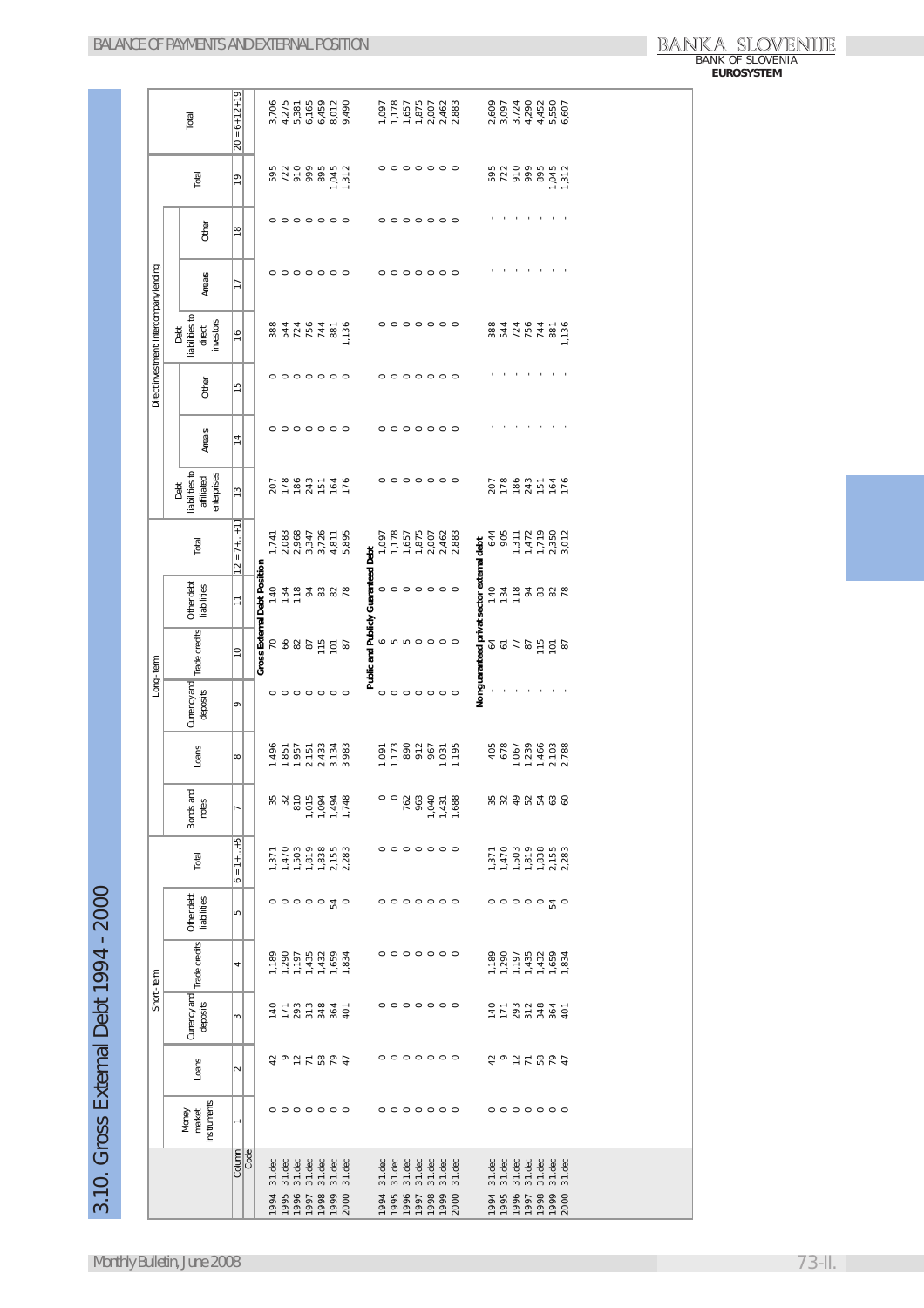BANKA SLOVENIJE BANK OF SLOVENIA

**EUROSYSTEM**

## 3.11. Gross External Debt

| Millions of EUR |                  |                             |                | Short-term                |                |                                             |                                     |                    | Long-term        |                          |                |
|-----------------|------------------|-----------------------------|----------------|---------------------------|----------------|---------------------------------------------|-------------------------------------|--------------------|------------------|--------------------------|----------------|
|                 |                  | Money market<br>instruments | Loans          | Currency and<br>deposuits | Trade credits  | Other debt<br>liabilities                   | Total                               | Bonds and<br>notes | Loans            | Currency and<br>deposits | Trade credits  |
|                 | Stolpec          | $\mathbf{1}$                | $\overline{a}$ | 3                         | $\overline{4}$ | 5                                           | $6 = 1 +  + 5$                      | $\overline{7}$     | 8                | 9                        | 10             |
|                 | Koda             |                             |                |                           |                |                                             |                                     |                    |                  |                          |                |
|                 |                  |                             |                |                           |                |                                             | <b>Gross External Debt Position</b> |                    |                  |                          |                |
| 2001            | 31.12            | 15                          | 28             | 396                       | 1,690          | 84                                          | 2,213                               | 1,934              | 5,134            | 162                      | 60             |
| 2002            | 31.12.           | 56                          | 24             | 416                       | 1,693          | 138                                         | 2,327                               | 1,935              | 5,909            | 279                      | 38             |
| 2003            | 31.12.           | 32                          | 87             | 588                       | 1,663          | 106                                         | 2,475                               | 2,070              | 6,927            | 506                      | 30             |
| 2004            | 31.12.           | 13                          | 73             | 579                       | 1,862          | 133                                         | 2,659                               | 2,096              | 8,627            | 744                      | 17             |
| 2005            | 31.12.           | 21                          | 638            | 871                       | 2,848          | 165                                         | 4,543                               | 2,112              | 10,974           | 1,450                    | $\overline{7}$ |
| 2006            | 31.12.           | 24                          | 273            | 1,357                     | 3,330          | 222                                         | 5,206                               | 2,456              | 13,304           | 1,945                    | 3              |
| 2007            | 31.12.           | $\ldots$                    | 1,645          | 5,150                     | 3,830          | 48                                          | 10,673                              | 3,191              | 13,613           | 2,887                    | 12             |
| 2007            | 30.06.           |                             | 450            | 4,725                     | 3,634          | 52                                          | 8,860                               | 3,182              | 12,561           | 2,140                    | 8              |
|                 | 31.07.           | $\cdots$                    | 619            | 4,817                     | 3,677          | 52                                          | 9,164                               | 3,212              | 12,609           | 2,236                    | 8              |
|                 | 31.08.           | $\cdots$                    | 597            | 5,026                     | 3,376          | 51                                          | 9,051                               | 3,220              | 12,878           | 2,310                    | 8              |
|                 | 30.09            | $\cdots$                    | 923            | 4,990                     | 3,595          | 51                                          | 9,559                               | 3,210              | 13,029           | 2,435                    | 13             |
|                 | 31.10.           | u.                          | 1,012          | 5,199                     | 3,760          | 41                                          | 10,012                              | 3,228              | 13,150           | 2,547                    | 13             |
|                 | 30.11            | $\ldots$                    | 1,604          | 5,329                     | 3,837          | 37                                          | 10,806                              | 3,199              | 13,439           | 2,723                    | 12             |
|                 | 31.12.           | $\cdots$                    | 1,645          | 5,150                     | 3,830          | 48                                          | 10,673                              | 3,191              | 13,613           | 2,887                    | 12             |
| 2008            | 31.01.           | $\cdots$                    | 1,505          | 4,989                     | 3,748          | 59                                          | 10,301                              | 3,245              | 13,910           | 2,940                    | 8              |
|                 | 29.02.           | $\ldots$                    | 1,586          | 5,195                     | 3,812          | 48                                          | 10,642                              | 4,145              | 14,044           | 2,892                    | 15             |
|                 | 31.03.           | $\ldots$                    | 1,763          | 5,457                     | 3,923          | 48                                          | 11,191                              | 4,109              | 14,133           | 2,872                    | 18             |
|                 | 30.04.           | $\cdots$                    | 1,671          | 5,730                     | 3,978          | 51                                          | 11,431                              | 3,955              | 14,024           | 2,868                    | 18             |
|                 |                  |                             |                |                           |                |                                             |                                     |                    |                  |                          |                |
|                 |                  |                             |                |                           |                | Public and Publicly Guaranteed Debt         |                                     |                    |                  |                          |                |
| 2001            | 31.12.           | 3                           | $\cdots$       | $\mathbf 0$               | $\cdots$       | 12                                          | 15                                  | 1,908              | 1,186            |                          | $\cdots$       |
| 2002            | 31.12.           | 56                          | $\ddotsc$      | 33                        | $\cdots$       | 10                                          | 99                                  | 1,894              | 1,248            | $\cdots$                 | $\cdots$       |
| 2003            | 31.12.           | 32                          | $\cdots$       | 30                        | $\cdots$       | 8                                           | 70                                  | 2,008              | 1,453            |                          | $\cdots$       |
| 2004            | 31.12.           | 13                          | $\cdots$       | 36                        | $\cdots$       | 8                                           | 57                                  | 1,865              | 1,824            | $\cdots$                 | $\cdots$       |
| 2005            | 31.12.           | 21                          | $\cdots$       | 9                         | $\ddotsc$      | 9                                           | 40                                  | 1,762              | 2,009            |                          | $\cdots$       |
| 2006            | 31.12.           | 24                          | $\cdots$       | 16                        | $\cdots$       | 9                                           | 48                                  | 2,108              | 2,167            | $\cdots$                 | $\cdots$       |
| 2007            | 31.12.           | $\cdots$                    | 0              | 3,588                     | $\cdots$       | $\cdots$                                    | 3,588                               | 2,832              | 1,667            |                          | $\cdots$       |
| 2007            | 30.06.           |                             | $\mathbf 0$    | 3,537                     | $\ddotsc$      | $\cdots$                                    | 3,537                               | 2,847              | 1,553            | $\ddotsc$                | $\cdots$       |
|                 | 31.07.           | $\cdots$                    | $\cdots$       | 3,589                     | $\cdots$       | $\cdots$                                    | 3,589                               | 2,852              | 1,552            | $\cdots$                 | $\cdots$       |
|                 | 31.08.           |                             |                | 3,594                     | $\cdots$       | $\cdots$                                    | 3,594                               | 2,860              | 1,547            |                          | $\cdots$       |
|                 | 30.09.           | $\cdots$                    | 0              | 3,646                     | $\cdots$       | $\cdots$                                    | 3,646                               | 2,850              | 1,556            | $\cdots$                 | $\cdots$       |
|                 | 31.10.           |                             | $\cdots$       | 3,572                     | $\ddotsc$      | $\cdots$                                    | 3,572                               | 2,869              | 1,611            |                          | $\cdots$       |
|                 | 30.11.           | $\cdots$                    | $\mathsf O$    | 3,658                     | $\cdots$       | $\cdots$                                    | 3,658                               | 2,841              | 1,653            | $\cdots$                 | $\cdots$       |
|                 | 31.12.           | $\ldots$                    | 0              | 3,588                     | $\cdots$       | $\cdots$                                    | 3,588                               | 2,832              | 1,667            |                          | $\cdots$       |
| 2008            | 31.01            | $\ddotsc$                   | 0              | 3,551                     | $\ddotsc$      | $\cdots$                                    | 3,551                               | 2,886              | 1,693            |                          | $\cdots$       |
|                 | 29.02.           | $\ldots$                    | 0              | 3,722                     | $\cdots$       | $\cdots$                                    | 3,722                               | 3,794              | 1,721            |                          | $\cdots$       |
|                 | 31.03.           |                             | 0              | 3,746                     |                |                                             | 3,746                               | 3,781              | 1,737            |                          |                |
|                 | 30.04.           |                             | 0              | 3,678                     | $\ldots$       | $\cdots$                                    | 3,678                               | 3,617              | 1,742            |                          | $\cdots$       |
|                 |                  |                             |                |                           |                | Non-guaranteed private sector external debt |                                     |                    |                  |                          |                |
|                 |                  |                             |                |                           |                |                                             |                                     |                    |                  |                          |                |
| 2001            | 31.12.           | 12                          | 28             | 396                       | 1,690          | 72                                          | 2,198                               | 26                 | 3,948            | 162                      | 60             |
| 2002            | 31.12.           | $\ldots$                    | 24             | 383                       | 1,693          | 128                                         | 2,227                               | 41                 | 4,661            | 279                      | 38             |
| 2003<br>2004    | 31.12.<br>31.12. | $\ldots$                    | 87<br>73       | 558<br>543                | 1,663<br>1,862 | 97                                          | 2,405                               | 62<br>231          | 5,474            | 506<br>744               | 30<br>17       |
| 2005            | 31.12.           | $\ldots$                    | 638            | 862                       | 2,848          | 125<br>156                                  | 2,603<br>4,503                      | 350                | 6,803<br>8,966   | 1,450                    | $\overline{7}$ |
| 2006            | 31.12.           | u.                          | 273            | 1,342                     | 3,330          | 213                                         | 5,158                               | 349                | 11,137           | 1,945                    | $\mathbf{3}$   |
| 2007            | 31.12.           | $\ldots$<br>$\ldots$        | 1,645          | 1,563                     | 3,830          | 48                                          | 7,086                               | 359                | 11,946           | 2,887                    | 12             |
|                 |                  |                             |                |                           |                |                                             |                                     |                    |                  |                          |                |
| 2007            | 30.06.           |                             | 450            | 1,187                     | 3,634          | 52                                          | 5,323                               | 335                | 11,008           | 2,140                    | 8              |
|                 | 31.07.           | $\mathbf{r}$                | 619            | 1,228                     | 3,677          | 52                                          | 5,575                               | 360                | 11,057           | 2,236                    | 8              |
|                 | 31.08.           | $\ldots$                    | 597            | 1,432                     | 3,376          | 51                                          | 5,457                               | 360                | 11,331           | 2,310                    | 8              |
|                 | 30.09.           | $\ldots$                    | 923            | 1,344                     | 3,595          | 51                                          | 5,912                               | 360<br>359         | 11,473           | 2,435                    | 13<br>13       |
|                 | 31.10.<br>30.11. | m.                          | 1,012<br>1,604 | 1,626<br>1,671            | 3,760<br>3,837 | 41<br>37                                    | 6,440<br>7,149                      | 358                | 11,539<br>11,786 | 2,547<br>2,723           | 12             |
|                 | 31.12.           | $\ldots$<br>$\ldots$        | 1,645          | 1,563                     | 3,830          | 48                                          | 7,086                               | 359                | 11,946           | 2,887                    | 12             |
|                 |                  |                             |                |                           |                |                                             |                                     |                    |                  |                          |                |
| 2008            | 31.01.           |                             | 1,505          | 1,438                     | 3,748          | 59                                          | 6,750                               | 359                | 12,217           | 2,940                    | 8              |
|                 | 29.02.           | $\ldots$                    | 1,586          | 1,474                     | 3,812          | 48                                          | 6,921                               | 352                | 12,323           | 2,892                    | 15             |
|                 | 31.03.<br>30.04. | m.                          | 1,763<br>1,671 | 1,711<br>2,052            | 3,923<br>3,978 | 48<br>51                                    | 7,445<br>7,753                      | 327<br>338         | 12,396<br>12,282 | 2,872<br>2,868           | 18<br>18       |
|                 |                  |                             |                |                           |                |                                             |                                     |                    |                  |                          |                |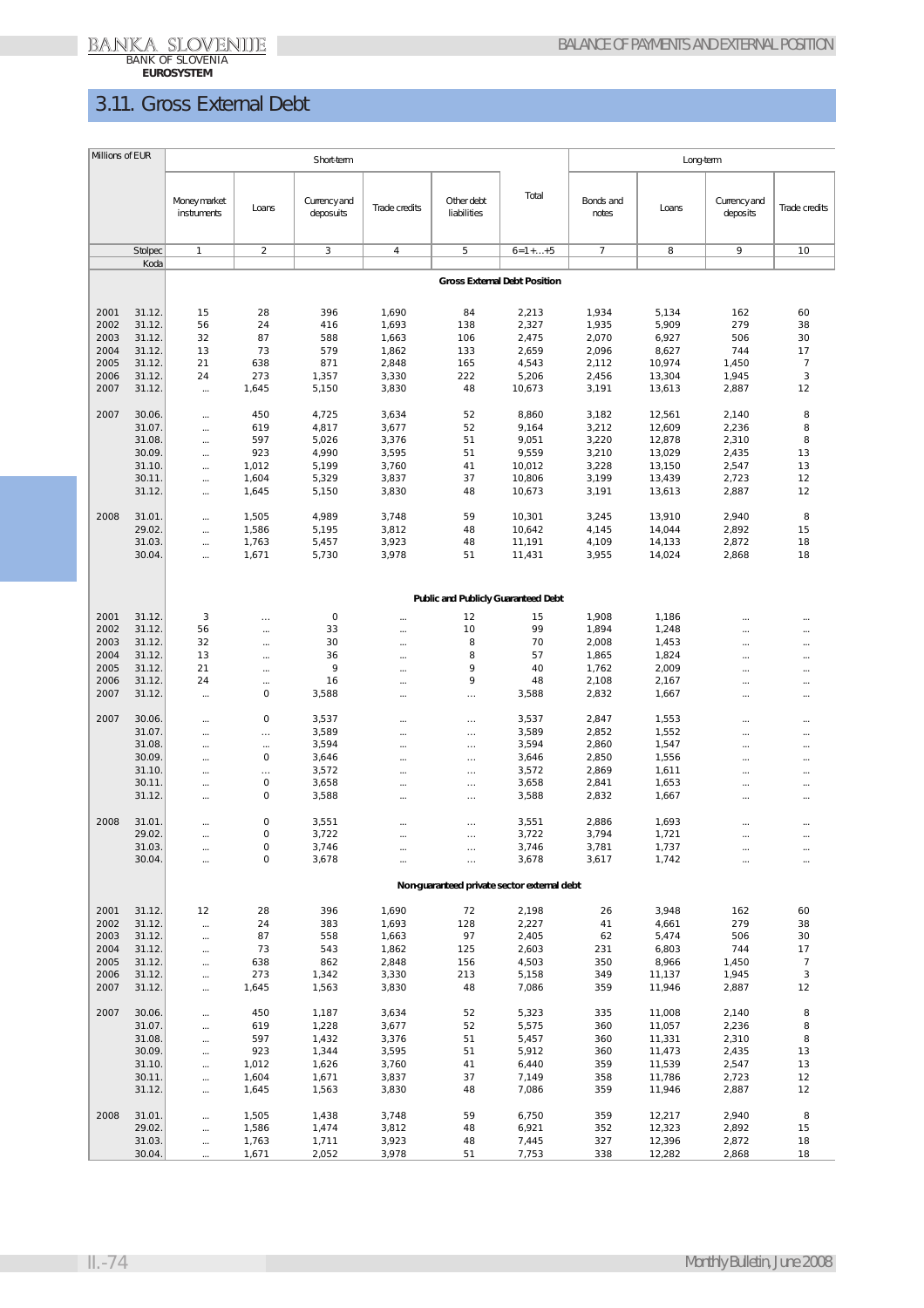|                          |                  |                              |              |          | Direct investment: Intercompany lending     |                  |          |          |                |         | Millions of EUR     |
|--------------------------|------------------|------------------------------|--------------|----------|---------------------------------------------|------------------|----------|----------|----------------|---------|---------------------|
|                          |                  |                              |              |          |                                             |                  |          |          |                |         |                     |
| Other debt               |                  | Debt liabilities             |              |          | Debt liabilities                            |                  |          | Total    | Total          |         |                     |
| liabilities              | Total            | to affiliated<br>enterprises | Arrears      | Other    | to direct<br>investors                      | Arrears          | Other    |          |                |         |                     |
| 11                       | $12 = 7 +  + 11$ | 13                           | 14           | 15       | 16                                          | 17               | 18       | 19       | $20=6+12+19$   | Stolpec |                     |
|                          |                  |                              |              |          |                                             |                  |          |          |                | Koda    |                     |
|                          |                  |                              |              |          | <b>Gross External Debt Position</b>         |                  |          |          |                |         |                     |
|                          |                  |                              |              |          |                                             |                  |          |          |                |         |                     |
| 79                       | 7,369            | 130                          | $\cdots$     | 130      | 674                                         | 4                | 670      | 804      | 10,386         |         | 2001 31.12<br>31.12 |
| 68                       | 8,229            | 163                          | 0            | 163      | 806                                         | $\overline{7}$   | 799      | 969      | 11,524         | 2002    |                     |
| 57                       | 9,590            | 185                          | 0            | 185      | 974                                         | 8                | 966      | 1,160    | 13,225         |         | 2003 31.12          |
| 68                       | 11,552           | 131                          | $\mathbf{1}$ | 131      | 1,001                                       | 9                | 992      | 1,132    | 15,343         |         | 2004 31.12          |
| $\overline{7}$           | 14,551           | 433                          | 0            | 433      | 981                                         | 5                | 976      | 1,415    | 20,508         | 2005    | 31.12               |
| $\overline{2}$           | 17,709           | 191                          | 12           | 179      | 928                                         | 31               | 897      | 1,118    | 24,034         | 2006    | 31.12               |
| 5                        | 19,708           | 231                          | $\ldots$     | 231      | 3,746                                       | 2                | 3,744    | 3,977    | 34,358         |         | 2007 31.12          |
| $\overline{c}$           | 17,894           | 243                          | 0            | 242      | 3,151                                       | $\overline{7}$   | 3,143    | 3,393    | 30,147         |         | 2007 30.06          |
| $\overline{2}$           | 18,067           | 239                          | $\mathbf 0$  | 239      | 3,308                                       | 7                | 3,301    | 3,547    | 30,778         |         | 31.07               |
| $\overline{c}$           | 18,418           | 237                          | 0            | 236      | 3,324                                       | 6                | 3,318    | 3,561    | 31,030         |         | 31.08               |
| $\overline{4}$           | 18,692           | 230                          | $\mathbf 0$  | 230      | 3,502                                       | 9                | 3,493    | 3,732    | 31,982         |         | 30.09               |
| 4                        | 18,942           | 354                          | 0            | 354      | 3,563                                       | 3                | 3,559    | 3,917    | 32,871         |         | 31.10               |
| $\overline{4}$           | 19,378           | 341                          | 0            | 341      | 3,591                                       | 3                | 3,588    | 3,932    | 34,116         |         | 30.11               |
| 5                        | 19,708           | 231                          |              | 231      | 3,746                                       | 2                | 3,744    | 3,977    | 34,358         |         | 31.12               |
|                          |                  |                              |              |          |                                             |                  |          |          |                |         |                     |
| $\overline{7}$           | 20,110           | 257                          | 0            | 257      | 3,768                                       | 5                | 3,763    | 4,025    | 34,437         | 2008    | 31.01               |
| $\overline{7}$           | 21,103           | 290                          | 0            | 290      | 3,739                                       | 5                | 3,734    | 4,030    | 35,774         |         | 29.02               |
| $\overline{\mathcal{I}}$ | 21,139           | 310                          | $\mathbf 0$  | 310      | 3,895                                       | 4                | 3,891    | 4,205    | 36,535         |         | 31.03               |
| $\overline{7}$           | 20,871           | 273                          | 0            | 273      | 3,985                                       | 4                | 3,981    | 4,258    | 36,561         |         | 30.04               |
|                          |                  |                              |              |          |                                             |                  |          |          |                |         |                     |
|                          |                  |                              |              |          |                                             |                  |          |          |                |         |                     |
|                          |                  |                              |              |          | Public and Publicly Guaranteed Debt         |                  |          |          |                |         |                     |
| $\cdots$                 | 3,095            |                              |              |          |                                             |                  |          | $\cdots$ | 3,109          | 2001    | 31.12               |
| $\cdots$                 | 3,142            | $\ddotsc$                    |              | $\cdots$ | $\cdots$                                    | $\cdots$         | $\cdots$ | $\cdots$ | 3,241          |         | 2002 31.12          |
| $\cdots$                 | 3,461            |                              |              |          |                                             | $\ddotsc$        |          | $\cdots$ | 3,531          |         | 2003 31.12          |
| $\cdots$                 | 3,689            | $\ddotsc$                    |              | $\cdots$ | $\cdots$                                    | $\cdots$         | $\cdots$ | $\cdots$ | 3,745          |         | 2004 31.12          |
| $\cdots$                 | 3,771            |                              |              |          |                                             |                  |          | $\cdots$ | 3,810          | 2005    | 31.12               |
| $\cdots$                 | 4,275            | $\ddotsc$                    |              | $\cdots$ | $\cdots$                                    | $\cdots$         |          | $\cdots$ | 4,323          | 2006    | 31.12               |
| $\cdots$                 | 4,499            |                              |              | $\cdots$ |                                             |                  |          | $\cdots$ | 8,087          |         | 2007 31.12.         |
|                          |                  |                              |              |          |                                             |                  |          |          |                |         |                     |
| $\cdots$                 | 4,400<br>4,404   |                              |              |          |                                             | $\cdots$         |          | $\cdots$ | 7,937<br>7,993 | 2007    | 30.06<br>31.07      |
| $\cdots$                 | 4,408            | $\cdots$                     | $\cdots$     | $\cdots$ | $\cdots$                                    | $\cdots$         | $\cdots$ | $\cdots$ | 8,001          |         | 31.08               |
| $\cdots$                 |                  |                              |              | $\cdots$ |                                             | $\ddotsc$        |          | $\cdots$ |                |         |                     |
| $\cdots$                 | 4,406            | $\ddotsc$                    |              | $\cdots$ | $\cdots$                                    | $\cdots$         | $\cdots$ | $\cdots$ | 8,052          |         | 30.09               |
| $\cdots$                 | 4,480            |                              |              |          |                                             |                  |          | $\cdots$ | 8,052          |         | 31.10.              |
| $\cdots$                 | 4,494            | $\ddotsc$                    |              | $\cdots$ | $\cdots$                                    | $\cdots$         |          | $\cdots$ | 8,151          |         | 30.11               |
| $\cdots$                 | 4,499            |                              |              | $\cdots$ |                                             |                  |          | $\cdots$ | 8,087          |         | 31.12.              |
| $\cdots$                 | 4,579            |                              |              |          |                                             |                  |          | $\cdots$ | 8,130          | 2008    | 31.01               |
| $\cdots$                 | 5,515            |                              |              |          |                                             |                  |          |          | 9,236          |         | 29.02.              |
| $\cdots$                 | 5,519            | $\cdots$                     |              |          |                                             |                  |          | $\cdots$ | 9,265          |         | 31.03               |
| $\cdots$                 | 5,359            | $\ddotsc$                    |              |          |                                             |                  |          | $\cdots$ | 9,037          |         | 30.04               |
|                          |                  |                              |              |          |                                             |                  |          |          |                |         |                     |
|                          |                  |                              |              |          | Non-quaranteed private sector external debt |                  |          |          |                |         |                     |
| 79                       | 4,274            | 130                          |              | 130      | 674                                         | 4                | 670      | 804      | 7,276          |         | 2001 31.12.         |
| 68                       | 5,087            | 163                          | 0            | 163      | 806                                         | $\boldsymbol{7}$ | 799      | 969      | 8,283          |         | 2002 31.12.         |
|                          |                  |                              |              |          |                                             |                  |          |          |                |         |                     |
| 57                       | 6,129            | 185                          | 0            | 185      | 974                                         | 8                | 966      | 1,160    | 9,694          |         | 2003 31.12.         |
| 68                       | 7,863            | 131                          | $\mathbf{1}$ | 131      | 1,001                                       | 9                | 992      | 1,132    | 11,598         |         | 2004 31.12.         |
| $\overline{7}$           | 10,780           | 433                          | 0            | 433      | 981                                         | 5                | 976      | 1,415    | 16,697         |         | 2005 31.12.         |
| $\sqrt{2}$               | 13,435           | 191                          | 12           | 179      | 928                                         | 31               | 897      | 1,118    | 19,711         |         | 2006 31.12.         |
| 5                        | 15,209           | 231                          | $\cdots$     | 231      | 3,746                                       | $\overline{c}$   | 3,744    | 3,977    | 26,271         |         | 2007 31.12.         |
| $\overline{2}$           | 13,494           | 243                          | 0            | 242      | 3,151                                       | 7                | 3,143    | 3,393    | 22,210         |         | 2007 30.06          |
| $\overline{c}$           | 13,663           | 239                          | 0            | 239      | 3,308                                       | 7                | 3,301    | 3,547    | 22,785         |         | 31.07.              |
| $\overline{c}$           | 14,011           | 237                          | 0            | 236      | 3,324                                       | 6                | 3,318    | 3,561    | 23,029         |         | 31.08               |
| $\overline{4}$           |                  | 230                          | 0            | 230      |                                             | 9                |          |          |                |         | 30.09               |
|                          | 14,286           |                              |              |          | 3,502                                       |                  | 3,493    | 3,732    | 23,930         |         |                     |
| 4                        | 14,462           | 354                          | 0            | 354      | 3,563                                       | 3                | 3,559    | 3,917    | 24,818         |         | 31.10.              |
| $\overline{4}$           | 14,884           | 341                          | 0            | 341      | 3,591                                       | 3                | 3,588    | 3,932    | 25,965         |         | 30.11               |
| 5                        | 15,209           | 231                          | $\ldots$     | 231      | 3,746                                       | 2                | 3,744    | 3,977    | 26,271         |         | 31.12               |
| $\overline{7}$           | 15,531           | 257                          | 0            | 257      | 3,768                                       | 5                | 3,763    | 4,025    | 26,306         |         | 2008 31.01.         |
| $\boldsymbol{7}$         | 15,588           | 290                          | 0            | 290      | 3,739                                       | 5                | 3,734    | 4,030    | 26,538         |         | 29.02.              |
| $\boldsymbol{7}$         | 15,621           | 310                          | 0            | 310      | 3,895                                       | 4                | 3,891    | 4,205    | 27,270         |         | 31.03.              |
| $\overline{7}$           | 15,513           | 273                          | 0            | 273      | 3,985                                       | 4                | 3,981    | 4,258    | 27,524         |         | 30.04.              |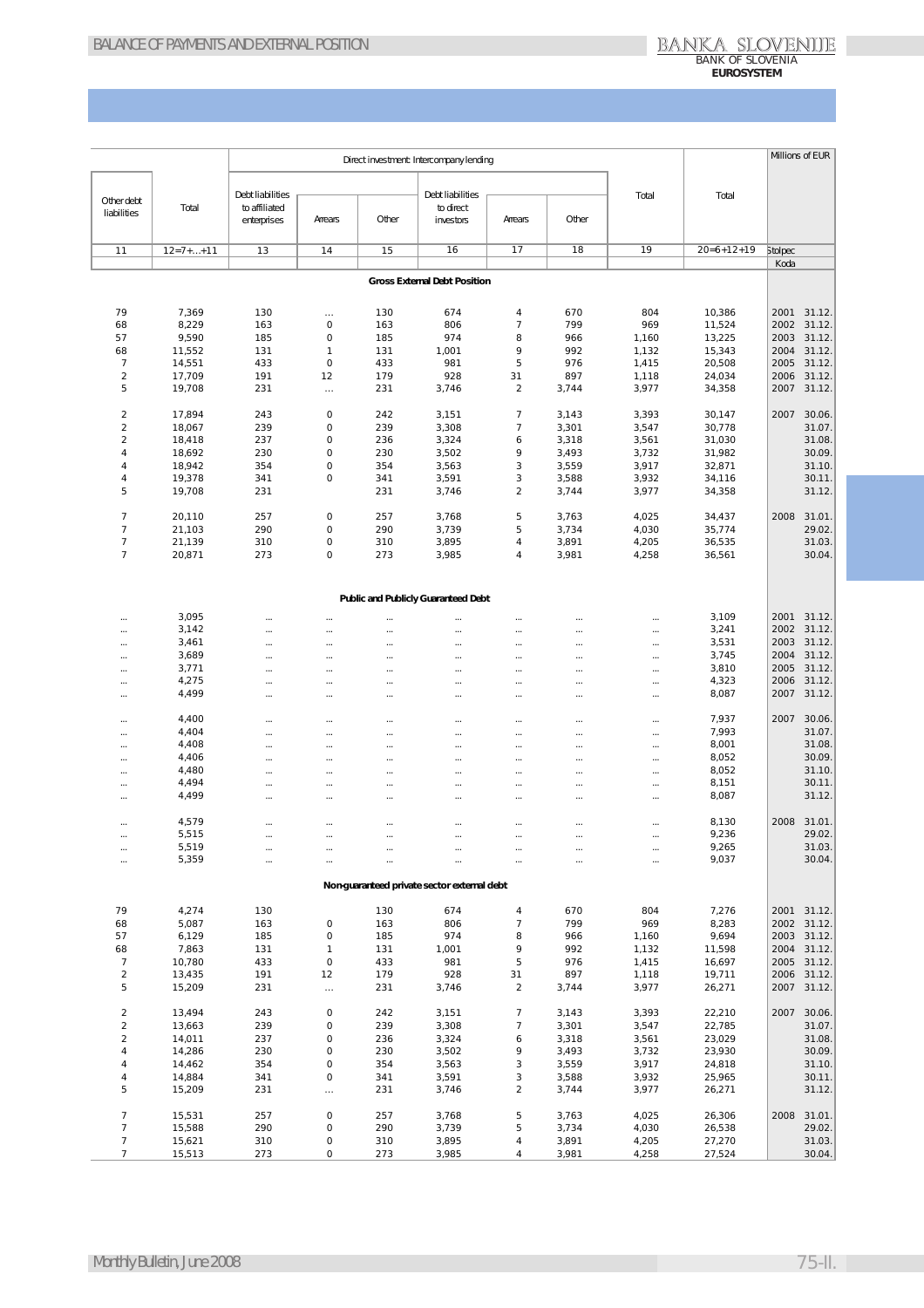## 3.12. International reserves

|              | Millions of EUR  |              |                |                                 | Bank of Slovenia    |                     |                         |
|--------------|------------------|--------------|----------------|---------------------------------|---------------------|---------------------|-------------------------|
|              |                  |              |                | Total reserves (including gold) |                     |                     |                         |
|              |                  | Gold         | SDR's          | Reserve<br>position in IMF      | Foreign<br>exchange | Total               | Other foreign<br>assets |
|              | Column           | 1            | $\overline{2}$ | $\overline{3}$                  | $\overline{4}$      | $5 = 1 + 2 + 3 + 4$ | 6                       |
| 1994         | Code<br>31.Dec   | 0.1          | 0.1            | 15.3                            | 1,206.5             | 1,222.0             | 84.2                    |
| 1995         | 31.Dec           | 0.1          | 0.0            | 14.9                            | 1,405.9             | 1,420.9             | 132.8                   |
| 1996         | 31.Dec           | 0.1          | 0.1            | 14.9                            | 1,837.9             | 1,853.0             | 27.2                    |
| 1997         | 31.Dec           | 0.1          | 0.1            | 15.7                            | 2,987.3             | 3,003.1             | 37.4                    |
| 1998         | 31.Dec           | 0.1          | 0.2            | 55.8                            | 3,048.5             | 3,104.6             | 40.0                    |
| 1999         | 31.Dec           | 0.1          | 1.6            | 107.3                           | 3,050.3             | 3,159.3             | 51.8                    |
| 2000         | 31.Dec           | 0.1          | 4.0            | 88.5                            | 3,343.3             | 3,435.9             | 62.4                    |
| 2001         | 31.Dec           | 76.2         | 5.7            | 91.3                            | 4,810.5             | 4,983.7             | 86.2                    |
| 2002         | 31.Dec<br>31.Dec | 79.9         | 6.7            | 115.9                           | 6,578.9             | 6,781.4             | 81.3                    |
| 2003<br>2004 | 31.Dec           | 80.9<br>77.8 | 7.3<br>8.2     | 115.7<br>87.9                   | 6,675.0<br>6,367.9  | 6,878.9<br>6,541.8  | 69.8<br>74.2            |
| 2005         | 31.Dec           | 70.4         | 9.8            | 43.6                            | 6,770.7             | 6,894.6             | 83.4                    |
| 2006         | 31.Dec           | 78.4         | 9.3            | 27.8                            | 5,304.5             | 5,420.0             | 77.6                    |
| 2007         | 31.Dec           | 58.2         | 8.6            | 17.1                            | 644.0               | 727.9               | 58.3                    |
|              | 29.Feb           |              |                |                                 |                     |                     |                         |
| 2004         | 31.Mar           | 77.5<br>83.5 | 7.3<br>7.8     | 109.3<br>108.9                  | 6,804.2<br>6,674.7  | 6,998.3<br>6,874.9  | 70.1<br>71.1            |
|              | 30.Apr           | 79.4         | 7.8            | 108.9                           | 6,781.2             | 6,977.2             | 73.2                    |
|              | 31.May           | 78.0         | 8.0            | 107.6                           | 6,545.7             | 6,739.3             | 72.6                    |
|              | 30.Jun           | 78.8         | 8.0            | 112.0                           | 6,355.9             | 6,554.8             | 73.1                    |
|              | $31$ .Jul        | 78.8         | 8.1            | 107.3                           | 6,271.8             | 6,466.1             | 73.5                    |
|              | 31.Aug           | 81.3         | 8.4            | 100.5                           | 6,334.6             | 6,524.8             | 73.6                    |
|              | 30.Sep           | 81.5         | 8.2            | 96.5                            | 6,360.9             | 6,547.1             | 72.4                    |
|              | 31.Oct           | 81.0         | 8.1            | 92.4                            | 6,302.7             | 6,484.3             | 70.7                    |
|              | 30.Nov<br>31.Dec | 82.7<br>77.8 | 8.3<br>8.2     | 91.6<br>87.9                    | 6,397.2             | 6,579.8<br>6,541.8  | 68.9<br>74.2            |
|              |                  |              |                |                                 | 6,367.9             |                     |                         |
| 2005         | 31.Jan           | 79.5         | 8.4            | 87.4                            | 6,502.7             | 6,678.0             | 76.3                    |
|              | 28.Feb           | 80.1         | 8.7            | 87.0                            | 6,536.1             | 6,711.9             | 76.0                    |
|              | 31.Mar<br>30.Apr | 80.0         | 8.7<br>8.7     | 83.5                            | 6,423.0             | 6,595.2             | 76.8                    |
|              | 31.May           | 81.7<br>81.0 | 9.1            | 78.2<br>78.8                    | 6,423.0<br>6,071.7  | 6,591.6<br>6,240.6  | 77.0<br>80.2            |
|              | 30.Jun           | 87.7         | 9.3            | 80.7                            | 6,586.8             | 6,764.5             | 82.2                    |
|              | $31$ .Jul        | 86.2         | 9.2            | 76.4                            | 6,593.2             | 6,765.0             | 81.9                    |
|              | 31.Aug           | 85.8         | 9.5            | 73.4                            | 6,546.4             | 6,715.2             | 81.6                    |
|              | 30.Sep           | 95.1         | 9.5            | 73.7                            | 6,717.0             | 6,895.3             | 82.1                    |
|              | 31.Oct           | 94.1         | 9.4            | 63.8                            | 6,532.9             | 6,700.2             | 81.9                    |
|              | 30.Nov           | 102.1        | 9.8            | 64.6                            | 6,594.3             | 6,770.8             | 83.5                    |
|              | 31.Dec           | 70.4         | 9.8            | 43.6                            | 6,770.7             | 6,894.6             | 83.4                    |
| 2006         | 31.Jan           | 75.9         | 9.7            | 33.8                            | 6,981.9             | 7,101.4             | 82.3                    |
|              | 28.Feb           | 75.8         | 10.0           | 34.3                            | 6,992.6             | 7,112.7             | 83.3                    |
|              | 31.Mar           | 78.6         | 9.9            | 31.9                            | 6,798.6             | 6,919.0             | 82.2                    |
|              | 30.Apr<br>31.May | 83.4<br>83.4 | 9.7<br>9.6     | 30.9<br>30.6                    | 6,676.1<br>6,644.4  | 6,800.0<br>6,768.0  | 80.2<br>79.1            |
|              | 30.Jun           | 76.4         | 9.8            | 31.1                            | 6,442.9             | 6,560.2             | 80.6                    |
|              | $31$ .Jul        | 81.7         | 9.7            | 30.8                            | 6,045.3             | 6,167.5             | 79.9                    |
|              | 31.Aug           | 81.5         | 9.6            | 30.2                            | 5,777.9             | 5,899.2             | 79.2                    |
|              | 30.Sep           | 76.9         | 9.6            | 30.7                            | 5,775.2             | 5,892.4             | 79.8                    |
|              | 31.Oct           | 76.9         | 9.6            | 28.8                            | 5,856.9             | 5,972.1             | 79.8                    |
|              | 30.Nov           | 76.8         | 9.5            | 32.4                            | 5,753.7             | 5,872.4             | 79.9                    |
|              | 31.Dec           | 78.4         | 9.4            | 27.8                            | 5,304.5             | 5,420.1             | 77.6                    |
| 2007         | 31.Jan           | 51.7         | 9.5            | 26.0                            | 653.8               | 741.0               | 72.4                    |
|              | 28.Feb           | 51.6         | 9.4            | 23.2                            | 767.8               | 851.9               | 72.5                    |
|              | 31.Mar           | 51.1         | 9.3            | 23.5                            | 769.8               | 853.7               | 71.7                    |
|              | 30.Apr<br>31.May | 51.0         | 9.2            | 18.4                            | 709.3               | 787.9               | 71.7                    |
|              | $30.J$ un        | 50.2<br>49.2 | 9.0<br>9.0     | 18.4                            | 780.1               | 857.8               | 71.7                    |
|              | 31.Jul           | 49.8         | 9.0            | 17.9<br>17.8                    | 782.0<br>644.8      | 858.1<br>721.3      | 61.8<br>61.8            |
|              | 31.Aug           | 50.3         | 8.8            | 17.8                            | 643.3               | 720.1               | 61.8                    |
|              | 30.Sep           | 53.3         | 8.9            | 17.5                            | 726.9               | 806.6               | 59.7                    |
|              | 31.Oct           | 56.0         | 8.8            | 17.3                            | 705.1               | 787.2               | 59.7                    |
|              | 30.Nov           | 54.4         | 8.5            | 17.2                            | 715.6               | 795.6               | 59.7                    |
|              | 31.Dec           | 58.2         | 8.6            | 17.1                            | 639.9               | 723.8               | 58.3                    |
| 2008         | 31.Jan           | 63.6         | 8.5            | 16.1                            | 640.3               | 728.5               | 58.4                    |
|              | 29.Feb           | 65.5         | 8.4            | 15.0                            | 600.5               | 689.3               | 58.3                    |
|              | 31.Mar           | 60.6         | 8.5            | 14.7                            | 687.7               | 771.5               | 56.8                    |
|              | 30.Apr<br>31.May | 57.3         | 8.2            | 14.7                            | 608.6               | 688.8               | 56.8                    |
|              |                  | 58.4         | 8.1            | 17.9                            | 589.3               | 673.7               | 56.8                    |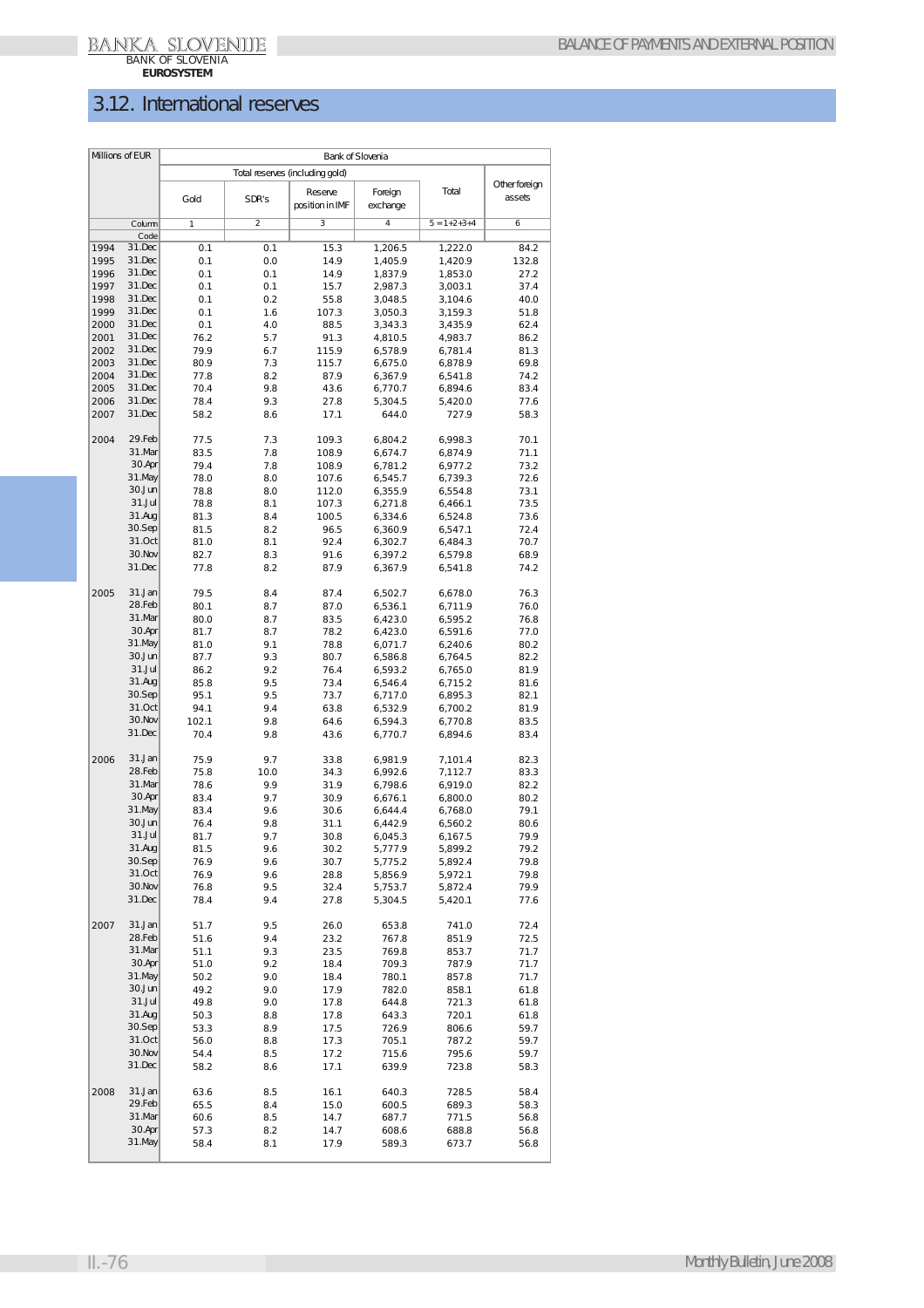## 4.1. Non-financial and Financial Accounts (ESA 95) of the General Government sector

|                                                                                              | 2004       | 2005        | 2006                                                            | 2007        | 2004       | 2005             | 2006             | 2007       |
|----------------------------------------------------------------------------------------------|------------|-------------|-----------------------------------------------------------------|-------------|------------|------------------|------------------|------------|
|                                                                                              |            |             | till 31.12.2006 Millions of SIT, after 1.1.2007 Millions of EUR |             |            |                  | share in GDP (%) |            |
| NON-FINANCIAL ACCOUNT                                                                        |            |             |                                                                 |             |            |                  |                  |            |
| Deficit (-) or surplus (+)                                                                   | $-143,930$ | $-98,700$   | $-90,431$                                                       | $-24$       | $-2.3$     | $-1.5$           | $-1.2$           | $-0.1$     |
| Total revenue                                                                                | 2,827,517  | 3,012,514   | 3,214,380                                                       | 14,496      | 44.2       | 44.5             | 44.1             | 43.2       |
| Total current revenue                                                                        | 2,817,170  | 3,001,922   | 3,199,857                                                       | 14,349      | 44.1       | 44.4             | 43.9             | 42.8       |
| Current taxes on income, wealth                                                              | 531,845    | 597,899     | 679,601                                                         | 3,016       | 8.3        | 8.8              | 9.3              | 9.0        |
| Taxes on production and imports                                                              | 1,016,749  | 1,066,071   | 1,110,695                                                       | 5.021       | 15.9       | 15.8             | 15.2             | 15.0       |
| Property income                                                                              | 37,212     | 53,882      | 46,320                                                          | 235         | 0.6        | 0.8              | 0.6              | 0.7        |
| Social contributions                                                                         | 938,130    | 995,401     | 1,058,501                                                       | 4,800       | 14.7       | 14.7             | 14.5             | 14.3       |
| Market output, output for own final use and payments                                         | 187,177    | 197,639     | 203,032                                                         | 915         | 2.9        | 2.9              | 2.8              | 2.7        |
| for other non-market output                                                                  |            |             |                                                                 |             |            |                  |                  |            |
| Other current transfers                                                                      | 106,058    | 91,030      | 101,708                                                         | 363         | 1.7        | 1.3              | 1.4              | 1.1        |
| Total capital revenue                                                                        | 10,348     | 10,593      | 14,523                                                          | 147         | 0.2        | 0.2              | 0.2              | 0.4        |
| Capital taxes                                                                                | 3,755      | 1,913       | 1,354                                                           | 9           | 0.1        | 0.0              | 0.0              | 0.0        |
| Other capital transfers and investment grants                                                | 6,593      | 8,680       | 13,169                                                          | 138         | 0.1        | 0.1              | 0.2              | 0.4        |
| Total expenditure                                                                            | 2,971,447  | 3,111,215   | 3,304,811                                                       | 14,520      | 46.5       | 46.0             | 45.3             | 43.3       |
| Total current expenditure                                                                    | 2,676,793  | 2,832,505   | 2,988,381                                                       | 13,007      | 41.9       | 41.8             | 41.0             | 38.8       |
| Current transfers                                                                            | 1,384,196  | 1,468,947   | 1,551,721                                                       | 6,741       | 21.7       | 21.7             | 21.3             | 20.1       |
| Social benefits                                                                              | 1,159,335  | 1,217,708   | 1,285,259                                                       | 5,595       | 18.1       | 18.0             | 17.6             | 16.7       |
| Subsidies                                                                                    | 112,704    | 108,340     | 120,673                                                         | 490         | 1.8        | 1.6              | 1.7              | 1.5        |
| Other current transfers                                                                      | 112,157    | 142,899     | 145,789                                                         | 656         | 1.8        | 2.1              | 2.0              | 2.0        |
| Property income (payable)                                                                    | 110,276    | 107,075     | 103,664                                                         | 441         | 1.7        | 1.6              | 1.4              | 1.3        |
| of which: interest rates                                                                     | 110,276    | 107,075     | 103,664                                                         | 441         | 1.7        | 1.6              | 1.4              | 1.3        |
| Compensation of employees                                                                    | 752,175    | 791,911     | 833,931                                                         | 3,640       | 11.8       | 11.7             | 11.4             | 10.9       |
| Intermediate consumption                                                                     | 396,023    | 426,129     | 466,431                                                         | 2,056       | 6.2        | 6.3              | 6.4              |            |
| Other expenditure                                                                            | 34,123     | 38,443      | 32,634                                                          | 129         | 0.5        | 0.6              | 0.4              | 6.1<br>0.4 |
|                                                                                              |            |             |                                                                 |             |            |                  |                  |            |
| Total capital expenditure                                                                    | 74,999     | 67,202      | 56,441                                                          | 267         | 1.2<br>3.4 | 1.0<br>3.1       | 0.8              | 0.8        |
| Gross capital formation and Acquisitions less disposals of non-financial non-produced assets | 219,655    | 211,507     | 259,989                                                         | 1,246       |            |                  | 3.6              | 3.7        |
| Net receipts from EU Budget (net receiver +, net payer -)                                    | 9,906      | 5,767       | 16,769                                                          | 90          | 0.2        | 0.1              | 0.2              | 0.3        |
| Payments by Member State to EU Budget                                                        | 42,655     | 69,997      | 70,751                                                          | 358         | 0.7<br>0.8 | 1.0              | 1.0              | 1.1        |
| EU expenditure in Member State                                                               | 52,562     | 75,764      | 87,520                                                          | 448         |            | 1.1              | 1.2              | 1.3        |
| FINANCIAL ACCOUNT, consolidated                                                              |            |             |                                                                 |             |            |                  |                  |            |
| <b>TRANSACTIONS</b>                                                                          |            |             |                                                                 |             |            |                  | $-1.2$           | $-0.1$     |
| Deficit (-) or surplus (+)                                                                   | $-145,827$ | $-97,821$   | $-89,732$                                                       | $-50$       | $-2.3$     | $-1.4$           |                  |            |
| <b>Financial assets</b>                                                                      | 20,005     | $-37,847$   | 127,143                                                         | 43<br>412   | 0.3<br>0.0 | $-0.6$<br>$-0.6$ | 1.7<br>1.2       | 0.1<br>1.2 |
| Currency and deposits                                                                        | 2,881      | $-37,679$   | 84,001                                                          | 103         | $-0.1$     | 0.0              | 0.0              | 0.3        |
| Securities other than shares<br>Loans                                                        | $-4,314$   | 3,371       | $-2,332$                                                        | 9           | 0.0        | 0.0              | 0.0              | 0.0        |
|                                                                                              | $-3,053$   | 1,840       | 2,979                                                           |             |            |                  |                  |            |
| Shares and other equity                                                                      | $-18,722$  | $-20,943$   | $-22,122$                                                       | $-796$      | $-0.3$     | $-0.3$           | $-0.3$           | $-2.4$     |
| Insurance technical reserves                                                                 | 530        | $-420$      | 3,616                                                           | 18          | 0.0        | 0.0              | 0.0              | 0.1        |
| Other assets                                                                                 | 42,682     | 15,984      | 61,001                                                          | 297         | 0.7        | 0.2              | 0.8              | 0.9        |
| <b>Financial liabilities</b>                                                                 | 165,832    | 59,974      | 216,875                                                         | 93          | 2.6        | 0.9              | 3.0              | 0.3        |
| Currency and deposits                                                                        | 922        | 678         | 133                                                             | 34          | 0.0        | 0.0              | 0.0              | 0.1        |
| Securities other than shares                                                                 | 141,904    | 42,609      | 162,498                                                         | $-226$      | 2.2        | 0.6              | 2.2              | $-0.7$     |
| Loans                                                                                        | $-8,117$   | 25,715      | $-29.538$                                                       | -66         | $-0.1$     | 0.4              | $-0.4$           | $-0.2$     |
| Shares and other equity                                                                      | 0          | $-1$        | $-31$                                                           | 0           | 0.0        | 0.0              | 0.0              | 0.0        |
| Insurance technical reserves                                                                 | 0          | $\mathbf 0$ | $\Omega$                                                        | $\mathbf 0$ | 0.0        | 0.0              | 0.0              | 0.0        |
| Other liabilities                                                                            | 31,122     | $-9,027$    | 83,814                                                          | 351         | 0.5        | $-0.1$           | 1.1              | 1.0        |
| STOCKS, consolidated                                                                         |            |             |                                                                 |             |            |                  |                  |            |
| <b>Financial assets</b>                                                                      | 2,856,371  | 2,866,156   | 3,189,274                                                       | 16,025      | 44.7       | 42.3             | 43.7             | 47.8       |
| Currency and deposits                                                                        | 334,406    | 301,518     | 381,534                                                         | 1,978       | 5.2        | 4.5              | 5.2              | 5.9        |
| Securities other than shares                                                                 | 56,132     | 59,992      | 59,516                                                          | 361         | 0.9        | 0.9              | 0.8              | 1.1        |
| Loans                                                                                        | 84,273     | 90,077      | 86,179                                                          | 366         | 1.3        | 1.3              | 1.2              | 1.1        |
| Shares and other equity                                                                      | 1,793,385  | 1,813,387   | 2,154,103                                                       | 10,948      | 28.1       | 26.8             | 29.5             | 32.6       |
| Insurance technical reserves                                                                 | 607        | 192         | 3,809                                                           | 26          | 0.0        | 0.0              | 0.1              | 0.1        |
| Other assets                                                                                 | 587,569    | 600,989     | 504,133                                                         | 2,348       | 9.2        | 8.9              | 6.9              | 7.0        |
| Liabilities                                                                                  | 2,272,725  | 2,337,796   | 2,516,096                                                       | 10,392      | 35.6       | 34.5             | 34.5             | 31.0       |
| Currency and deposits                                                                        | 2,790      | 3,469       | 3,602                                                           | 40          | 0.0        | 0.1              | 0.0              | 0.1        |
| Securities other than shares                                                                 | 1,631,042  | 1,658,717   | 1,774,801                                                       | 6,955       | 25.5       | 24.5             | 24.3             | 20.7       |
| Loans                                                                                        | 246,400    | 274,240     | 243,320                                                         | 947         | 3.9        | 4.1              | 3.3              | 2.8        |
| Shares and other equity                                                                      | 0          | 271         | 269                                                             | 0           | 0.0        | 0.0              | 0.0              | 0.0        |
| Insurance technical reserves                                                                 | $\Omega$   | $\Omega$    | $\cap$                                                          | $\mathbf 0$ | 0.0        | 0.0              | 0.0              | 0.0        |
| Other liabilities                                                                            | 392,493    | 401,099     | 494,104                                                         | 2,449       | 6.1        | 5.9              | 6.8              | 7.3        |
| <b>EDP</b> debt                                                                              | 1,762,777  | 1,858,339   | 1,986,305                                                       | 8.071       | 27.6       | 27.5             | 27.2             | 24.1       |

Source: Statistical Office of the Republic of Slovenia, Bank of Slovenia, Ministry of Finance and computations in Bank of Slovenia.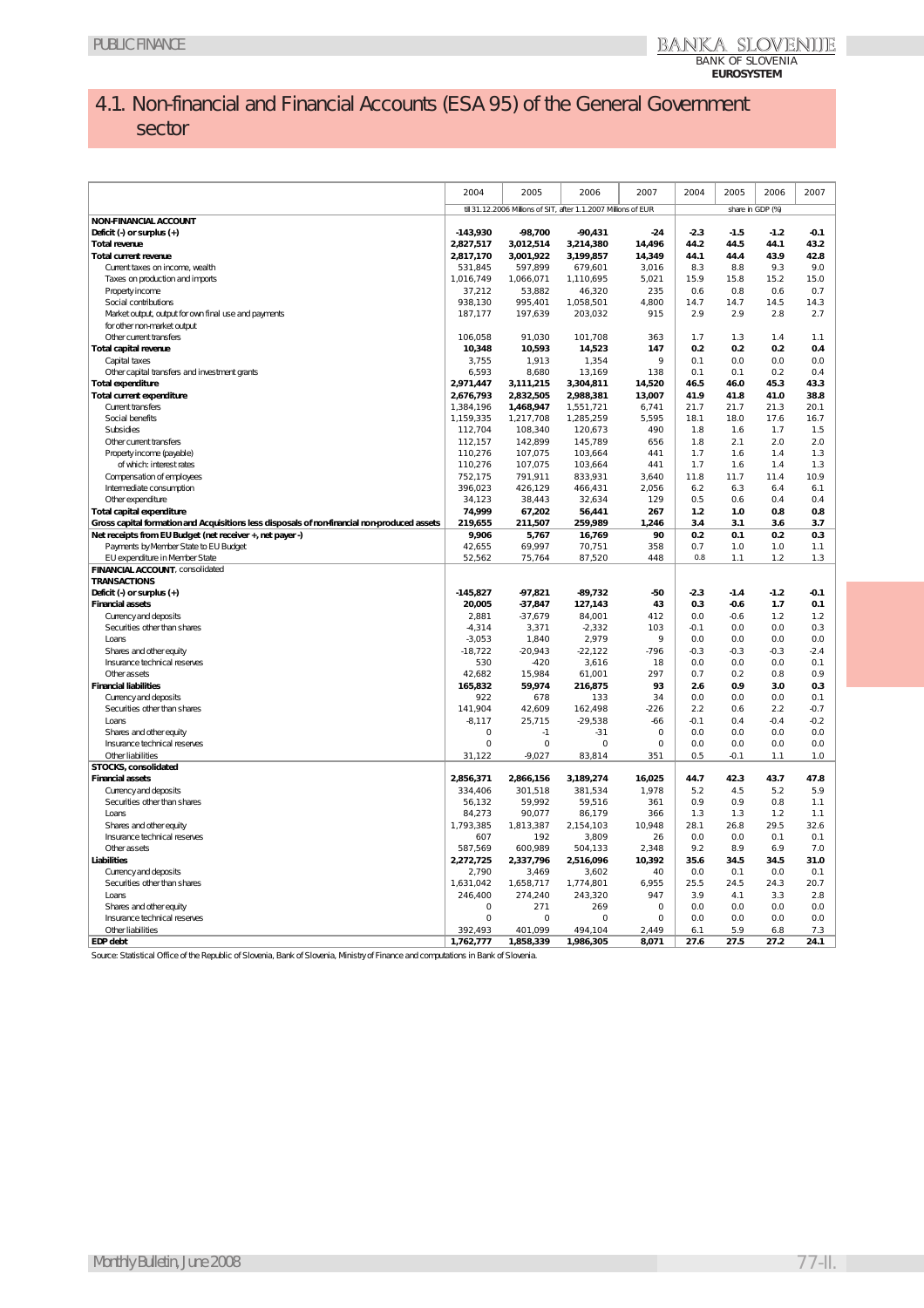#### BANKA SLOVENIJE BANK OF SLOVENIA

**EUROSYSTEM**

## 4.2. Non-financial Account of the General Government sector (ESA 95)

| Current prices, till               | Deficit /                |                |                | of which       |                |             |                | of which  |             |          |            |               |
|------------------------------------|--------------------------|----------------|----------------|----------------|----------------|-------------|----------------|-----------|-------------|----------|------------|---------------|
| 31.12.2006 in<br>Millions of SIT,  | surplus                  | Revenue        |                |                | Social         | Expenditure | Intermediate   | Social    | Compensatio | Interest | Government | Fiscal burden |
| after 1.1.2007 in                  | (non-financial           |                | Direct taxes   | Indirect taxes | contributions  |             | consumption    | payments  | n of        | payable  | investment |               |
| Millions of EUR                    | account)                 |                |                |                |                |             |                |           | employees   |          |            |               |
| Stolpec                            | $1 = 2 - 6$              | $\overline{2}$ | $\overline{3}$ | $\overline{4}$ | $\overline{5}$ | 6           | $\overline{7}$ | 8         | 9           | 10       | 11         | 12            |
| Koda                               |                          |                |                |                |                |             |                |           |             |          |            |               |
| 2003                               | $-161,075$<br>$-143.930$ | 2,630,524      | 478,996        | 963,120        | 868,245        | 2,791,598   | 380,506        | 1,082,860 | 705,240     | 117,860  | 195,224    | 2,311,707     |
| 2004                               |                          | 2,827,517      | 531.845        | 1,016,749      | 938,130        | 2,971,447   | 396,023        | 1,159,335 | 752,175     | 110,276  | 224,663    | 2,490,478     |
| 2005                               | $-98,720$                | 3,012,515      | 597.899        | 1,066,071      | 995,401        | 3,111,235   | 426,129        | 1,217,708 | 791,911     | 107,075  | 218,686    | 2,661,284     |
| 2006                               | $-90,431$                | 3,214,380      | 679,601        | 1,110,695      | 1,058,501      | 3,304,811   | 466,431        | 1,285,259 | 833,931     | 103,664  | 271,596    | 2,850,151     |
| 2002 ll                            | $-47,300$                | 611,380        | 122,734        | 216,659        | 196,373        | 658,680     | 95,187         | 266,380   | 168,103     | 30,494   | 40,688     | 535,796       |
| $\mathbf{III}$                     | $-18.203$                | 606.022        | 102.717        | 222.799        | 199,674        | 624,225     | 93.867         | 242.064   | 158.400     | 30.606   | 41.614     | 527,306       |
| $\mathsf{IV}$                      | $-28,402$                | 662,679        | 109,327        | 242,220        | 215,300        | 691,082     | 102,751        | 251,955   | 163,929     | 30,643   | 44,526     | 568,650       |
|                                    |                          |                |                |                |                |             |                |           |             |          |            |               |
| 2003                               | $-61,622$                | 593,091        | 102,717        | 212,932        | 209,743        | 654,713     | 85,307         | 256,362   | 168,386     | 30,148   | 43,513     | 525,599       |
| $\mathbf{H}$                       | $-35,185$                | 678,834        | 145,456        | 238,663        | 213,012        | 714,019     | 96,504         | 289,712   | 183,148     | 29,627   | 48,760     | 597,328       |
| $\ensuremath{\mathsf{III}}\xspace$ | $-24,694$                | 656,388        | 112,313        | 245,416        | 214,916        | 681,083     | 95,232         | 265,200   | 174,433     | 29,305   | 50,060     | 572,852       |
| IV                                 | $-39,573$                | 702,211        | 118,510        | 266,109        | 230,574        | 741,784     | 103,464        | 271,587   | 179,272     | 28,781   | 52,892     | 615,928       |
|                                    |                          |                |                |                |                |             |                |           |             |          |            |               |
| 2004<br>- 1                        | $-58,058$                | 638,559        | 124,189        | 222,773        | 224,811        | 696,617     | 88,598         | 278,391   | 174,442     | 28,004   | 51,302     | 572,048       |
| $\mathbf{H}$                       | $-42,267$                | 710,642        | 140,375        | 254,684        | 228,089        | 752,909     | 100,503        | 308,498   | 192,681     | 27,854   | 51,975     | 624,280       |
| $\mathop{\mathsf{III}}\nolimits$   | $-22,272$                | 713,172        | 129,842        | 260,224        | 232,192        | 735,444     | 99,114         | 284,253   | 189,070     | 27,527   | 56,161     | 623,311       |
| IV                                 | $-21,334$                | 765,144        | 137,438        | 279,067        | 253,039        | 786,478     | 107,808        | 288,193   | 195,982     | 26,891   | 65,225     | 670,839       |
|                                    |                          |                |                |                |                |             |                |           |             |          |            |               |
| 2005                               | $-50,658$                | 674,584        | 138,667        | 228,882        | 236,866        | 725,243     | 95,713         | 291,097   | 186,042     | 26,995   | 47,325     | 604,725       |
| $\mathbf{H}$                       | $-46,178$                | 753,105        | 152,104        | 274,740        | 243,101        | 799,283     | 108,426        | 322,331   | 203,247     | 26,122   | 56,715     | 670,939       |
| $\mathbf{III}$                     | 3,737                    | 763,848        | 148,039        | 269,620        | 246,972        | 760,111     | 106,695        | 296,237   | 198,878     | 26,936   | 55,083     | 664,848       |
| IV                                 | $-5,621$                 | 820,977        | 159,089        | 292,828        | 268,461        | 826,598     | 115,295        | 308,043   | 203,744     | 27,022   | 59,562     | 720,772       |
| 2006                               | $-50,161$                | 716,242        | 150,252        | 238,946        | 252,973        | 766,404     | 104,248        | 307,435   | 196,453     | 25,768   | 59.076     | 642,448       |
| $\,$ II                            | $-29,293$                | 818,458        | 184,478        | 282,577        | 259,260        | 847,751     | 119,525        | 342,686   | 214,800     | 25,242   | 69,706     | 726,634       |
| $\mathop{\mathsf{III}}\nolimits$   | $-14,526$                | 798.567        | 165.062        | 283.667        | 260.749        | 813.093     | 116,616        | 308,242   | 207,811     | 25,988   | 68,599     | 709.823       |
| IV                                 | 3,549                    | 881,113        | 179,809        | 305,505        | 285,518        | 877,564     | 126,041        | 326,896   | 214,867     | 26,665   | 74,215     | 771,246       |
|                                    |                          |                |                |                |                |             |                |           |             |          |            |               |
| 2007                               | $-24$                    | 14.496         | 3,016          | 5,021          | 4,800          | 14,520      | 2,056          | 5,595     | 3,640       | 441      | 1,238      | 12,845        |
|                                    |                          |                |                |                |                |             |                |           |             |          |            |               |
| 2007                               | $-135$                   | 3,213          | 659            | 1,087          | 1,135          | 3,348       | 453            | 1,335     | 863         | 116      | 283        | 2,883         |
| $\mathbf{H}$                       | $-87$                    | 3,640          | 796            | 1,276          | 1,172          | 3,727       | 508            | 1,482     | 950         | 115      | 334        | 3,247         |
| $\mathop{\mathsf{III}}\nolimits$   | 109                      | 3,673          | 751            | 1,313          | 1,187          | 3,563       | 520            | 1,330     | 903         | 105      | 309        | 3,252         |
| IV                                 | 88                       | 3,970          | 809            | 1,344          | 1,307          | 3,882       | 574            | 1,448     | 924         | 105      | 312        | 3,463         |
| Source: Statistical office RS      |                          |                |                |                |                |             |                |           |             |          |            |               |

## 4.3. Non-financial Account of the General Government sector - share in GDP (ESA 95)

|                                    | Deficit /                             |                | of which<br>of which |                |                         |             |                             |                    |                                  |                     |                          |                 |
|------------------------------------|---------------------------------------|----------------|----------------------|----------------|-------------------------|-------------|-----------------------------|--------------------|----------------------------------|---------------------|--------------------------|-----------------|
| Share in GDP<br>(%)                | surplus<br>(non-financial<br>account) | Revenue        | Direct taxes         | Indirect taxes | Social<br>contributions | Expenditure | Intermediate<br>consumption | Social<br>payments | Compensatio<br>n of<br>employees | Interest<br>payable | Government<br>investment | Fiscal burden   |
| Stolpec                            | $1 = 2 - 6$                           | $\overline{2}$ | $\overline{3}$       | $\overline{4}$ | $\overline{5}$          | 6           | $\overline{7}$              | 8                  | $\overline{9}$                   | $\overline{10}$     | 11                       | $\overline{12}$ |
| Kodal                              |                                       |                |                      |                |                         |             |                             |                    |                                  |                     |                          |                 |
| 2003                               | $-2.7$                                | 44.4           | 8.1                  | 16.3           | 14.7                    | 47.1        | $6.4$                       | 18.3               | 11.9                             | 2.0                 | 3.3                      | 39.0            |
| 2004                               | $-2.3$                                | 44.2           | 8.3                  | 15.9           | 14.7                    | 46.5        | 6.2                         | 18.1               | 11.8                             | 1.7                 | 3.5                      | 39.0            |
| 2005                               | $-1.5$                                | 44.5           | 8.8                  | 15.8           | 14.7                    | 46.0        | 6.3                         | 18.0               | 11.7                             | 1.6                 | 3.2                      | 39.3            |
| 2006                               | $-1.2$                                | 44.1           | 9.3                  | 15.2           | 14.5                    | 45.3        | $6.4$                       | 17.6               | 11.4                             | 1.4                 | 3.7                      | 39.1            |
| 2007                               | $-0.1$                                | 43.2           | 9.0                  | 15.0           | 14.3                    | 43.3        | 6.1                         | 16.7               | 10.9                             | 1.3                 | 3.7                      | 38.3            |
| $2002$                             | $-3.4$                                | 44.0           | 7.6                  | 15.7           | 15.4                    | 47.4        | 6.7                         | 19.0               | 12.1                             | 2.4                 | 3.0                      | 38.8            |
| $\mathbf{H}$                       | $-3.4$                                | 44.3           | 8.9                  | 15.7           | 14.2                    | 47.8        | 6.9                         | 19.3               | 12.2                             | 2.2                 | 3.0                      | 38.9            |
| $\ensuremath{\mathsf{III}}\xspace$ | $-1.3$                                | 43.3           | 7.3                  | 15.9           | 14.3                    | 44.6        | 6.7                         | 17.3               | 11.3                             | 2.2                 | 3.0                      | 37.7            |
| IV                                 | $-2.0$                                | 46.6           | 7.7                  | 17.0           | 15.1                    | 48.6        | 7.2                         | 17.7               | 11.5                             | 2.2                 | 3.1                      | 40.0            |
| 2003                               | $-4.6$                                | 43.9           | 7.6                  | 15.7           | 15.5                    | 48.4        | 6.3                         | 19.0               | 12.5                             | 2.2                 | 3.2                      | 38.9            |
| Ш                                  | $-2.4$                                | 45.3           | 9.7                  | 15.9           | 14.2                    | 47.7        | 6.4                         | 19.4               | 12.2                             | 2.0                 | 3.3                      | 39.9            |
| $\ensuremath{\mathsf{III}}\xspace$ | $-1.6$                                | 43.0           | 7.4                  | 16.1           | 14.1                    | 44.6        | 6.2                         | 17.4               | 11.4                             | 1.9                 | 3.3                      | 37.5            |
| ${\sf IV}$                         | $-2.6$                                | 45.4           | 7.7                  | 17.2           | 14.9                    | 48.0        | 6.7                         | 17.6               | 11.6                             | 1.9                 | 3.4                      | 39.8            |
| $2004$                             | $-4.0$                                | 43.9           | 8.5                  | 15.3           | 15.5                    | 47.9        | 6.1                         | 19.2               | 12.0                             | 1.9                 | 3.5                      | 39.4            |
| $\mathbf{H}$                       | $-2.6$                                | 44.2           | 8.7                  | 15.9           | 14.2                    | 46.9        | 6.3                         | 19.2               | 12.0                             | 1.7                 | 3.2                      | 38.9            |
| $\mathbf{III}$                     | $-1.3$                                | 43.1           | 7.8                  | 15.7           | 14.0                    | 44.4        | 6.0                         | 17.2               | 11.4                             | 1.7                 | 3.4                      | 37.6            |
| IV.                                | $-1.3$                                | 45.6           | 8.2                  | 16.6           | 15.1                    | 46.9        | 6.4                         | 17.2               | 11.7                             | 1.6                 | 3.9                      | 40.0            |
| 2005<br>- 1                        | $-3.3$                                | 44.0           | 9.1                  | 14.9           | 15.5                    | 47.4        | 6.2                         | 19.0               | 12.1                             | 1.8                 | 3.1                      | 39.5            |
| II                                 | $-2.6$                                | 43.1           | 8.7                  | 15.7           | 13.9                    | 45.8        | 6.2                         | 18.5               | 11.6                             | 1.5                 | 3.2                      | 38.4            |
| $\mathbf{III}$                     | 0.2                                   | 43.9           | 8.5                  | 15.5           | 14.2                    | 43.7        | 6.1                         | 17.0               | 11.4                             | 1.5                 | 3.2                      | 38.3            |
| IV                                 | $-0.3$                                | 46.8           | 9.1                  | 16.7           | 15.3                    | 47.1        | 6.6                         | 17.6               | 11.6                             | 1.5                 | 3.4                      | 41.1            |
| 2006                               | $-3.0$                                | 43.4           | 9.1                  | 14.5           | 15.3                    | 46.4        | 6.3                         | 18.6               | 11.9                             | 1.6                 | 3.6                      | 38.9            |
| $\mathsf{II}$                      | $-1.6$                                | 43.9           | 9.9                  | 15.2           | 13.9                    | 45.5        | $6.4$                       | 18.4               | 11.5                             | 1.4                 | 3.7                      | 39.0            |
| $\ensuremath{\mathsf{III}}\xspace$ | $-0.8$                                | 42.3           | 8.8                  | 15.0           | 13.8                    | 43.1        | 6.2                         | 16.3               | 11.0                             | 1.4                 | 3.6                      | 37.6            |
| IV.                                | 0.2                                   | 46.5           | 9.5                  | 16.1           | 15.1                    | 46.3        | 6.6                         | 17.2               | 11.3                             | 1.4                 | 3.9                      | 40.7            |
| 2007<br>- 1                        | $-1.8$                                | 41.8           | 8.6                  | 14.2           | 14.8                    | 43.6        | 5.9                         | 17.4               | 11.2                             | 1.5                 | 3.7                      | 37.5            |
| $\mathsf{II}$                      | $-1.0$                                | 42.6           | 9.3                  | 15.0           | 13.7                    | 43.7        | 5.9                         | 17.4               | 11.1                             | 1.3                 | 3.9                      | 38.0            |
| $\ensuremath{\mathsf{III}}\xspace$ | 1.3                                   | 42.1           | 8.6                  | 15.0           | 13.6                    | 40.8        | 6.0                         | 15.2               | 10.3                             | 1.2                 | 3.5                      | 37.3            |
| IV.                                | 1.0                                   | 46.2           | 9.4                  | 15.6           | 15.2                    | 45.2        | 6.7                         | 16.8               | 10.8                             | 1.2                 | 3.6                      | 40.3            |

Source: Statistical Office RS and computations in BS.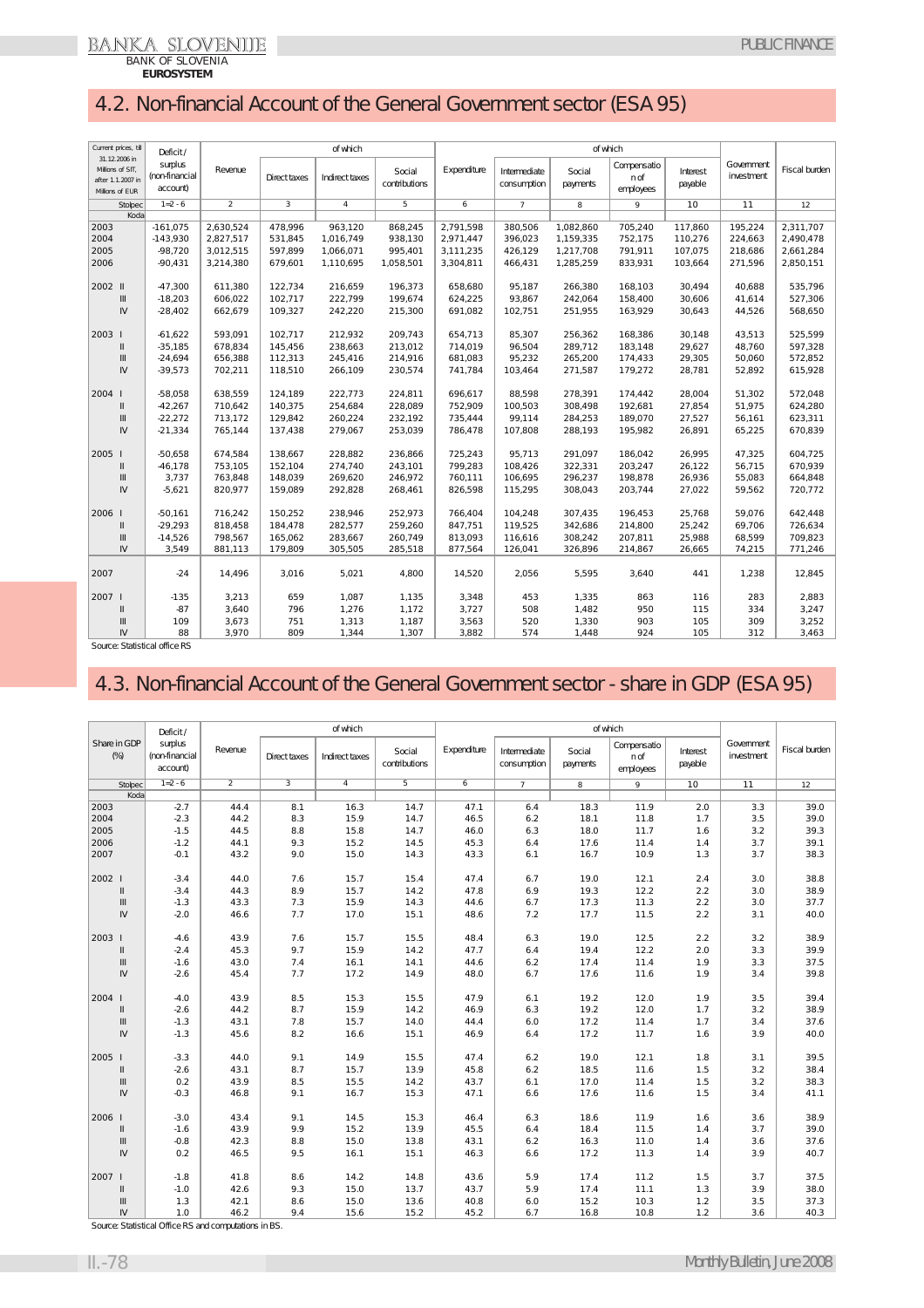# 4.4. Financial Account of the General Government sector (ESA 95)

| Current prices, till | Deficit /      |                |                                   |                |                |            | Financial assets |              |              | Liabilities              |             |                    |
|----------------------|----------------|----------------|-----------------------------------|----------------|----------------|------------|------------------|--------------|--------------|--------------------------|-------------|--------------------|
| 31.12.2006 in        | surplus        | Change in EDP  | Deficit-debt                      |                |                | Securities |                  |              |              |                          |             | Borrowing          |
| Millions of SIT,     | (financial     | debt           | adjustement                       | Total          | Currency and   | other than | Loans            | Shares and   | Other assets | Other                    | Other flows | requirement        |
| after 1.1.2007 in    | account)       |                | (DDA)                             |                | deposits       | share      |                  | other equity |              |                          |             |                    |
| Millions of EUR      |                |                |                                   |                |                |            |                  |              |              |                          |             |                    |
| Stolpec<br>Koda      | $\mathbf{1}$   | $\overline{2}$ | $3 = \frac{\text{tab4.2}}{1} + 2$ | $\overline{4}$ | $\overline{5}$ | 6          | $\overline{7}$   | 8            | 9            | 10                       | 11          | $12 = -1 + 4 - 10$ |
| 2003                 | $-160,668$     | 102.607        | $-58,060$                         | $-90,811$      | $-58,768$      | 3,012      | $-11,097$        | $-10,021$    | $-13,936$    | $-17,265$                | 15,486      | 87,121             |
| 2004                 | $-145,827$     | 150.800        | 6,870                             | 20.004         | 2,881          | $-4,314$   | $-3,053$         | $-18.722$    | 43,212       | 29.920                   | 16.785      | 135,911            |
| 2005                 | $-97,821$      | 61,480         | $-37,240$                         | $-37,847$      | $-37,679$      | 3,371      | 1,840            | $-20,943$    | 15,565       | $-9,027$                 | $-8,421$    | 69,002             |
| 2006                 | $-89,732$      | 76,460         | $-13,971$                         | 127,143        | 84,001         | $-2,332$   | 2,979            | $-22,122$    | 64,616       | 83,785                   | $-57,329$   | 133,090            |
|                      |                |                |                                   |                |                |            |                  |              |              |                          |             |                    |
| 2002 ll              | $\overline{a}$ | 57,558         | 10,257                            | ٠              |                |            |                  |              | ×,           | ÷                        | 10,257      |                    |
| $\mathbf{III}$       | ٠              | 39.659         | 21.456                            | ٠              |                |            |                  |              | ×,           | $\sim$                   | 21.456      |                    |
| $\mathsf{IV}$        | ٠              | 46,501         | 18,099                            | ٠              |                |            |                  |              | ä,           | ٠                        | 18,099      |                    |
|                      |                |                |                                   |                |                |            |                  |              |              |                          |             |                    |
| 2003                 | ÷              | $-7,077$       | $-68,699$                         |                |                |            |                  |              |              | ٠                        | $-68,699$   |                    |
| $\mathbf{II}$        | $\overline{a}$ | 58,217         | 23,032                            |                |                |            |                  |              |              | $\overline{\phantom{a}}$ | 23,032      |                    |
| $\mathbf{III}$       | ٠              | 18,800         | $-5,895$                          | ٠              |                |            |                  |              |              | ÷                        | $-5,895$    |                    |
| IV                   |                | 32,667         | $-6,906$                          |                |                |            |                  |              |              |                          | $-6,906$    |                    |
|                      |                |                |                                   |                |                |            |                  |              |              |                          |             |                    |
| 2004                 | $-32.469$      | 41,087         | $-16,971$                         | 21,693         | 43,873         | $-8,302$   | $-801$           | $-4,577$     | $-8,500$     | 6,760                    | $-31,904$   | 47,402             |
| $\mathbf{H}$         | $-73,674$      | 52,650         | 10,383                            | $-13,079$      | $-38,649$      | $-1,724$   | $-751$           | $-15,370$    | 43,414       | 3.140                    | 26,602      | 57,455             |
| III                  | $-38,363$      | 18,520         | $-3,751$                          | $-2,320$       | 491            | 2,754      | $-751$           | $-5,229$     | 414          | 4,196                    | 2,765       | 31,846             |
| IV                   | $-1,321$       | 38,543         | 17,210                            | 13,711         | $-2,835$       | 2,958      | $-751$           | 6,455        | 7,884        | 15,824                   | 19,322      | $-792$             |
|                      |                |                |                                   |                |                |            |                  |              |              |                          |             |                    |
| 2005                 | $-39,102$      | 94,640         | 43,982                            | 17,501         | 38,256         | $-214$     | 209              | $-4,790$     | $-15,961$    | $-55,543$                | $-29,062$   | 112,145            |
| $\mathbf{II}$        | $-67,362$      | $-80,972$      | $-127,150$                        | $-173,291$     | $-163,920$     | 1,321      | $-738$           | $-890$       | $-9,064$     | 11,455                   | 57,596      | $-117,384$         |
| $\mathbf{III}$       | 42,809         | $-25,509$      | $-21,771$                         | 106.596        | 77,952         | 174        | 982              | 1,132        | 26,355       | 24,417                   | $-103.950$  | 39,369             |
| IV                   | $-34,166$      | 73,321         | 67,700                            | 11,348         | 10,033         | 2,090      | 1,386            | $-16,396$    | 14,234       | 10,643                   | 66,995      | 34,871             |
|                      |                |                |                                   |                |                |            |                  |              |              |                          |             |                    |
| 2006                 | $-6,465$       | 21,894         | $-28,267$                         | 66,477         | 7,155          | 10,653     | $-690$           | $-11,830$    | 61,189       | 31,743                   | $-63,001$   | 41,199             |
| $\mathbf{II}$        | $-31,346$      | 43,562         | 14,269                            | 14,278         | 52,997         | $-7,189$   | 1,653            | $-3.800$     | $-29,382$    | 11,332                   | 11,324      | 34,292             |
| $\mathbf{III}$       | 3,664          | $-15,871$      | $-30,398$                         | 73,976         | 45,076         | $-210$     | 918              | $-2,108$     | 30,301       | 37,531                   | $-66,842$   | 32,781             |
| IV                   | $-55,585$      | 26,875         | 30,424                            | $-27,588$      | $-21,226$      | $-5,585$   | 1,098            | $-4,384$     | 2,509        | 3,179                    | 61,191      | 24,818             |
|                      |                |                |                                   |                |                |            |                  |              |              |                          |             |                    |
| 2007                 | $-50$          | $-205$         | $-229$                            | 43             | 412            | 103        | 9                | $-796$       | 315          | 351                      | 79          | $-258$             |
|                      |                |                |                                   |                |                |            |                  |              |              |                          |             |                    |
| $2007$               | $-89$          | 846            | 711                               | 849            | 577            | 53         | $-2$             | $-68$        | 289          | 158                      | 20          | 779                |
| $\mathbf{I}$         | $-75$          | $-828$         | $-915$                            | $-859$         | $-713$         | 19         | $\overline{4}$   | $-248$       | 78           | 51                       | $-5$        | $-835$             |
| III                  | 192            | $-211$         | $-102$                            | 238            | 130            | 12         | $\Delta$         | $-39$        | 130          | 239                      | $-101$      | $-193$             |
| IV                   | $-78.2$        | $-11.9$        | 76.4                              | $-184.8$       | 417.3          | 19.0       | 3.0              | $-441.9$     | $-182.0$     | $-96.9$                  | 164.2       | $-9.7$             |

Source: Bank of Slovenia

## 4.5. Financial Account of the General Government sector - share in GDP (ESA 95)

|                            | Deficit /                         |                       |                                      |                |                          |                                   | Financial assets |                            |              | Liabilities |             |                          |
|----------------------------|-----------------------------------|-----------------------|--------------------------------------|----------------|--------------------------|-----------------------------------|------------------|----------------------------|--------------|-------------|-------------|--------------------------|
| Share in BDP<br>$(\%)$     | surplus<br>(financial<br>account) | Change in EDP<br>debt | Deficit-debt<br>adjustement<br>(DDA) | Total          | Currency and<br>deposits | Securities<br>other than<br>share | Loans            | Shares and<br>other equity | Other assets | Other       | Other flows | Borrowing<br>requirement |
| Stolpec                    | $\overline{1}$                    | $\overline{2}$        | $3 = \frac{\text{tab4.2}}{1} + 2$    | $\overline{4}$ | $\overline{5}$           | $\overline{6}$                    | $\overline{7}$   | 8                          | 9            | 10          | 11          | $12 = -1 + 4 - 10$       |
| Koda                       |                                   |                       |                                      |                |                          |                                   |                  |                            |              |             |             |                          |
| 2003                       | $-2.7$                            | 1.7                   | $-1.0$                               | $-1.5$         | $-1.0$                   | 0.1                               | $-0.2$           | $-0.2$                     | $-0.2$       | $-0.3$      | 0.3         | 1.5                      |
| 2004                       | $-2.3$                            | 2.4                   | 0.1                                  | 0.3            | 0.0                      | $-0.1$                            | 0.0              | $-0.3$                     | 0.7          | 0.5         | 0.3         | 2.1                      |
| 2005                       | $-1.4$                            | 0.9                   | $-0.6$                               | $-0.6$         | $-0.6$                   | 0.0                               | 0.0              | $-0.3$                     | 0.2          | $-0.1$      | $-0.1$      | 1.0                      |
| 2006                       | $-1.2$                            | 1.0                   | $-0.2$                               | 1.7            | 1.2                      | 0.0                               | 0.0              | $-0.3$                     | 0.9          | 1.1         | $-0.8$      | 1.8                      |
| 2007                       | $-0.1$                            | $-0.6$                | $-0.7$                               | 0.1            | 1.2                      | 0.3                               | 0.0              | $-2.4$                     | 0.9          | 1.0         | 0.2         | $-0.8$                   |
| 2002                       | ×                                 | 7.2                   | 3.8                                  | ÷              |                          |                                   |                  |                            |              | L.          | 3.8         | $\sim$                   |
| $\mathbf{I}$               | ä,                                | 4.2                   | 0.7                                  | $\sim$         |                          |                                   |                  |                            | ×,           | ä,          | 0.7         | ÷.                       |
| III                        | ÷                                 | 2.8                   | 1.5                                  | $\sim$         |                          |                                   |                  |                            | ÷            | ä,          | 1.5         |                          |
| IV                         | ä,                                | 3.3                   | 1.3                                  | $\sim$         |                          |                                   |                  |                            | ÷            | ÷           | 1.3         |                          |
| 2003                       | ÷,                                | $-0.5$                | $-5.1$                               |                |                          |                                   |                  |                            | ÷,           | ÷.          | $-5.1$      |                          |
| $\mathbf{I}$               | ÷                                 | 3.9                   | 1.5                                  | $\sim$         |                          |                                   |                  |                            | $\sim$       | $\sim$      | 1.5         |                          |
|                            |                                   |                       |                                      |                |                          |                                   |                  |                            |              |             |             |                          |
| $\mathbf{III}$             | ÷,                                | 1.2                   | $-0.4$                               | ÷              |                          |                                   |                  |                            |              | ÷.          | $-0.4$      |                          |
| IV                         | ×                                 | 2.1                   | $-0.4$                               | ÷              |                          |                                   |                  |                            | ×,           | ÷           | $-0.4$      |                          |
| 2004                       | $-2.2$                            | 2.8                   | $-1.2$                               | 1.5            | 3.0                      | $-0.6$                            | $-0.1$           | $-0.3$                     | $-0.6$       | 0.5         | $-2.2$      | 3.3                      |
| $\ensuremath{\mathsf{II}}$ | $-4.6$                            | 3.3                   | 0.6                                  | $-0.8$         | $-2.4$                   | $-0.1$                            | 0.0              | $-1.0$                     | 2.7          | 0.2         | 1.7         | 3.6                      |
| $\mathbf{III}$             | $-2.3$                            | 1.1                   | $-0.2$                               | $-0.1$         | 0.0                      | 0.2                               | 0.0              | $-0.3$                     | 0.0          | 0.3         | 0.2         | 1.9                      |
| IV                         | $-0.1$                            | 2.3                   | 1.0                                  | 0.8            | $-0.2$                   | 0.2                               | 0.0              | 0.4                        | 0.5          | 0.9         | 1.2         | 0.0                      |
| 2005<br>- 1                | $-2.6$                            | 6.2                   | 2.9                                  | 1.1            | 2.5                      | 0.0                               | 0.0              | $-0.3$                     | $-1.0$       | $-3.6$      | $-1.9$      | 7.3                      |
| $\mathbf{I}$               | $-3.9$                            | $-4.6$                | $-7.3$                               | $-9.9$         | $-9.4$                   | 0.1                               | 0.0              | $-0.1$                     | $-0.5$       | 0.7         | 3.3         | $-6.7$                   |
| III                        | 2.5                               | $-1.5$                | $-1.3$                               | 6.1            | 4.5                      | 0.0                               | 0.1              | 0.1                        | 1.5          | 1.4         | $-6.0$      | 2.3                      |
| IV                         | $-1.9$                            | 4.2                   | 3.9                                  | 0.6            | 0.6                      | 0.1                               | 0.1              | $-0.9$                     | 0.8          | 0.6         | 3.8         | 2.0                      |
|                            |                                   |                       |                                      |                |                          |                                   |                  |                            |              |             |             |                          |
| 2006                       | $-0.4$                            | 1.3                   | $-1.7$                               | 4.0            | 0.4                      | 0.6                               | 0.0              | $-0.7$                     | 3.7          | 1.9         | $-3.8$      | 2.5                      |
| $\mathbf{II}$              | $-1.7$                            | 2.3                   | 0.8                                  | 0.8            | 2.8                      | $-0.4$                            | 0.1              | $-0.2$                     | $-1.6$       | 0.6         | 0.6         | 1.8                      |
| $\mathbf{III}$             | 0.2                               | $-0.8$                | $-1.6$                               | 3.9            | 2.4                      | 0.0                               | 0.0              | $-0.1$                     | 1.6          | 2.0         | $-3.5$      | 1.7                      |
| IV                         | $-2.9$                            | 1.4                   | 1.6                                  | $-1.5$         | $-1.1$                   | $-0.3$                            | 0.1              | $-0.2$                     | 0.1          | 0.2         | 3.2         | 1.3                      |
| 2007                       | $-1.2$                            | 11.0                  | 9.3                                  | 11.1           | 7.5                      | 0.7                               | 0.0              | $-0.9$                     | 3.8          | 2.1         | 0.3         | 10.1                     |
| $\mathbf{II}$              | $-0.9$                            | $-9.7$                | $-10.7$                              | $-10.1$        | $-8.3$                   | 0.2                               | 0.1              | $-2.9$                     | 0.9          | 0.6         | $-0.1$      | $-9.8$                   |
| $\mathbf{III}$             | 2.2                               | $-2.4$                | $-1.2$                               | 2.7            | 1.5                      | 0.1                               | 0.0              | $-0.4$                     | 1.5          | 2.7         | $-1.2$      | $-2.2$                   |
| IV                         | $-0.9$                            | $-0.1$                | 0.9                                  | $-2.1$         | 4.9                      | 0.2                               | 0.0              | $-5.1$                     | $-2.1$       | $-1.1$      | 1.9         | $-0.1$                   |

Source: Bank of Slovenia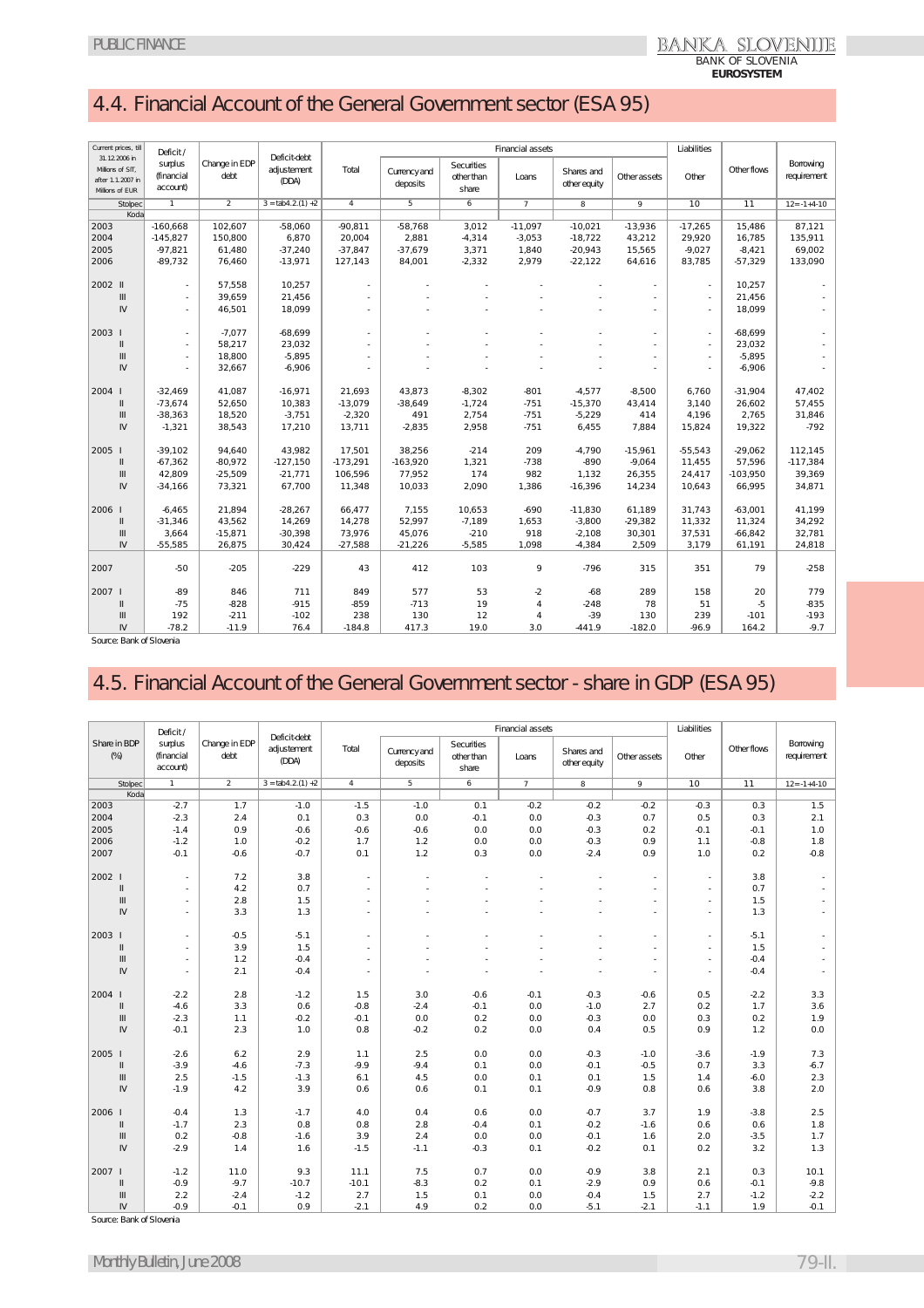# 4.6. Revenues and Expenditures of the General Government

| Until 31.12.2006             |                        |                                                                                             |                |                                       |                | Total revenue (I) |                                                          |                |                      |                                             |  |  |  |
|------------------------------|------------------------|---------------------------------------------------------------------------------------------|----------------|---------------------------------------|----------------|-------------------|----------------------------------------------------------|----------------|----------------------|---------------------------------------------|--|--|--|
| in mio SIT from              |                        | Tax revenues<br>Taxes on income, profits and capital gains<br>Social security contributions |                |                                       |                |                   |                                                          |                |                      |                                             |  |  |  |
| 01.01.2007 in                |                        |                                                                                             |                |                                       |                |                   |                                                          |                |                      |                                             |  |  |  |
| thousands of<br>EUR          | Personal<br>income tax | Corporate<br>income tax                                                                     | Total          | Taxes on<br>payroll and<br>work force | Employees      | Employers         | Other<br>unallocable<br>social security<br>contributions | Total          | Taxes on<br>property | Domestics<br>taxes on goods<br>and services |  |  |  |
| Column                       | $\mathbf{1}$           | $\overline{2}$                                                                              | $\overline{3}$ | $\overline{4}$                        | $\overline{5}$ | 6                 | $\overline{7}$                                           | $\overline{8}$ | $\overline{9}$       | 10                                          |  |  |  |
| Code                         |                        |                                                                                             |                |                                       |                |                   |                                                          |                |                      |                                             |  |  |  |
| 2003                         | 353,126                | 107,394                                                                                     | 460,520        | 107,424                               | 446,924        | 229,466           | 61,242                                                   | 737,632        | 34,419               | 814,577                                     |  |  |  |
| 2004                         | 382,523                | 124,355                                                                                     | 506,878        | 117,676                               | 480,317        | 257,391           | 62,995                                                   | 800,702        | 39,513               | 856,604                                     |  |  |  |
| 2005                         | 394,860                | 142,401                                                                                     | 537,260        | 126,097                               | 511,343        | 379,274           | 64,993                                                   | 955,611        | 40,834               | 938,118                                     |  |  |  |
| 2006                         | 429.666                | 225.820                                                                                     | 655,486        | 113,334                               | 542,290        | 403.277           | 68,404                                                   | 1.013.970      | 45,322               | 977,082                                     |  |  |  |
|                              |                        |                                                                                             |                |                                       |                |                   |                                                          |                |                      |                                             |  |  |  |
| Sep.<br>2006                 | 31.052                 | 13,552                                                                                      | 44,603         | 9,249                                 | 45,182         | 33,575            | 5,496                                                    | 84,253         | 3,780                | 56,082                                      |  |  |  |
| Oct.                         | 30,363                 | 11,509                                                                                      | 41,871         | 9,226                                 | 45,213         | 33,623            | 5,643                                                    | 84,480         | 3,402                | 103,301                                     |  |  |  |
| Nov.                         | 34,971                 | 14,241                                                                                      | 49,212         | 9,804                                 | 46,122         | 34,331            | 5,939                                                    | 86,391         | 7,140                | 97,968                                      |  |  |  |
| Dec.                         | 52,279                 | 11,330                                                                                      | 63,610         | 13,249                                | 54,821         | 40,798            | 6,382                                                    | 102,001        | 3,043                | 89,279                                      |  |  |  |
|                              |                        |                                                                                             |                |                                       |                |                   |                                                          |                |                      |                                             |  |  |  |
| 2007                         | 1,804,427              | 1,113,243                                                                                   | 2,917,670      | 418,141                               | 2,464,786      | 1,831,132         | 302,054                                                  | 4,597,973      | 206,421              | 4,498,576                                   |  |  |  |
|                              |                        |                                                                                             |                |                                       |                |                   |                                                          |                |                      |                                             |  |  |  |
| 2007<br>Jan.                 | 133,857                | 54,294                                                                                      | 188,151        | 32,835                                | 193,314        | 143,559           | 21,483                                                   | 358,356        | 6,207                | 403,169                                     |  |  |  |
| Feb.                         | 130,643                | 59,227                                                                                      | 189,870        | 32,096                                | 192,366        | 143,246           | 24,852                                                   | 360,464        | 7,914                | 286,860                                     |  |  |  |
| Mar.                         | 142.355                | 67,358                                                                                      | 209.713        | 31.119                                | 193.725        | 144.846           | 25,983                                                   | 364,554        | 8,063                | 327,584                                     |  |  |  |
| Apr.                         | 171,829                | 291,065                                                                                     | 462,894        | 32,767                                | 200,223        | 147,729           | 23,157                                                   | 371,109        | 10,750               | 332,537                                     |  |  |  |
| May                          | 191,386                | 96,872                                                                                      | 288,258        | 32,408                                | 198,836        | 147.567           | 25,448                                                   | 371,851        | 27,215               | 363,303                                     |  |  |  |
| Jun.                         | 88,045                 | 75,054                                                                                      | 163,099        | 34,495                                | 203,919        | 151,289           | 25,525                                                   | 380,733        | 19,993               | 277,183                                     |  |  |  |
| Jul.                         | 91,135                 | 77,525                                                                                      | 168,660        | 34,122                                | 202,862        | 150,735           | 25,582                                                   | 379,179        | 20,758               | 475,447                                     |  |  |  |
| Aug.                         | 176,509                | 74,845                                                                                      | 251,354        | 33,563                                | 202,276        | 150,415           | 25,185                                                   | 377,876        | 31,377               | 395,375                                     |  |  |  |
| Sep.                         | 148,569                | 77,690                                                                                      | 226,259        | 33,851                                | 205,065        | 152,057           | 24,943                                                   | 382,065        | 15,157               | 264,633                                     |  |  |  |
| Oct.                         | 152,342                | 81,031                                                                                      | 233,374        | 34,118                                | 205,498        | 153,020           | 26,584                                                   | 385,102        | 16,339               | 514,537                                     |  |  |  |
| Nov.                         | 161.171                | 74,577                                                                                      | 235,747        | 36,515                                | 213,063        | 157,846           | 26,349                                                   | 397,257        | 29,318               | 459,906                                     |  |  |  |
| Dec.                         | 216,587                | 83,705                                                                                      | 300,293        | 50,251                                | 253,639        | 188,824           | 26,964                                                   | 469,427        | 13,330               | 398,043                                     |  |  |  |
|                              |                        |                                                                                             |                |                                       |                |                   |                                                          |                |                      |                                             |  |  |  |
| 2008<br>Jan.                 | 152,292                | 70,677                                                                                      | 222,969        | 19,987                                | 211,615        | 158,290           | 24,754                                                   | 394,658        | 8,685                | 404,585                                     |  |  |  |
| Feb.                         | 153,523                | 67,723                                                                                      | 221,246        | 19,495                                | 214,236        | 159,032           | 26,770                                                   | 400,038        | 10,532               | 354,721                                     |  |  |  |
| Mar.                         | 159,216                | 90,929                                                                                      | 250,145        | 19,933                                | 218,958        | 162,794           | 26,604                                                   | 408,355        | 8,319                | 340,133                                     |  |  |  |
| Source: Ministry of Finance. |                        |                                                                                             |                |                                       |                |                   |                                                          |                |                      |                                             |  |  |  |

| Until           |        | Total revenue (I) |                                                        | Total expenditure (II)<br>Current expenditure |                |           |           |             |         |                |
|-----------------|--------|-------------------|--------------------------------------------------------|-----------------------------------------------|----------------|-----------|-----------|-------------|---------|----------------|
| 31.12.2006      |        |                   | Expenditure on goods and services<br>Interest payments |                                               |                |           |           |             |         |                |
| in mio SIT from |        |                   |                                                        |                                               |                |           |           |             |         | Current        |
| 01.01.2007      | Grants | Transfers         | Total revenue $(1)^2$                                  |                                               | Other          |           | Domestics | Interest    |         |                |
| in thousands    |        |                   |                                                        | Wages and                                     | purchases aof  | Total     | interest  | payments    | Total   | Cur. transfers |
| of EUR          |        |                   |                                                        | salaries                                      | goods and      |           | payments  | abroad      |         |                |
|                 |        |                   |                                                        |                                               | services       |           |           |             |         |                |
| Column          | 22     | 23                | 24                                                     | $\mathbf{1}$                                  | $\overline{2}$ | 3         | 4         | 5           | 6       | $\overline{7}$ |
| Code            |        |                   |                                                        |                                               |                |           |           |             |         |                |
| 2003            | 13,384 | 7,887             | 2,375,840                                              | 561,191                                       | 451,440        | 1,012,631 | 61,279    | 31,382      | 92,661  | 69,470         |
| 2004            | 2,100  | 7,528             | 2,540,514                                              | 601,542                                       | 429,888        | 1,031,431 | 60,911    | 31,030      | 91,941  | 77,581         |
| 2005            | 2,173  | 8,140             | 2,797,480                                              | 624,310                                       | 453,690        | 1,078,000 | 60,848    | 28,333      | 89,180  | 91,362         |
| 2006            | 1,287  | 10,259            | 3,021,927                                              | 651,456                                       | 496,830        | 1,148,286 | 68,620    | 21,578      | 90,199  | 96,556         |
|                 |        |                   |                                                        |                                               |                |           |           |             |         |                |
| Sep.<br>2006    | 154    | 94                | 219,270                                                | 54,955                                        | 35,616         | 90,570    | 2,714     | 501         | 3,215   | 3,395          |
| Oct.            | 61     | 26                | 264,180                                                | 54,182                                        | 41,887         | 96,069    | 8,167     | 158         | 8,325   | 5,146          |
| Nov.            | 177    | 9.483             | 281.213                                                | 55,248                                        | 46,338         | 101.586   | 4.778     | 233         | 5,011   | 6,475          |
| Dec.            | 171    | 476               | 296,635                                                | 57,962                                        | 62,028         | 119,990   | 2,510     | 65          | 2,574   | 19,918         |
|                 |        |                   |                                                        |                                               |                |           |           |             |         |                |
| 2007            | 11.872 | 42,500            | 13,658,091                                             | 2,809,715                                     | 2,212,229      | 5,021,944 | 263,853   | 93,130      | 356,983 | 423,371        |
|                 |        |                   |                                                        |                                               |                |           |           |             |         |                |
| 2007<br>Jan.    | 713    | 112               | 1,042,708                                              | 222,845                                       | 192,143        | 414,988   | 31,643    | 786         | 32,429  | 6,748          |
| Feb.            | 411    | 31                | 932.721                                                | 223,767                                       | 145.985        | 369,752   | 61,760    | 614         | 62,374  | 54,843         |
| Mar.            | 988    | 32                | 1.001.570                                              | 222.052                                       | 152.207        | 374.259   | 40,932    | 61,815      | 102.747 | 42,819         |
| Apr.            | 726    | 265               | 1,279,579                                              | 223,498                                       | 155,076        | 378,575   | 62,355    | 24,725      | 87,080  | 10,003         |
| May             | 683    | 1,045             | 1,163,801                                              | 283,939                                       | 169,281        | 453,220   | 11,149    | 873         | 12,021  | 39,748         |
| Jun.            | 1,422  | 139               | 950.999                                                | 229,677                                       | 158.233        | 387.910   | 6,182     | $\mathsf O$ | 6,182   | 88,171         |
| Jul.            | 677    | 79                | 1,174,219                                              | 232,363                                       | 170,183        | 402,546   | 6,150     | 617         | 6,768   | 57,273         |
| Aug.            | $-93$  | 227               | 1,186,153                                              | 234,463                                       | 183,399        | 417,862   | 2,802     | 475         | 3,277   | 12,987         |
| Sep.            | 1,391  | 121               | 1,013,709                                              | 230,493                                       | 164,410        | 394,902   | 5,450     | 1,978       | 7,428   | 18,027         |
| Oct.            | 1,361  | 801               | 1,276,118                                              | 227.809                                       | 187.389        | 415.198   | 26,003    | 568         | 26,571  | 18,014         |
| Nov.            | 820    | 39,715            | 1,292,482                                              | 234,232                                       | 212,070        | 446,302   | 4,209     | 679         | 4,888   | 25,554         |
| Dec.            | 2,774  | $-66$             | 1,344,032                                              | 244,577                                       | 321,852        | 566,430   | 5,220     | $\mathsf O$ | 5,220   | 49,184         |
|                 |        |                   |                                                        |                                               |                |           |           |             |         |                |
| 2008<br>Jan.    | 742    | 355               | 1,116,800                                              | 227,980                                       | 156,824        | 384,804   | 22,386    | 482         | 22,868  | 5,008          |
| Feb.            | 734    | 124               | 1,083,953                                              | 227,110                                       | 172,106        | 399,216   | 73,877    | 351         | 74,227  | 34,975         |
| Mar.            | 148    | 741               | 1,104,777                                              | 242,246                                       | 201,942        | 444,187   | 32,637    | 91,305      | 123,942 | 20,564         |

Source: Ministry of Finance.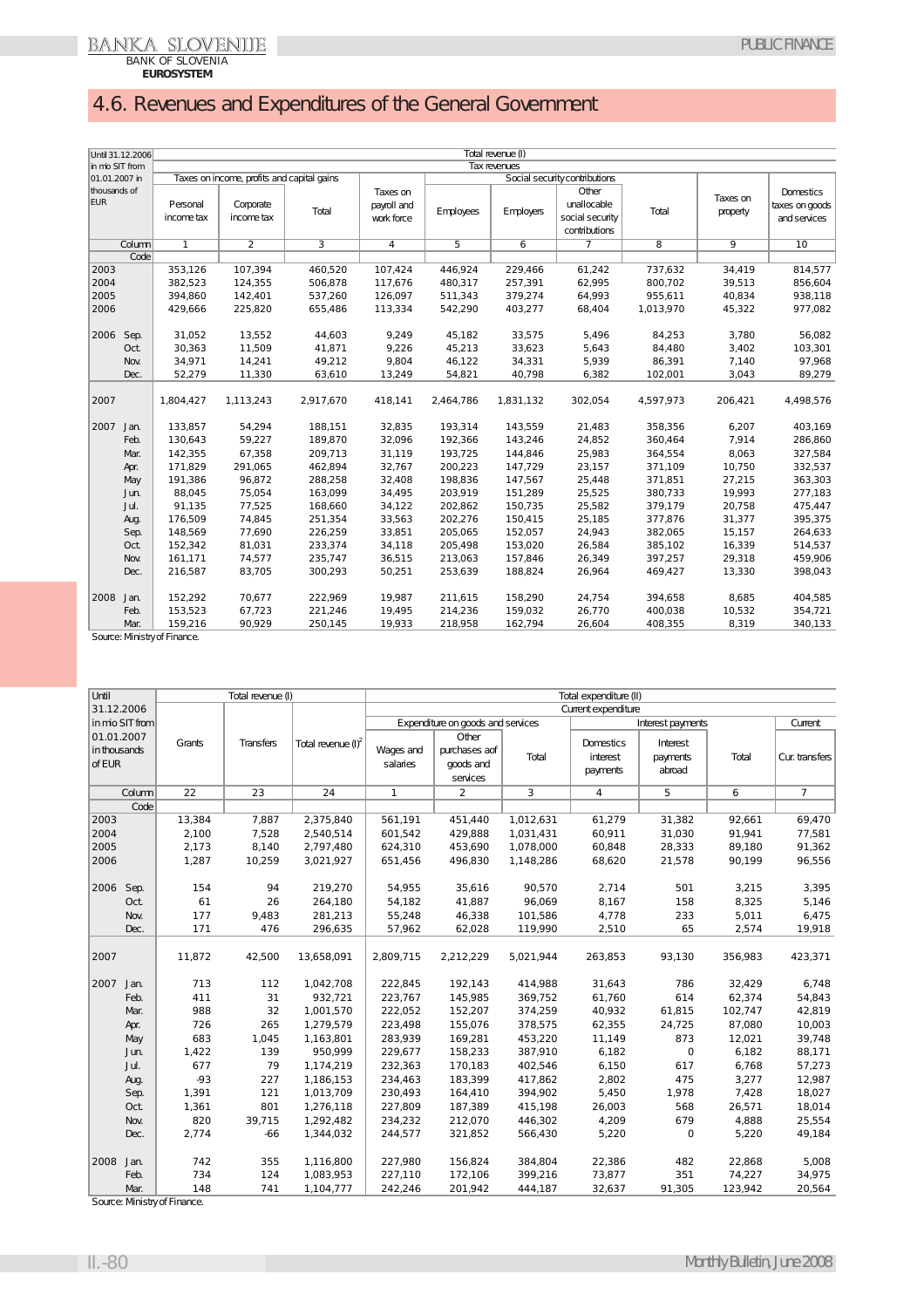|               |                |               |              |            | Total revenue (I) |                 |              |                    |                 |                 |
|---------------|----------------|---------------|--------------|------------|-------------------|-----------------|--------------|--------------------|-----------------|-----------------|
|               |                | Tax revenues  |              |            |                   | Nontax revenue  |              |                    |                 |                 |
|               | Of which:      | Taxes on      |              |            |                   | Administrative  |              |                    |                 |                 |
| General sales |                | international |              |            | Enterpreneurial   | fees and        | Other nontax |                    | Current revenue | Capital revenue |
| tax, VAT      | <b>Excises</b> | trade and     | Other taxes  | Total      | and property      | charges,        | revenues     | Total              |                 |                 |
|               |                | transactions  |              |            | income            | nonindustrial   |              |                    |                 |                 |
|               |                |               |              |            |                   | sales and fines |              |                    |                 |                 |
| 11            | 12             | 13            | 14           | 15         | 16                | 17              | 18           | 19                 | 20              | 21              |
|               | 197,792        | 34,653        |              |            | 63,759            |                 |              |                    | 2,338,713       |                 |
| 525,918       |                |               | 261<br>7.484 | 2,189,486  |                   | 36,540          | 48,928       | 149,227<br>161.994 |                 | 15,857          |
| 539,317       | 217,600        | 19,339        |              | 2,348,195  | 49,505            | 33,960          | 78,529       |                    | 2,510,188       | 20,698          |
| 607.702       | 230,283        | 9,360         | 950          | 2,608,230  | 69,225            | 30,230          | 52,301       | 151.756            | 2,759,987       | 27,181          |
| 650,858       | 229.083        | 12,145        | 1,304        | 2,818,643  | 64.731            | 34,280          | 52,756       | 151.767            | 2,970,410       | 39,971          |
| 42,763        | 6,565          | 960           | 372          | 199,299    | 7.945             | 2,811           | 4,165        | 14,921             | 214,220         | 4,802           |
| 62,399        | 32,691         | 895           | 75           | 243,250    | 8,609             | 2,923           | 4,659        | 16,192             | 259,442         | 4,651           |
| 65,687        | 24,039         | 1,528         | 76           | 252,118    | 5,307             | 3,176           | 4,788        | 13,272             | 265,390         | 6,163           |
| 68,961        | 9,859          | 1,444         | 125          | 272,749    | 8,120             | 3,453           | 7,015        | 18,588             | 291,337         | 4,651           |
|               |                |               |              |            |                   |                 |              |                    |                 |                 |
| 2,906,674     | 1,157,853      | 117,079       | 2,081        | 12,757,942 | 299.944           | 149.100         | 260.183      | 709,227            | 13.467.169      | 136,551         |
| 234,578       | 136,926        | 5,460         | 329          | 994,506    | 12,795            | 11,538          | 15,589       | 39,923             | 1,034,428       | 7,455           |
| 239,530       | 18,612         | 6,313         | $-347$       | 883,169    | 12,355            | 11,673          | 18,969       | 42,997             | 926,166         | 6,113           |
| 165,995       | 123,881        | 9,706         | 284          | 951,023    | 13,137            | 12,379          | 17,909       | 43,425             | 994,448         | 6,103           |
| 206,360       | 86,916         | 8,879         | 51           | 1,218,988  | 25,477            | 11,589          | 16,548       | 53,615             | 1,272,603       | 5,986           |
| 230,527       | 96,436         | 11,034        | 151          | 1,094,220  | 15,298            | 13,281          | 35,175       | 63,754             | 1,157,974       | 4,099           |
| 203,906       | 36,774         | 10.749        | 221          | 886,473    | 16,065            | 12,489          | 29,312       | 57,866             | 944,338         | 5,100           |
| 280,061       | 159,030        | 11,547        | 105          | 1,089,818  | 37,836            | 12,555          | 19,730       | 70.121             | 1,159,939       | 13,524          |
| 248,266       | 113,345        | 9,640         | 316          | 1,099,501  | 41,511            | 10,616          | 17,283       | 69,410             | 1,168,911       | 17,110          |
| 197,959       | 35,021         | 12,026        | 252          | 934,243    | 36,865            | 11,681          | 20,477       | 69,023             | 1,003,266       | 8,930           |
| 314,912       | 160,070        | 10,423        | 211          | 1,194,103  | 35,012            | 13,231          | 17,053       | 65,296             | 1,259,399       | 14,557          |
| 319,663       | 99,910         | 9,109         | 279          | 1,168,132  | 32,921            | 13,825          | 21,375       | 68,121             | 1,236,253       | 15,694          |
| 264,917       | 90,933         | 12,193        | 229          | 1,243,767  | 20,672            | 14,242          | 30,763       | 65,677             | 1,309,443       | 31,880          |
|               |                |               |              |            |                   |                 |              |                    |                 |                 |
| 274,909       | 94,755         | 6,345         | 208          | 1,057,437  | 17,541            | 11,862          | 17,759       | 47,162             | 1,104,599       | 11,104          |
| 292,629       | 27,238         | 9,324         | 214          | 1,015,569  | 13,820            | 13,246          | 30,884       | 57,950             | 1,073,519       | 9,577           |
| 145,811       | 151,210        | 9,915         | 219          | 1,037,020  | 20,180            | 12,859          | 26,502       | 59,541             | 1,096,560       | 7,328           |

|              |           |                   |                     |           | Total expenditure (II) |          |            |             |                               |                     |
|--------------|-----------|-------------------|---------------------|-----------|------------------------|----------|------------|-------------|-------------------------------|---------------------|
|              |           |                   | Current expenditure |           |                        |          |            |             |                               |                     |
|              |           | Current transfers |                     |           |                        |          |            |             |                               | Nonfinancial        |
|              | Of which: | Transfers to      | Other               |           |                        | Current  |            | Capital     | Total                         | balance $(A = 1.5)$ |
| Transfers to |           | nonprofit         | domestics           | Transfers | Total                  | reserves | Total      | expenditure | expenditure (II) <sup>2</sup> | $\parallel$ .)      |
| households   | Pension   | institutions      | transfers           | abroad    |                        |          |            |             |                               |                     |
|              |           |                   |                     |           |                        |          |            |             |                               |                     |
| 8            | 9         | 10                | 11                  | 12        | 13                     | 14       | 15         | 16          | 17                            | 18                  |
|              |           |                   |                     |           |                        |          |            |             |                               |                     |
| 986,100      | 640,236   | 24,116            | 12,606              | 5,077     | 1,097,369              | 18,646   | 2,221,307  | 233,002     | 2,454,309                     | $-78,469$           |
| 1,053,367    | 677,533   | 25,455            | 88,171              | 5,247     | 1,249,820              | 11,567   | 2,384,758  | 244,061     | 2,628,819                     | $-88,305$           |
| 1,109,196    | 713.648   | 26,920            | 108,010             | 6,154     | 1,341,641              | 13,074   | 2,521,895  | 248,658     | 2,770,553                     | 26,928              |
| 1,167,404    | 756,593   | 29,159            | 120,389             | 6,556     | 1,420,064              | 14,145   | 2,672,693  | 312,972     | 2,985,665                     | 36,262              |
|              |           |                   |                     |           |                        |          |            |             |                               |                     |
| 92.482       | 60.117    | 2,372             | 9.636               | 1,297     | 109.182                | 1.133    | 204.100    | 28,022      | 232.122                       | $-12.851$           |
| 92,935       | 60,207    | 2,652             | 9,931               | 288       | 110,952                | 1,195    | 216,541    | 33,438      | 249,979                       | 14,201              |
| 102,296      | 66,825    | 3,162             | 9,748               | 676       | 122,357                | 1.012    | 229,966    | 42,209      | 272,175                       | 9,039               |
| 98,919       | 62,521    | 4,141             | 16,073              | 521       | 139,573                | 2,909    | 265,047    | 94,151      | 359,198                       | $-62,563$           |
|              |           |                   |                     |           |                        |          |            |             |                               |                     |
| 5,093,321    | 3,354,926 | 127,790           | 467,484             | 31,979    | 6,143,945              | 104,765  | 11,627,637 | 1,464,740   | 13,092,376                    | 565,714             |
|              |           |                   |                     |           |                        |          |            |             |                               |                     |
| 388,090      | 248,499   | 3,166             | 36,578              | 315       | 434,897                | 2,559    | 884,873    | 51,187      | 936,060                       | 106,648             |
| 415,482      | 271,979   | 6,383             | 29,118              | 2,101     | 507,928                | 2,735    | 942,788    | 55,732      | 998,520                       | $-65,799$           |
| 415,466      | 264.241   | 6.184             | 49.429              | 489       | 514,388                | 2.978    | 994.373    | 55.083      | 1,049,456                     | $-47,886$           |
| 409,207      | 264,332   | 6,632             | 41,849              | 558       | 468,249                | 2,406    | 936,309    | 63,117      | 999,426                       | 280,153             |
| 537,714      | 386,078   | 11,389            | 43,353              | 7,340     | 639,543                | 3,112    | 1,107,897  | 74,911      | 1,182,807                     | $-19,006$           |
| 412,245      | 264.658   | 13.854            | 41,297              | 2,281     | 557,847                | 3,421    | 955.360    | 79.859      | 1,035,219                     | $-84,220$           |
| 406,396      | 264,789   | 14,350            | 43,214              | 4,008     | 525,241                | 2,705    | 937,260    | 94,513      | 1,031,773                     | 142,446             |
| 403,614      | 264,878   | 11.856            | 35,249              | 3,342     | 467,048                | 3,155    | 891,342    | 127,413     | 1,018,755                     | 167,398             |
| 401,101      | 264.955   | 9.127             | 31.489              | 3,974     | 463.717                | 6,487    | 872.534    | 114,250     | 986.784                       | 26,924              |
| 404,995      | 265,657   | 12,605            | 36,963              | 1,090     | 473,667                | 3,695    | 919,131    | 152,912     | 1,072,042                     | 204,076             |
| 470,513      | 323,346   | 13,308            | 35,543              | 2,217     | 547,136                | 10,256   | 1,008,582  | 170,430     | 1,179,012                     | 113,470             |
| 428,497      | 271,514   | 18,936            | 43,402              | 4,264     | 544,283                | 61,256   | 1.177.189  | 425,333     | 1,602,522                     | $-258,490$          |
|              |           |                   |                     |           |                        |          |            |             |                               |                     |
| 418,051      | 273,025   | 4,001             | 31,719              | 1,754     | 460,532                | 4,440    | 872,643    | 62,656      | 935,300                       | 181,501             |
| 441.065      | 291.043   | 5.550             | 32.160              | 3,531     | 517,281                | 3.471    | 994.195    | 55,542      | 1,049,737                     | 34,217              |
| 444,277      | 282,646   | 6,664             | 38,611              | 1,933     | 512,048                | 4,149    | 1,084,327  | 61,229      | 1,145,556                     | $-40,779$           |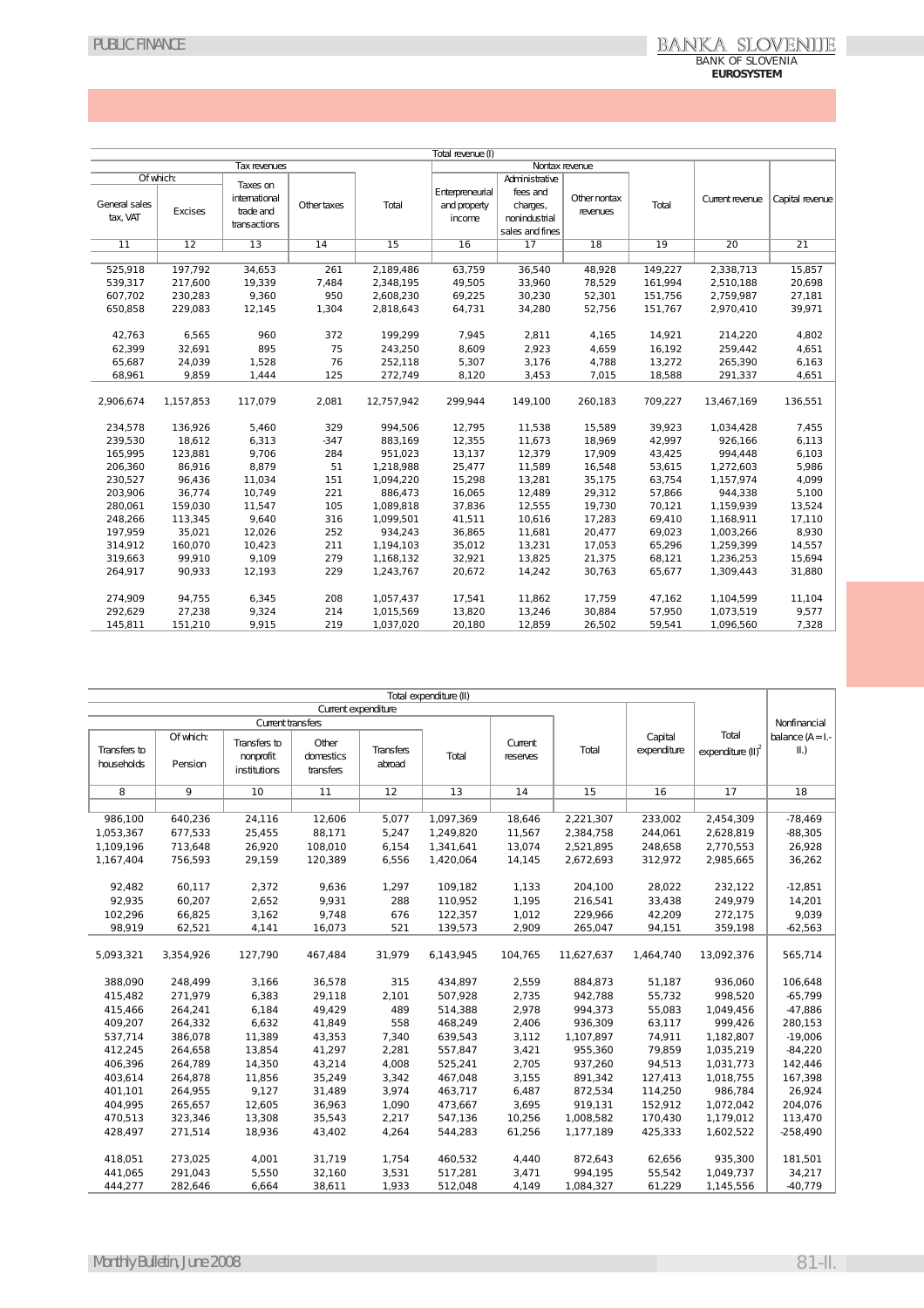BANKA SLOVENIJE BANK OF SLOVENIA

**EUROSYSTEM**

# 4.7. Lending, Repayments and Financing of the General Government

| Until                                |                 | Lending minus repayments (B)                                                 |                |                           |                |              |                        |                                       |        |                |  |
|--------------------------------------|-----------------|------------------------------------------------------------------------------|----------------|---------------------------|----------------|--------------|------------------------|---------------------------------------|--------|----------------|--|
| 31.12.2006                           |                 | Lending and aguisition of equity<br>Repayment of given loans and equity sold |                |                           |                |              |                        |                                       |        |                |  |
| 01.01.2007<br>in thousands<br>of EUR | in mio SIT from | Repayment of<br>given loans                                                  | Equity sold    | Privatization<br>receipts | Total          | Loans given  | Acquision of<br>equity | Privatization<br>receipts<br>spending | Total  | Balance        |  |
|                                      |                 | $\mathbf{1}$                                                                 | $\overline{2}$ | 3                         | $\overline{4}$ | 5            | 6                      | $\overline{7}$                        | 8      | $\overline{9}$ |  |
|                                      | Code            |                                                                              |                |                           |                |              |                        |                                       |        |                |  |
| 2003                                 |                 | 3,481                                                                        | 1,599          | 4,942                     | 10,021         | 4,675        | 1,747                  | 4,254                                 | 11,406 | $-1,385$       |  |
| 2004                                 |                 | 3,527                                                                        | 1,043          | 1,436                     | 6,006          | 2,742        | 8,084                  | 1,773                                 | 14,219 | $-8,212$       |  |
| 2005                                 |                 | 9,609                                                                        | 5,164          | 1,113                     | 15,887         | 6,546        | 2,806                  | 397                                   | 9,808  | 6,078          |  |
| 2006                                 |                 | 11,344                                                                       | 7,205          | 2,545                     | 21,094         | 2,784        | 2,902                  | 755                                   | 9,998  | 11,096         |  |
|                                      |                 |                                                                              |                |                           |                |              |                        |                                       |        |                |  |
| 2006                                 | Sep.            | 4,673                                                                        | 9              | 10                        | 4,692          | $\mathbf{1}$ | 2,233                  | 87                                    | 2,321  | 2,371          |  |
|                                      | Oct.            | 512                                                                          | 799            | 1,660                     | 2,970          | 71           | 5                      | 141                                   | 3,217  | $-247$         |  |
|                                      | Nov.            | 567                                                                          | 133            | 9                         | 709            | 355          | 618                    | 23                                    | 996    | $-287$         |  |
|                                      | Dec.            | 1,850                                                                        | 2,333          | 63                        | 4,247          | 360          | $-255$                 | 273                                   | 378    | 3,869          |  |
| 2007                                 |                 | 44,785                                                                       | 497,229        | 8,332                     | 550,347        | 5,043        | 58,937                 | 4,037                                 | 86,995 | 463,352        |  |
| 2007                                 | Jan.            | 434                                                                          | 12,650         | 1,750                     | 14,834         | 6            | 378                    | 147                                   | 531    | 14,304         |  |
|                                      | Feb.            | 1,685                                                                        | $\mathbf{1}$   | 66                        | 1,752          | 235          | $\mathbf 0$            | 966                                   | 1,201  | 551            |  |
|                                      | Mar.            | 3,863                                                                        | 46             | 58                        | 3,967          | 13           | 8,783                  | 403                                   | 9,199  | $-5,232$       |  |
|                                      | Apr.            | 2,102                                                                        | 126,785        | 969                       | 129,857        | 41           | $\overline{7}$         | 79                                    | 127    | 129,730        |  |
|                                      | May             | 1,857                                                                        | 74             | 81                        | 2,012          | 1,423        | 38                     | $\overline{2}$                        | 1,464  | 548            |  |
|                                      | Jun.            | 1,761                                                                        | $\overline{4}$ | 77                        | 1,842          | 13           | 622                    | 269                                   | 3,614  | $-1,772$       |  |
|                                      | Jul.            | 1,397                                                                        | 30,970         | 1,305                     | 33,672         | 119          | 110                    | 235                                   | 4,094  | 29,578         |  |
|                                      | Aug.            | 1,481                                                                        | 83             | 42                        | 1,605          | 244          | 122                    | $-1$                                  | 391    | 1,215          |  |
|                                      | Sep.            | 21,719                                                                       | 122            | 67                        | 21,909         | 57           | 44,216                 | 121                                   | 44,485 | $-22,576$      |  |
|                                      | Oct.            | 3,970                                                                        | 21,147         | 3,785                     | 28,903         | 27           | 65                     | 1,553                                 | 7,645  | 21,258         |  |
|                                      | Nov.            | 1,215                                                                        | 927            | 45                        | 2,186          | 2,385        | $\overline{7}$         | 260                                   | 9,171  | $-6,985$       |  |
|                                      | Dec.            | 3,300                                                                        | 304,422        | 87                        | 307,808        | 481          | 4,589                  | 5                                     | 5,074  | 302,734        |  |
| 2008                                 | Jan.            | 2,687                                                                        | 8,121          | 4,676                     | 15,483         | 505          | 41                     | 394                                   | 940    | 14,544         |  |
|                                      | Feb.            | 2,275                                                                        | 46             | 61                        | 2,382          | 296          | 3,893                  | $\overline{2}$                        | 4,192  | $-1,810$       |  |
|                                      | Mar.            | 5,398                                                                        | 72             | 59                        | 5,529          | $-115$       | 8,968                  | 794                                   | 9,648  | $-4,119$       |  |

Source: Ministry of Finance.

| Until        |                 |                   |            |                     |             | Total financing (C) |                  |             |                 |                 |
|--------------|-----------------|-------------------|------------|---------------------|-------------|---------------------|------------------|-------------|-----------------|-----------------|
| 31.12.2006   |                 |                   |            | Domestics financing |             |                     | Financing abroad |             |                 | Change in       |
|              | in mio SIT from | Overall           |            |                     |             |                     |                  |             | Total financing | cash, deposits  |
| 01.01.2007   |                 | balance $(A + B)$ | Domestics  | Domestic            | Balance     | Drawings            | Amortization     | Balance     | balance         | and statistical |
| in thousands |                 |                   | drawings   | amortization        |             | abroad              | abroad           |             |                 | error           |
| of EUR       |                 |                   |            |                     |             |                     |                  |             |                 |                 |
|              |                 | 10                | 11         | 12                  | 13          | 14                  | 15               | 16          | 17              | 18              |
|              | Column          |                   |            |                     |             |                     |                  |             |                 |                 |
| 2003         |                 | $-79,853$         | 231,842    | 182,032             | 49,810      | 8,080               | 19,766           | $-11,686$   | 38,124          | $-41,730$       |
| 2004         |                 | $-96.517$         | 267.613    | 127.691             | 139.922     | 10.362              | 60.987           | $-50.625$   | 89.297          | $-7.220$        |
| 2005         |                 | 33,006            | 399,925    | 273,058             | 126,867     | 1.383               | 130,576          | $-129,193$  | $-2,327$        | 30,680          |
| 2006         |                 | 47,358            | 344,223    | 226,052             | 118,171     | 2,068               | 33,955           | $-31,887$   | 86,284          | 133,642         |
|              |                 |                   |            |                     |             |                     |                  |             |                 |                 |
| 2006         | Sep.            | $-10,480$         | 49,134     | 11,035              | 38,099      | $\Omega$            | 1,641            | $-1,641$    | 36,458          | 25,978          |
|              | Oct.            | 13,954            | 30,763     | 556                 | 30,207      | 1,378               | 375              | 1,003       | 31,211          | 45,164          |
|              | Nov.            | 8.752             | 7.043      | 6,611               | 431         | 0                   | 765              | $-765$      | $-334$          | 8,418           |
|              | Dec.            | $-58,694$         | 4,262      | 17,952              | $-13,690$   | 0                   | 2,517            | $-2,517$    | $-16,207$       | $-74,901$       |
|              |                 |                   |            |                     |             |                     |                  |             |                 |                 |
| 2007         |                 | 1.029.066         | 691.504    | 899.476             | $-207.972$  | 199.736             | 40.893           | 158.843     | $-49.129$       | 979.937         |
|              |                 |                   |            |                     |             |                     |                  |             |                 |                 |
| 2007         | Jan.            | 120,951           | 108,795    | 128,734             | $-19.939$   | $\Omega$            | 5,676            | $-5,676$    | $-25,615$       | 95,336          |
|              | Feb.            | $-65.248$         | 347.488    | 233.773             | 113.716     | $\Omega$            | 4.787            | $-4.787$    | 108.929         | 43.681          |
|              | Mar.            | $-53,118$         | $-196.706$ | 64,299              | $-261,006$  | 861,160             | 7.459            | 853.700     | 592,695         | 539,577         |
|              | Apr.            | 409,882           | $-49,590$  | 33,255              | $-82,845$   | $\Omega$            | 1,677            | $-1,677$    | $-84,523$       | 325,360         |
|              | May             | $-18.458$         | 101.069    | 271,211             | $-170.142$  | $-443.824$          | 3.218            | $-447.042$  | $-617,184$      | $-635,642$      |
|              | Jun.            | $-85,992$         | $-13,180$  | 36,596              | $-49,776$   | $-208,814$          | $\Omega$         | $-208,814$  | $-258,590$      | $-344,582$      |
|              | Jul.            | 172.025           | $-31.808$  | 32.552              | $-64,360$   | $-8.785$            | 2.731            | $-11.516$   | $-75,877$       | 96,148          |
|              | Aug.            | 168,613           | $-28,831$  | 430                 | $-29,261$   | 0                   | 2.967            | $-2,967$    | $-32,228$       | 136,386         |
|              | Sep.            | 4,348             | 21,261     | 51,192              | $-29,931$   | 0                   | 7,419            | $-7,419$    | $-37,350$       | $-33,002$       |
|              | Oct.            | 225,333           | $-37.887$  | 2,822               | $-40.709$   | 0                   | 2,457            | $-2,457$    | $-43,165$       | 182,168         |
|              | Nov.            | 106,486           | 971        | 30,232              | $-29,261$   | 0                   | 2,502            | $-2,502$    | $-31,763$       | 74,722          |
|              | Dec.            | 44,244            | 469,922    | 14,381              | 455,541     | $\Omega$            | $\mathbf 0$      | $\mathbf 0$ | 455,541         | 499,785         |
|              |                 |                   |            |                     |             |                     |                  |             |                 |                 |
| 2008         | Jan.            | 196,044           | 54,080     | 518,523             | $-464, 444$ | $\Omega$            | 5,415            | $-5,415$    | $-469,859$      | $-273,815$      |
|              | Feb.            | 32.407            | 913.303    | 52.551              | 860.752     | 0                   | 4,475            | $-4,475$    | 856.277         | 888.684         |
|              | Mar.            | $-44,898$         | 51,934     | 56,142              | $-4.209$    | 0                   | 7.289            | $-7,289$    | $-11,498$       | $-56,395$       |

Source: Ministry of Finance.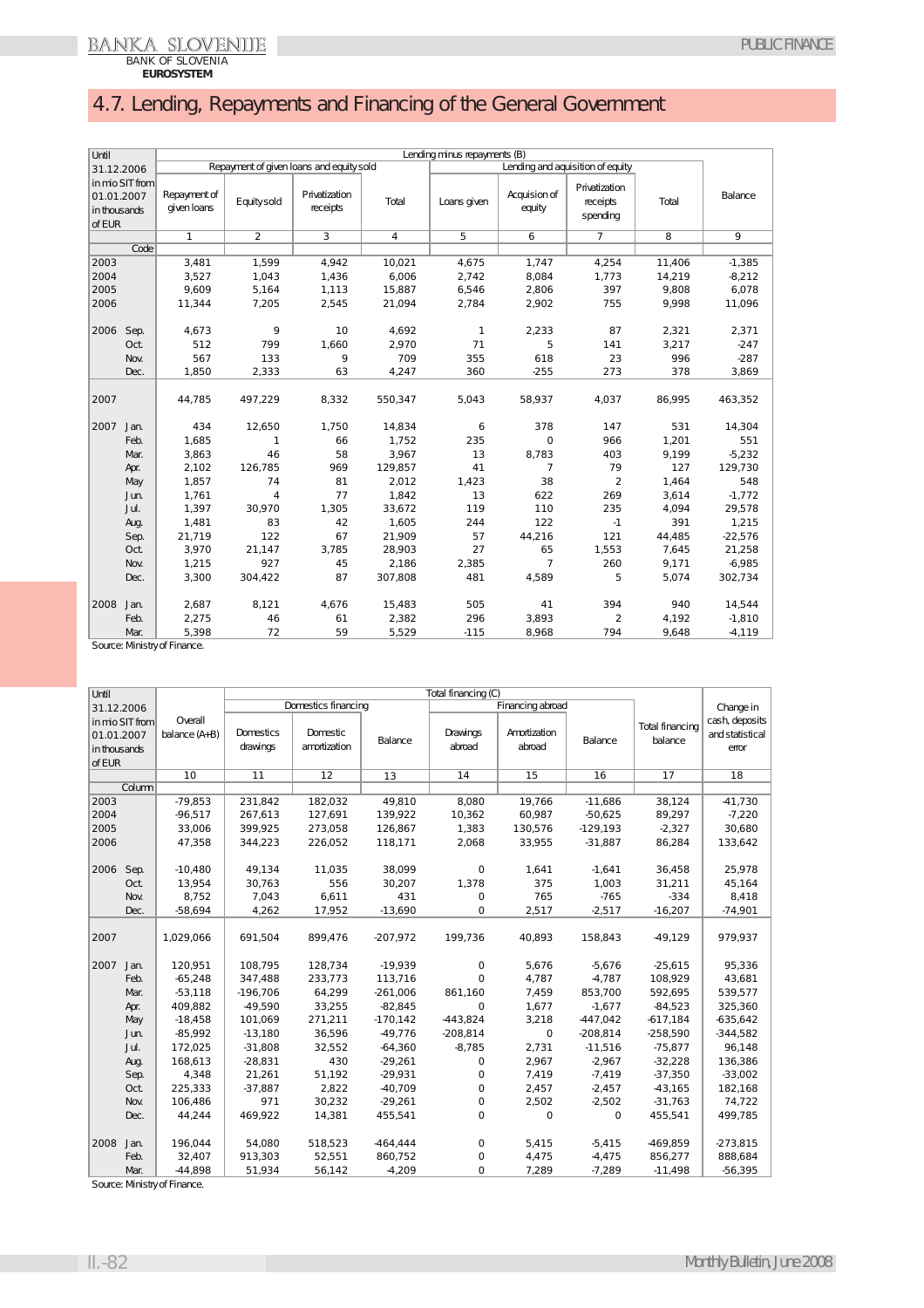# 4.8. Central budget debt

| Till         |                    |                          |                | Debt incurred in domestic market |                     |                    |                    |                    | Debt incurred abroad |                    |                        |
|--------------|--------------------|--------------------------|----------------|----------------------------------|---------------------|--------------------|--------------------|--------------------|----------------------|--------------------|------------------------|
|              | 31.12.2006 in      |                          |                |                                  |                     |                    |                    |                    |                      |                    |                        |
| Millions of  |                    |                          |                |                                  |                     |                    |                    |                    |                      |                    |                        |
| Tolars, from |                    | Public                   | Bank of        |                                  | Other               | Negotiable         |                    |                    |                      |                    | Total debt             |
| 1.1.2007 in  |                    | sector                   | Slovenia       | <b>Banks</b>                     | domestic            | securities         | Total              | Loans              | <b>Bonds</b>         | Total              |                        |
| Thousands of |                    |                          |                |                                  | creditors           |                    |                    |                    |                      |                    |                        |
| Euros.       |                    |                          |                |                                  |                     |                    |                    |                    |                      |                    |                        |
|              | Column             | $\mathbf{1}$             | $\overline{2}$ | 3                                | $\overline{4}$      | 5                  | $6 = 1  5$         | $\overline{7}$     | 8                    | $9 = 7 + 8$        | $10 = 6 + 9$           |
|              | Code               |                          |                |                                  |                     |                    |                    |                    |                      |                    |                        |
|              | 1993 31.Dec.       | 31,784                   | 3,680          | 183,338                          | 1,659               | 43,304             | 263,765            | 39,255             | $\mathsf O$          | 39,255             | 303,020                |
| 1994         | 31.Dec.            | 35,268                   | 929            | 211,825                          | 1,361               | 41,583             | 290,966            | 52,016             | 0                    | 52,016             | 342,982                |
| 1995         | 31.Dec.            | 20,456                   | 677            | 98,340                           | 0                   | 226,537            | 346,010            | 72,112             | 0                    | 72,112             | 418,122                |
|              | 1996 31.Dec.       | 5,123                    | 869            | 106,690                          | $\mathsf{O}\xspace$ | 242,817            | 355,499            | 87,448             | 137,751              | 225,199            | 580,698                |
|              | 1997 31.Dec.       | 6,059                    | 442            | 43,353                           | 0                   | 349,766            | 399,620            | 84,805             | 188,852              | 273,657            | 673,277                |
| 1998         | 31.Dec.            | 1,818                    | 625            | 81,273                           | 0                   | 391,817            | 475,533            | 92,304             | 203,460              | 295,764            | 771,297                |
| 1999         | 31.Dec.            | 5,680                    | 238            | 82,473                           | 0                   | 410,084            | 498,475            | 94,536             | 300,281              | 394,817            | 893,292                |
| 2000         | 31.Dec.            | 13,040                   | 322            | 75,824                           | $\mathsf{O}\xspace$ | 415,887            | 505,073            | 98,222             | 410,057              | 508,280            | 1,013,353              |
| 2001         | 31.Dec.            | 768                      | 7,935          | 96,187                           | 0                   | 530,252            | 635,142            | 122,373            | 471,360              | 593,733            | 1,228,875              |
|              | 2002 31.Dec.       | 0                        | 7,643          | 101,738                          | 0                   | 724,520            | 833,902            | 100,108            | 485,650              | 585,758            | 1,419,660              |
|              | 2003 31.Dec.       | 0                        | 7,097          | 82,122                           | 0                   | 823,270            | 912,489            | 83,090             | 495,256              | 578,346            | 1,490,835              |
| 2004         | 31.Dec.            | $\mathsf{O}\xspace$      | 6,937          | 78,578                           | 0                   | 980,694            | 1,066,209          | 83,849             | 449,700              | 533,549            | 1,599,759              |
|              | 2005 31.Dec.       | $\mathsf{O}\xspace$      | 7,358          | 105,066                          | 0                   | 1,155,313          | 1,267,736          | 78,769             | 327,449              | 406,218            | 1,673,954              |
|              | 2006 31.Dec.       | $\mathsf{O}\xspace$      | 6,956          | 71,335                           | 0                   | 1,310,679          | 1,388,970          | 49,229             | 323,514              | 372,743            | 1,761,713              |
|              |                    |                          |                |                                  |                     |                    |                    |                    |                      |                    |                        |
| 1998         | 31.Mar.            | 11,157                   | 509            | 43,311                           | 0                   | 370,988            | 425,965            | 102,626            | 191,387              | 294,013            | 719,978                |
|              | 30.Jun.            | 3,450                    | 553            | 67,554                           | 0                   | 390,256            | 461,813            | 92,132             | 205,092              | 297,224            | 759,037                |
|              | 30.Sep.            | 3,526                    | 609            | 65,147                           | 0                   | 398,181            | 467,463            | 97,003             | 200,906              | 297,909            | 765,372                |
|              | 31.Dec.            | 1,818                    | 625            | 81,273                           | $\mathsf{O}\xspace$ | 391,817            | 475,533            | 92,304             | 203,460              | 295,764            | 771,297                |
|              |                    |                          |                |                                  |                     |                    |                    |                    |                      |                    |                        |
| 1999         | 31.Mar.            | 1,518                    | 766            | 94,987                           | 0                   | 401,209            | 498,480            | 95,878             | 287,366              | 383,244            | 881,724                |
|              | 30.Jun.            | 14,289                   | 856            | 82,333                           | 0                   | 407,050            | 504,528            | 93,492             | 294,948              | 388,440            | 892,968                |
|              | 30.Sep.            | 9,518                    | 930            | 90,818                           | 0                   | 402,387            | 503,653            | 92,308             | 296,696              | 389,004            | 892,657                |
|              | 31.Dec.            | 5,680                    | 238            | 82,473                           | 0                   | 410,084            | 498,475            | 94,536             | 300,281              | 394,817            | 893,292                |
|              |                    |                          |                |                                  |                     |                    |                    |                    |                      |                    |                        |
| 2000         | 31.Mar.            | 4,600                    | 310            | 84,378                           | 0                   | 422,648            | 511,937            | 110,073            | 391,514              | 501,587            | 1,013,524              |
|              | 30.Jun.            | 400                      | 146            | 79,346                           | $\mathsf{O}\xspace$ | 439,281            | 519,173            | 100,268            | 397,654              | 497,922            | 1,017,095              |
|              | 30.Sep.            | 11,600                   | 240            | 84,060                           | 0                   | 431,813            | 527,713            | 104,671            | 410,387              | 515,058            | 1,042,771              |
|              | 31.Dec.            | 13,040                   | 322            | 75,824                           | 0                   | 415,887            | 505,073            | 98,222             | 410,057              | 508,280            | 1,013,353              |
|              |                    |                          |                |                                  |                     |                    |                    |                    |                      |                    |                        |
| 2001         | 31.Mar.            | 4,373                    | 413            | 95,080                           | $\mathsf{O}\xspace$ | 449,068            | 548,934            | 108,360            | 443,523              | 551,883            | 1,100,818              |
|              | 30.Jun.            | 6,035                    | 526            | 80,260                           | 0                   | 478,114            | 564,935            | 110,433            | 547,994              | 658,427            | 1,223,362              |
|              | 30.Sep.            | 5,478                    | 169            | 83,340                           | 0                   | 488,442            | 577,429            | 102,394            | 468,592              | 570,986            | 1,148,415              |
|              | 31.Dec.            | 768                      | 7,935          | 96,187                           | 0                   | 530,252            | 635,142            | 122,373            | 471,360              | 593,733            | 1,228,875              |
|              |                    |                          |                |                                  |                     |                    |                    |                    |                      |                    |                        |
|              | 2002 31.Mar.       | 553                      | 8,196          | 110,855                          | 0                   | 591,752            | 711,356            | 117,797            | 477,424              | 595,221            | 1,306,577              |
|              | 30.Jun.            | 0                        | 7,836          | 104,398                          | 0                   | 641,405            | 753,640            | 109,592            | 479,064              | 588,656            | 1,342,296              |
|              | 30.Sep.<br>31.Dec. | 0<br>$\mathsf{O}\xspace$ | 7,736<br>7,643 | 102,365<br>101,738               | 0<br>0              | 680,995<br>724,520 | 791,096<br>833,902 | 105,222<br>100,108 | 483,490<br>485,650   | 588,712<br>585,758 | 1,379,808<br>1,419,660 |
|              |                    |                          |                |                                  |                     |                    |                    |                    |                      |                    |                        |
| 2003         | 31.Mar.            | 0                        | 7,466          | 101,861                          | 0                   | 722,612            | 831,940            | 96,334             | 489,362              | 585,696            | 1,417,636              |
|              | 30.Jun.            | 0                        | 7,097          | 95,666                           | 0                   | 767,469            | 870,233            | 94,783             | 490,950              | 585,734            | 1,455,967              |
|              | 30.Sep.            | $\mathsf{O}\xspace$      | 7,511          | 83,517                           | $\mathsf{O}\xspace$ | 795,729            | 886,757            | 92,473             | 493,964              | 586,438            | 1,473,195              |
|              | 31.Dec.            | 0                        | 7,097          | 82,122                           | 0                   | 823,270            | 912,489            | 83,090             | 495,256              | 578,346            | 1,490,835              |
|              |                    |                          |                |                                  |                     |                    |                    |                    |                      |                    |                        |
|              | 2004 31.Mar.       |                          | 7,283          | 84,930                           |                     | 852,341            | 944,553            | 80,606             | 498,038              | 578,644            | 1,523,198              |
|              | 30.Jun.            | 0                        | 7,276          | 117,348                          | 0                   | 913,519            | 1,038,144          | 80,089             | 450,285              | 530,374            | 1,568,518              |
|              | 30.Sep.            | 0                        | 7,339          | 99,506                           | 0                   | 941,403            | 1,048,248          | 86,452             | 451,509              | 537,961            | 1,586,209              |
|              | 31.Dec.            | 0                        | 6,937          | 78,578                           | 0                   | 980,694            | 1,066,209          | 83,849             | 449,700              | 533,549            | 1,599,759              |
|              |                    |                          |                |                                  |                     |                    |                    |                    |                      |                    |                        |
|              | 2005 31.Mar.       | 0                        | 7,015          | 75,911                           | 0                   | 1,082,058          | 1,164,985          | 81,527             | 449,854              | 531,382            | 1,696,366              |
|              | 30.Jun.            | 0                        | 7,344          | 107,497                          | 0                   | 1,078,283          | 1,193,124          | 81,688             | 328,720              | 410,407            | 1,603,532              |
|              | 30.Sep.            | 0                        | 7,297          | 124,218                          | 0                   | 1,112,172          | 1,243,687          | 78,515             | 328,729              | 407,244            | 1,650,931              |
|              | 31.Dec.            | 0                        | 7,358          | 105,066                          | 0                   | 1,155,313          | 1,267,736          | 78,769             | 327,449              | 406,218            | 1,673,954              |
|              |                    |                          |                |                                  |                     |                    |                    |                    |                      |                    |                        |
|              | 2006 31.Mar.       | 0                        | 7,353          | 82,736                           | 0                   | 1,185,321          | 1,275,410          | 75,638             | 327,417              | 403,055            | 1,678,465              |
|              | 30.Jun.            | 0                        | 7,068          | 77,011                           | 0                   | 1,256,445          | 1,340,524          | 52,721             | 326,090              | 378,811            | 1,719,335              |
|              | 30.Sep.            | 0                        | 7,045          | 61,153                           | 0                   | 1,295,940          | 1,364,137          | 49,493             | 326,032              | 375,526            | 1,739,663              |
|              | 31.Dec.            | 0                        | 6,956          | 71,335                           | $\mathsf{O}\xspace$ | 1,310,679          | 1,388,970          | 49,229             | 323,514              | 372,743            | 1,761,713              |
|              |                    |                          |                |                                  |                     |                    |                    |                    |                      |                    |                        |
|              | 2007 31.Dec.       | 0                        | 27,313         | 718,298                          | 0                   | 4,139,051          | 4,884,662          | 160,796            | 2,350,000            | 2,510,796          | 7,395,458              |
|              |                    |                          |                |                                  |                     |                    |                    |                    |                      |                    |                        |
|              | 2007 31.Mar.       | 0                        | 28,979         | 354,821                          | 0                   | 5,183,949          | 5,567,749          | 187,177            | 2,350,000            | 2,537,177          | 8,104,926              |
|              | 30.Jun.            | 0                        | 28,582         | 315,627                          | 0                   | 4,289,109          | 4,633,318          | 181,291            | 2,350,000            | 2,531,291          | 7,164,609              |
|              | 30.Sep.            | 0                        | 28,403         | 311,008                          | 0                   | 4, 165, 273        | 4,504,684          | 166,891            | 2,350,000            | 2,516,891          | 7,021,575              |
|              | 31.Dec.            | 0                        | 27,313         | 718,298                          | 0                   | 4,139,051          | 4,884,662          | 160,796            | 2,350,000            | 2,510,796          | 7,395,458              |

Source: Ministry of Finance.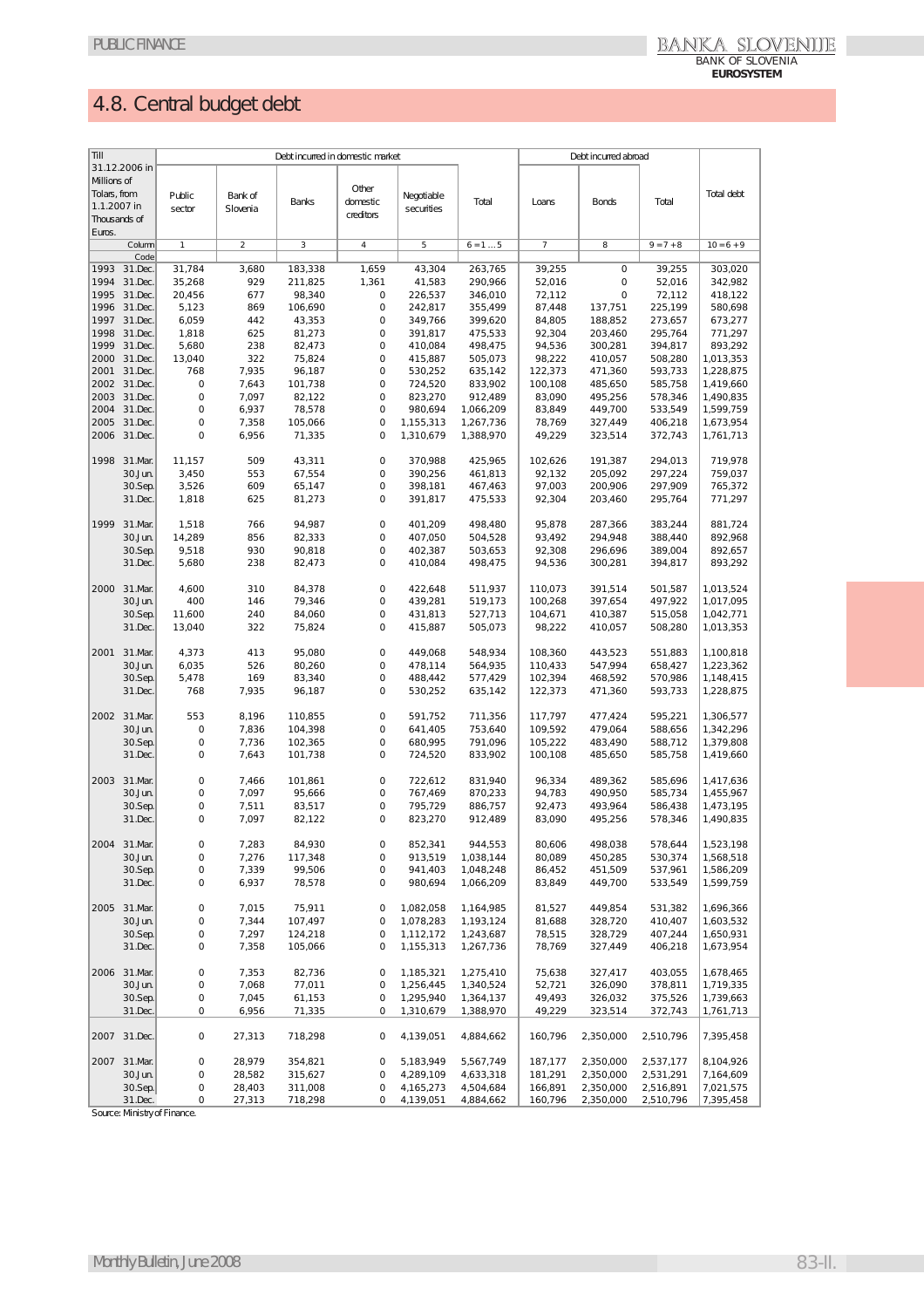# 5.1. Non-consolidated financial assets - outstanding amounts

| Mio EUR                      | 2001           | 2002           | 2003        | 2004                | 2005         | 2006    | 2007    | $II-2005$      | III-2005    |
|------------------------------|----------------|----------------|-------------|---------------------|--------------|---------|---------|----------------|-------------|
|                              |                |                |             |                     |              |         |         |                |             |
| Domestic sector              |                |                |             |                     |              |         |         |                |             |
| Total                        | 79,353         | 93,450         | 102,754     | 111,648             | 126,010      | 140,869 | 172,132 | 117,917        | 121,300     |
| Monetary gold and SDRs       | 76             | 83             | 87          | 86                  | 80           | 88      | 67      | 97             | 105         |
|                              |                |                |             |                     |              |         |         |                |             |
| Currency and deposits        | 17.483         | 20.126         | 20,216      | 21,847              | 24,467       | 26,673  | 30,184  | 22,476         | 23.601      |
| Securities other than shares | 8,610          | 12,806         | 15,355      | 16,570              | 17,930       | 16,541  | 15,944  | 17,429         | 17,611      |
|                              |                |                | 17.155      |                     | 24.698       |         |         |                |             |
| Loans                        | 12,497         | 14,851         |             | 19,593              |              | 29,893  | 41,317  | 22,230         | 23,173      |
| Shares                       | 14,087         | 15,783         | 17,747      | 19,455              | 20,608       | 26,531  | 36,990  | 19,227         | 19,627      |
| Other equity                 | 9,803          | 10,995         | 11,760      | 12,650              | 13,485       | 13,801  | 15,172  | 13,168         | 13,217      |
|                              |                |                |             |                     |              |         |         |                |             |
| Mutual fund shares           | 891            | 1,402          | 1,565       | 2,213               | 2,710        | 3,805   | 5,513   | 2,367          | 2,517       |
| Insurance technical reserves | 1,358          | 1,652          | 1,977       | 2,385               | 2,805        | 3,350   | 3,780   | 2,612          | 2,690       |
| Other                        | 14,548         | 15,750         | 16,892      | 16,849              | 19,227       | 20,186  | 23,164  | 18,311         | 18,761      |
|                              |                |                |             |                     |              |         |         |                |             |
| Non-financial corporations   |                |                |             |                     |              |         |         |                |             |
| Total                        | 22,614         | 26,126         | 29,334      | 29,766              | 34,314       | 37,715  | 45,459  | 32,318         | 32,768      |
|                              |                |                |             |                     |              |         |         |                |             |
| Currency and deposits        | 2,269          | 2,554          | 2,677       | 2,771               | 3,219        | 3,484   | 3,884   | 3,060          | 3,142       |
| Securities other than shares | 423            | 482            | 548         | 637                 | 537          | 569     | 488     | 567            | 537         |
| Loans                        | 1,709          | 2,262          | 2,644       | 2,682               | 3,132        | 3,180   | 4,392   | 2,792          | 2,841       |
|                              |                |                |             |                     |              |         |         |                |             |
| Shares                       | 3,902          | 4,589          | 5,771       | 5,740               | 7,087        | 8,033   | 11,518  | 6,310          | 6,330       |
| Other equity                 | 5,057          | 5,821          | 6,334       | 6,594               | 7,017        | 7,246   | 7,881   | 6,798          | 6,845       |
|                              |                |                |             |                     |              |         |         |                | 292         |
| Mutual fund shares           | 128            | 221            | 273         | 278                 | 302          | 400     | 544     | 285            |             |
| Insurance technical reserves | 231            | 256            | 250         | 288                 | 297          | 334     | 389     | 330            | 315         |
| Other                        | 8,895          | 9,941          | 10,837      | 10,776              | 12,722       | 14,468  | 16,363  | 12,176         | 12,466      |
|                              |                |                |             |                     |              |         |         |                |             |
| Monetary sector              |                |                |             |                     |              |         |         |                |             |
| Total                        | 21,770         | 26,465         | 28,940      | 31,251              | 37,132       | 40,302  | 49,430  | 34,050         | 35,710      |
| Monetary gold and SDRs       | 76             | 83             | 87          | 86                  | 80           | 88      | 67      | 97             | 105         |
|                              |                |                |             |                     |              |         |         |                |             |
| Currency and deposits        | 4,828          | 4,869          | 3,842       | 3,690               | 4,861        | 5,115   | 5,981   | 3,906          | 4,473       |
| Securities other than shares | 6,898          | 10,109         | 11,990      | 12,361              | 13,501       | 11,706  | 10,919  | 13,173         | 13,322      |
|                              |                |                |             |                     |              |         |         |                |             |
| Loans                        | 8,707          | 9,970          | 11,602      | 13,537              | 16,890       | 21,352  | 30,192  | 15,268         | 16,072      |
| Shares                       | 555            | 607            | 671         | 792                 | 1,001        | 1,282   | 1,422   | 787            | 885         |
| Other equity                 | 88             | 109            | 120         | 101                 | 104          | 169     | 253     | 113            | 112         |
|                              |                |                |             |                     |              |         |         |                |             |
| Mutual fund shares           | 55             | 114            | 114         | 104                 | 93           | 150     | 181     | 95             | 97          |
| Insurance technical reserves | 40             | 48             | 48          | 50                  | 53           | 60      | 39      | 52             | 54          |
|                              | 524            | 554            | 465         | 530                 | 548          | 379     | 375     | 560            | 589         |
| Other                        |                |                |             |                     |              |         |         |                |             |
| Other financial institutions |                |                |             |                     |              |         |         |                |             |
| Total                        | 5,607          | 6,857          | 8,116       | 9,940               | 11,025       | 13.826  | 17,844  | 10,250         | 10,664      |
|                              |                |                |             |                     |              |         |         |                |             |
| Currency and deposits        | 628            | 753            | 735         | 996                 | 881          | 988     | 1,253   | 910            | 953         |
| Securities other than shares | 713            | 1,215          | 1,792       | 2,348               | 2,846        | 3,247   | 3,512   | 2,696          | 2,756       |
| Loans                        | 1,025          | 1,406          | 1,808       | 2,180               | 2,913        | 3,702   | 4,298   | 2,405          | 2,509       |
|                              |                |                |             |                     |              |         |         |                |             |
| Shares                       | 2,177          | 2,411          | 2,673       | 3,050               | 2,870        | 3,872   | 5,950   | 2,901          | 3,019       |
| Other equity                 | 262            | 349            | 346         | 389                 | 343          | 292     | 368     | 339            | 336         |
|                              |                |                |             |                     |              |         |         |                |             |
| Mutual fund shares           | 105            | 165            | 162         | 274                 | 455          | 733     | 1,228   | 315            | 369         |
| Insurance technical reserves | 116            | 143            | 166         | 174                 | 174          | 193     | 165     | 173            | 177         |
| Other                        | 581            | 415            | 434         | 531                 | 544          | 799     | 1,071   | 510            | 545         |
|                              |                |                |             |                     |              |         |         |                |             |
| General government           |                |                |             |                     |              |         |         |                |             |
| Total                        | 12,475         | 13,781         | 13,532      | 14,707              | 15,225       | 16,988  | 21,934  | 14,454         | 14,924      |
| Currency and deposits        | 953            | 1,633          | 1,384       | 1,395               | 1,258        | 1,592   | 1,978   | 886            | 1,212       |
|                              |                |                |             |                     |              |         |         |                |             |
| Securities other than shares | 243            | 393            | 430         | 479                 | 527          | 507     | 527     | 491            | 498         |
| Loans                        | 614            | 675            | 471         | 568                 | 878          | 820     | 1,575   | 891            | 874         |
|                              |                |                |             |                     |              |         |         |                |             |
| Shares                       | 5,004          | 5,203          | 5,289       | 5,910               | 5,937        | 8,643   | 11,630  | 5,818          | 5,861       |
| Other equity                 | 2,515          | 2,516          | 2,467       | 2,769               | 2,828        | 2,646   | 2,756   | 2,865          | 2,819       |
| Mutual fund shares           | 3              | $\mathbf{1}$   | 5           | 8                   | 31           | 60      | 120     | 23             | 28          |
|                              |                |                |             |                     |              |         |         |                |             |
| Insurance technical reserves | $\overline{2}$ | $\overline{2}$ | $\mathbf 0$ | 3                   | $\mathbf{1}$ | 16      | 26      | $\overline{2}$ | 2           |
| Other                        | 3,142          | 3,359          | 3,486       | 3,575               | 3,765        | 2,703   | 3,322   | 3,476          | 3,628       |
|                              |                |                |             |                     |              |         |         |                |             |
| Households and NPISHs        |                |                |             |                     |              |         |         |                |             |
| Total                        | 16,887         | 20,221         | 22,831      | 25,983              | 28,314       | 32,037  | 37,466  | 26,846         | 27,235      |
| Currency and deposits        | 8,805          | 10,316         | 11,578      | 12,995              | 14,248       | 15,495  | 17,089  | 13,714         | 13,819      |
|                              |                |                |             |                     |              |         |         |                |             |
| Securities other than shares | 334            | 607            | 594         | 746                 | 519          | 512     | 498     | 501            | 498         |
| Loans                        | 441            | 538            | 630         | 626                 | 885          | 838     | 859     | 873            | 876         |
| Shares                       | 2,449          | 2,974          | 3,343       | 3,963               | 3,713        | 4,700   | 6,470   | 3,411          | 3,533       |
|                              |                |                |             |                     |              |         |         |                |             |
| Other equity                 | 1,882          | 2,201          | 2,492       | 2,796               | 3,192        | 3,447   | 3,914   | 3,053          | 3,104       |
| Mutual fund shares           | 601            | 901            | 1,012       | 1,549               | 1,828        | 2,461   | 3,440   | 1,649          | 1,730       |
| Insurance technical reserves |                |                |             |                     |              |         |         |                |             |
|                              | 970            | 1,202          | 1,513       | 1,871               | 2,280        | 2,746   | 3,162   | 2,056          | 2,141       |
| Other                        | 1,406          | 1,481          | 1,669       | 1,437               | 1,648        | 1,837   | 2,034   | 1,588          | 1,533       |
| Rest of the world            |                |                |             |                     |              |         |         |                |             |
|                              |                |                |             |                     |              |         |         |                |             |
| Total                        | 12,446         | 15,317         | 17,746      | 20,587              | 26,796       | 31,456  | 43,003  | 23,108         | 24,786      |
| Monetary gold and SDRs       | 0              | $\mathbf 0$    | 0           | $\mathsf{O}\xspace$ | $\mathbf 0$  | 0       | 0       | 0              | $\mathbf 0$ |
| Currency and deposits        | 515            | 668            | 1,080       | 1,519               | 2,950        | 3,887   | 9,767   | 2,212          | 2,397       |
|                              |                |                |             |                     |              |         |         |                |             |
| Securities other than shares | 1,924          | 2,114          | 2,088       | 2,119               | 2,098        | 2,562   | 3,260   | 1,915          | 2,115       |
| Loans                        | 5,095          | 6,160          | 7,544       | 9,161               | 11,878       | 13,566  | 16,846  | 10,222         | 11,004      |
|                              |                |                |             |                     |              |         |         |                |             |
| Shares                       | 1,036          | 2,215          | 1,545       | 2,465               | 2,851        | 3,658   | 4,536   | 2,467          | 2,561       |
| Other equity                 | 1,624          | 1,804          | 3,145       | 2,694               | 3,168        | 3,320   | 3,718   | 2,888          | 2,957       |
| Mutual fund shares           | 19             | 19             | 20          | 21                  | 23           | 20      | 30      | 24             | 25          |
|                              |                |                |             |                     |              |         |         |                |             |
| Insurance technical reserves | 32             | 50             | 59          | 67                  | 82           | 94      | 58      | 83             | 83          |
| Other                        | 2,201          | 2,287          | 2,266       | 2,543               | 3,745        | 4,349   | 4,788   | 3,297          | 3,645       |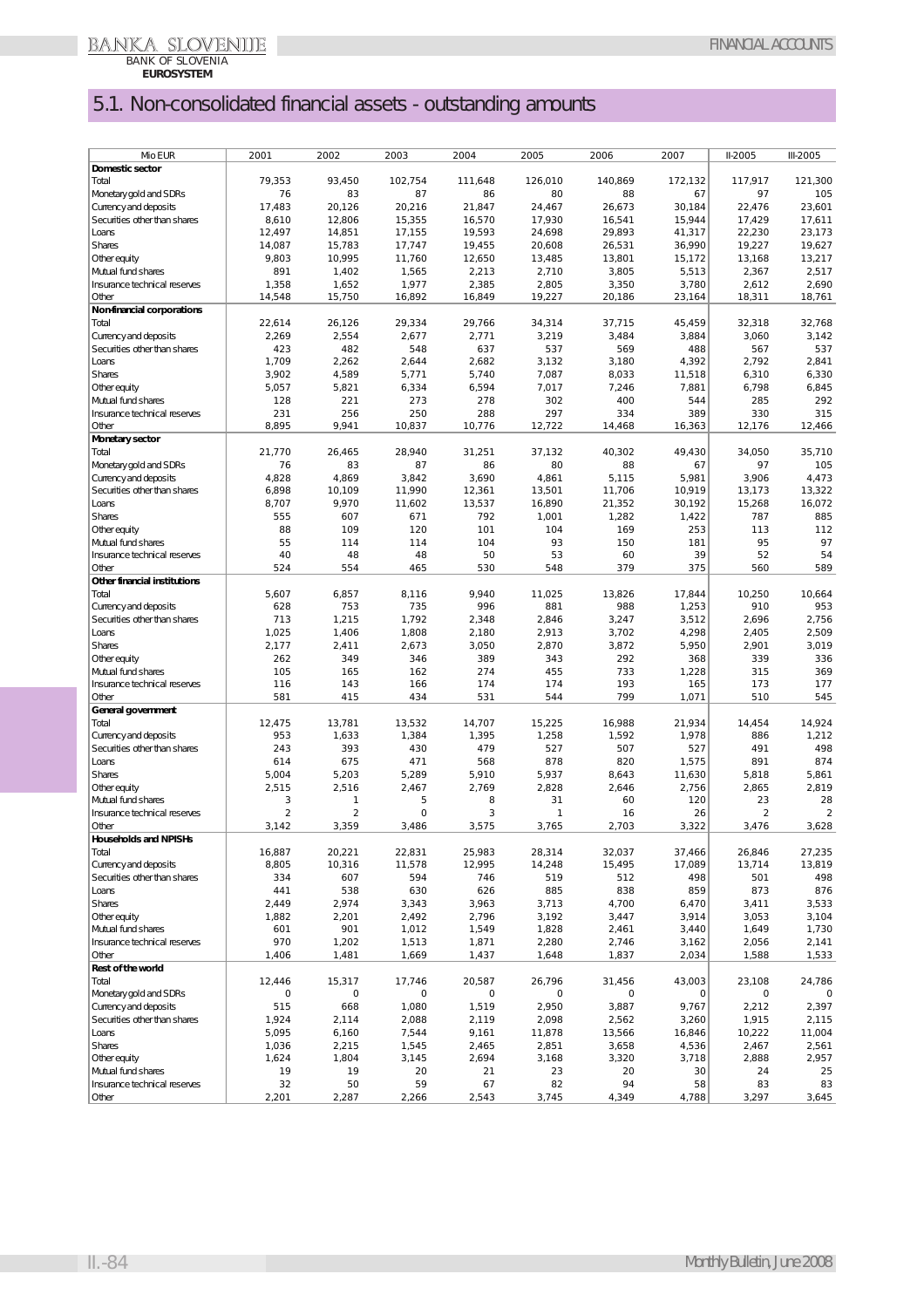| IV-2005          | $1-2006$         | II-2006             | III-2006         | IV-2006          | $I-2007$         | II-2007          | III-2007         | IV-2007        |                                                              |
|------------------|------------------|---------------------|------------------|------------------|------------------|------------------|------------------|----------------|--------------------------------------------------------------|
|                  |                  |                     |                  |                  |                  |                  |                  |                | Domestic sector                                              |
| 126,010          | 128,582          | 134,333             | 137,870          | 140,869          | 148,833          | 158,478          | 166,306          | 172,132 Total  |                                                              |
| 80               | 88               | 86                  | 86               | 88               | 60               | 58               | 62               | 67             | Monetary gold and SDRs                                       |
| 24,467           | 24,741           | 25,844              | 25,949           | 26,673           | 27,563           | 27,372           | 29,105           |                | 30,184 Currency and deposits                                 |
| 17,930           | 18,177           | 17,692              | 17,188           | 16,541           | 16,097           | 15,945           | 15,239           |                | 15,944 Securities other than shares                          |
| 24,698           | 25,724           | 27,308              | 28,755           | 29,893           | 32,606           | 34,832           | 37,987           | 41,317 Loans   |                                                              |
| 20,608<br>13,485 | 20,655<br>13,421 | 22,933<br>13,510    | 24,065<br>13,575 | 26,531<br>13,801 | 29,064<br>14,220 | 34,238<br>14,469 | 37,110<br>14,623 | 36,990 Shares  | 15,172 Other equity                                          |
| 2,710            | 2,959            | 3,051               | 3,419            | 3,805            | 4,326            | 5,009            | 5,409            |                | 5,513 Mutual fund shares                                     |
| 2,805            | 2,984            | 3,133               | 3,211            | 3,350            | 3,418            | 3,616            | 3,690            |                | 3,780   Insurance technical reserves                         |
| 19,227           | 19,832           | 20,775              | 21,621           | 20,186           | 21,478           | 22,940           | 23,081           | 23,164 Other   |                                                              |
|                  |                  |                     |                  |                  |                  |                  |                  |                | Non-financial corporations                                   |
| 34,314           | 34,887           | 36,418              | 37,317           | 37,715           | 39,724           | 42,616           | 44,396           | 45,459 Total   |                                                              |
| 3,219            | 3,185            | 3,151               | 3,299            | 3,484            | 3,667            | 3,648            | 3,871            |                | 3,884 Currency and deposits                                  |
| 537              | 539              | 544                 | 533              | 569              | 588              | 562              | 566              |                | 488 Securities other than shares                             |
| 3,132            | 3,173            | 3,188               | 3,181            | 3,180            | 3,517            | 3,840            | 4,199            | 4,392 Loans    |                                                              |
| 7,087            | 7,071            | 7,602               | 7,711            | 8,033            | 8,541            | 10,035           | 11,176           | 11,518 Shares  |                                                              |
| 7,017            | 7,011            | 7,072               | 7,090            | 7,246            | 7,452            | 7,521            | 7,594            | 7,881          | Other equity                                                 |
| 302              | 325              | 332                 | 398              | 400              | 449              | 527              | 571              |                | 544 Mutual fund shares                                       |
| 297              | 340              | 341                 | 341              | 334              | 348              | 394              | 388              | 389            | Insurance technical reserves                                 |
| 12,722           | 13,243           | 14,188              | 14,765           | 14,468           | 15,162           | 16,089           | 16,031           | 16,363 Other   |                                                              |
|                  |                  |                     |                  |                  |                  |                  |                  |                | Monetary sector                                              |
| 37,132<br>80     | 38,503<br>88     | 39,458<br>86        | 39,450<br>86     | 40,302           | 42,391           | 44,531<br>58     | 46,857           | 49,430 Total   | 67 Monetary gold and SDRs                                    |
|                  |                  |                     |                  | 88               | 60<br>5,272      |                  | 62<br>5,794      | 5,981          |                                                              |
| 4,861<br>13,501  | 4,841<br>13,704  | 5,249<br>13,080     | 4,805<br>12,488  | 5,115<br>11,706  | 11,246           | 4,918<br>11,045  | 10,290           |                | Currency and deposits<br>10,919 Securities other than shares |
| 16,890           | 18,052           | 19,236              | 20,202           | 21,352           | 23,514           | 25,941           | 28,304           | 30.192 Loans   |                                                              |
| 1,001            | 1,044            | 1,101               | 1,176            | 1,282            | 1,498            | 1,659            | 1,529            |                | 1,422 Shares                                                 |
| 104              | 104              | 164                 | 172              | 169              | 244              | 258              | 282              |                | 253 Other equity                                             |
| 93               | 101              | 115                 | 136              | 150              | 159              | 176              | 178              | 181            | Mutual fund shares                                           |
| 53               | 54               | 57                  | 58               | 60               | 58               | 62               | 61               | 39             | Insurance technical reserves                                 |
| 548              | 514              | 370                 | 328              | 379              | 339              | 413              | 355              | 375            | Other                                                        |
|                  |                  |                     |                  |                  |                  |                  |                  |                | Other financial institutions                                 |
| 11,025           | 11,541           | 12,078              | 13,132           | 13,826           | 14,310           | 16,086           | 17,172           | 17,844   Total |                                                              |
| 881              | 1,016            | 966                 | 1,075            | 988              | 917              | 1,059            | 1,141            |                | 1,253 Currency and deposits                                  |
| 2,846            | 2,924            | 3,080               | 3,168            | 3,247            | 3,276            | 3,317            | 3,366            |                | 3,512 Securities other than shares                           |
| 2,913            | 3,017            | 3,179               | 3,525            | 3,702            | 3,197            | 3,444            | 3,822            | 4,298 Loans    |                                                              |
| 2,870            | 2,997            | 3,179               | 3,549            | 3,872            | 4,710            | 5,761            | 6,226            |                | 5,950 Shares                                                 |
| 343              | 276              | 276                 | 274              | 292              | 294              | 295              | 275              |                | 368 Other equity                                             |
| 455              | 510              | 531                 | 621              | 733              | 886              | 1,076            | 1,171            |                | 1,228 Mutual fund shares                                     |
| 174              | 185              | 193                 | 192              | 193              | 183              | 153              | 159              | 165            | Insurance technical reserves                                 |
| 544              | 617              | 674                 | 728              | 799              | 845              | 980              | 1,011            | 1,071          | <b>Other</b>                                                 |
|                  | 14,966           |                     |                  | 16,988           | 19,619           | 19,978           | 21,267           | 21,934 Total   | General government                                           |
| 15,225<br>1,258  | 1,285            | 16,443<br>1,485     | 17,322<br>1,673  | 1,592            | 2,170            | 1,446            | 1,569            |                | 1,978 Currency and deposits                                  |
| 527              | 536              | 514                 | 520              | 507              | 512              | 530              | 518              |                | 527 Securities other than shares                             |
| 878              | 655              | 870                 | 1,005            | 820              | 1,508            | 745              | 775              | 1,575   Loans  |                                                              |
| 5,937            | 5,855            | 7,115               | 7,379            | 8,643            | 9,415            | 10,949           | 11,801           | 11,630 Shares  |                                                              |
| 2,828            | 2,725            | 2,613               | 2,641            | 2,646            | 2,659            | 2,677            | 2,730            |                | 2,756 Other equity                                           |
| 31               | 37               | 25                  | 32               | 60               | 86               | 100              | 109              |                | 120 Mutual fund shares                                       |
| 1                | $\sqrt{2}$       | $\mathbf{1}$        | 13               | 16               | 8                | 24               | 28               |                | 26 Insurance technical reserves                              |
| 3,765            | 3,872            | 3,820               | 4,059            | 2,703            | 3,260            | 3,506            | 3,737            | 3,322 Other    |                                                              |
|                  |                  |                     |                  |                  |                  |                  |                  |                | Households and NPISHs                                        |
| 28,314           | 28,684           | 29,936              | 30,650           | 32,037           | 32,790           | 35,267           | 36,614           | 37,466 Total   |                                                              |
| 14,248           | 14,413           | 14,994              | 15,097           | 15,495           | 15,537           | 16,301           | 16,730           |                | 17,089 Currency and deposits                                 |
| 519              | 474              | 474                 | 479              | 512              | 475              | 490              | 498              |                | 498 Securities other than shares                             |
| 885              | 828              | 834                 | 842              | 838              | 870              | 861              | 888              |                | 859 Loans                                                    |
| 3,713            | 3,688            | 3,936               | 4,251            | 4,700            | 4,899            | 5,834            | 6,377            |                | $6,470$ Shares                                               |
| 3,192            | 3,306            | 3,385               | 3,398            | 3,447            | 3,571            | 3,717            | 3,742            |                | 3,914 Other equity<br>3,440 Mutual fund shares               |
| 1,828<br>2,280   | 1,986<br>2,402   | 2,048<br>2,541      | 2,232<br>2,608   | 2,461<br>2,746   | 2,746<br>2,820   | 3,129<br>2,983   | 3,380<br>3,053   |                | 3,162   Insurance technical reserves                         |
| 1,648            | 1,587            | 1,722               | 1,742            | 1,837            | 1,872            | 1,951            | 1,946            | $2,034$ Other  |                                                              |
|                  |                  |                     |                  |                  |                  |                  |                  |                | Rest of the world                                            |
| 26,796           | 28,043           | 29,295              | 29,854           | 31,456           | 36,292           | 38,610           | 40,684           | 43.003 Total   |                                                              |
| 0                | 0                | $\mathsf{O}\xspace$ | 0                | 0                | 0                | 0                | 0                |                | 0   Monetary gold and SDRs                                   |
| 2,950            | 3,719            | 3,445               | 3,427            | 3,887            | 6,879            | 7,275            | 8,366            |                | 9,767 Currency and deposits                                  |
| 2,098            | 2,312            | 2,394               | 2,405            | 2,562            | 3,630            | 3,314            | 3,326            |                | 3,260 Securities other than shares                           |
| 11,878           | 11,712           | 12,828              | 13,245           | 13,566           | 13,735           | 15,374           | 16,048           | 16,846 Loans   |                                                              |
| 2,851            | 2,986            | 3,198               | 3,265            | 3,658            | 3,978            | 4,475            | 4,569            |                | 4,536 Shares                                                 |
| 3,168            | 3,260            | 3,271               | 3,241            | 3,320            | 3,387            | 3,367            | 3,494            |                | 3,718 Other equity                                           |
| 23               | 19               | 19                  | 17               | 20               | 23               | 26               | 32               |                | 30 Mutual fund shares                                        |
| 82               | 91               | 91                  | 95               | 94               | 96               | 102              | 63               |                | 58   Insurance technical reserves                            |
| 3,745            | 3,943            | 4,048               | 4,158            | 4,349            | 4,565            | 4,677            | 4,786            | 4,788 Other    |                                                              |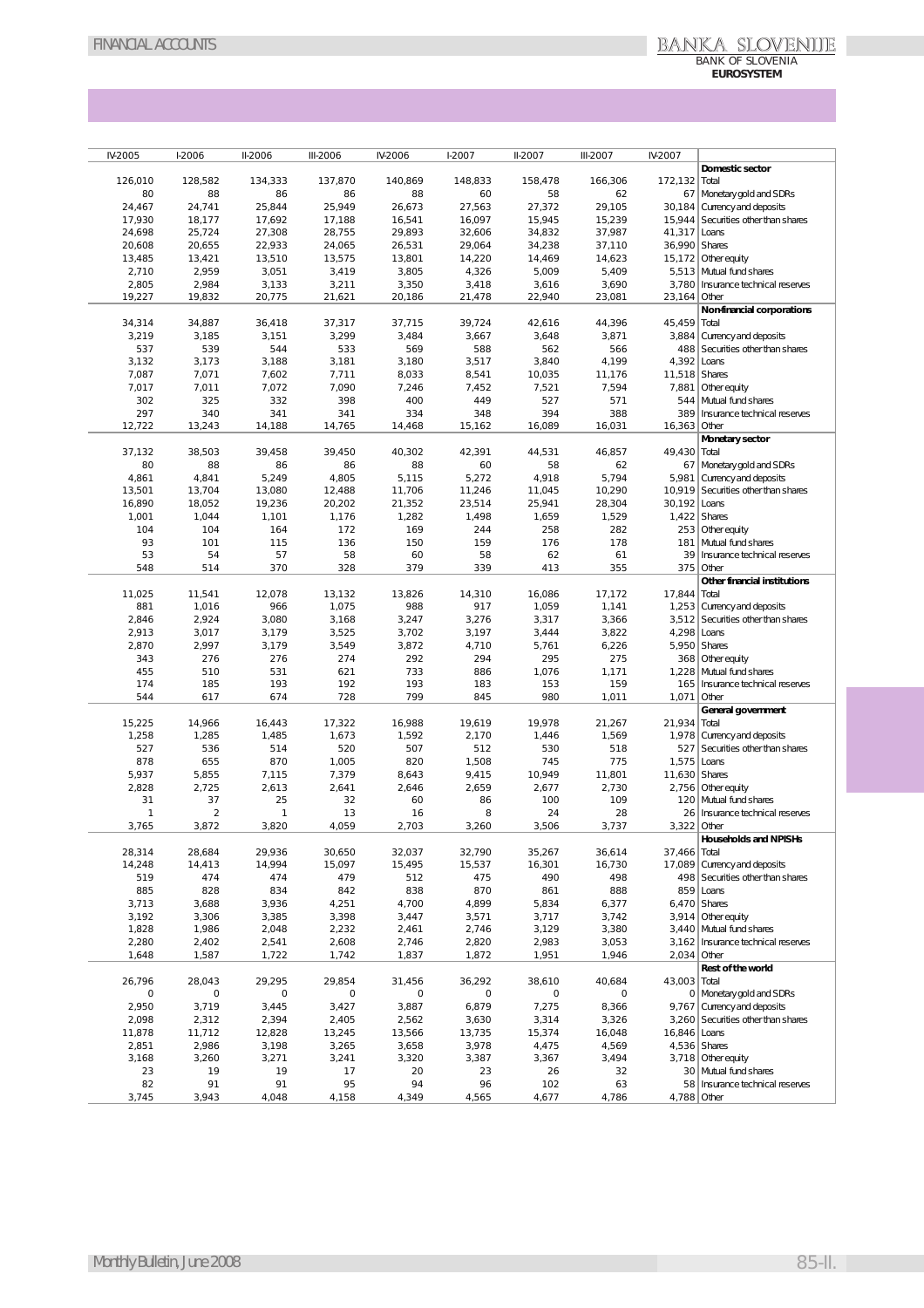# 5.2. Non-consolidated liabilities - outstanding amounts

| Mio EUR                      | 2001                | 2002        | 2003          | 2004        | 2005          | 2006           | 2007    | II-2005        | III-2005       |
|------------------------------|---------------------|-------------|---------------|-------------|---------------|----------------|---------|----------------|----------------|
| Domestic sector              |                     |             |               |             |               |                |         |                |                |
| Total                        | 80,196              | 94,257      | 104,389       | 114,005     | 129,283       | 146,417        | 179,705 | 120,168        | 123,758        |
| Currency and deposits        | 13,571              | 15,764      | 16,751        | 18,865      | 21,374        | 24,095         | 30,676  | 19,568         | 20,311         |
| Securities other than shares | 7,842               | 10,732      | 12,077        | 12,134      | 12,928        | 11,780         | 9,554   | 12,563         | 12,800         |
| Loans                        | 17,285              | 20,335      | 23,764        | 27,885      | 35,191        | 41,567         | 54,313  | 31,331         | 32,992         |
| Shares                       | 14,837              | 17,553      | 18,692        | 20,943      | 21,444        | 27,587         | 37,326  | 20,426         | 20,641         |
| Other equity                 | 11,021              | 12,264      | 14,147        | 14,377      | 15,322        | 15,553         | 16,912  | 14,991         | 14,975         |
| Mutual fund shares           | 909                 | 1,417       | 1,569         | 2,179       | 2,398         | 3,171          | 4,622   | 2,243          | 2,308          |
| Insurance technical reserves | 1,390               | 1,702       | 2,024         | 2,391       | 2,805         | 3,333          | 3,726   | 2,629          | 2,698          |
| Other                        | 13,341              | 14,492      | 15,365        | 15,232      | 17,820        | 19,330         | 22,575  | 16,417         | 17,033         |
|                              |                     |             |               |             |               |                |         |                |                |
| Non-financial corporations   | 41,295              | 47,436      |               | 56,551      |               | 71,305         | 87,841  | 58,937         | 60,106         |
| Total                        | 185                 | 207         | 52,387<br>227 | 350         | 62,984<br>523 | 511            | 592     | 431            | 445            |
| Securities other than shares |                     |             |               |             |               |                |         |                |                |
| Loans                        | 9,951               | 11,648      | 13,533        | 15,611      | 18,465        | 20,920         | 27,185  | 16,871         | 17,305         |
| Shares                       | 11,609              | 13,972      | 14,456        | 16,420      | 16,761        | 20,657         | 27,616  | 15,881         | 16,075         |
| Other equity                 | 10,379              | 11,554      | 13,463        | 13,659      | 14,584        | 14,886         | 15,913  | 14,163         | 14,171         |
| Other                        | 9,172               | 10,056      | 10,708        | 10,511      | 12,651        | 14,332         | 16,535  | 11,591         | 12,110         |
| Monetary sector              |                     |             |               |             |               |                |         |                |                |
| Total                        | 20,806              | 25,280      | 27,674        | 29,846      | 35,402        | 38,542         | 47,705  | 32,306         | 33,872         |
| Currency and deposits        | 13,567              | 15,758      | 16,743        | 18,854      | 21,359        | 24,080         | 30,636  | 19,554         | 20,297         |
| Securities other than shares | 3,017               | 4,744       | 5,453         | 4,639       | 5,147         | 3,532          | 1,788   | 5,092          | 5.181          |
| Loans                        | 1,690               | 2,133       | 2,821         | 3,504       | 5,833         | 7,520          | 10,660  | 4,609          | 5,371          |
| Shares                       | 1,836               | 1,899       | 2,065         | 2,226       | 2,356         | 2,708          | 3,901   | 2,293          | 2,306          |
| Other equity                 | 391                 | 409         | 323           | 302         | 355           | 227            | 114     | 411            | 383            |
| Mutual fund shares           | $\mathsf{O}\xspace$ | $\mathbf 0$ | $\mathbf 0$   | $\mathbf 0$ | 5             | $\overline{7}$ | 10      | $\overline{2}$ | $\overline{4}$ |
| Other                        | 306                 | 337         | 269           | 322         | 347           | 469            | 596     | 346            | 332            |
| Other financial institutions |                     |             |               |             |               |                |         |                |                |
| Total                        | 4,493               | 6,141       | 7,720         | 9,588       | 10,994        | 14,298         | 17,804  | 10,253         | 10,518         |
| Securities other than shares | 42                  | 79          | 113           | 93          | 60            | 72             | 53      | 72             | 65             |
| Loans                        | 1,189               | 1,719       | 2,225         | 3,034       | 3,764         | 4,874          | 5,692   | 3,272          | 3,489          |
| Shares                       | 396                 | 542         | 1,057         | 1,093       | 1,097         | 1,860          | 2,251   | 1,123          | 1,113          |
| Other equity                 | 252                 | 301         | 361           | 416         | 384           | 440            | 885     | 417            | 421            |
| Mutual fund shares           | 909                 | 1,417       | 1,569         | 2,179       | 2,394         | 3,165          | 4,612   | 2,241          | 2,304          |
| Insurance technical reserves | 1,390               | 1,702       | 2,024         | 2,391       | 2,805         | 3,333          | 3,726   | 2,629          | 2,698          |
| Other                        | 316                 | 381         | 371           | 382         | 491           | 552            | 585     | 498            | 428            |
| General government           |                     |             |               |             |               |                |         |                |                |
| Total                        | 9,345               | 10,647      | 11,300        | 12,272      | 13,021        | 14,179         | 16,301  | 12,309         | 12,608         |
| Currency and deposits        | $\overline{4}$      | 6           | 8             | 12          | 14            | 15             | 40      | 13             | 14             |
| Securities other than shares | 4,598               | 5,702       | 6,284         | 7,051       | 7,198         | 7,665          | 7,121   | 6,968          | 7,110          |
| Loans                        | 1,220               | 1,219       | 1,165         | 1,245       | 1,647         | 1,476          | 2,157   | 1,583          | 1,571          |
| Shares                       | 996                 | 1,140       | 1,114         | 1,204       | 1,230         | 2,362          | 3,559   | 1,129          | 1,148          |
| Other                        | 2,526               | 2,580       | 2,729         | 2,761       | 2,931         | 2,661          | 3,424   | 2,615          | 2,765          |
| Households and NPISHs        |                     |             |               |             |               |                |         |                |                |
| Total                        | 4,258               | 4,753       | 5,308         | 5,748       | 6,882         | 8,093          | 10,054  | 6,362          | 6,654          |
| Loans                        | 3,236               | 3,616       | 4,020         | 4,491       | 5,482         | 6,777          | 8,620   | 4,996          | 5,257          |
| Other                        | 1,021               | 1,137       | 1,288         | 1,257       | 1,400         | 1,316          | 1,434   | 1,366          | 1,397          |
| Rest of the world            |                     |             |               |             |               |                |         |                |                |
| Total                        | 11,527              | 14,426      | 16,024        | 18,144      | 23,443        | 25,819         | 35,364  | 20,761         | 22,224         |
| Currency and deposits        | 4,427               | 5,031       | 4,545         | 4,501       | 6,043         | 6,466          | 9,275   | 5,120          | 5,686          |
| Securities other than shares | 2,692               | 4,189       | 5,365         | 6,555       | 7,100         | 7,323          | 9,650   | 6,781          | 6,926          |
| Loans                        | 306                 | 677         | 935           | 868         | 1,386         | 1,892          | 3,850   | 1,121          | 1,184          |
| Shares                       | 286                 | 446         | 600           | 977         | 2,015         | 2,602          | 4,200   | 1,268          | 1,546          |
|                              | 406                 | 536         | 757           | 966         |               |                | 1,978   |                | 1,199          |
| Other equity                 | $\mathbf{1}$        |             |               |             | 1,331         | 1,568          |         | 1,065          |                |
| Mutual fund shares           |                     | 3           | 16            | 55          | 335           | 653            | 922     | 148            | 234            |
| Insurance technical reserves | $\Omega$            | $\circ$     | 12            | 62          | 83            | 110            | 112     | 66             | 75             |
| Other                        | 3.408               | 3,545       | 3.793         | 4.160       | 5,151         | 5,205          | 5,377   | 5.191          | 5,374          |

## 5.3. Net financial assets

| Mio EUR                      | 2001      | 2002      | 2003      | 2004      | 2005           | 2006      | 2007      | $II - 2005$ | III-2005  |
|------------------------------|-----------|-----------|-----------|-----------|----------------|-----------|-----------|-------------|-----------|
| Domestic sector              | $-844$    | $-808$    | $-1.636$  | $-2.357$  | $-3.273$       | $-5.548$  | $-7.572$  | $-2,251$    | $-2.458$  |
| Non-financial corporations   | $-18.682$ | $-21.310$ | $-23,052$ | $-26.785$ | $-28.670$      | $-33.590$ | $-42.383$ | $-26.620$   | $-27,338$ |
| Monetary sector              | 964       | 185       | .266      | .405      | .730           | 1.760     | .725      | 1.744       | 1.837     |
| Other financial institutions | 1.114     | 715       | 396       | 352       | 3 <sup>1</sup> | $-472$    | 40        |             | 146       |
| General government           | 3.131     | 3.135     | 2.232     | 2.436     | 2.205          | 2.809     | 5.633     | 2.144       | 2.315     |
| Households and NPISHs        | 12.629    | 15.468    | 17.522    | 20.235    | 21.432         | 23.944    | 27.412    | 20.484      | 20.581    |
| Rest of the world            | 919       | 891       | .723      | 2.443     | 3.353          | 5.636     | .639      | 2.348       | 2,563     |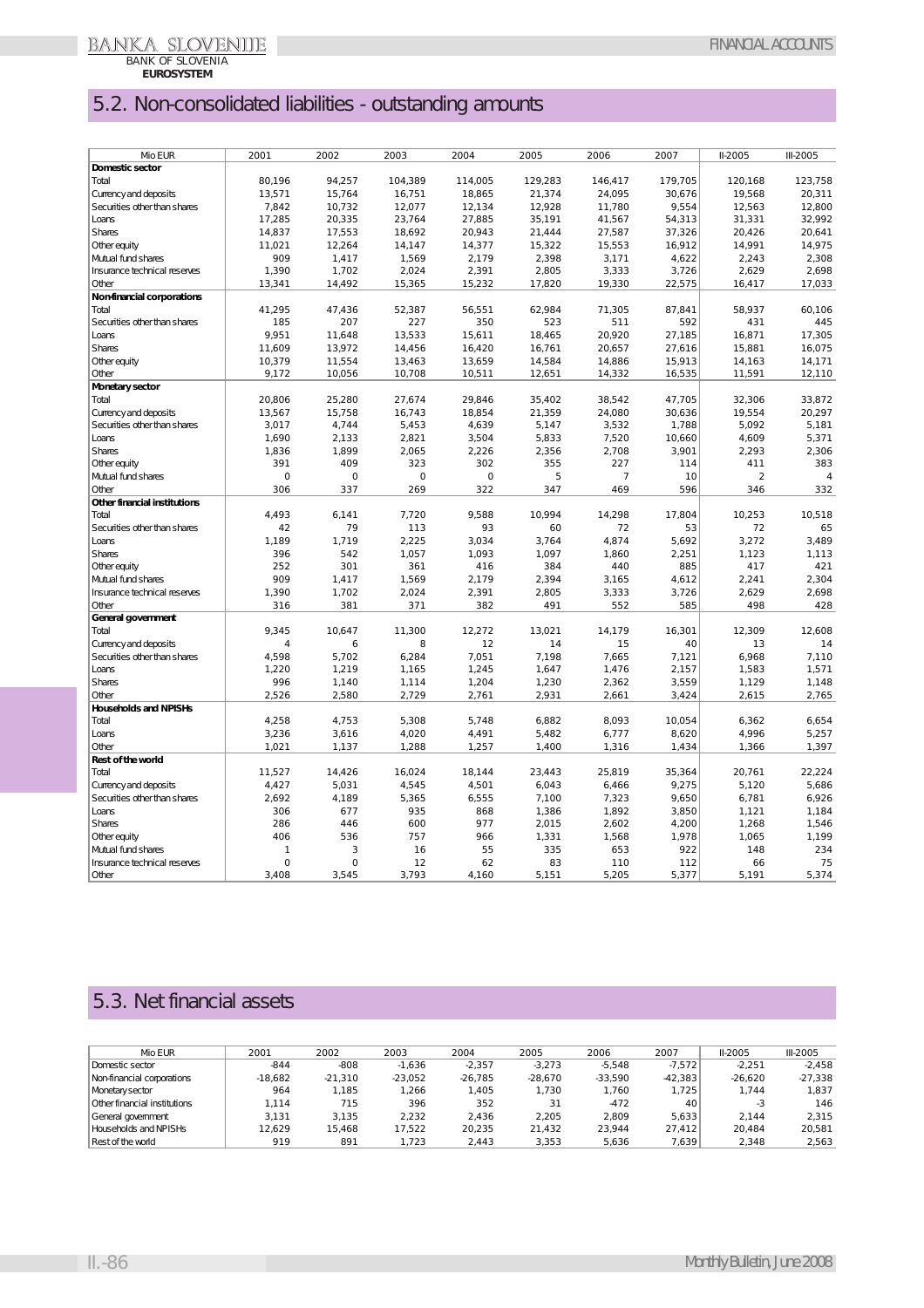| IV-2005 | $1-2006$ | II-2006 | III-2006 | IV-2006        | $1-2007$ | II-2007 | III-2007 | IV-2007       |                                      |
|---------|----------|---------|----------|----------------|----------|---------|----------|---------------|--------------------------------------|
|         |          |         |          |                |          |         |          |               | Domestic sector                      |
| 129,283 | 132,172  | 138,325 | 142,051  | 146,417        | 154,695  | 164,481 | 172,876  | 179,705       | Total                                |
| 21,374  | 22,395   | 22,683  | 22,881   | 24,095         | 26,295   | 26,620  | 28,444   | 30,676        | Currency and deposits                |
| 12,928  | 13,220   | 13,033  | 12,564   | 11,780         | 10,799   | 9,686   | 9,632    | 9,554         | Securities other than shares         |
| 35,191  | 35,894   | 38,493  | 40,322   | 41,567         | 43,973   | 47,347  | 50,602   | 54,313 Loans  |                                      |
| 21,444  | 21,637   | 24,029  | 25,012   | 27,587         | 29,872   | 34,849  |          |               |                                      |
|         |          |         |          |                |          |         | 37,328   | 37,326 Shares |                                      |
| 15,322  | 15,397   | 15,443  | 15,464   | 15,553         | 15,976   | 16,196  | 16,363   |               | 16,912 Other equity                  |
| 2,398   | 2,494    | 2,600   | 2,911    | 3,171          | 3,617    | 4,208   | 4,537    |               | 4,622 Mutual fund shares             |
| 2,805   | 2,974    | 3,121   | 3,203    | 3,333          | 3,415    | 3,607   | 3,644    |               | 3,726   Insurance technical reserves |
| 17,820  | 18,160   | 18,923  | 19,694   | 19,330         | 20,748   | 21,968  | 22,326   | 22,575 Other  |                                      |
|         |          |         |          |                |          |         |          |               | Non-financial corporations           |
| 62,984  | 63,869   | 66,684  | 68,550   | 71,305         | 75,485   | 82,046  | 86,044   | 87.841        | Total                                |
| 523     | 553      | 569     | 501      | 511            | 514      | 527     | 567      | 592           | Securities other than shares         |
| 18,465  | 18,860   | 19,594  | 20,446   | 20,920         | 22,173   | 23,701  | 25,711   | 27,185 Loans  |                                      |
| 16,761  | 16,815   | 18,036  | 18,776   | 20,657         | 22,423   | 26,384  | 28,333   | 27,616        | Shares                               |
| 14,584  | 14,728   | 14,805  | 14,786   | 14,886         | 15,263   | 15,478  | 15,530   |               | 15,913 Other equity                  |
| 12,651  | 12,913   | 13,680  | 14.041   | 14,332         | 15,112   | 15,955  | 15,904   | 16,535 Other  |                                      |
|         |          |         |          |                |          |         |          |               |                                      |
|         |          |         |          |                |          |         |          |               | Monetary sector                      |
| 35,402  | 36,816   | 37,850  | 37,745   | 38,542         | 40,545   | 42,310  | 44,475   | 47,705        | Total                                |
| 21,359  | 22,381   | 22,667  | 22,865   | 24,080         | 26,256   | 26,577  | 28,402   | 30,636        | Currency and deposits                |
| 5,147   | 5,371    | 4,955   | 4,390    | 3,532          | 1,918    | 1,823   | 1,838    | 1,788         | Securities other than shares         |
| 5,833   | 5,885    | 6,969   | 7,187    | 7,520          | 8,281    | 9,808   | 10,236   | 10,660 Loans  |                                      |
| 2,356   | 2,508    | 2,576   | 2,607    | 2,708          | 3,121    | 3,111   | 3,044    | 3,901         | Shares                               |
| 355     | 291      | 240     | 257      | 227            | 217      | 196     | 164      | 114           | Other equity                         |
| 5       | 5        | 11      | 11       | $\overline{7}$ | 9        | 8       | 10       | 10            | Mutual fund shares                   |
| 347     | 376      | 431     | 427      | 469            | 742      | 787     | 781      |               | 596 Other                            |
|         |          |         |          |                |          |         |          |               | Other financial institutions         |
| 10,994  | 11,477   | 12,398  | 13,294   | 14,298         | 14,268   | 16,084  | 17,198   | 17,804        | Total                                |
| 60      | 59       | 65      | 54       | 72             | 56       | 53      | 53       | 53            | Securities other than shares         |
| 3,764   | 3,992    | 4,270   | 4,565    | 4,874          | 4,300    | 4,915   | 5,284    | 5,692 Loans   |                                      |
|         |          |         | 1,606    | 1,860          |          |         | 2,441    | 2,251         | Shares                               |
| 1,097   | 1,080    | 1,487   |          |                | 1,878    | 2,247   |          |               |                                      |
| 384     | 379      | 397     | 421      | 440            | 496      | 523     | 669      | 885           | Other equity                         |
| 2,394   | 2,489    | 2,589   | 2,899    | 3,165          | 3,607    | 4,200   | 4,527    |               | 4,612 Mutual fund shares             |
| 2,805   | 2,974    | 3,121   | 3,203    | 3,333          | 3,415    | 3,607   | 3,644    | 3,726         | Insurance technical reserves         |
| 491     | 505      | 470     | 545      | 552            | 515      | 538     | 579      | 585           | Other                                |
|         |          |         |          |                |          |         |          |               | General government                   |
| 13,021  | 12,875   | 13,961  | 14,605   | 14.179         | 16,046   | 15,203  | 15,788   | 16,301        | Total                                |
| 14      | 15       | 15      | 16       | 15             | 39       | 43      | 43       | 40            | Currency and deposits                |
| 7,198   | 7,238    | 7,444   | 7,618    | 7,665          | 8,311    | 7,282   | 7,174    | 7,121         | Securities other than shares         |
| 1,647   | 1,447    | 1,505   | 1,604    | 1,476          | 2,145    | 1,423   | 1,347    | 2,157         | Loans                                |
| 1,230   | 1,233    | 1,931   | 2,023    | 2,362          | 2,450    | 3,107   | 3,510    | 3,559         | Shares                               |
| 2,931   | 2,942    | 3,065   | 3,345    | 2,661          | 3,100    | 3,348   | 3,714    | 3,424         | Other                                |
|         |          |         |          |                |          |         |          |               | Households and NPISHs                |
|         |          |         |          |                |          |         |          |               |                                      |
| 6,882   | 7,135    | 7,431   | 7,856    | 8,093          | 8,351    | 8,839   | 9,371    | 10,054        | Total                                |
| 5,482   | 5,711    | 6,155   | 6,520    | 6,777          | 7,073    | 7,500   | 8,024    | 8,620 Loans   |                                      |
| 1,400   | 1,424    | 1,276   | 1,337    | 1,316          | 1,278    | 1,339   | 1,348    | 1,434 Other   |                                      |
|         |          |         |          |                |          |         |          |               | Rest of the world                    |
| 23,443  | 24,364   | 25,217  | 25,587   | 25,819         | 30,370   | 32,548  | 34,051   | 35,364        | Total                                |
| 6,043   | 6,064    | 6,607   | 6,495    | 6,466          | 8,147    | 8,027   | 9,027    | 9,275         | Currency and deposits                |
| 7,100   | 7,270    | 7,053   | 7,029    | 7,323          | 8,928    | 9,573   | 8,932    |               | 9,650 Securities other than shares   |
| 1,386   | 1,542    | 1,643   | 1,679    | 1,892          | 2,368    | 2,859   | 3,433    | 3,850 Loans   |                                      |
| 2,015   | 2,004    | 2,102   | 2,318    | 2,602          | 3,170    | 3,864   | 4,351    | 4,200         | Shares                               |
| 1,331   | 1,284    | 1,339   | 1,352    | 1,568          | 1,631    | 1,640   | 1,754    | 1,978         | Other equity                         |
| 335     | 484      | 471     | 526      | 653            | 733      | 827     | 905      |               | 922 Mutual fund shares               |
|         |          |         |          |                |          |         |          |               |                                      |
| 83      | 101      | 103     | 104      | 110            | 99       | 110     | 108      |               | 112 Insurance technical reserves     |
| 5,151   | 5,615    | 5.900   | 6.085    | 5.205          | 5.294    | 5.649   | 5,541    | 5.377 Other   |                                      |

| IV-2005   | <b>I-2006</b> | $II - 2006$ | $III-2006$ | IV-2006   | $-2007$   | $II - 2007$ | $III-2007$ | IV-2007 |                                    |  |
|-----------|---------------|-------------|------------|-----------|-----------|-------------|------------|---------|------------------------------------|--|
| $-3.273$  | $-3.590$      | $-3.992$    | $-4.180$   | $-5.548$  | $-5.861$  | $-6.004$    | $-6.570$   |         | -7.572 Domestic sector             |  |
| $-28,670$ | $-28.982$     | $-30.266$   | $-31.234$  | $-33.590$ | $-35.761$ | $-39.429$   | $-41.648$  |         | -42,383 Non-financial corporations |  |
| 1.730     | 687.          | .608        | .705       | 1.760     | 846.      | 2.221       | 2.382      |         | 1,725   Monetary sector            |  |
| 31        | 64            | $-320$      | $-162$     | $-472$    | 41        |             | $-26$      |         | 40 Other financial institutions    |  |
| 2.205     | 2.092         | 2.482       | 2.717      | 2.809     | 3.573     | 4.774       | 5.480      |         | 5,633 General government           |  |
| 21,432    | 21.549        | 22.505      | 22.794     | 23.944    | 24.439    | 26.428      | 27.243     |         | 27.412 Households and NPISHs       |  |
| 3,353     | 3.679         | 4.078       | 4.267      | 5.636     | 5.922     | 6.062       | 6,632      |         | 7.639 Rest of the world            |  |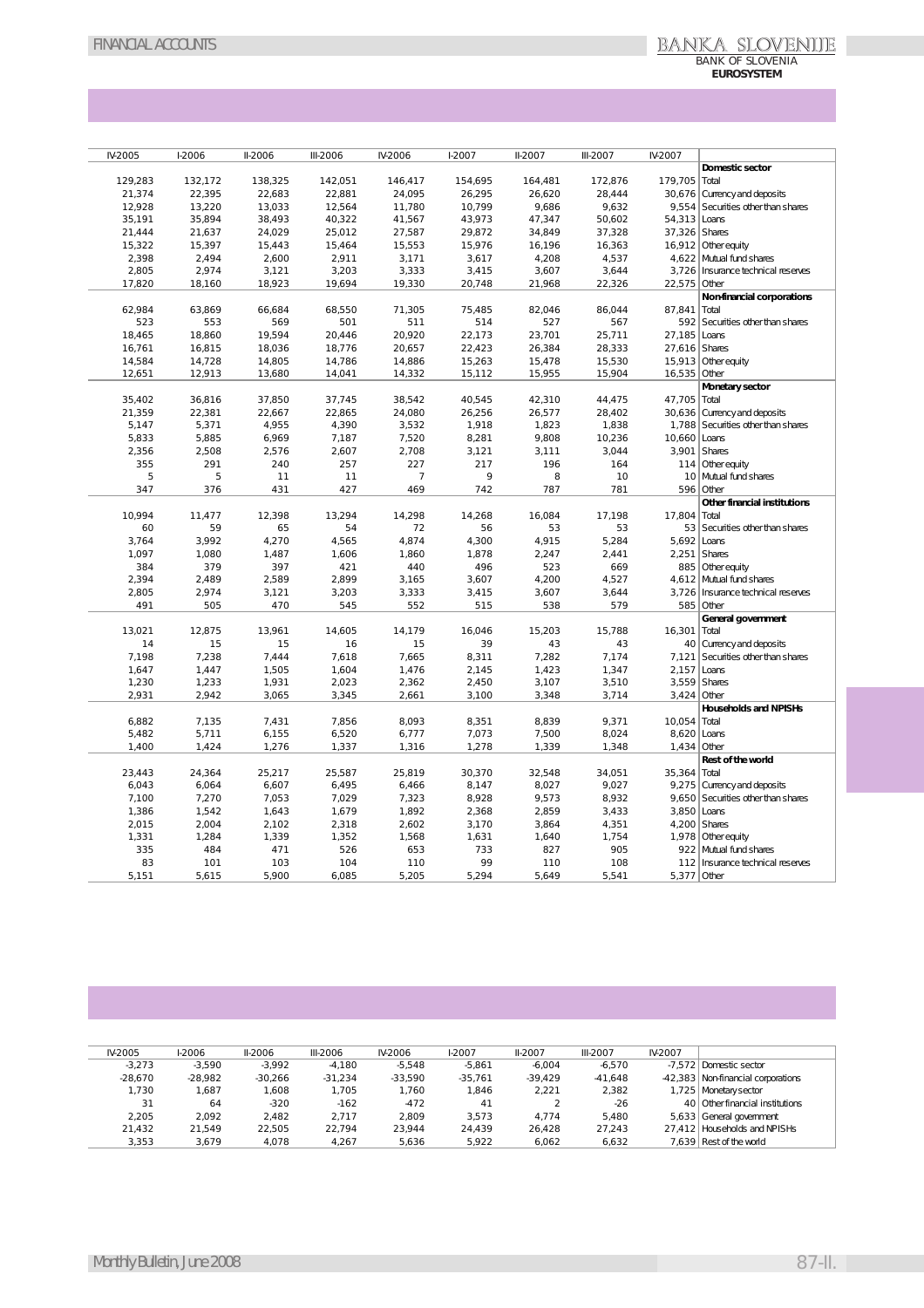## 5.4. Non-consolidated transactions in financial assets

|                              |              |                     | 2004           |                |                | 2007       |                     |                |
|------------------------------|--------------|---------------------|----------------|----------------|----------------|------------|---------------------|----------------|
| Mio EUR                      | 2002         | 2003                |                | 2005           | 2006           |            | II-2005             | III-2005       |
| Domestic sector              |              |                     |                |                |                |            |                     |                |
| Total                        | 9,806        | 7,004               | 5,000          | 11,733         | 10,796         | 20,185     | 2,481               | 2,900          |
| Monetary gold and SDRs       | 1            | $\mathbf{1}$        | $\mathbf{1}$   | $-34$          | 0              | $-29$      | $\circ$             | $\Omega$       |
| Currency and deposits        | 2,501        | $-14$               | 1,200          | 2,479          | 2,249          | 3,559      | 109                 | 1,104          |
|                              |              |                     |                |                |                |            |                     |                |
| Securities other than shares | 3,948        | 2,416               | 1,113          | 1,317          | $-1,049$       | $-475$     | 137                 | 243            |
| Loans                        | 2,258        | 2,210               | 2,673          | 4,704          | 5,430          | 11,244     | 1,045               | 940            |
| Shares                       | $-876$       | 809                 | $-350$         | 559            | 630            | 908        | 108                 | 157            |
| Other equity                 | 421          | 25                  | $-79$          | 198            | 332            | 594        | 77                  | 49             |
|                              | 83           |                     |                | 439            |                |            |                     |                |
| Mutual fund shares           |              | 133                 | 365            |                | 568            | 676        | 114                 | 106            |
| Insurance technical reserves | 281          | 309                 | 349            | 394            | 500            | 339        | 111                 | 72             |
| Other                        | 1,188        | 1,116               | $-272$         | 1,677          | 2,138          | 3,370      | 780                 | 230            |
| Non-financial corporations   |              |                     |                |                |                |            |                     |                |
| Total                        | 2,394        | 2,079               | $-638$         | 2,701          | 2,731          | 5,876      | 1,145               | 144            |
|                              |              |                     |                |                |                |            |                     |                |
| Currency and deposits        | 270          | 106                 | 76             | 434            | 266            | 382        | 151                 | 84             |
| Securities other than shares | 51           | 50                  | 65             | $-100$         | $\overline{2}$ | $-51$      | $-26$               | $-30$          |
| Loans                        | 542          | 134                 | 22             | 639            | 235            | 1,219      | 218                 | 76             |
| Shares                       | 184          | 869                 | $-540$         | 312            | 354            | 1,636      | 36                  | $-67$          |
| Other equity                 | 227          | $-21$               | $-214$         | 98             | 229            | 403        | 49                  | $\overline{7}$ |
|                              |              |                     |                |                |                |            |                     |                |
| Mutual fund shares           | 23           | 59                  | $-4$           | 42             | 29             | 3          | 23                  | 6              |
| Insurance technical reserves | 23           | $-9$                | 36             | 6              | 27             | 47         | 9                   | $-15$          |
| Other                        | 1,073        | 892                 | $-78$          | 1,269          | 1,590          | 2,236      | 687                 | 84             |
| Monetary sector              |              |                     |                |                |                |            |                     |                |
| Total                        | 4,217        | 2,204               | 2,025          | 5,596          | 3,513          | 7,748      | 1,226               | 1,661          |
|                              |              |                     |                |                |                |            |                     |                |
| Monetary gold and SDRs       | $\mathbf{1}$ | $\mathbf{1}$        | $\mathbf{1}$   | $-34$          | 0              | $-29$      | $\mathsf{O}\xspace$ | $\mathbf 0$    |
| Currency and deposits        | $-34$        | $-1,056$            | $-428$         | 1,140          | 317            | 809        | 276                 | 566            |
| Securities other than shares | 3,024        | 1,831               | 351            | 1,073          | $-1,385$       | $-771$     | 109                 | 199            |
| Loans                        | 1,199        | 1,556               | 2,131          | 3,222          | 4,422          | 8,045      | 805                 | 767            |
| Shares                       | $-46$        | $-38$               | 52             | 194            | 115            | $-390$     | 6                   | 98             |
|                              |              |                     |                |                |                |            |                     |                |
| Other equity                 | 14           | 10                  | $-12$          | $\mathbf 0$    | 53             | 62         | 11                  | $-2$           |
| Mutual fund shares           | 25           | $-5$                | $-35$          | $-2$           | 37             | $-22$      | $\mathbf{1}$        | $\overline{2}$ |
| Insurance technical reserves | 8            | $\mathsf{O}\xspace$ | $\mathbf{1}$   | $\overline{c}$ | 6              | $-21$      | $\overline{2}$      | 3              |
| Other                        | 25           | $-94$               | $-35$          | $-1$           | $-52$          | 66         | 16                  | 29             |
|                              |              |                     |                |                |                |            |                     |                |
| Other financial institutions |              |                     |                |                |                |            |                     |                |
| Total                        | 596          | 922                 | 1,321          | 1,070          | 2,101          | 2,909      | 265                 | 367            |
| Currency and deposits        | 120          | $-26$               | 179            | $-121$         | 104            | 347        | $-94$               | 40             |
| Securities other than shares | 475          | 540                 | 519            | 329            | 435            | 336        | 95                  | 68             |
| Loans                        | 372          | 389                 | 430            | 693            | 840            | 1,186      | 167                 | 106            |
|                              | $-282$       | 25                  | 9              | 60             | 312            |            | 98                  | 72             |
| Shares                       |              |                     |                |                |                | 481        |                     |                |
| Other equity                 | 58           | $-33$               | 18             | $-34$          | $-57$          | $-1$       | $\mathsf{O}\xspace$ | $-5$           |
| Mutual fund shares           | $-1$         | $-9$                | 67             | 151            | 197            | 253        | 19                  | 48             |
| Insurance technical reserves | 27           | 21                  | 6              | $-2$           | 18             | $-29$      | $-4$                | $\overline{4}$ |
| Other                        | $-172$       | 15                  | 92             | $-5$           | 253            | 336        | $-15$               | 33             |
|                              |              |                     |                |                |                |            |                     |                |
| General government           |              |                     |                |                |                |            |                     |                |
| Total                        | 413          | $-90$               | 98             | $-86$          | 376            | 948        | $-848$              | 471            |
| Currency and deposits        | 680          | $-245$              | 12             | $-157$         | 351            | 412        | $-684$              | 325            |
| Securities other than shares | 141          | 24                  | 37             | 48             | $-41$          | 16         | 13                  | $\overline{7}$ |
| Loans                        | 51           | 42                  | 98             | $-121$         | $-32$          | 763        | $-140$              | $-15$          |
|                              |              |                     |                |                |                |            |                     |                |
| Shares                       | -666         | $-33$               | $-84$          | $-112$         | $-136$         | $-823$     | $-15$               | $-9$           |
| Other equity                 | 9            | $-12$               | 5              | 9              | 22             | $-15$      | $\mathsf{O}\xspace$ | 11             |
| Mutual fund shares           | $-4$         | 4                   | $\mathbf{1}$   | 18             | 25             | 42         | 11                  | 4              |
| Insurance technical reserves | $\mathbf 0$  | $-2$                | $\overline{2}$ | $-2$           | 15             | 18         | $\mathsf{O}\xspace$ | 1              |
| Other                        | 200          | 133                 | 27             | 231            | 173            | 535        | $-33$               | 146            |
|                              |              |                     |                |                |                |            |                     |                |
| Households and NPISHs        |              |                     |                |                |                |            |                     |                |
| Total                        | 2,187        | 1,888               | 2,194          | 2,452          | 2,076          | 2,705      | 692                 | 257            |
| Currency and deposits        | 1,465        | 1,207               | 1,361          | 1,184          | 1,211          | 1,609      | 461                 | 88             |
| Securities other than shares | 257          | $-28$               | 142            | $-34$          | $-60$          | $-5$       | $-54$               | $-2$           |
| Loans                        | 94           | 88                  | $-9$           | 271            | $-35$          | 31         | $-6$                | 6              |
|                              |              |                     |                |                |                |            |                     |                |
| Shares                       | $-66$        | $-13$               | 214            | 104            | $-15$          | $\sqrt{4}$ | $-17$               | 62             |
| Other equity                 | 113          | 80                  | 124            | 126            | 86             | 145        | 18                  | 37             |
| Mutual fund shares           | 40           | 84                  | 337            | 229            | 281            | 399        | 60                  | 46             |
| Insurance technical reserves | 222          | 299                 | 303            | 390            | 433            | 323        | 105                 | 80             |
| Other                        | 62           | 170                 | $-278$         | 182            | 174            | 198        | 125                 | $-61$          |
|                              |              |                     |                |                |                |            |                     |                |
| Rest of the world            |              |                     |                |                |                |            |                     |                |
| Total                        | 3,000        | 1,939               | 2,757          | 5,044          | 4,656          | 11,379     | 984                 | 1,510          |
| Monetary gold and SDRs       | $-1$         | $-1$                | $-1$           | 34             | 0              | 29         | $\mathsf{O}\xspace$ | $\mathbf 0$    |
| Currency and deposits        | 150          | 407                 | 224            | 1,419          | 977            | 5,905      | 87                  | 180            |
| Securities other than shares | 92           | $-78$               | $-6$           | $-4$           | 487            | 778        | $-230$              | 205            |
|                              |              |                     |                |                |                |            |                     |                |
| Loans                        | 1,018        | 1,364               | 1,814          | 2,625          | 2,183          | 3,315      | 979                 | 858            |
| Shares                       | 1,532        | $-712$              | 172            | 369            | 372            | 566        | 57                  | 120            |
| Other equity                 | 52           | 909                 | 331            | 206            | 176            | 133        | $-12$               | 73             |
| Mutual fund shares           | $-14$        | $-3$                | $-6$           | $\overline{2}$ | $-7$           | 3          | $\mathsf{O}\xspace$ | $\overline{1}$ |
| Insurance technical reserves | 18           | 8                   | 8              | 14             | 10             | 5          | 3                   | $-1$           |
|                              |              |                     |                |                |                |            |                     |                |
| Other                        | 155          | 44                  | 222            | 379            | 460            | 643        | 100                 | 75             |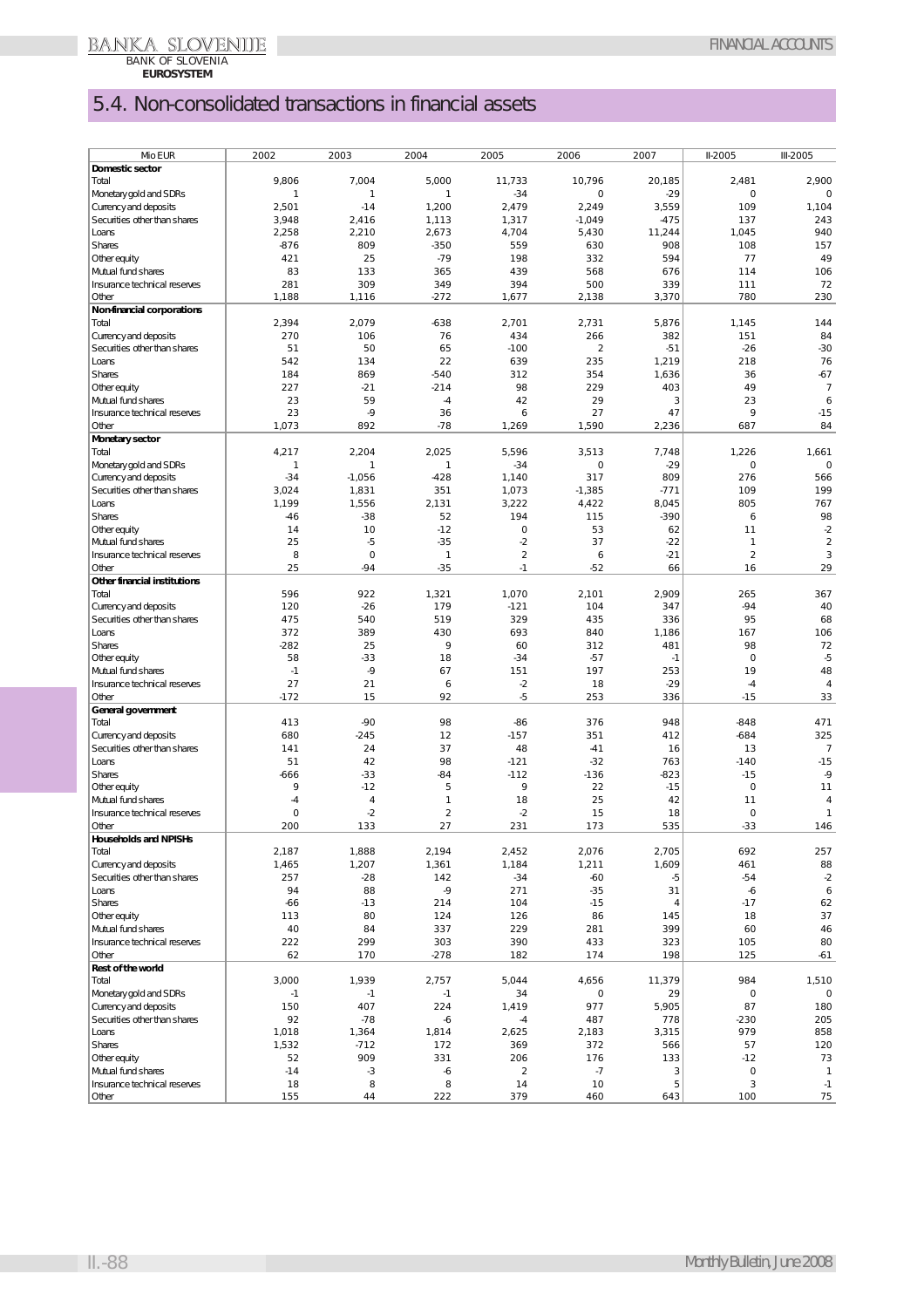### BANKA SLOVENIJE BANK OF SLOVENIA

**EUROSYSTEM**

| IV-2005        | <b>I-2006</b>          | <b>II-2006</b>               | <b>III-2006</b>      | IV-2006                      | $I-2007$            | II-2007             | III-2007             | IV-2007          |                                                           |
|----------------|------------------------|------------------------------|----------------------|------------------------------|---------------------|---------------------|----------------------|------------------|-----------------------------------------------------------|
|                |                        |                              |                      |                              |                     |                     |                      |                  | Domestic sector                                           |
| 3,407<br>$-35$ | 2,922<br>$\mathbf 0$   | 4,100<br>$\mathsf{O}\xspace$ | 2,068<br>$\mathsf O$ | 1,707<br>$\mathsf{O}\xspace$ | 5,378<br>$-29$      | 3,865<br>$\circ$    | 5,016<br>$\mathbf 0$ | 5,927 Total      | 0   Monetary gold and SDRs                                |
| 830            | 302                    | 1,127                        | 93                   | 727                          | 993                 | $-217$              | 1,691                |                  | 1,091 Currency and deposits                               |
| 341            | 420                    | $-331$                       | $-529$               | $-610$                       | $-478$              | $-93$               | $-687$               |                  | 783 Securities other than shares                          |
| 1,537          | 1,156                  | 1,633                        | 1,419                | 1,222                        | 2,662               | 2,121               | 3,185                |                  | 3,277 Loans                                               |
| 47             | 120                    | 300                          | 110                  | 100                          | 268                 | 208                 | 378                  |                  | 54 Shares                                                 |
| $-28$          | $-3$                   | 154                          | 42                   | 140                          | 87                  | 22                  | 166                  |                  | 320 Other equity                                          |
| 111            | 235                    | 77                           | 134                  | 122                          | 224                 | 202                 | 173                  | 77               | Mutual fund shares                                        |
| 108            | 173                    | 143                          | 70                   | 113                          | 55                  | 179                 | 21                   | 84               | Insurance technical reserves                              |
| 497            | 519                    | 995                          | 729                  | $-106$                       | 1,595               | 1,445               | 89                   | 241              | Other                                                     |
|                |                        |                              |                      |                              |                     |                     |                      |                  | Non-financial corporations                                |
| 755<br>71      | 759<br>$-32$           | 1,223<br>$-35$               | 649<br>148           | 100<br>185                   | 1,642<br>175        | 1,639<br>$-18$      | 1,296<br>220         | 1,299 Total<br>5 | Currency and deposits                                     |
| $\mathbf{1}$   | $-7$                   | $-3$                         | $-18$                | 29                           | 15                  | $-7$                | 16                   |                  | -75 Securities other than shares                          |
| 324            | 136                    | 80                           | $-26$                | 45                           | 339                 | 313                 | 346                  | 222              | Loans                                                     |
| 163            | 149                    | 203                          | $-76$                | 78                           | 6                   | 339                 | 690                  |                  | 602 Shares                                                |
| $-43$          | 12                     | 86                           | 17                   | 114                          | $\overline{7}$      | 33                  | 164                  |                  | 199 Other equity                                          |
| 11             | 24                     | $-3$                         | 31                   | $-24$                        | 9                   | 13                  | 15                   |                  | -34   Mutual fund shares                                  |
| $-19$          | 42                     | $\mathsf O$                  | $\mathbf 0$          | $-15$                        | $\overline{7}$      | 45                  | $-6$                 | $\mathbf 0$      | Insurance technical reserves                              |
| 247            | 435                    | 893                          | 574                  | $-312$                       | 1,083               | 922                 | $-149$               |                  | 380 Other                                                 |
|                |                        |                              |                      |                              |                     |                     |                      |                  | Monetary sector                                           |
| 1,354          | 1,514                  | 1,208                        | $-34$                | 825                          | 1,142               | 1,791               | 2,119                | 2,697   Total    |                                                           |
| $-35$          | $\mathbf 0$            | $\mathbf 0$                  | $\mathbf 0$          | $\mathsf{O}\xspace$          | $-29$               | $\mathbf 0$         | $\mathbf 0$          |                  | 0   Monetary gold and SDRs                                |
| 383            | $-2$                   | 426                          | $-441$               | 334                          | 168                 | $-347$              | 794                  |                  | 193 Currency and deposits                                 |
| 195            | 349                    | $-441$                       | $-538$               | $-755$                       | $-524$              | $-193$              | $-742$               | 688              | Securities other than shares                              |
| 793            | 1,163                  | 1,153                        | 949                  | 1,156                        | 1,421               | 2,319               | 2,387                | 1,918            | Loans                                                     |
| 78             | 27                     | 42                           | 27                   | 20                           | 18                  | $-71$               | $-258$               |                  | -78 Shares                                                |
| $-11$<br>$-3$  | $-2$<br>$\overline{4}$ | 54                           | $\overline{7}$       | $-5$                         | 72<br>$-7$          | 10                  | 6                    |                  | -26 Other equity                                          |
| $-1$           | $\mathbf{1}$           | 11<br>$\overline{2}$         | 8<br>$\mathbf{1}$    | 14<br>$\overline{2}$         | $-1$                | $-6$<br>3           | -8<br>$\mathbf 0$    | $-23$            | -1 Mutual fund shares<br>Insurance technical reserves     |
| $-45$          | $-26$                  | $-38$                        | $-47$                | 59                           | 24                  | 76                  | $-59$                | 25               | Other                                                     |
|                |                        |                              |                      |                              |                     |                     |                      |                  | Other financial institutions                              |
| 365            | 503                    | 463                          | 729                  | 406                          | 685                 | 798                 | 663                  |                  | $763$ Total                                               |
| $-77$          | 136                    | $-51$                        | 111                  | $-92$                        | 27                  | 113                 | 93                   | 114              | Currency and deposits                                     |
| 95             | 104                    | 162                          | 64                   | 105                          | 57                  | 77                  | 43                   | 159              | Securities other than shares                              |
| 410            | 114                    | 170                          | 351                  | 206                          | 177                 | 257                 | 390                  | 361              | Loans                                                     |
| $-155$         | 75                     | 91                           | 109                  | 37                           | 297                 | 177                 | 67                   |                  | -59 Shares                                                |
| 27             | $-68$                  | $-2$                         | $-2$                 | 15                           | $-7$                | $-4$                | $-15$                | 24               | Other equity                                              |
| 71             | 59                     | 26                           | 47                   | 65                           | 89                  | 84                  | 44                   | 37               | Mutual fund shares                                        |
| $-4$           | 12                     | $\overline{7}$               | $-2$                 | $\mathbf{1}$                 | $-10$               | $-30$               | 6                    | 6                | Insurance technical reserves                              |
| $-2$           | 72                     | 60                           | 52                   | 69                           | 55                  | 123                 | 36                   |                  | $122$ Other                                               |
|                |                        |                              |                      |                              |                     |                     |                      |                  | General government                                        |
| 198            | $-102$                 | 346                          | 454                  | $-322$                       | 1,585               | $-1,443$            | 389                  |                  | 417 Total                                                 |
| 42<br>29       | 30<br>13               | 221<br>$-27$                 | 188<br>$-6$          | $-89$<br>$-21$               | 577<br>9            | $-713$<br>9         | 130<br>$-11$         | 417<br>9         | Currency and deposits<br>Securities other than shares     |
| $-1$           | $-204$                 | 221                          | 134                  | $-184$                       | 691                 | $-761$              | 33                   | 801              | Loans                                                     |
| -66            | $-63$                  | $-15$                        | $-19$                | $-39$                        | $-94$               | $-193$              | $-52$                |                  | $-484$ Shares                                             |
| $-4$           | 6                      | $\mathbf{1}$                 | 5                    | 8                            | $\overline{4}$      | $-60$               | 9                    |                  | 32 Other equity                                           |
| $\mathbf{1}$   | 10                     | $-2$                         | 5                    | 12                           | 23                  | 6                   | $\overline{4}$       |                  | 10 Mutual fund shares                                     |
| $-2$           | $\mathbf{1}$           | $-1$                         | 12                   | $\sqrt{3}$                   | $\mathsf{O}\xspace$ | 16                  | $\overline{4}$       | $-2$             | Insurance technical reserves                              |
| 198            | 104                    | $-53$                        | 134                  | $-13$                        | 376                 | 253                 | 272                  |                  | $-366$ Other                                              |
|                |                        |                              |                      |                              |                     |                     |                      |                  | Households and NPISHs                                     |
| 735            | 248                    | 860                          | 269                  | 699                          | 325                 | 1,080               | 549                  |                  | 751 Total                                                 |
| 411            | 170                    | 567                          | 87                   | 388                          | 46                  | 747                 | 453                  |                  | 362 Currency and deposits                                 |
| 20             | $-39$                  | $-22$                        | $-32$                | 33                           | $-35$               | 20                  | $\overline{7}$       |                  | 2 Securities other than shares                            |
| 12             | $-54$                  | 9                            | 11                   | $-1$                         | 33                  | $-6$                | 30                   |                  | $-25$ Loans                                               |
| 26             | $-68$                  | $-21$                        | 70                   | 3                            | 43                  | $-45$               | $-68$                |                  | 74 Shares                                                 |
| 3              | 49                     | 15                           | 15                   | 8                            | 10                  | 43                  | 3                    |                  | 90 Other equity                                           |
| 31             | 139                    | 45<br>135                    | 43<br>59             | 54<br>122                    | 110<br>59           | 105<br>145          | 118<br>17            |                  | 65 Mutual fund shares<br>102 Insurance technical reserves |
| 134<br>98      | 117<br>$-66$           | 132                          | 16                   | 91                           | 58                  | 71                  | $-11$                |                  | 80 Other                                                  |
|                |                        |                              |                      |                              |                     |                     |                      |                  | Rest of the world                                         |
| 1,510          | 1,445                  | 1,184                        | 601                  | 1,425                        | 5,050               | 2,202               | 1,694                | $2,433$ Total    |                                                           |
| 35             | $\mathbf 0$            | $\mathsf{O}\xspace$          | $\mathsf{O}\xspace$  | 0                            | 29                  | $\mathsf{O}\xspace$ | $\mathsf{O}\xspace$  |                  | 0   Monetary gold and SDRs                                |
| 548            | 769                    | $-273$                       | 3                    | 477                          | 2,997               | 415                 | 1,081                |                  | 1,411 Currency and deposits                               |
| $-19$          | 244                    | 102                          | $\overline{c}$       | 139                          | 1,081               | $-261$              | 5                    |                  | -46 Securities other than shares                          |
| 627            | 151                    | 1,179                        | 439                  | 413                          | 263                 | 1,650               | 583                  |                  | 820 Loans                                                 |
| 178            | 106                    | 57                           | 41                   | 168                          | 169                 | 270                 | $\mathsf O$          |                  | 127 Shares                                                |
| 47             | 91                     | 37                           | -6                   | 54                           | 84                  | $-17$               | 42                   |                  | 25 Other equity                                           |
| $-2$           | $-4$                   | $-1$                         | $-4$                 | $\mathbf{1}$                 | 1                   | $\mathbf 0$         | 3                    |                  | -1 Mutual fund shares                                     |
| $-1$           | 8                      | $\mathsf O$                  | 4                    | $-2$                         | $\overline{2}$      | 5                   | $\sqrt{2}$           |                  | -5   Insurance technical reserves                         |
| 97             | 79                     | 84                           | 122                  | 175                          | 423                 | 140                 | $-21$                |                  | $102$ Other                                               |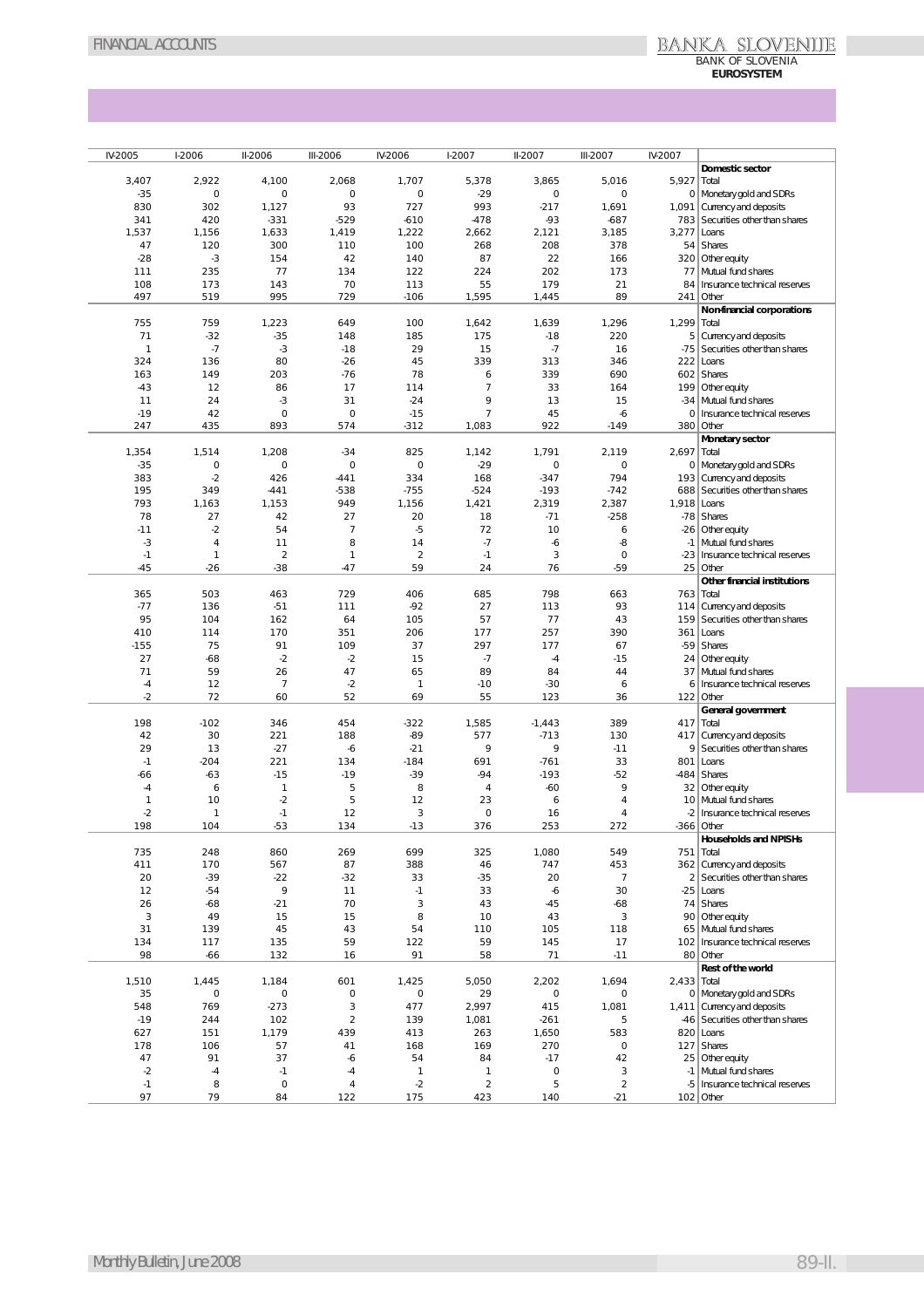## 5.5. Non-consolidated transactions in liabilities

| Mio EUR                      | 2002           | 2003                | 2004           | 2005           | 2006                    | 2007         | II-2005                 | III-2005       |
|------------------------------|----------------|---------------------|----------------|----------------|-------------------------|--------------|-------------------------|----------------|
| Domestic sector              |                |                     |                |                |                         |              |                         |                |
| Total                        | 10.025         | 7,366               | 5,832          | 12,622         | 11,991                  | 22,250       | 2.534                   | 3.140          |
| Currency and deposits        | 2,118          | 903                 | 1,653          | 2,388          | 2,751                   | 6,693        | $-261$                  | 715            |
| Securities other than shares | 2,601          | 1,130               | $-94$          | 825            | $-995$                  | $-2,024$     | 32                      | 257            |
| Loans                        | 2,907          | 3,318               | 4,399          | 6,697          | 6,941                   | 12,663       | 1,724                   | 1,722          |
| Shares                       | 512            | $-3$                | $-526$         | 298            | 308                     | 331          | 117                     | 31             |
| Other equity                 | 396            | 750                 | 92             | 103            | 279                     | 366          | 6                       | $\overline{4}$ |
| Mutual fund shares           | 66             | 118                 | 322            | 187            | 279                     | 594          | 66                      | 27             |
| Insurance technical reserves | 298            | 305                 | 345            | 388            | 481                     | 343          | 111                     | 62             |
| Other                        | 1,126          | 844                 | $-358$         | 1,735          | 1,947                   | 3,285        | 738                     | 322            |
| Non-financial corporations   |                |                     |                |                |                         |              |                         |                |
| Total                        | 3,231          | 3,083               | 1,314          | 4,583          | 4,797                   | 9,065        | 1,239                   | 787            |
| Securities other than shares | 19             | 11                  | 119            | 164            | $-18$                   | 75           | 107                     | 12             |
| Loans                        | 1,616          | 1,805               | 2,041          | 2,786          | 3,032                   | 6,162        | 490                     | 509            |
| Shares                       | 325            | $-81$               | $-607$         | 159            | 49                      | 159          | 56                      | 26             |
| Other equity                 | 386            | 699                 | 30             | 98             | 264                     | 266          | -8                      | $-1$           |
| Other                        | 886            | 648                 | $-268$         | 1,375          | 1,469                   | 2,403        | 594                     | 240            |
| Monetary sector              |                |                     |                |                |                         |              |                         |                |
|                              |                |                     |                |                |                         |              |                         |                |
| Total                        | 4.267          | 2,215               | 1.871          | 5,221          | 3.086                   | 7.561        | 1.109                   | 1,566          |
| Currency and deposits        | 2,117          | 901                 | 1,649          | 2,385          | 2,751                   | 6,659        | $-262$                  | 714            |
| Securities other than shares | 1,667          | 636                 | $-837$         | 484            | $-1,639$                | $-1,769$     | 458                     | 91             |
| Loans                        | 427            | 668                 | 1,040          | 2,223          | 1,669                   | 2,435        | 895                     | 751            |
| Shares                       | 29             | 67                  | 63             | 116            | 150                     | 200          | 34                      | 23             |
| Other equity                 | $\mathbf 0$    | 14                  | 0              | $\mathbf 0$    | 0                       | $\mathbf 0$  | $\mathbf 0$             | $\mathbf 0$    |
| Mutual fund shares           | $\mathbf 0$    | $\mathsf{O}\xspace$ | $\mathbf 0$    | $\overline{4}$ | $\overline{\mathbf{c}}$ | 3            | $\overline{\mathbf{c}}$ | $\overline{a}$ |
| Other                        | 28             | $-72$               | $-45$          | 9              | 153                     | 33           | $-17$                   | $-15$          |
| Other financial institutions |                |                     |                |                |                         |              |                         |                |
| Total                        | 1,113          | 978                 | 1,536          | 1,390          | 2,054                   | 2,677        | 409                     | 210            |
| Securities other than shares | 37             | 31                  | $-23$          | $-34$          | 14                      | $-17$        | $-11$                   | -8             |
| Loans                        | 519            | 490                 | 805            | 741            | 1,108                   | 1,540        | 136                     | 216            |
| Shares                       | 119            | 10                  | 18             | 21             | 107                     | $-30$        | 27                      | $-20$          |
| Other equity                 | 10             | 37                  | 62             | $\overline{4}$ | 15                      | 100          | 14                      | 5              |
| Mutual fund shares           | 66             | 118                 | 322            | 183            | 277                     | 591          | 64                      | 25             |
| Insurance technical reserves | 298            | 305                 | 345            | 388            | 481                     | 343          | 111                     | 62             |
| Other                        | 63             | $-14$               | $\overline{7}$ | 87             | 52                      | 150          | 68                      | $-70$          |
| General government           |                |                     |                |                |                         |              |                         |                |
| Total                        | 966            | 574                 | 707            | 322            | 750                     | 998          | $-567$                  | 292            |
| Currency and deposits        | $\overline{a}$ | $\overline{2}$      | $\sqrt{4}$     | 3              | $\mathbf{1}$            | 34           | $\mathbf{1}$            | $\mathbf{1}$   |
| Securities other than shares | 879            | 451                 | 647            | 212            | 647                     | $-314$       | $-522$                  | 161            |
| Loans                        | $-4$           | $-20$               | 77             | $-21$          | $-168$                  | 688          | $-99$                   | $-10$          |
| Shares                       | 39             | $\mathsf{O}\xspace$ | $\mathbf 0$    | $\overline{2}$ | $\overline{\mathbf{c}}$ | $\mathbf{1}$ | $\mathbf 0$             | $\overline{2}$ |
| Other                        | 49             | 140                 | $-21$          | 127            | 268                     | 589          | 53                      | 139            |
| Households and NPISHs        |                |                     |                |                |                         |              |                         |                |
| Total                        | 448            | 516                 | 404            | 1,105          | 1,304                   | 1,948        | 344                     | 284            |
| Loans                        | 349            | 374                 | 436            | 969            | 1,300                   | 1,838        | 303                     | 255            |
| Other                        | 99             | 142                 | $-31$          | 136            | 5                       | 110          | 41                      | 28             |
| Rest of the world            |                |                     |                |                |                         |              |                         |                |
| Total                        | 2,781          | 1,577               | 1,926          | 4,156          | 3,462                   | 9,315        | 931                     | 1,271          |
| Currency and deposits        | 532            | $-510$              | $-230$         | 1,510          | 474                     | 2,771        | 457                     | 569            |
| Securities other than shares | 1,438          | 1,208               | 1,201          | 488            | 432                     | 2,328        | $-125$                  | 191            |
|                              |                | 256                 | 88             |                | 671                     |              | 299                     | 77             |
| Loans                        | 369            |                     |                | 632            |                         | 1,896        |                         |                |
| Shares                       | 144            | 100                 | 348            | 630            | 694                     | 1,143        | 49                      | 245            |
| Other equity                 | 77             | 184                 | 161            | 302            | 229                     | 362          | 58                      | 117            |
| Mutual fund shares           | 3              | 12                  | 38             | 253            | 282                     | 85           | 48                      | 80             |
| Insurance technical reserves | $\overline{0}$ | 12                  | 11             | 20             | 28                      | 1            | 3                       | 9              |
| Other                        | 218            | 315                 | 308            | 321            | 651                     | 729          | 141                     | $-17$          |

## 5.6. Net financial transactions

| Mio EUR                      | 2002   | 2003     | 2004     | 2005     | 2006     | 2007     | $II - 2005$ | $III-2005$ |
|------------------------------|--------|----------|----------|----------|----------|----------|-------------|------------|
| Domestic sector              | $-220$ | $-362$   | $-831$   | $-889$   | $-1.194$ | $-2.065$ | $-53$       | $-239$     |
| Non-financial corporations   | $-837$ | $-1.004$ | $-1.952$ | $-1.882$ | $-2.066$ | $-3.190$ | $-93$       | $-643$     |
| Monetary sector              | $-51$  | $-11$    | 154      | 375      | 427      | 187      | 117         | 95         |
| Other financial institutions | $-517$ | $-56$    | $-216$   | $-320$   | 47       | 231      | $-144$      | 157        |
| General government           | $-553$ | $-664$   | $-609$   | $-408$   | $-374$   | $-50$    | $-281$      | 179        |
| Households and NPISHs        | .739   | .372     | .790     | .347     | 772      | 757      | 349         | $-26$      |
| Rest of the world            | 220    | 362      | 831      | 889      | .194     | 2.064    | 53          | 239        |